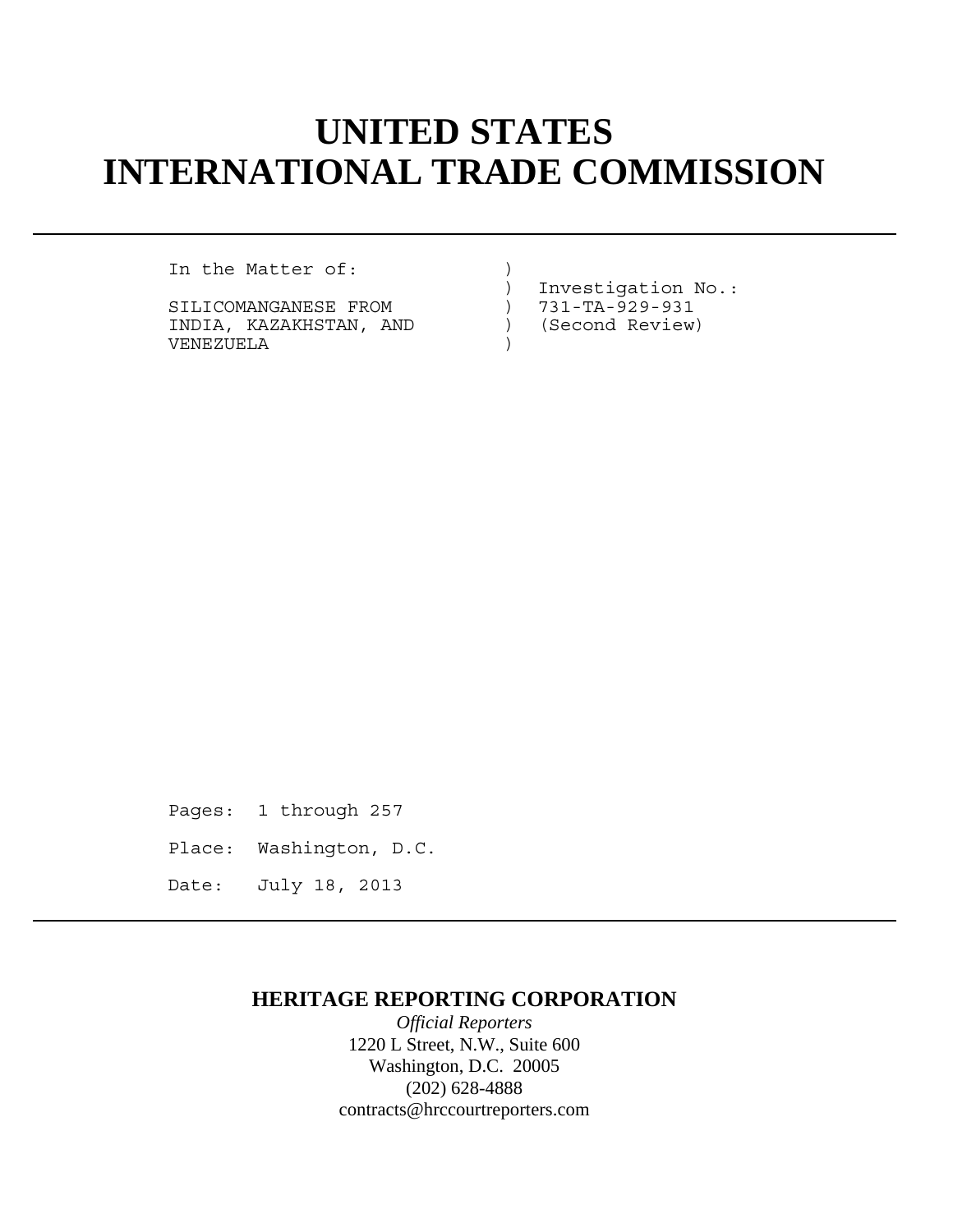#### THE UNITED STATES INTERNATIONAL TRADE COMMISSION

| In the Matter of:      |                   |
|------------------------|-------------------|
|                        | Investigation No: |
| SILICOMANGANESE FROM   | 731-TA-929-931    |
| INDIA, KAZAKHSTAN, AND | (Second Review)   |
| VENEZUELA              |                   |

 Thursday, July 18, 2013

 Main Hearing Room U.S. International Trade Commission 500 E Street, S.W. Washington, D.C.

The hearing commenced, pursuant to notice, at

9:31 a.m., before the Commissioners of the United States

International Trade Commission, the Honorable IRVING A.

WILLIAMSON, Chairman, presiding.

APPEARANCES:

On behalf of the International Trade Commission:

Commissioners:

 IRVING A. WILLIAMSON, CHAIRMAN DANIEL R. PEARSON, COMMISSIONER SHARA L. ARANOFF, COMMISSIONER DEAN A. PINKERT, COMMISSIONER DAVID S. JOHANSON, COMMISSIONER MEREDITH M. BROADBENT, COMMISSIONER

Staff:

 ANGELA NEWELL, Investigator GERALD HOUCK, International Trade Analyst SAMANTHA DAY, Economist JUSTIN JEE, Accountant/Auditor RHONDA HUGHES, Attorney JAMES MCCLURE, Supervisory Investigator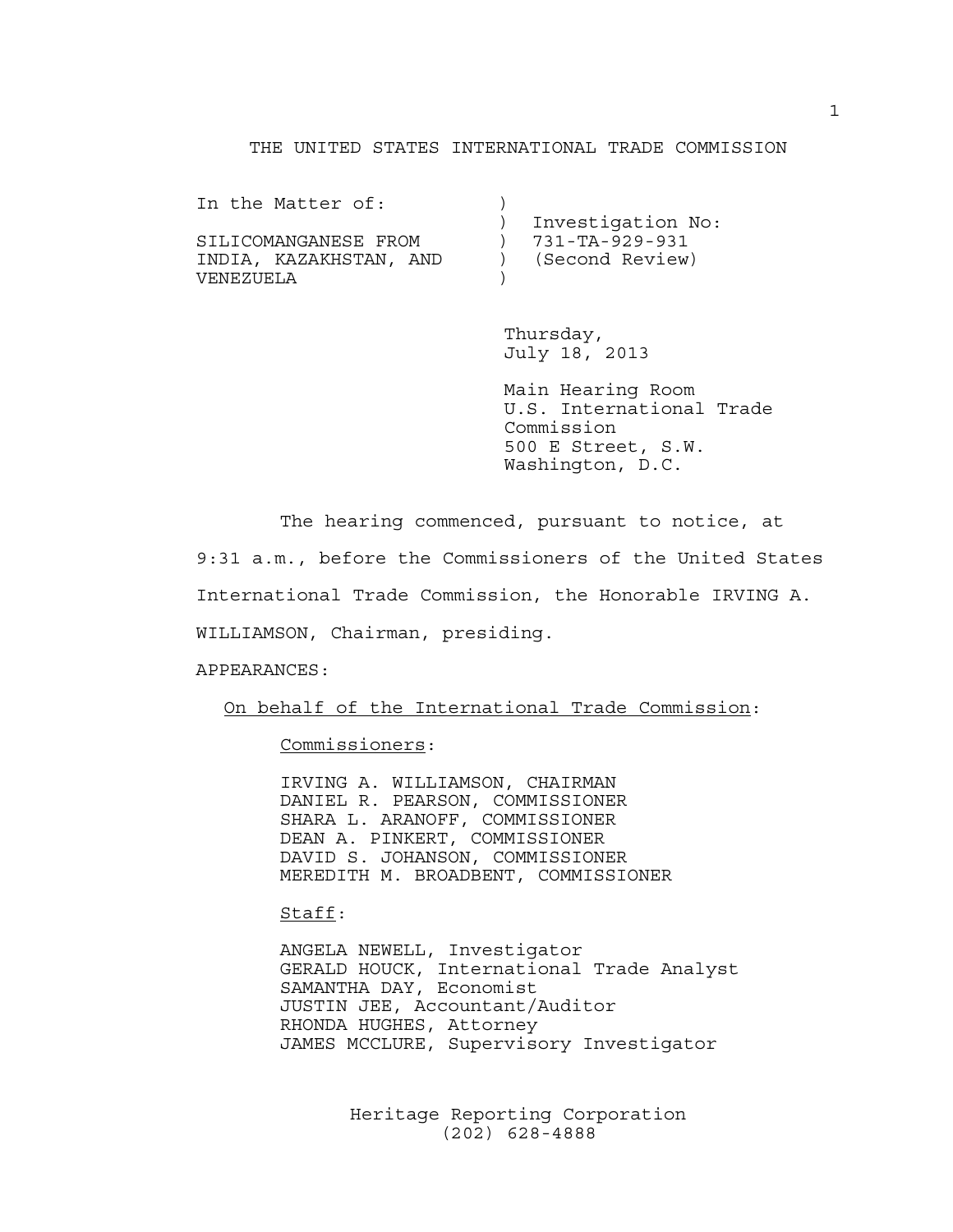APPEARANCES: (Cont'd )

Congressional Appearance:

 THE HONORABLE SHELLEY MOORE CAPITO, U.S. Representative, 2nd District, West Virginia

 In Support of the Continuation of Antidumping Duty Orders :

On behalf of Felman Production LLC:

 BARRY C. NUSS, Chief Financial Officer, Georgian American Alloys, Inc. MENDEL SOSSONKO, Sales Manager, Felman Trading Inc. JOHN S. KONRADY, Plant Manager, Felman Production LLC ROY F. MARTIN, JR., Vice President, USW Local 5171, Felman Production LLC ROBERT L. POWELL, JR., Vice President, Secretary; and General Counsel, Felman Production LLC ERIC P. SALONEN, Esquire JUMANA M. MISLEH, Esquire STEPHANIE R. MANAKER, Esquire Stewart and Stewart Washington, D.C. Of Counsel On behalf of Eramet Marietta, Inc.: JOHN A. WILLOUGHBY, Chief Executive Officer, Eramet PETER ROCHUSSEN, Vice President, Eramet North America, Inc. STEVE BROWN, President, United Steelworkers, Local 1-00639 DR. KENNETH R. BUTTON, Senior Vice President, Economic Consulting Services, LLC JENNIFER LUTZ, Senior Economist, Economic Consulting Services, LLC WILLIAM D. KRAMER, Esquire MARTIN SCHAEFERMEIER, Esquire DLA Piper LLP (US)

 Washington, D.C. Of Counsel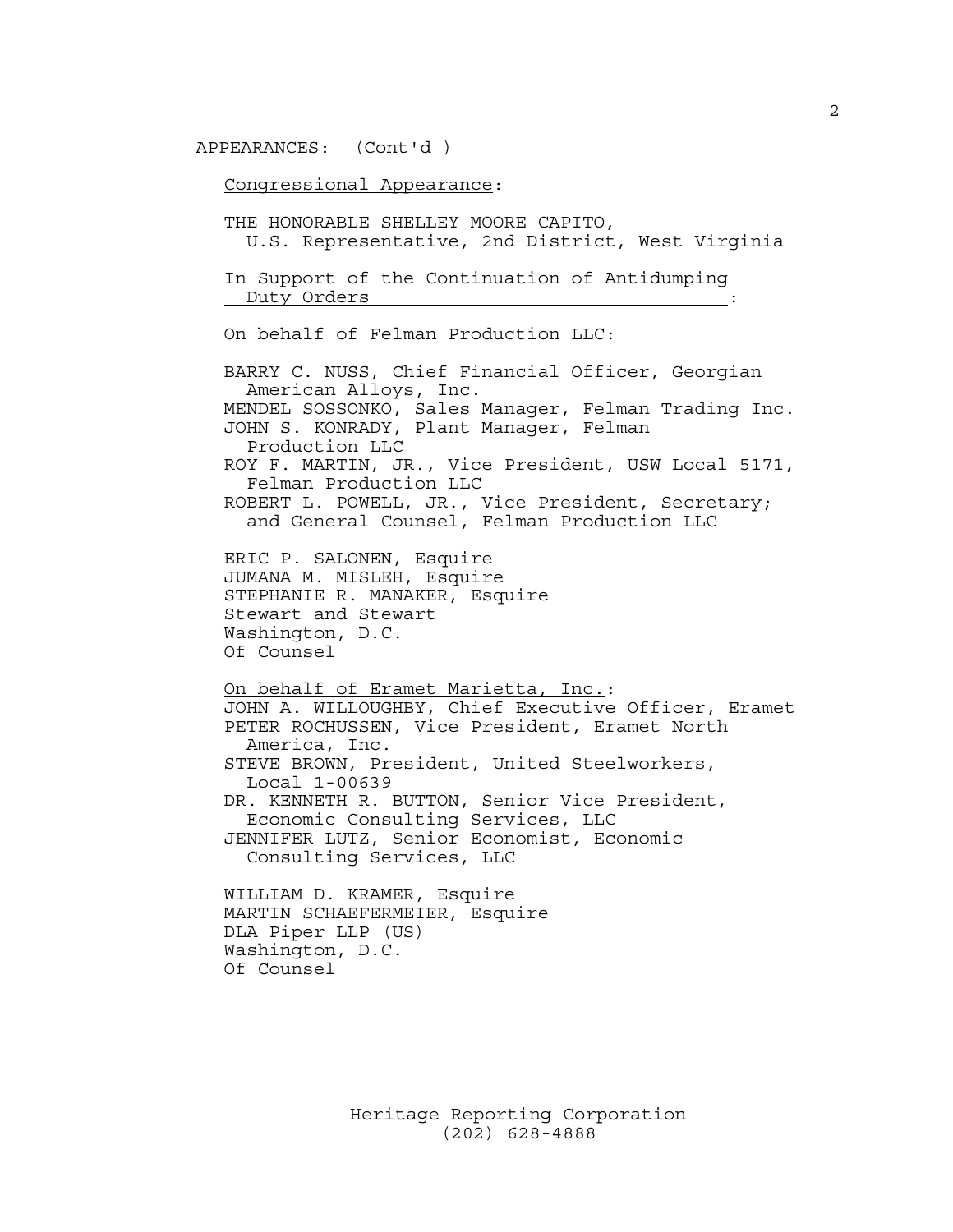APPEARANCES: Cont'd)

 In Opposition to the Continuation of Antidumping Duty Orders : :

 On behalf of FerroAtlantica de Venezuela ("Ferro Ven") and FerroAtlantica S.A. (collectively "FerroAtlantica") :

 ANTONIO SALINAS, Export Manager, FerroAtlantica EDWARD HOPKINS, General Manager, FerroAtlantica North America

 JULIE C. MENDOZA, Esquire DONALD B. CAMERON, Esquire R. WILL PLANERT, Esquire Morris Manning & Martin LLP Washington, D.C. Of Counsel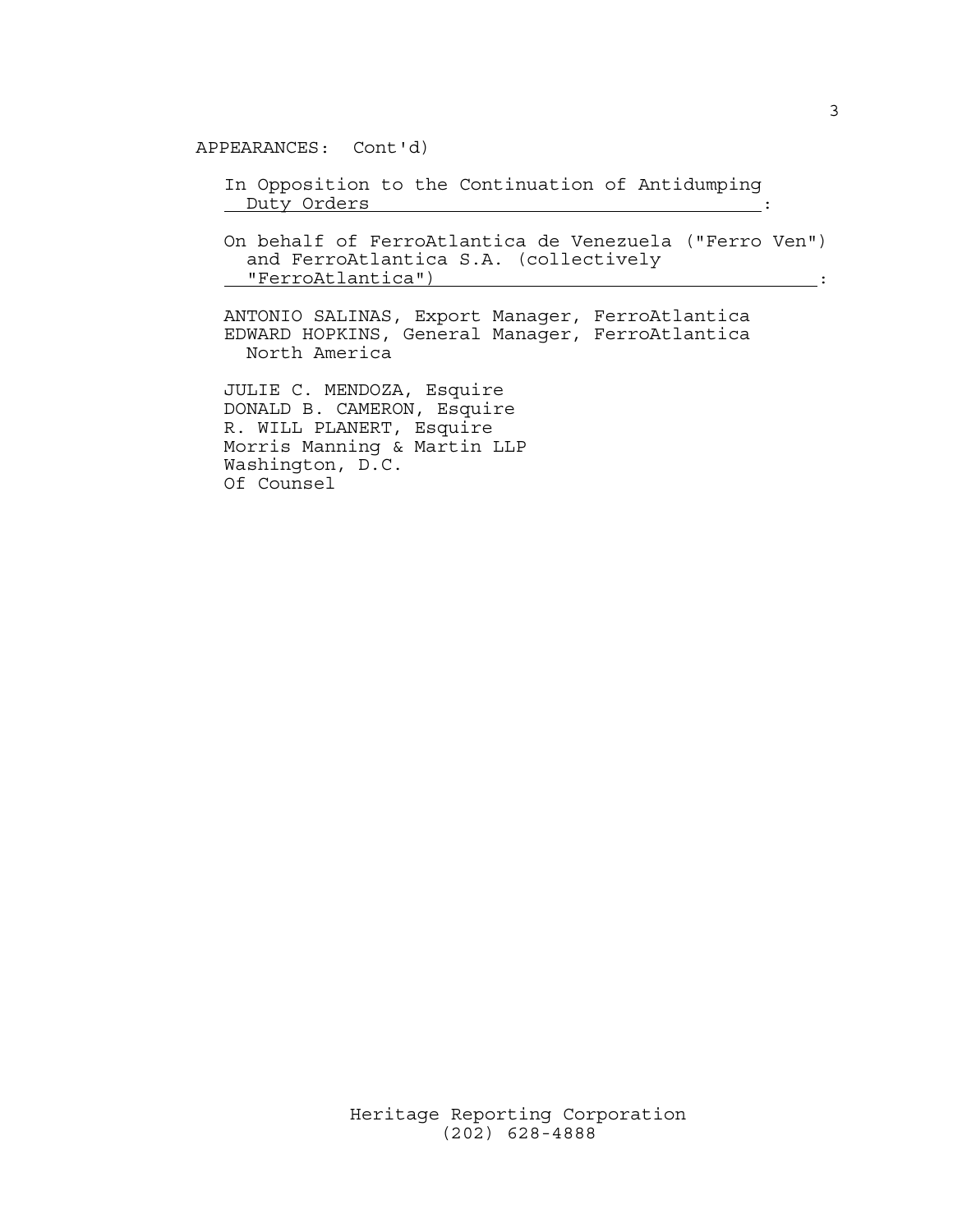# I N D E X

### en de la provincia de la provincia de la provincia de la provincia de la provincia de la provincia de la provi

| TESTIMONY OF THE HONORABLE SHELLEY MOORE<br>CAPITO, U.S. REPRESENTATIVE, 2ND DISTRICT,<br>WEST VIRGINIA | 7   |
|---------------------------------------------------------------------------------------------------------|-----|
| OPENING STATEMENT OF WILLIAM D. KRAMER,<br>DLA PIPER LLP (US), WASHINGTON, D.C., OF COUNSEL             | 13  |
| OPENING STATEMENT OF JULIE C. MENDOZA,<br>MORRIS MANNING & MARTIN LLP, WASHINGTON, D.C.,<br>OF COUNSEL  | 17  |
| TESTIMONY OF JOHN A. WILLOUGHBY, CHIEF<br>EXECUTIVE OFFICER, ERAMET                                     | 21  |
| TESTIMONY OF PETER ROCHUSSEN, VICE PRESIDENT,<br>ERAMET NORTH AMERICA, INC.                             | 25  |
| TESTIMONY OF BARRY C. NUSS, CHIEF FINANCIAL<br>OFFICER, GEORGIAN AMERICAN ALLOYS, INC.                  | 32  |
| TESTIMONY OF MENDEL SOSSONKO, SALES MANAGER,<br>FELMAN TRADING INC.                                     | 37  |
| TESTIMONY OF JOHN S. KONRADY, PLANT MANAGER,<br>FELMAN PRODUCTION LLC                                   | 41  |
| TESTIMONY OF STEVE BROWN, PRESIDENT, UNITED<br>STEELWORKERS, LOCAL 1-00639                              | 46  |
| TESTIMONY OF ROY F. MARTIN, JR., VICE<br>PRESIDENT, USW LOCAL 5171, FELMAN<br>PRODUCTION LLC            | 49  |
| TESTIMONY OF DR. KENNETH R. BUTTON, SENIOR<br>VICE PRESIDENT, ECONOMIC CONSULTING SERVICES,<br>LLC      | 51  |
| TESTIMONY OF EDWARD HOPKINS, GENERAL MANAGER,<br>FERROATLANTICA NORTH AMERICA                           | 150 |
| TESTIMONY OF ANTONIO SALINAS, EXPORT MANAGER,<br>FERROATLANTICA                                         | 158 |
| CLOSING STATEMENT OF WILLIAM D. KRAMER,<br>DLA PIPER LLP (US), WASHINGTON, D.C., OF COUNSEL             | 242 |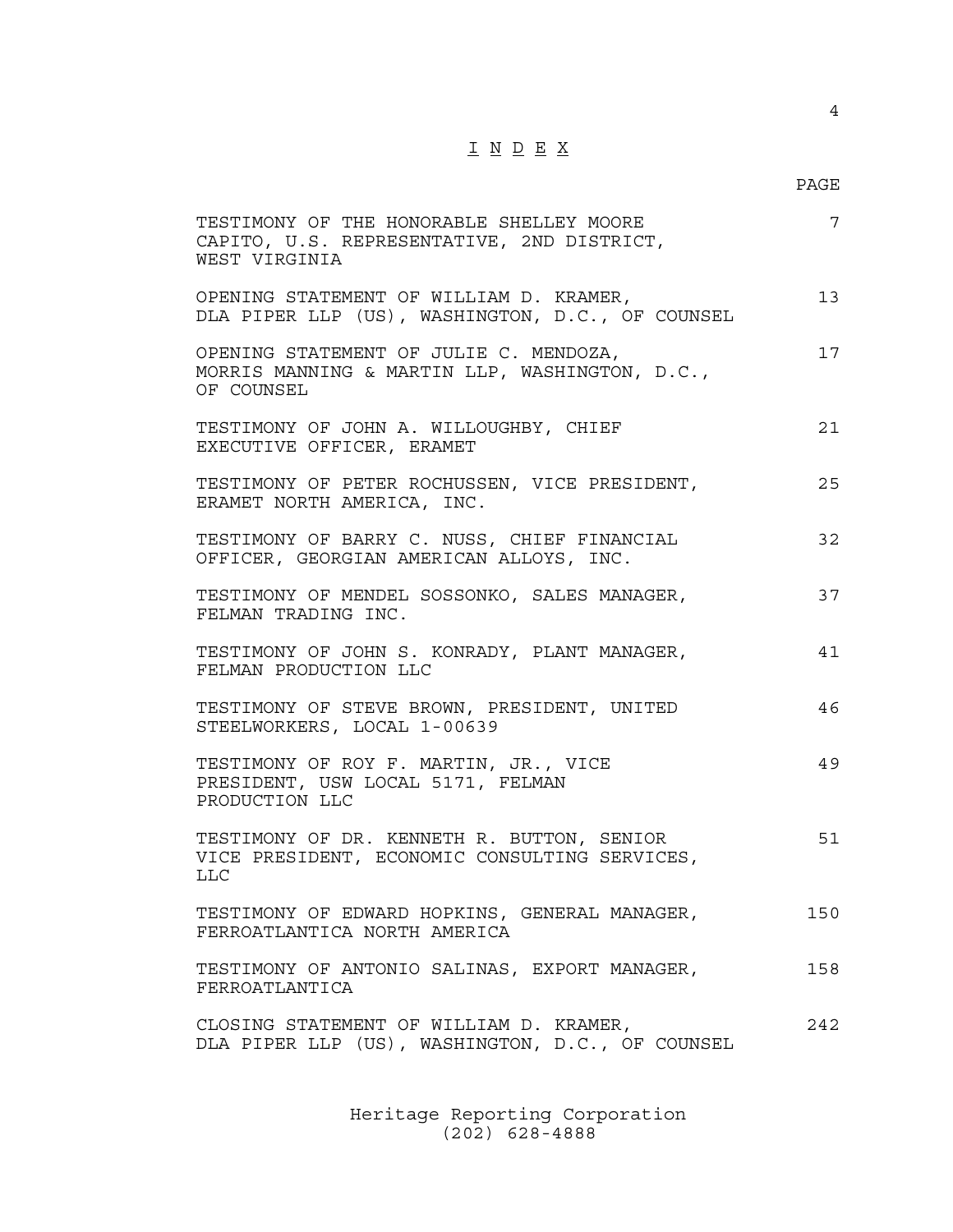## I N D E X

en de la provincia de la provincia de la provincia de la provincia de la provincia de la provincia de la provi

|  |                                           |  |  |  | CLOSING STATEMENT OF ERIC P. SALONEN, STEWART | 246 |
|--|-------------------------------------------|--|--|--|-----------------------------------------------|-----|
|  | AND STEWART, WASHINGTON, D.C., OF COUNSEL |  |  |  |                                               |     |

CLOSING STATEMENT OF R. WILL PLANERT, MORRIS 251 MANNING & MARTIN LLP, WASHINGTON, D.C., OF COUNSEL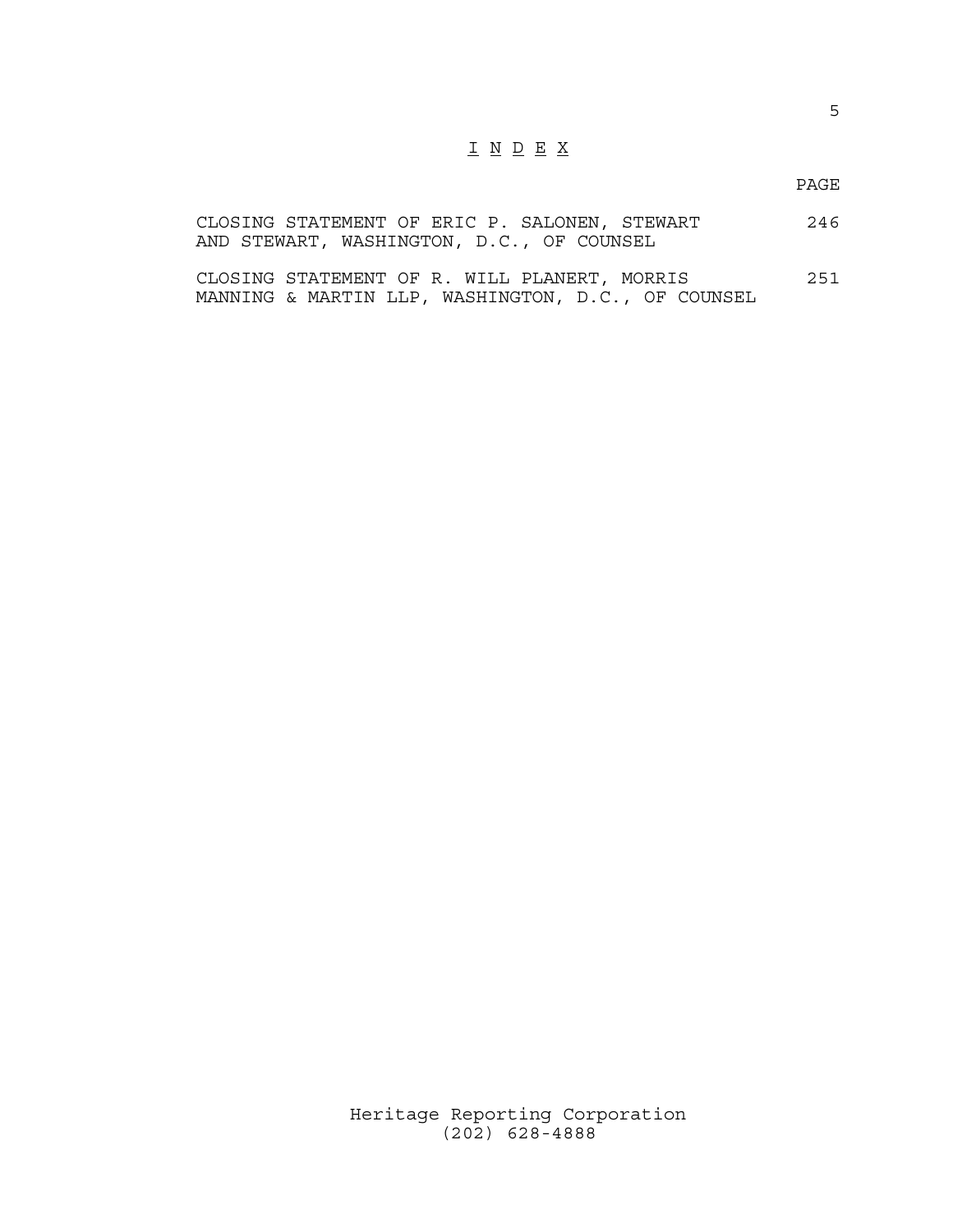| 1  | $\underline{P} \underline{R} \underline{O} \underline{C} \underline{E} \underline{E} \underline{D} \underline{I} \underline{N} \underline{G} \underline{S}$ |
|----|-------------------------------------------------------------------------------------------------------------------------------------------------------------|
| 2  | (9:31 a.m.)                                                                                                                                                 |
| 3  | CHAIRMAN WILLIAMSON: Good morning. On                                                                                                                       |
| 4  | behalf of the U.S. International Trade Commission, I                                                                                                        |
| 5  | welcome you to this hearing on Investigations No.                                                                                                           |
| 6  | 731-TA-929-931 (Second Review), involving                                                                                                                   |
| 7  | Silicomanganese from India, Kazakhstan, and Venezuela.                                                                                                      |
| 8  | The purpose of these five year review                                                                                                                       |
| 9  | investigations is to determine whether revocation of                                                                                                        |
| 10 | the antidumping duty orders on silicomanganese from                                                                                                         |
| 11 | India, Kazakhstan, and Venezuela will be likely to                                                                                                          |
| 12 | lead to continuation or recurrence of material injury                                                                                                       |
| 13 | within a reasonable foreseeable time.                                                                                                                       |
| 14 | Schedules setting forth the presentation of                                                                                                                 |
| 15 | this hearing, notices of investigation and transcript                                                                                                       |
| 16 | order forms are available at the public distribution                                                                                                        |
| 17 | table. All prepared testimony should be given to the                                                                                                        |
| 18 | secretary. Please do not place testimony directly on                                                                                                        |
| 19 | the public distribution table. All witnesses must be                                                                                                        |
| 20 | sworn in by the secretary before presenting testimony.                                                                                                      |
| 21 | I understand that parties are aware of the                                                                                                                  |
| 22 | time allocations. Any questions regarding the time                                                                                                          |
| 23 | allocations should be directed to the secretary.                                                                                                            |
| 24 | Speakers are reminded not to refer in their                                                                                                                 |
| 25 | remarks or answers to questions to business                                                                                                                 |
|    |                                                                                                                                                             |

 Heritage Reporting Corporation (202) 628-4888

6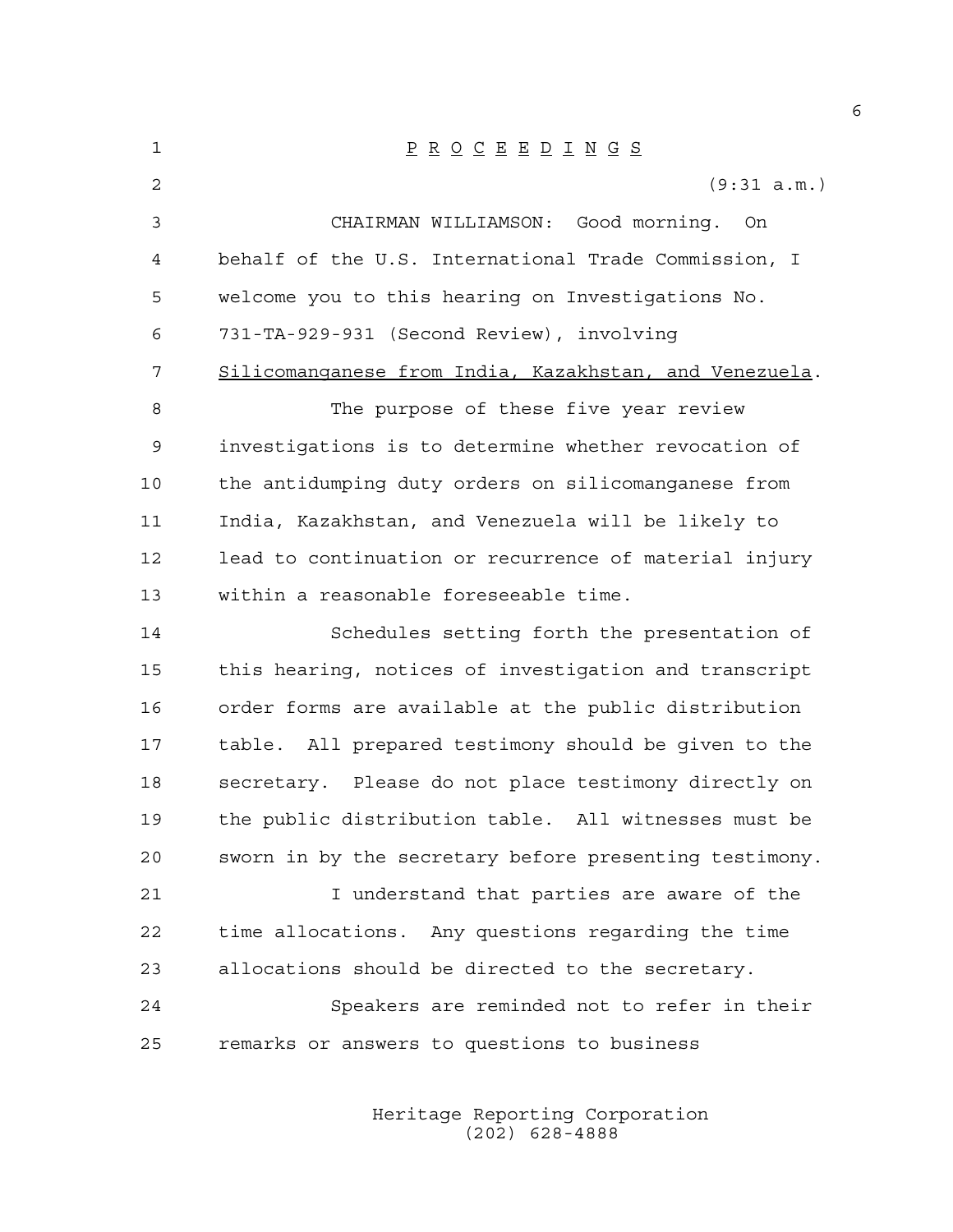1 proprietary information.

| $\overline{c}$ | Please speak clearly into the microphone and          |
|----------------|-------------------------------------------------------|
| 3              | state your name for the record for the benefit of the |
| 4              | court reporter.                                       |
| 5              | If you will be submitting documents that              |
| 6              | contain information you wish classified as business   |
| 7              | confidential, your request should comply with         |
| 8              | Commission Rule 201.6.                                |
| 9              | Mr. Secretary, are there any preliminary              |
| 10             | matters?                                              |
| 11             | MR. BISHOP: Mr. Chairman, I would note that           |
| 12             | all witnesses for today's hearing have been sworn in. |
| 13             | There are no other preliminary matters.               |
| 14             | CHAIRMAN WILLIAMSON: Okay. Very well.                 |
| 15             | Let's presume with opening statements.<br>MR.         |
| 16             | BISHOP: We first have a congressional appearance.     |
| 17             | The Honorable Shelley Moore Capito, United States     |
| 18             | Representative, 2nd District, West Virginia.          |
| 19             | CHAIRMAN WILLIAMSON: Welcome, Rep. Capito.            |
| 20             | You may begin when you're ready.                      |
| 21             | MS. CAPITO: Thank you. Good morning, and              |
| 22             | thank you very much, Chairman Williamson and members  |
| 23             | of the committee. Thanks for giving me the            |
| 24             | opportunity to appear before you today in support of  |
| 25             | the jobs of hundreds of my fellow West Virginians in  |
|                |                                                       |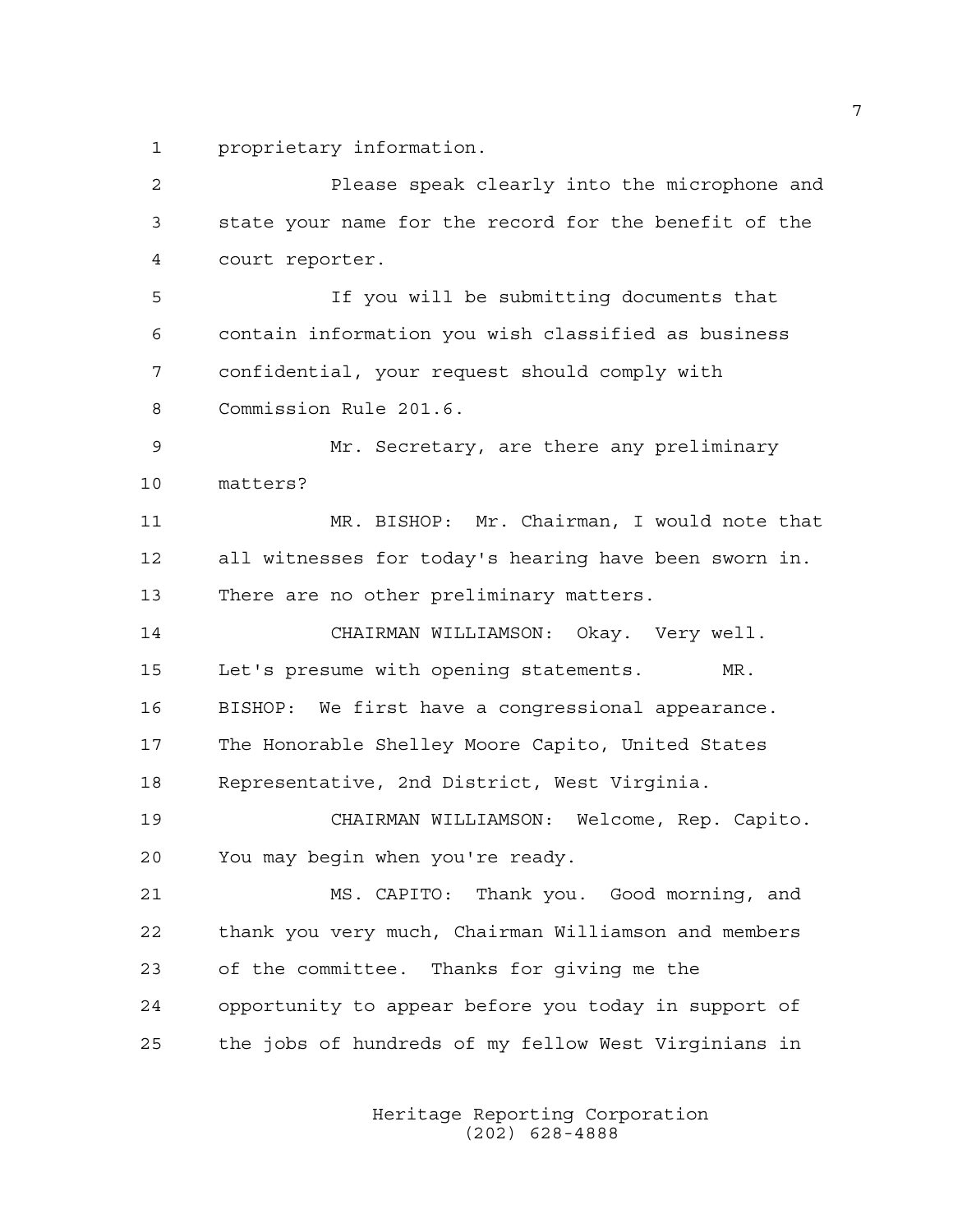1 my home state of West Virginia.

| 2  | I've been privileged to testify before the             |
|----|--------------------------------------------------------|
| 3  | Commission before during past cases when Commissioner  |
| 4  | Lane from West Virginia was one of the Commissioners,  |
| 5  | and I also have written to you all considering a       |
| 6  | similar case of silicomanganese from Brazil, China,    |
| 7  | and the Ukraine last year.                             |
| 8  | I appreciate very much the important role              |
| 9  | the Commission plays in making sure that American      |
| 10 | businesses are allowed to compete on a fair playing    |
| 11 | field.                                                 |
| 12 | I'm testifying in strong support of the                |
| 13 | antidumping duty orders on imports of silicomanganese  |
| 14 | from India, Kazakhstan and Venezuela. One of the two   |
| 15 | U.S. producers of silicomanganese is Felman            |
| 16 | Production, LLC, which is located in Letart, Mason     |
| 17 | County, West Virginia.                                 |
| 18 | When I wrote to the Commission last year,              |
| 19 | that facility was in my congressional district, but as |
| 20 | we know, we were redistricted and I lost Mason County. |
| 21 | However, many of the employees remain my constituents. |
| 22 | Felman Production employs over 270 hard-               |
| 23 | working West Virginians whose jobs would be            |
| 24 | permanently lost if the antidumping orders are not     |
| 25 | reviewed, or renewed. After reviewing the data, I'm    |
|    |                                                        |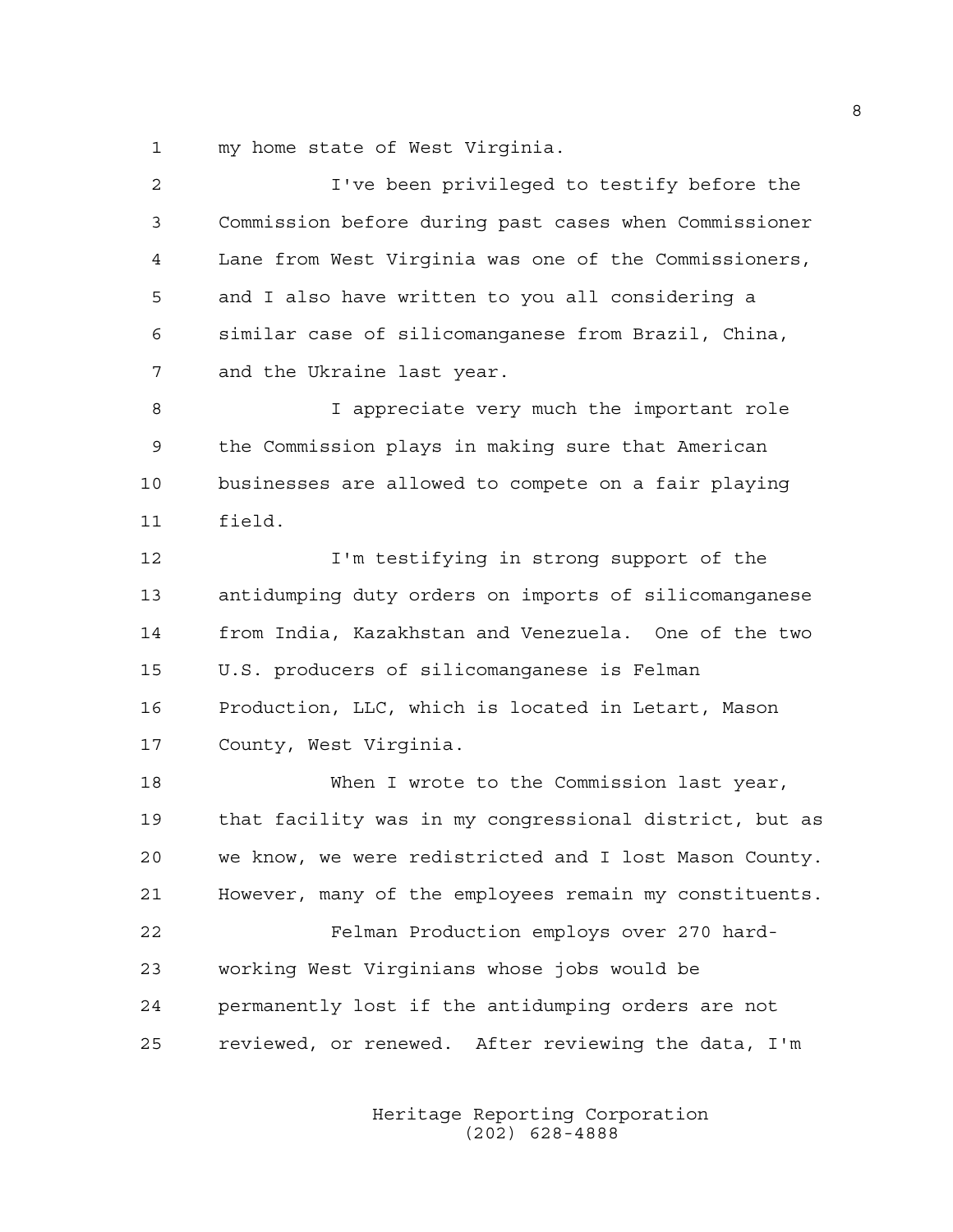1 convinced that the revocation of the antidumping duty 2 orders on silicomanganese from India, Kazakhstan, and 3 Venezuela would lead to material injury to Felman 4 Productions.

5 Felman Productions began operations in 2006 6 and has grown to be a major local employee in Mason 7 County, West Virginia. A recent study by the College 8 of Business and Economics of West Virginia University 9 concluded that Felman Production had contributed 10 significant revenue to both Mason County and the 11 state. Between 2001, 2011 and 2012, the number of 12 Felman workers has increased to 273.

13 In Mason County, the Felman's operation 14 generated a total business volume impact of \$165 15 million. It is worth noting that the 273 workers 16 account for 41 percent of all manufacturing workers 17 within Mason County. Felman Production alone counts 18 for three percent of the total property taxes in Mason 19 County. In West Virginia's economy as a whole, 20 Felman's operation generated \$187.2 million and 21 supported 524 direct jobs and indirect jobs and \$31.2 22 million in employee compensation.

23 In addition, it is evident that Felman 24 played an important role in attracting the Armstrong 25 World Industries, which produces mineral wool, to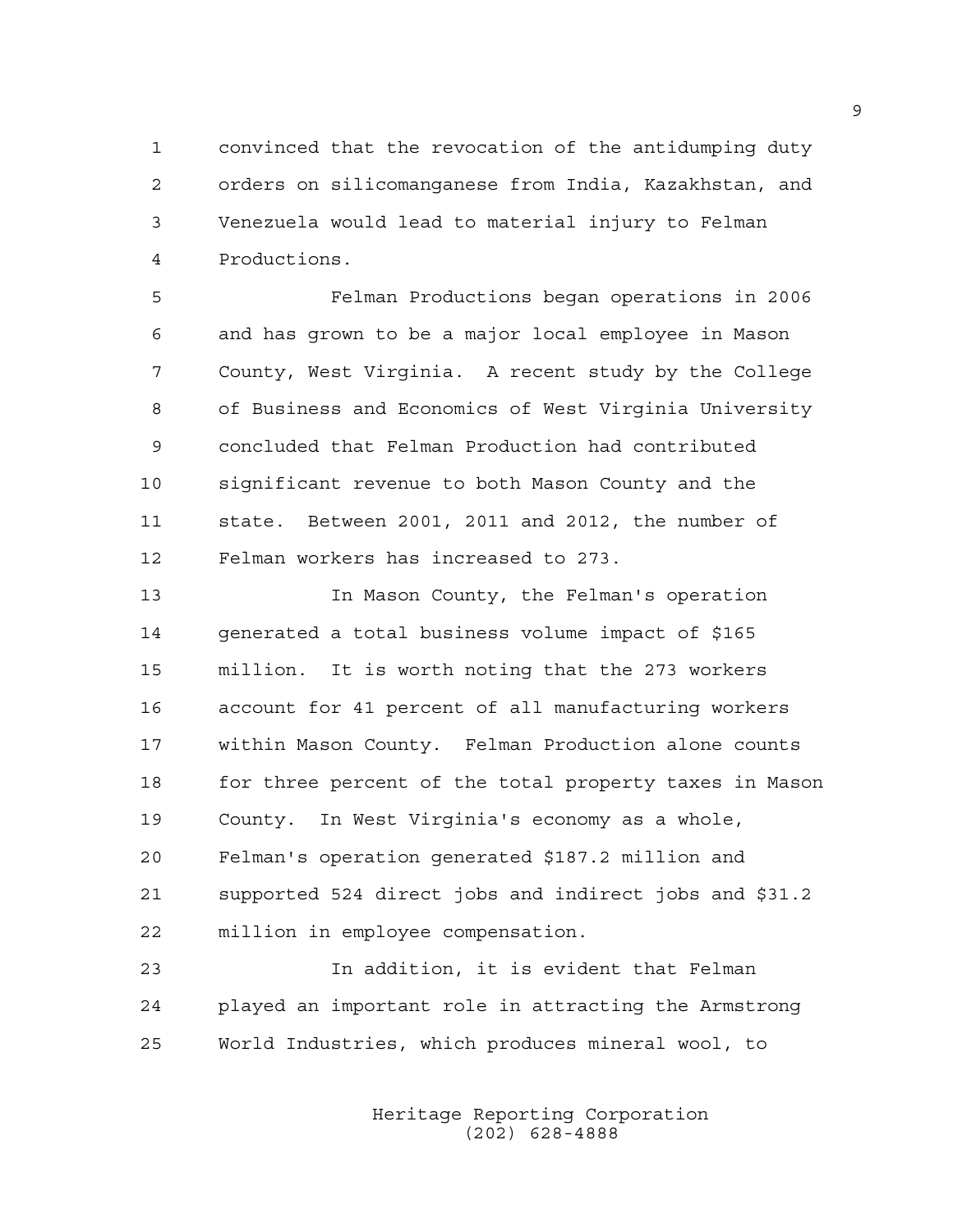1 establish a manufacturing plant in neighboring Jackson 2 County. Armstrong is investing \$40 million in the 3 Jackson County plant, providing 200 construction jobs. 4 Once the plant is fully operational, it will hire 45 5 permanent employees. I actually just toured that 6 plant just recently.

7 If the jobs generated by Felman were lost, 8 it would like increase Mason County's employment to 9 around 14 percent, which would leave Mason County with 10 one of the highest unemployment rates in the state and 11 nearly double the current national rate.

12 The low price of silicomanganese has had a 13 significant negative impact on Felman's West 14 Virginia's operation. In June the company was forced 15 to idle its operations for three months. I fear that 16 the end of antidumping orders could lead to an even 17 longer idling of the facility that would multiply the 18 harm to Felman's workers and their families, as well 19 as Mason County, generally. Therefore, it is utmost 20 importance, I think, to protect those jobs.

21 The evidence in the public record compiled 22 by your staff makes it clear that India, Kazakhstan, 23 and Venezuela are focused on growing their 24 silicomanganese exports. In the past five years, as 25 you probably know, India's imports have grown 254,000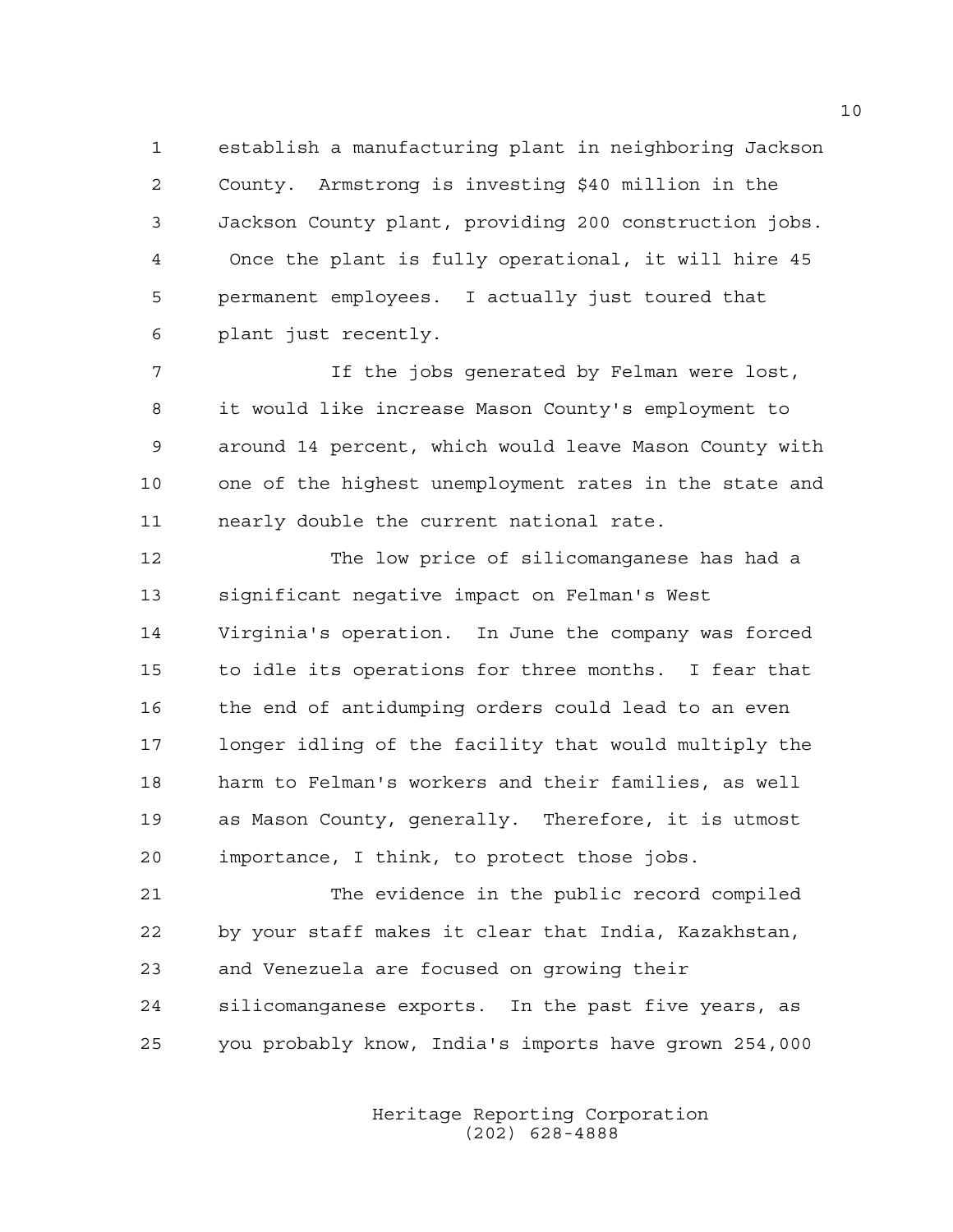1 short tons to over a million. From 2001 to 2012,

2 exports from Kazakhstan grew from 126,000,

3 approximately, to over 209,000. While Venezuela has 4 exported a smaller amount of silicomanganese, its 5 exports increased significantly between 2007-2012.

6 Reduction in all three companies has become 7 more export-driven over the past five years and there 8 is little to prevent the influx of all silicomanganese 9 to the domestic market.

10 Domestic company like Felman is especially 11 vulnerable to injury from unfair imports because 12 silicomanganese is a fungible commodity product. As 13 one would assume with a fungible commodity product, 14 price is of critical importance to purchasers.

15 Consequently, a flood of unfairly priced 16 imports would very likely decimate our domestic 17 producers -- which there's only two -- who would be 18 forced to lower their prices to sustainable levels or 19 cease production entirely. Therefore, there is a 20 large monetary incentive for all silicomanganese 21 producers in India, Kazakhstan, and Venezuela to 22 inundate the United States.

23 When dumping of a foreign product into our 24 market is offset by the imposition of an antidumping 25 order, market conditions, which would have been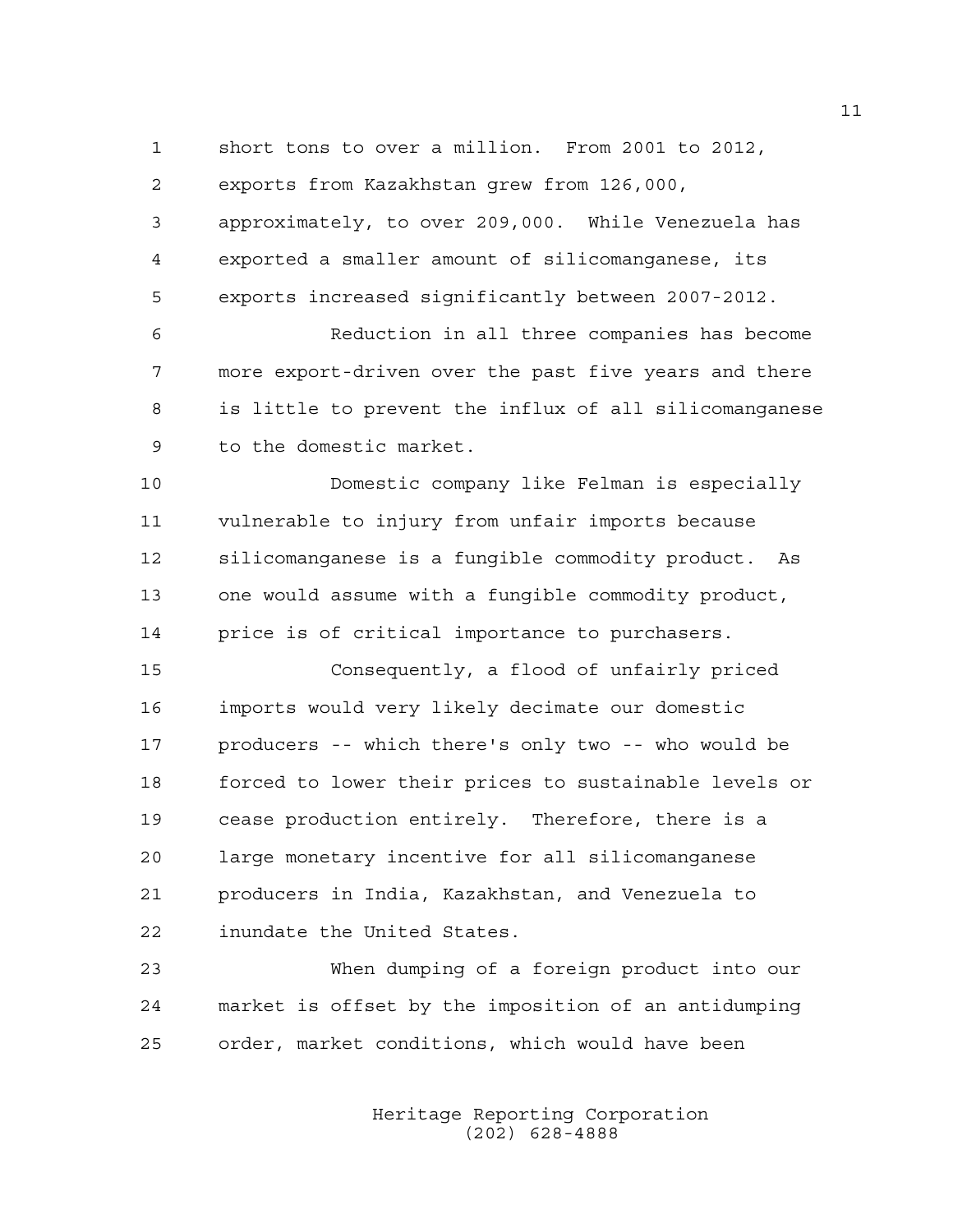1 distorted by the dumping, are restored. Domestic 2 energies can't thrive.

3 In the case of Felman, the success of the 4 domestic industry means hundreds of jobs and 5 substantial investments in a very rural part of West 6 Virginia. On the other hand, the failure of the 7 domestic industry could deal a catastrophic blow to 8 West Virginia families and the surrounding 9 communities.

10 I respectfully submit that these orders 11 continue to be necessary to maintain conditions of 12 fair competition and pricing in this very important 13 industry, to West Virginia, and the overall domestic 14 economy.

15 Very much appreciate the role that the 16 International Trade Commission has played in 17 continuing to ensure that West Virginia's companies 18 and workers are treated fairly when facing illegal 19 trade practices. I'm confident that you and your 20 colleagues will carefully review this and the record 21 that has been compiled and arrive at a conclusion that 22 I've concluded, that these antidumping order remain 23 necessary.

24 Again, I thank you for the opportunity to 25 appear before the Commission.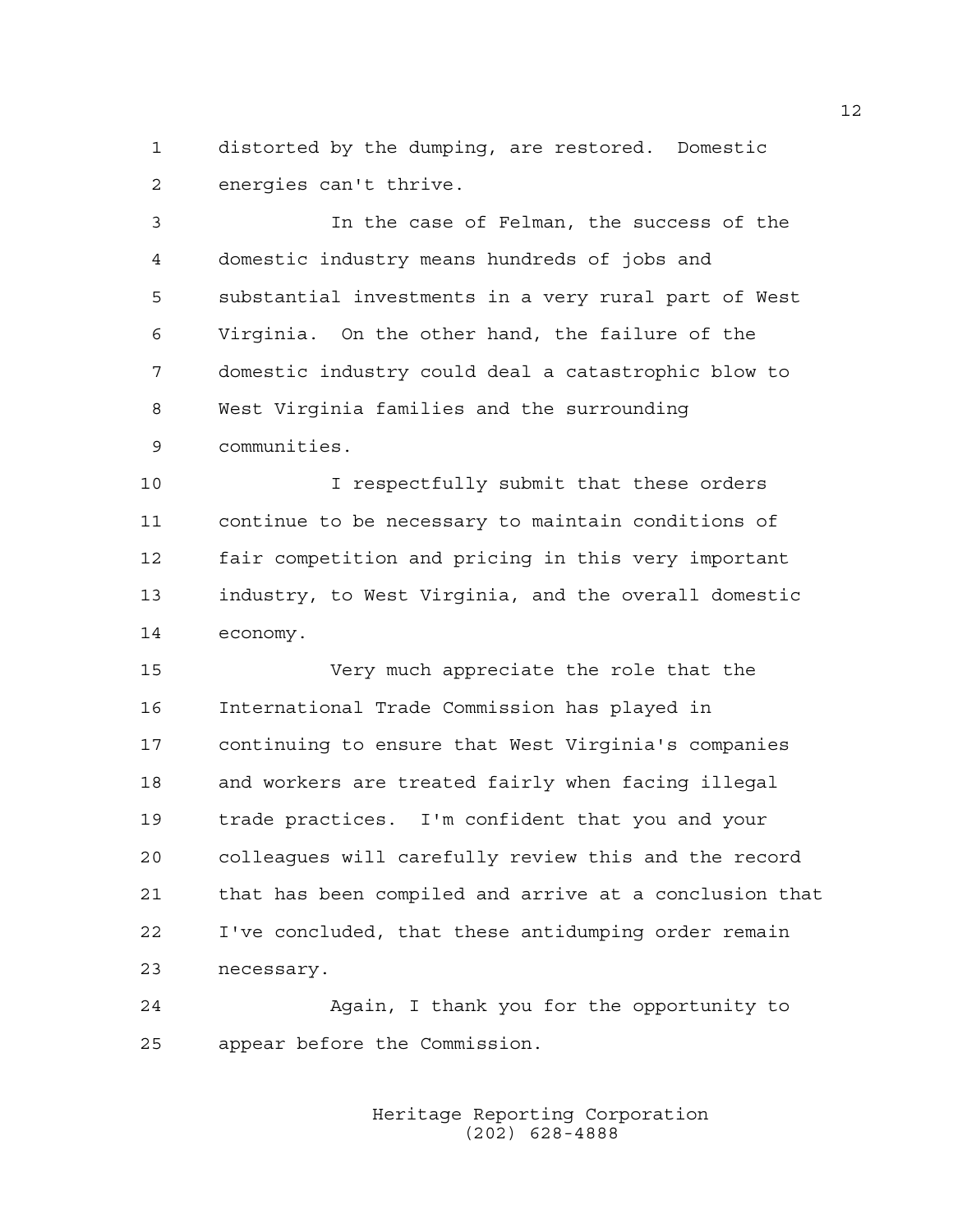1 CHAIRMAN WILLIAMSON: Thank you very much. 2 We very much appreciate having you come this morning. 3 Do any Commissioners have any questions for 4 the Congresswoman? 5 (No response.) 6 CHAIRMAN WILLIAMSON: If not, we want to 7 again thank you very much for being with us. 8 MS. CAPITO: All right. I hope you all 9 survive the heat. 10 CHAIRMAN WILLIAMSON: Okay. We'll try. 11 Thank you. 12 MR. BISHOP: Opening remarks on behalf of 13 those in support of continuation of the orders will be 14 by William D. Kramer, DLA Piper. 15 MR. KRAMER: Good morning. 16 CHAIRMAN WILLIAMSON: Welcome, Mr. Kramer. 17 You may begin when you're ready. 18 MR. KRAMER: As the Commission knows from 19 its prior investigations, silicomanganese is a 20 globally trade, price-sensitive, commodity product. 21 The U.S. silicomanganese market is highly competitive. 22 Silicomanganese is sold primarily through a formal 23 bidding process in which many suppliers compete. 24 Published spot prices are used as pricing benchmarks. 25 Customers don't care where silicomanganese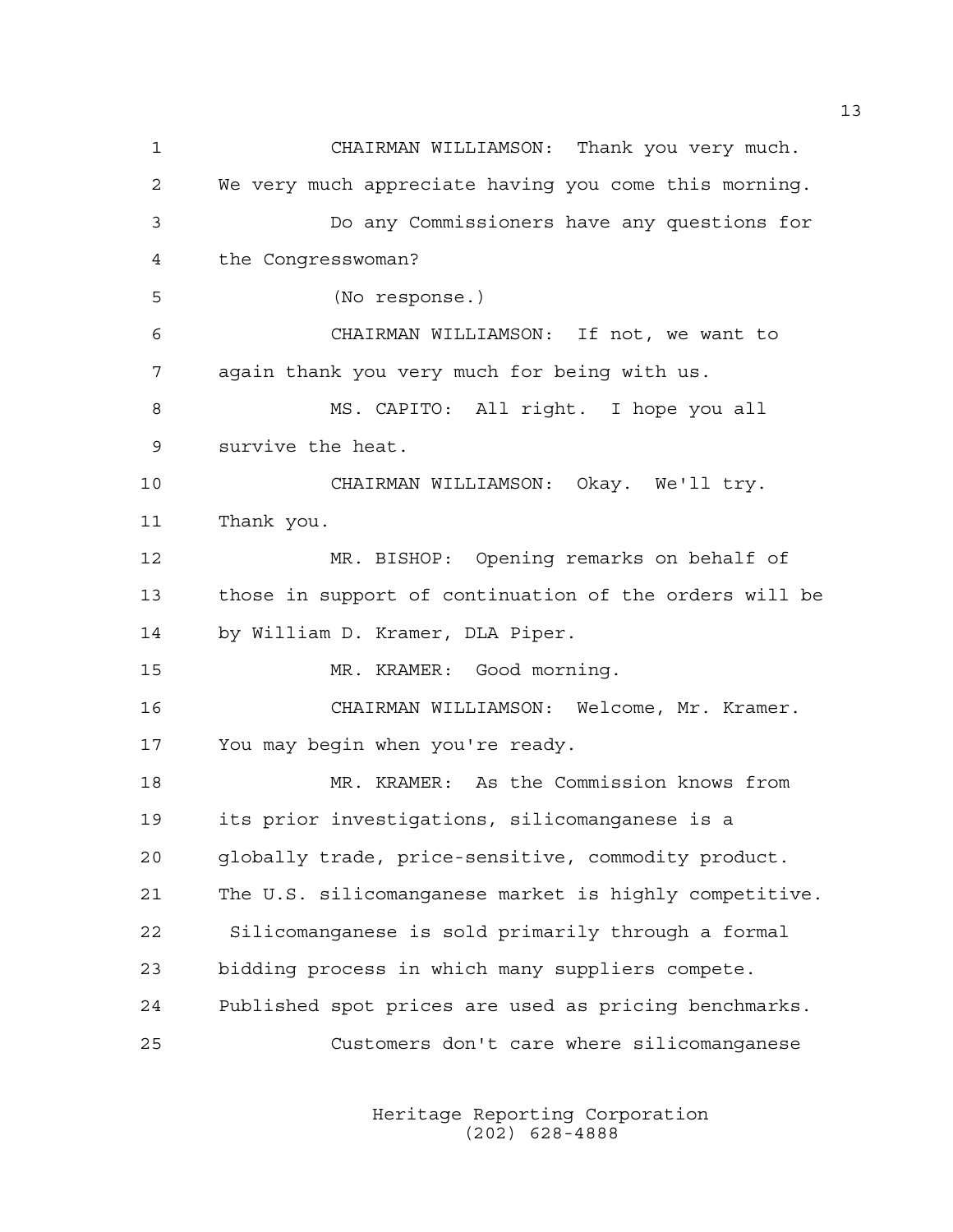1 was produced if it meets the standards specification 2 or it can be used in their process. Extremely small 3 differences in price can determine who gets a sail. 4 Even with the contract in place the price normally is 5 indexed or periodically adjusted to reflect the spot 6 price. As a result, even small sales at low prices 7 can drive down prices throughout the market.

8 The production of silicomanganese is a very 9 capital-intensive manufacturing process, requiring 10 producers to maintain the highest possible level of 11 capacity utilization to remain viable. This fact 12 forces domestic producers to lower their prices to 13 meet import competition.

14 Demand for silicomanganese is driven by the 15 production of the types of steel manufactured using 16 silicomanganese, primarily long products made by many 17 mills for use in commercial and industrial 18 construction. Because of the continued weakness of 19 that sector, production of steel products made using 20 silicomanganese has recovered more slowly than 21 production of other types of steel.

22 Revocation of the orders would likely result 23 in recurrence of injury to the domestic 24 silicomanganese industry. The countries covered by 25 the orders account for a very large portion of total

> Heritage Reporting Corporation (202) 628-4888

14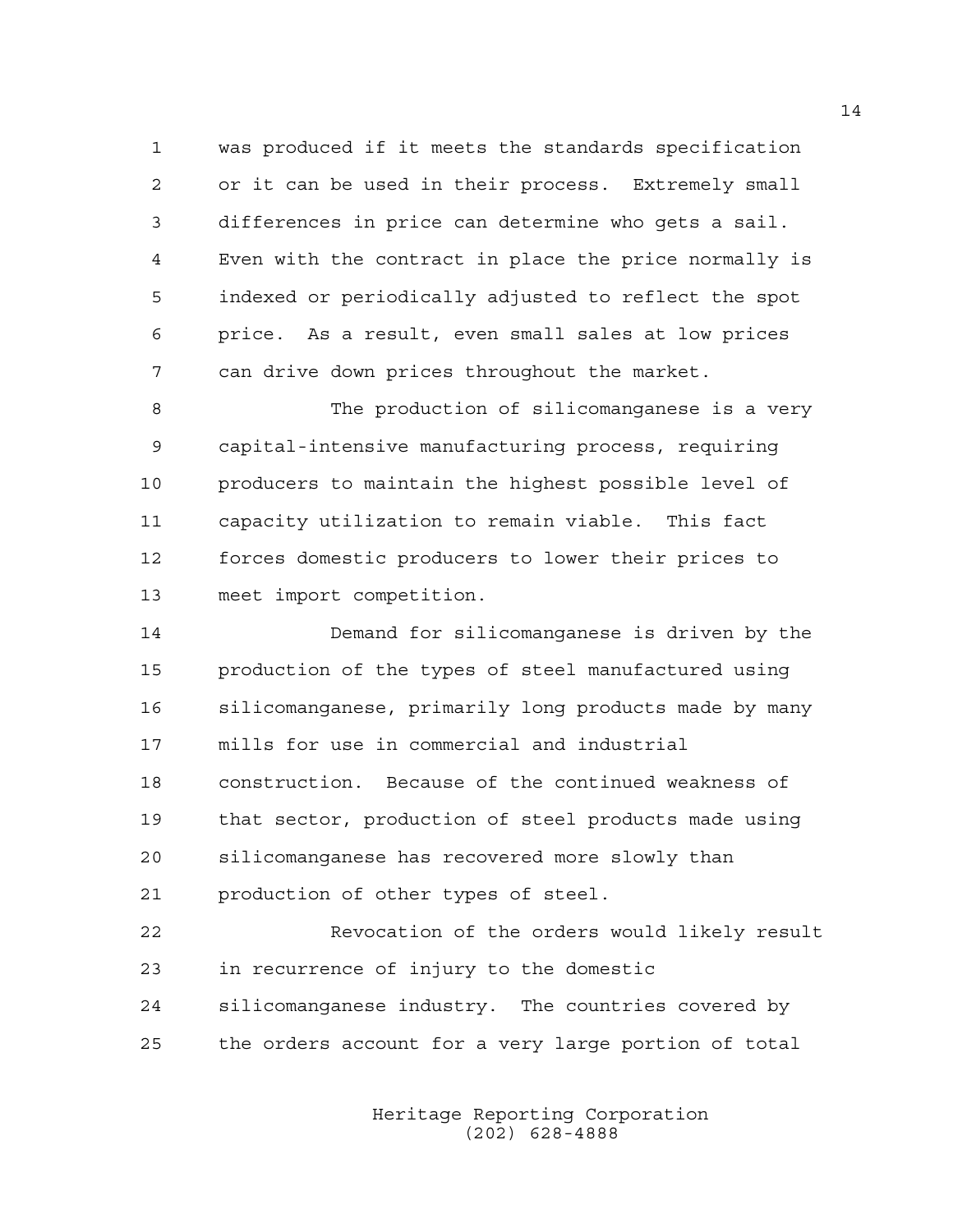1 global output. In addition, they have a large amount 2 of excess capacity. This excess capacity is 3 significant both in absolute terms and relative to 4 U.S. production and consumption. Subject producers 5 also have significant inventories.

6 The prehearing report notes that the 7 industries in all three countries have become more 8 export-oriented over the period of review. The United 9 States is an attractive market for foreign suppliers 10 because this country is a major consumer of 11 silicomanganese.

12 Even though U.S. steel production remains 13 below pre-recession levels, it is increasing more 14 rapidly than in other countries. As a result, prices 15 in the U.S. market are higher than in Europe, a 16 significant export market for the subject producers. 17 This difference in relative price levels and other 18 factors would draw subject imports into the U.S. 19 market.

20 As these imports re-entered the market, 21 domestic producers' sales, market share, and jobs 22 would be lost. The imports would generate downward 23 price pressure in the competitive bidding process to 24 the detriment of the U.S. industry.

25 Contrary to Ferro Ven's claims, if the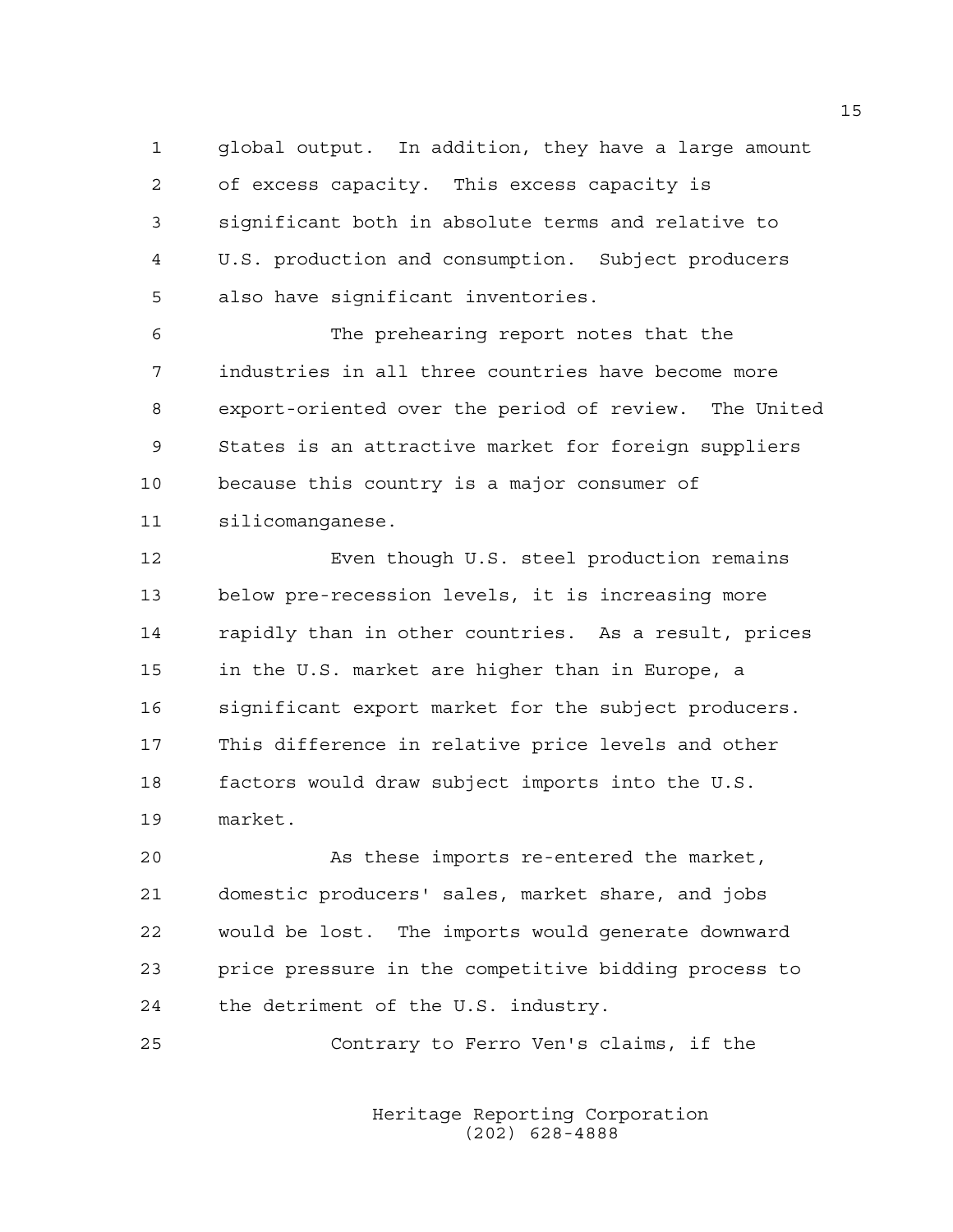1 Venezuela order were revoked, Venezuelan imports would 2 return to the U.S. market in significant volumes, 3 compete under the same conditions of competition as 4 other subject imports, and injure the domestic 5 industry.

6 Venezuelan imports already compete head to 7 head with Indian and Kazakhstani imports in the EU and 8 other markets and are underselling those imports. The 9 production capacities reported to the Commission by 10 the Venezuelan producers do not reflect the true 11 capacity of the Venezuelan industry.

12 Moreover, the size of the Venezuelan 13 industry far exceeds the size of its contracting 14 domestic market, forcing the industry to increase its 15 exports and to undercut the prices of competing 16 suppliers in export markets.

17 Finally, contrary to Ferro Ven's claims, the 18 U.S. industry is vulnerable to a recurrence of injury. 19 The protection from dumped imports afforded by the 20 orders has allowed a new U.S. producer to enter the 21 market, a positive development that has increased the 22 size of the domestic industry and its workforce. 23 However, the record facts clearly show that

24 the U.S. industry is vulnerable, as the Commission 25 found just last October.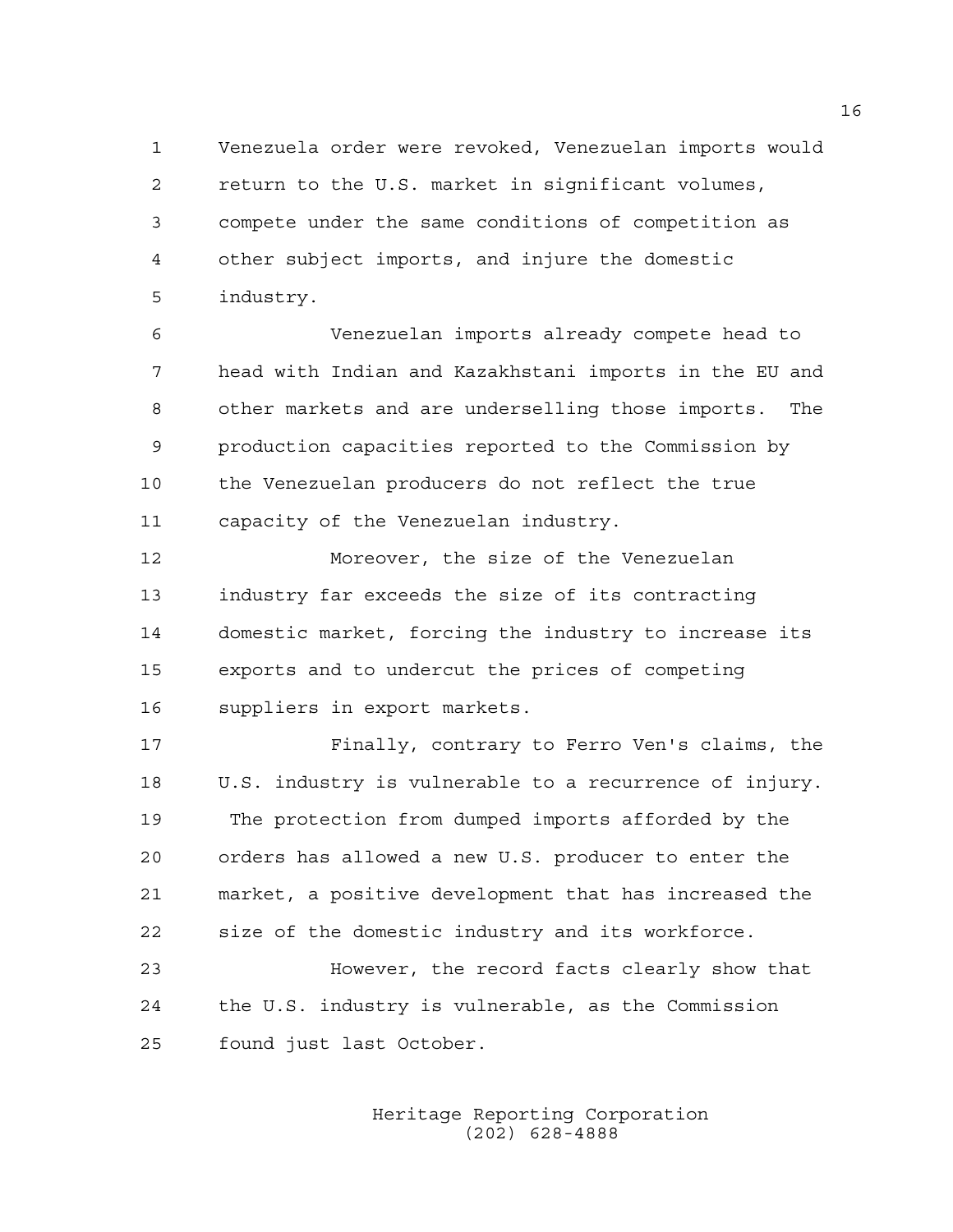1 Given these facts, it is likely that 2 revocation of the orders would lead to the 3 continuation or recurrence of material injury to the 4 domestic silicomanganese industry. Thank you. 5 CHAIRMAN WILLIAMSON: Thank you. 6 MR. BISHOP: Opening remarks on behalf of 7 those in opposition to continuation of the orders will 8 be by Julie C. Mendoza, Morris Manning & Martin. 9 CHAIRMAN WILLIAMSON: Welcome, Ms. Mendoza. 10 you may begin when you're ready. 11 MS. MENDOZA: Good morning, Chairman 12 Williamson and members of the Commission. I'm Julie 13 Mendoza and I'm appearing on behalf of Ferro Ven. 14 As the Commission knows, both of the 15 producers in Venezuela, Avenza and Ferro Ven, have 16 submitted complete responses to the Commission. After 17 10 years, it's time for this order against Venezuela 18 to be over. Let's look at what, the U.S. industry 19 today and the U.S. market. 20 Felman, currently the largest domestic 21 producer, is affiliated through its parent company, 22 Georgian American Alloys, which is a major 23 silicomanganese producer and exporter in Georgia and 24 which owns its own magnesium mines in Georgia. *Ryan's*  25 *Notes* has reported that between domestic production

> Heritage Reporting Corporation (202) 628-4888

17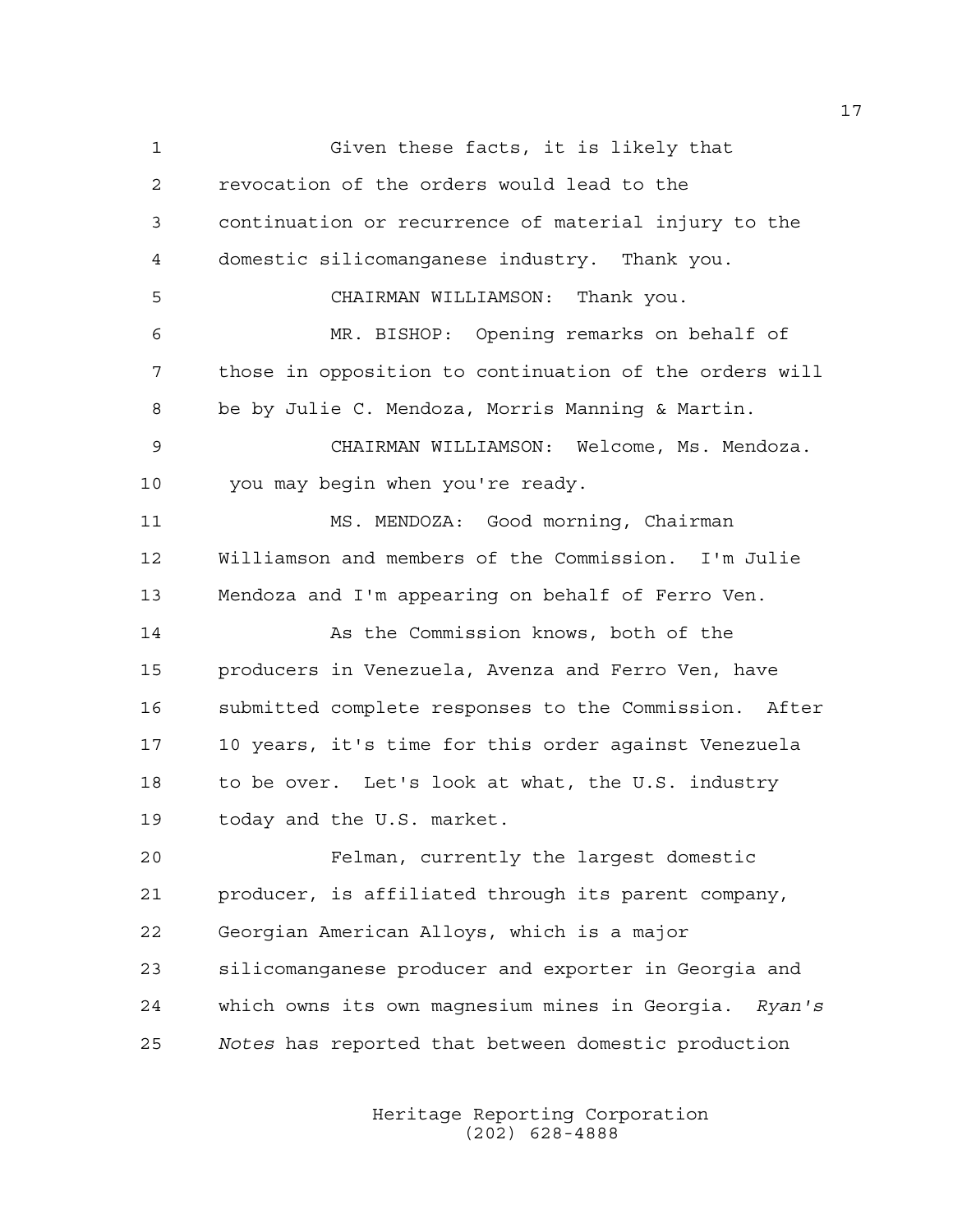1 and its imports, Felman now controls approximately 2 half of the U.S. market. That's a lot of market 3 power.

4 Despite Felman's announced suspension of 5 production in U.S. facilities, Felman reports that it 6 will just supply its customers with imports from its 7 operations in Georgia and expects no changes in 8 supplying its customers.

9 Some smaller portion of the U.S. market is 10 supplied by Eramet, a major French producer that is 11 also integrated. Other nonsubject imports still make 12 up a very significant shortfall in the market. They 13 are fungible commodity products, we agree, priced to 14 the international markets, for the most part, so 15 nonsubject market shares tend to shift over time into 16 the U.S. market, although Georgia now clearly 17 dominates.

18 Now let's look at Venezuela. Venezuela was 19 never a major player in the U.S. market or the world 20 market, for that matter. The Commission's record in 21 the sunset proceeding confirms that this antidumping 22 duty order is not, and never has been, about 23 Venezuela.

24 Venezuela was dropped by the ITC in the 25 original investigation filed by this Petitioner, and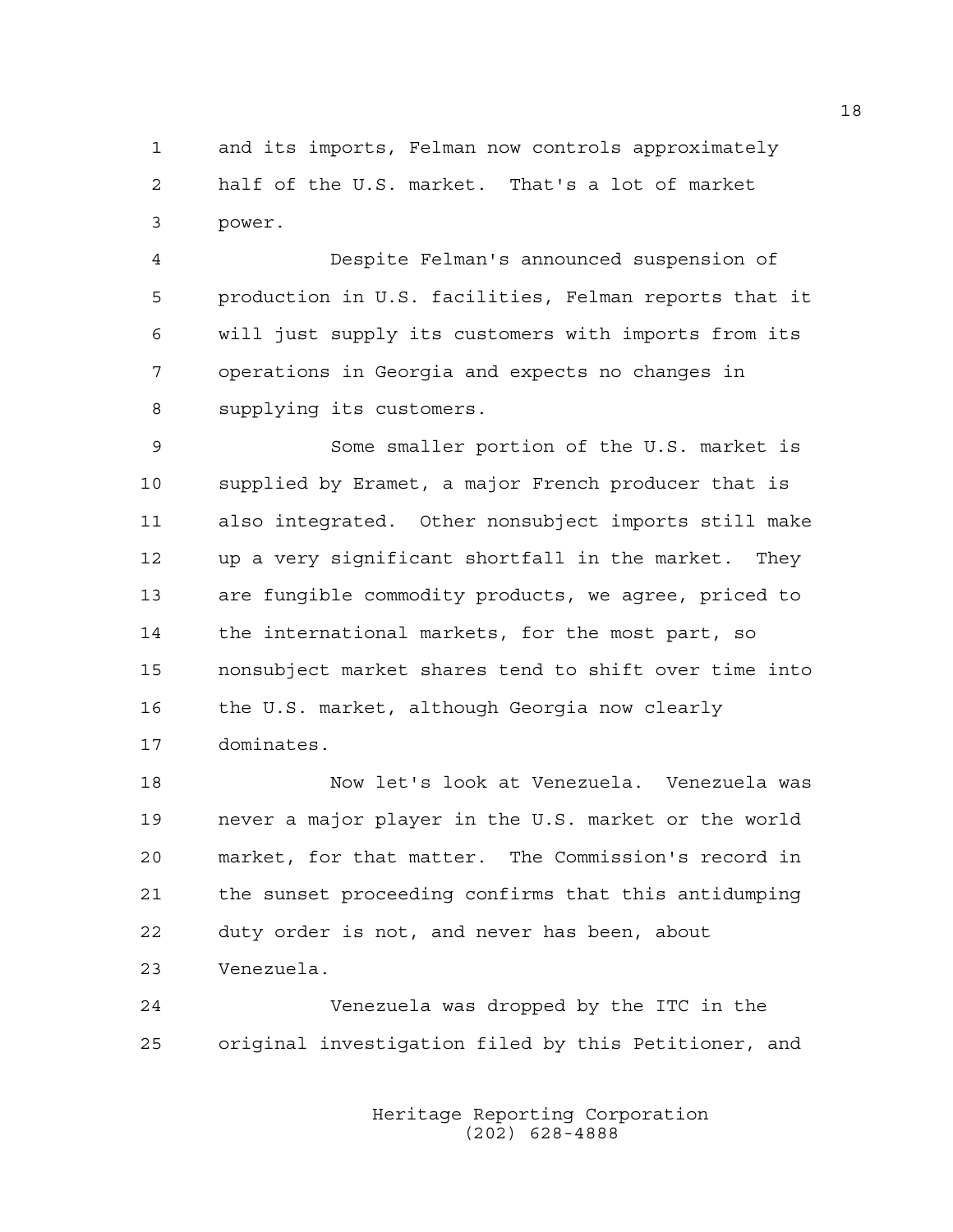1 then it was caught up in the 2002 Commission 2 investigation when its imports were cumulated with the 3 much larger exports from India and Kazakhstan. 4 Venezuela however still remains an extremely marginal 5 player. Seriously, Venezuela's imports over the 6 original period of investigation increased by 6,000 7 tons. They started out at 20,000 tons, so that's 8 pretty small.

9 Given that the original investigation period 10 was the only time that Avenza had ever participated in 11 this market and Ferro Ven never has participated in 12 the U.S. market, there is no basis to conclude that 13 they would have any meaningful participation in the 14 U.S. market.

15 Venezuela's capacity actually declined over 16 the most recent period, and in absolute terms, its 17 capacity and production are a fraction of the U.S. 18 market and a smaller fraction of India, Kazakhstan, 19 and third country suppliers, such as Georgia.

20 Venezuela has no magnesium mines and thus 21 must import its magnesia ore, and this makes 22 Venezuelan producers much less competitive with Felman 23 and other vertically integrated suppliers to the U.S. 24 market who can control the wide price swings of the 25 ore.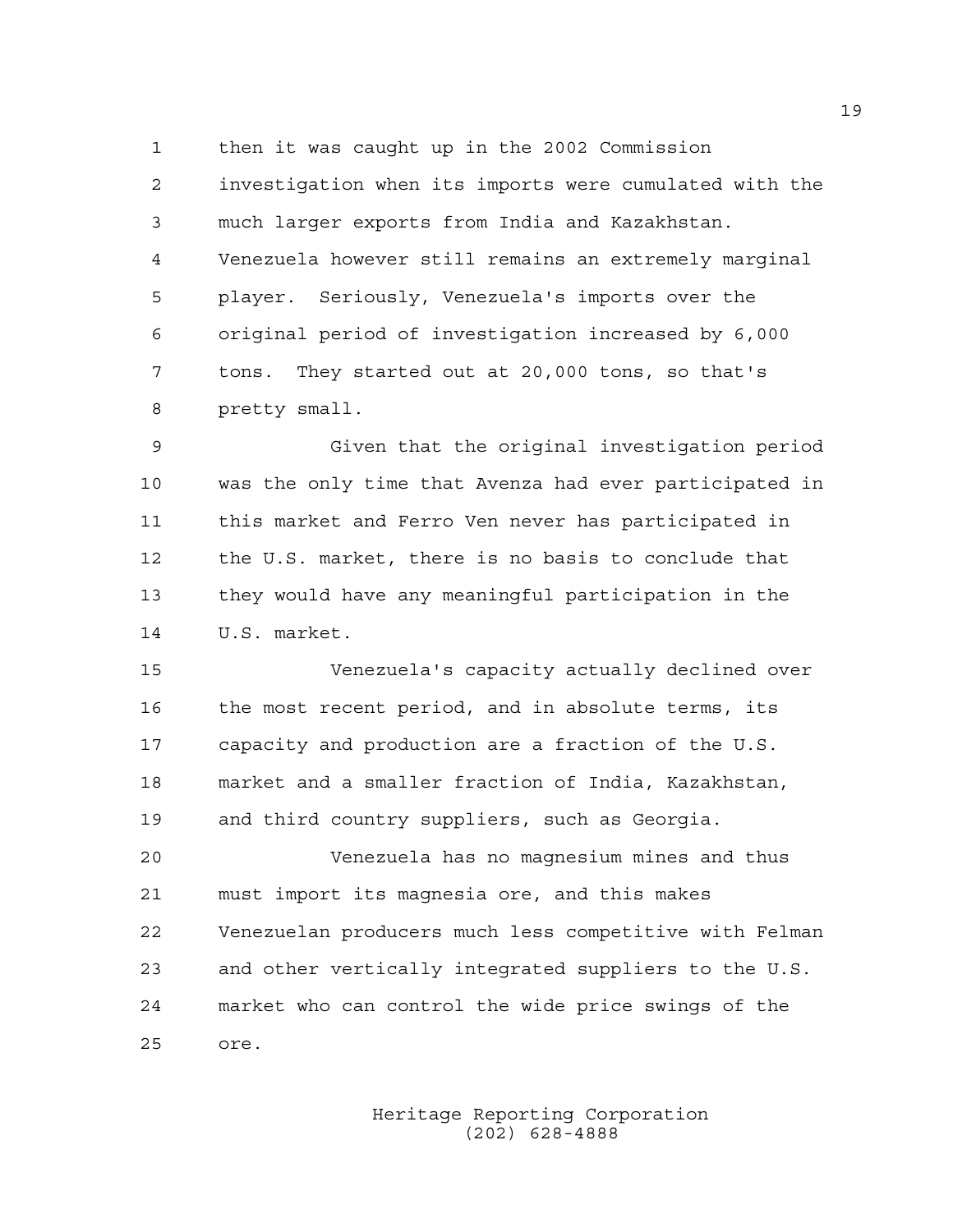1 Venezuela's industry also has experienced 2 repeated shut downs of furnaces due to electricity 3 shortages, furnace breakdowns, or shortages of 4 critical materials. It's no surprise, then, that 5 Venezuela has focused its production on its domestic 6 market where it enjoys the benefits of geographical 7 proximity and where government policies restrict 8 imports. Venezuela has no incentive to shift to the 9 United States, where market prices are several hundred 10 dollars less than in Venezuela.

11 Even if Venezuela did manage to export any 12 silicomanganese to the United States, the available 13 capacity is so small and it's so dominated by the 14 domestic industry and by much larger suppliers in 15 Georgia, South Africa, and elsewhere who are also 16 vertically integrated, these imports would have no 17 perceptible impact on the U.S. market.

18 Certainly, given these conditions of 19 competition, the Commission must ask itself how it is 20 possible to distinguish these imports from Venezuela 21 from other subject imports, and it must ask itself 22 why, despite 10 years of antidumping duties, this 23 industry continues to rely heavily on imported 24 product.

25 Given the fact that Felman has shut down its

 Heritage Reporting Corporation (202) 628-4888

20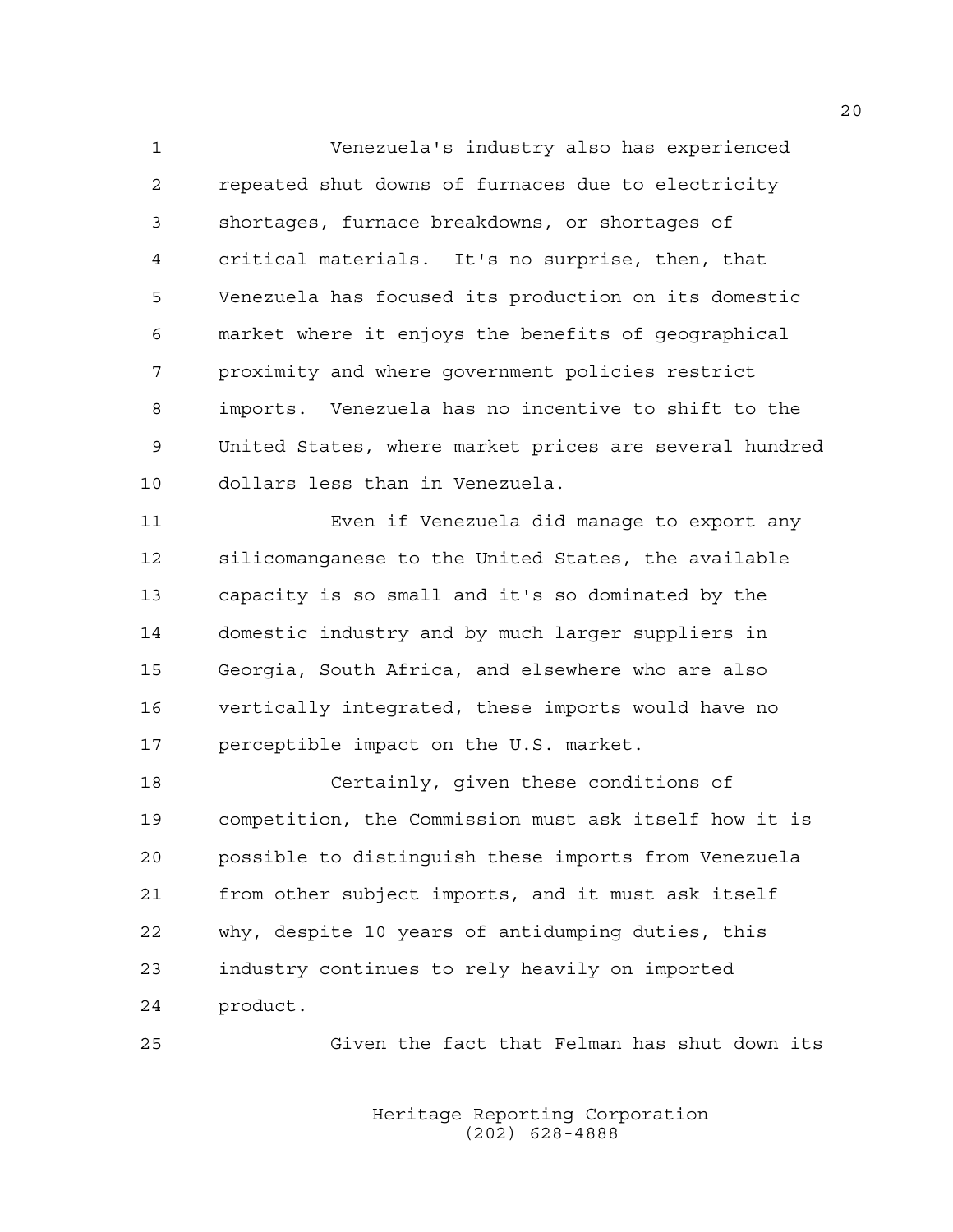1 capacity, at least temporarily, and its domestic 2 production replaced by imports, the question is who 3 would be benefitted by the continuation of antidumping 4 relief against Venezuela? I submit to you that it is 5 Felman's imports that would be advantaged. Thank you 6 very much. 7 CHAIRMAN WILLIAMSON: Thank you. 8 Let's call our first panel. 9 MR. BISHOP: Would the first panel, those in 10 support of continuation of the orders, please come 11 forward and be seated. 12 CHAIRMAN WILLIAMSON: Mr. Kramer or Mr. 13 Salonen, you may begin when you're ready. 14 I want to welcome all the members of the 15 panel today, and appreciate your taking time from your

16 businesses to come. Thank you.

17 MR. KRAMER: Our first witness is John 18 Willoughby.

19 MR. WILLOUGHBY: Good morning, Chairman 20 Williamson and Commissioners. My name is John 21 Willoughby. I'm Chief Executive Officer of Eramet 22 Marietta. Before joining Eramet in 2008 I had more 23 than 34 years experience in the steel and refractory 24 industries.

25 Eramet Marietta produces silicomanganese and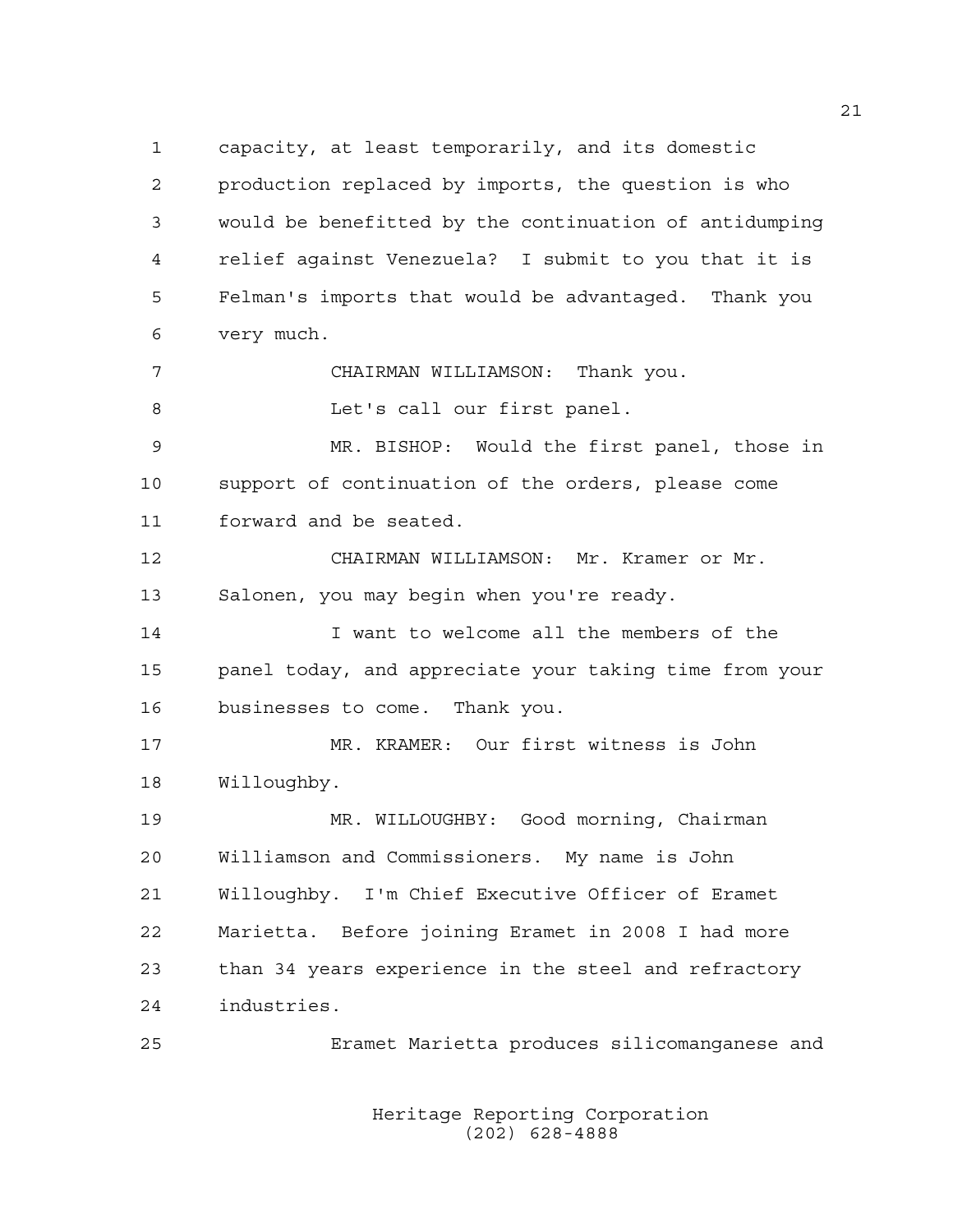1 other manganese alloys in our plant in Marietta, Ohio. 2 As I will explain, our plant is an important employer 3 in our area of southeastern Ohio. We produce 4 silicomanganese in submerged arc electric furnaces by 5 smelting together sources of silicon, manganese, iron, 6 and carbon.

7 The silicomanganese production process is 8 highly capital-intensive. The major equipment in our 9 plant includes the electric furnaces and their 10 emissions control equipment, the electrical 11 transformers for the furnaces, our electrical 12 substation, the furnace feeding system, which includes 13 our mix house, and a conveyor system.

14 With the antidumping orders in place we've 15 been able to make substantial investments in our 16 production facility. In 2008 we began a series of 17 investments to improve greatly the operational and 18 environmental performance of the Marietta plant.

19 In the first half of 2008 we rebuilt our 20 Furnace 1, which is our largest of the furnaces, at a 21 cost of more than \$8 million. The rebuild was the 22 first phase of a two phase project that also included 23 the addition of a state-of-the-art emissions abatement 24 system to reduce particulate emissions from that 25 furnace, Furnace 1, by 54 percent, and plant-wide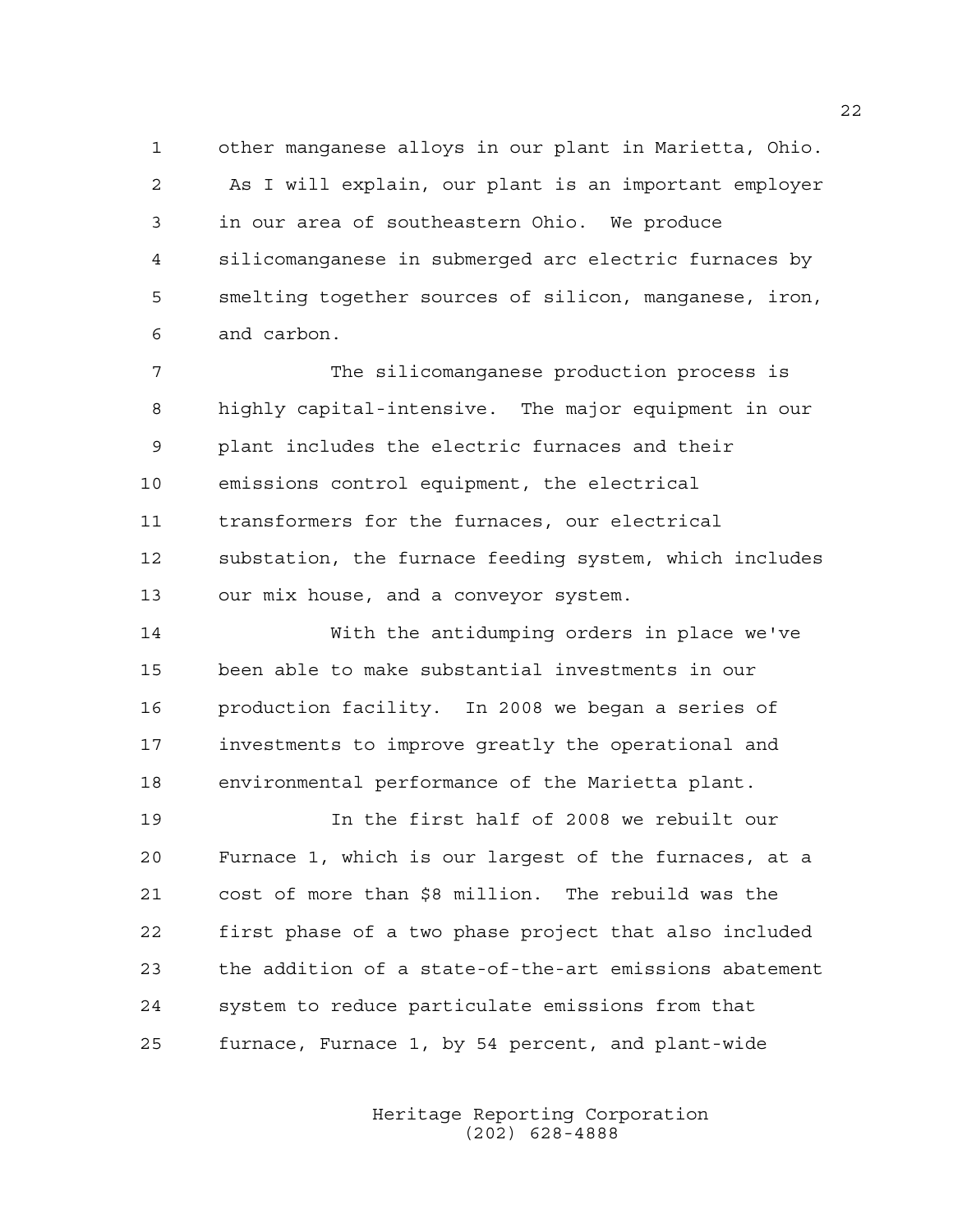1 emissions by over 20 percent. The second phase,

2 representing an additional investment of about \$10 3 million, was completed in early 2011 when the system 4 was connected to Furnace No. 1.

5 In addition, in 2010 we completed the first 6 two phases of a plant security and rerouting project 7 aimed at making the plant more secure and changing 8 traffic routes to improve production efficiencies and 9 employee safety.

10 Late last year we completed a \$12 million 11 plus project to create a new water delivery system for 12 the service water for our plant. Finally, last year 13 we also began planning work on an overhaul of our mix 14 house and raw material handling system. The first 15 phase of this more than \$10 million investment should 16 be initiated late this year.

17 All of the investments made to date have 18 been made with the antidumping orders in place. Our 19 ability to sustain these investments, and to make new 20 investments, depends on continuation of the improved 21 market conditions that the orders have made possible.

22 All of the work that Eramet Marietta has 23 done to improve its operations and to become the 24 company it is today would be severely at risk if the 25 orders were revoked.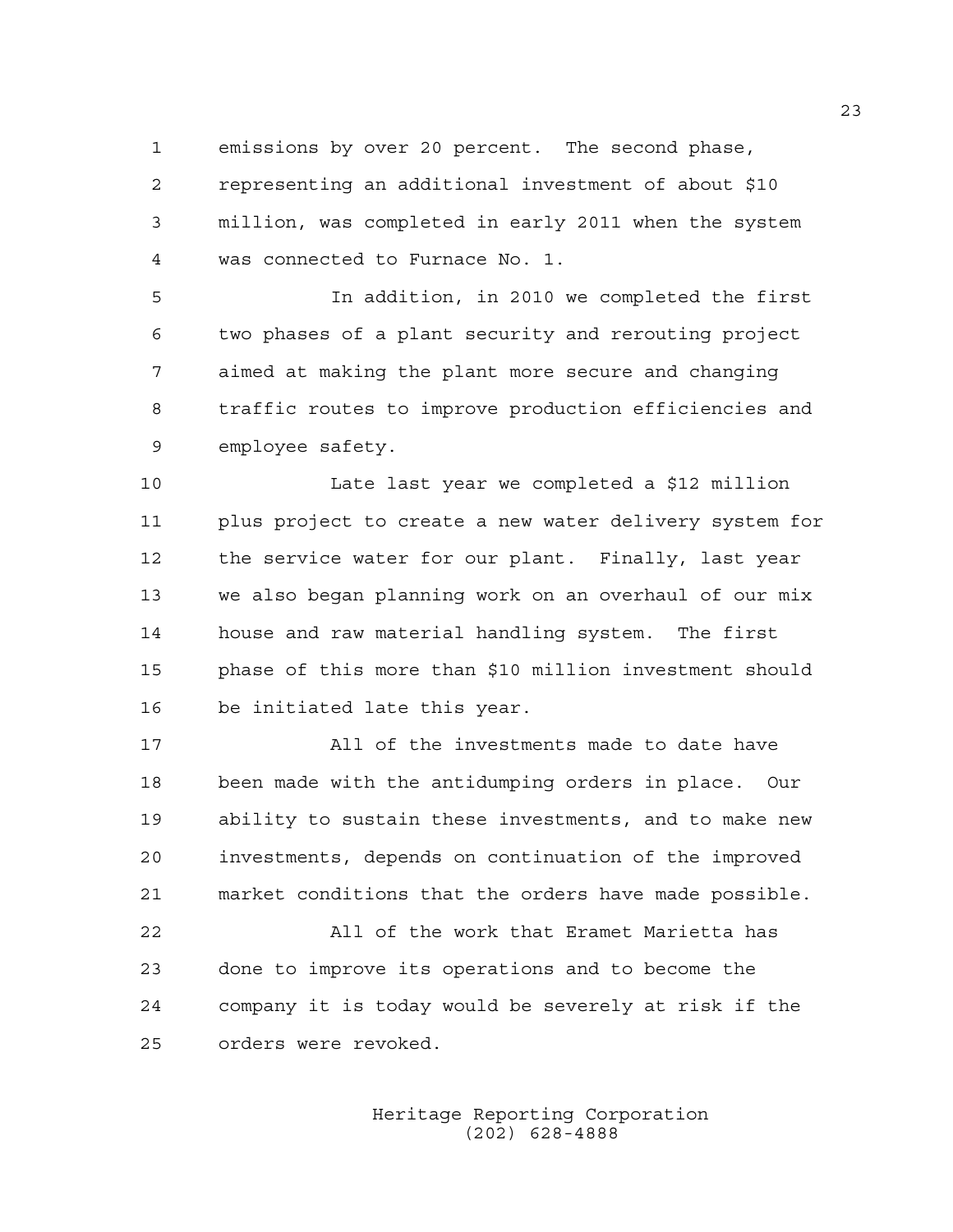1 Our silicomanganese production costs have 2 increased very significantly. Furthermore, the 3 silicomanganese production process involves high fixed 4 costs. To be able to recover these costs, we need to 5 run the furnaces at as high a rate of capacity 6 utilization as possible so that we can spread these 7 costs over a sufficiently large volume of 8 silicomanganese sales.

9 If we're forced to compete with imports sold 10 at dumped prices, we have two choices. Reducing our 11 prices to the level of the dumped imports so that we 12 are able to maintain an adequate level of production 13 or losing the sales to the dumped imports. Either 14 way, our financial performance deteriorates.

15 If we are unable to recover our fixed costs, 16 our decision will not be whether, but when, to shut 17 down our silicomanganese operations. A renewed 18 onslaught of dumped silicomanganese from Indian, 19 Kazakhstan, and Venezuela would place these operations 20 at serious risk of being shut down.

21 Our plant is one of the largest industrial 22 employers in Washington County, which is part of the 23 Appalachian region. According to the most recent data 24 compiled by the Appalachian Regional Commission, 25 during the period from 2007 through 2011 our county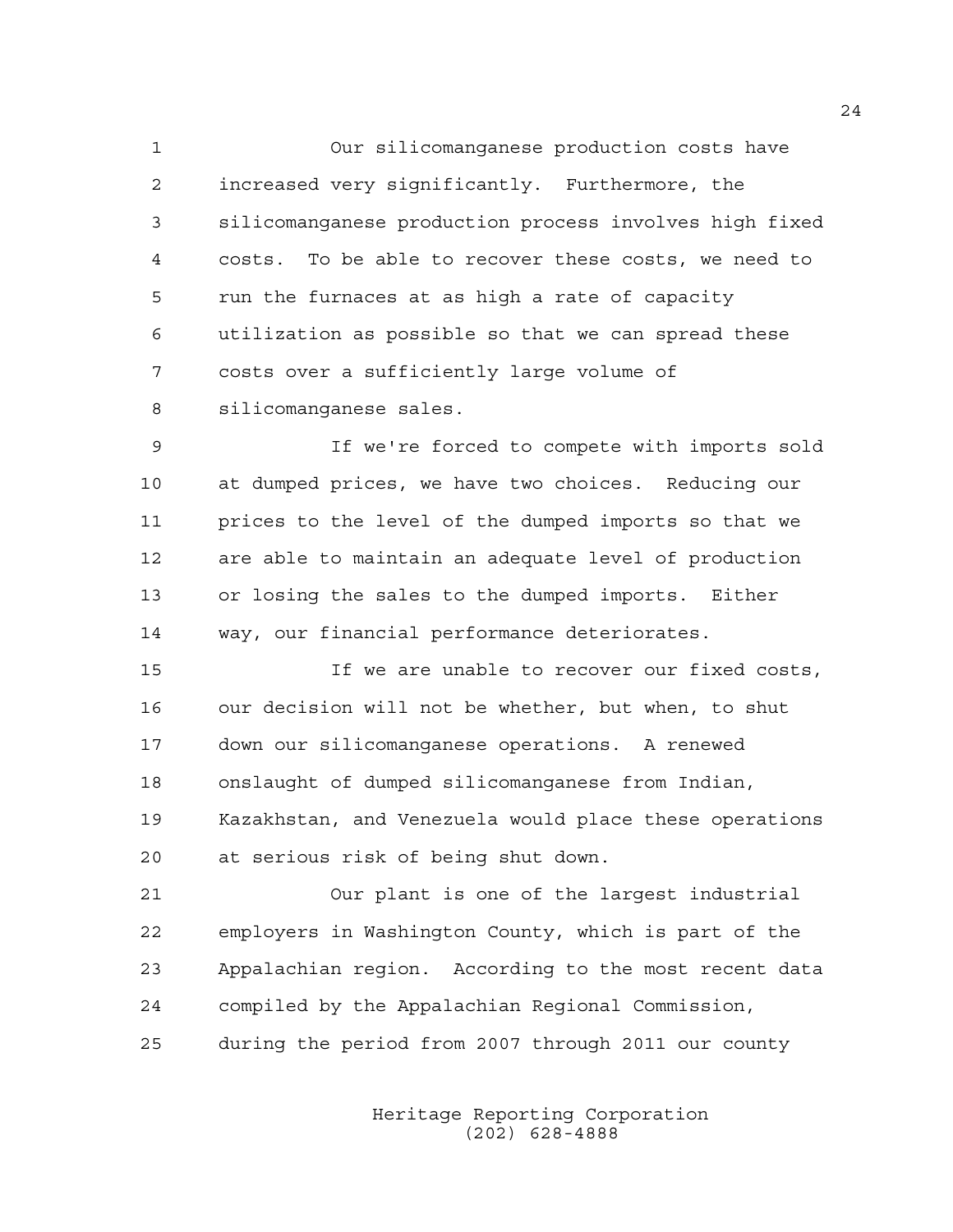1 had a poverty rate of 15.1 percent, well above the 2 national average, and over the same period had an 3 annual per capita income that was more than 16 percent 4 below the national average. Thus, the continued 5 viability of our operations is important not only to 6 Eramet Marietta, but also to our employees and the 7 surrounding area.

8 We welcome fairly traded import competition. 9 However, as Peter Rochussen will explain, because of 10 the nature of this product and the conditions of 11 competition in the U.S. silicomanganese market, 12 revocation of the orders would have a devastating 13 effect on the U.S. silicomanganese industry. Thank 14 you.

15 MR. ROCHUSSEN: Good morning, Chairman 16 Williamson and Commissioners. My name is Peter 17 Rochussen. I'm Vice President of Eramet North 18 America, the company that markets the silicomanganese 19 and other manganese alloys produced by Eramet 20 Marietta. I have more than 20 years of experience in 21 the alloys and specialty metals industries.

22 The U.S. silicomanganese market is highly 23 competitive. In addition to the two domestic 24 producers competing for sales, Eramet and Felman, 25 there are numerous competing suppliers of imported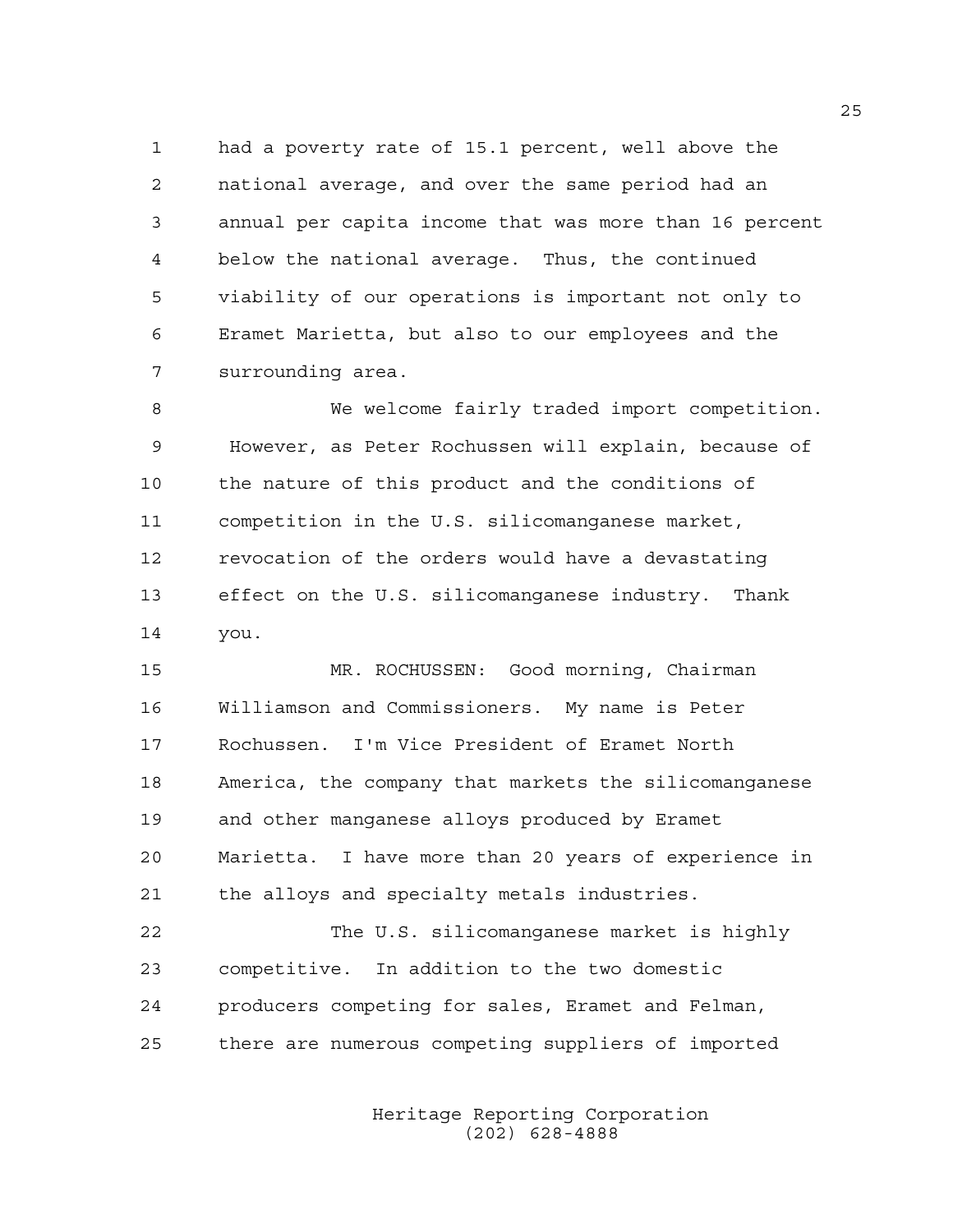1 silicomanganese. Silicomanganese is used almost 2 exclusively in the production of steel as a source of 3 both manganese and silicon.

4 The domestic steel industry is still in the 5 process of recovering from the Great Recession. The 6 average capacity utilization rate of the U.S. industry 7 remains about 10 percentage points below the pre-8 recession level.

9 Silicomanganese is sold primarily to mini 10 mills for use in producing steel long products. Mini 11 mills account for about 80 percent of silicomanganese 12 consumption in the United States.

13 Long products are used in nonresidential 14 construction and infrastructure projects. They 15 include structural beams, rebar, merchant bar, rails, 16 small tubulars, fence and sign posts, and guard rail.

17 Unlike residential construction, which has 18 improved significantly, U.S. commercial and industrial 19 construction continues to struggle. One indicator of 20 this fact is the Architecture Abilities Index which 21 currently hovers barely above 50 percent, meaning that 22 commercial and industrial construction is expected to 23 grow hardly at all over the next six to nine months. 24 As a result, long product mills face greater

25 economic challenges than the steel industry generally.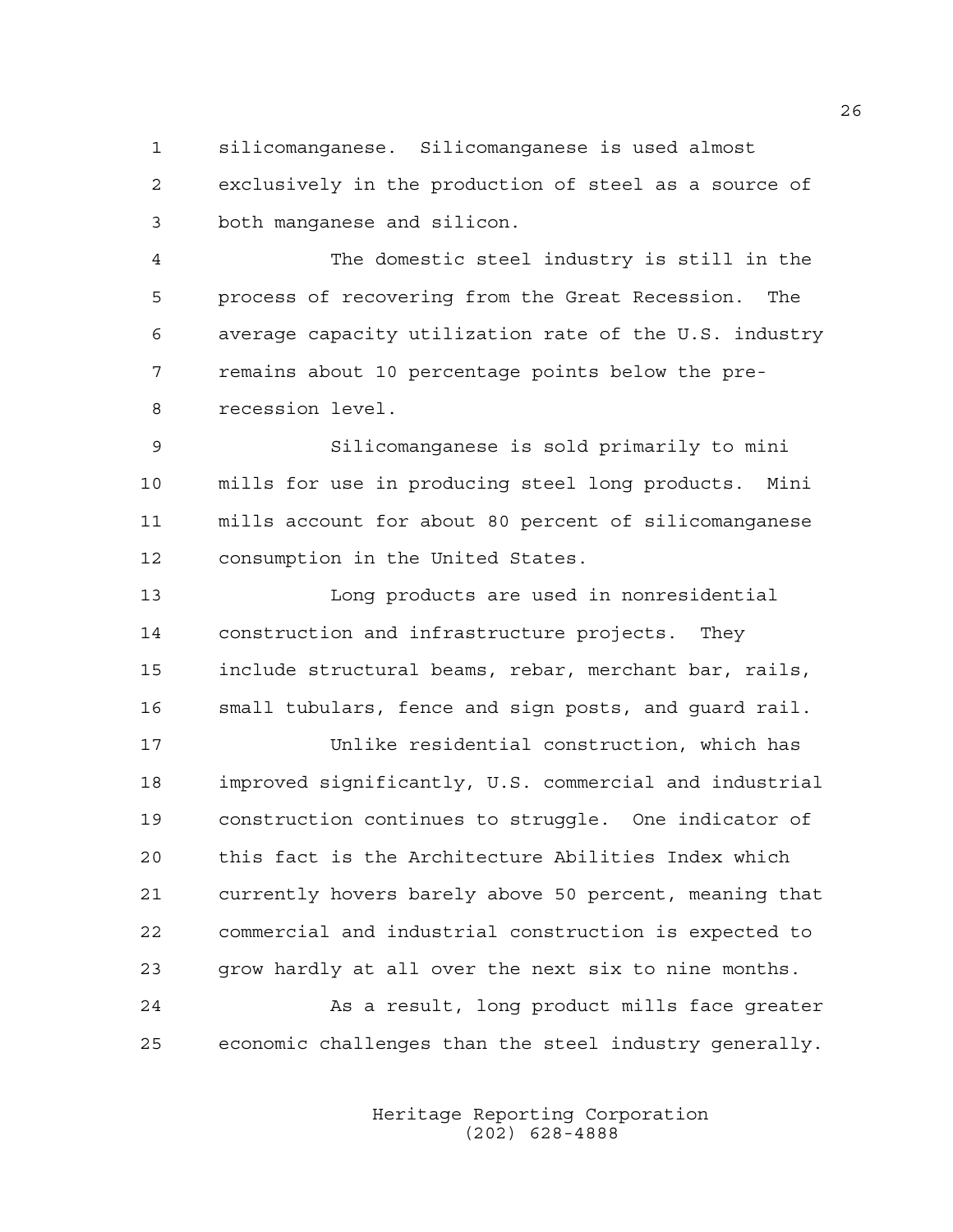1 We estimate that these mills currently are operated 2 only 50 to 70 percent capacity utilization rate. 3 Operating rates for these mills vary greatly depending 4 on location and are much worse for mini mills in 5 certain regions of the country than for mills in other 6 regions. Long product producers also are facing 7 severe cost pressure. For these reasons, they are 8 highly price conscious in buying inputs, including 9 silicomanganese.

10 Within this environment, the fact that 11 silicomanganese is a fungible commodity product 12 further fuels the price competition amongst suppliers. 13 Our customers almost always purchase silicomanganese 14 using a bidding process in which they issue requests 15 for bids, RFQs, on a monthly, quarterly, semiannual, 16 or annual basis, typically using an ASTM 17 specification.

18 In the bidding process, suppliers compete 19 for sales on the basis of price. Purchasers typically 20 receive bids from at least three to six suppliers, and 21 a price difference of half a penny per pound or less 22 can determine who gets the sale. This is true even if 23 the purchaser has an established relationship with a 24 supplier. The current supplier normally is expected 25 to meet the lower bid in order to retain its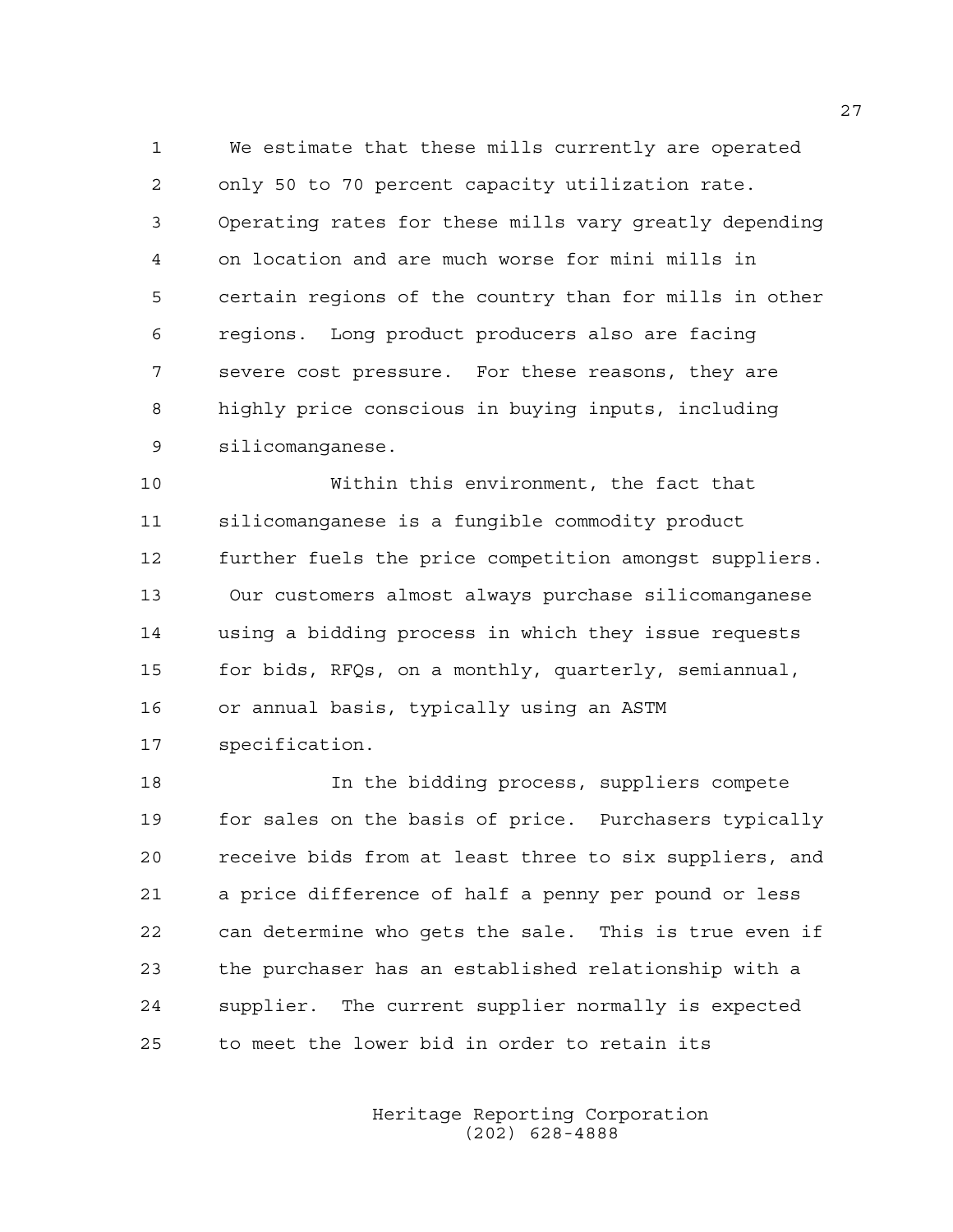1 relationship with the customer.

| $\overline{c}$ | Publications, such as Metals Week and Ryan's           |
|----------------|--------------------------------------------------------|
| 3              | Notes, regularly publish information regarding         |
| 4              | silicomanganese transaction prices. Buyers and         |
| 5              | sellers use these published prices as benchmarks in    |
| 6              | determining sales prices. The availability of such     |
| 7              | published data and the multiple bids received by       |
| 8              | purchasers ensure that price changes are quickly       |
| 9              | communicated throughout the market.                    |
| 10             | Purchasers are highly price-oriented. Some             |
| 11             | purchasers routinely change suppliers whenever they    |
| 12             | can get a lower price, while other companies prefer to |
| 13             | maintain longer term relationships with their          |
| 14             | suppliers.                                             |
| 15             | However, while in the past we could engage             |
| 16             | in price negotiations with long term customers, now we |
| 17             | may, if we're lucky, be given a last look. In such     |
| 18             | cases we're expected to meet the lowest price offered  |
| 19             | in the bidding process. If we don't, we lose the       |
| 20             | sale.                                                  |
| 21             | The existence of contracts does not insulate           |
| 22             | domestic producer sales from changes in the market     |
| 23             | price. By one means or another, all of Eramet's        |
| 24             | contract prices are adjusted on a regular basis, at    |
|                |                                                        |

 Heritage Reporting Corporation (202) 628-4888

25 least quarterly, to reflect changes in the published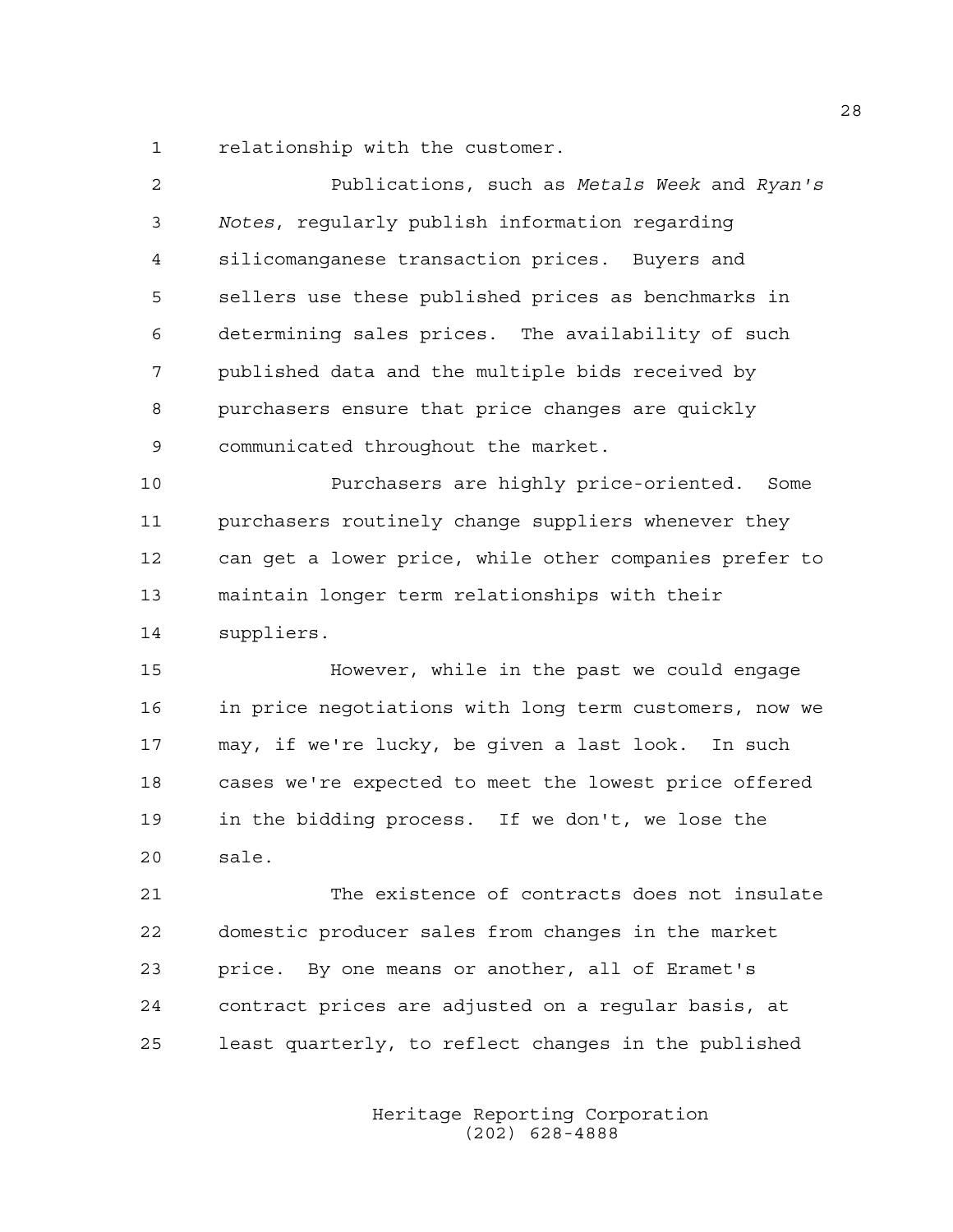1 prices for silicomanganese.

| $\overline{c}$ | In these circumstances, low priced sales of            |
|----------------|--------------------------------------------------------|
| 3              | even small quantities of imports from India,           |
| 4              | Kazakhstan, or Venezuela would quickly result in lower |
| 5              | prices not only for spot sales, but also for all of    |
| 6              | our contract sales. All these factors combine to make  |
| 7              | the U.S. silicomanganese market extremely competitive  |
| 8              | and price-driven.                                      |
| 9              | If the antidumping orders were revoked in              |
| 10             | this kind of market environment, it would lead to an   |
| 11             | influx of silicomanganese from India, Kazakhstan, and  |
| 12             | Venezuela, greater volumes of silicomanganese offered  |
| 13             | for sale in the U.S. market, more bids in response to  |
| 14             | RFQs, and downward pressure on prices.                 |
| 15             | We have seen the effects of increasing                 |
| 16             | volumes of low priced silicomanganese entering the     |
| 17             | U.S. market during the period before the orders were   |
| 18             | Market prices quickly deteriorated.<br>issued.         |
| 19             | The United States' market attracts foreign             |
| 20             | suppliers because it is one of the largest             |
| 21             | silicomanganese markets in the world. Furthermore,     |
| 22             | while the production of steel in the United States has |
| 23             | not recovered to pre-recession levels, the data show   |
| 24             | that growth in U.S. steel production has been          |
| 25             | outpacing steel production growth in Europe, Japan,    |
|                |                                                        |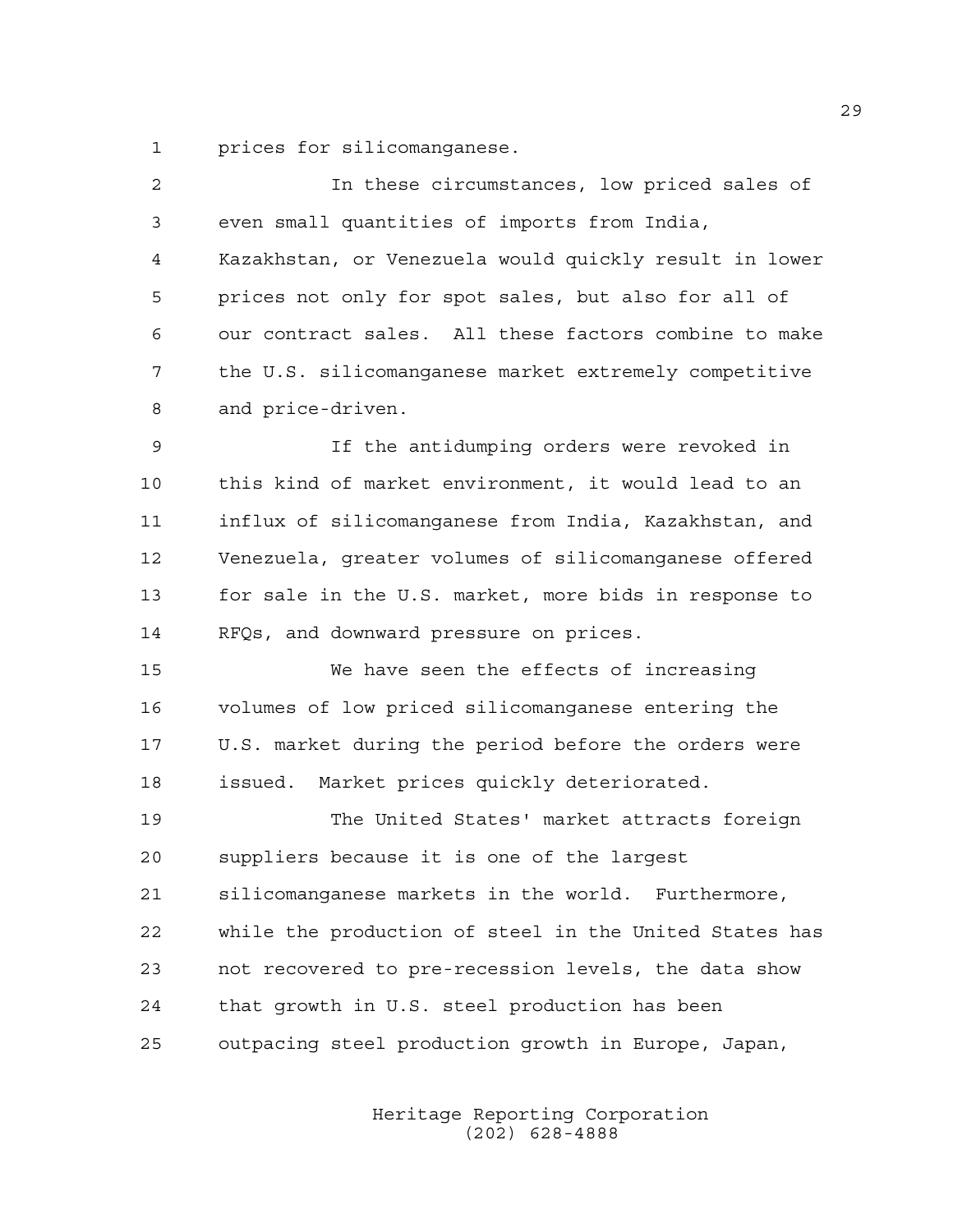1 and South America. As a result, silicomanganese 2 prices in the U.S. consistently have been higher than 3 prices in Europe and Japan since May 2011.

4 In addition, the amount of silicomanganese 5 consumed per unit of steel output has been increasing 6 much more in the United States than in Europe, Latin 7 America, China, CIS, and worldwide. The highest rates 8 of growth in steel production and in the 9 silicomanganese content of steel in the United States 10 provides significant incentives for subject producers 11 to export to the U.S. market.

12 Each of the three subject countries is a 13 large producer of silicomanganese. India is the 14 world's second largest silicomanganese producer, yet 15 Indian producers continue to expand their production 16 capacity. Both India and Kazakhstan are major 17 silicomanganese exporters, while Venezuela also has 18 demonstrated the ability to export substantial volumes 19 of silicomanganese.

20 Moreover, since the original investigations 21 the number of producers in Venezuela has doubled from 22 one to two. All three countries have significant 23 excess production capacity and inventories, with the 24 Indian industry suffering from vast overcapacity and 25 its domestic market currently stagnating.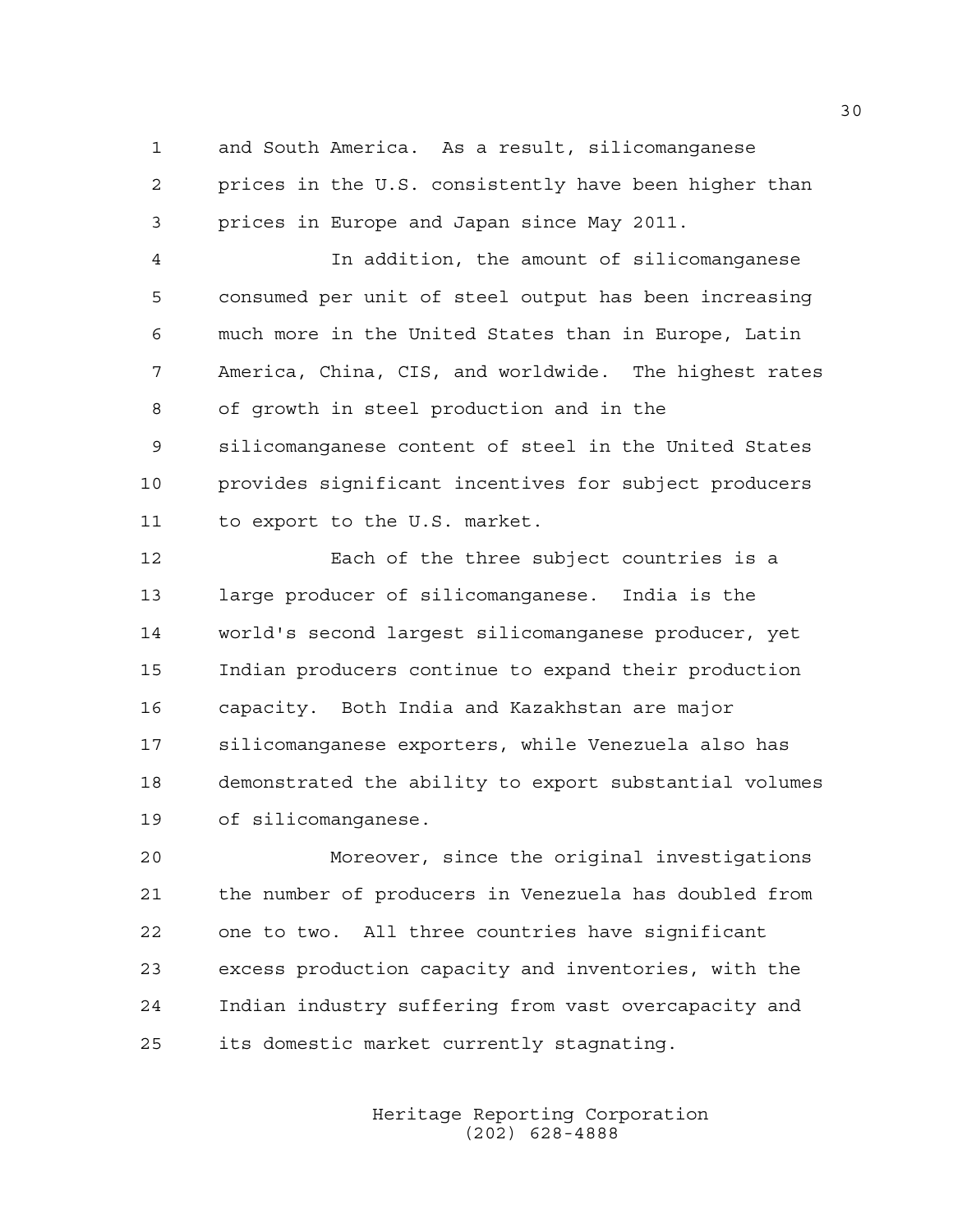1 I'm certain that if the orders were revoked, 2 the Indian, Kazakhstan, and Venezuela producers would 3 aggressively seek to return to the U.S. market. The 4 resulting impact on our company and Felman would be 5 devastating.

6 The U.S. industry is vulnerable, as the 7 Commission found just last October. The renewed flow 8 of imports from these countries would drive down 9 prices. The domestic industry would lose sales to the 10 imports, which would result in lower revenues and 11 shipments, reduction cutbacks, reduced capacity 12 utilization, and job losses.

13 The declines in the domestic industry sales 14 and revenues would have a direct adverse impact on the 15 profitability, as well as its ability to raise capital 16 and make and maintain necessary capital investments.

17 I understand that Ferro Ven has claimed that 18 Venezuelan imports would not be significant and would 19 not injure the U.S. industry if the Venezuelan order 20 were revoked. In evaluating these claims, the 21 Commission should note that Venezuelan silicomanganese 22 exports greatly increased from 2010 to 2012. The 23 United States is the closest major market for 24 Venezuelan silicomanganese exports and has the highest 25 prices. Ferro Ven has an established distribution and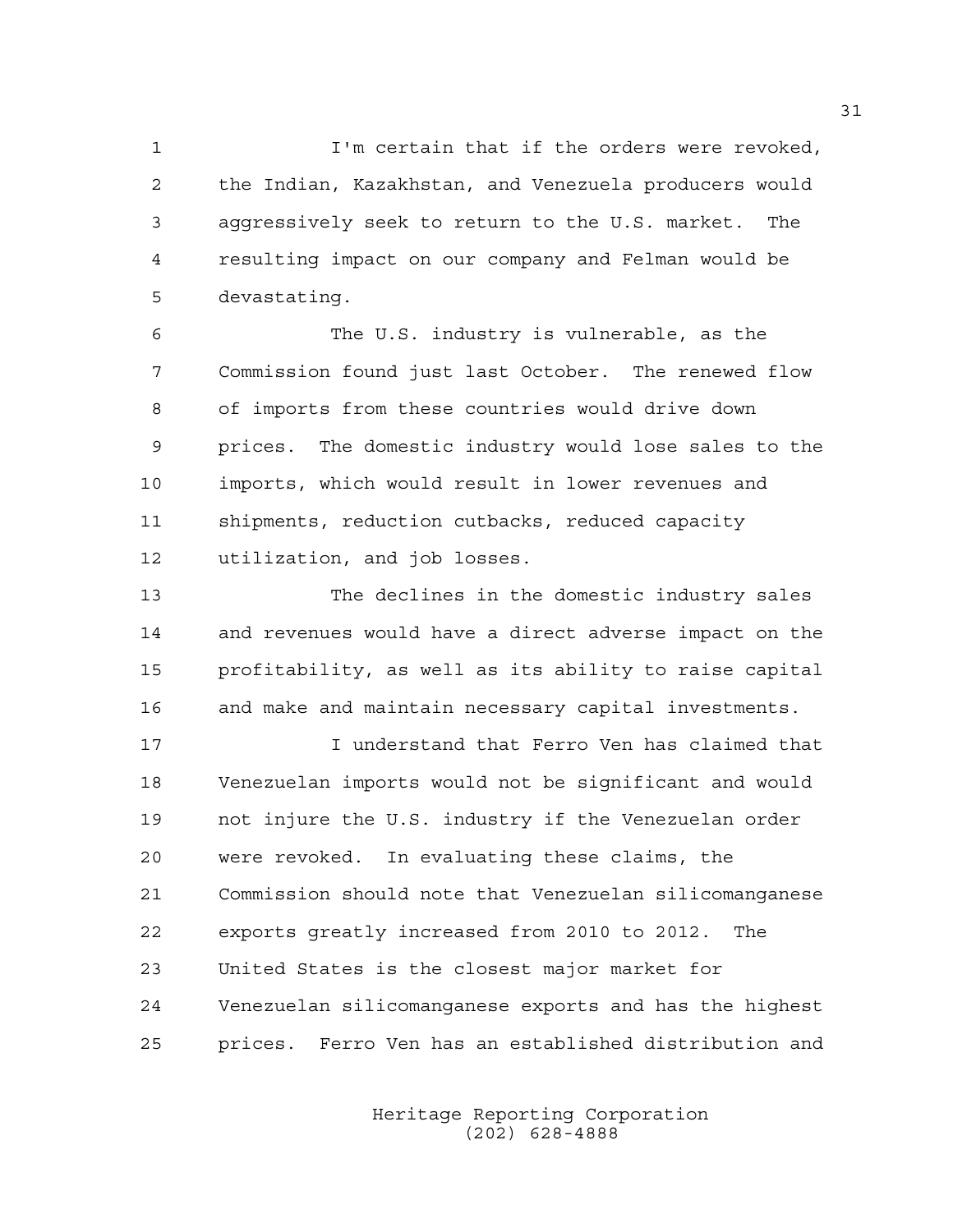1 logistics network in the United States.

| 2  | Because silicomanganese is a commodity                 |
|----|--------------------------------------------------------|
| 3  | product, the imports would have to be sold at low      |
| 4  | prices, undercutting the prices of existing suppliers. |
| 5  | Venezuelan exports already are underselling the        |
| 6  | competing exports in Europe and other export markets.  |
| 7  | As I've explained, even small volumes of imports from  |
| 8  | Venezuela would drive down our prices, injuring a      |
| 9  | vulnerable U.S. industry. Thank you.                   |
| 10 | MR. NUSS: Good morning, Chairman Williamson            |
| 11 | and Commissioners. I'm Barry Nuss, Chief Financial     |
| 12 | Officer for Georgia and American Alloys, Inc., the     |
| 13 | parent company of Felman Production and Felman Trade.  |
| 14 | I joined Felman Production in January 2011 and took    |
| 15 | on my current title in 2012. Prior to that, I worked   |
| 16 | for 30 years as a finance executive in the metals      |
| 17 | industry, including 23 years with a multinational      |
| 18 | ferroalloy producer.                                   |

19 Last year when I appeared before you I told 20 you about how the production of silicomanganese is 21 highly capital-intensive and the importance of 22 operating our submerged arc furnaces as close to full 23 capacity as possible. I also spoke about how the 24 market for silicomanganese is intensely price-driven, 25 such that we cannot automatically pass along increases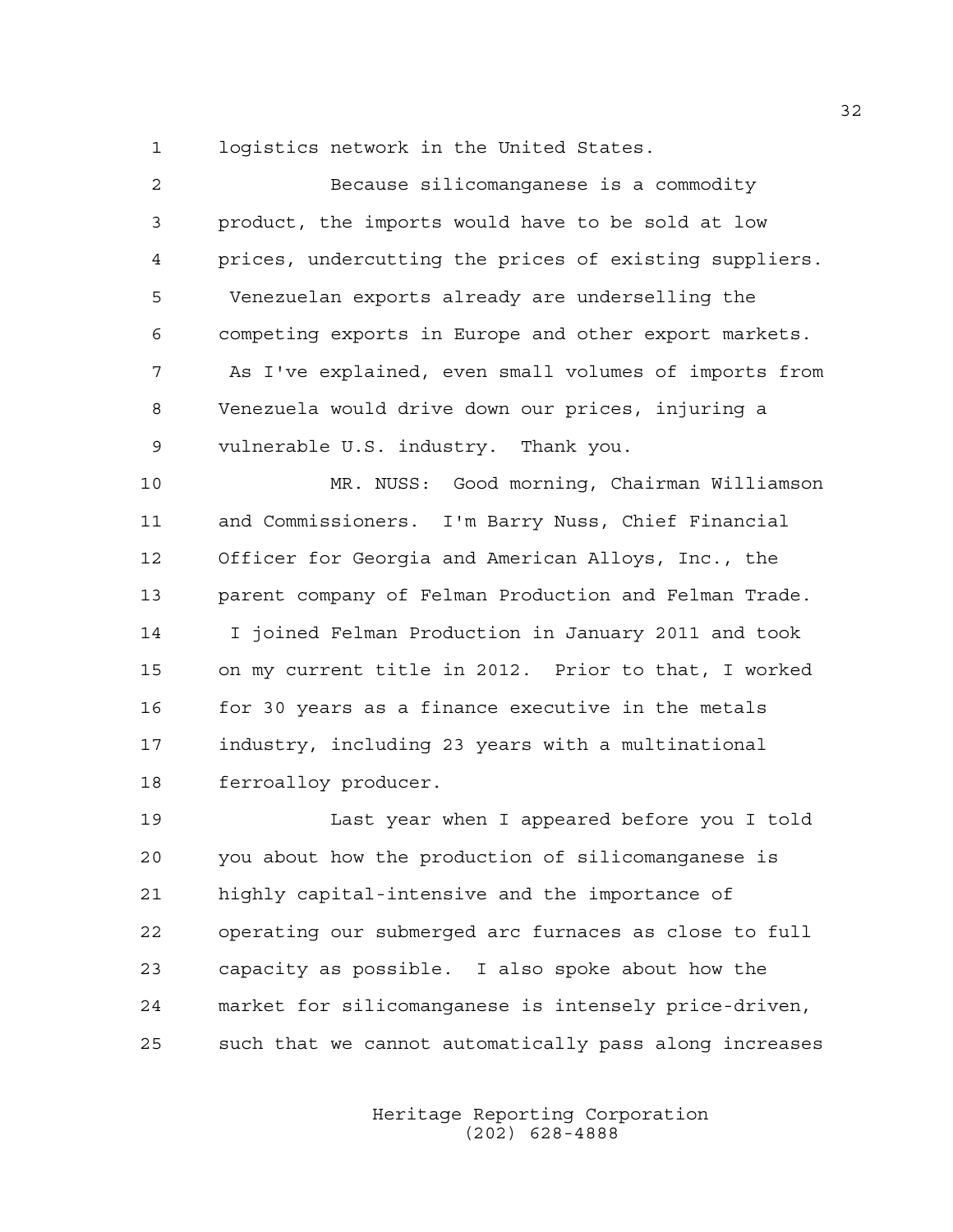1 in our raw material and electricity costs in the form 2 of higher prices.

3 I told you that just as silicomanganese is a 4 commodity product, so, too, are the inputs used to 5 make it, including manganese ore, silica, and coke, 6 and that we have little control over prices we must 7 pay for these raw materials. I explained that 8 electricity is our second most costly input, 9 accounting for roughly 25 percent of our total cost of 10 production. None of these facts have changed since 11 last year's review.

12 As you may recall from last year's review, 13 our production facility in West Virginia is over 60 14 years old. In fact, we celebrated the plant's 60th 15 anniversary last year. Because of its age and the 16 fact that the plant had gone through a number of 17 bankruptcies, we have had to deal with challenging 18 operational reliability issues that required 19 significant capital investment.

20 As you can see from our questionnaire 21 response, Felman Production has invested many millions 22 of dollars in our plant and equipment during the 23 period of review. Just this year we completed 24 installation of a slag processing facility that has 25 reduced our costs and provides an income stream from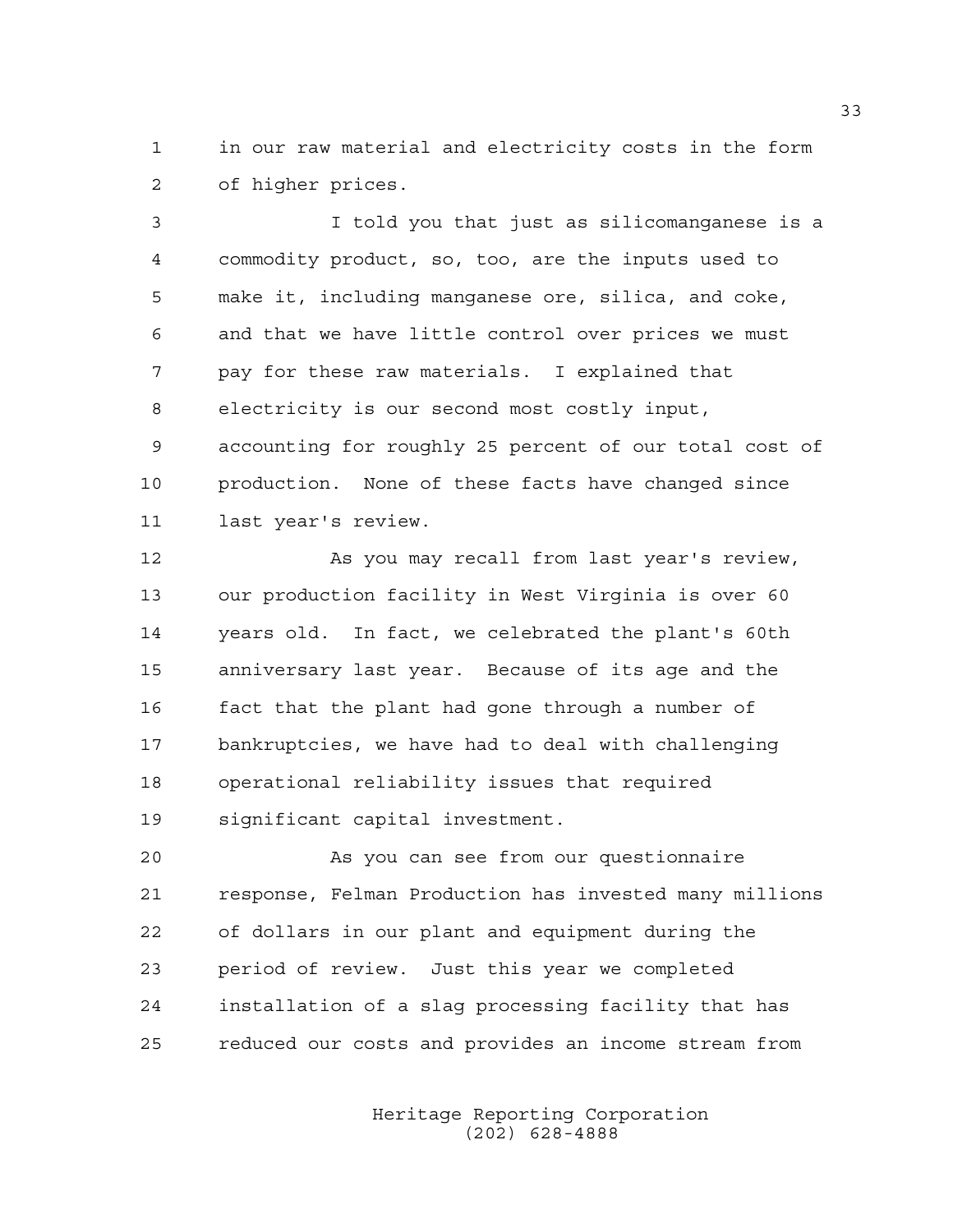1 sales of the processed slag to companies that use it 2 as an input.

3 In last year's sunset review the Commission 4 found the domestic industry was vulnerable to material 5 injury. That is even more the case today. As you 6 know, Felman Production announced at the end of June 7 that it was shutting down all three of its furnaces 8 for a period of three months. The company made this 9 difficult decision due to a combination of depressed 10 market conditions, increased costs of production, and 11 a build up of inventory.

12 Quite simply, prices for silicomanganese 13 have declined, while our production costs have 14 increased, to the point that the only rational 15 business decision was to temporarily shut down 16 production.

17 Indeed, since the end of the first quarter 18 of 2013 our financial difficulties have worsened. The 19 average unit value of our sales in 2013 are almost as 20 low as they were in 2009 during the Great Recession. 21 Our operating losses for the two months of April and 22 May of this year were nearly 15 percent larger than 23 that reported for the first three months of the year 24 in our questionnaire response.

25 As all of this information plainly

 Heritage Reporting Corporation (202) 628-4888

34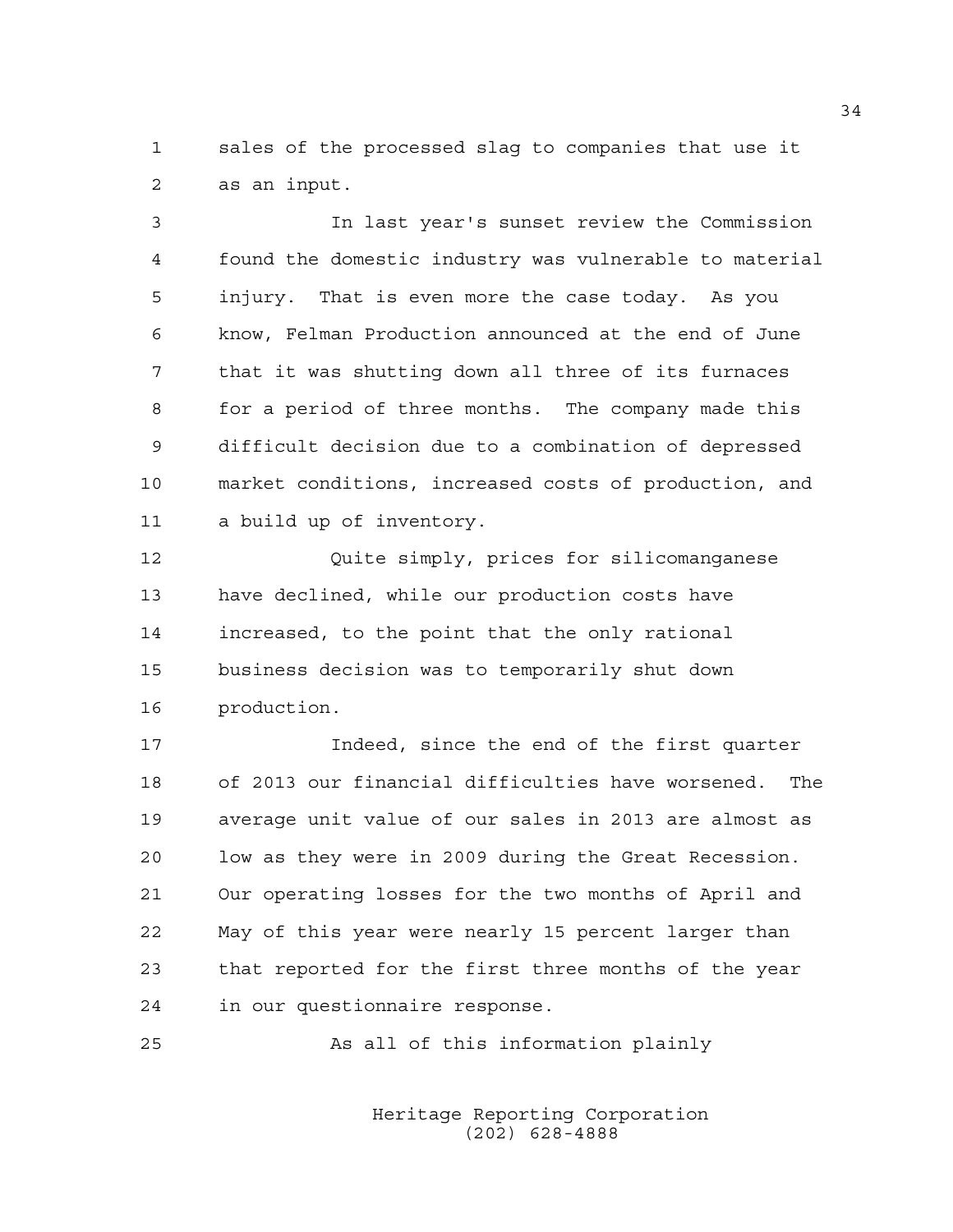1 demonstrates, Felman Production is vulnerable to 2 material injury should the orders be revoked.

3 As noted in the announcement of the plant 4 shut down, we will re-evaluate market conditions over 5 the course of the next two months. We're seeing 6 forecasts that steel demand is expected to pick up in 7 the foreseeable future. That should lead to recovery 8 in silicomanganese market in the form of higher 9 prices. Higher prices and reduced production costs, 10 such as the cost of electricity, should enable Felman 11 Production to resume production of silicomanganese.

12 No such recovery will be possible if the 13 orders are revoked. As the public prehearing staff 14 report notes, each of these countries have the ability 15 to respond to changes in demand with moderate to large 16 increases in exports to the United States. They also 17 have incentives to do so since even in the current 18 depressed market prices are still higher in the U.S. 19 compared to other markets, such as Europe.

20 The very likely return of dumped imports 21 from these countries will simply put additional 22 downward pressure on prices. The result will be 23 nothing less than the permanent closure of Felman 24 Production, the loss of hundreds of jobs, the waste of 25 tens of millions of dollars in investment.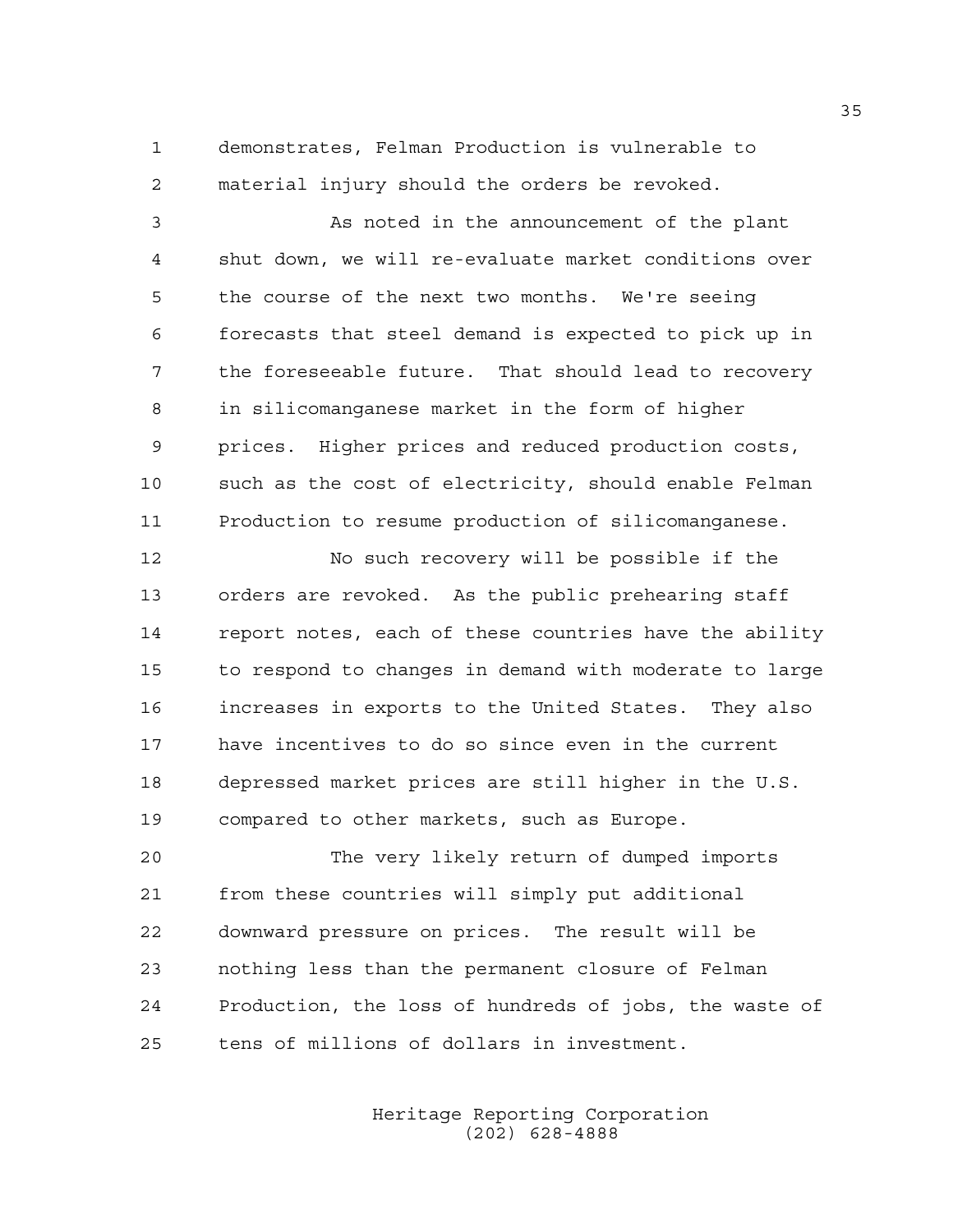1 Before closing, I want to respond to an 2 argument made by Ferro Ven in the public version of 3 the prehearing brief. At page 4 Ferro Ven states, it 4 is clearly the case that Felman has determined that it 5 will rely increasingly on imported silicomanganese to 6 satisfy domestic demand. That is completely false. 7 Felman Production is firmly committed to being a 8 domestic producer of silicomanganese.

9 Felman Trading's imports of silicomanganese 10 have not displaced any production or sales of 11 silicomanganese by Felman Production. As our 12 questionnaire response shows, our production in U.S. 13 commercial shipments increased throughout the period 14 of review through full year 2012, irrespective of the 15 volumes of nonsubject imports brought in by Felman 16 Trading. During the shut down we're continuing to 17 supply U.S.-made product to our customers from 18 inventory.

19 As I reviewed earlier, the decision to 20 temporarily shut down the furnace was a business 21 decision that was made in response to a market 22 environment that rendered continued production 23 financially untenable. That decision is wholly 24 unrelated to Felman Trading's imports of 25 silicomanganese. Any suggestion to the contrary is

> Heritage Reporting Corporation (202) 628-4888

36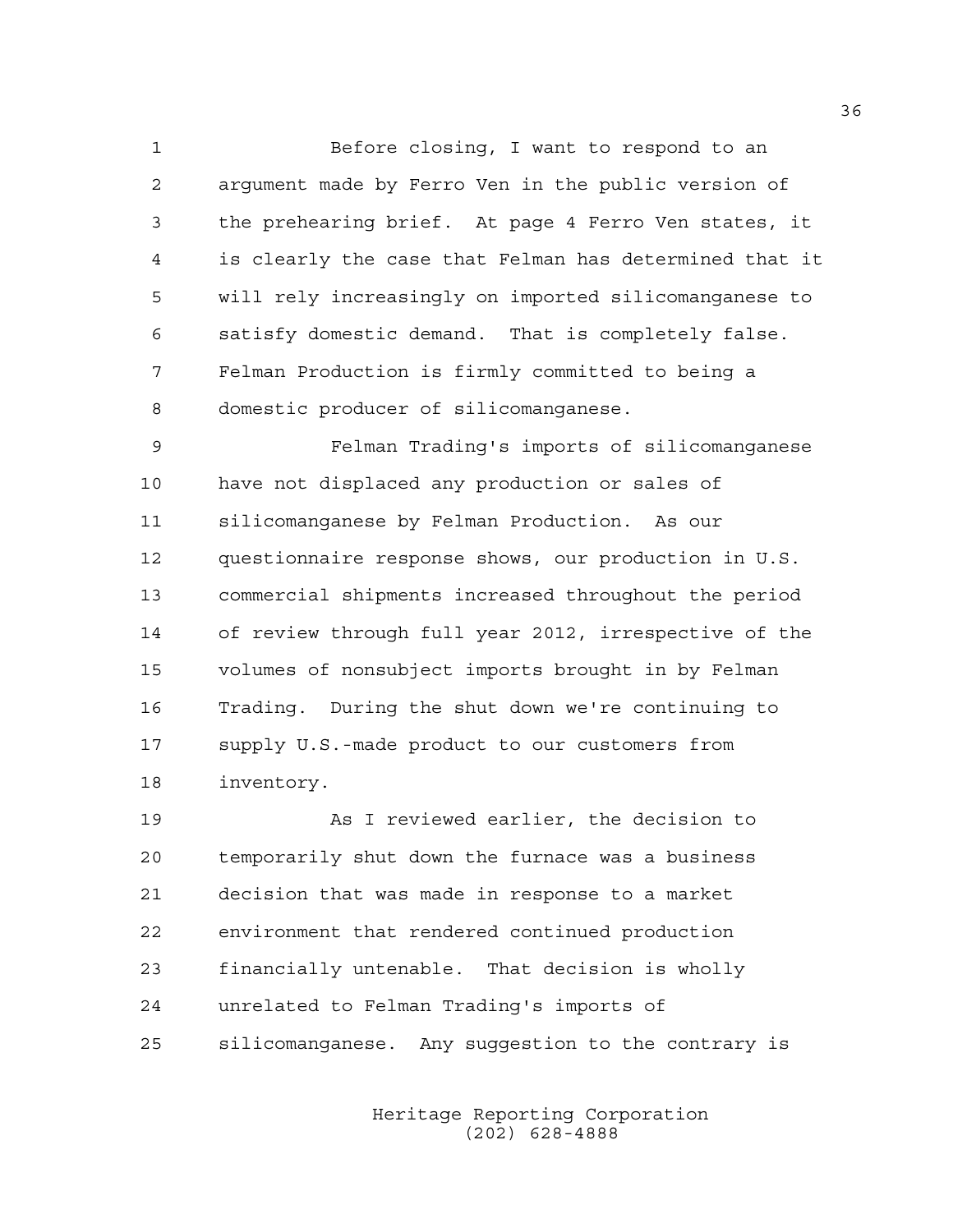1 simply wrong. Even with the shut down, we are 2 continuing to invest resources in the plant as the 3 furnaces and other equipment undergo maintenance and 4 repairs.

5 While no one can predict how soon the market 6 conditions will improve and by how much, it is a 7 certainty that revocation of the orders will make any 8 improvement impossible. Continuation of the orders is 9 vital to Felman Production's and the industry's 10 survival. Thank you for your attention. I will be 11 pleased to answer any questions.

12 MR. SOSSONKO: Good morning, Chairman 13 Williamson and Commissioners. My name is Mendel 14 Sossonko. I'm the Sales Manager at Felman Trading, 15 Inc. I began working at Felman Trading in 2010 as 16 procurement manager, and I've been in my current 17 position since the beginning of this year. As sales 18 manager, I'm responsible for all the company's sales. 19 Felman Trading is Felman Production's sales arm and 20 is the exclusive distributor of silicomanganese that 21 is produced by Felman Production.

22 We also trade ferroalloys from Georgia and 23 Ukraine. In addition to the United States, we focus 24 on markets in North, Central, and South America.

25 Silicomanganese is a commodity product and,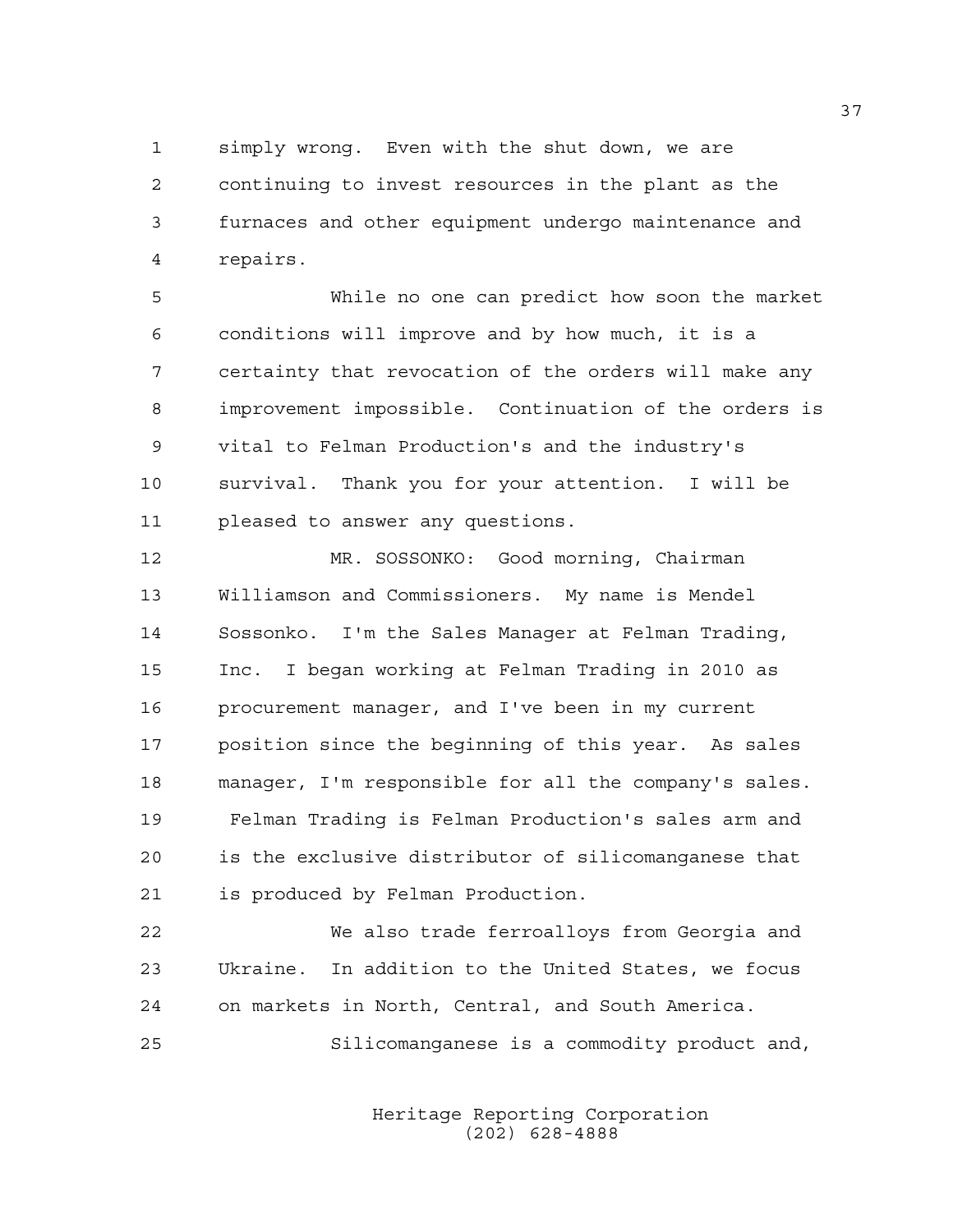1 as is made clear in the prehearing staff report, 2 purchasers make their decisions largely based on 3 price. In fact, the vast majority of purchasers told 4 your staff that purchasing domestic product was not an 5 important factor in their purchasing decision.

6 As the report also notes, publications, such 7 as *Ryan's Notes* and *Metals Week*, make up-to-date price 8 information widely available. Because this pricing 9 data is collected by obtaining information on 10 individual transactions, even small quantities of low 11 priced silicomanganese sold in the U.S. market will be 12 reflected in the reported prices and can almost 13 immediately affect the market price.

14 Accordingly, any given sale will almost 15 always go to the lowest priced supplier, and Felman 16 Trading, as well as other sellers, must follow market 17 prices to remain competitive. The importance of price 18 in purchasing decisions has contributed significantly 19 to the vulnerable condition of Felman Production. 20 Based on *Ryan's Notes*, the average price for 21 silicomanganese so far this year is about eight to 10 22 cents per pound below the average price in 2012.

23 As the third largest steel producer in the 24 world, the United States is one of the largest markets 25 for silicomanganese. Thus, given the size of the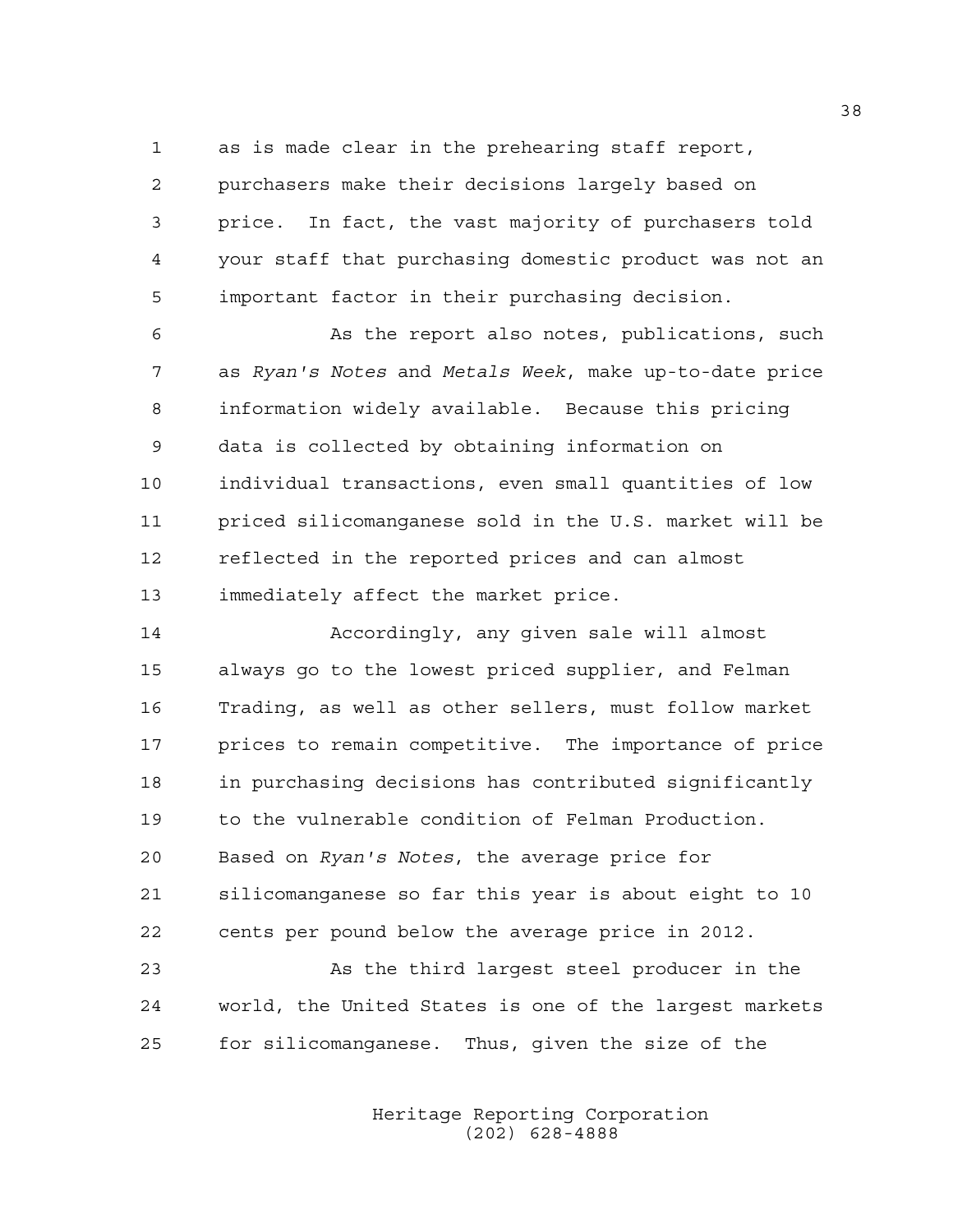1 domestic industry, the United States must import 2 silicomanganese to meet demand. What is critically 3 important, however, is that imports not be sold at 4 dumped prices in what is already a price-sensitive 5 market.

6 As noted in our prehearing brief, the AUVs 7 of imports from India, Kazakhstan, and Venezuela into 8 other countries were consistently and significantly 9 lower than the AUVs of nonsubject imports into the 10 United States. There's every reason to believe that 11 if the orders are revoked, imports from the subject 12 countries would return to the U.S. at similarly lower 13 prices, which would wreak havoc on the U.S. market and 14 on Felman Production.

15 It is of course the case that Felman Trading 16 sells imported silicomanganese from Georgia, as well 17 as from Felman Production. Our West Virginia plant 18 cannot supply sufficient quantities of silicomanganese 19 to meet the needs of all of our customers, so our 20 imports from Georgia supplement our domestic 21 production.

22 In addition, Georgia manganese produces 23 mainly silicomanganese with a higher manganese 24 content, whereas Felman Production produces standard 25 grade silicomanganese. I should point out, however,

> Heritage Reporting Corporation (202) 628-4888

39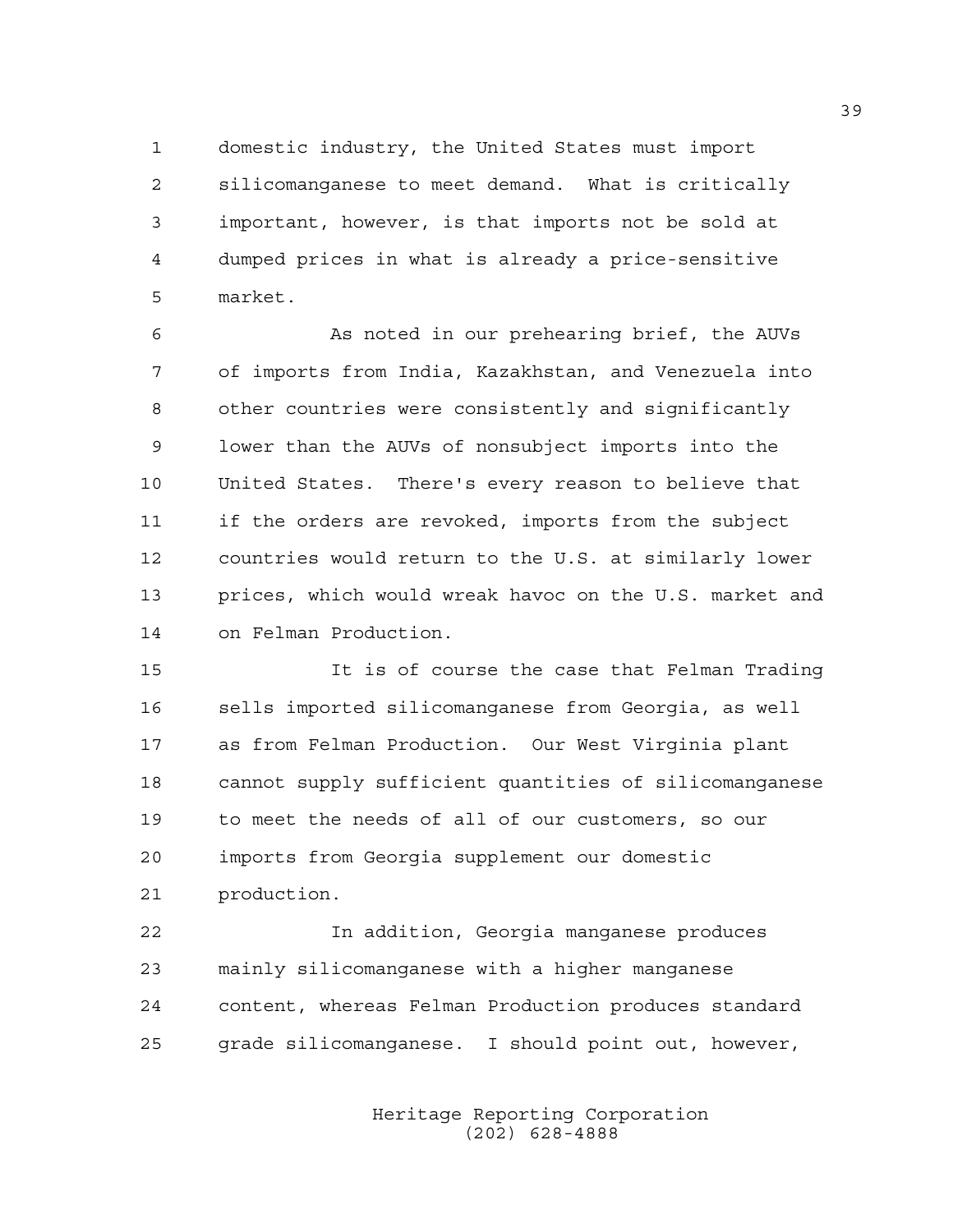1 that silicomanganese with higher manganese content is 2 readily replaced with standard grade product, so if 3 the orders were revoked and one of our customers who 4 was currently using a higher manganese content product 5 were offered standard grade imports from one or more 6 of the subject countries at a deep discount, they 7 would quickly switch to those imports. As I said at 8 the outset, everything in this market is driven by 9 price.

10 Finally, before closing I wanted to respond 11 to an argument that Ferro Ven made in its public 12 prehearing brief. At page 22 the company argues that, 13 any imports from Venezuela would only replace 14 nonsubject imports and not domestic products because, 15 "domestic producers have logistical advantages when 16 selling to the United States". I fundamentally 17 disagree with that contention.

18 First, Felman Production and Felman Trading 19 compete with imports from nonsubject countries every 20 day in our effort to sell domestically-produced 21 products. If the orders were revoked, we would 22 unquestionably be competing with subject imports as 23 well.

24 Second, depending on which part of the 25 country product is shipped to, imports from Venezuela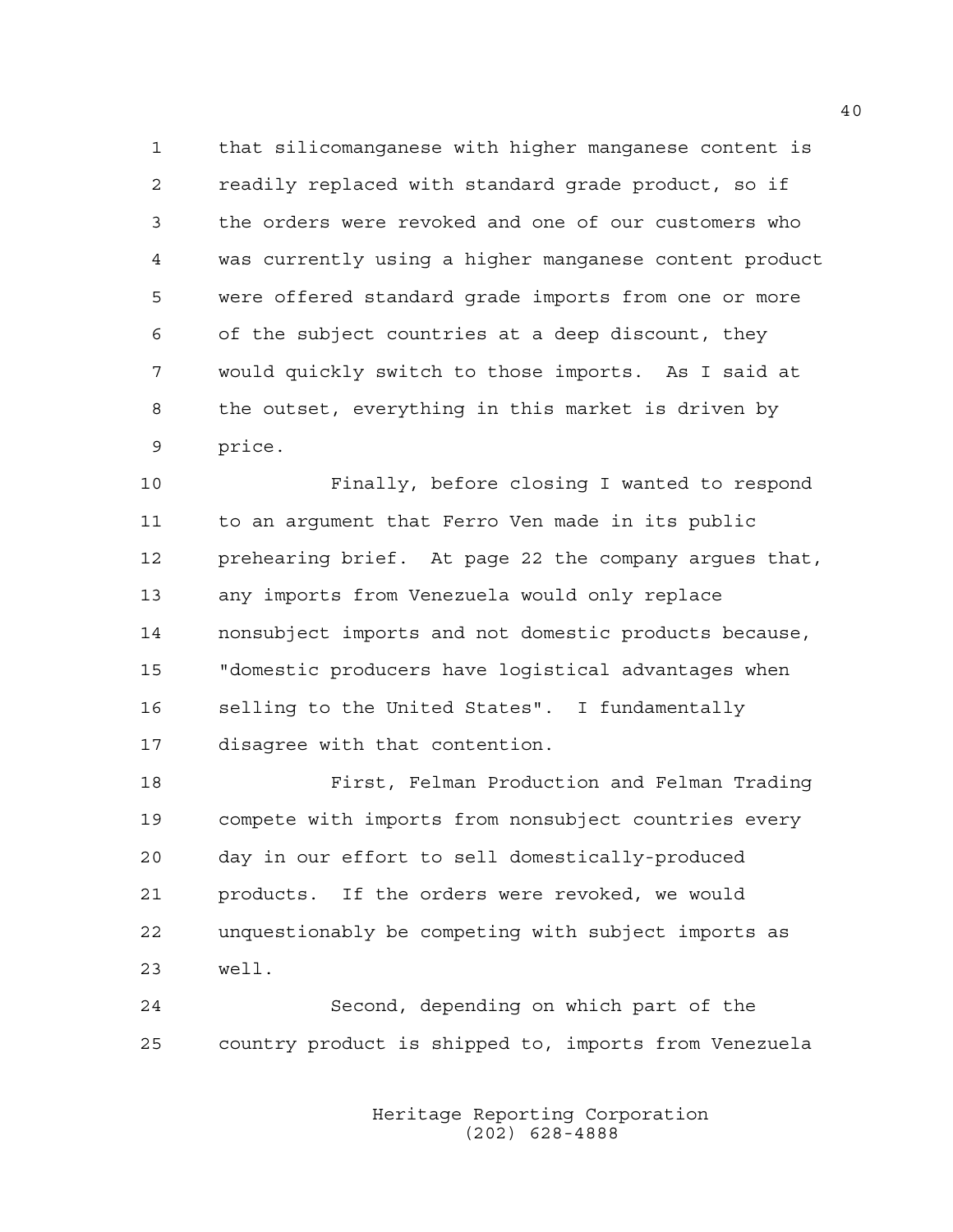1 would have no logistical cost disadvantages. For 2 example, they could ship product directly to Houston 3 at a comparable price to what it costs us to deliver 4 product there.

5 In fact, Ferro Ven's website boasts about 6 their plant's location near a river that facilitates 7 the logistics of exporting the product to Central 8 American and North American markets. I know for a 9 fact that Indian producers of silicomanganese, who are 10 located much further away than the Venezuelan 11 producers, don't perceive themselves to be at a 12 logistical disadvantage. I get emails almost daily 13 from Indian producers offering to sell their 14 silicomanganese at, "best competitive price".

15 In closing, revocation of the orders would 16 collapse the U.S. market for silicomanganese and 17 likely put Felman Production out of business. 18 Continuation of the orders is essential for Felman 19 Production's future. Thank you for listening. I'd be 20 pleased to answer any questions.

21 CHAIRMAN WILLIAMSON: Excuse me. Could you 22 make sure your microphone's on or put the microphone 23 closer to you. Thank you.

24 MR. KONRADY: Is that better, Commissioner? 25 Okay. Sorry.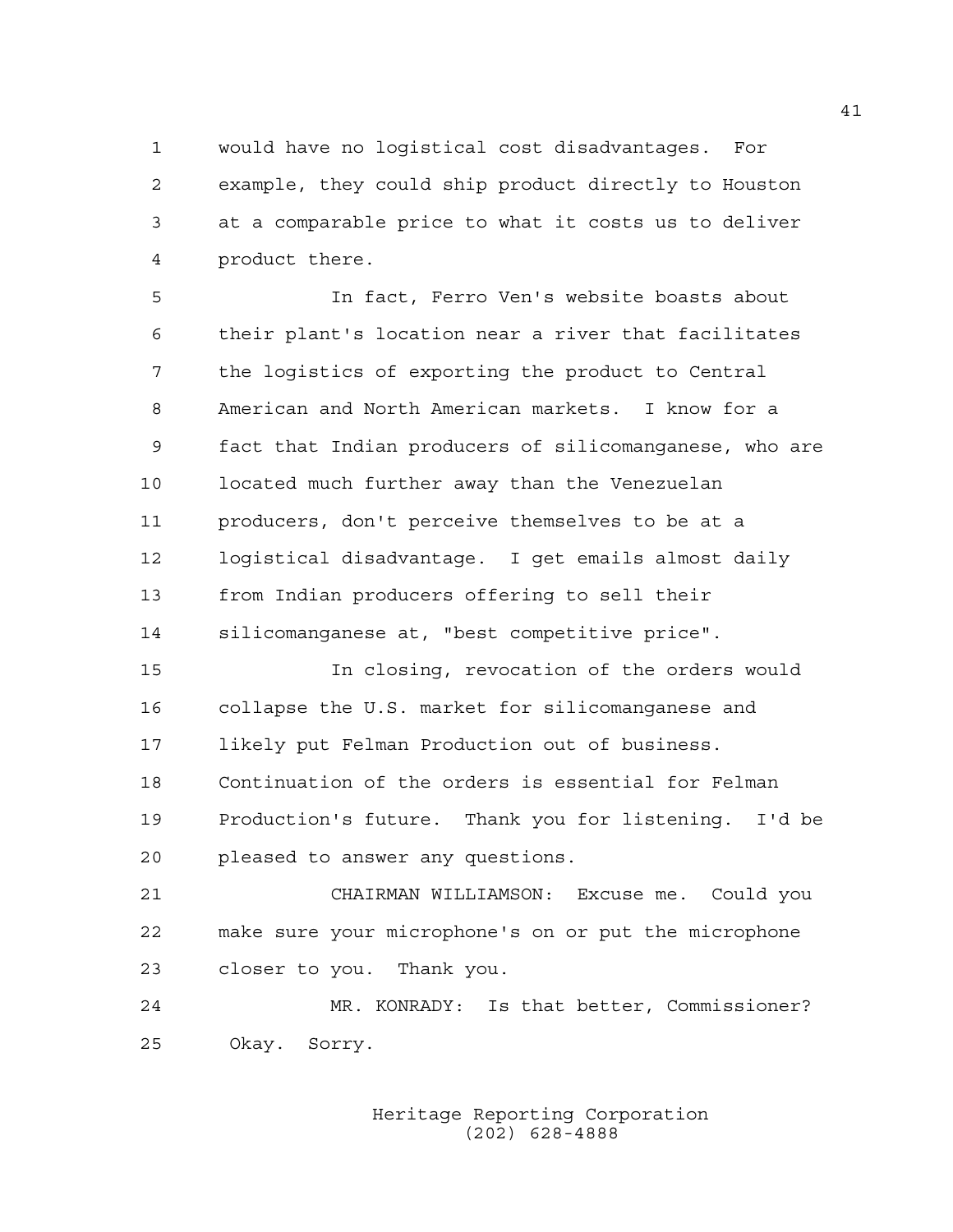1 I've been with Felman Production since late 2 2009. Before my current position I spent more than 40 3 years at United States Steel working with blast 4 furnaces and melt shops which are very similar to the 5 submerged arc furnaces used at Felman Production.

6 You may recall from my testimony before you 7 last year that Felman Production's facility is 8 comprised of three furnaces which we refer to as the 9 No. 2, No. 5, and No. 7 furnaces. No. 2 is the 10 largest based on output, 51 MVA, or million volt 11 ampere, while the No. 5 and No. 7 furnaces have 24 and 12 27 MVA, respectively.

13 We usually employ over 250 workers, a 14 significant increase since starting production in 15 2006, but unfortunately in May, alongside a decision 16 to idle one of its furnaces, Felman Production had to 17 lay off 28 workers.

18 As you've just heard from Barry, Felman 19 Production subsequently announced on June 28 that due 20 to deteriorating market conditions and increasing 21 costs, it would be idling all three of its furnaces 22 for three months. While no other lay offs have been 23 announced at this time, Felman Production faces a 24 challenging market environment.

25 A decision by the Commission to revoke the

 Heritage Reporting Corporation (202) 628-4888

42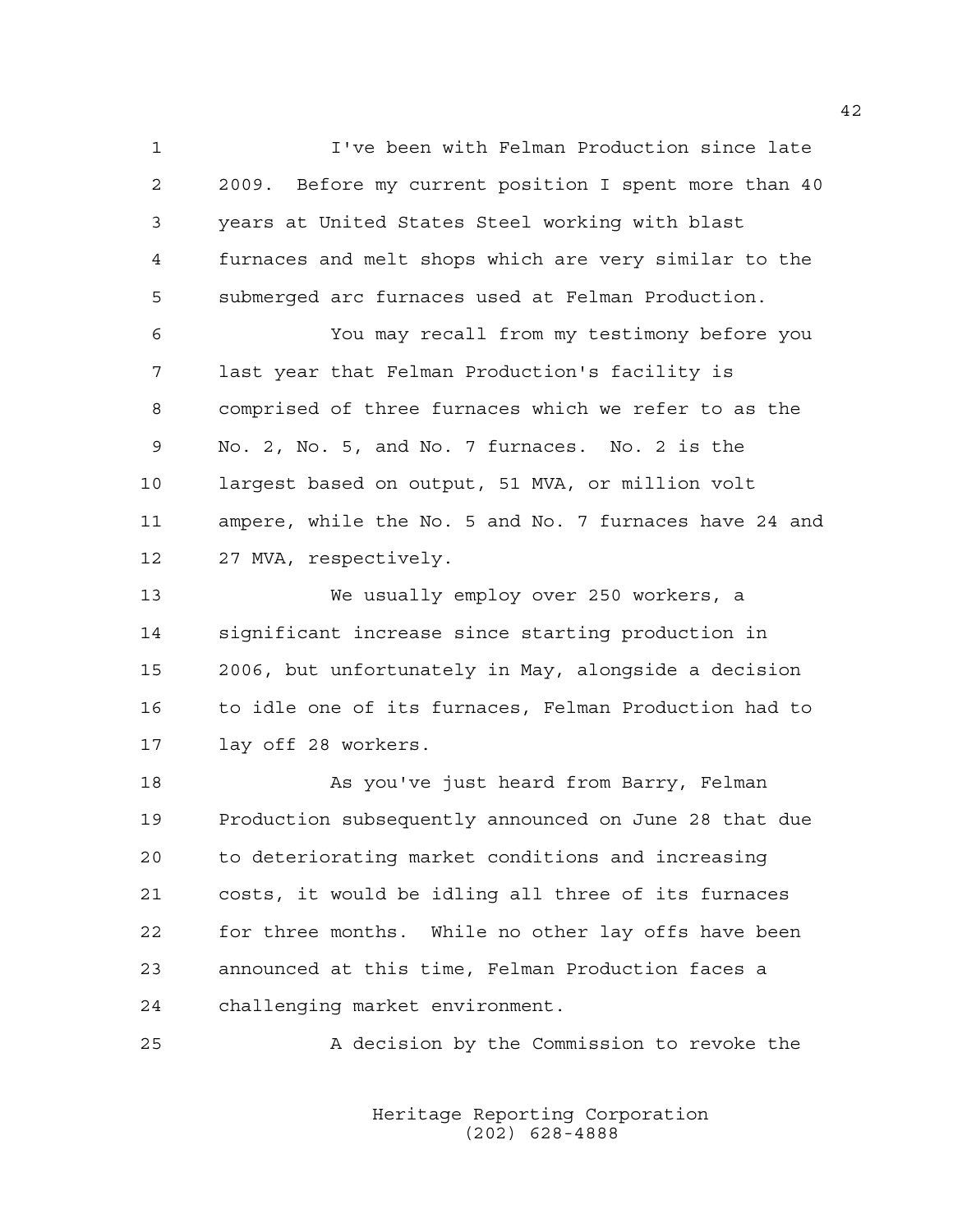1 orders will only cause more uncertainty in the market, 2 virtually ensuring the Felman Production does not 3 restart production in September. A decision not to 4 reopen would be far reaching, adverse consequences 5 since Felman Production has had a significant and 6 positive impact on the economies of Mason County and 7 the State of West Virginia as a whole.

8 However, I'm here today to tell you that 9 Felman Production is not giving up. We are committed 10 to domestic production and to restarting of our 11 furnaces in the fall. Over the next three months we 12 are embarking on an ambitious refurbishment plan, 13 spending well over \$1 million, excluding labor costs, 14 to make capital repairs on the No. 2 and No. 5 15 furnaces that will improve the reliability and the 16 operation of the furnaces.

17 Once this work is complete, our objective 18 will be to restart production in September, at which 19 time we will use No. 2 and No. 5 furnaces and keep 20 number furnace idle until maintenance work on it is 21 completed.

22 We anticipate these improvements will enable 23 Felman Production to operate even more efficiently. 24 For example, instead of idling the furnaces one to two 25 days a month for necessary maintenance, we would only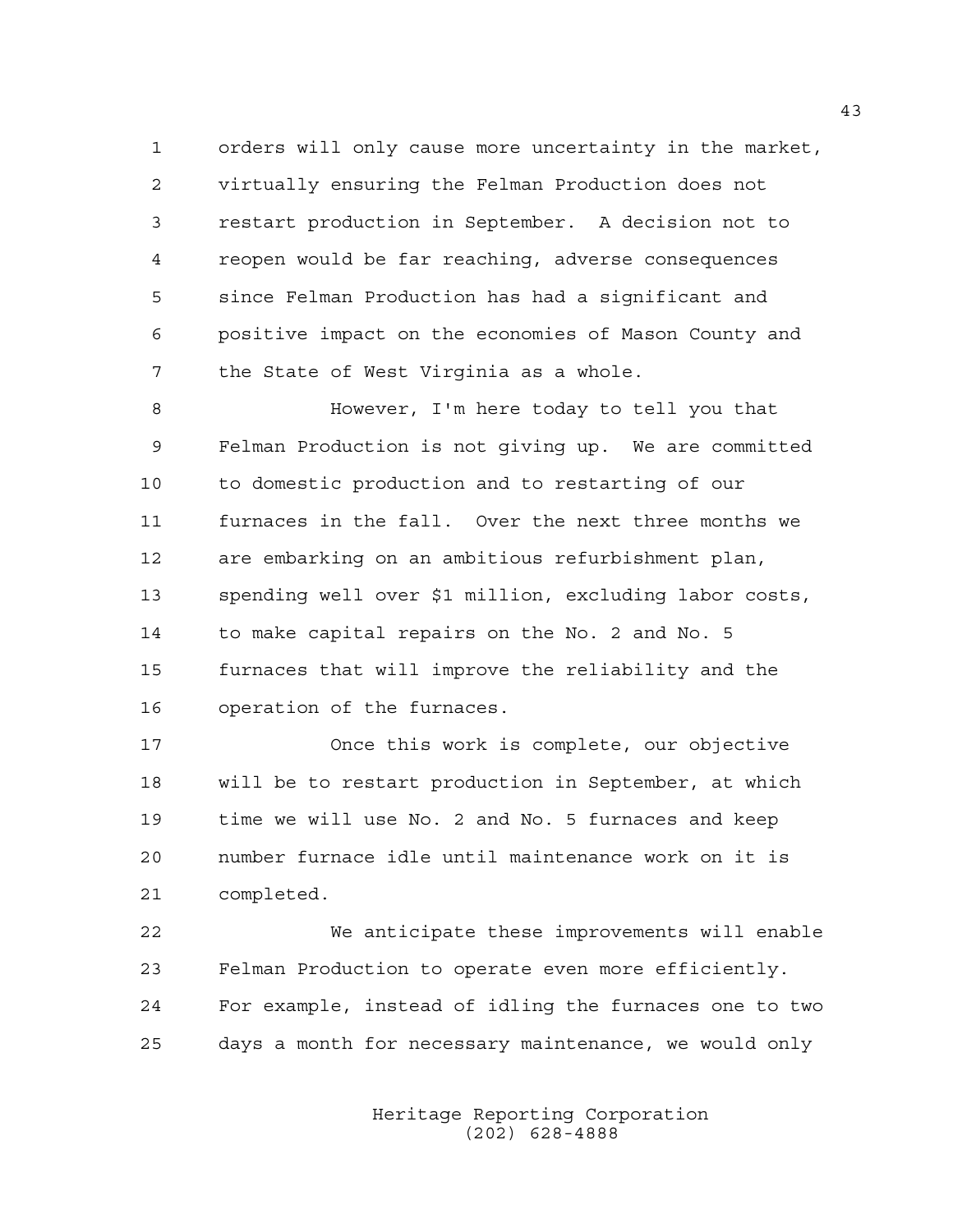1 need to idle them for one to two weeks per year, 2 enabling us to increase our production over the long 3 run. The longer we can keep our furnaces running 4 without interruption, the better we can cover our 5 fixed cost.

6 Felman Production has been working closely 7 with the EPA to develop final rules for air standards, 8 having already spent over \$1 million this effort. In 9 fact, even with the furnaces idled we are providing 10 engineering solutions to comply with EPA's proposed 11 requirements, which may cost between \$2 to \$3 million, 12 so that Felman Production is in compliance with the 13 new standards once the rules are finalized and 14 implemented. This cooperation with the EPA is further 15 evidence of Felman Production's commitment to domestic 16 production.

17 Finally, Felman Production is also taking 18 additional steps to improve efficiency, including the 19 installation of a highly efficient fan and motor 20 assembly on No. 5 furnace bag house at significant 21 cost. This will reduce energy consumption and provide 22 annual savings of more \$200,000 per year. These same 23 improvements are planned on our No. 2 bag house.

24 We also redesigned and fabricated a new 25 ladle transfer car to improve the equipment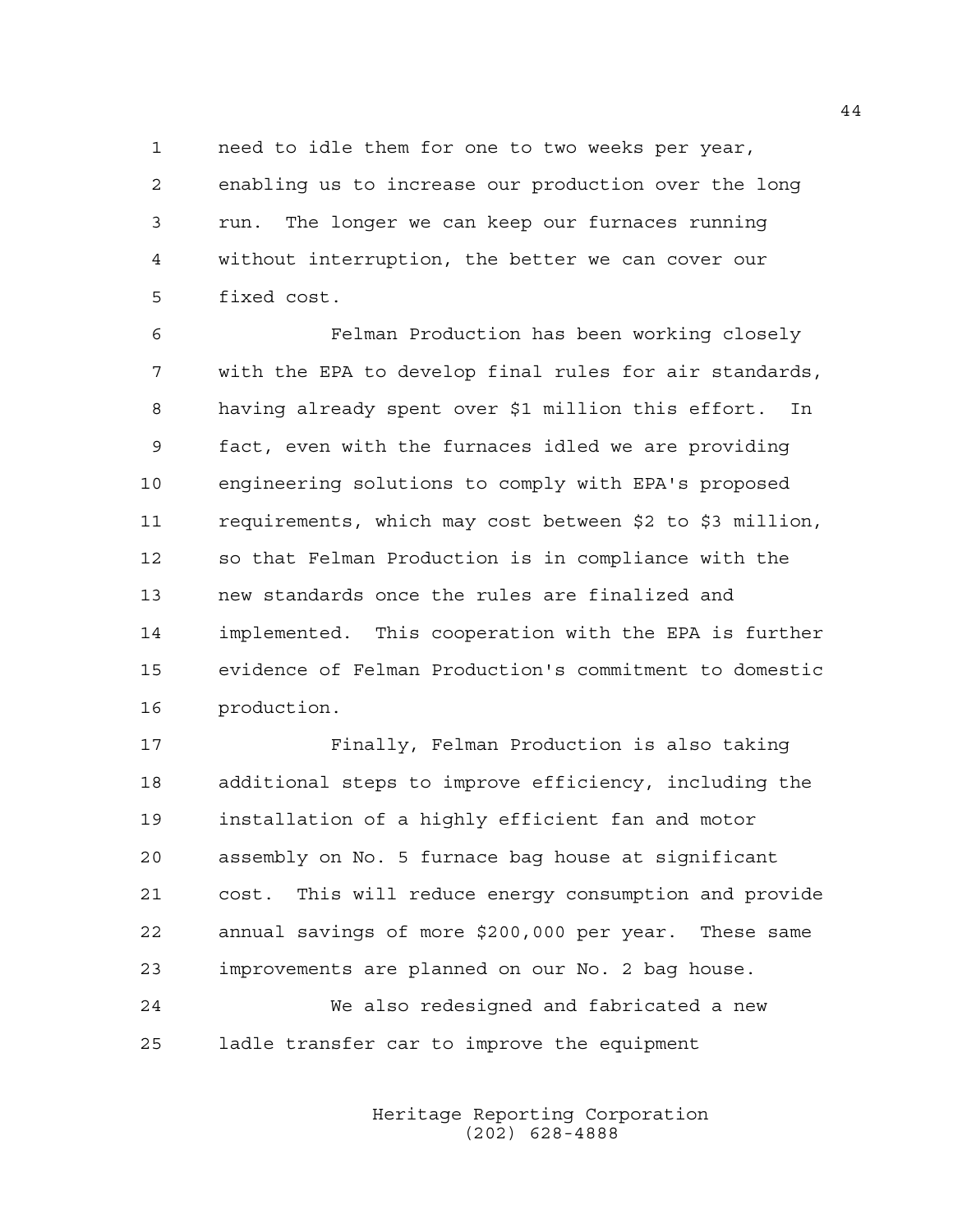1 reliability which reduce delays and eliminated safety 2 hazards. Indeed, I'm proud of Felman Production's 3 commitment to the safety of our workers and our safety 4 record.

5 As I mentioned to you in my testimony during 6 last year's sunset review, my previous work at United 7 States Steel allowed me to see the devastation 8 experienced by the steel industry due to dumped import 9 of steel. Thus, I fully understand the importance of 10 fair trade. I know that maintenance of these orders 11 would be a major factor in determining whether Felman 12 Production can restart operations in September.

13 13 I have no doubt that if any of these orders 14 are revoked the producers in the subject countries 15 will resume exporting dumped silicomanganese to the 16 United States. Producers in these countries have the 17 ability and the incentive to return to the U.S. 18 market, and if they do, it will virtually ensure that 19 Felman Production will neither be able to restart 20 production or bring back laid off workers. Indeed, 21 there's little question that revocation will lead to 22 more job losses. I sincerely hope you do not let that 23 happen.

24 In closing, I would like to reiterate that 25 Felman Production is committed to being a domestic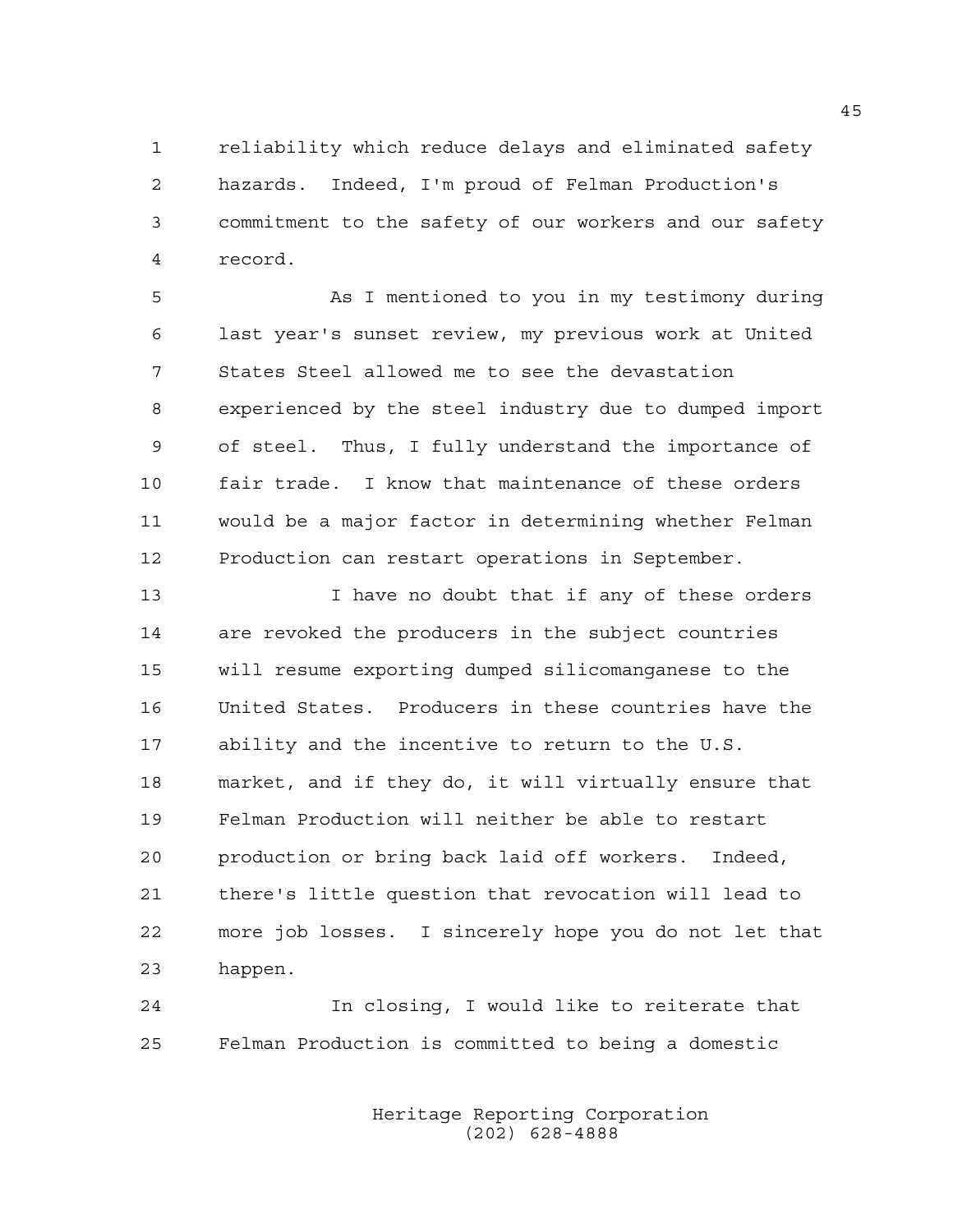1 producer and has every intention to come back on line 2 since the plan repairs are complete and market 3 conditions improve.

4 Felman Production plays a vital role in the 5 economy of Mason County. West Virginia University 6 recently released an updated analysis of Felman's 7 contributions to the economies of both Mason County 8 and West Virginia.

9 This study concluded that in 2012 Felman 10 Production's operations generated a total business 11 volume impact of \$165.3 million and supported 391 jobs 12 and \$26.2 million in employee compensation in Mason 13 County. Statewide, Felman Production generated a 14 total business volume impact of \$187.2 million that 15 supported 524 jobs and \$31.2 million in employee 16 compensation. We very much want to return to 17 providing that significant contribution. Keeping the 18 orders in place is critical for that to happen.

19 Thank you for your time and your attention. 20 I'm happy to answer any questions you may have.

21 MR. BROWN: Good morning. I'm Steve Brown, 22 President of Local 1-00639 of the United Steelworkers 23 Union. We represent the workers at the Eramet's 24 Marietta plant. I'm here today on behalf of the 25 United Steelworkers and the workers at the plant who,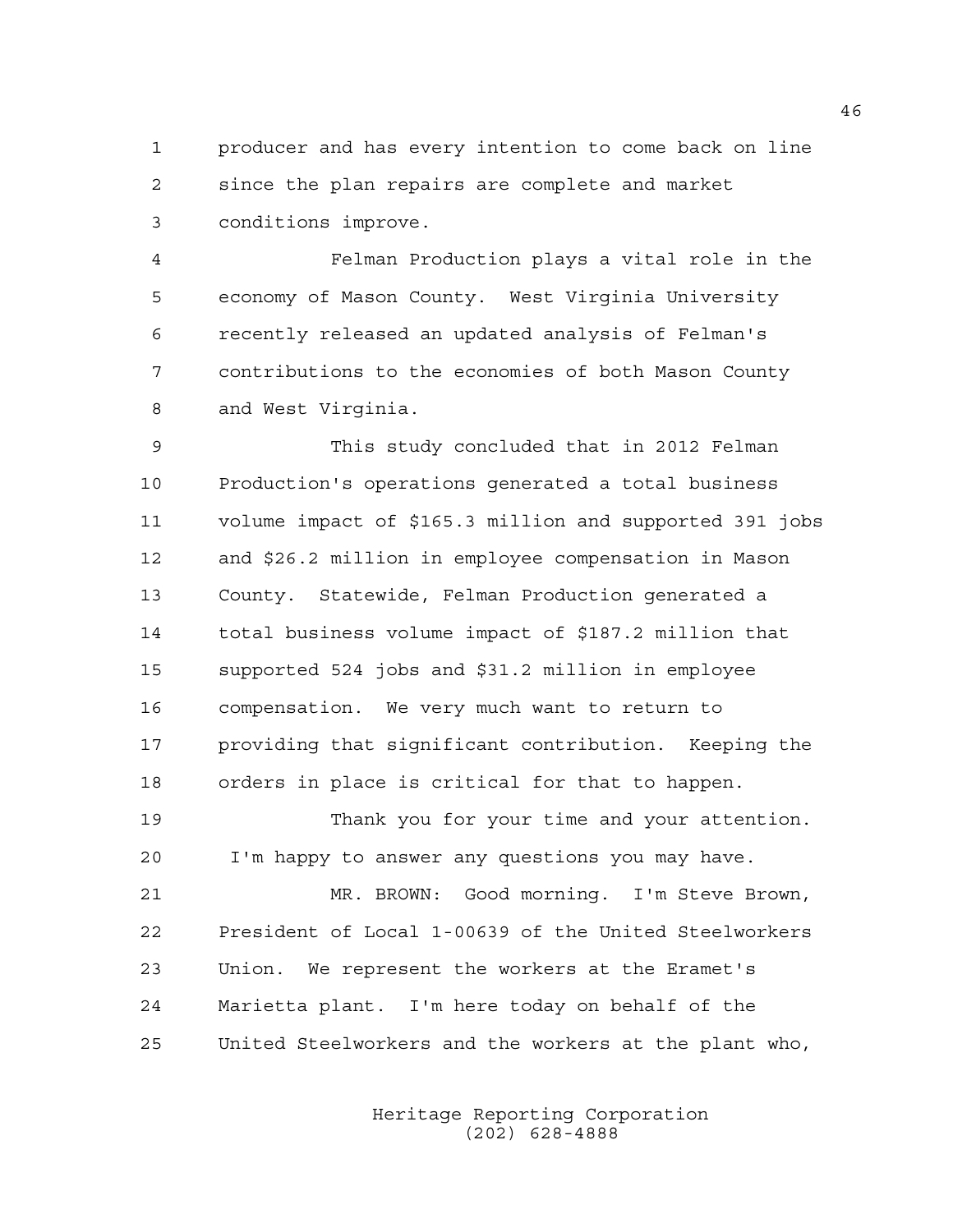1 without a doubt, would be directly affected by the 2 Commission's decisions in these sunset reviews.

3 The steelworkers is extremely concerned 4 about the devastating impact that a new surge of 5 dumped silicomanganese imports would have on its 6 members and their communities.

7 I've worked at our plant for 25 years. I 8 started as a submerged arc furnace operator and I'm 9 currently driving a Caterpillar scoop loader to 10 transfer manganese ore from the inventory to the 11 mixing operations. The steady employment at the plant 12 has allowed me to support my family, purchase a home, 13 raise my daughter, and send her to college. That's 14 something I'm very proud of.

15 The Marietta plant is one of the largest 16 industrial employees in our county. We have 27 17 Vietnam and Gulf War veterans currently employed. It 18 provides medical insurance to its employees, their 19 dependents, as well as pensions and benefits to 20 retired workers. For over 60 years, the plant has 21 provided generations of workers with the opportunity 22 to earn good livelihoods and support their families.

23 In February this year we reached a new four 24 year contract, four year labor agreement contract that 25 provides pay raises and continued benefit and pension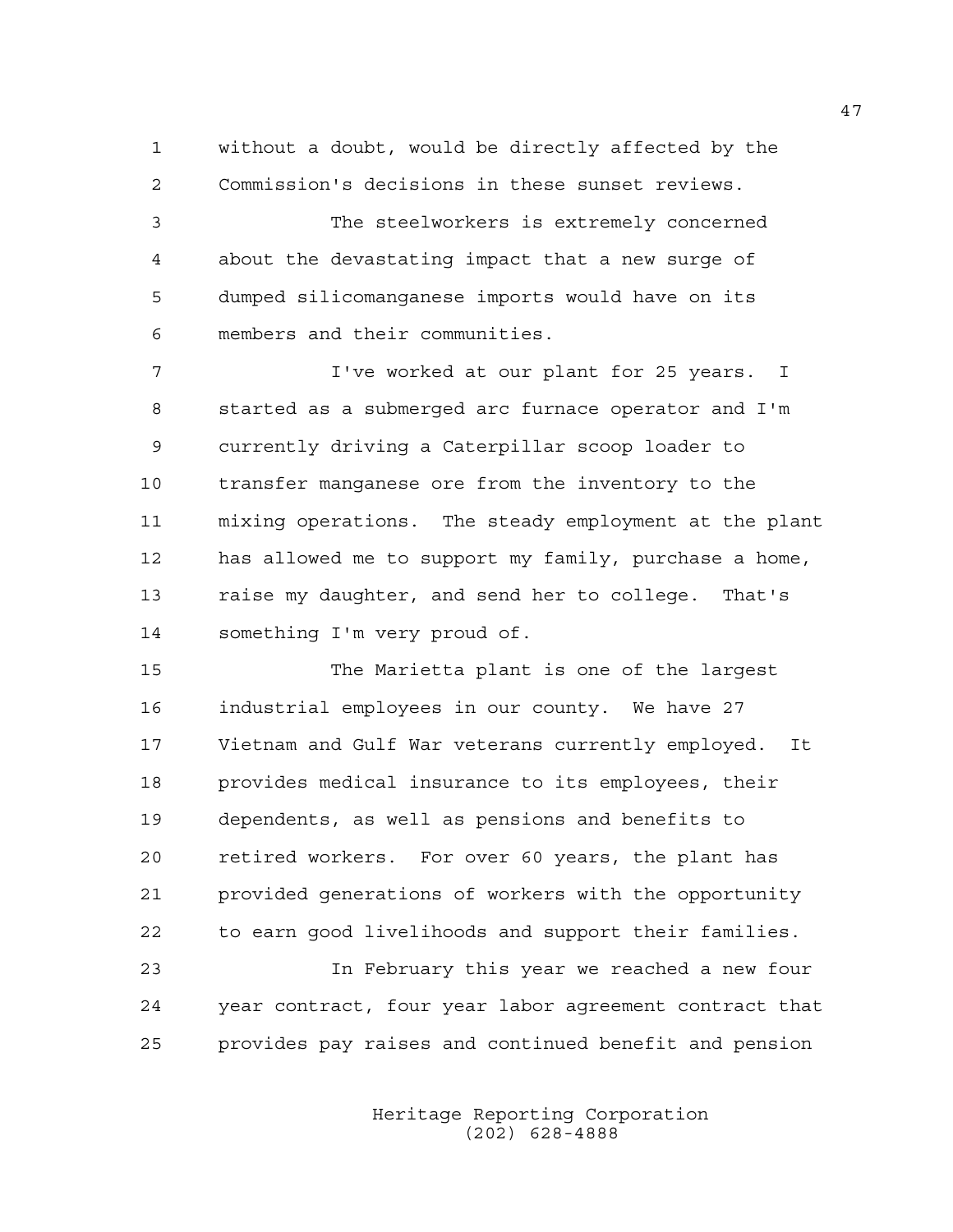1 payments. The plant and its workforce are integral to 2 the economy of the community, which would be 3 devastated by the job losses.

4 I experienced that devastation that dumped 5 silicomanganese imports caused in the early '90s, and 6 again in the late '90s, when my friends and co-workers 7 were laid off and their lives turned upside down.

8 We workers have sacrificed and helped 9 improve efficiency and productivity at the Marietta 10 plant. Our efforts, along with the investments and 11 improvements made by the company, have allowed the 12 plant to make great strides in terms of operating 13 efficiency, safety, and environmental protection. We 14 are very proud of this.

15 Nevertheless, we cannot compete with dumped 16 imports that are sold at below cost prices and made in 17 plants that are not subject to meaningful 18 environmental requirements, provide no rights or 19 protection for their workers.

20 For this reason, I am deeply concerned that 21 my livelihood, that of my family, and the livelihood 22 of my brothers and sisters at the plant and their 23 families would be at serious risk if the antidumping 24 orders are revoked. I have no doubt that it would be 25 the workers who would bear the brunt of this new wave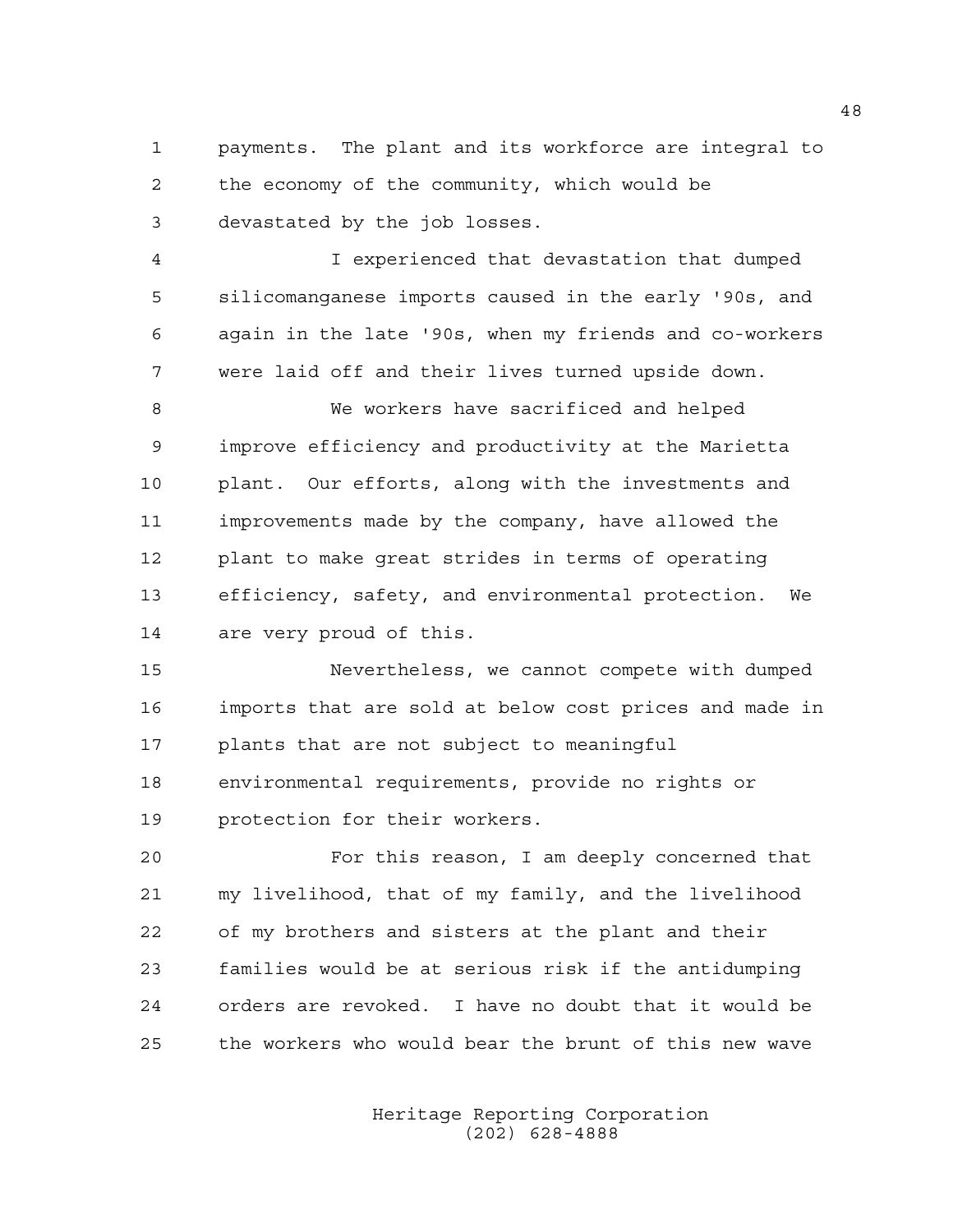1 of dumped imports. We simply cannot afford to lose 2 the jobs in Washington County today. We urge you not 3 to let that happen.

4 We need the support of our government to 5 keep these essential trade remedies in place to 6 maintain an even playing field. Thank you.

7 MR. MARTIN: Good morning. My name is Roy 8 Martin, Vice President of Local 5171 of the United 9 Steelworkers Union at the silicomanganese plant owned 10 and operated by Felman Production in Letart, West 11 Virginia. I began working for Felman as a machinist 12 shortly after the plant was purchased in 2006 out of 13 bankruptcy. I am currently a millwright and have been 14 in that position since 2009. I am here today to 15 represent my union members, my employer, my community, 16 and my state.

17 When I appeared before you last year our 18 workforce felt fairly optimistic about the future. We 19 were operating at high capacities and the company was 20 investing in the plant to improve its operations in 21 terms of production, quality, safety, and efficiency. 22 Between the time that the plant opened in 2006 and 23 last summer, our workforce grew from 60 to more than 24 250 workers, 211 of whom were USW members at the time. 25 In January of this year, Felman and the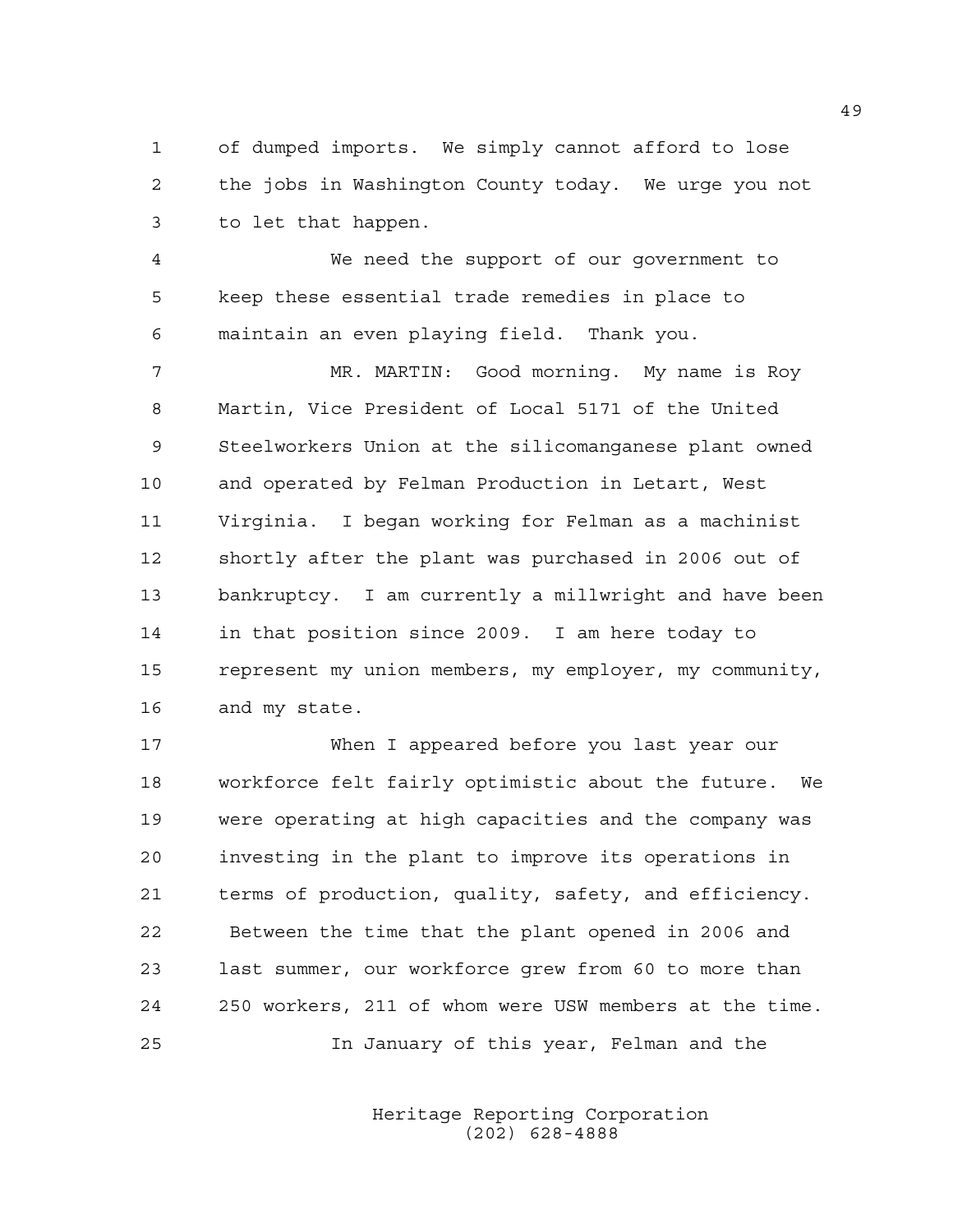1 United Steelworkers, on behalf of its members at Local 2 5171, negotiated a 42 month contract. Unfortunately, 3 we are now facing significant challenges and difficult 4 market.

5 In May 2013, Felman shut off our No. 5 6 furnace and laid off 38 union members and several 7 salaried employees. On June 30, 2013, Felman shut off 8 our other two furnaces. We are struggling every day 9 just to fire the low cost sales, and our orders have 10 been cut in half. We had laid off and cost reduction 11 throughout the plant in May, but I am told by Felman 12 that the company still can't achieve a profit in the 13 manufacturing of silicomanganese with the current 14 metal market.

15 It's my understanding that some parties in 16 these reviews have speculated that Felman is not 17 really interested in being a domestic producer of 18 silicomanganese. Let me make clear that this is not 19 the case. The company continues to make significant 20 investments.

21 Speaking as the Vice President of USW Local 22 5171, there is no question in my mind that management 23 is firmly committed to restarting production once 24 market conditions improve. I see that commitment 25 every day in the work that is being done to have the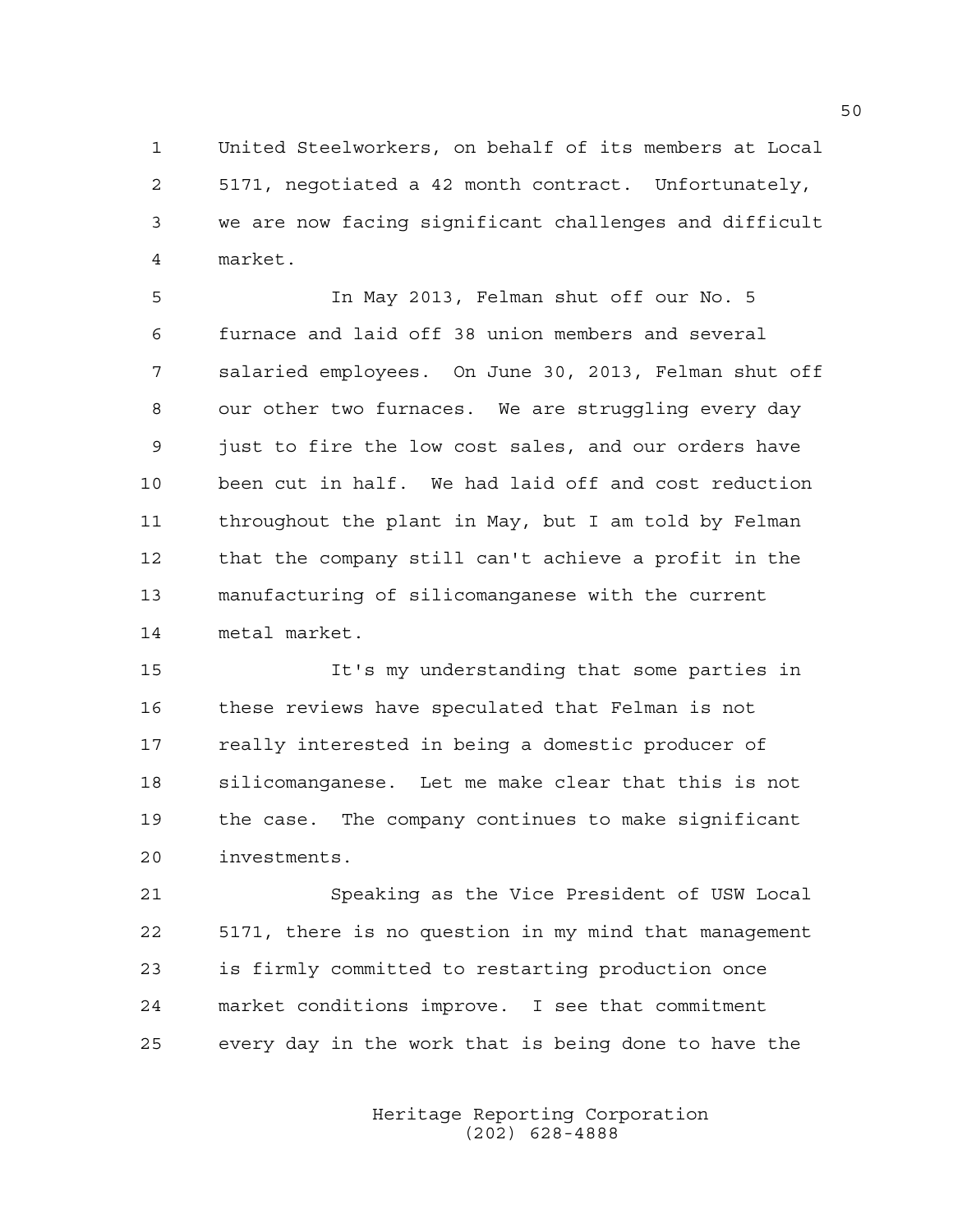1 furnaces ready to restart. That won't happen, it 2 can't happen, if the orders are revoked and our market 3 is flooded with dumped imports.

4 That's why I come to you today, to express 5 how your decision on the continuation of the 6 antidumping duty orders could, and will, determine the 7 future of Felman. If Felman has to cease production 8 and shut down permanently because of the antidumping 9 duties are ordered, lifted, it will have a devastating 10 impact on our union members, our community, and our 11 state.

12 The message that I bring to you from the 13 union members is simply this: Please don't let that 14 happen. Thank you for this opportunity to testify.

15 MR. BUTTON: Good morning. I'm Kenneth R. 16 Button of Economic Consulting Services. There are a 17 number of conditions of competition that characterize 18 the U.S. silicomanganese market, as shown in Slide 1.

19 Silicomanganese is a commodity product 20 consumed primarily by the steel industry. As a 21 commodity product, silicomanganese from different 22 sources is highly interchangeable. Silicomanganese is 23 sold primarily on the basis of price, with purchasers 24 identifying price as the most important factor in 25 making purchasing decisions. With respect to these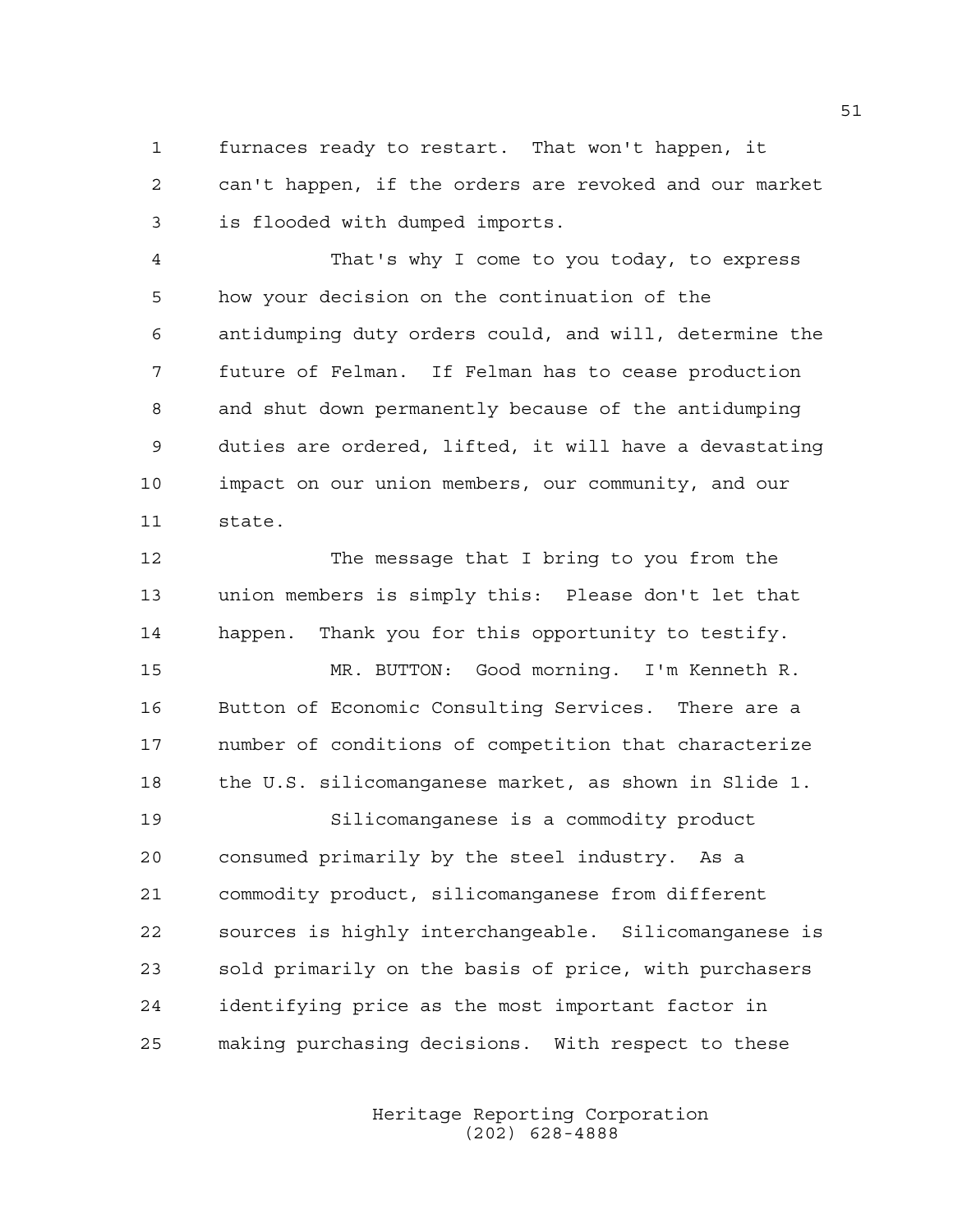1 key points, Ferro Ven agrees.

| 2  | The U.S. market for silicomanganese is                 |
|----|--------------------------------------------------------|
| 3  | highly competitive, with two domestic producers and    |
| 4  | many foreign producers supplying the market.           |
| 5  | Information about market pricing is readily available, |
| 6  | and changes in spot prices rapidly affect contract     |
| 7  | prices due to the prevalence of pricing formulas in    |
| 8  | contracts and the frequent price renegotiations        |
| 9  | required by contracts. Because of these facts, a       |
| 10 | relatively small volume of low priced sales can        |
| 11 | quickly affect prices across the entire market.        |
| 12 | One important change in the supply since the           |
| 13 | original investigation is the addition of another      |
| 14 | domestic producer, Felman Production. Silicomanganese  |
| 15 | is used in the steel industry; therefore, U.S. demand  |
| 16 | for silicomanganese rises and falls with the level of  |
| 17 | U.S. steel production, particularly production by mini |
| 18 | mills. Demand for silicomanganese is inelastic and     |
| 19 | therefore is little affected by the level of           |
| 20 | silicomanganese prices.                                |
| 21 | The record shows clearly that the subject              |
| 22 | countries have production capacity far in excess of    |
| 23 | whole market consumption, significant unused capacity, |
| 24 | and significant export volumes during the POR.<br>In   |

25 fact, the prehearing report notes that the industries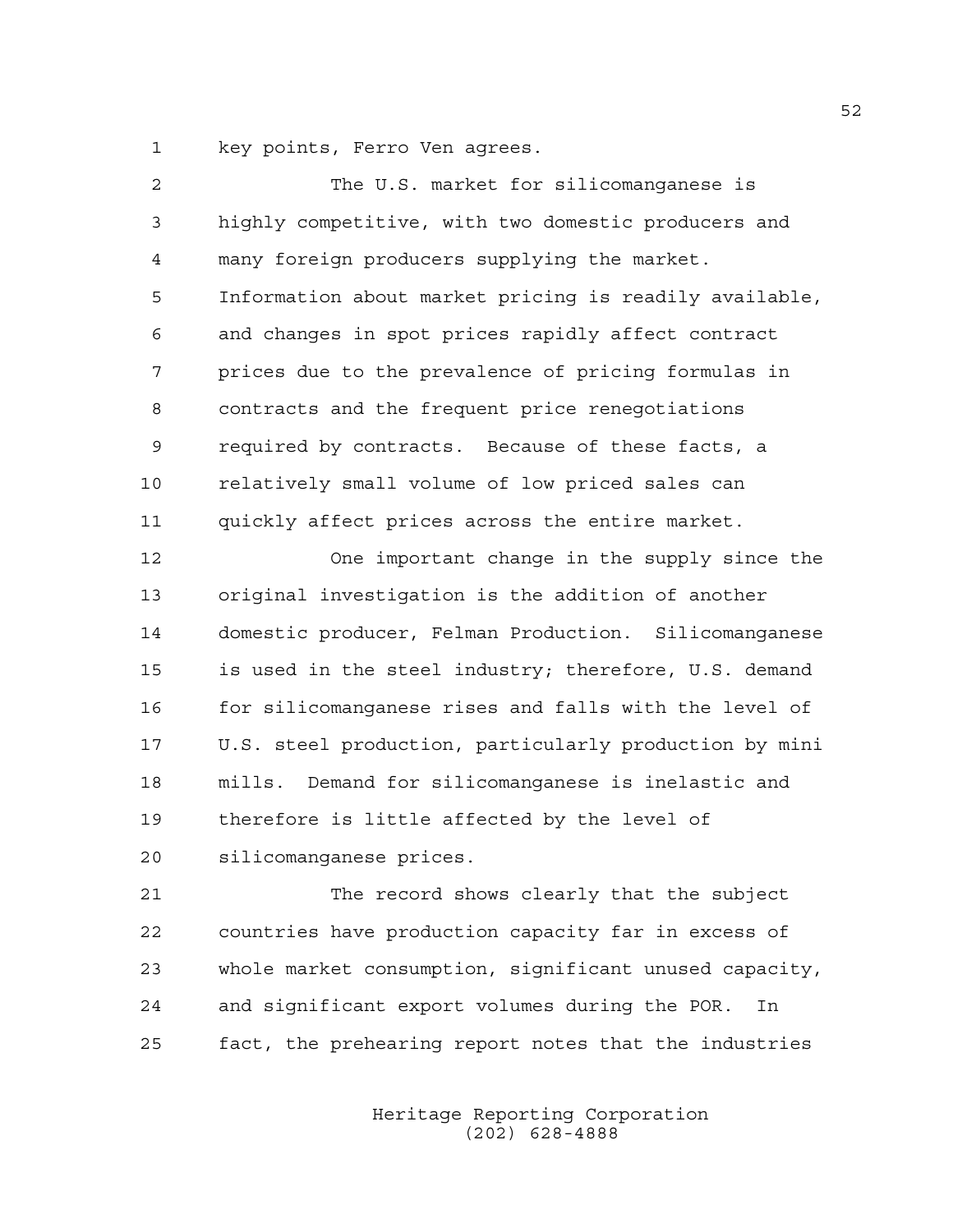1 in all three countries became more export-oriented 2 over the POR.

3 The prehearing report notes that Indian 4 producers have unused capacity and the ability to 5 divert shipments to, or from, their home market and 6 alternative markets. The volume of Indian 7 silicomanganese Production in 2011 was so large as to 8 be nearly double the size of Indian apparent 9 consumption. Thus, it is no surprise that India 10 exports extremely large volumes of silicomanganese. 11 The volume of India's exports more than 12 quadrupled over the POR, from 254,000 short tons in 13 2007 to more than one million short tons in 2012. 14 Despite already having significant unused capacity, 15 the Indian industry continues to add new capacity. 16 India is also the third largest producer of 17 ferromanganese. 18 Kazakhstan produces large quantities of 19 silicomanganese, most of which is exported. 20 Kazakhstan produced almost eight times as much 21 silicomanganese as it consumed in 2011. Like India, 22 Kazakhstan is increasing production capacity and also 23 has significant capacity to produce ferrochrome, which

25 The prehearing report notes that Venezuelan

24 can be converted to produce silicomanganese.

 Heritage Reporting Corporation (202) 628-4888

53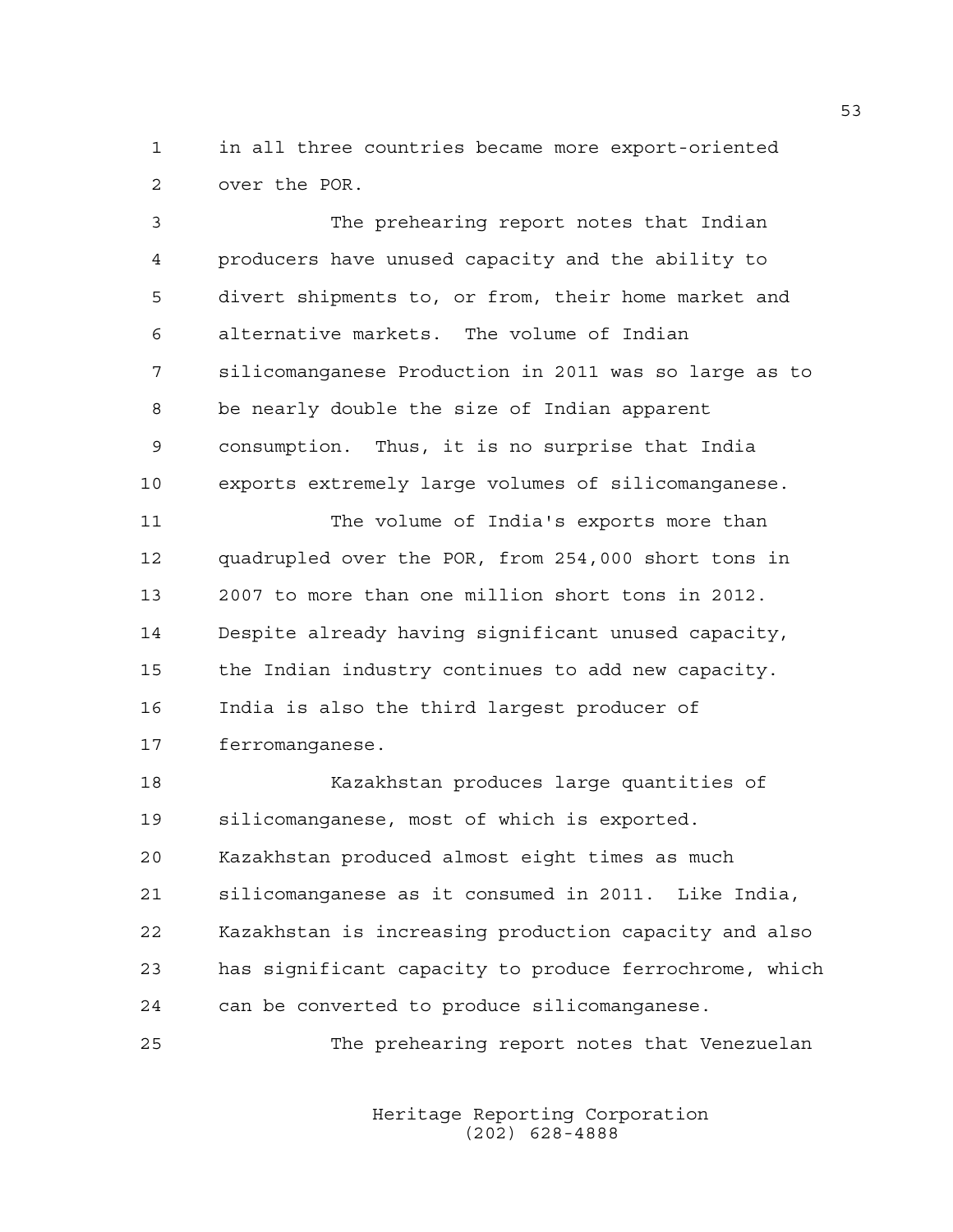1 producers have the ability to ship large quantities of 2 silicomanganese to the U.S. market due to availability 3 of unused capacity, the existence of alternative 4 export markets, and the availability of inventories.

5 The report also notes, contrary to Ferro Ven 6 claims, that Venezuela's exports and export 7 orientation increased over the POR, as did its 8 inventories. This increase in export orientation is 9 not surprising given the weak and contracting 10 condition of Venezuela's economy.

11 Ferro Ven argued in its prehearing brief 12 that the Commission should decumulate Venezuela from 13 India and Kazakhstan because imports from Venezuela 14 are likely to compete under different conditions of 15 competition. These assertions, listed in Slide 5, are 16 incorrect.

17 First, Venezuela is not merely a marginal 18 producer of silicomanganese. Venezuela's 19 silicomanganese industry has significant capacity, and 20 with the addition of Ferro Ven since the POI, it is 21 larger than ever based on public data.

22 Furthermore, as noted, even small import 23 volumes can have a significant impact on U.S. prices. 24 The alleged persistent supply disruptions have not 25 prevented Venezuelan exporters of silicomanganese from

> Heritage Reporting Corporation (202) 628-4888

54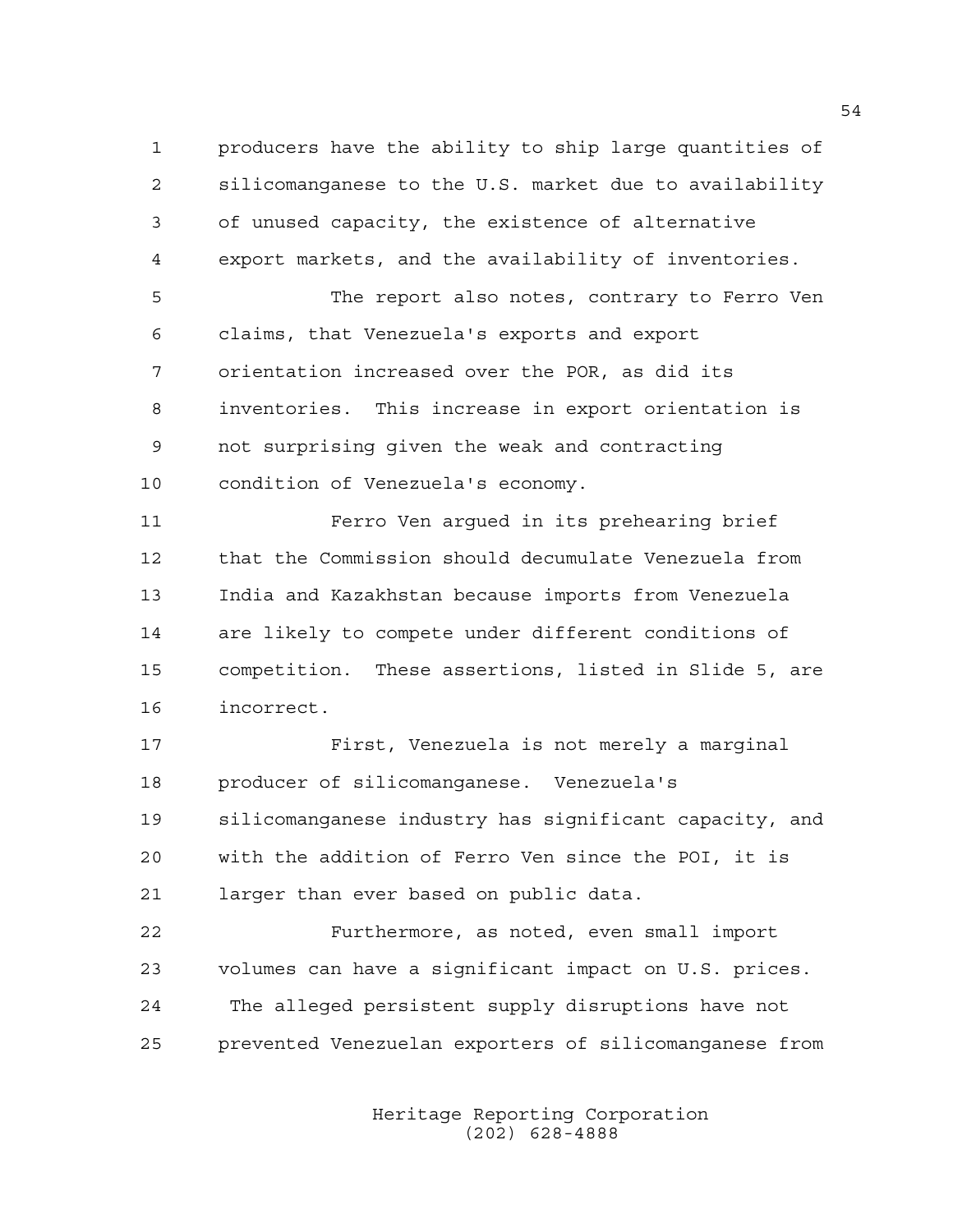1 increasing significantly their exports in recent 2 periods. Indeed, Venezuela's export orientation has 3 increased.

4 Ferro Ven's claim regarding Venezuela's high 5 price and protected home market does not reduce the 6 Venezuelan export threat. Venezuela's steel industry 7 is small and cannot use all of the Venezuelan 8 industry's silicomanganese capacity. As a result, 9 Venezuela exports significant quantities of 10 silicomanganese at prices below its home market 11 prices.

12 While Ferro Ven asserts that Venezuela's 13 steel industry will absorb the country's 14 silicomanganese production in the future, it is 15 evident that the national steel company Sidor is 16 faltering and cannot do so.

17 With respect to Ferro Ven's claim that 18 government currency controls are making exporting 19 difficult, the reality is that Venezuela's exports of 20 silicomanganese to the EU have increased from 2011 to 21 2012 and continue to increase in 2013. Ferro Ven 22 itself continues to export significant and increasing 23 quantities of another ferroalloy, ferrosilicon, to the 24 U.S. market.

25 While Ferro Ven claims that Venezuela is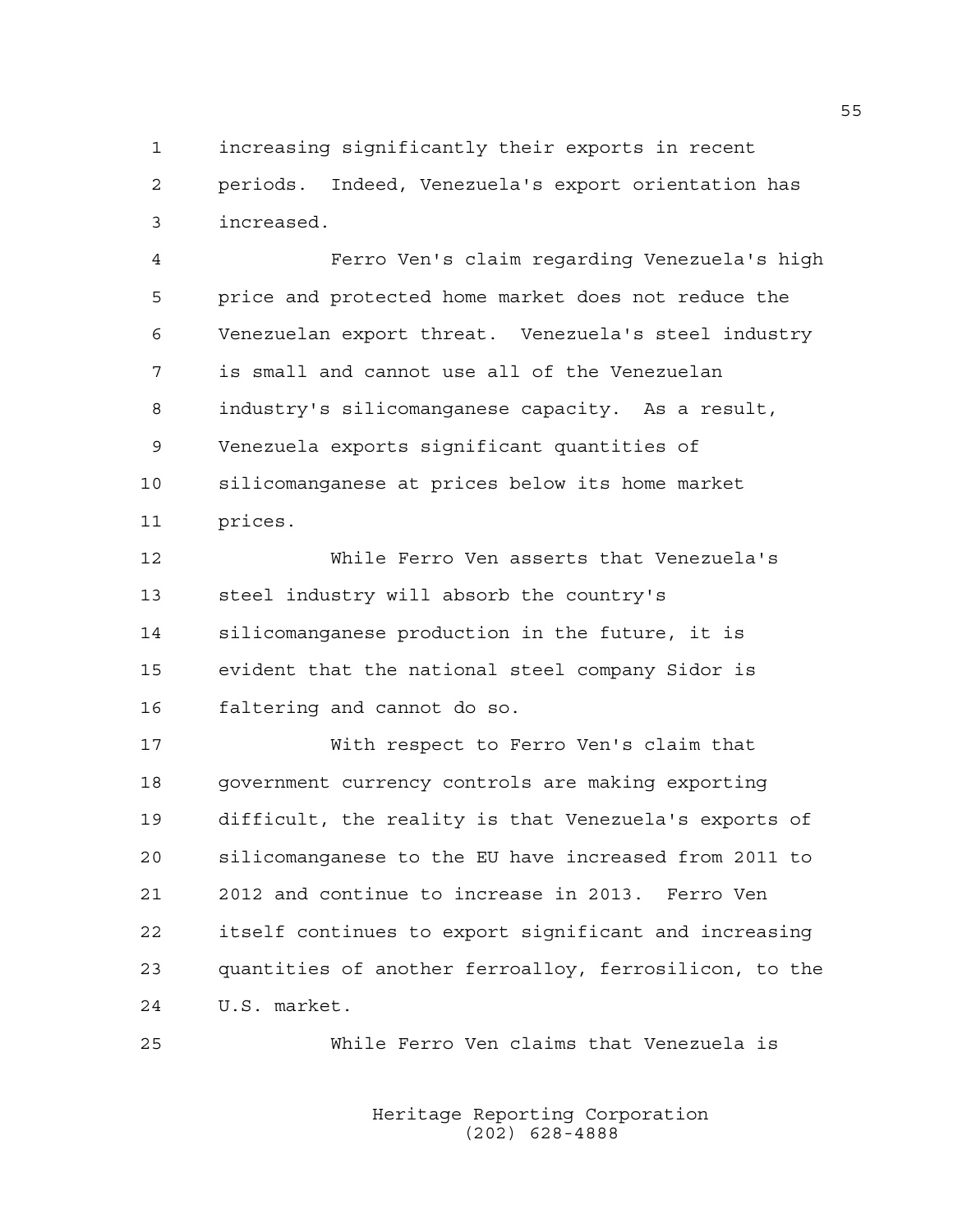1 further distinguished by the lack of underselling 2 during the investigation, the claim ignores the fact 3 that the Commission found limited underselling overall 4 and that Venezuela's underselling record was quite 5 similar to that of India.

6 In its determination, the Commission noted 7 that due to the conditions of competition, 8 "underselling is likely to be transitory as producers 9 and sellers quickly adjust to price changes". As I 10 noted, Ferro Ven started production in 2006, just 11 before the beginning of the POR. This added 12 production capacity was not stimulated by demand in 13 Venezuela. Apparent consumption in Venezuela, in 14 fact, declined over the POR.

15 Therefore, when Ferro Ven started 16 production, it significantly increased the size of the 17 silicomanganese industry in Venezuela, expecting 18 either to export or to take domestic sales away from 19 the other Venezuelan producer, Avenza. Either way, 20 Venezuelan production capacity increased while 21 domestic production fell, making significant 22 additional capacity available for export.

23 The Venezuelan industry has significant 24 unused capacity. The producer's websites identify a 25 combined capacity of 96,000 short tons. In contrast,

> Heritage Reporting Corporation (202) 628-4888

56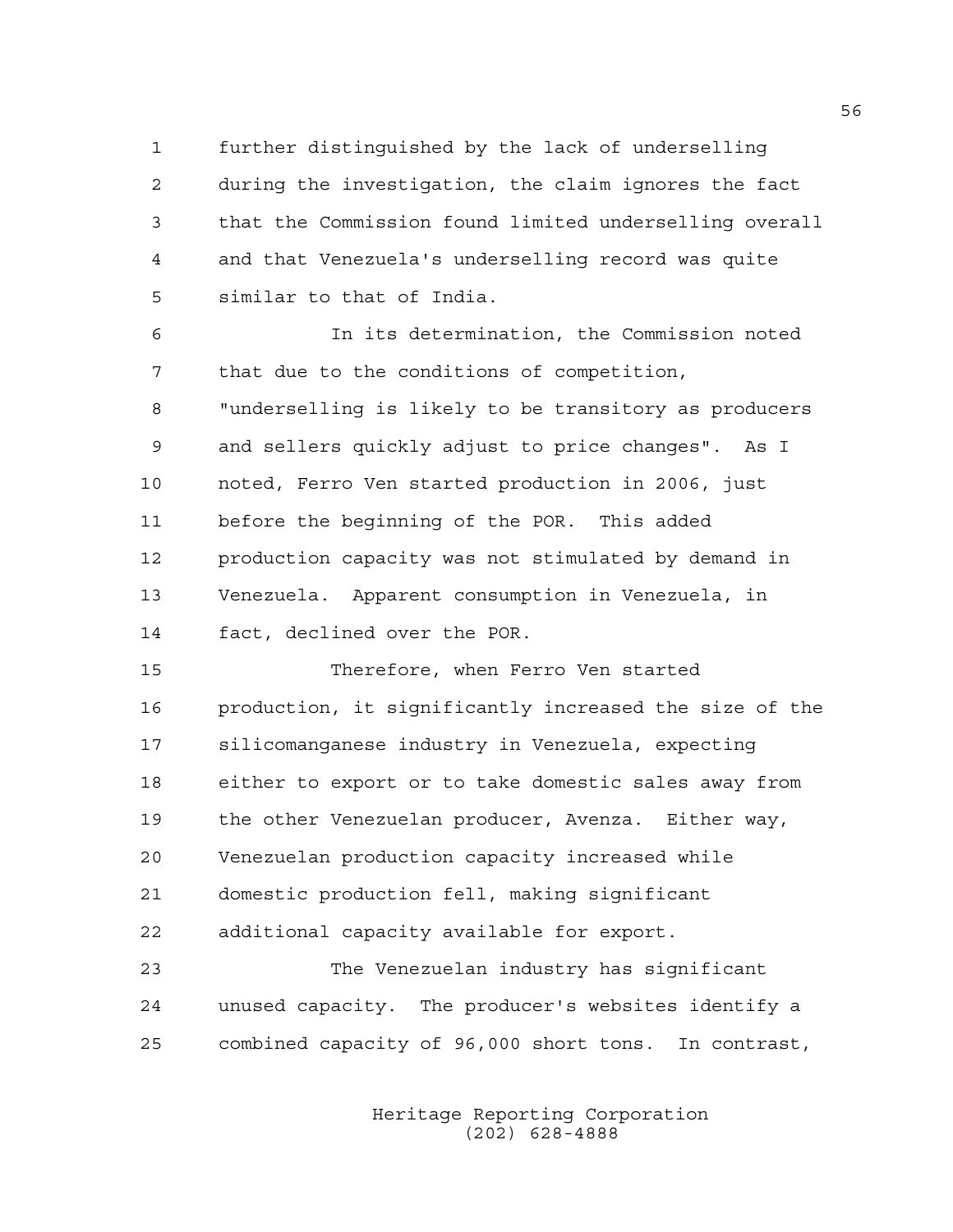1 the public data estimate 2011 production at merely 2 26,500 short tons, indicating very large unused 3 capacity.

4 Furthermore, with respect to product 5 shifting, Ferro Ven's assertions in its prehearing 6 brief are not consistent with the facts. The 7 Venezuelan already produces both silicomanganese and 8 ferromanganese in the same furnace. Thus, Ferro Ven 9 need incur no extra cost to produce additional 10 silicomanganese via product shifting.

11 Given the Respondents' large capacity, 12 significant unused capacity, and large volumes of 13 exports, the revocation of the orders would likely 14 cause significant volumes of dumped imports to re-15 enter the U.S. market.

16 As shown on Slide 7, U.S. steel production, 17 and thus U.S. silicomanganese demand, increased in 18 2012, while steel production in the EU, Japan, and 19 Venezuela fell and is projected to continue to be 20 relatively weak for the foreseeable future; thus, the 21 premium of U.S. silicomanganese prices above EU prices 22 makes the U.S. an attractive market.

23 Given the commodity nature of 24 silicomanganese, newly entering subject imports would, 25 of necessity, have to be offered at lower prices in

> Heritage Reporting Corporation (202) 628-4888

57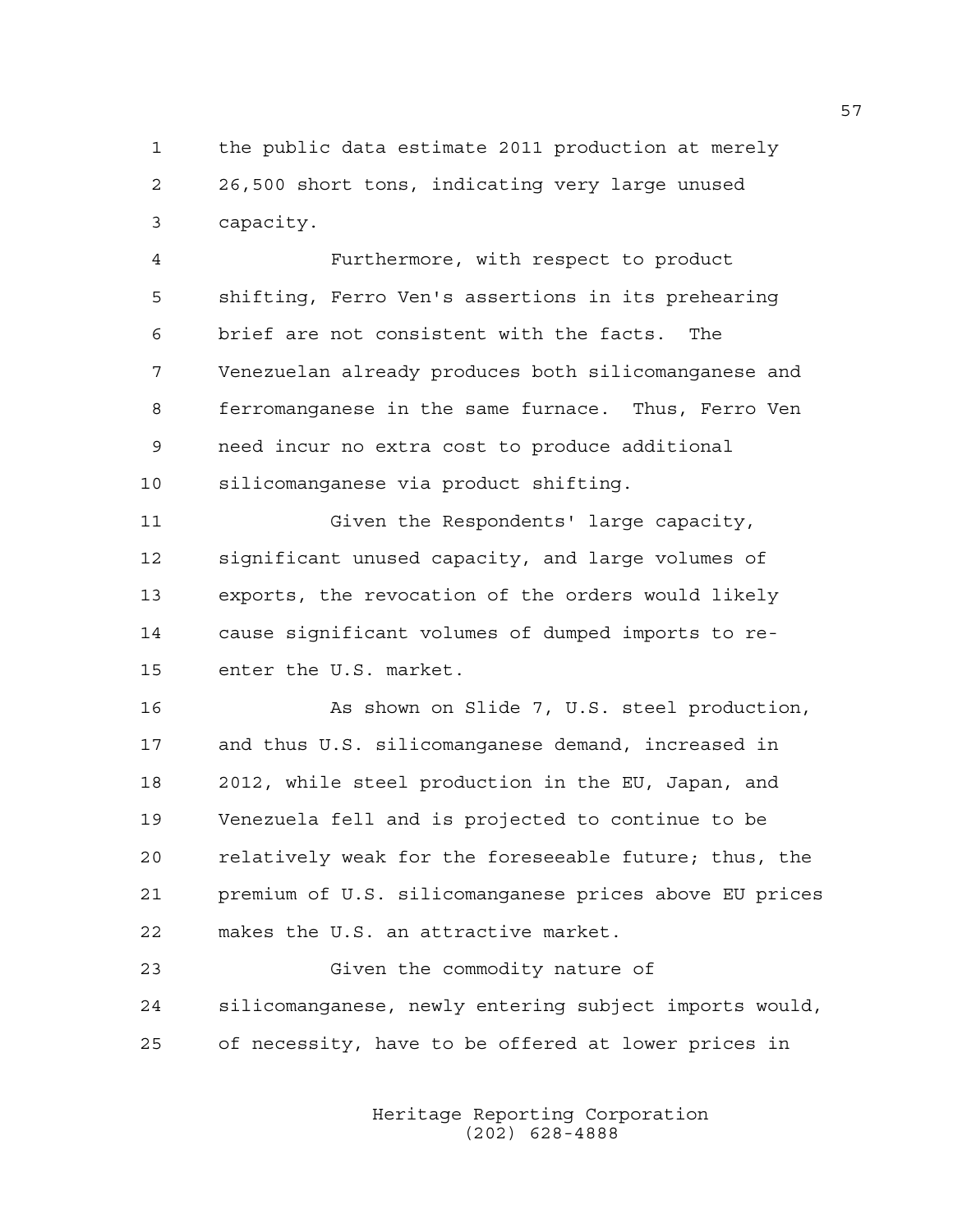1 order to gain U.S. market share. The U.S.

2 silicomanganese industry would be forced either to 3 lower its prices so as to meet import price 4 competition, or to maintain price and lose sales 5 volume.

6 The Commission made a finding as recently as 7 October 2012 that the domestic industry is vulnerable. 8 Ferro Ven has provided no evidence regarding changes 9 in the industry since then.

10 More recently, as noted in an *American Metal*  11 *Market* article attached to Ferro Ven's brief, 12 silicomanganese prices have dropped steadily in the 13 U.S. market, from about 76 cents per pound in March 14 2012 to only 55 cents per pound in May 2013. Prices 15 have fallen since then even further. The significant 16 capital investments made by both Eramet and Felman 17 would be jeopardized by the resumption of dumped 18 imports from the subject countries. Thank you.

19 MR. SALONEN: That concludes our 20 presentation, Mr. Chairman.

21 CHAIRMAN WILLIAMSON: Thank you. I want to 22 again express our appreciation to all the panel 23 members for taking time from their businesses to come 24 today.

25 This morning we'll begin our questioning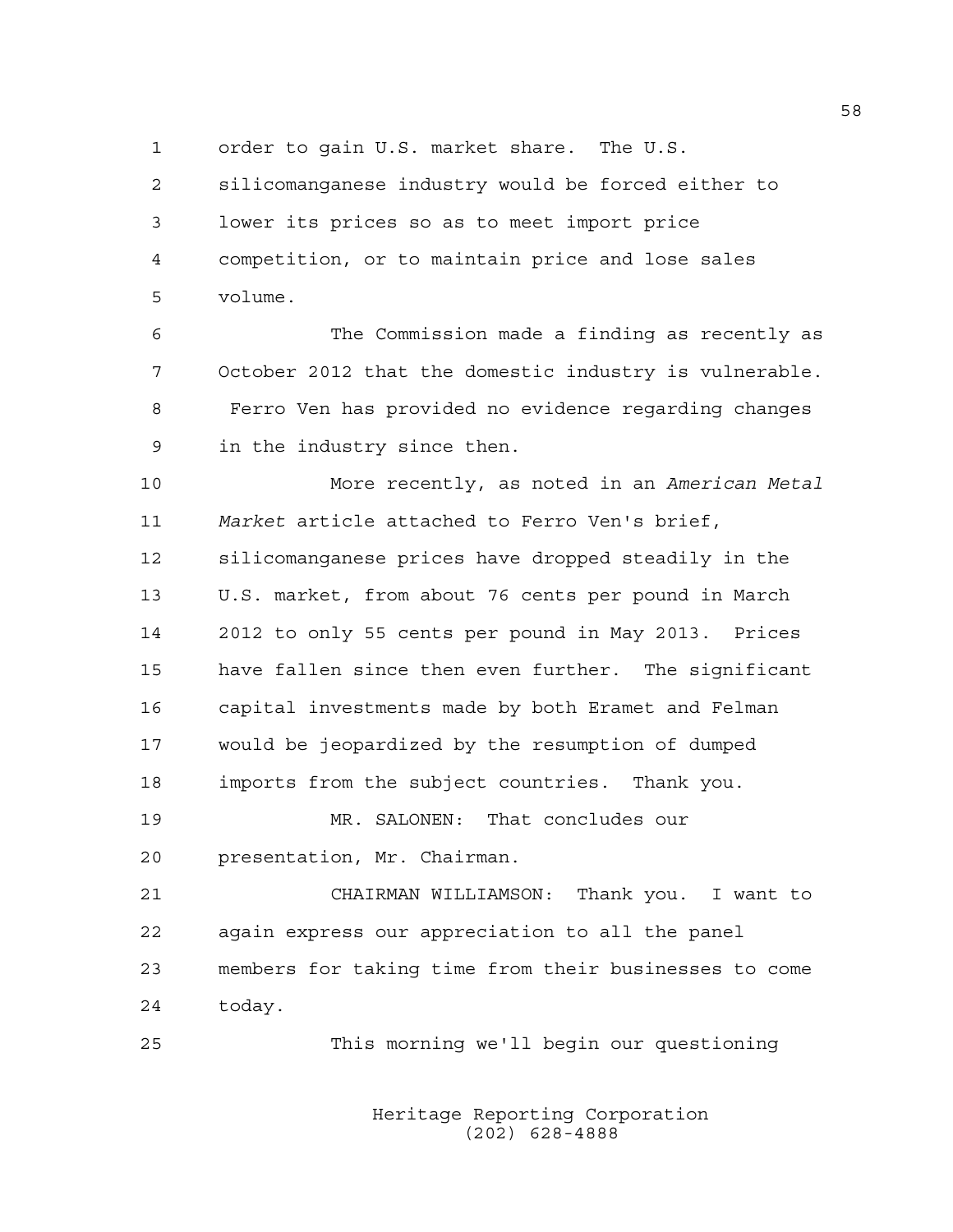1 with Commissioner Johanson.

| 2           | COMMISSIONER JOHANSON: Thank you, Mr.                  |
|-------------|--------------------------------------------------------|
| 3           | Chairman. I would also like to thank the witnesses     |
| 4           | for appearing here today.                              |
| 5           | Venezuela Respondents argue that Venezuela             |
| 6           | is one of the smallest producers of silicomanganese in |
| 7           | the world and is significantly smaller than Brazil was |
| 8           | at the time that the Commission revoked the order on   |
| $\mathsf 9$ | that country. How should the Commission view the       |
| 10          | order against Venezuela in that context?               |
| 11          | MR. BUTTON: Commissioner Johanson, as the              |
| 12          | panel has testified, the U.S. industry does not view   |
| 13          | Venezuela as a marginal, in that's context, small      |
| 14          | producer. The reason is that it can, in fact, and      |
| 15          | has, in fact, in the past exported substantial         |
| 16          | quantities of silicomanganese to the U.S. market, and  |
| 17          | they can increase it.                                  |
| 18          | That capacity today continues to exist and             |
| 19          | is exacerbated by conditions in the Venezuelan         |
| 20          | domestic market.<br>It has more capacity than in the   |
| 21          | original investigation, it has a home market consumer, |
| 22          | the steel industry, which is in severe straits, and    |
| 23          | it's got an economy in severe straits. Let me just     |
| 24          | elaborate on those last two points.                    |
| 25          | The Venezuelan economy, as a whole, is                 |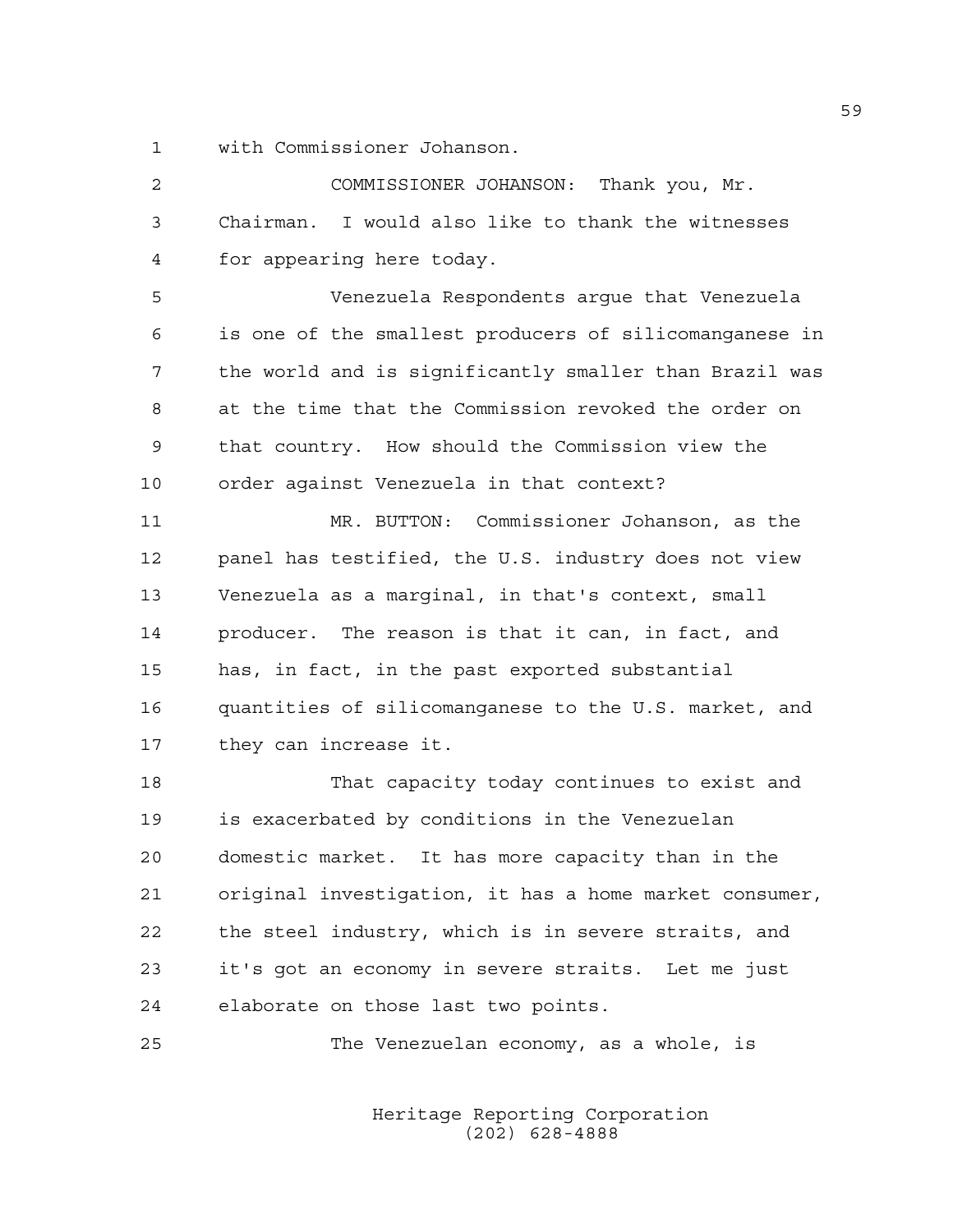1 running at about a 27 percent inflation rate. In the 2 last quarter of last year the economy shrank at about 3 10 percent. Projections for this year is the 4 Venezuelan economy is due to continue to shrink, to 5 decline.

6 The steel industry is not doing well. 7 Sidor, the national steel company, which would be a 8 consumer for this product, in February announced that 9 it is losing \$2.6 million per day. It has made 10 successive projections in its hopes of expanding steel 11 production, and each time it has failed to meet those; 12 so therefore, Venezuelan producers will have 13 increasing quantities of excess capacity which they 14 need to export. They just currently are currently 15 exporting it. Those exports are increasing. They're 16 going to Europe, among other place.

17 The prices in the United States are higher, 18 and if they had the opportunity, the economic 19 incentives exist for the Venezuelan producers to send 20 that product to the United States.

21 COMMISSIONER JOHANSON: Some of Venezuela's 22 close neighbors are doing quite well. Colombia comes 23 to my mind. Do you all know what the situation would 24 be with regard to exports to Colombia and other 25 countries in the region of silicomanganese?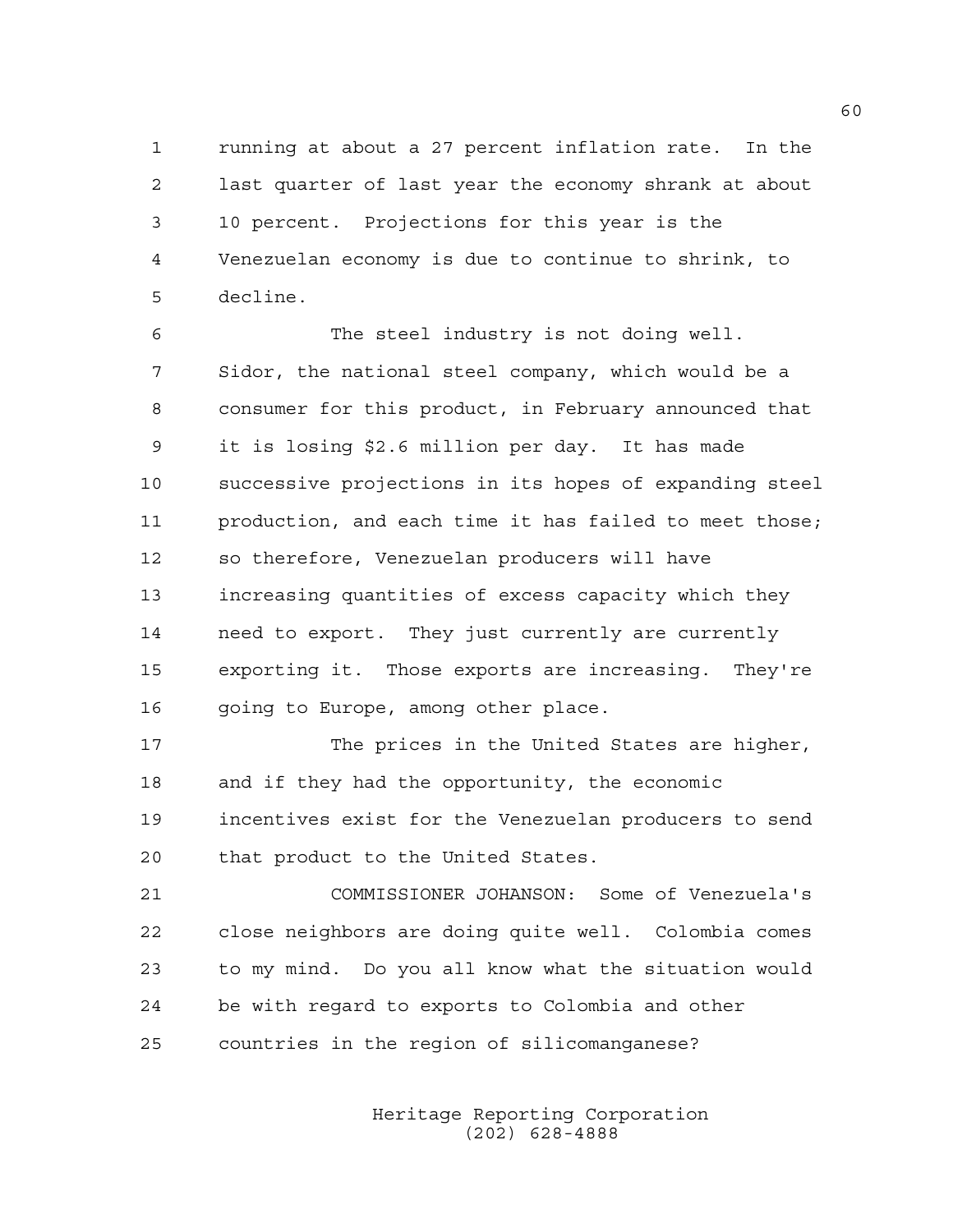1 MS. LUTZ: This is Jennifer Lutz with ECS. 2 The Venezuelan export statistics show limited, if any, 3 exports to surrounding countries. 4 COMMISSIONER JOHANSON: All right. Thank 5 you for your response. 6 Yes, Mr. Salonen? 7 MR. SALONEN: Thank you, Commissioner 8 Johanson. Of course the case in the review last year, 9 there were a number of reasons why the Commission 10 elected not to cumulate Brazil with Indian, Ukraine, 11 and while we of course did not agree with those, with 12 that decision, the fact of the matter is that the 13 Commission did not base its decision not to cumulate 14 solely on the relative size of the industries. 15 That the Commission found that there was, in 16 fact, positive evidence that the Brazilian industry 17 was focused on developing its markets in, both 18 domestically and in South America. Also shown that it 19 had exited the Canadian market. 20 Here, we have actually, in Ferro Ven's 21 prehearing brief, the statement that when domestic 22 consumption declined, they resorted specifically to 23 increasing exports in order to continue to operate. 24 I would also encourage the Commission, I'm 25 sure you already have, but to go back and review the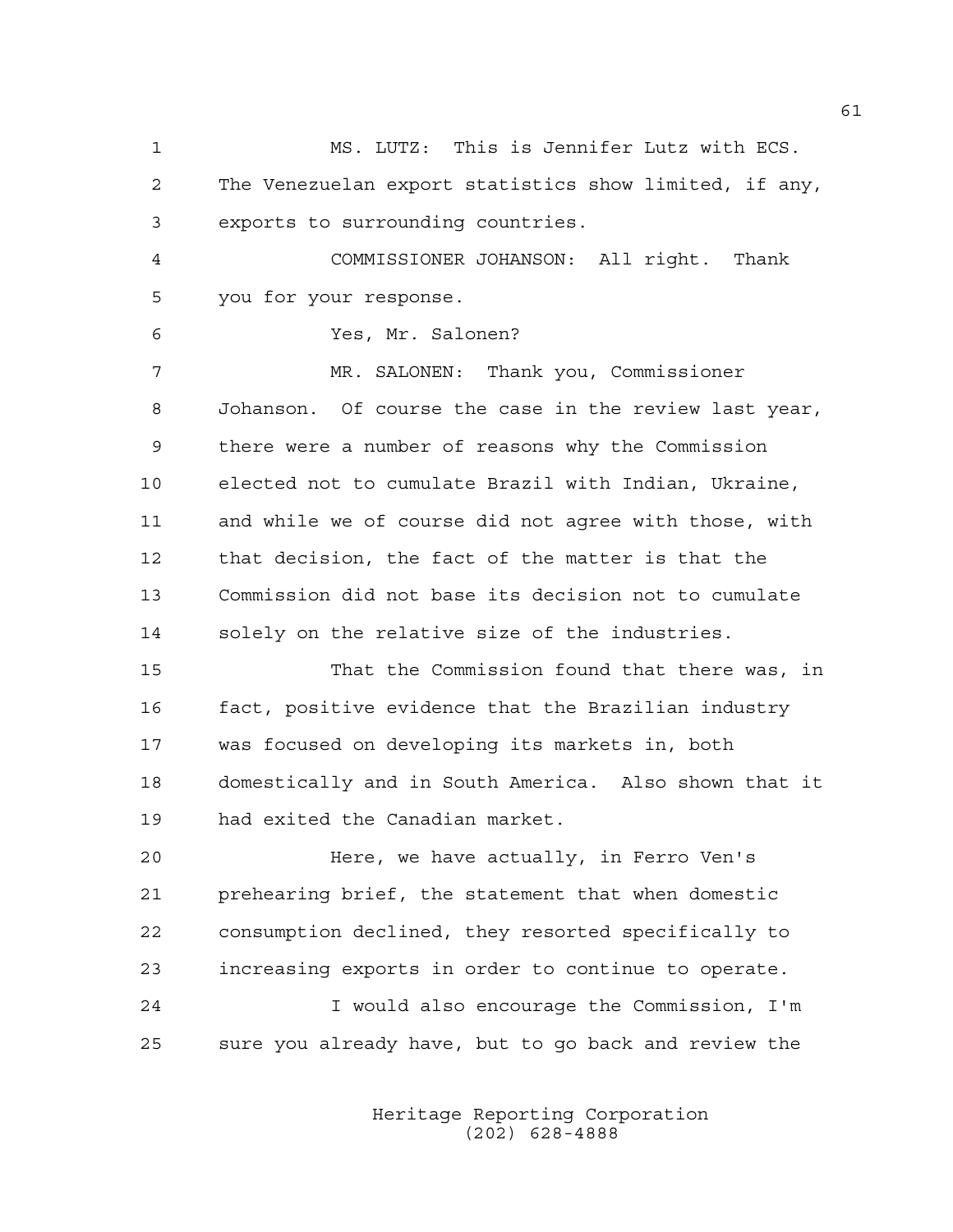1 relative prices, or shipment, or unit values of their 2 exports to the export prices of the Indian and 3 Kazakhstan producers. I think that will also show a 4 big distinction between what you had before you in the 5 last review and what you have here.

6 COMMISSIONER JOHANSON: Yes, Mr. 7 Schaefermeier?

8 MR. SCHAEFERMEIER: Thank you, Commissioner 9 Johanson. To add, if you recall, at the hearing last 10 year the Brazilian industry made the point of the 11 significant infrastructure projects coming up in 12 Brazil, which include the World Cup in 2014 and the 13 Olympic Games in 2016. As you are aware, there have 14 been riots in Brazil, reflecting on the significant 15 investments that are being made into those industries 16 that are consuming the products in which 17 silicomanganese is used. So there's a significant 18 difference in the two economies in that regard.

19 The other point I'd like to make is we've 20 heard in the opening statement about the protected 21 nature of the industry in Venezuela. Basically, what 22 the Venezuelan industry, and Ferro Ven in particular, 23 is asking you to do is we'd like to have our cake and 24 eat it, too. We have high prices in our market. We 25 can have a guaranteed return on our investment in our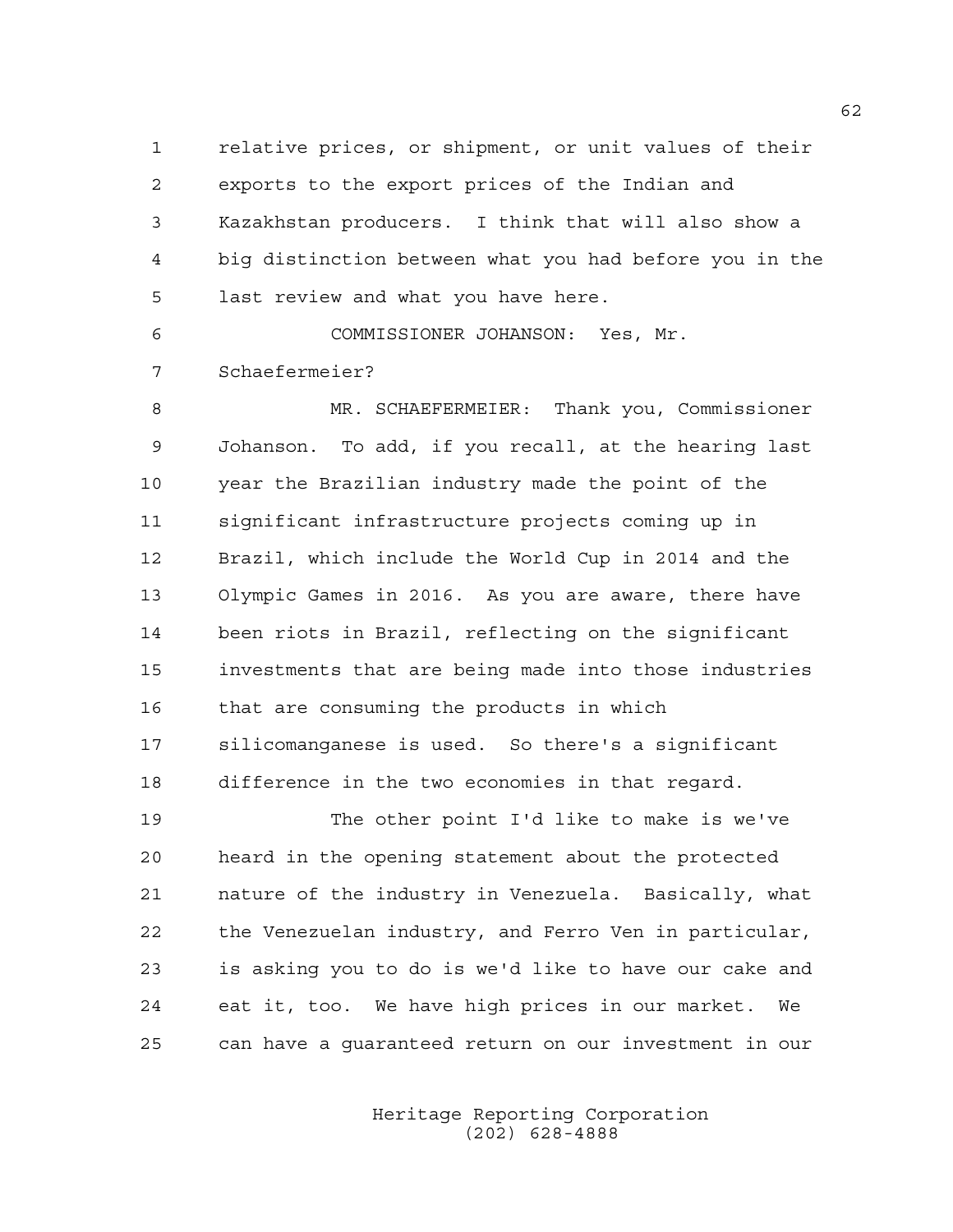1 home market which allows us to dump with impunity in 2 other markets.

3 If you look at the low export unit values 4 for the exports from Venezuela, that demonstrates that 5 the profits that are being generated due to the nature 6 of the economy in Venezuela, which is not a free 7 market economy, and the protection provided the 8 industry, they want to have their cake and eat it, 9 too, essentially.

10 COMMISSIONER JOHANSON: All right. Thank 11 you for your responses. Considering the Venezuelan 12 response arguments regarding their export orientation 13 and constraints on exports, should the Commission find 14 that they are export-oriented?

15 MR. BUTTON: Commissioner Johanson, I think 16 the facts indicate that they unequivocally are export-17 oriented and that orientation has increased with time. 18 This was indeed noted in the staff report, and I 19 believe our analysis of the export data show that. As 20 we noted a few moments ago, you know, limitations on 21 the domestic market and its ability to absorb 22 silicomanganese production produced in Venezuela, as 23 well as the expansion of that overall capacity, will 24 force them to export more in the future. So I believe 25 the facts simply indicate that they are more export-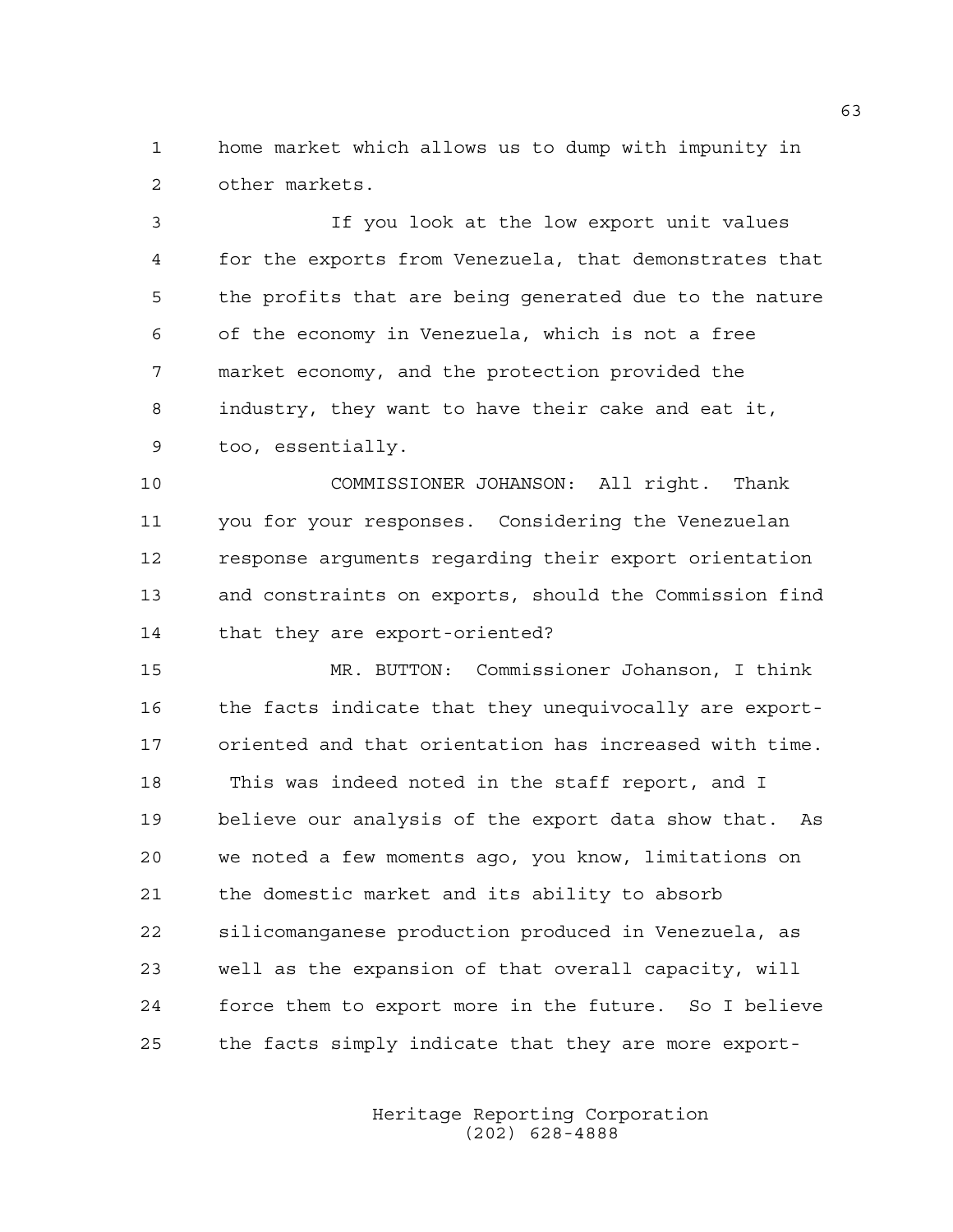1 oriented.

| 2  | MS. LUTZ: For example, in the prehearing               |
|----|--------------------------------------------------------|
| 3  | report, the public version, at IV-12, there's data     |
| 4  | from the International Manganese Institute from their  |
| 5  | 2011 annual report. They note that the ratio of        |
| 6  | production to apparent consumption for Venezuela was   |
| 7  | 190.6 percent, and the ratio of production to apparent |
| 8  | consumption in India was 190.4 percent. So it's very   |
| 9  | comparable in export orientation.                      |
| 10 | COMMISSIONER JOHANSON: All right. Thank                |
| 11 | you. Felman has announced that it is ceasing           |
| 12 | operations at its production in West Virginia for      |
| 13 | three months. How does Felman plan to supply           |
| 14 | silicomanganese to its customers during this time?     |
| 15 | MR. NUSS: Over the months leading up to the            |
| 16 | decision to take a temporary shut down at Felman       |
| 17 | Production, the company was shipping less quantity     |
| 18 | than it was producing and it was building inventories. |
| 19 | There's sufficient inventories, both at the plant and  |
| 20 | in warehouses around the country, to continue to       |
| 21 | supply product to our domestic customers.              |
| 22 | COMMISSIONER JOHANSON:<br>Thank you.<br>The            |
| 23 | Petitioners starts their petition, or, pardon me,      |
| 24 | starts their brief at page 21 and notes that India's   |
| 25 | production of silicomanganese has increased            |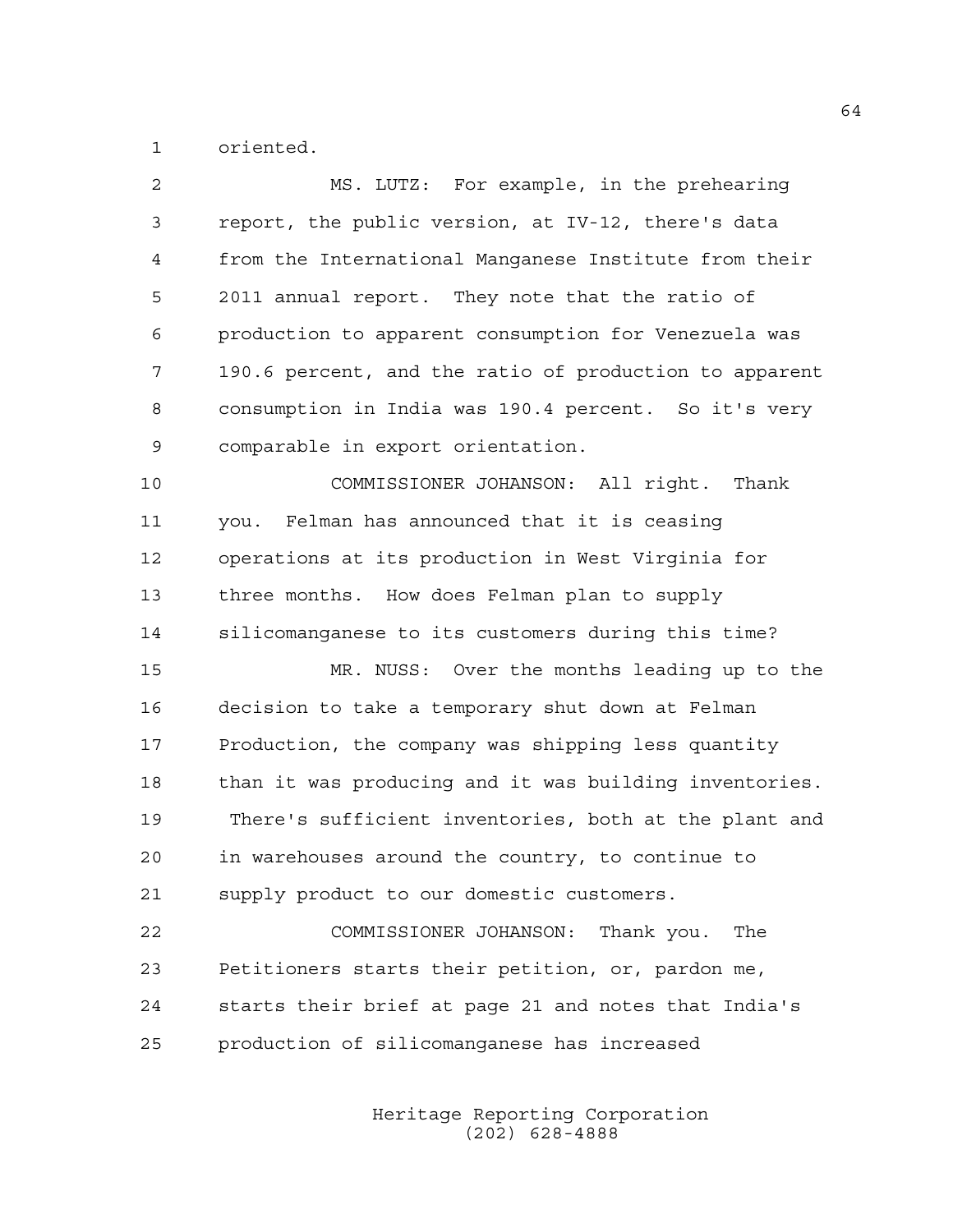1 significantly since the original investigation. Do 2 you remember why this is the case?

3 MR. SALONEN: Commissioner, Eric Salonen. 4 From what we can tell, it's simply that there's been 5 increased investment in silicomanganese in the 6 industry in India. Also, that would account for the 7 increase in production. I think the number of 8 producers is estimated to be something in the 9 neighborhood of 60, and you of course only got 10 responses from two producers.

11 COMMISSIONER JOHANSON: Thank you. Page 5-1 12 of the staff report states that manganese, ore, and 13 high carbon ferromanganese slag are the primary raw 14 materials used to produce silicomanganese. Are there 15 any other raw materials used in the production of 16 silicomanganese that account for a substantial share 17 of the cost of goods sold, such as electricity, et 18 cetera?

19 Mr. Willoughby?

20 MR. WILLOUGHBY: Yes, Commissioner. You 21 hit, one of the mains one is electricity. I think Mr. 22 Konrady testified with regard to a large percent of 23 their production costs related to the cost of 24 electricity. The other main components are coke and 25 silicone sources, which can come from various other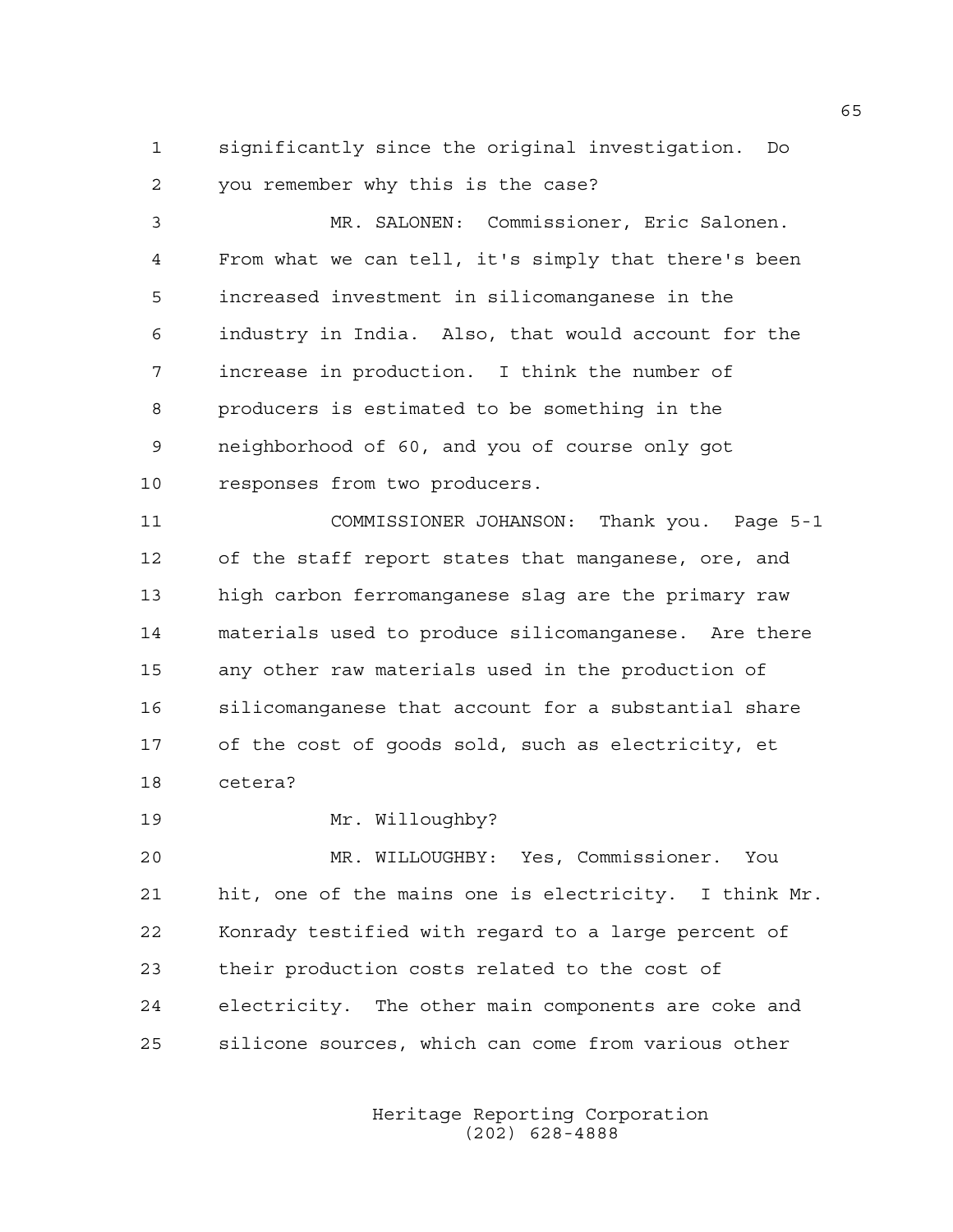1 inputs. The main components are high carbon slag 2 and/or ore and the coke, and then the electricity, of 3 course.

4 COMMISSIONER JOHANSON: All right. Thank 5 you. My time has expired.

6 CHAIRMAN WILLIAMSON: Thank you.

7 Commissioner Broadbent?

8 COMMISSIONER BROADBENT: Thank you. Want to 9 welcome the witnesses and appreciate very much your 10 testimony and your willingness to spend some time with 11 us today.

12 I have a question for the Felman folks, and 13 I'm not exactly sure who's the best person to ask, so 14 I'll just ask it. It relates to the investment in 15 2006 in West Virginia. I was interested in sort of 16 the factors that led to this decision. How did you 17 decide, and how much did you invest in 2006 in the 18 West Virginia facility?

19 MR. NUSS: Felman bought the assets out of a 20 bankruptcy proceeding. In 2006 the assets, the price 21 was \$20 million. There have been subsequent 22 investments in the plant totaling about an additional 23 \$30 million in capital equipment, as well as funding 24 of operating losses over the period of starting up and 25 getting the plant to run reliably.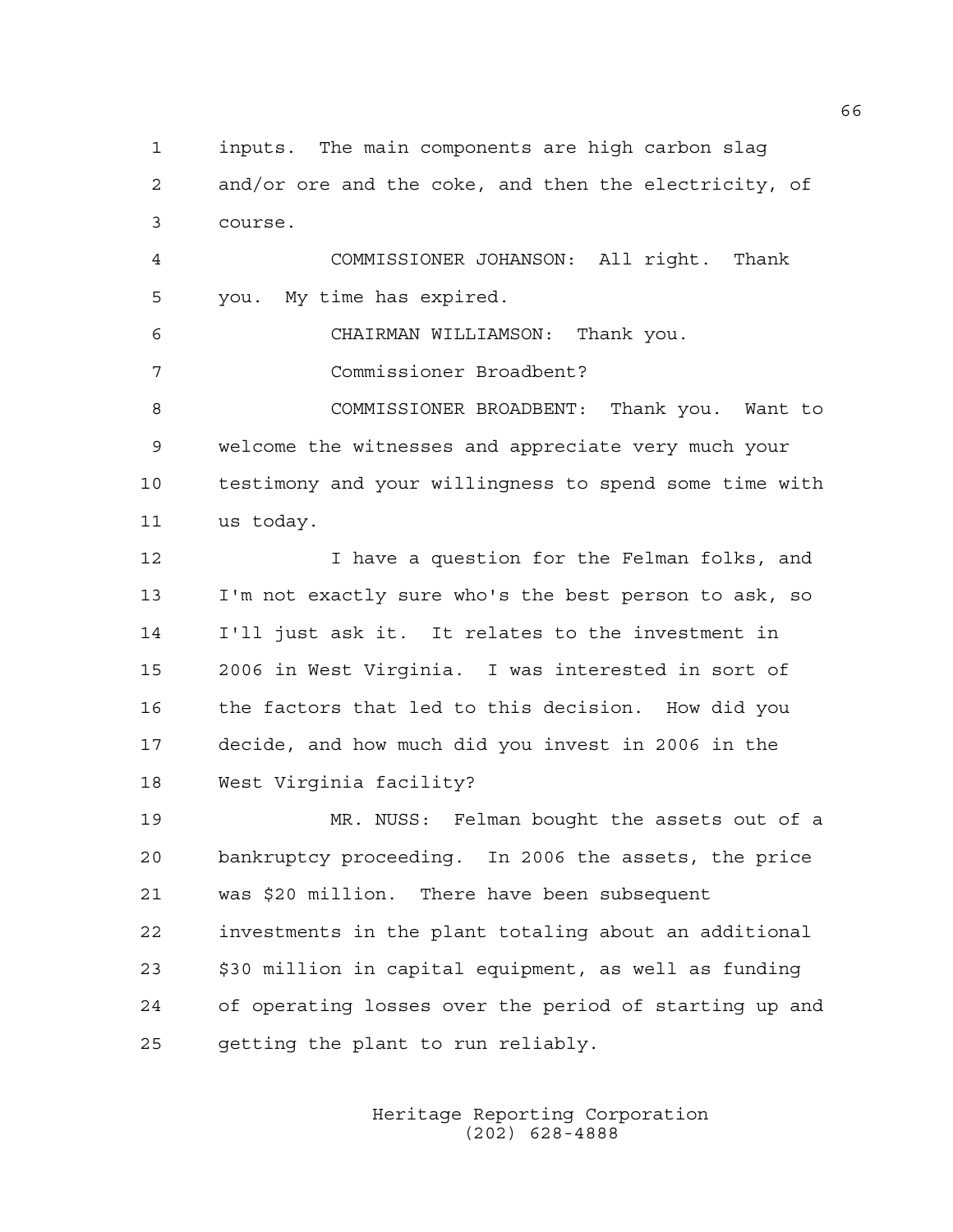1 COMMISSIONER BROADBENT: Sort of how did 2 your decisionmaking go in making the decision to buy 3 that plant? Sort of what were the factors that you 4 considered? 5 MR. NUSS: Right. Silicomanganese is a

6 crucial element in steel making. It's a stable 7 requirement. We believe that it is a long term 8 business, and we've invested not only in West Virginia 9 in this plant, but we have other assets in the group 10 in manganese industry, including mines and affiliated 11 other production facilities.

12 COMMISSIONER BROADBENT: How much did the 13 existence of the dumping order impact your 14 decisionmaking?

15 MR. NUSS: Clearly, that was a factor 16 because absent that, prices would not have made an 17 investment, you know, financially viable.

18 COMMISSIONER BROADBENT: Yes? I can't say 19 your name. If you could introduce yourself.

20 MR. SALONEN: Thank you, Commissioner 21 Broadbent. Eric Salonen. You've heard this morning 22 on several occasions, as you also, as the Commission 23 also heard last year, that prices for silicomanganese 24 in the U.S. are generally higher than in other 25 countries and, which makes this an attractive market.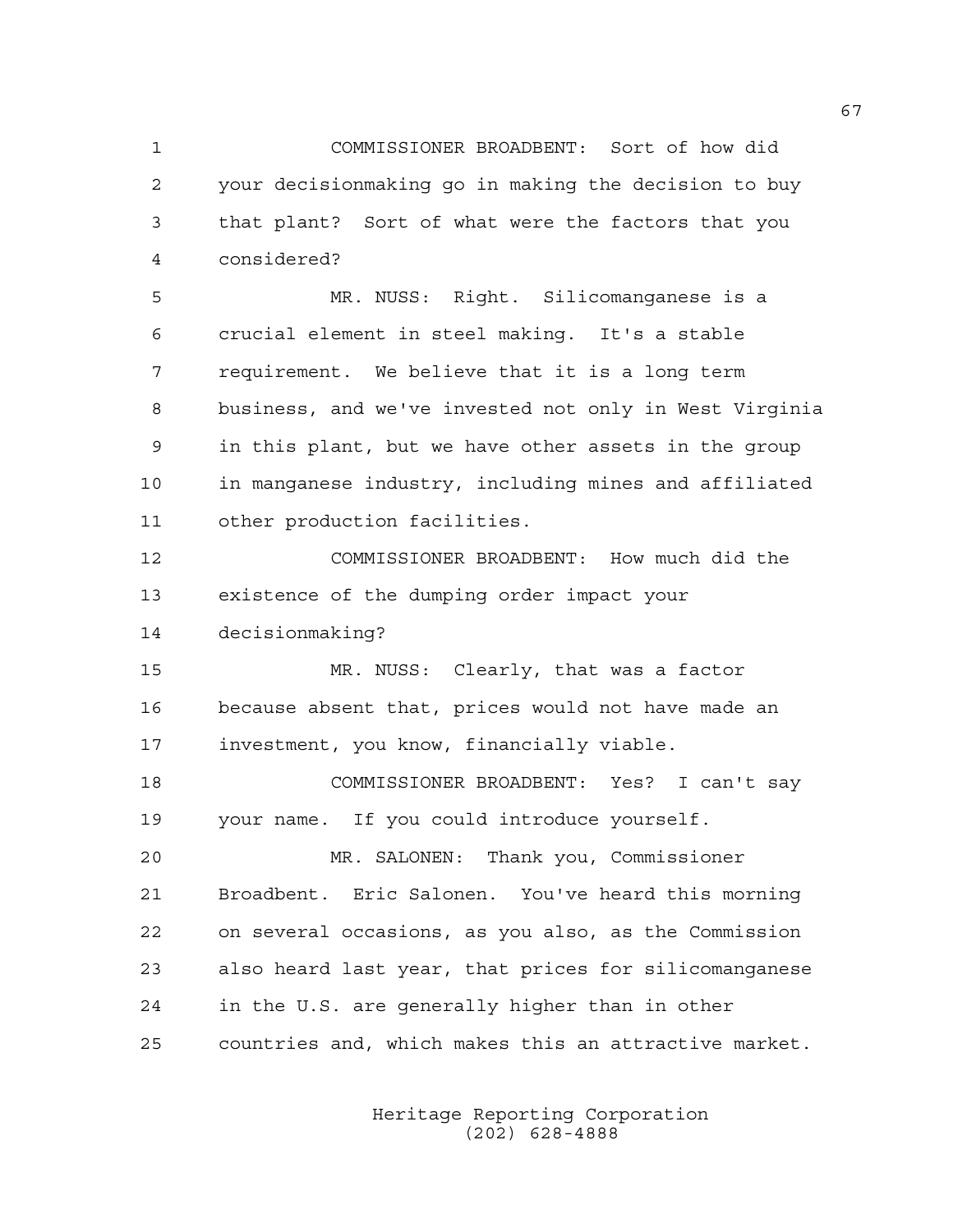1 One of the reasons for that, we believe, is 2 the fact that we have disciplines that have been 3 imposed on numerous sources of dumped imports. And so 4 the existence of the orders not only on India, 5 Kazakhstan, and Venezuela, but at the time, Brazil, 6 China, and Ukraine, created market conditions that 7 made what I believe Felman found to be a good 8 investment opportunity.

9 I think you're absolutely right that in the 10 absence of the antidumping orders, in the absence of 11 those disciplines on dumped import volumes and dumped 12 prices, that opportunity would not have existed.

13 COMMISSIONER BROADBENT: Okay. Since 2006, 14 how has your strategy for how you're going to serve 15 the U.S. market evolved? I mean is it consistent or 16 has it changed over time?

17 MR. NUSS: The strategy for how we serve the 18 U.S. market I think has been consistent. We produce 19 as much as we can at that plant. We've had 20 operational reliability issues early on, but we, our 21 strategy is run that plant at full capacity, and to 22 the extent that the market demands additional 23 materials, that we import those materials through 24 Felman Trading. So the strategy has been consistent. 25 COMMISSIONER BROADBENT: Okay. If you could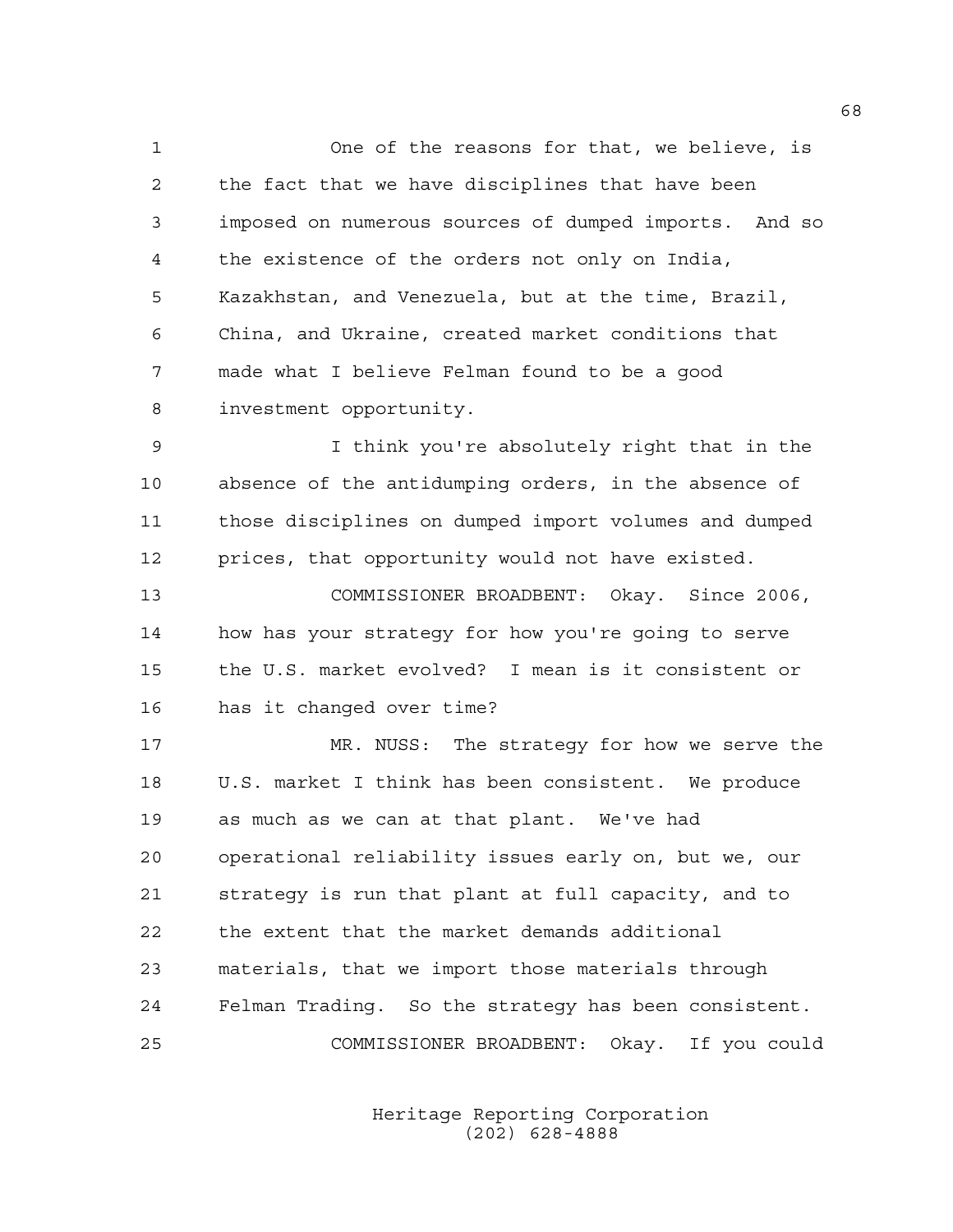1 tell me a little bit more about Felman Trading and how 2 you operate.

3 MR. NUSS: Felman Trading is the sales arm 4 of Georgian American Alloys. We have a plant in 5 Kentucky that produces ferrosilicon, we have the plant 6 in West Virginia produces silicomanganese, and we also 7 import additional quantities of ferroalloys, both 8 manganese containing and silicon containing, and 9 occasionally chrome-based. We centralize our sales 10 function in that trading function. 11 COMMISSIONER BROADBENT: So this basically 12 manages imports into the U.S. of raw materials? 13 MR. NUSS: It also, because it has the 14 expertise required for logistics, it handles the 15 import of raw materials, to the extent that we take 16 imported raw materials, which we do, manganese ore, 17 and it also imports finished goods. 18 COMMISSIONER BROADBENT: From where? 19 MR. NUSS: From Georgia, from the Ukraine, 20 from Romania. Raw materials come from places like 21 Australia, South Africa. 22 COMMISSIONER BROADBENT: So if, the finished 23 product is coming in from Georgia, Ukraine, Romania, 24 and where else? 25 MR. NUSS: Those are the major areas.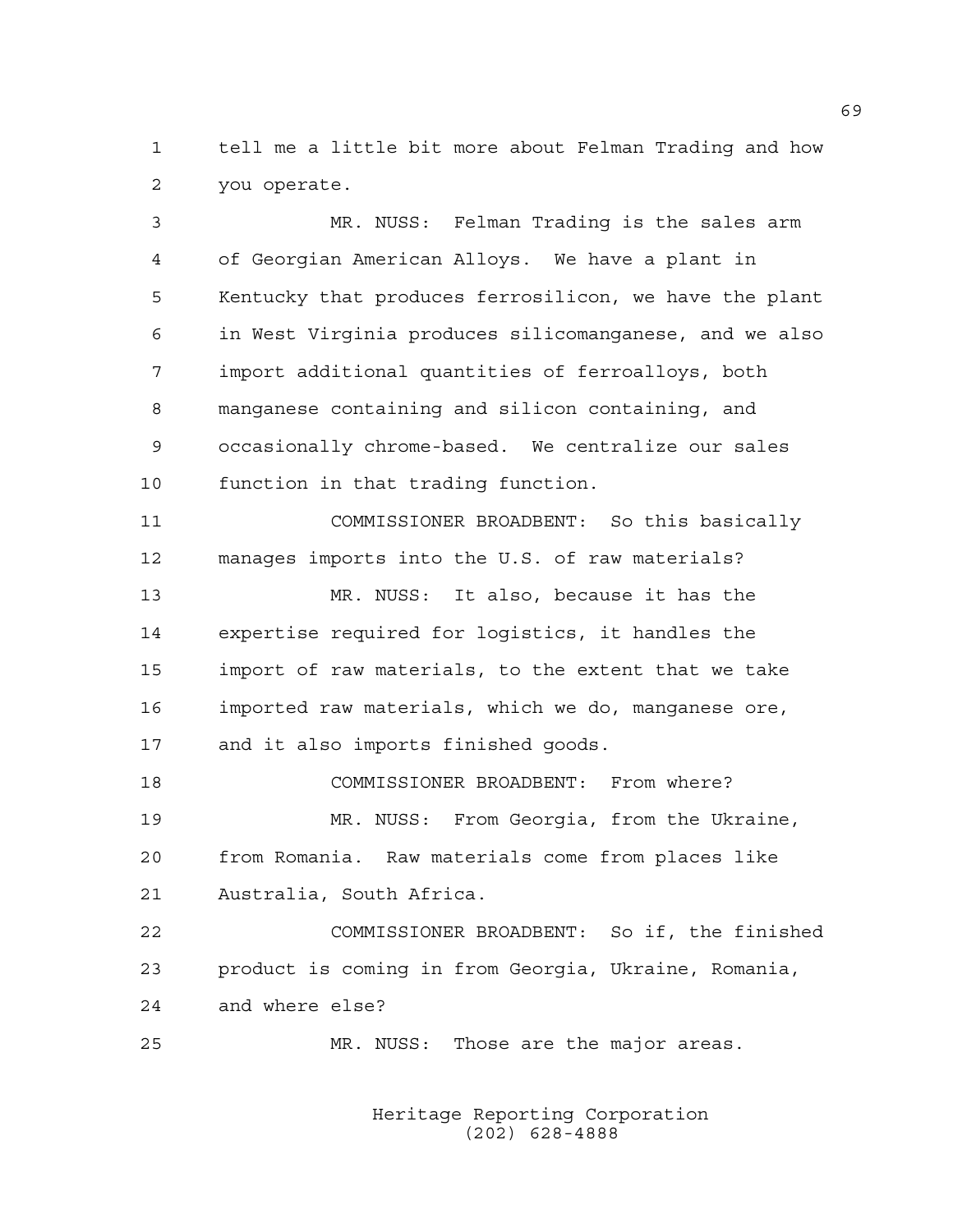1 COMMISSIONER BROADBENT: And then how much, 2 generally, do you import a year from the world of 3 finished product? 4 MR. SALONEN: We'd be happy to address that 5 I think in the posthearing brief in a confidential 6 submission. 7 COMMISSIONER BROADBENT: Okay. 8 MR. SALONEN: One clarification. I think 9 I'd like to make sure that Mr. Nuss, when he talked 10 about importing finished product from Ukraine, you 11 were not talk about silicomanganese, correct? 12 MR. NUSS: That's correct. 13 COMMISSIONER BROADBENT: What finished 14 product are you talking about? 15 MR. NUSS: From the Ukraine we have imported 16 ferromanganese, and we trade, but not into the U.S., 17 silicomanganese to South America. 18 COMMISSIONER BROADBENT: Okay. You trade 19 silicomanganese produced where in South America? 20 MR. NUSS: We have traded silicomanganese 21 produced in Georgia, the Ukraine into markets in 22 Central and South America. 23 COMMISSIONER BROADBENT: Okay. Thank you. 24 What about the export situation for your firm? Do you 25 export at all from the U.S.?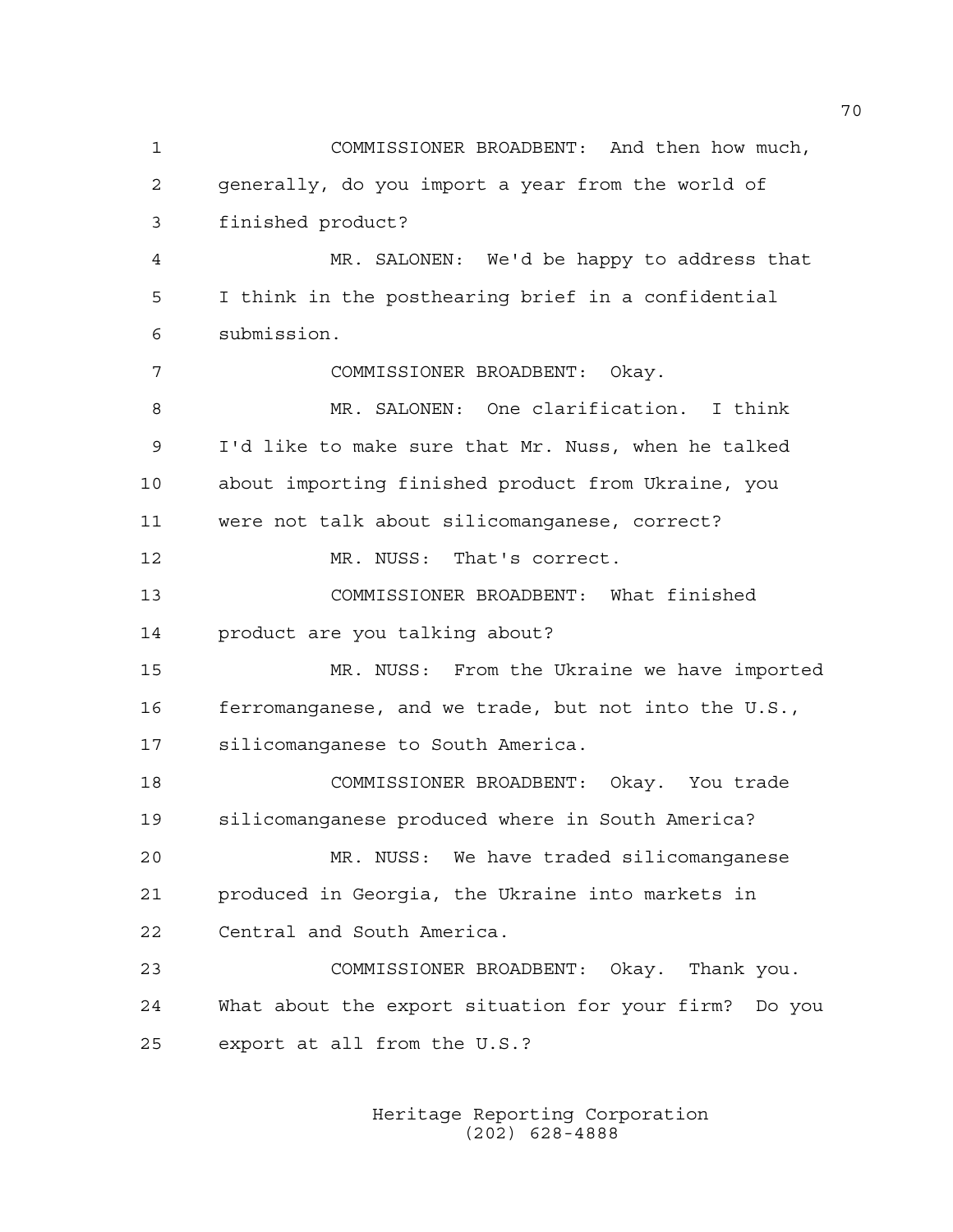1 MR. SOSSONKO: We don't export, per se. We 2 do sell into Mexico under the NAFTA agreement. 3 COMMISSIONER BROADBENT: That's exporting. 4 MR. SOSSONKO: Well, I guess a little bit of 5 -- we're not major in the Mexican market, but we do 6 sell into the Mexican market, as well as to Canada. 7 COMMISSIONER BROADBENT: This is finished 8 product? 9 MR. SOSSONKO: This is finished product. 10 COMMISSIONER BROADBENT: Okay. Thank you. 11 Who can talk to me about what happened to costs in 12 this industry over the period of investigation? Does 13 it track the steel industry? How are your input costs 14 behaving in the last five years, and what are they? 15 MR. WILLOUGHBY: Commissioner Broadbent, 16 John Willoughby, Marietta. In addition to the raw 17 material costs that we just, that were talked about 18 earlier, which do not necessarily track the steel 19 industry; however, some of them do. 20 COMMISSIONER BROADBENT: Yes. That was what 21 I was trying to understand. 22 MR. WILLOUGHBY: Yes. Coke, for example, 23 the price of energy is comparable to steel, who is 24 also a very large, which is also a very large user of 25 electricity.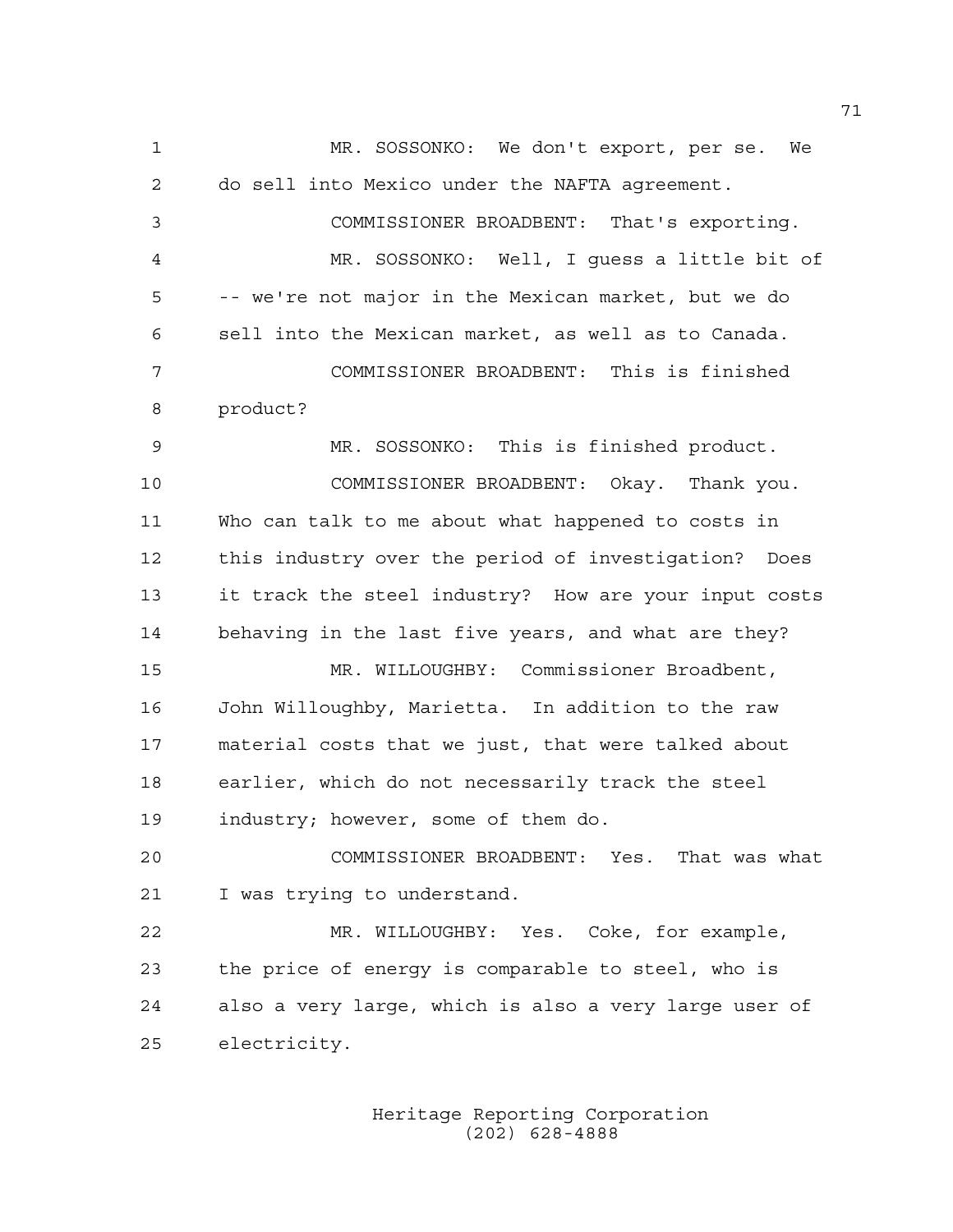1 The other costs of doing business are, you 2 know, supplies, maintenance costs, et cetera, which 3 oftentimes are supplied by companies who also may do 4 business with the steel industry, so, you know, 5 maintenance contractors, logistics suppliers, things 6 of those -- trucking firms, for example. Those are 7 the things that come to mind immediately, 8 Commissioner. 9 COMMISSIONER BROADBENT: Okay. Now, what 10 kind of trends are those input prices -- 11 MR. WILLOUGHBY: Just most everything else, 12 the costs are going up. 13 COMMISSIONER BROADBENT: Costs are going up. 14 MR. WILLOUGHBY: Yes. 15 COMMISSIONER BROADBENT: Okay. 16 MR. WILLOUGHBY: Electricity costs, even 17 though the announcements with regard to the impact of 18 gas thought, we thought that there would be some 19 stabilizing effect, that has not yet hit. Electric 20 prices have continued to rise, some of them based on 21 the regulated nature of the, in the State of Ohio 22 where there are the ability for the utilities to 23 capture and charge the customers for investments in 24 environmental, and other costs that are required. 25 With regard to coke, those prices have gone

> Heritage Reporting Corporation (202) 628-4888

72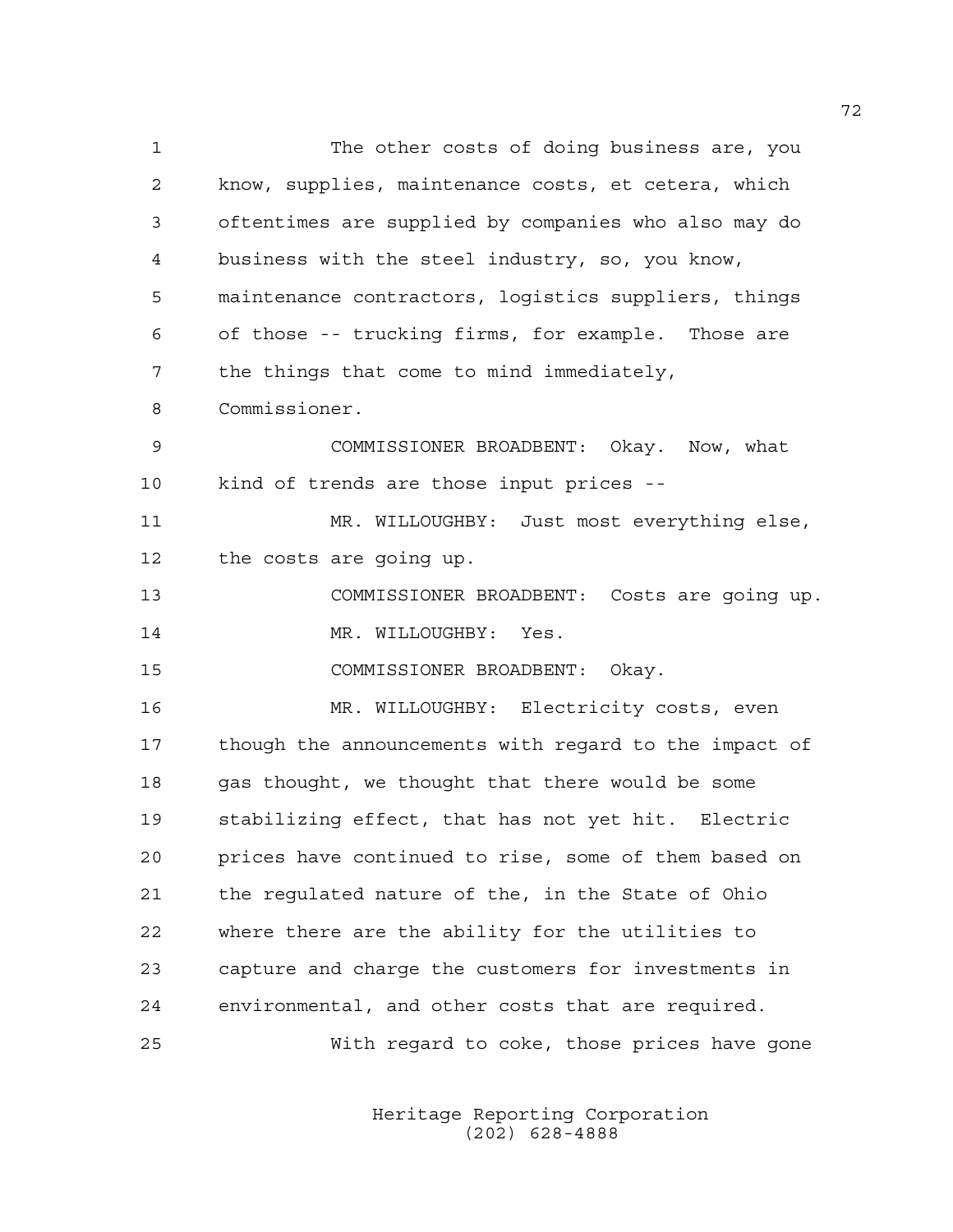1 up as a result of fewer producers of coke that are 2 viable for us in the U.S. Coke is used in the 3 integrated steel industry, and as the number of 4 integrated suppliers of coke have been reduced, the 5 marketplace has tightened up so our costs for coke 6 have increased as well.

7 CHAIRMAN WILLIAMSON: I was wondering if 8 both sides could submit for posthearing any public 9 info they have on the projections for the Venezuelan 10 steel industry production over the next few years. 11 Thank you.

12 Mr. Martin, you happened to comment that you 13 can see sort of firsthand Felman's commitment to 14 continuing production in the United States at your 15 plant. And I was wondering if you could sort of maybe 16 elaborate on that as to what are the things you see.

17 MR. MARTIN: Good morning, Commissioner. 18 Yes, I'm a millwright in the maintenance department, 19 and I personally work on the furnaces myself, and we 20 see a lot of money spent and repairs, new piping, new 21 furnace components. All this money will be a great 22 investment to the furnaces to make them reliable, and 23 we'll have a lot less shutdowns to do the repairs.

24 As of right now, we usually shut down two to 25 three times a month on each furnace to do repairs.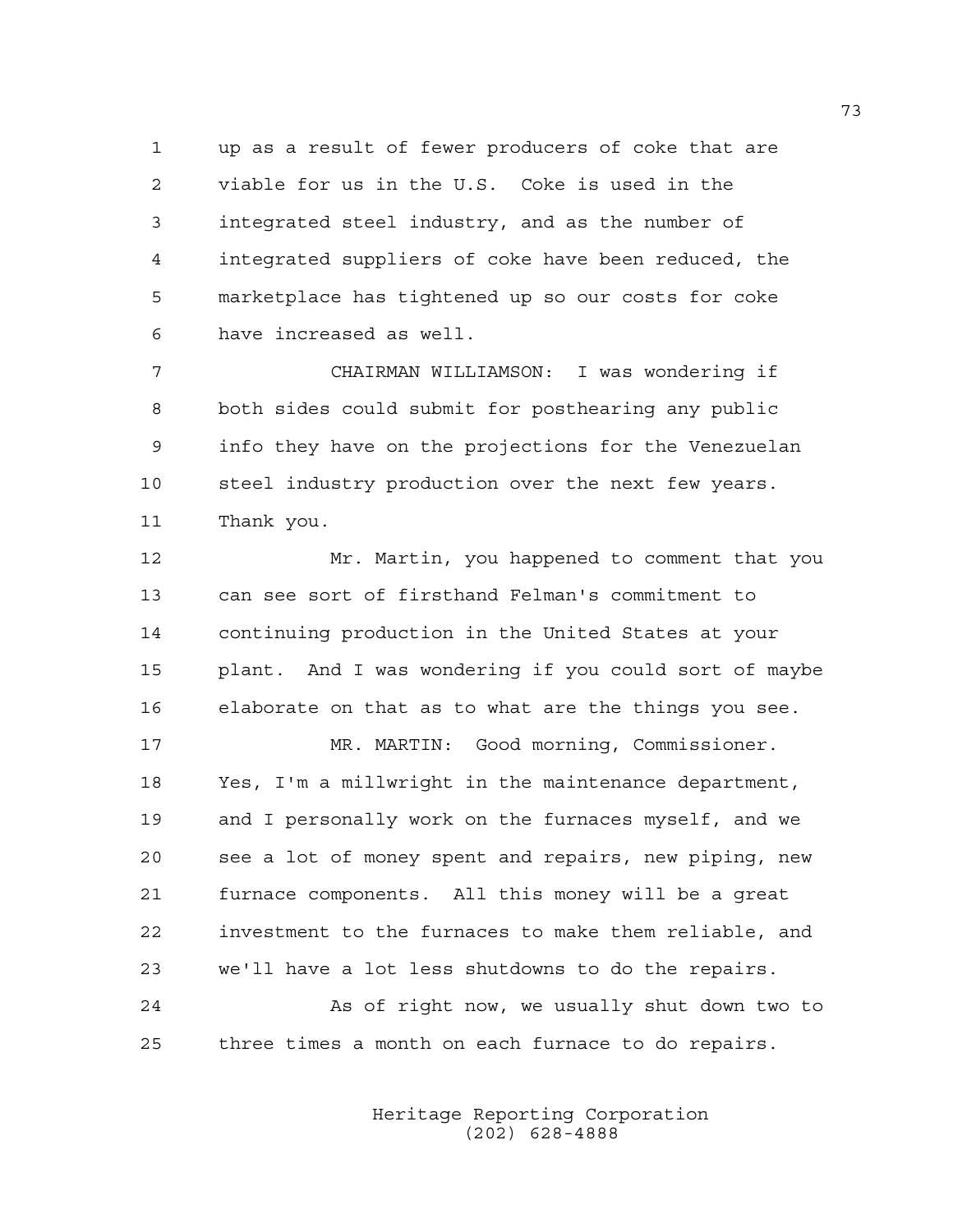1 Hopefully now with all of these repairs we're doing 2 right now, we'll only have to shut down once a year. 3 So the investment in the plant the company has put 4 into it is continuous.

5 Since I've been there in 2006, we've seen 6 significant repairs, money well spent. And I do 7 believe -- my gut feeling is that they're going to 8 continue to try to run at Felman Production.

9 CHAIRMAN WILLIAMSON: Okay. Thank you for 10 that insight. It's helpful to hear that.

11 11 I was wondering -- and you've partially 12 addressed -- you can address some of it now, or I 13 think you've begun to address it, the question 14 remaining on the panel on -- and particularly in 15 posthearing brief, you can address whether or not the 16 industry in Venezuela is different enough from other 17 subject industries to warrant decumulation. I mean, I 18 think you've already talked about them being exported-19 oriented, though.

20 MR. SALONEN: We'll be happy to address that 21 in detail.

22 CHAIRMAN WILLIAMSON: Okay. Thank you. And 23 I was just also wondering, how do you know that any 24 improvement in the domestic industry's condition is 25 due to the orders as opposed to the orders being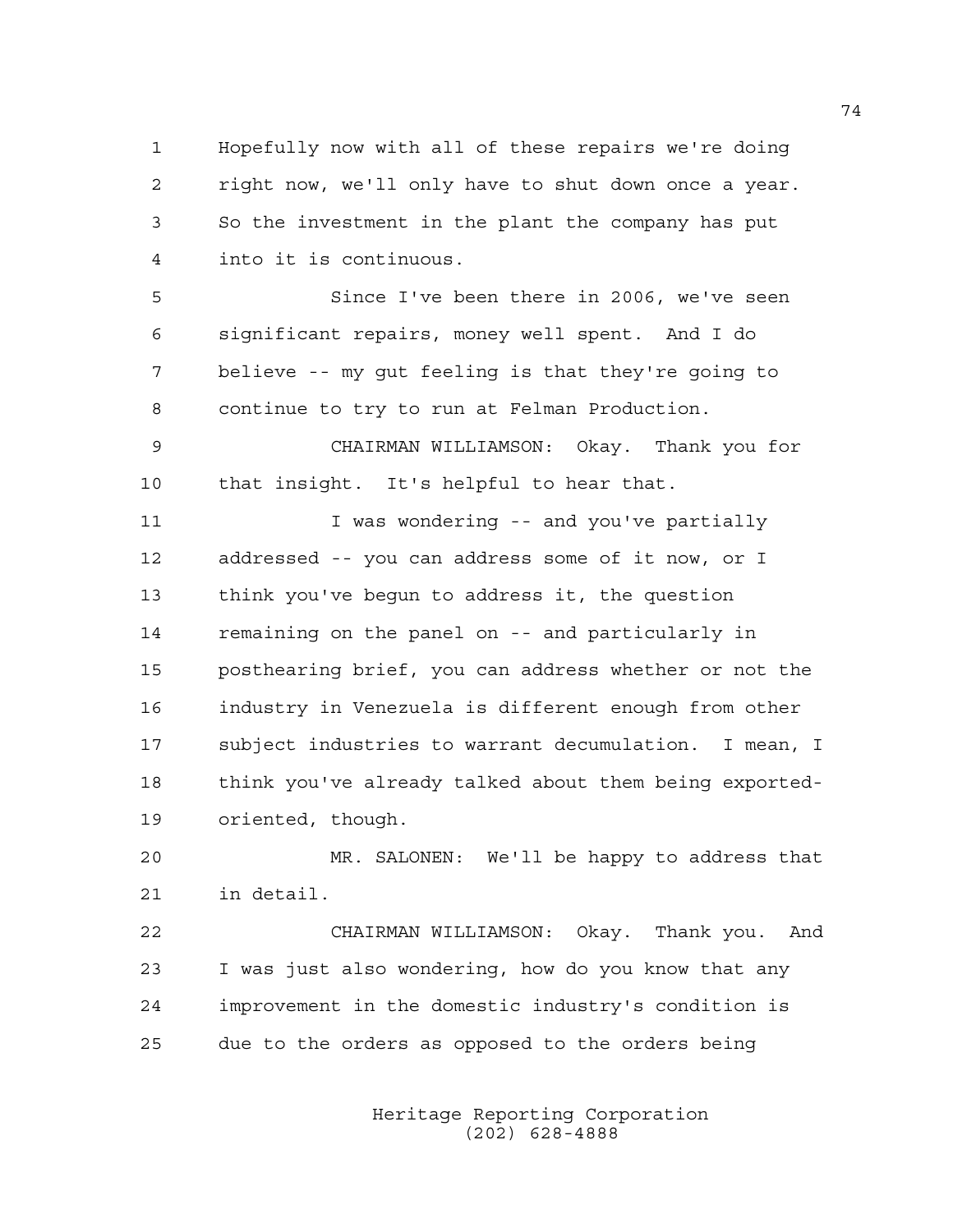1 lifted on -- as opposed to the orders that were on 2 Brazil, China, and the Ukraine?

3 MR. KRAMER: Commissioner, given the nature 4 of the product and the process through which it's sold 5 in the U.S. market, each of the orders plays a 6 critical role in preventing prices from being driven 7 down by sales of dumped product. Each one of them is 8 essential. Does that address your question? 9 CHAIRMAN WILLIAMSON: It does, but if you 10 have anything more concrete -- 11 MR. SCHAEFERMEIER: The other point to be 12 made would be -- 13 (Simultaneous discussion.) 14 MR. SCHAEFERMEIER: Yes. Martin 15 Schaefermeier, on behalf of Eramet. 16 CHAIRMAN WILLIAMSON: Okay. 17 MR. SCHAEFERMEIER: There were very large 18 volumes of imports coming in during the investigation, 19 and there have been zero over the past three or four 20 years. So you have significant supplies have kept out 21 of the U.S. market because of the orders. 22 CHAIRMAN WILLIAMSON: Okay, sure. Mr. 23 Button? Thank you. 24 DR. BUTTON: Yes, Mr. Chairman. As we 25 described in the testimony before you today, that the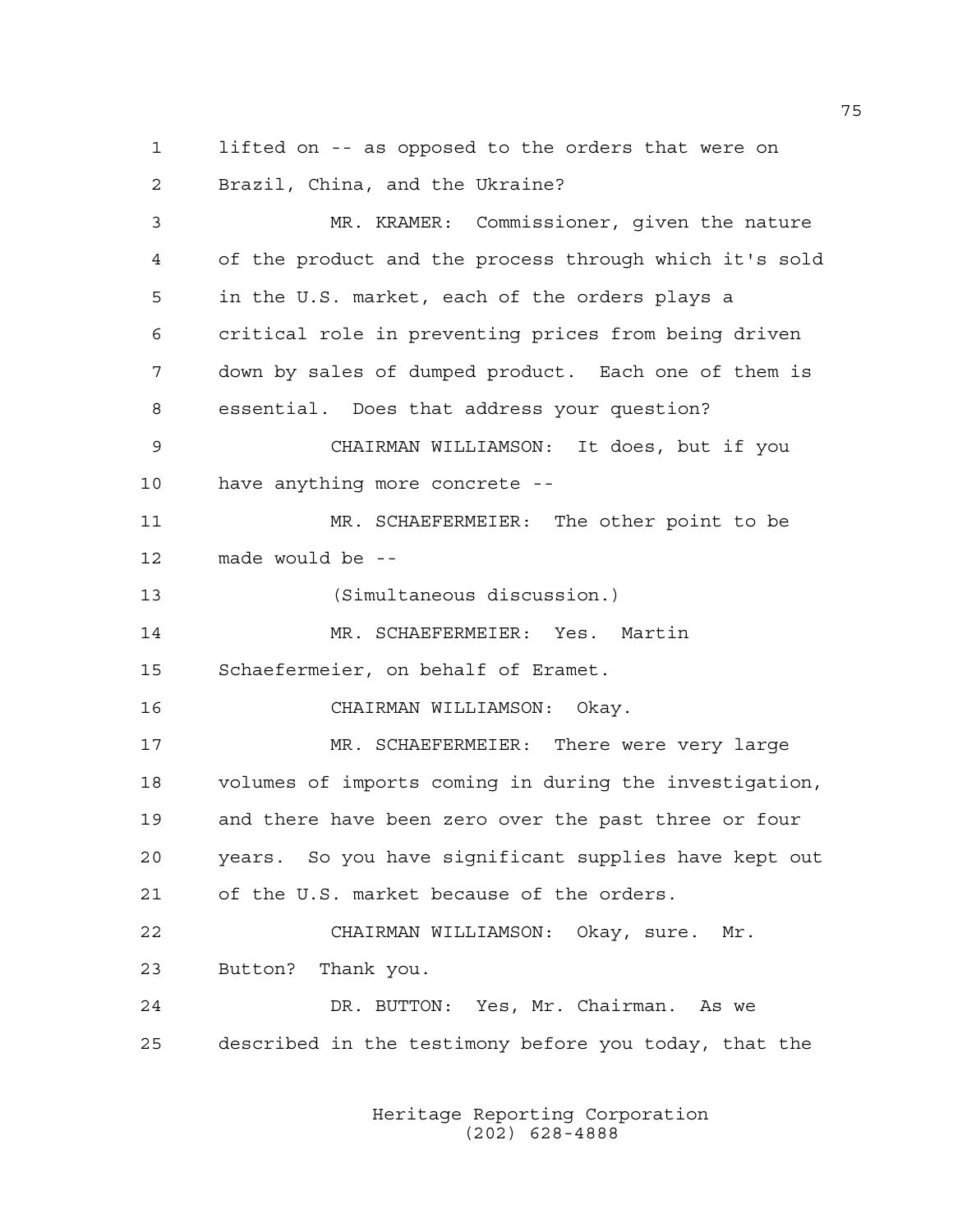1 Indian and Kazakh, for example, and as well as 2 Venezuelan producers all have very large industries, 3 particularly large Indian and Kazakh, and a very 4 substantial Venezuela. And they are extraordinarily 5 export-oriented.

6 So the point is that their volume would have 7 to go somewhere, and thus as said, the orders against 8 those three countries are a very important element. 9 Even with the other order in place, the condition of 10 the domestic industry would be significantly impaired 11 if the excess volumes that those economies, those 12 industries, produced in those three countries were to 13 be directed towards the U.S. market.

14 So I think that there is evidence that you 15 can -- there is a nexus between this particular order 16 and the benefits of the protection to the U.S. 17 economy.

18 CHAIRMAN WILLIAMSON: Okay. Thank you. I 19 was wondering, it may be too soon, but has anyone -- 20 have you seen anything from the lifting of the orders 21 on Brazil that may be instructive here?

22 MR. SALONEN: Commissioner, Eric Salonen. 23 To tell you the truth, I haven't looked at the import 24 data recently, so I really couldn't answer that 25 question.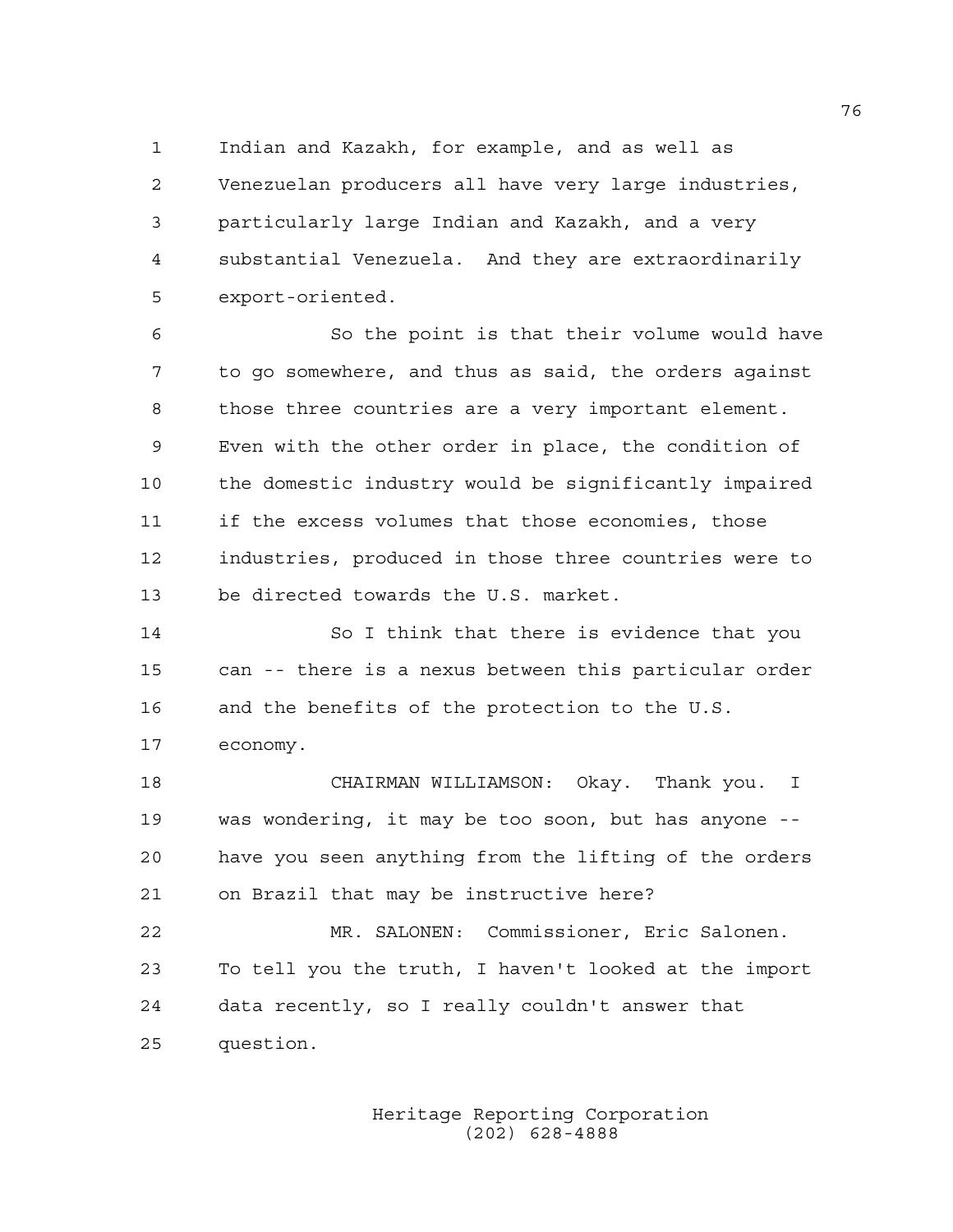1 CHAIRMAN WILLIAMSON: Okay. Well, if 2 someone has time to take a look at it, if there is 3 anything instructive I'd be interested in hearing 4 about it.

5 MR. SALONEN: As I was saying earlier to 6 Commissioner Johanson, there are a number of important 7 facts that distinguish the record here from that, you 8 know, in the case of Brazil and that strongly support 9 cumulating Venezuela.

10 The other critically important difference 11 between the last review and this review is the 12 increased vulnerability of the domestic industry. I 13 mean, the domestic industry's condition is even worse 14 now than it was during the previous review because of 15 the depressed market conditions and because of the 16 rising costs. And we also -- you've heard testimony 17 that this is a product in a market where even very 18 relatively small volumes can have significant effects 19 on prices throughout the market because of the 20 dissemination of the information about price changes.

21 And so putting all of those things together, 22 it wouldn't take much in terms of increased imports 23 from these subject countries to have a very 24 devastating impact on the domestic industry.

25 CHAIRMAN WILLIAMSON: Okay. Thank you.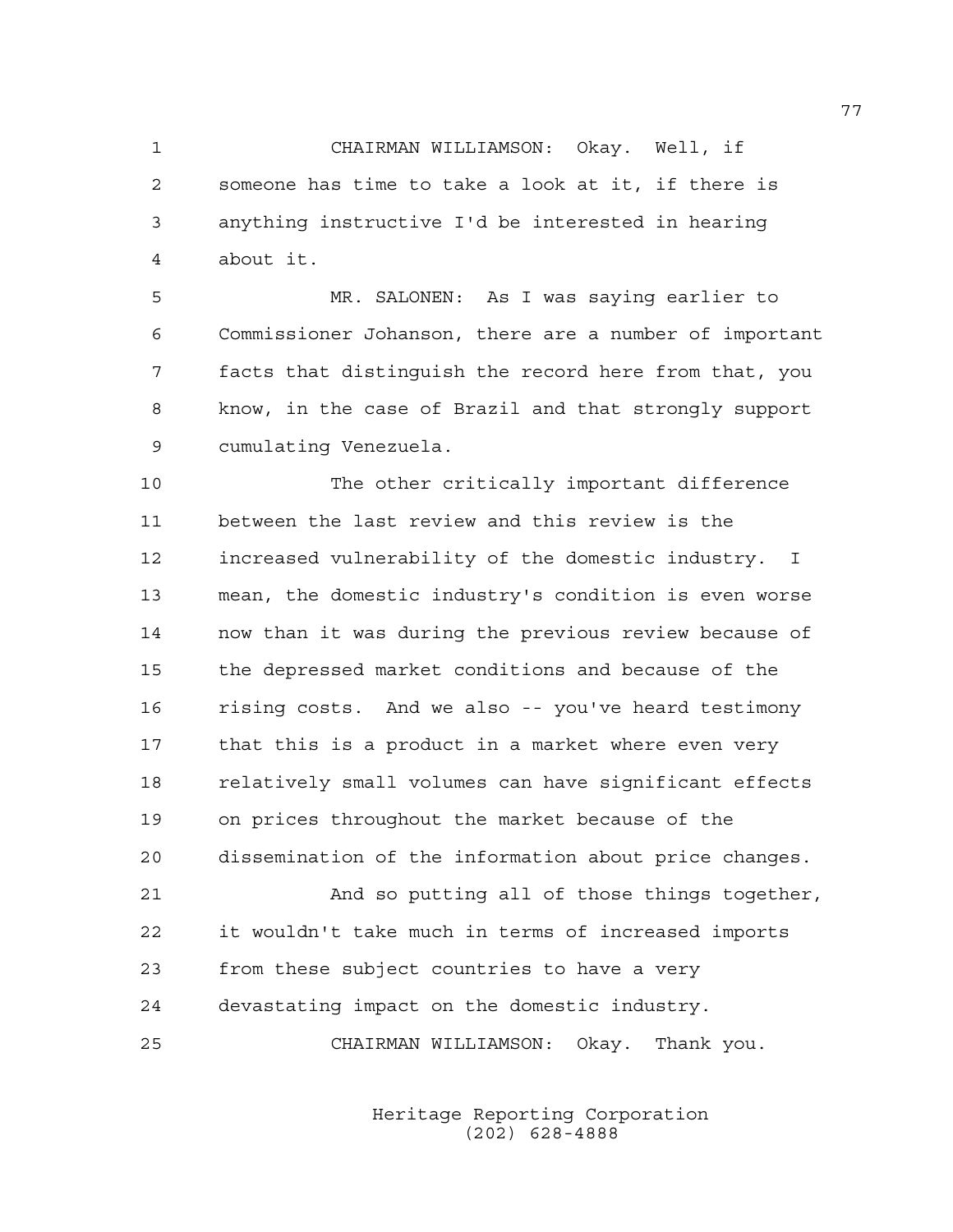1 From both companies, I was wondering, where do you get 2 your manganese ore from?

3 MR. NUSS: Felman imports manganese ore from 4 Australia, South Africa, Gabon. Those are the major 5 areas.

6 CHAIRMAN WILLIAMSON: Okay. Mr. Willoughby? 7 MR. WILLOUGHBY: Yes, Mr. Chairman. Eramet 8 in Paris has a mine in Gabon that's a large source. 9 We also do, however, purchase ore from South Africa. 10 CHAIRMAN WILLIAMSON: Okay. Thank you. And 11 is shipping costs a significant factor in terms of 12 where people get ore from? Are there significant

13 differences in those three sources?

14 MR. NUSS: There is not a significant 15 difference between those, but shipping costs are a 16 significant part of the cost of bringing the product 17 to the United States. So they're significant in all 18 three cases. Australia versus South Africa, not a 19 very big difference.

20 CHAIRMAN WILLIAMSON: Okay.

21 MR. WILLOUGHBY: Yeah. Mr. Chairman, we 22 would agree with that. The logistic costs are 23 significant, but they don't differentiate that much 24 between the locations.

25 CHAIRMAN WILLIAMSON: Okay. I was just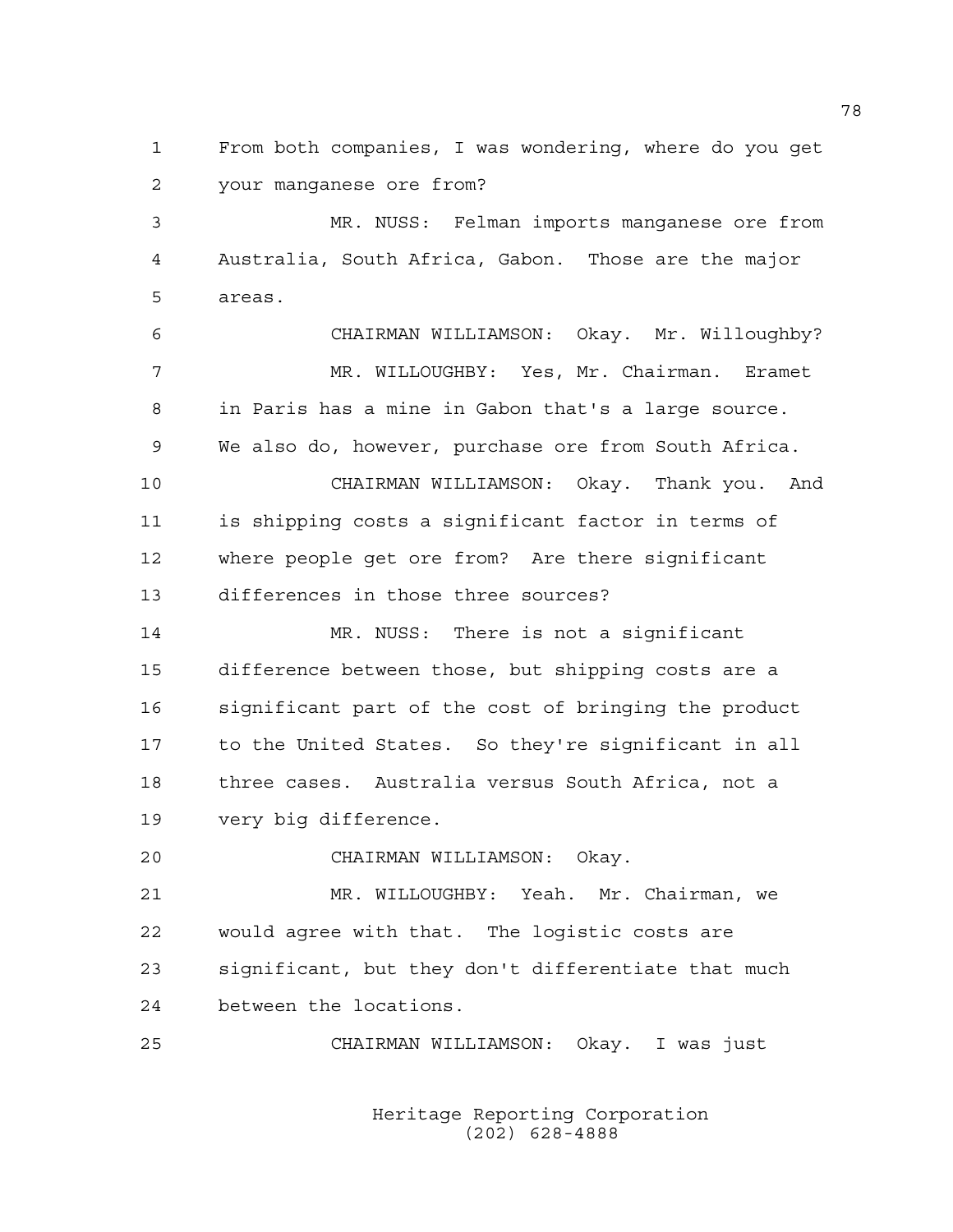1 wondering. I know the frequency of shipping service 2 to someplace like Gabon is probably as not as frequent 3 as South Africa or Australia. Okay. Thank you.

4 This is for Felman. I think you've begun to 5 address this question of the relationship with the 6 parent company, Georgian America Alloys, and 7 particularly I guess the source, Indian source, or 8 from any of the affiliate companies in Georgia. You 9 may have already answered that, but I --

10 MR. NUSS: We do not utilize the ore from 11 Georgia. There has been a very small trial quantity. 12 the quality of the ore in Georgia is different than 13 what is needed, so we've not imported. The ore in 14 Georgia is also totally consumed in Georgia in its 15 ferroalloy production, plus they import because they 16 have requirements in excess of their production of 17 ore.

18 CHAIRMAN WILLIAMSON: Okay. Thank you. And 19 I was just going over the reason for the sharp 20 increase in nonsubject imports from Georgia.

21 MR. NUSS: Do you want me to take that? The 22 major reason for the increase in 2013 in the early 23 months is that we have a customer that requires a 24 higher manganese content, which is a product that is 25 made in Georgia, not made domestically, and we had to

> Heritage Reporting Corporation (202) 628-4888

79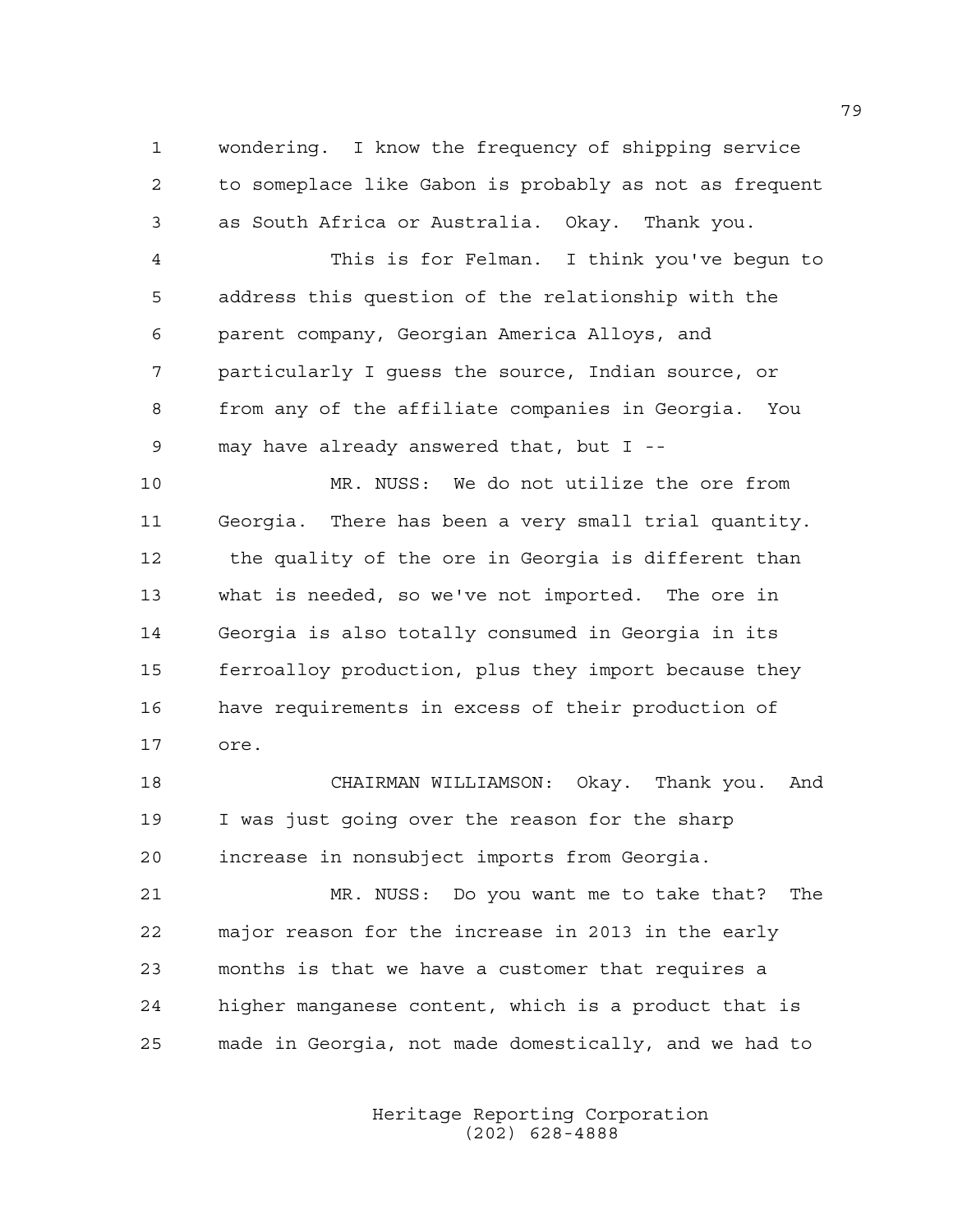1 bring in to meet the demands of that customer and to 2 stage product in warehouses for their continuing 3 demand.

4 CHAIRMAN WILLIAMSON: Okay. Thank you. My 5 time has expired. Commissioner Pearson? 6 COMMISSIONER PEARSON: Thank you, Mr. 7 Chairman. I also welcome all of you to this hearing. 8 We met not so long ago, and so we have a second 9 chance to visit.

10 Following up on the chairman's question 11 regarding transportation, is the manganese ore coming 12 up the Ohio River to your plants?

13 MR. WILLOUGHBY: Yeah. I can answer for 14 Eramet. John Willoughby, Commissioner. Yes, it does. 15 Most of the ore comes up the Mississippi River to the 16 Ohio, unloaded by barge -- from barges.

17 MR. NUSS: The same for Felman. 18 COMMISSIONER PEARSON: Are either of your 19 facilities on the river, or are you somewhat inland? 20 MR. WILLOUGHBY: Our facility is on -- 21 across the road from the Ohio River, so very close.

22 MR. NUSS: The same for Felman. We're on 23 the Ohio River.

24 COMMISSIONER PEARSON: Okay. Not 25 surprising. I mean, the rivers have played such an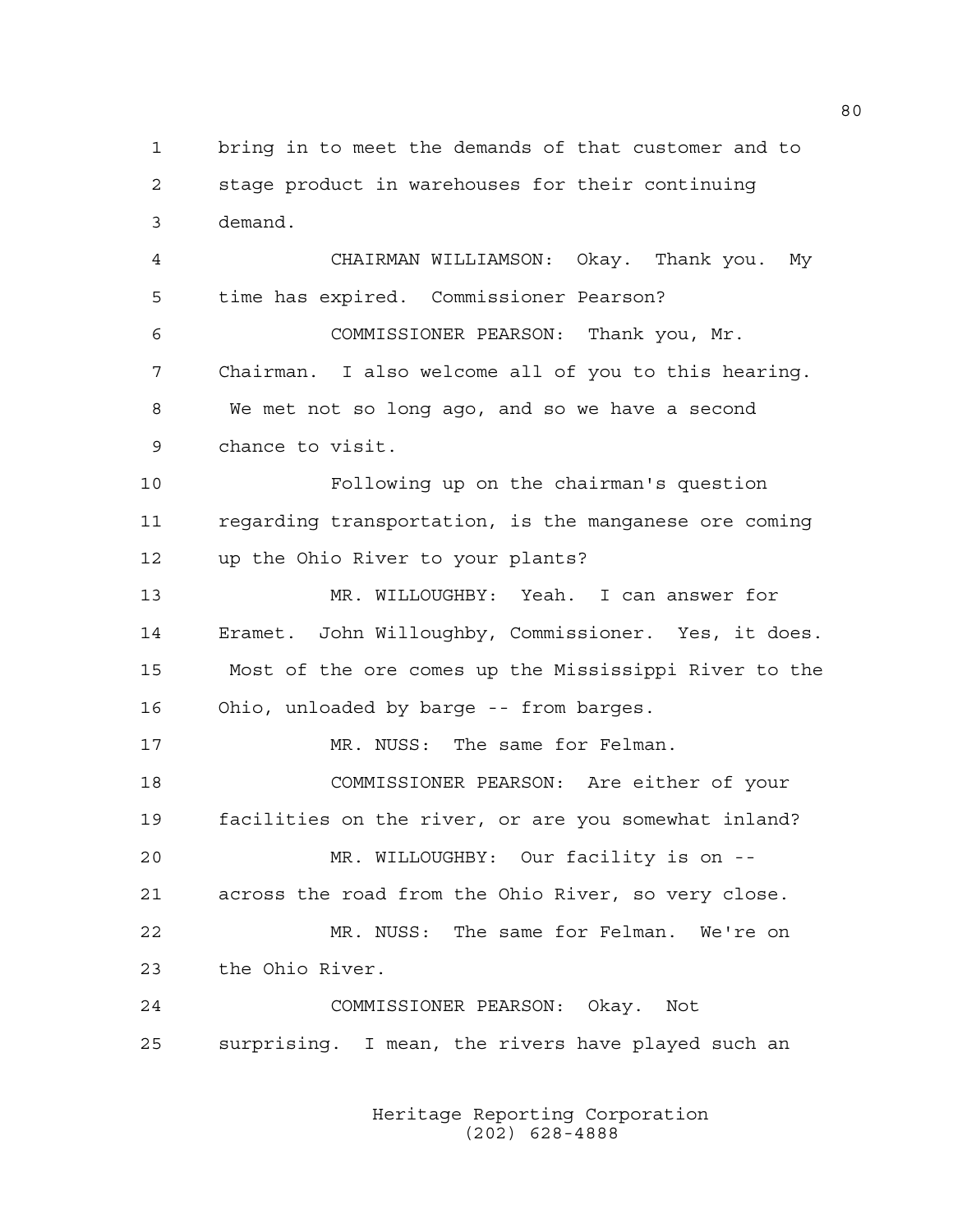1 important role in the development of heavy industry in 2 the United States, and of course in some other 3 countries as well. 4 Mr. Willoughby, are imports from Georgia 5 fairly priced? 6 MR. WILLOUGHBY: I can't answer that 7 question. I don't really follow the pricing of other 8 products as much as ours. 9 COMMISSIONER PEARSON: Okay. You don't 10 compete against those products in the marketplace 11 then, so you don't -- 12 MR. WILLOUGHBY: Oh, yes, sure, sure. We're 13 probably the smallest of any of the producers of 14 silicomanganese that have been mentioned here at 15 Marietta. And we're the only producer in our -- right 16 now the only producer of silicomanganese in the United 17 States. 18 COMMISSIONER PEARSON: But you don't have 19 any problem competing effectively in the marketplace 20 against imports from Georgia. 21 MR. WILLOUGHBY: No, I don't think that's 22 accurate. We have a difficult time competing with all 23 of the silicomanganese that is either -- both produced 24 in the United States as well as is brought into the 25 United States because it's based on the price, and the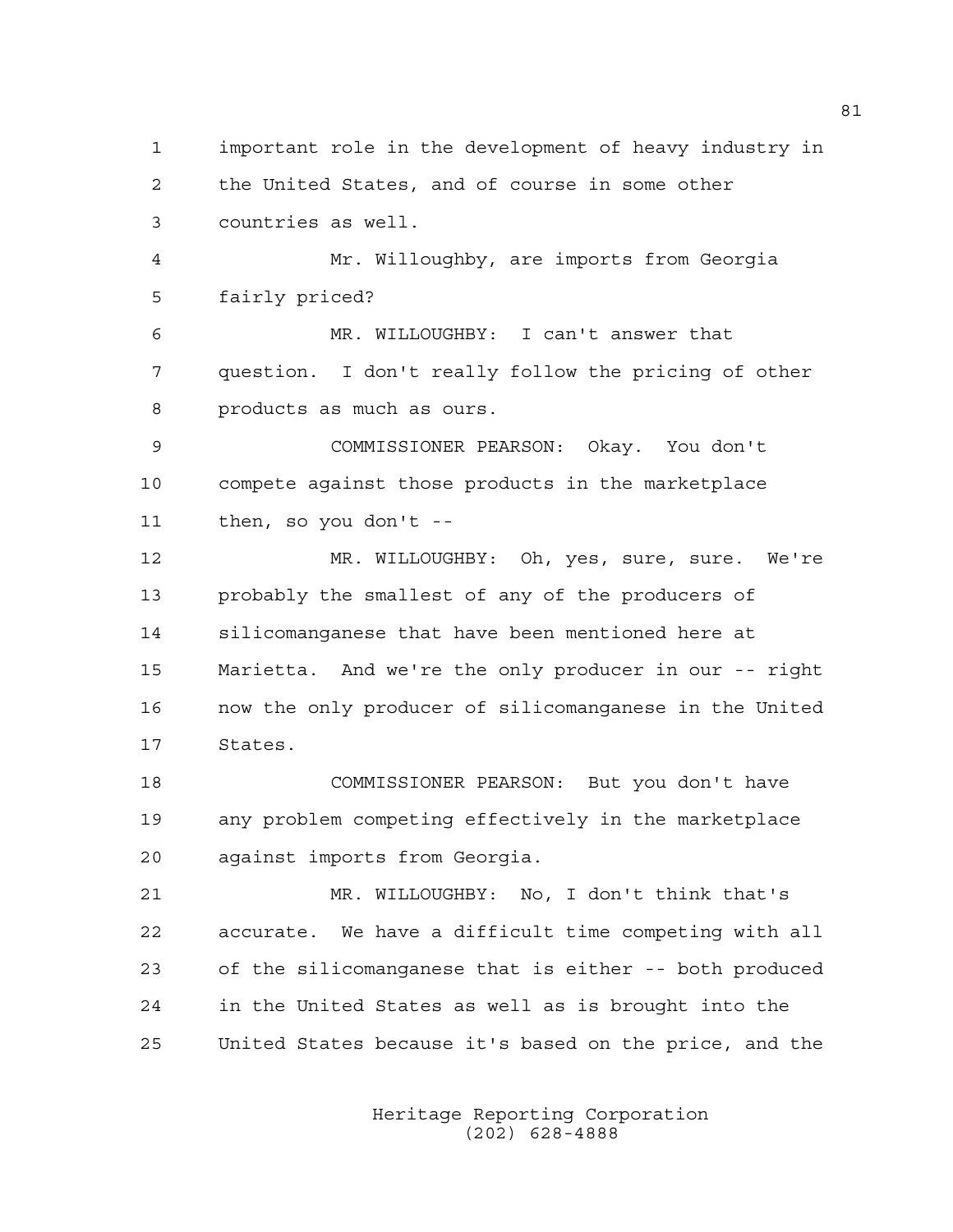1 pricing can change overnight. And we have to address 2 our pricing to either give up the business, which has 3 happened, or continue to lose money, which has 4 happened.

5 Neither one of those are very satisfactory, 6 but the market is very tough right now with the 7 increasing costs and the reduce pricing.

8 COMMISSIONER PEARSON: So which countries 9 might be providing the most price pressure now?

10 MR. WILLOUGHBY: I don't have that specific 11 information, sir. Sorry.

12 COMMISSIONER PEARSON: Okay, thank you. Can 13 anyone answer a question relating to your brief? In 14 the brief, there was a little table comparing average 15 unit values of domestic production with nonsubject 16 imports. And I was a little bit surprised to show 17 consistent overselling by the nonsubject imports 18 relative to the prices gained by the domestic 19 industry.

20 What would explain that overselling or the 21 inability of the U.S. producers to sell at a price 22 that would be equivalent to that of the imports? 23 We're talking average unit value, so is there a 24 product differentiation that's making the price 25 difference?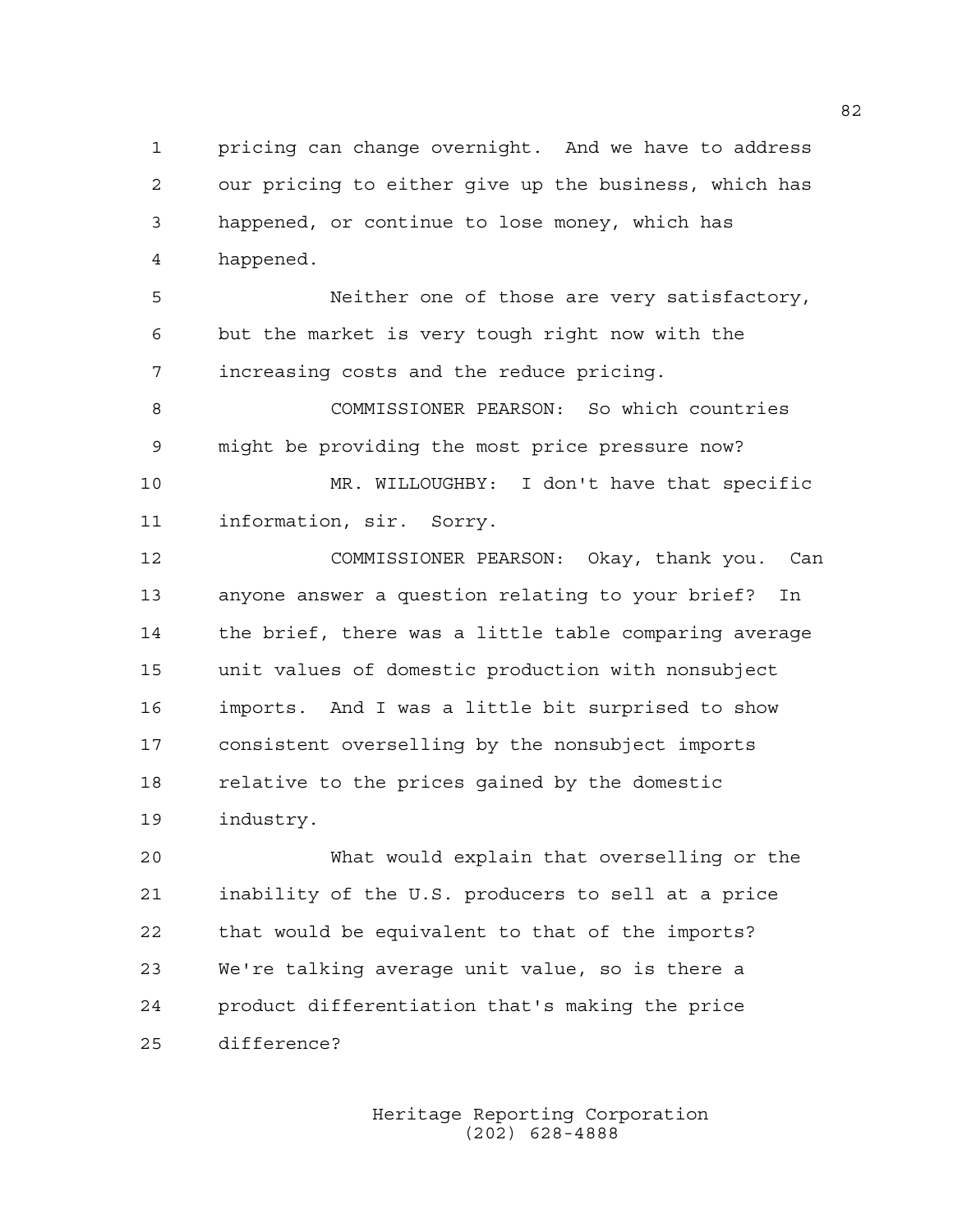1 DR. BUTTON: Commissioner Pearson, I believe 2 that's the sort of question we'd want to deal with in 3 the posthearing brief because it would probably get 4 into confidential data.

5 COMMISSIONER PEARSON: Well, it might, but, 6 you know, is the average unit value a good measure for 7 a price comparison of the type you put in front of us 8 in that brief? Because, I mean, you came up with it. 9 It wasn't my doing.

10 DR. BUTTON: As I say -- well, as a general 11 matter, what we've tried to say here is that the price 12 is set by the lowest price entrant to the U.S. market, 13 including large or small. And we've heard discussion 14 of the role of spot pricing, how it affects contract 15 pricing and so forth. And there are a mix of 16 products, and Felman has just described some 17 differences in its product. There is a mix of the 18 customers and so forth. So --

19 COMMISSIONER PEARSON: So there are some 20 product mix issues that could be influencing the 21 pricing. Is that --

22 DR. BUTTON: What I'm simply saying is that 23 we've heard one particular customer description here 24 as a general matter. What has been emphasized is that 25 we've got virtually a homogenous commodity product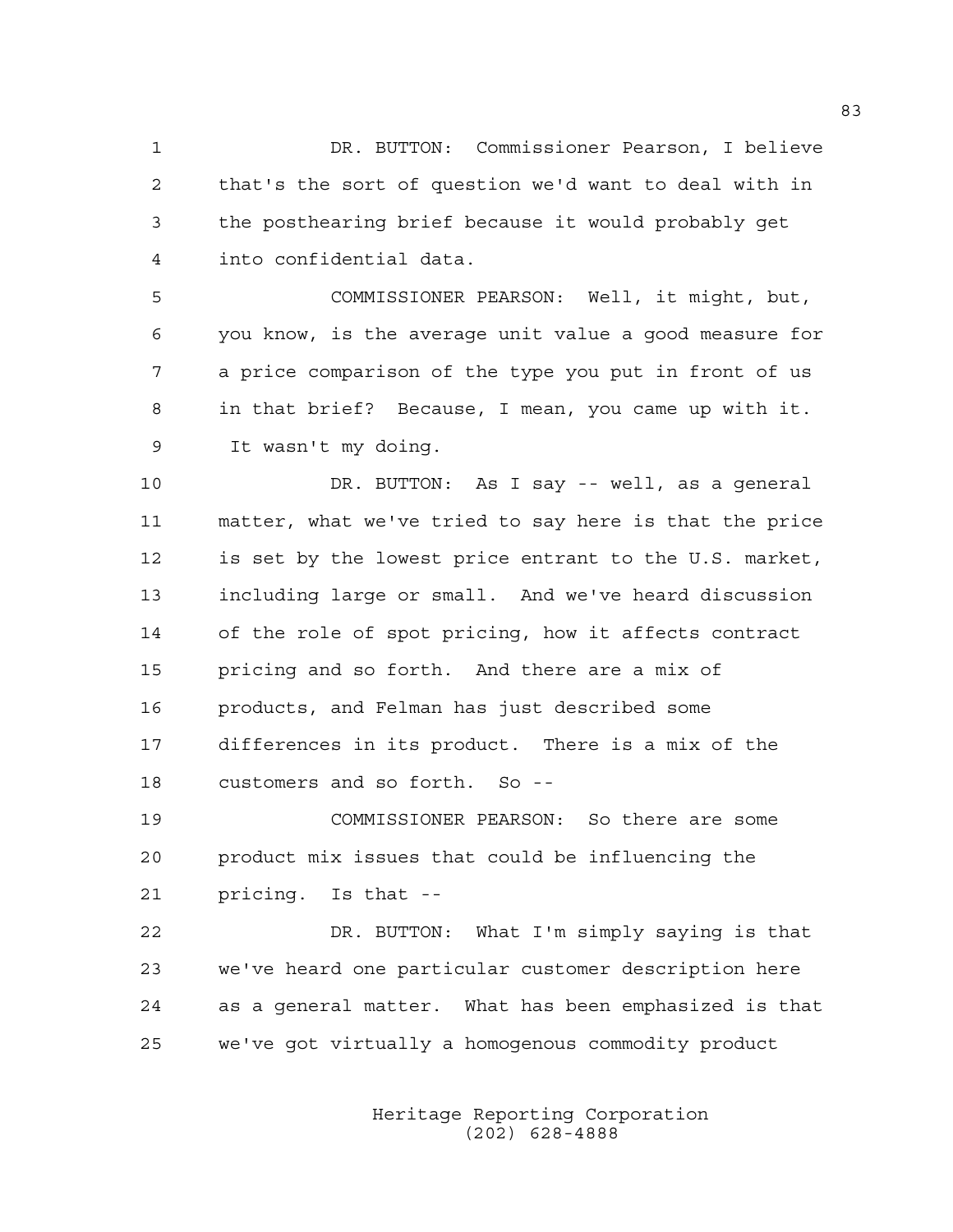1 here, and that everyone is willing to adapt the 2 customers that seems to willing to adapt the product 3 that they buy back to it, adapt to it if it's at a 4 sufficiently low price.

5 I guess what I'm saying is that if you're 6 asking about the specific table and specific details, 7 I'd very much like to do that where I can actually 8 deal with --

9 COMMISSIONER PEARSON: Well, that's fine. 10 I'm just talking with the broader concepts. A 11 homogenous commodity product that has product mix 12 differences that skew the average unit values. I 13 mean, I'm not sure I'm tracking all of that.

```
14 DR. BUTTON: Let me clarify. Don't -- 
15 COMMISSIONER PEARSON: Okay.
```
16 DR. BUTTON: I'm not saying that we're 17 having significant product mix issues. I'm not saying 18 that. What I'm saying is we have one particular 19 customer who had a preference that Felman has 20 described. But as a general matter, as Ferro then 21 clearly agrees as well, you're dealing with basically 22 a commodity product. And the differences that, quote, 23 "the market price" is something that is a dynamic 24 product of supply and demand forces. It's constantly 25 changing, and it will move with time.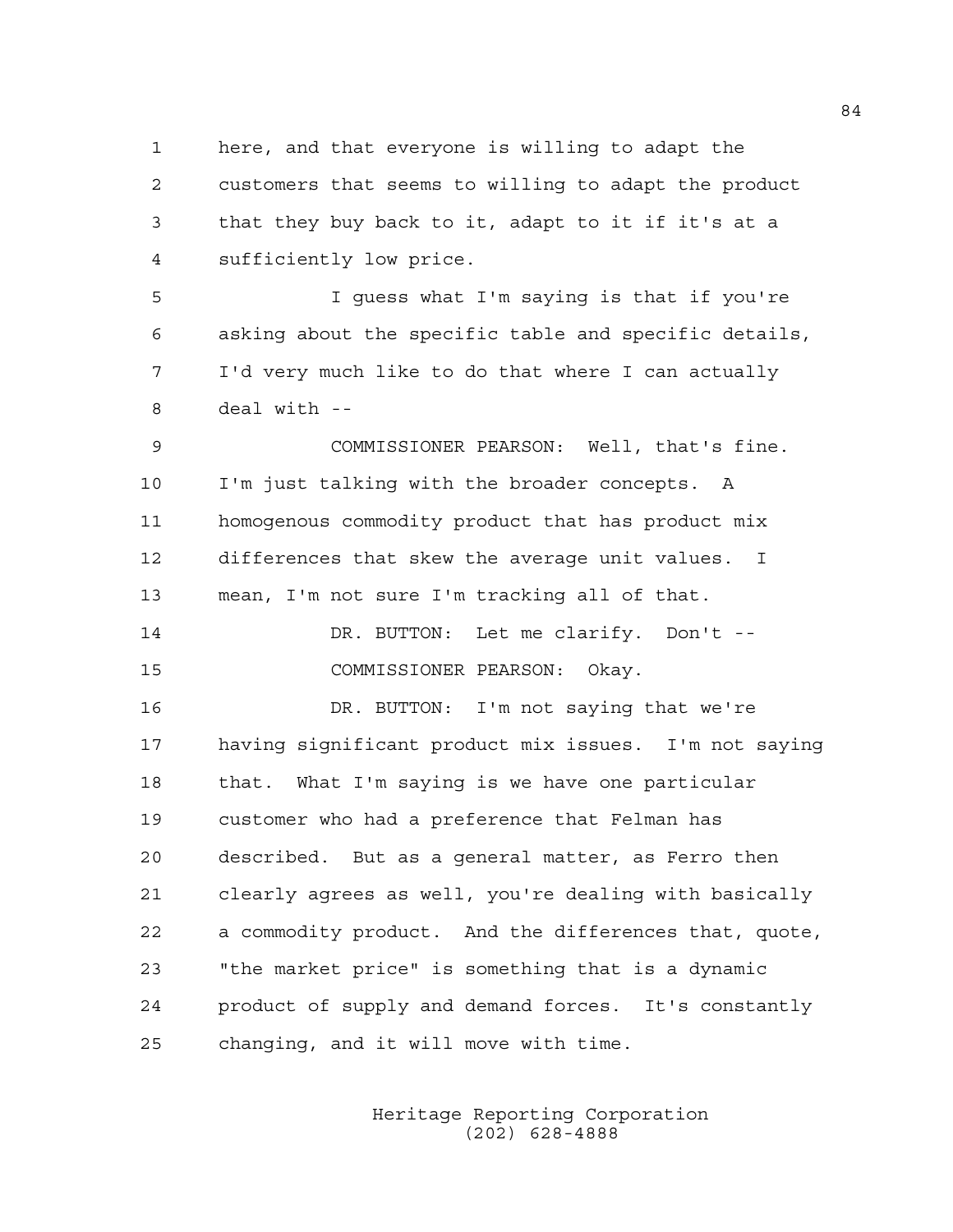1 What I'm trying to say here is that the 2 prices will arbitrage down towards the lowest one, and 3 everyone will be forced up and down. You cannot 4 maintain a price premium easily in this kind of 5 commodity market. But at any point in time, you 6 probably are going to find some differences in price 7 as the different sources are equilibrating their 8 prices and arbitraging it either up and down. And 9 with that, I'd probably best get into the details in 10 the brief.

11 COMMISSIONER PEARSON: Okay. That would be 12 fine. If there is any explanation for why we see the 13 gap that is illustrated in that chart between the 14 domestic prices and the AUVs, that would be good to 15 know. That's probably built into what you're planning 16 to provide, but I was curious about that.

17 Mr. Salonen?

18 MR. SALONEN: Thank you, Commissioner. One 19 point, an important point, I wanted to get across, and 20 I'll ask Mr. Nuss and Mr. Sossonko to correct me if I 21 misstate what I've come to understand over the last 22 few days in our discussions, is that this product that 23 is coming in from Georgia that has a higher manganese 24 content, one of the reasons that the customer prefers 25 that is it enables it to use less product as part of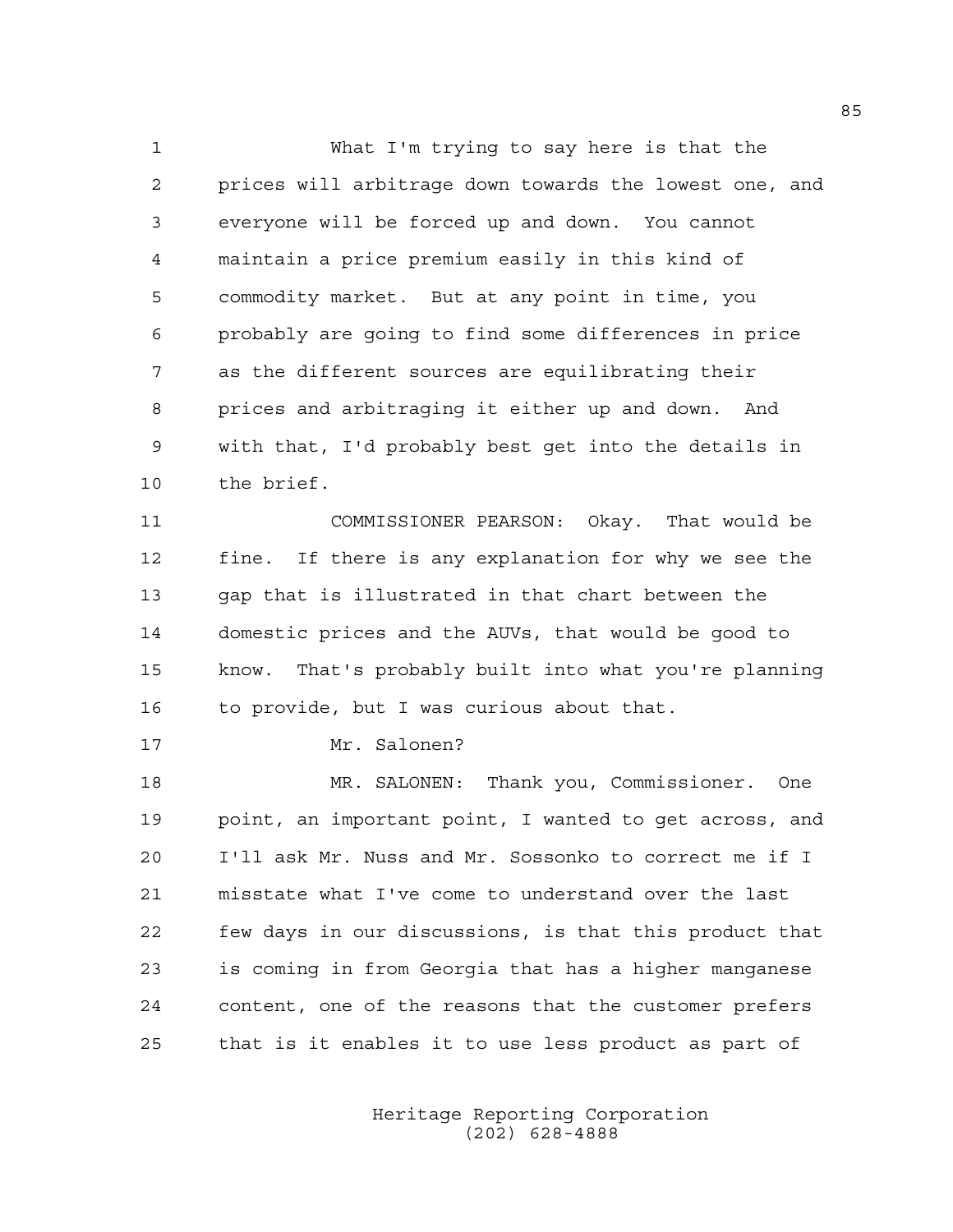1 the alloying process when it's producing steel.

2 However, the same customer has used the 3 regular product that Felman Production produces in the 4 U.S. and can easily switch back. So it's not really a 5 product mix difference by any means. It's a question 6 of it enables that customer to use less as a part of 7 the steel production process. So if you were to 8 revoke orders, and you had the regular grade, the 65 9 percent grade, for 65 percent manganese content, 10 product coming in from Venezuela or from India or from 11 Kazakhstan at a dumped price, that customer would 12 quickly switch over to using that because the lower 13 price -- so it uses a little bit more, more product, 14 as part of the steel production process. It wouldn't 15 care. 16 COMMISSIONER PEARSON: Okay. 17 MR. SALONEN: I just wanted to address this 18 question about difference, whether there are 19 differences in product mix. That's not an issue. 20 COMMISSIONER PEARSON: So you're not 21 defining it as a product mix difference, but rather as 22 a grade difference? 23 MR. SALONEN: The content of the amount of 24 manganese that is contained in the manganese ore. 25 Some manganese ore has more, some has less.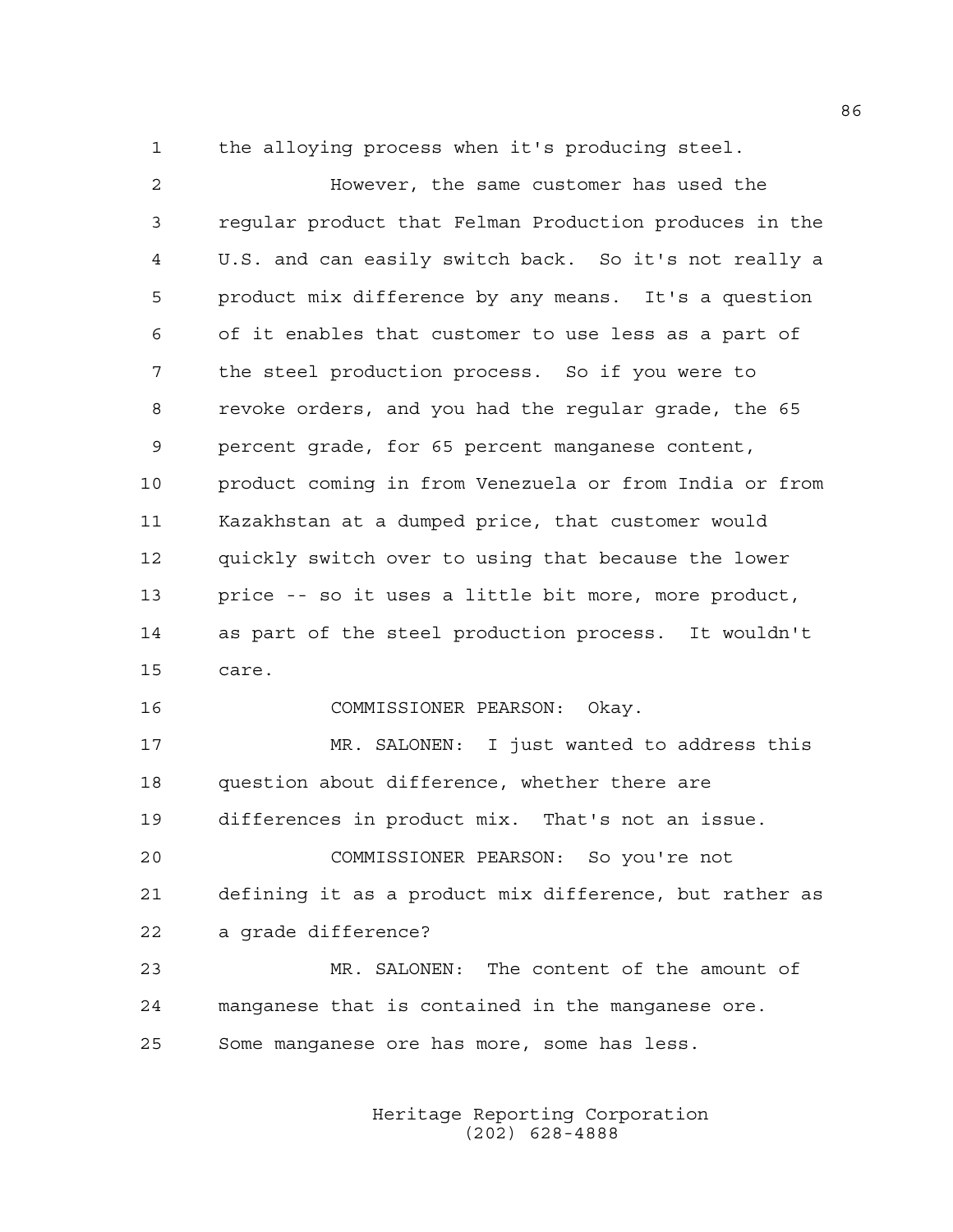1 COMMISSIONER PEARSON: Okay. Then also in 2 the posthearing, just explain to me the difference 3 between that and a product mix difference. Or maybe 4 I'm using the terminology too loosely, but I'd be 5 curious to differentiate.

6 MR. SALONEN: I was merely thinking back to 7 previous cases where we have a different product, you 8 know, questions of product mix. If we go back to 9 bearings, for example. You have large bearings and 10 small bearings, and so forth, and so those could be -- 11 that is what I understood you to be referring to when 12 you said a product mix difference, and we don't have 13 that here.

14 COMMISSIONER PEARSON: Okay, yes. I 15 probably did use the terminology poorly. Thank you 16 for that clarification. But there are things going on 17 in the marketplace that cause one lot of product to be 18 worth more to an individual user than another lot of 19 product. Is that correct?

20 MR. SOSSONKO: Yes. It depends on the 21 chemistry.

22 COMMISSIONER PEARSON: Yes. 23 MR. SOSSONKO: So, yeah, there is some 24 value-added products as well on a smaller scale like 25 lower carbon silicomanganese that comes in from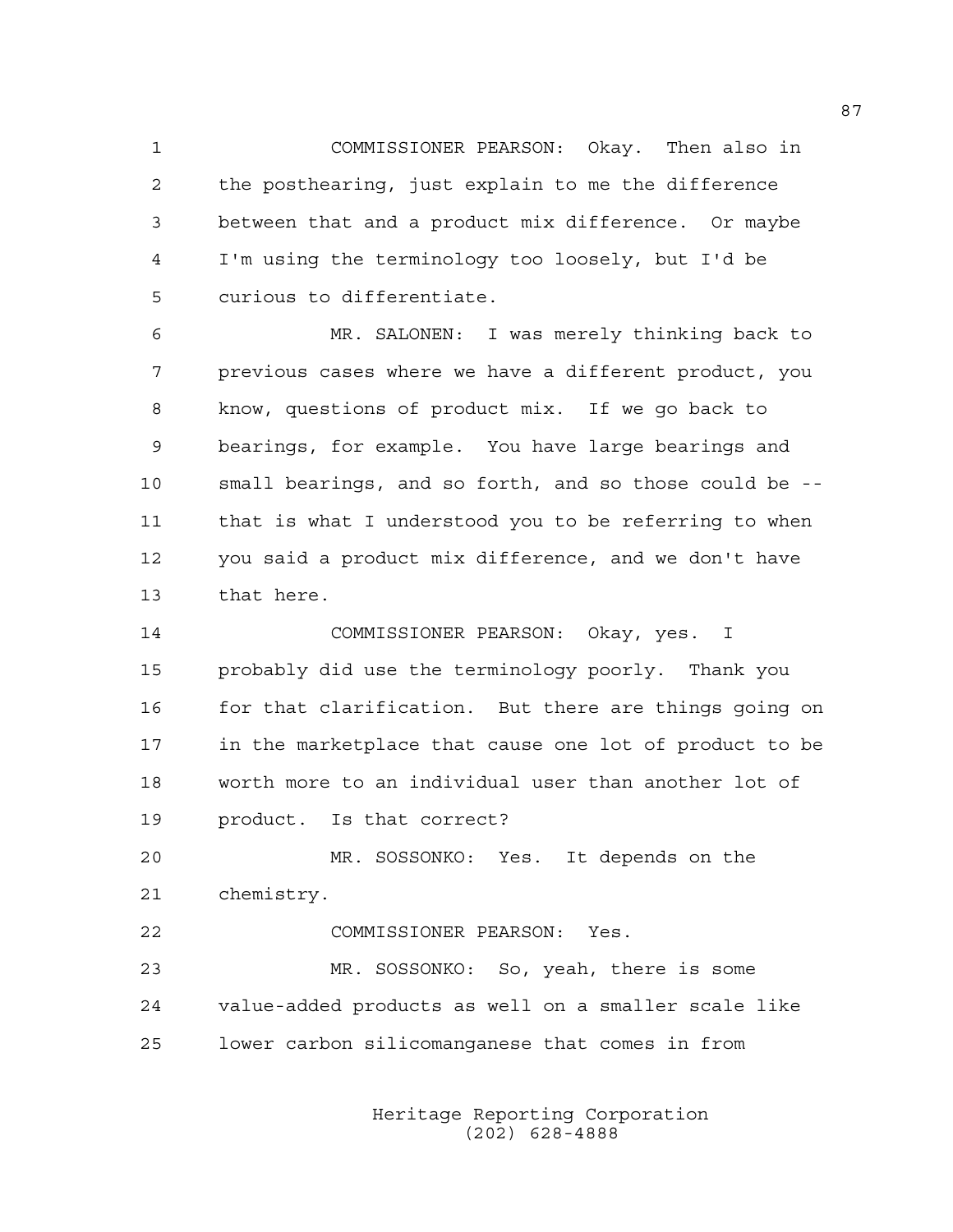1 Norway, I believe, and Spain that is actually a 2 higher-value product as well.

3 COMMISSIONER PEARSON: Right, although I'm 4 correct to say that the low carbon, it's not part of 5 the like product.

6 MR. SOSSONKO: It's not, no. Right. It's 7 not part of the --

8 COMMISSIONER PEARSON: Okay, great. Thank 9 you very much. Mr. Chairman, my time has expired.

10 CHAIRMAN WILLIAMSON: Thank you.

11 Commissioner Aranoff?

12 COMMISSIONER ARANOFF: Thank you, Mr. 13 Chairman. I want to join my colleagues in welcoming 14 all of our witnesses this morning, and thank you for 15 spending time answering our questions.

16 Felman has indicated that the global market 17 for silicomanganese is currently depressed. If that's 18 the case, are there other production facilities aside 19 from Felman's U.S. operations that are shutting down 20 capacity?

21 MR. NUSS: The only other facility that 22 produces silicomanganese within Georgian American 23 Alloys is the Georgian facility, and its production 24 has been dedicated this year to this higher manganese-25 containing product. So the answer is no. With regard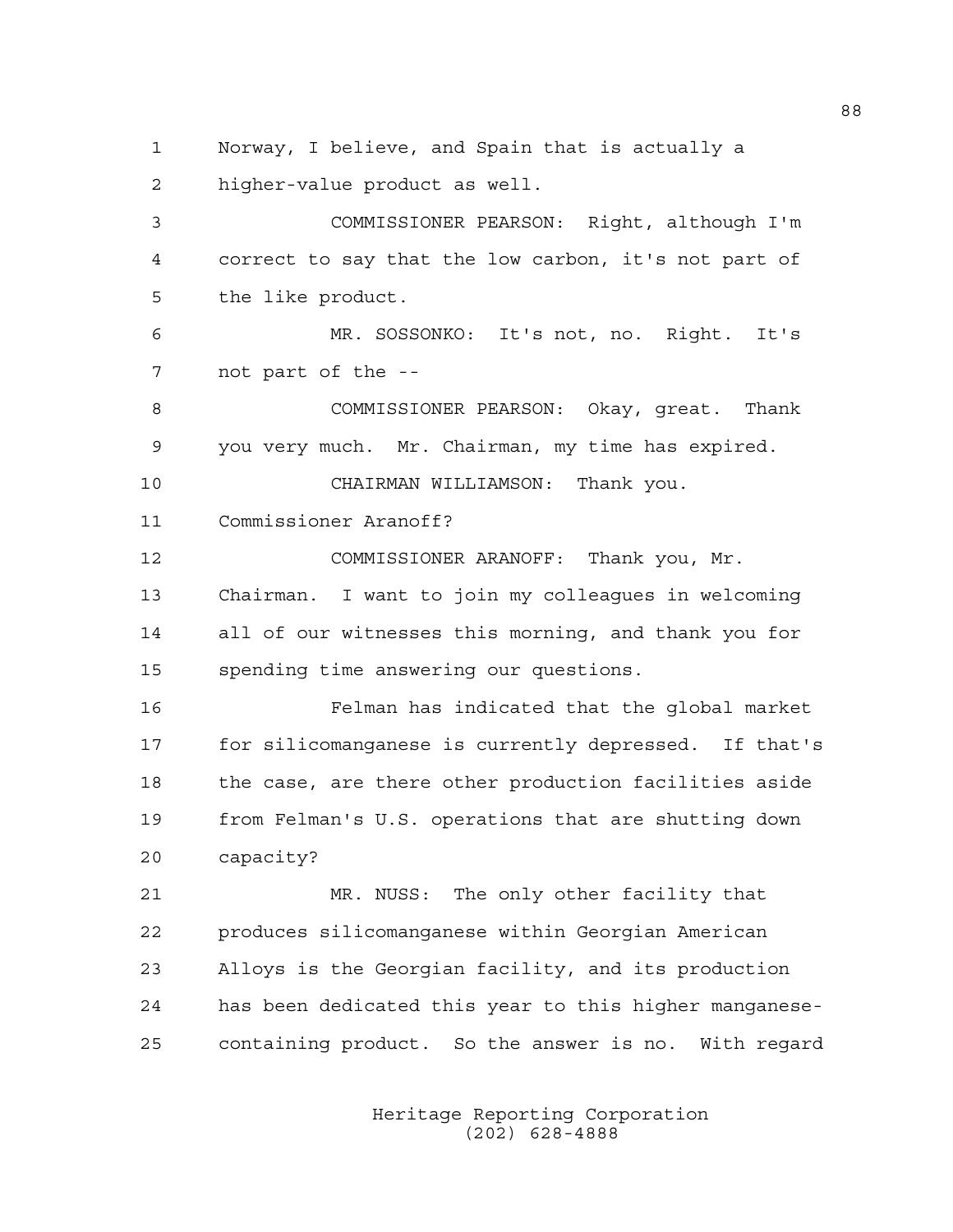1 to companies that Felman represents in Eastern Europe, 2 there are facilities, for instance, in Rumania that 3 have been shut down for quite some time, mostly 4 because of the cost of power of electricity.

5 COMMISSIONER ARANOFF: Okay. Does Eramet 6 have anything they want to share about the state of 7 production globally?

8 MR. SCHAEFERMEIER: Commissioner Aranoff, 9 Martin Schaefermeier on behalf of Eramet. There were 10 some shutdowns in South Africa last year. And maybe 11 Peter Rochussen can elaborate a little bit to that.

12 MR. ROCHUSSEN: Peter Rochussen. Last year 13 there was some significant changes in South African 14 production of silicomanganese by a number of players 15 influenced by cost structures, energy costs, and so 16 on. Earlier on in the year they cut back on virtually 17 all of the silicomanganese production in the first 18 quarter of the year, going through into the middle of 19 the year.

20 In addition, there were changes to 21 production capacities in Australia, Tasmania, also one 22 of BHP's units. And all of that influenced the amount 23 of silicomanganese available in the global market.

24 Also, within the European economies, because 25 of the state of the European steel industry,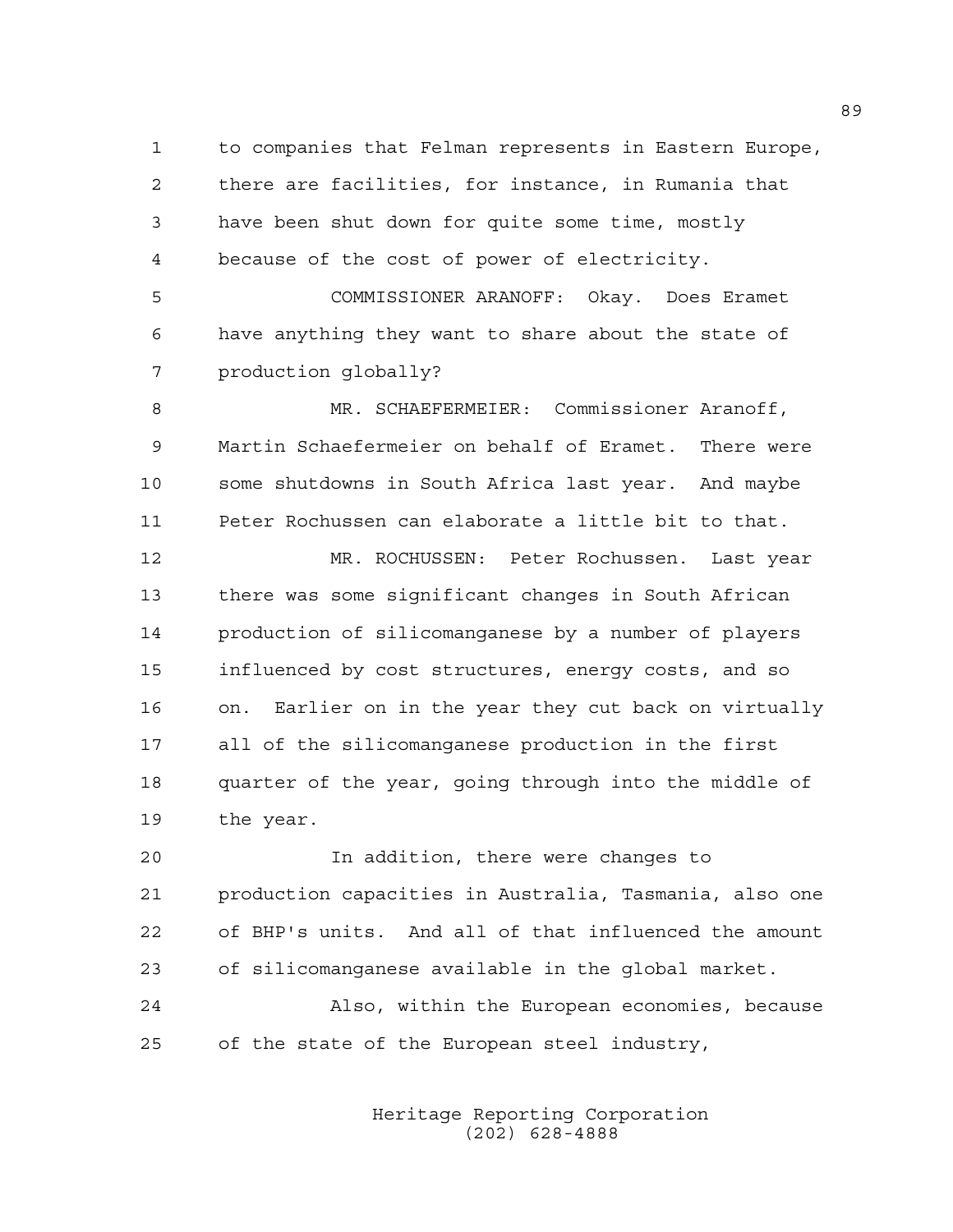1 particularly as it relates to long product required 2 for construction, which is extremely depressed in the 3 European market, there have been some curtailments 4 there as well.

5 Partially I think also on Eramet's units 6 there has been some changes in the production mix at 7 our facilities in -- our Norwegian facilities.

8 COMMISSIONER ARANOFF: Okay. Yes, I 9 remember the Commission does have on record from the 10 prior review that we just did information about the 11 production changes in South Africa.

12 One of the things that the Commission 13 obviously has to determine in this review is what we 14 think the market conditions in the U.S. are going to 15 be like in the reasonably foreseeable future. So 16 we're supposed to figure out what is more likely than 17 not.

18 In light of that standard, what's more 19 likely than not for the Commission to find, that the 20 Felman plant is going to reopen in September or that 21 it's going to stay idle for some considerably longer 22 period of time, and how can we make that decision 23 consistent with the statute?

24 MR. NUSS: As Felman has said -- 25 (Electronic interference.)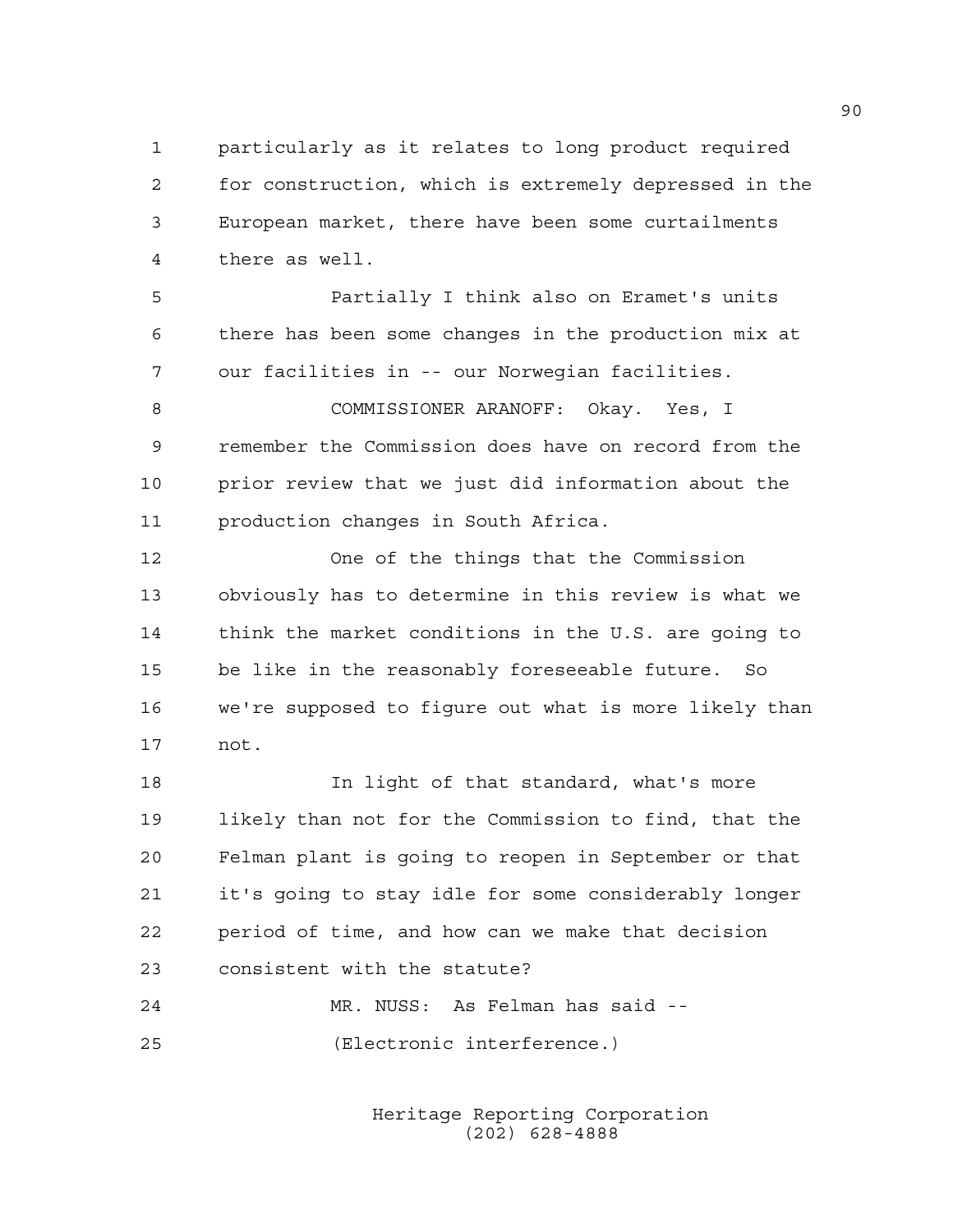1 MR. SALONEN: -- and that Felman decides 2 that it needs to leave the plant idle for some longer 3 period of time, all that means is that that speaks to 4 the vulnerability of the industry if the orders were 5 to be revoked. The key to giving Felman the 6 opportunity to bring back its operations is to keep 7 the orders in effect. If the orders go away, then 8 Felman probably does close permanently, and you've 9 lost more than half the domestic industry.

10 COMMISSIONER ARANOFF: Okay, understood. 11 Mr. Nuss testified that Felman had built up inventory 12 so that it could serve its U.S. customers during this 13 three-month shutdown. How long are those inventories 14 going to last if the shutdown turns out to be longer 15 than three months, and what are you telling your 16 customers about how they might get supply after that 17 time?

18 MALE VOICE: We'd be happy to address that 19 in a confidential submission in the posthearing. 20 COMMISSIONER ARANOFF: Okay. I'm interested 21 in obviously what the source of supply for the 22 customers would be after three months if the plant 23 doesn't restart, what Felman is telling the customers 24 now about that, and what kind of reaction the 25 customers are having so far. Thank you.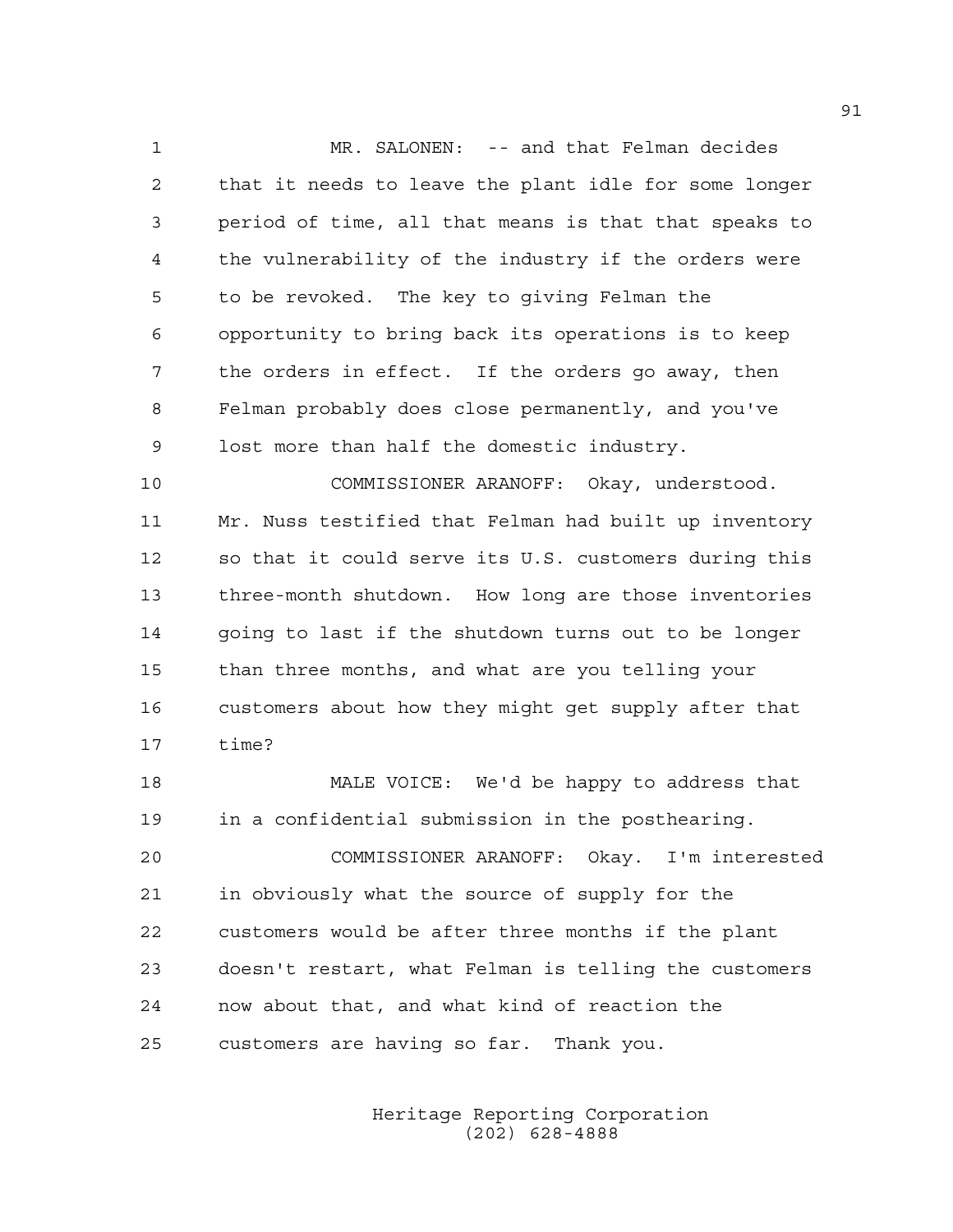1 In response to a question from Chairman 2 Williamson about increasing nonsubject imports from 3 Georgia, I think the response was that those imports 4 had increased in 2013 because of the requirements of a 5 specific customer for a specific type of product 6 that's not made in the U.S. But if you look at our 7 data on page 4-5 of the staff report, it shows imports 8 from Georgia started increasing in 2010. So I wanted 9 to give you the opportunity to address that trend 10 going back to 2010 rather than just what is going on 11 in 2013.

12 MR. SALONEN: Commissioner Aranoff, if you 13 were to take a look at Felman's producer response and 14 Felman Trading's importer response, I think you would 15 find that the imports have fluctuated, whereas 16 throughout full year 2012, Felman Production in 17 commercial shipments were increasing. So we'll be 18 happy to address that in more detail in the 19 posthearing. But I just wanted to point you in the 20 direction of those two questionnaire responses.

21 COMMISSIONER ARANOFF: Okay. Well, that's 22 understood. I understand that you're making the 23 argument that it's not displacing Felman's domestic 24 production, but I'd still like to understand what is 25 behind the trend numbers. So thank you.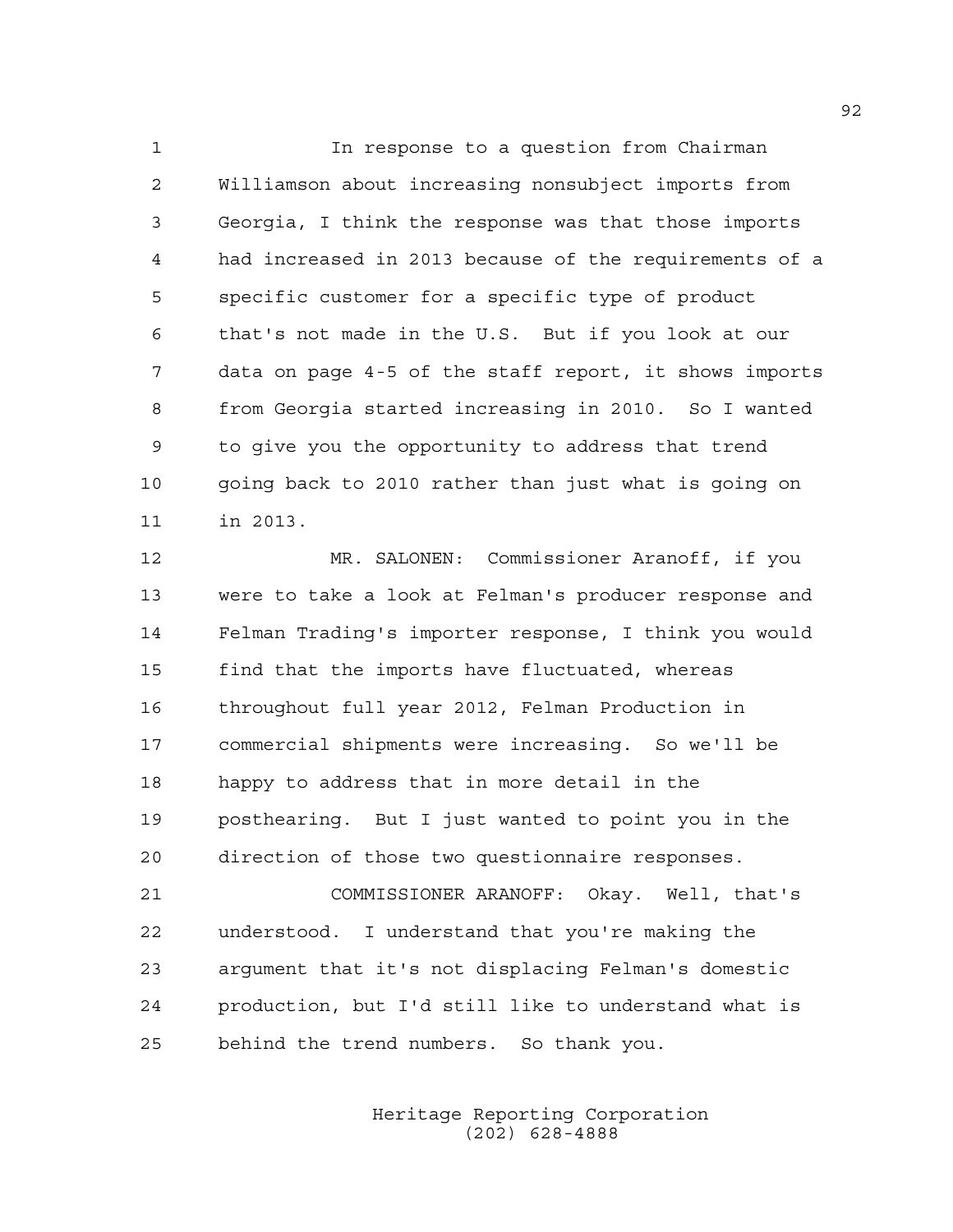1 All right. I have to ask this question out 2 of curiosity, but Representative Capito this morning 3 mentioned to us that there was another plant that 4 started up in West Virginia near Felman's production 5 facility, and that there was a relationship somehow 6 between those business decisions. Can you give us a 7 little more background on what this other plant is and 8 what -- is it a supplier, is it purchaser from Felman? 9 MR. KONRADY: Commissioner, John Konrady for 10 Felman. The plant that Representative Capito was 11 referring to was Armstrong Industries, which is 12 located in Millwood, West Virginia, which is about 10 13 miles from the Felman plant. And the decision -- 14 again, this is public information that the management 15 of the Armstrong plant was looking to locate where 16 they could be close to their key commodity for their 17 feedstock, which is slag.

18 Both Felman and Eramet as a byproduct from 19 their process produce a slag. This slag then is 20 heated in their furnace, very similar to the submerged 21 process that Felman uses. They heat this slag up. It 22 becomes very liquid. They spin it, and it makes a 23 mineral wool fiber which is used in building 24 insulation, which is used in ceiling tile.

25 So part of the reason they located there is

 Heritage Reporting Corporation (202) 628-4888

93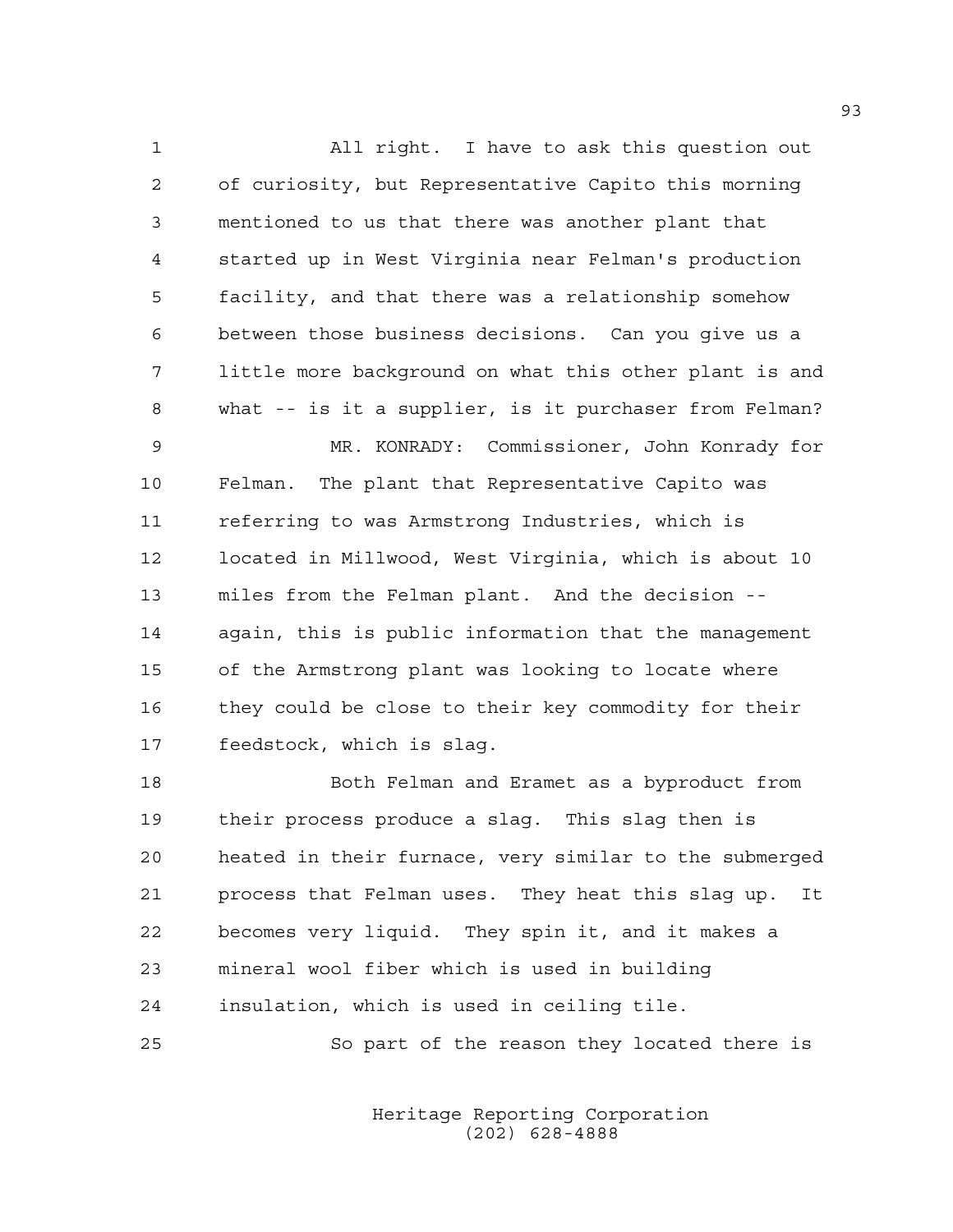1 to be close to their commodity, which is the slag. 2 And the plant, as the congressman said, has recently 3 started up at near full production, and we at Felman 4 ship product to them, which we are currently doing 5 even while the plant is idle. We are shipping slag 6 product to them. Thank you.

7 COMMISSIONER ARANOFF: Okay. Thank you. 8 That's actually a very helpful explanation. Thank 9 you, Mr. Chairman.

10 CHAIRMAN WILLIAMSON: Thank you. 11 Commissioner Pinkert?

12 COMMISSIONER PINKERT: Thank you, Mr. 13 Chairman, and I thank all of your for being here today 14 and being willing to answer our questions. Staying 15 with that last question about the location, I 16 understand that there is a desire to be near the 17 source of slag supply. But I'm curious about the fact 18 that the domestic industry is located in a relatively 19 part of the country, if you look at it, not just the 20 new producer, but overall. And I'm wondering if you 21 can help us to understand that as well.

22 MR. WILLOUGHBY: Commissioner, this is John 23 Willoughby. I can start, add a little history. Both 24 of these facilities are just over 60 years old. After 25 World War II, the attractiveness of the river source,

> Heritage Reporting Corporation (202) 628-4888

94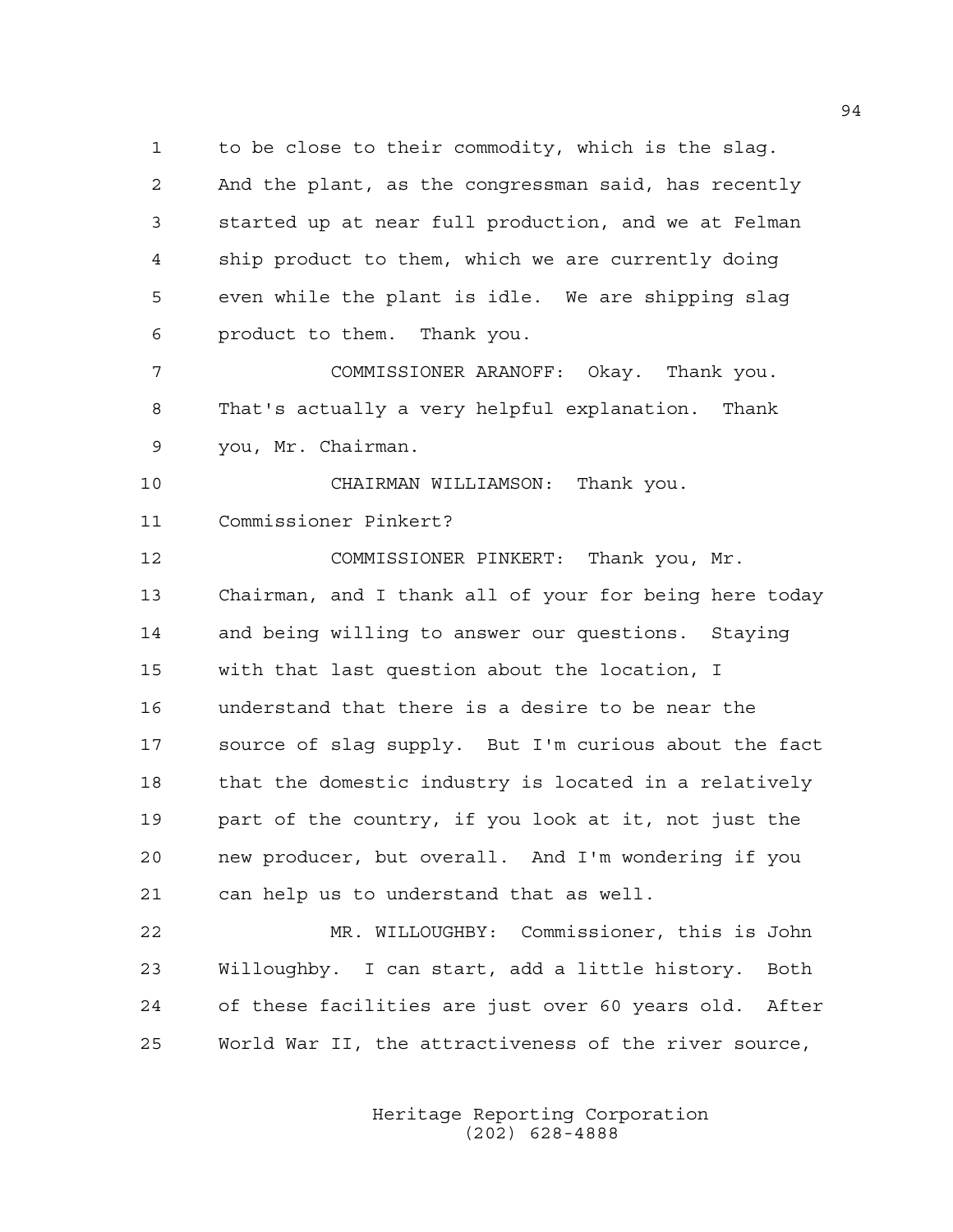1 the railroad source, the raw materials that were in 2 that general area, including coal, were the foundation 3 for -- and a good workforce were the foundation for 4 industrial development along the Ohio River.

5 At one point in time, there were 10 or 12 6 manganese alloy facilities up and down that section of 7 the Ohio River. They're all closed except for the two 8 that are still remaining in operation. So it was a 9 combination of the location then the raw materials and 10 the workforce in that area that I think were the 11 driving forces for that being the concentration for 12 this industry.

13 MR. KONRADY: Commissioner, John Konrady, 14 Felman. Just to build on Mr. Willoughby's comment, 15 power, electrical energy, which is a key component, 16 was also -- I don't want to say the word cheap, but it 17 was -- back 50 years ago, the power was a lot more 18 inexpensive than it is today, and that was another 19 reason why the plant was located -- our plant is built 20 right next to this foreign and Mountain Air utility.

21 MR. WILLOUGHBY: Commissioner, I could add 22 one more very important factor, and that is if you 23 think about where the steel industry was located in 24 the early years following World War II, it was very 25 close by, within a day's distance, from the two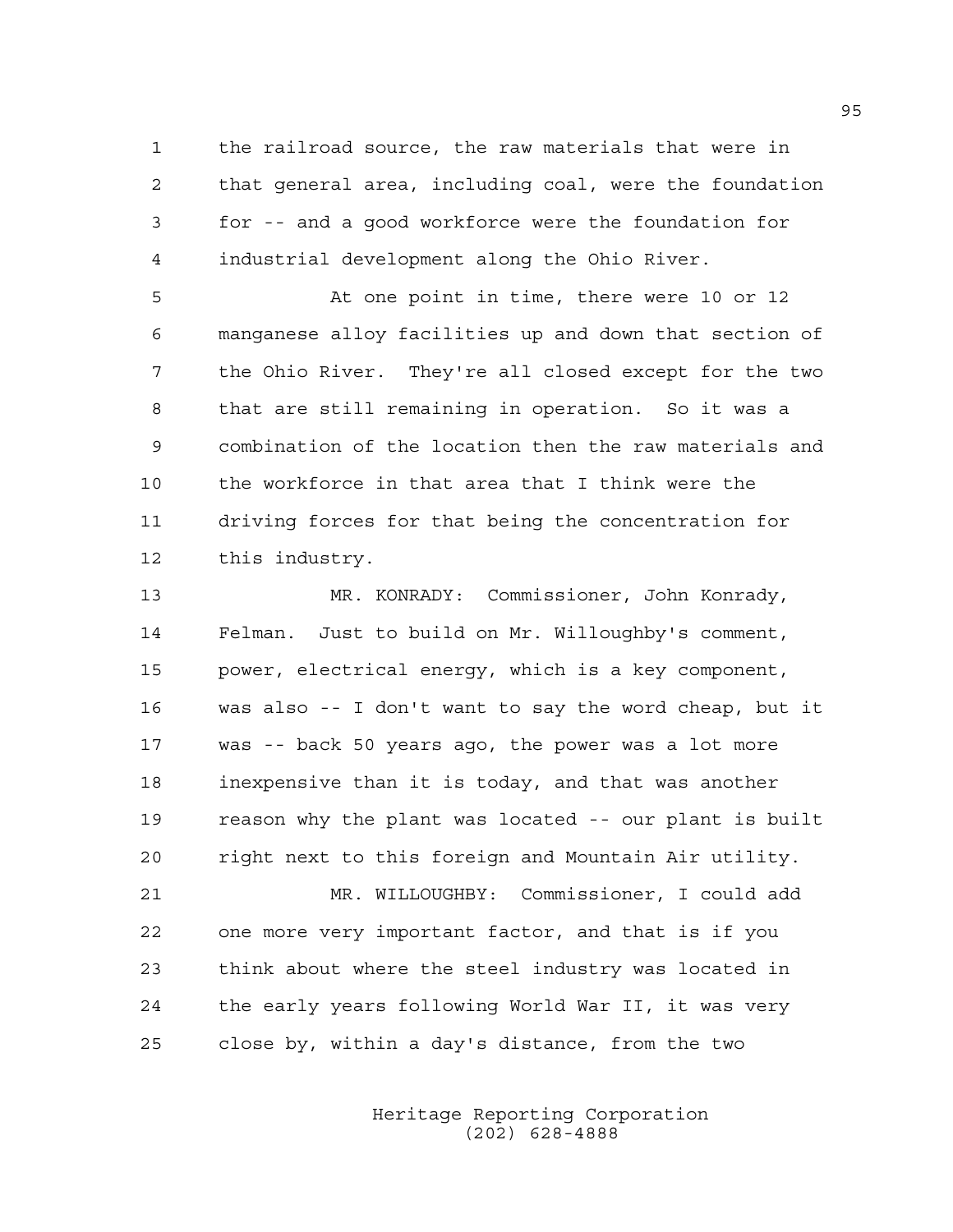1 locations.

| $\overline{2}$ | COMMISSIONER PINKERT: Well, that leads me              |
|----------------|--------------------------------------------------------|
| 3              | to a followup question, which is given the changing    |
| 4              | location of steel production within the United States, |
| 5              | what does that say about the future of this industry?  |
| 6              | MR. WILLOUGHBY: Well, it's another factor              |
| 7              | that makes it very difficult and makes our business    |
| 8              | vulnerable. We still have major customers within a     |
| 9              | day's drive via truck. In fact, most of our customers  |
| 10             | are within a day's drive via truck.                    |
| 11             | The growth in the south, if you will, or the           |
| 12             | minimills, could pose a problem for us from a          |
| 13             | logistical standpoint. But the trucking costs would    |
| 14             | be the factor that would determine whether we could    |
| 15             | service them, or we'd find alternative ways to ship    |
| 16             | the material to them, via barge, for example.          |
| 17             | MR. KONRADY: Commissioner, John Konrady,               |
| 18             | Felman. Again, to build on Mr. Willoughby, the         |
| 19             | majority of our customers that we service out of our   |
| 20             | plant are within a day's driving, and the majority is  |
| 21             | shipped by bulk truck. But we also have some           |
| 22             | customers that we ship by barge because we are located |
| 23             | on the river, and they can take barge, and it is a     |
| 24             | cheaper form of transportation.                        |
| 25             | So we have shipped, and we do ship, by barge           |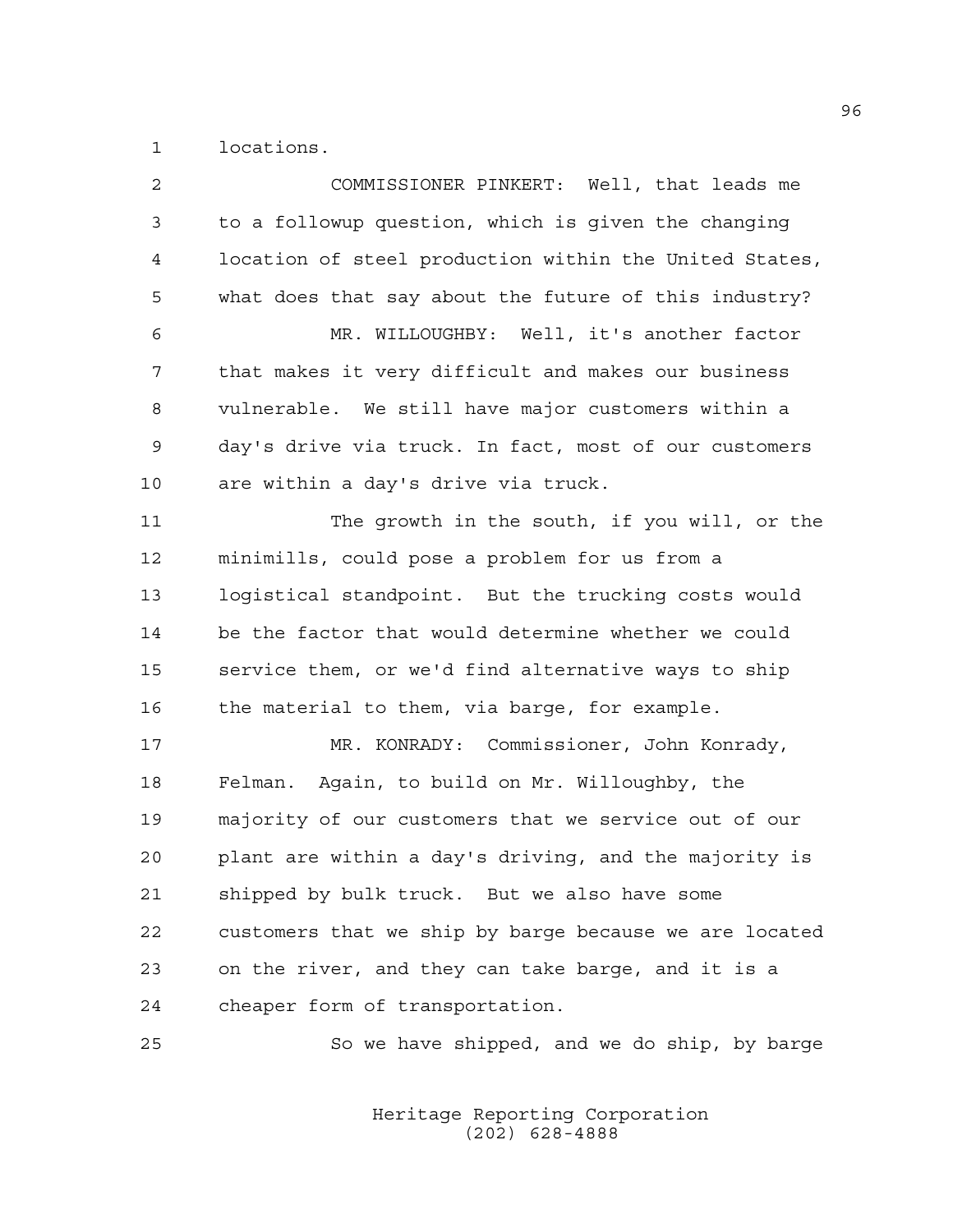1 to several of our large customers.

2 COMMISSIONER PINKERT: Thank you. Mr. 3 Salonen?

4 MR. SALONEN: Just to add to Mr. Willoughby 5 and Mr. Konrady, I think if you take a look at the 6 record of what has happened with the domestic industry 7 vis-à-vis nonsubject imports over the period, if 8 market conditions come back, I think what you can say 9 is that the future is bright.

10 Nonsubject imports overall have declined 11 with the coming online of Felman Production. So the 12 fact that you actually have a new domestic producer in 13 the industry that has reduced the need to bring 14 product in from nonsubject sources I think speaks to 15 the fact that the prospects for this industry are 16 good, provided that market conditions improve.

17 And you've heard testimony that while steel 18 production is growing slowly in the U.S. and the 19 projections are for slow growth, they're even worse, 20 much worse, in other major markets for

21 silicomanganese.

22 So the investments that Felman is making, 23 the investments that Eramet is making, I think speak 24 to the fact that these companies believe that they can 25 be successful going forward. But the only way they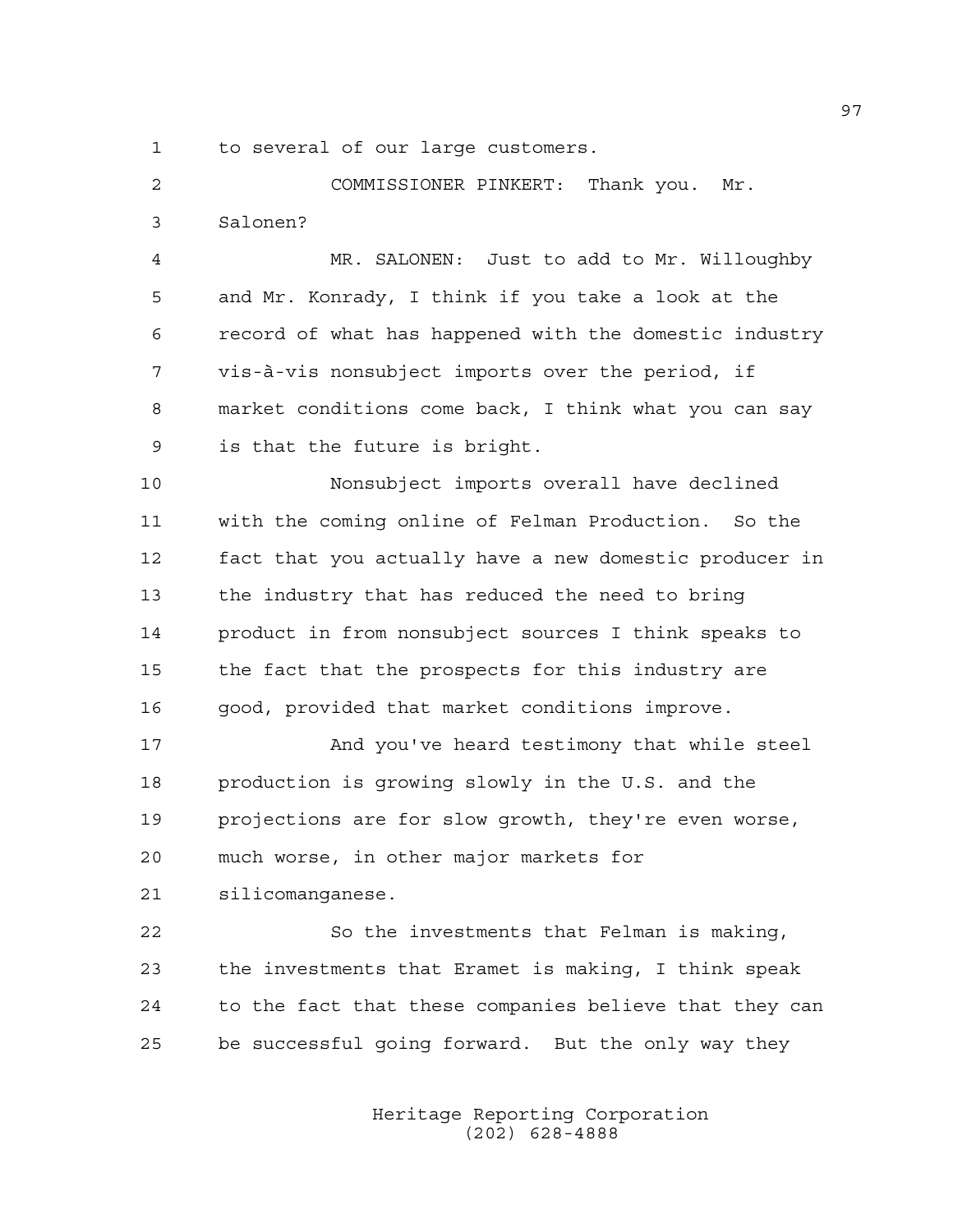1 can do that is if these orders remain in place.

2 COMMISSIONER PINKERT: Now, turning to 3 Venezuela and the issue of the new investments in 4 Venezuelan steel production, I listened with interest 5 to the testimony earlier about how Venezuela in this 6 case is different from Brazil in the other case 7 because in the case of Brazil, there was the Olympics 8 and the World Cup and so forth. 9 Well, could these new investments in 10 Venezuelan steel production function the way that 11 those other economic phenomena functioned in the 12 Brazil case? 13 MR. SCHAEFERMEIER: There are some doubts -- 14 this is Martin Schaefermeier -- with respect to the 15 facts in the Venezuelan steel production. The major 16 producer, SIDOR, which is state-owned, has been 17 retracting its very optimistic production projections 18 substantially. It projected I think something about 19 4.5 million tons per year. It has now retracted that 20 to about 3 million tons. And they're actually 21 operating at only 2 million tons of production, which 22 is below the production in 2011.

23 So it does not look at all that there is any 24 kind of change in the foreseeable future in the 25 Venezuelan steel production. In fact, as Ken Button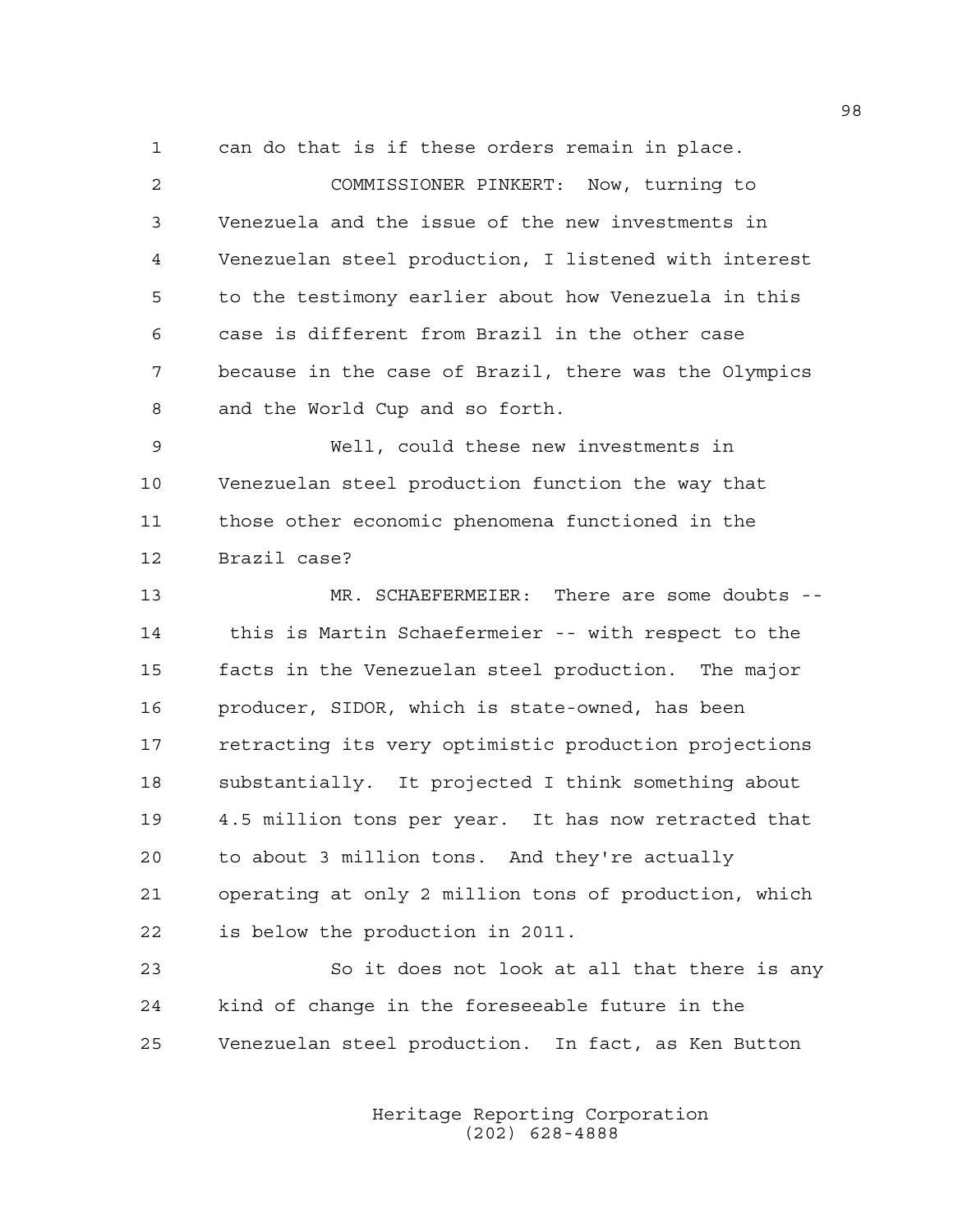1 testified, the major steel producer, SIDOR, is 2 hemorrhaging money at this point.

3 COMMISSIONER PINKERT: Mr. Salonen? 4 MR. SALONEN: Thank you, Commissioner. In 5 fact, if you take a look at some of the exhibits in 6 Ferro Ven's prehearing brief and some of the articles 7 they cite to, those same articles include statements 8 by the Venezuelan metals and metallurgy industry 9 association that they do not believe that the 10 projections that SIDOR is making about its recovery 11 and its forecasts for what it's going to produce this 12 year are going to be met. 13 You have a very good statement from Mr. 14 Phelps from AISI that we have never seen, we have 15 never seen, a state-owned and state-run steel company 16 operate successfully. 17 COMMISSIONER PINKERT: Thank you. This next 18 question is more or less a legal question, but I'd 19 take an answer from anybody on the panel. Of what 20 relevance is the issue of whether Felman is the 21 dominant supplier in the U.S. market? In other words, 22 I'm not asking you to address whether it is, but how 23 should that affect our consideration one way or the 24 other, or is it kind of a red herring issue? 25 MR. SALONEN: Commissioner Pinkert, if I

> Heritage Reporting Corporation (202) 628-4888

99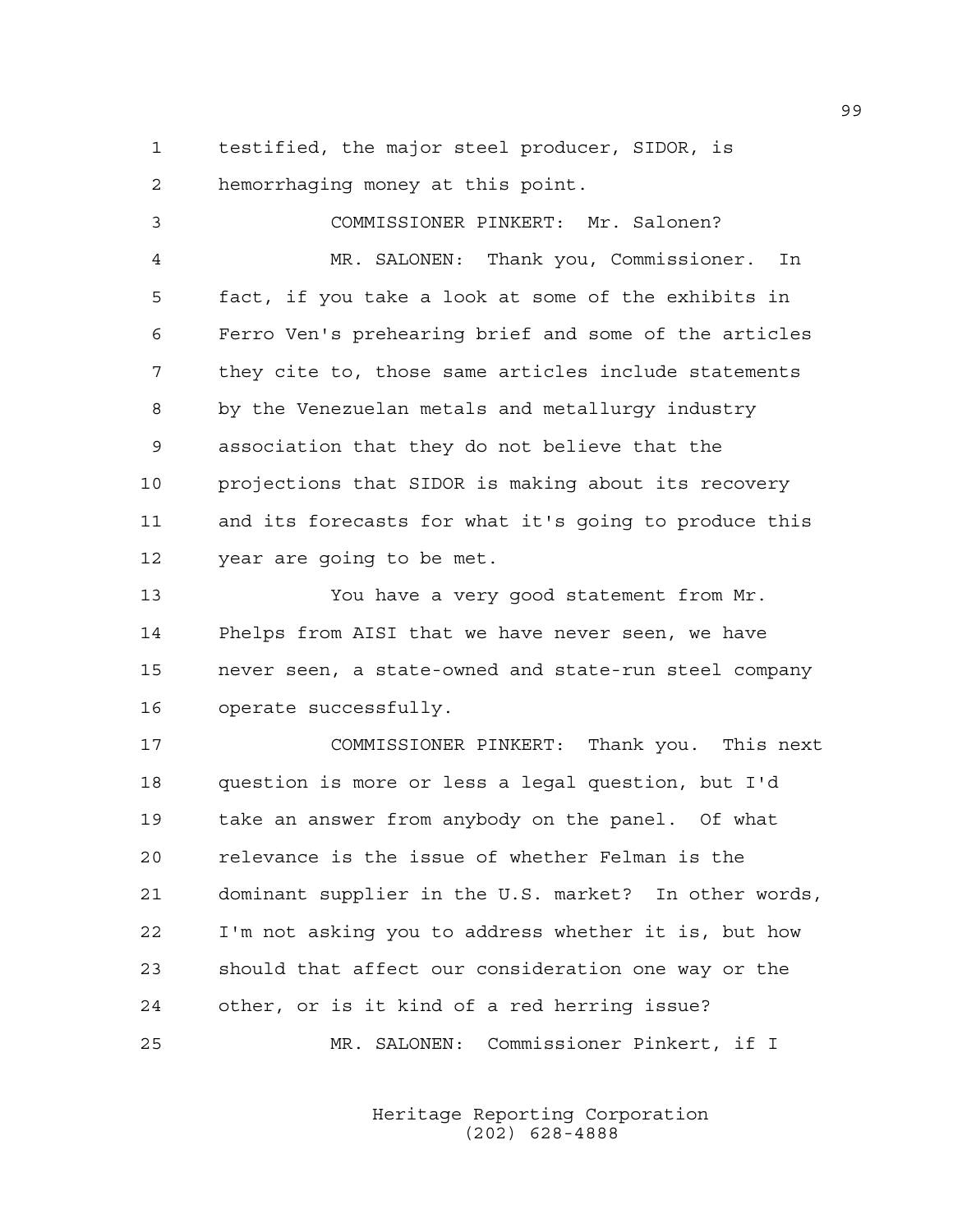1 may. Yes, it is a red herring. Ferro Ven makes much 2 of the market or the dominant role of Felman 3 Production and Felman Trading overall in the U.S. 4 market. That dominance is so effective that Felman 5 Production had to shut down operations. So it is -- 6 there are many cases that the Commission has had, 7 investigations and reviews, where there has been one 8 or two domestic producers that have been larger 9 relative to the rest of the industry.

10 I point to the sunset review you just did 11 last year on tapered roller bearings from China. 12 That's not a relevant factor that's cited in the 13 statute. It's not mentioned in the SAA. And as I 14 say, you've had any number of cases where one or two 15 domestic producers have been larger than the others, 16 and I don't recall any time, any time, that the 17 Commission has pointed to that as a relevant factor to 18 its analysis.

19 COMMISSIONER PINKERT: Mr. Schaefermeier, 20 any thoughts on that?

21 MR. SCHAEFERMEIER: No.

22 COMMISSIONER PINKERT: Well, for the 23 posthearing, I would ask that Dr. Button address the 24 substantive question there, which is the dominant 25 supplier issue as a matter of economic fact rather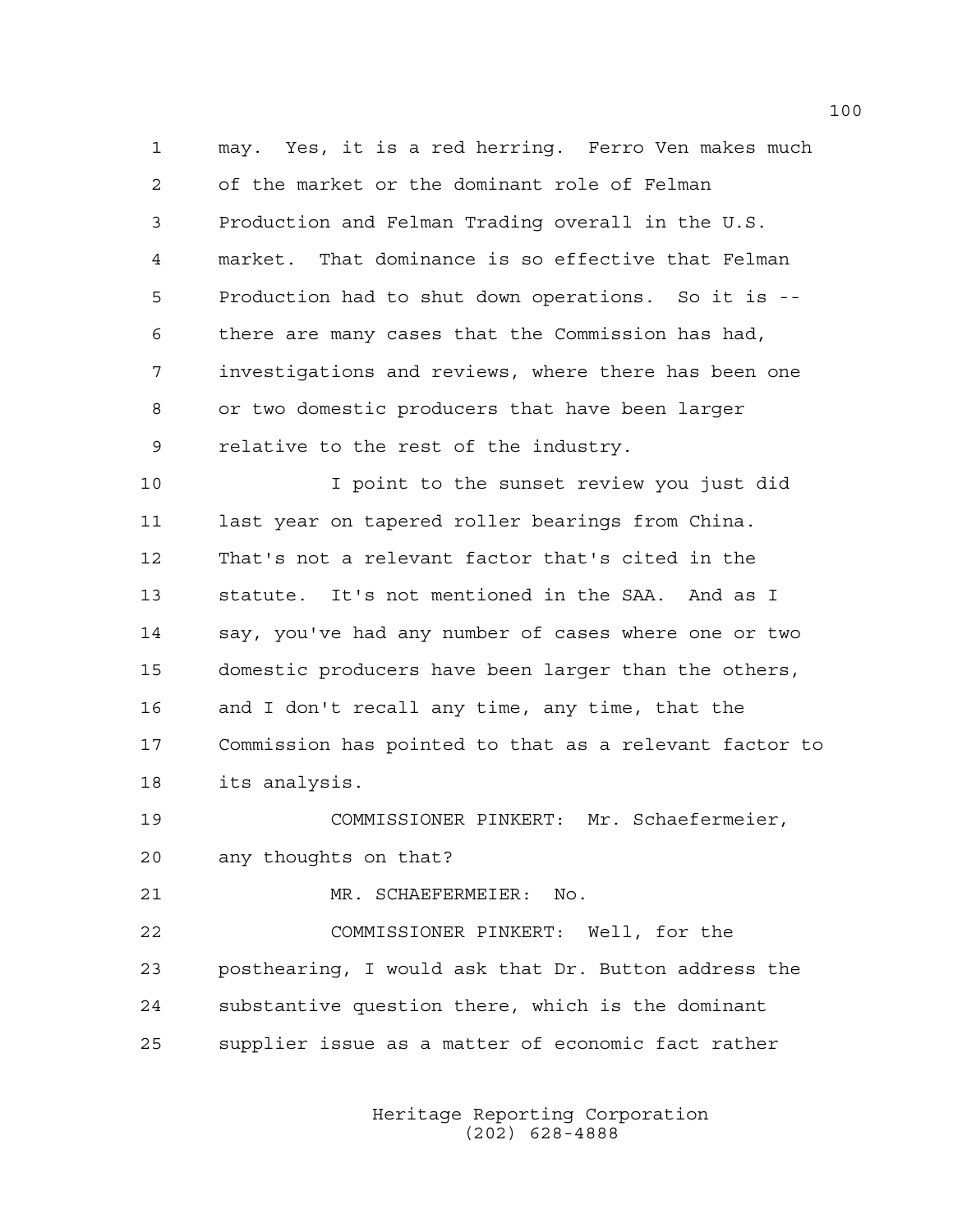1 than the question of legal relevance.

| $\overline{c}$ | DR. BUTTON: One thing I would -- thank you,            |
|----------------|--------------------------------------------------------|
| 3              | Commissioner Pinkert. I would say that I'm not         |
| 4              | exactly sure where you might be leading. One of the    |
| 5              | things I want to make sure where there is an           |
| 6              | understanding that you -- in any industry you deal     |
| 7              | with, some of the U.S. producers may be bigger, some   |
| 8              | may be smaller, and so forth.                          |
| 9              | Size in the sense in this particular                   |
| 10             | industry, it's a focus of discussion, particular as to |
| 11             | what size of sale can affect a price, can affect the   |
| 12             | market price. And what I would say is a smaller        |
| 13             | player entering into this market can have a            |
| 14             | substantial impact on the published spot prices, which |
| 15             | therefore then have a ripple effect through the        |
| 16             | contract prices throughout the industry.               |
| 17             | So as an issue of causation and how subject            |
| 18             | imports affect the U.S. market and the domestic        |
| 19             | industry, a small entrant with a relatively small      |
| 20             | volume -- some of the folks here can say a barge --    |
| 21             | can have a very big impact on prices, and a negative   |
| 22             | impact on the prices throughout the market.            |
| 23             | COMMISSIONER PINKERT: Well, then let me                |
| 24             | clarify. For the posthearing, what I'm asking for is   |
| 25             | first to address the question of who is the dominant   |
|                |                                                        |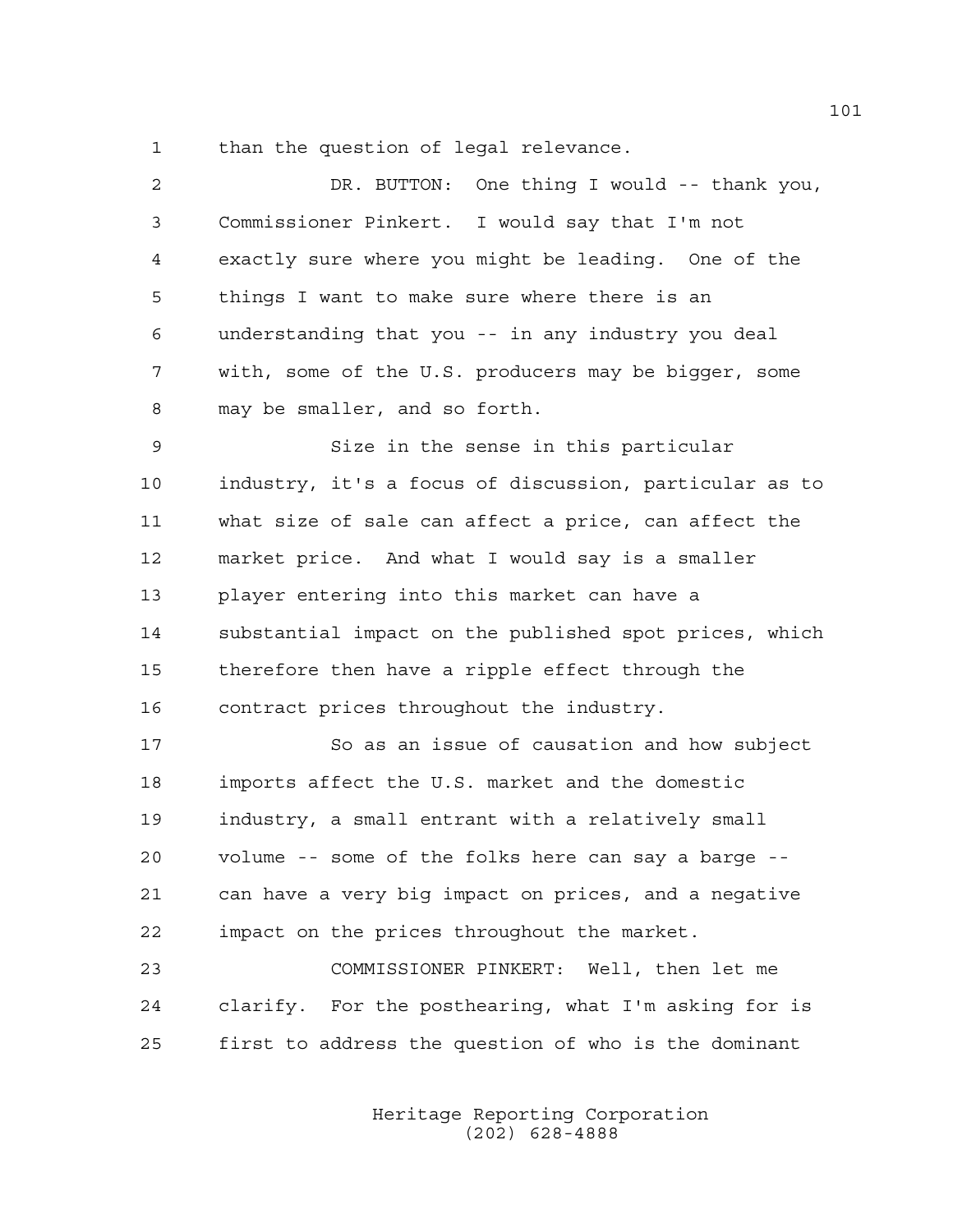1 supplier, and then secondly any argument you wish to 2 make on the relevance of that to the setting of price 3 and other factors in the market. 4 DR. BUTTON: Okay. Certainly will do. 5 COMMISSIONER PINKERT: Thank you. Thank 6 you, Mr. Chairman. 7 CHAIRMAN WILLIAMSON: Thank you. 8 Commissioner Johanson? 9 COMMISSIONER JOHANSON: Thank you, Mr. 10 Chairman. In their prehearing brief, the Venezuelan 11 Respondents assert that Felman has a competitive 12 advantage in acquiring manganese ore through a 13 corporate affiliation. If this is indeed the case, 14 how should the Commission take this assertion into 15 consideration when making its determination? Mr. 16 Salonen? 17 MR. SALONEN: Thank you, Commissioner 18 Johanson. In fact, as the testimony you heard earlier 19 from Mr. Nuss that the ore that comes from the mine 20 that is operated in Georgia is used almost entirely to 21 supply silicomanganese production, and in fact has to 22 be supplemented by additional imports of the manganese 23 ore because the mine is not adequate to meeting the 24 plant's complete needs. 25 You've also heard of the sources where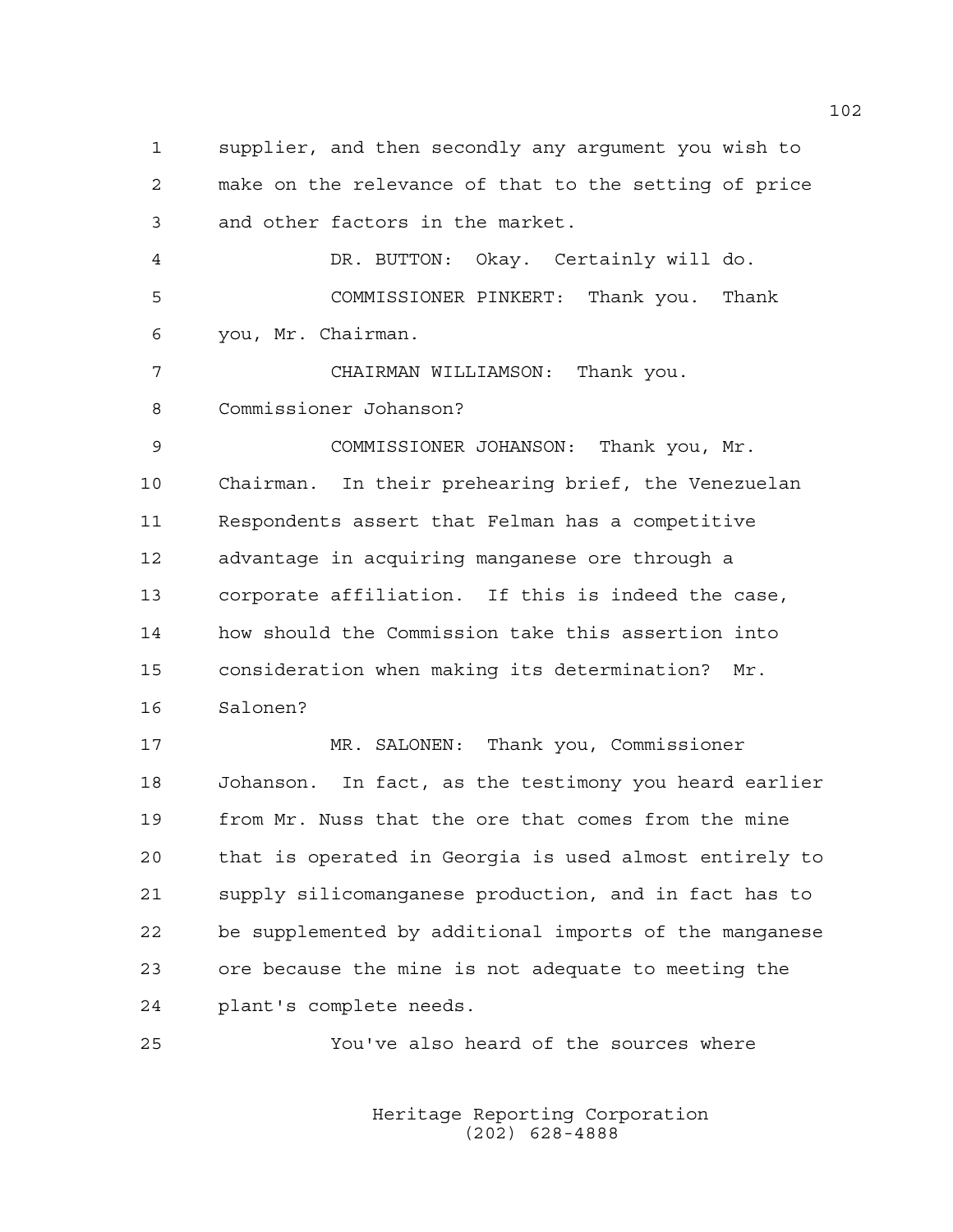1 Felman production does get its manganese ore, and it's 2 not Georgia, so it has no relevance whatsoever.

3 COMMISSIONER JOHANSON: Thank you. Eramet's 4 prehearing brief at page 30 reported that 5 silicomanganese intensity of steel produced in the 6 United States is increasing. Why is it increasing, 7 and what factors are driving this increase, if that is 8 indeed the case?

9 MR. ROCHUSSEN: Peter Rochussen. It relates 10 to steel production processes and the grade of steel 11 produced at certain steel makers. It does vary from 12 time to time, but also relates to the pricing of 13 silicomanganese compared to other manganese alloy 14 inputs and how the silicomanganese can be used in an 15 economically viable way compared to the other 16 manganese alloys.

17 COMMISSIONER JOHANSON: Do you anticipate 18 that this trend will continue?

19 MR. ROCHUSSEN: Not necessarily, no.

20 COMMISSIONER JOHANSON: All right. Thank

21 you. Mr. Chairman, I have no further questions.

22 CHAIRMAN WILLIAMSON: Thank you.

23 Commissioner Broadbent.

24 COMMISSIONER BROADBENT: Thank you. Yeah, I 25 was intrigued as well by the slag production that Mrs.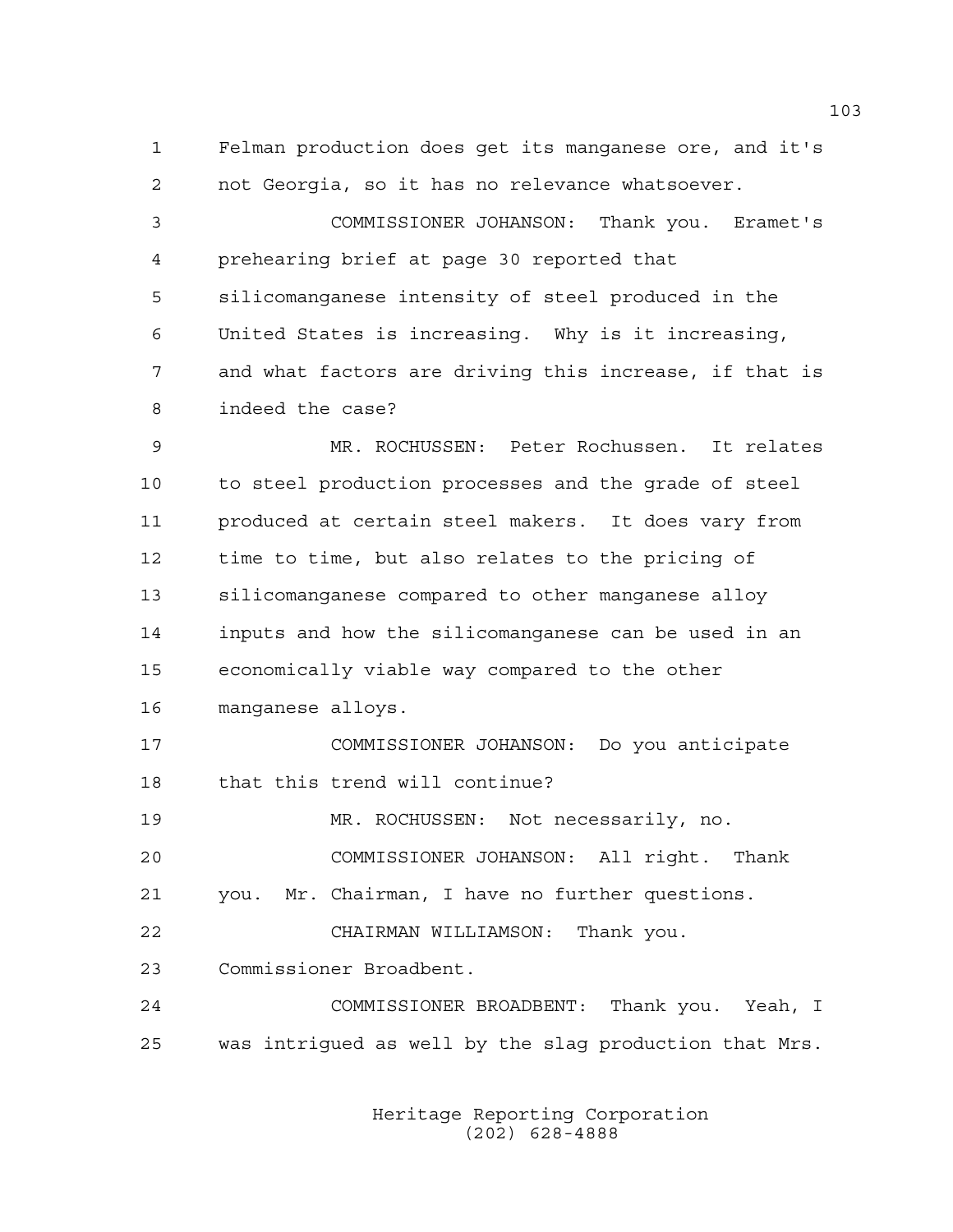1 Capito referred to, this byproduct, and was wondering 2 how we should take this into account in terms of 3 operating margins and profitability in the industry. 4 How big a benefit is it to the domestic producers? 5 MR. WILLOUGHBY: I think -- this is John 6 Willoughby, Commissioner, from Eramet Marietta. The 7 slag produced by our silicomanganese furnace, some of 8 it is processed by an outside firm, and some of it 9 goes into the Armstrong facility in West Virginia. 10 Some of it is converted into aggregate that is sold in 11 truckloads and used in roadwork and playground work, 12 et cetera. For us, it's not a big issue at all from a 13 financial standpoint.

14 On the other hand, the slag that comes from 15 our high-carbon furnace, our ferromanganese furnace, 16 is one of the main byproduct -- one of the main inputs 17 into our silicomanganese production. So we have both 18 products being produced at our facility. So it is a 19 benefit that the slag from our ferromanganese furnace 20 provides to silicomanganese production. But the slag 21 from silicomanganese operation is not a huge benefit 22 to us from a financial standpoint.

23 MR. SALONEN: Commissioner Broadbent, from a 24 legal perspective, the slag that Felman produces and 25 sells is obviously a byproduct of the production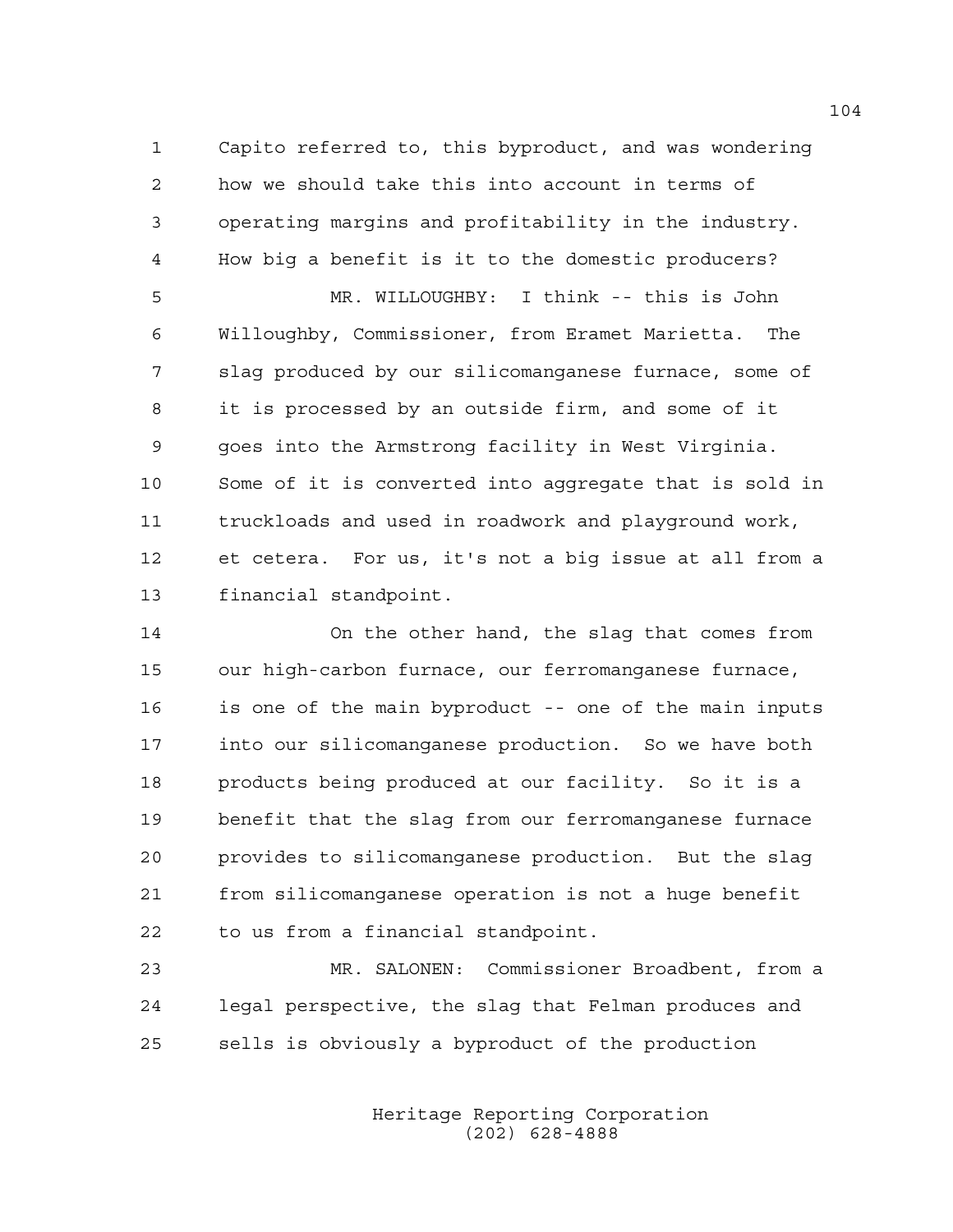1 process for silicomanganese, and so any income that 2 would come in from those sales will be below the 3 operating income line, and I would submit to you 4 that's not -- that should not be a factor in your 5 analysis of the likely effects of revocation of the 6 orders on the domestic industry.

7 COMMISSIONER BROADBENT: Okay. Even though 8 it's a direct result of the production process? 9 MR. SALONEN: Byproducts are often the 10 direct result of production processes for a number of 11 different products. But the Commission typically does 12 not take the sales of those byproducts into account, 13 as far as I'm aware, in its analysis of either the 14 impact or the likely impact of dumped imports on the 15 domestic industry.

16 COMMISSIONER BROADBENT: Okay. Mr. Kramer, 17 you would know this. No. I just wondered whether 18 this byproduct issue, and whether it should be taken 19 into account in our assessment of operating margins 20 and profitability of the company.

21 MR. WILLOUGHBY: No. I'm sorry. I missed 22 -- Commissioner, I thought I made it clear. We've 23 produced slag from silicomanganese for as long as 24 we've produced silicomanganese at Marietta. It's a 25 byproduct that we've found an outlet for, but it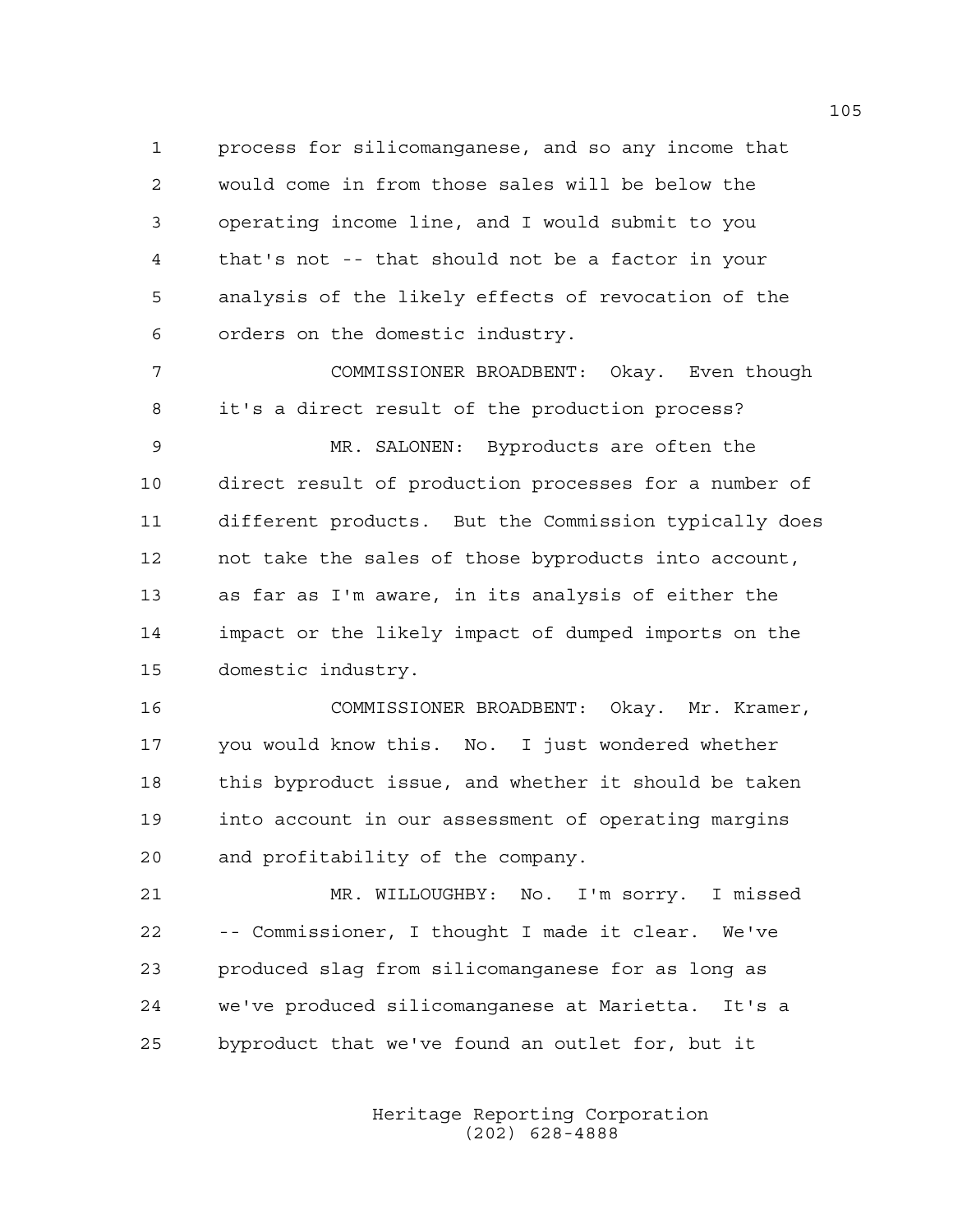1 provides -- it's not our business. It's disposed of 2 in a way that provides us a way to remove the 3 byproduct from our facility and someone has found uses 4 for. And that's a good thing. 5 COMMISSIONER BROADBENT: Okay. What factors 6 give a country a comparative advantage in the 7 production of silicomanganese? Where is it the best 8 place to produce this product? What do you need? 9 MR. WILLOUGHBY: This is John Willoughby 10 again. I'm certainly not an expert on all the 11 markets, but I can answer the question by saying from 12 our perspective, for purposes of this hearing, the 13 best place to produce silicomanganese for the U.S. 14 market is in the U.S., for reasons other than just 15 Eramet Marietta, but for the standpoint of the uses in 16 the steel that can help secure the national defense in 17 many cases, if nothing else, and relate to the quality 18 of the product that goes into our infrastructure. 19 I can't answer from a global perspective, 20 however.

21 COMMISSIONER BROADBENT: I'm wanting low 22 electricity costs, raw material. I mean, if you were 23 going to put a plant anywhere, where would you put it 24 based on production costs?

25 MR. WILLOUGHBY: There are many factors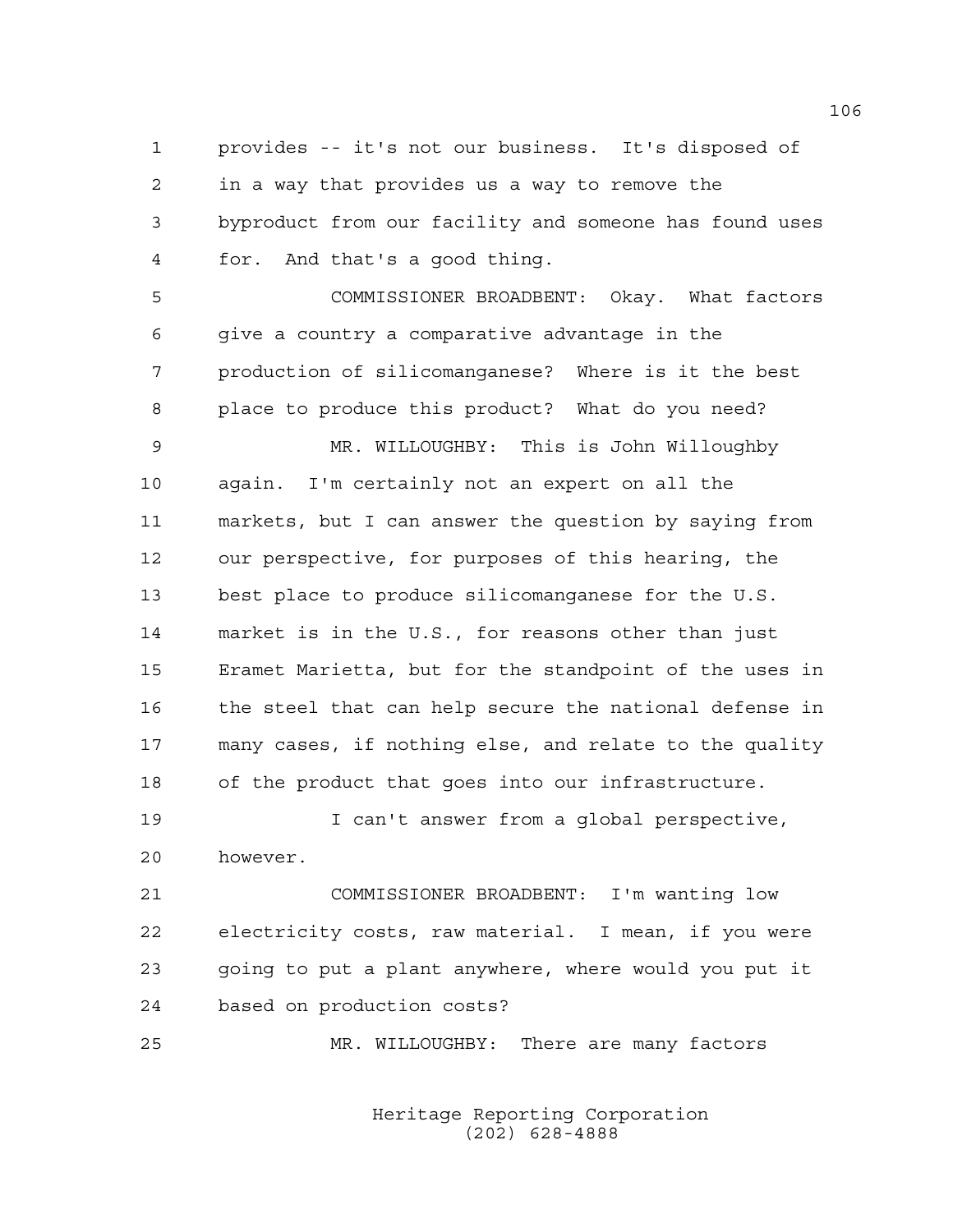1 beyond those inputs where the market is an important 2 factor as well. Where is the market? What are the 3 costs of construction? What is the regulatory 4 environment in a given location? What are the 5 constraints on bringing in raw materials or on 6 exporting materials if the domestic market doesn't 7 have -- if there is no domestic steel industry, for 8 example, or an underutilized domestic steel industry? 9 Certainly electricity would be a factor, 10 that's for sure. 11 COMMISSIONER BROADBENT: But it's very much 12 dependent on a healthy domestic steel industry nearby? 13 MR. WILLOUGHBY: Absolutely. 14 COMMISSIONER BROADBENT: Okay. 15 DR. BUTTON: Commissioner, this is Ken 16 Button. As a generic matter, a comparative matter as 17 a general matter is where the combination of the -- 18 where you have inputs that are relatively cheap, and 19 you have proximity to your customers. So here in the 20 United States, certainly an advantage being close to 21 the customers, having reliable sources of electricity 22 and so forth.

23 I would say that I don't think Venezuela 24 would fit in this respect, not having the national 25 resources, not being close to these particular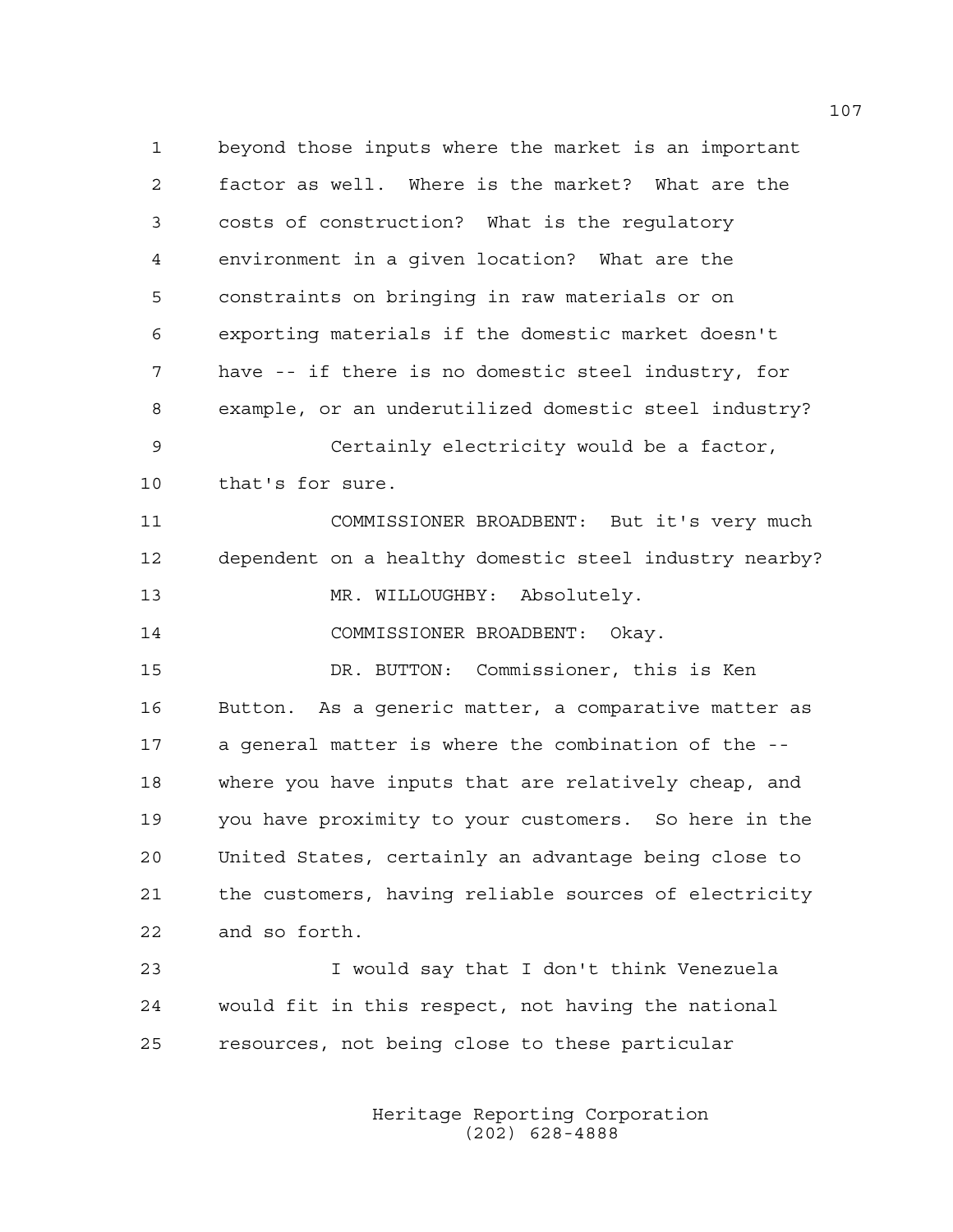1 customers, and where electricity is expensive as well. 2 This is definitely a globalized industry 3 with a commodity product. So I think the key 4 advantages the domestic industry has is proximity to 5 its customers.

6 COMMISSIONER BROADBENT: Okay. Excuse me. 7 Mr. Sossonko, you made the point that you were 8 constantly being solicited by Indian firms, but 9 imports from India haven't really entered the market 10 that I've seen in the statistics. Are they 11 communicating with purchasers, or what kind of 12 communications are they making with you as possible 13 purchasers?

14 MR. SOSSONKO: As far as I can tell from the 15 emails that they send me, they think I'm a purchaser, 16 and they're sending me these emails as addressed to -- 17 you know, we see that you buy alloys, and among those 18 alloys are silicomanganese, ferromanganese,

19 ferrosilicon, among other alloys. So I believe they 20 are sending it to other purchasers as well.

21 COMMISSIONER BROADBENT: Back on the steel 22 industry. You primarily serve -- the silicomanganese 23 industry primarily serves bar and plate production. 24 Is that correct, of steel bar and plate?

25 MR. ROCHUSSEN: Peter Rochussen for Eramet.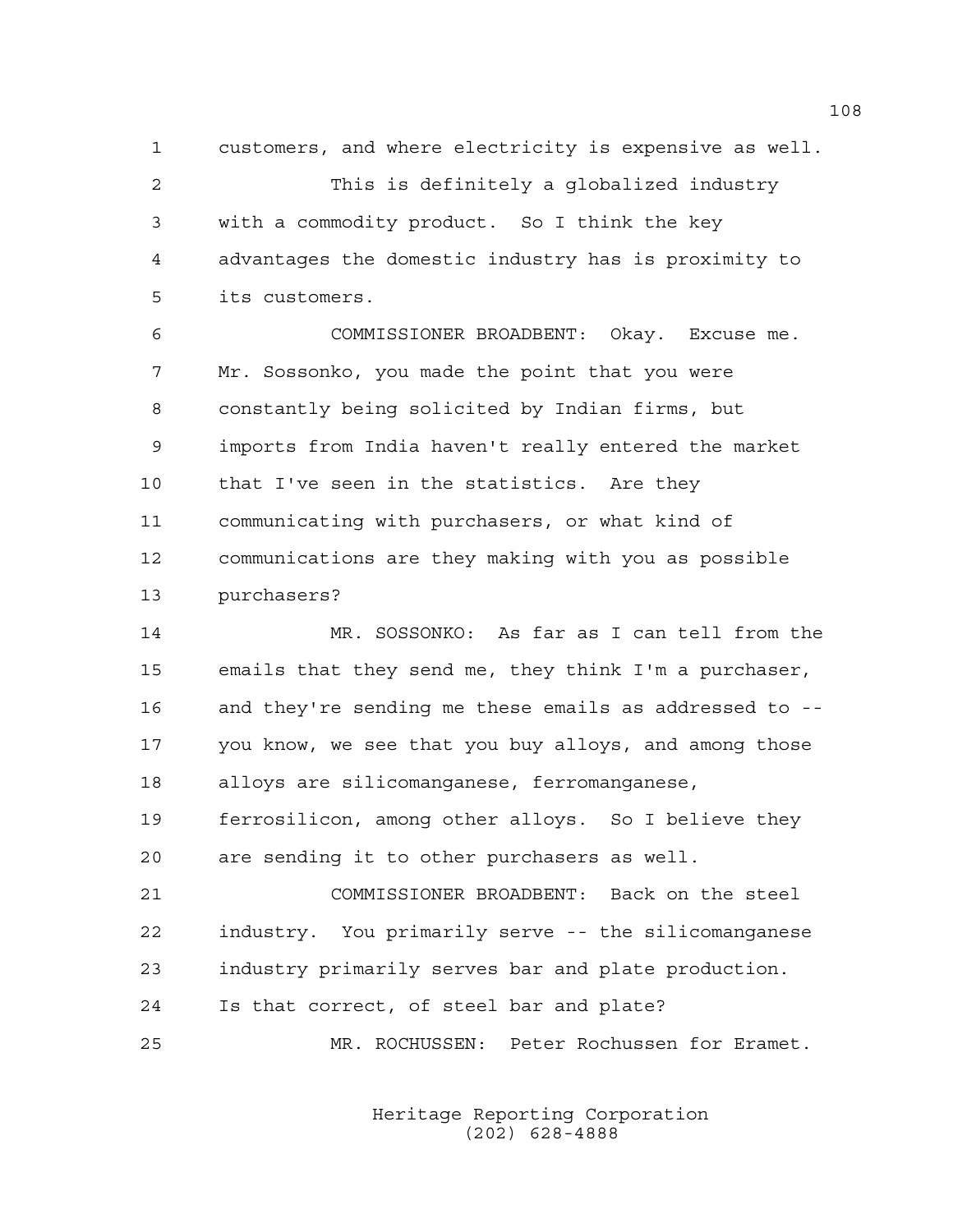1 We have a very diversified steel customer base. 2 Silicomanganese only goes into one particular sector 3 of that, mostly into long product producers, which are 4 focused on bar and infrastructure type related to 5 markets, but also is used in steel plate production, 6 but to a lesser extent than in the long product 7 market. 8 COMMISSIONER BROADBENT: Okay. Now, do you 9 expect demand for this product to increase -- these 10 products to increase in the United States? 11 MR. ROCHUSSEN: I'm sorry. Could you repeat 12 the question? 13 COMMISSIONER BROADBENT: Do you expect 14 demand for those steel products to increase in the 15 United States? 16 MR. ROCHUSSEN: There has been an 17 expectation for the last five years, since the great 18 recession started, that there is going to be an 19 increase. Every time I speak to a lot of the 20 structural producers that are producing beams and bar 21 products, they're always saying that their expectation 22 is there is going to be an improvement in a six- to 23 nine-month period. They've been saying that for the 24 last four years. It hasn't happened yet. 25 We look at leading indicators, such as what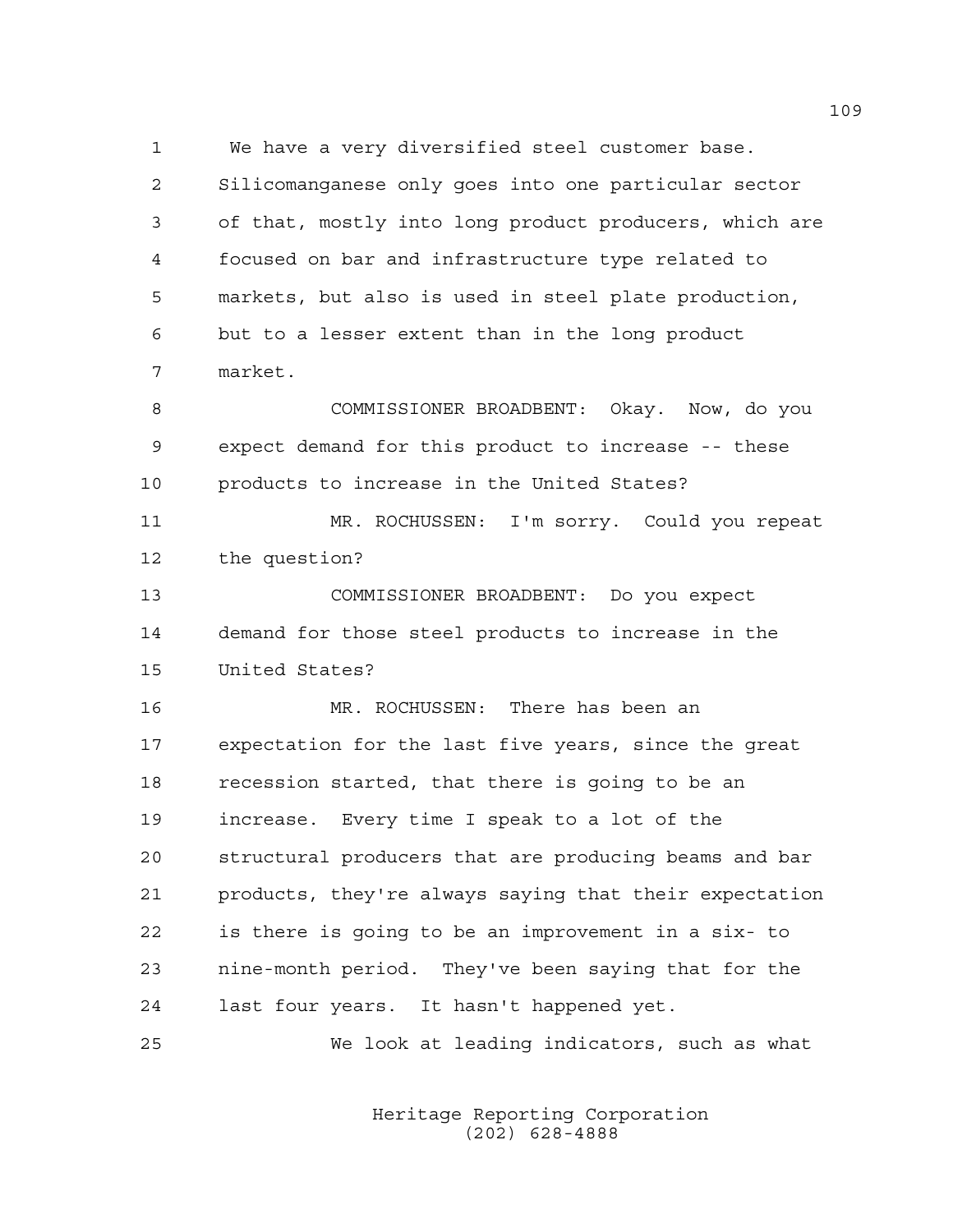1 I've mentioned earlier, the architectural building 2 index. That has been hovering around that 50 percent 3 level for quite some period. And that to me is a key 4 indicator, which means that in the next six- to nine-5 or twelve-month period, there is really no expectation 6 that this efficient work being envisaged that is going 7 to increase the market demand for long product 8 producers. Long product producers are the key user of 9 silicomanganese in the U.S. market. 10 COMMISSIONER BROADBENT: Okay. Are there 11 any substitutes for silicomanganese? Do you expect 12 that to grow at all in the future? 13 MR. ROCHUSSEN: Substitutes for 14 silicomanganese? 15 COMMISSIONER BROADBENT: Yeah. 16 MR. ROCHUSSEN: Yeah. There are a variety 17 of other manganese alloys, so essentially anything 18 that contains manganese could be used as a substitute. 19 It comes down to price. It also comes down to the 20 value of the silicon unit in the silicomanganese 21 product. It comes down to the steel grade that is 22 being produced. 23 Silicomanganese just happens to be the ideal 24 mix of silicon and manganese content related to the 25 end use in the steel grade being produced. So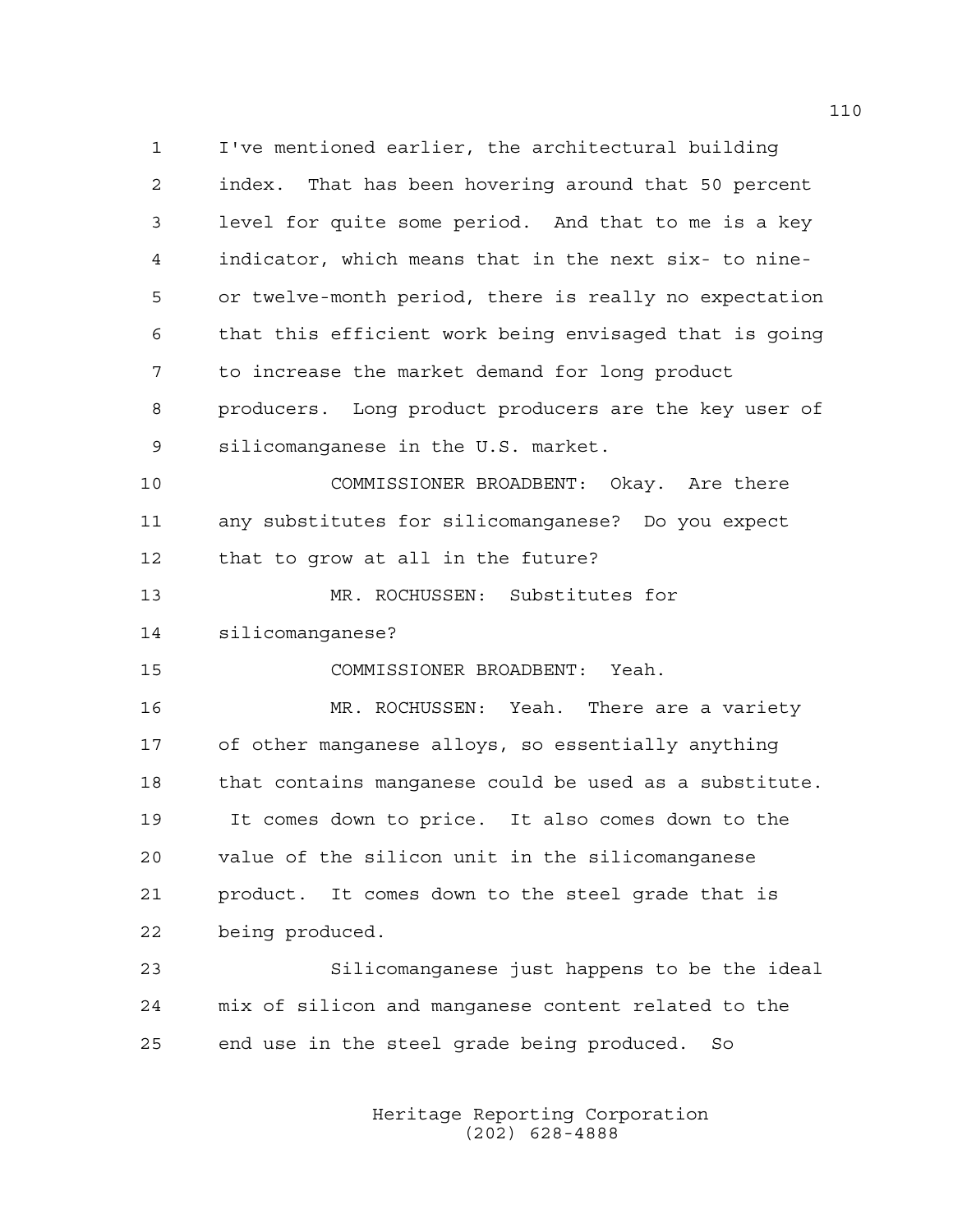1 typically it's the preferred alloy for long product 2 production.

3 COMMISSIONER BROADBENT: But it's very price 4 sensitive, so if the price goes up, there may be some 5 substitute competition coming in.

6 MR. ROCHUSSEN: Yeah. I mean, it's all 7 relative to other commodities, yeah. I mean, the 8 manganese market does move up and down. All the other 9 alloys do move up and down more or less in line with 10 each other.

11 COMMISSIONER BROADBENT: Okay. This is for 12 Mr. Button, the economist on the back. I believe this 13 is your chart. You didn't have an Asian demand up 14 there, and I was just wondering what you're expected 15 for demand for steel production in Asia, other than 16 Japan.

17 DR. BUTTON: Right. Of course, we do list 18 Japan, and would be happy in the post to provide 19 additional that we have that covers Asia as well. 20 COMMISSIONER BROADBENT: Thank you very

21 much.

22 CHAIRMAN WILLIAMSON: Okay. Thank you. Mr. 23 Brown, there has been a lot of discussion recently 24 about the competitiveness of the U.S. industry and 25 factors affecting that, and there has also been talk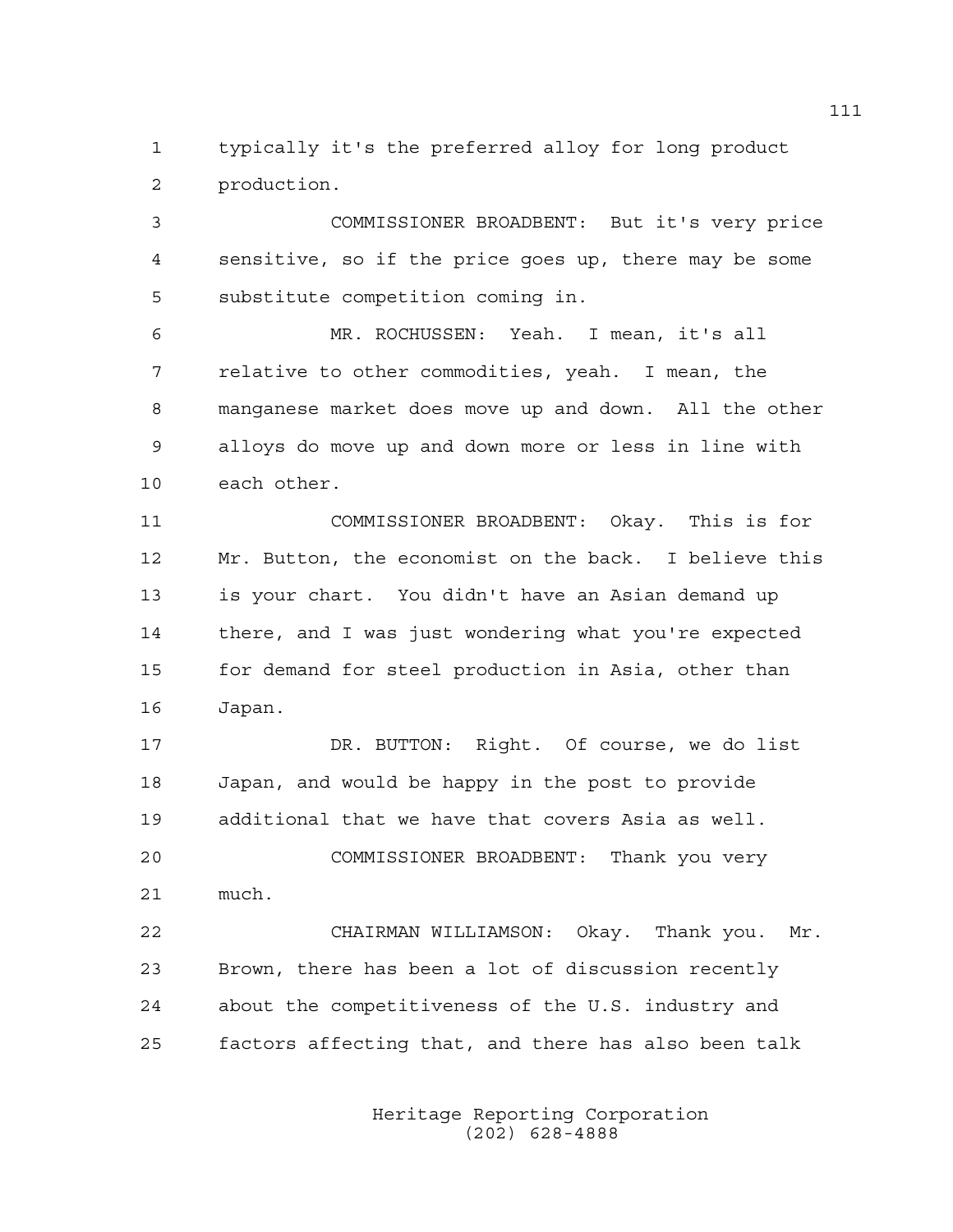1 about the amount of investment that has been put into 2 upgrading facilities and modernizing. 3 I was wondering about the competitiveness of 4 the U.S. workers compared to other countries. What 5 can you tell us about that? You've been in the 6 industry a long time. 7 MR. BROWN: Well, Commissioner, I am kind of 8 prejudiced with that. I think that we're the best in 9 the world. 10 CHAIRMAN WILLIAMSON: Okay. You've been in 11 the industry a long time. 12 MR. BROWN: Yes, I have. 13 CHAIRMAN WILLIAMSON: To say that. You 14 might want to elaborate on that, and particularly 15 anything that maybe is done to keep them to be the 16 best in the world, as we look forward. 17 MR. BROWN: I don't -- I guess I really 18 don't understand what you want, but I can try to 19 explain what I see. 20 CHAIRMAN WILLIAMSON: Okay. 21 MR. BROWN: We -- at my plant, we try to 22 provide what the customer wants as well as we can 23 within the restrictions of the EPA regulations and the 24 stuff that we have to follow that is provided, you 25 know, through that.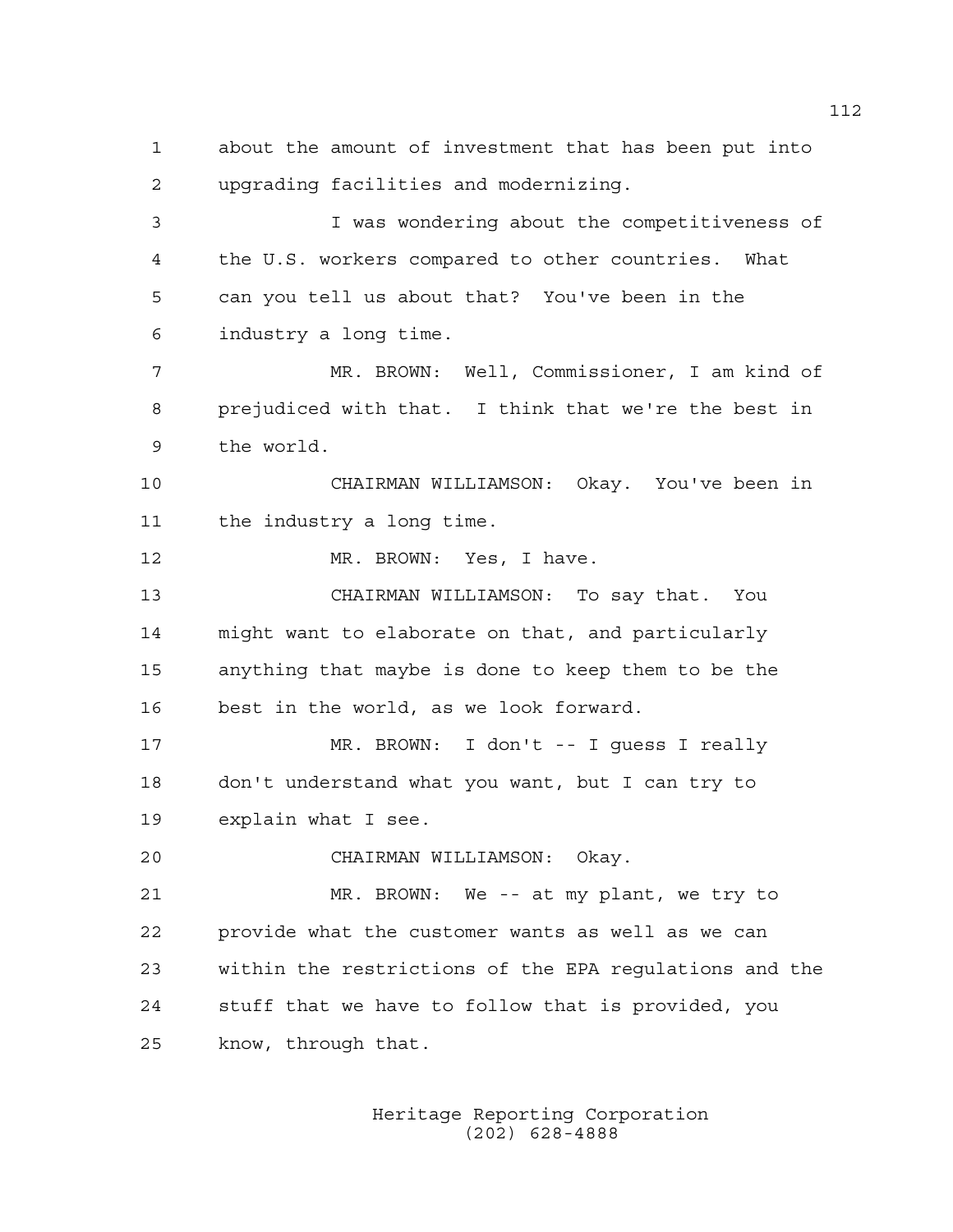1 As an equipment operator, I'm very proud of 2 my, very, very proud. I think I do a very good job. 3 With my furnace operators that we work together with, 4 those people, I'm very proud of them. We have a very 5 good workforce, and I truly am very proud of every one 6 of those workers that I represent and I work with. 7 CHAIRMAN WILLIAMSON: Okay. Thank you. 8 That's relevant to the competitiveness of the industry 9 in the future. I was wondering about Mr. Martin. 10 Anything you want to add? 11 MR. MARTIN: Yes, Chairman. We take very 12 much pride in our work. We try to be the safe -- do 13 our job the safest we possibly can, and we've had 14 cooperation with our company. I don't know about Mr. 15 Brown. I'm sure they have too. And we've gone above 16 and beyond our safety records from when we started in 17 2006, and today our safety records are very, very 18 exceptional. 19 CHAIRMAN WILLIAMSON: Okay. Thank you. 20 MR. WILLOUGHBY: Commissioner? Mr. 21 Chairman? 22 CHAIRMAN WILLIAMSON: Sure. Mr. Willoughby, 23 I'm sorry. 24 MR. WILLOUGHBY: I'm sorry. If I could, 25 from the employer's perspective, talking about the

> Heritage Reporting Corporation (202) 628-4888

113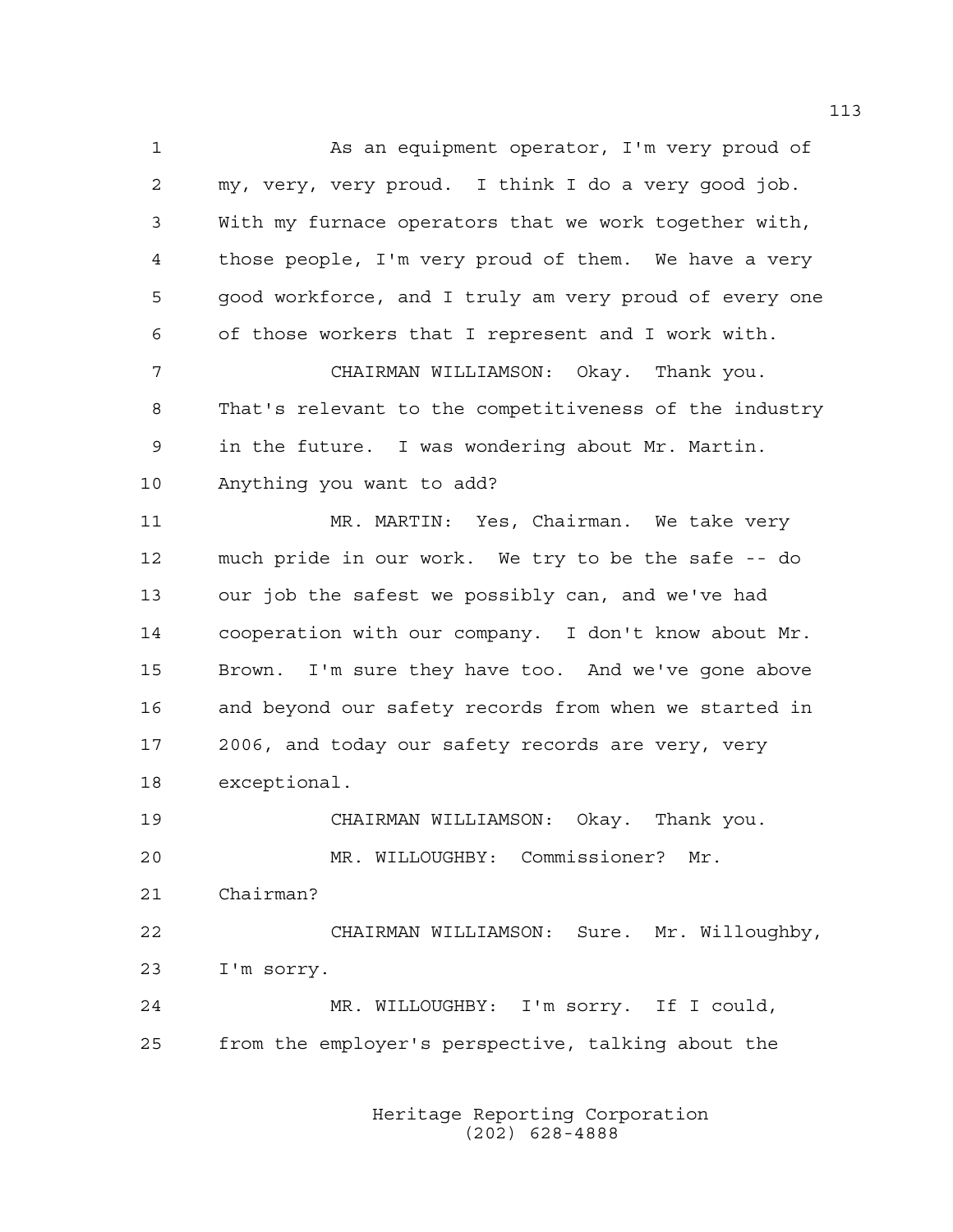1 worker. I'm too very proud of the workers at Eramet 2 Marietta, and in a way that perhaps Steve doesn't 3 perceive. We have -- our workers have been with us 4 for many, many years. We have a very seasoned 5 workforce, very experienced. But also, as we've made 6 these investments in our facility that has upgraded 7 the technology associated with the process, our 8 workers have adapted very well to the changes in the 9 technology, and have remained very, very productive, 10 and have responded to the changes that have had to 11 come into the place in order for us to try and remain 12 competitive, whether it be from the controls in the 13 furnace, the computer controls that are used in the 14 scoop that Steve drives, whether it be from our safety 15 record and the safety performance and new equipment 16 and new protective devices.

17 They've done a great job of working with the 18 company in understanding the need to continue to move 19 forward and address these issues in order to survive. 20 So from my perspective.

21 CHAIRMAN WILLIAMSON: Good. Thank you. Mr. 22 Brown, Mr. Martin.

23 MR. BROWN: Mr. Commissioner, we have -- 24 Chairman, we have -- I mentioned in my statement about 25 the veterans, you know, that work at our plant, I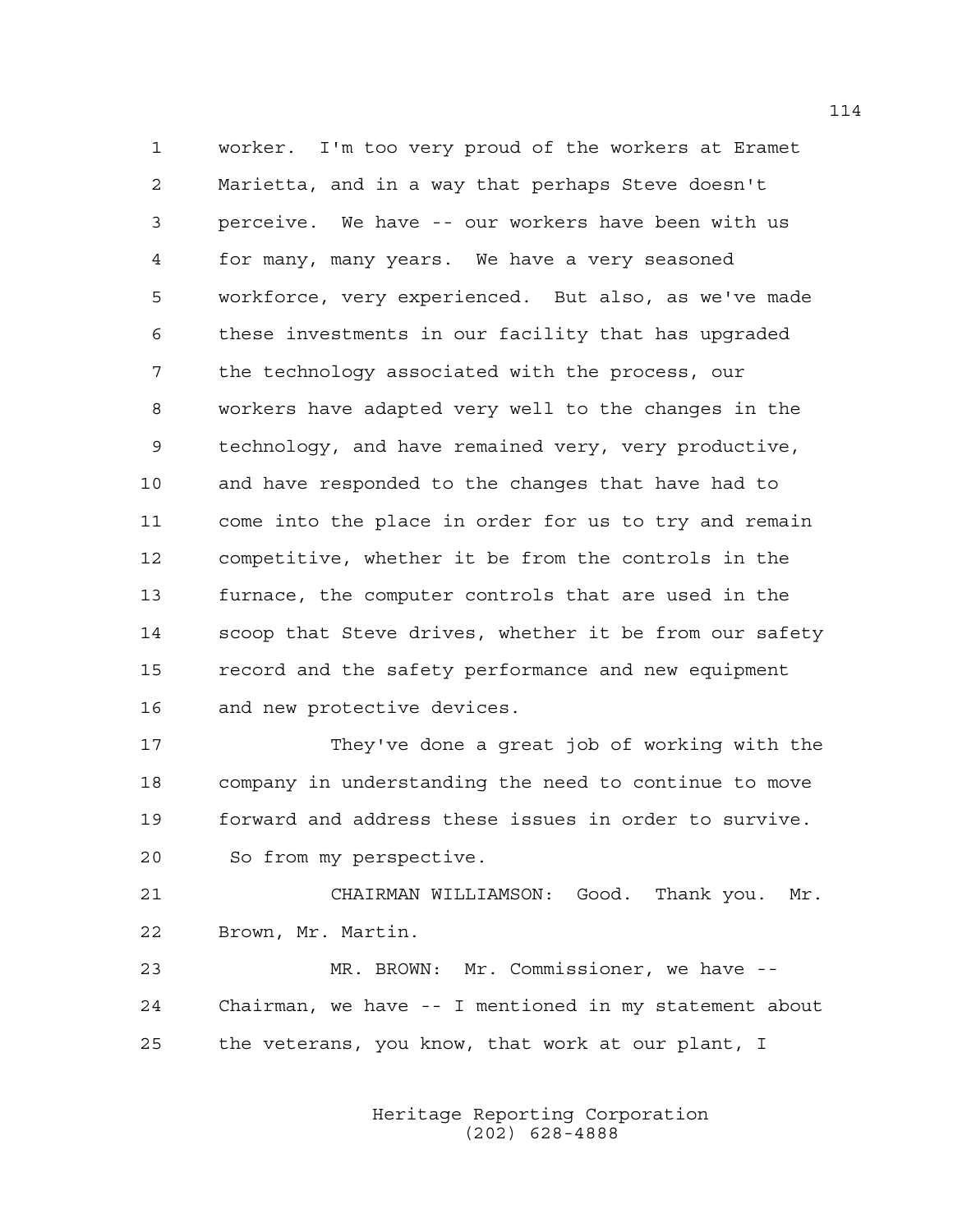1 currently being one also. We have 27 Vietnam and Gulf 2 War veterans. These guys have adapted to the job. 3 It's amazing the team work we have.

4 When you go through the military, you're 5 taught to be a team player. Every one of us are. We 6 have 135 people there that are team players. We all 7 represent and work very well together. I don't know 8 what else to tell you. But come to my plant and let 9 me show you around.

10 CHAIRMAN WILLIAMSON: Okay. Thank you. I 11 may just do that. Mr. Martin. Thank you.

12 MR. MARTIN: Chairman, I just want to add 13 that in my testimony last year I talked about us 14 getting a gainsharing. That has been -- that has 15 worked very exceptional. It's a mix of the 16 production, the quality, the safety, and the 17 productivity, and every quarter we get a bonus check 18 for exceeding their limits. And it's -- we continue 19 to get it as of today. So I just want to add that the 20 company has made that commitment to pay that, and it's 21 considered a bonus.

22 That's why I believe that the company, 23 Felman, has that commitment to stay, stay open and 24 start production when the market conditions return. 25 CHAIRMAN WILLIAMSON: Okay. Thank you for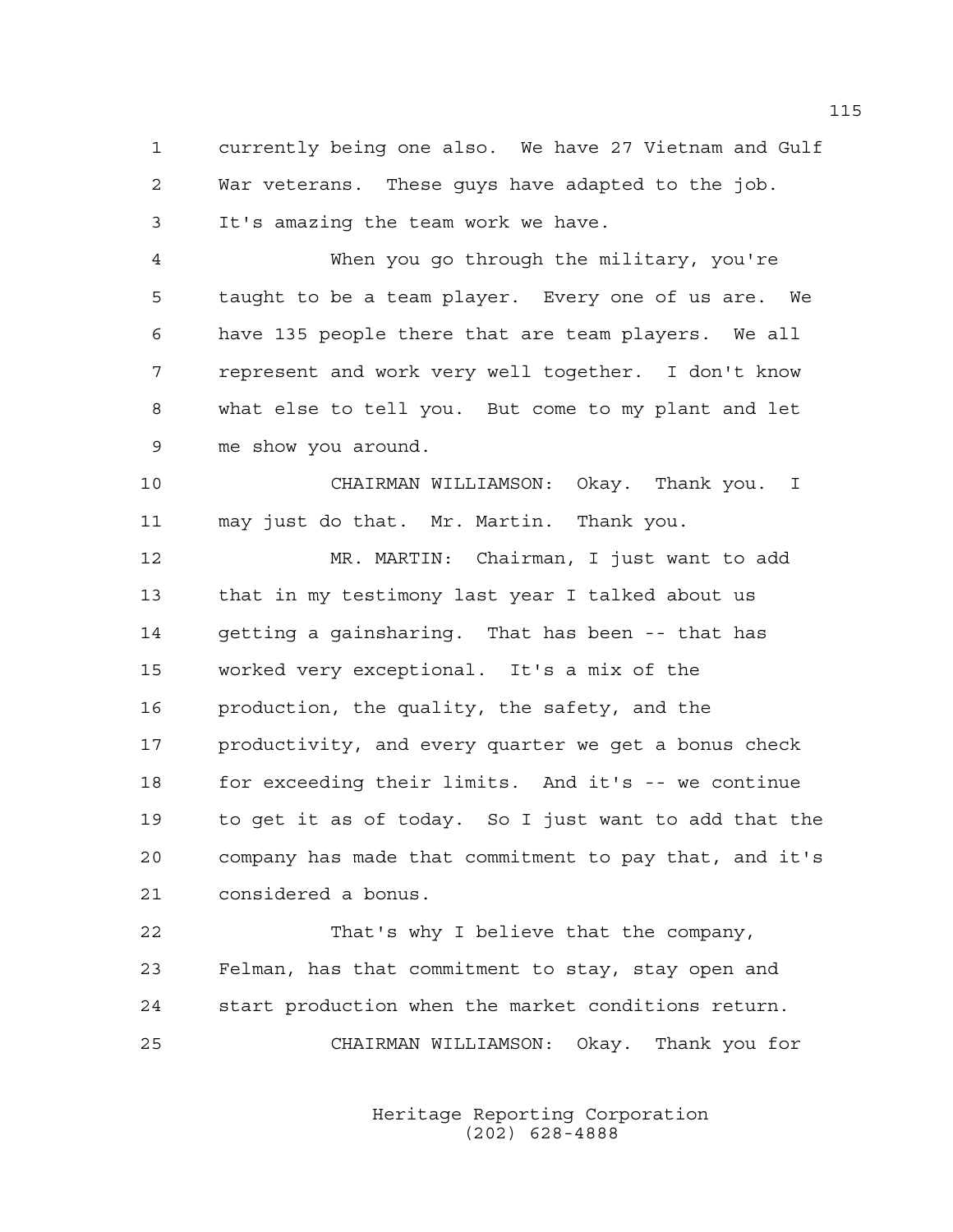1 those answers.

| 2  | MR. MARTIN: Thank you.                                 |
|----|--------------------------------------------------------|
| 3  | CHAIRMAN WILLIAMSON: Good. I think you                 |
| 4  | said -- we were talking about that there were certain  |
| 5  | I quess imports from Georgia that product is not being |
| 6  | made in the U.S. currently with this higher manganese  |
| 7  | content. I was wondering, is it capable of being made  |
| 8  | in the U.S.?                                           |
| 9  | MR. NUSS: The higher manganese-containing              |
| 10 | product is not capable of being produced in the U.S.   |
| 11 | On the basis of the feedstock that's available, it's   |
| 12 | just not technically capable of being done.            |
| 13 | CHAIRMAN WILLIAMSON: Okay. Thank you. I                |
| 14 | was just wondering, wanted that clarification.         |
| 15 | Mr. Rochussen, I think in your responding to           |
| 16 | the question about the intensity of steel, of the      |
| 17 | manganese and steel being increasing in the U.S., the  |
| 18 | demand for that, and I was wondering about do you have |
| 19 | any information on the so-called manganese intensity   |
| 20 | in other markets and where that's going.               |
| 21 | MR. ROCHUSSEN: I think that's something we             |
| 22 | could provide posthearing.                             |
| 23 | CHAIRMAN WILLIAMSON: Okay.                             |
| 24 | MR. ROCHUSSEN: We'd have to do some                    |
| 25 | research on that.                                      |
|    |                                                        |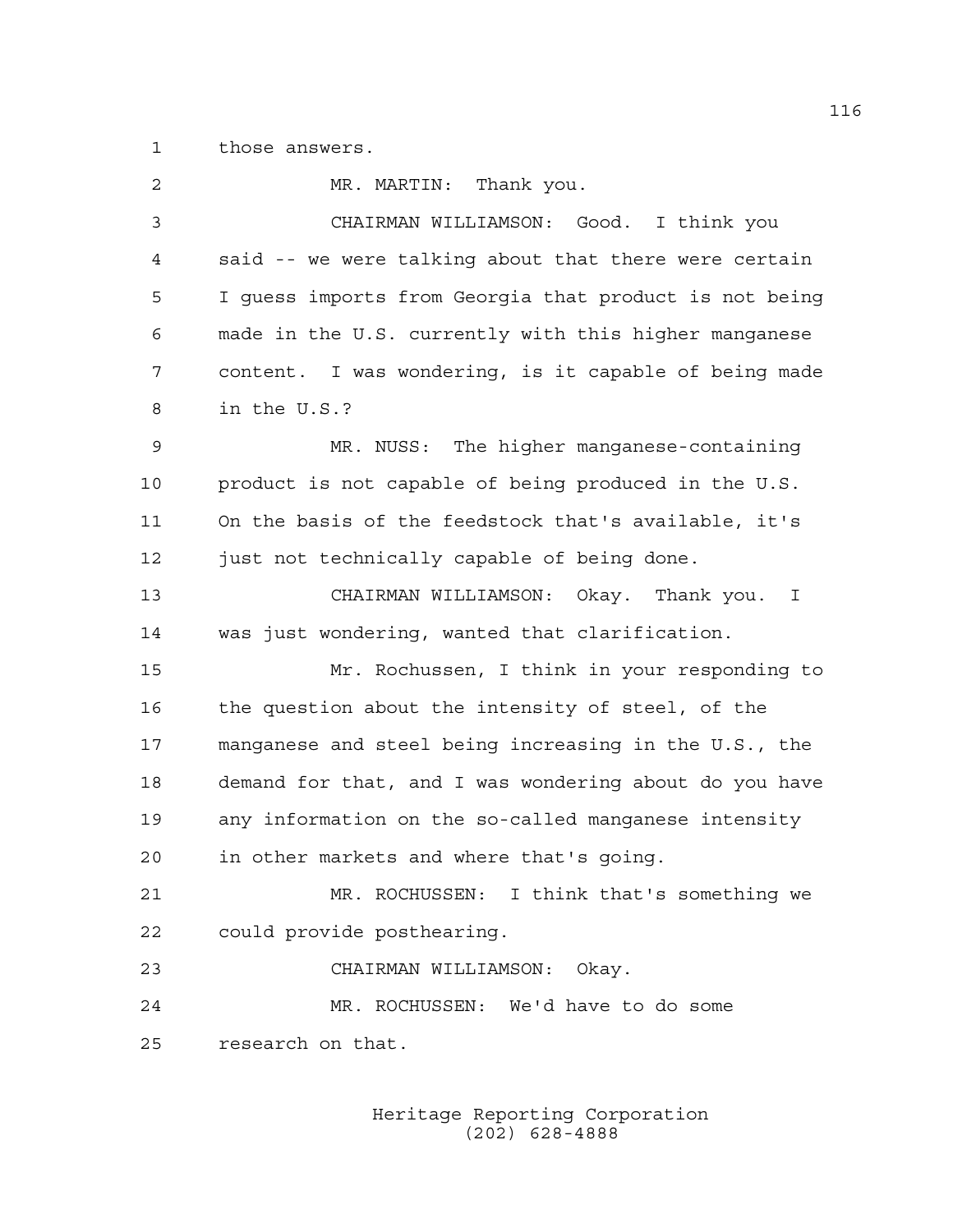1 CHAIRMAN WILLIAMSON: Okay. Thank you. So 2 given the market share held by nonsubject imports, why 3 would increased imports from the subject countries 4 necessarily take marketing share from the domestic 5 producers rather than from nonsubject imports?

6 MR. ROCHUSSEN: Peter Rochussen again. We 7 compete every day against all sources of 8 silicomanganese, whether it's Felman or whether it's 9 imports from nonsubject countries. In today's market, 10 where there is stagnating demand and oversupply both 11 domestically as well as globally, in the incremental 12 addition to the supply to the market, no matter how 13 small, it's going to have an impact on the price 14 structure.

15 The impact on Eramet is not necessarily a 16 loss of volume. We have to protect our volume in 17 order to have as large a production base to spread our 18 fixed costs, as John Willoughby explained earlier on. 19 The impact of those incremental imports is more going 20 to be on the price that is in the marketplace. In the 21 incremental import, no matter how small it is, whether 22 it's a few hundred tons or a few thousand tons, it's 23 going to be above and beyond what the market needs at 24 this point in time. So it will have to enter the 25 market at a lower price to be able to find a home.

> Heritage Reporting Corporation (202) 628-4888

117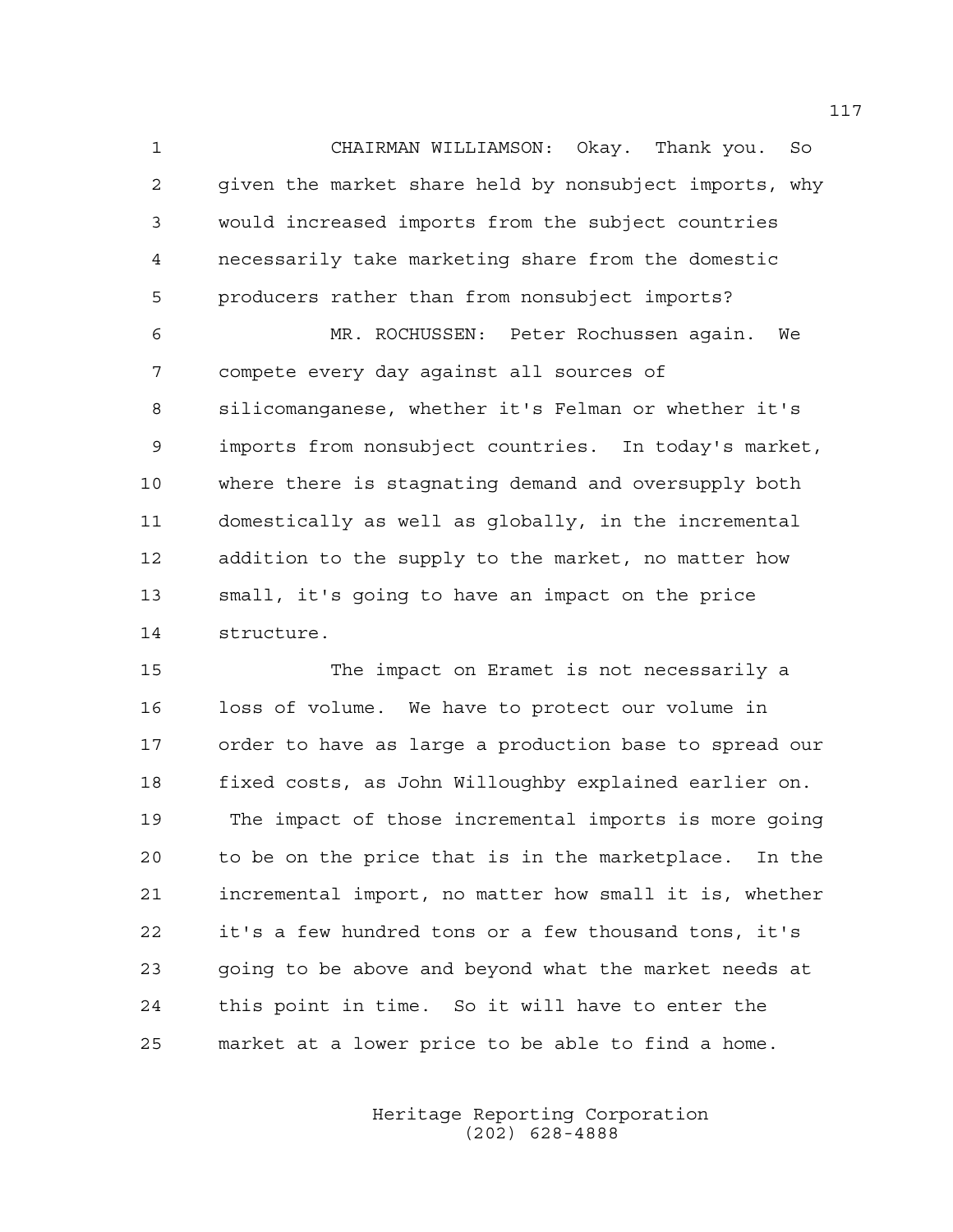1 And it's that lower price which is going to have the 2 devastating impact on Eramet and Felman.

3 CHAIRMAN WILLIAMSON: Okay. Thank you. Mr. 4 Button?

5 DR. BUTTON: Chairman Williamson, just 6 further on that point. In the prehearing brief of 7 Ferro Ven, it makes the assertion that if there were 8 to be imports from Venezuela from Ferro Ven, they 9 would not displace domestic production, but rather 10 displace nonsubject imports. Well, as described, they 11 may not be true. It could directly displace 12 domestically-produced product.

13 What the brief did not address, the price 14 effect, as we have been discussing earlier today, is 15 that the effect on the domestic industry via price 16 could be very important in this sense, not necessarily 17 directly through its volume.

18 You know, if subject imports from Venezuela 19 were to come in and lower the domestic price across 20 the U.S. market, it could then have the negative 21 effect on the U.S. operations and reduce the price 22 level to levels that, as Mr. Willoughby has described, 23 could threaten the basic viability of Eramet and its 24 furnaces.

25 So I think both sides of this have to be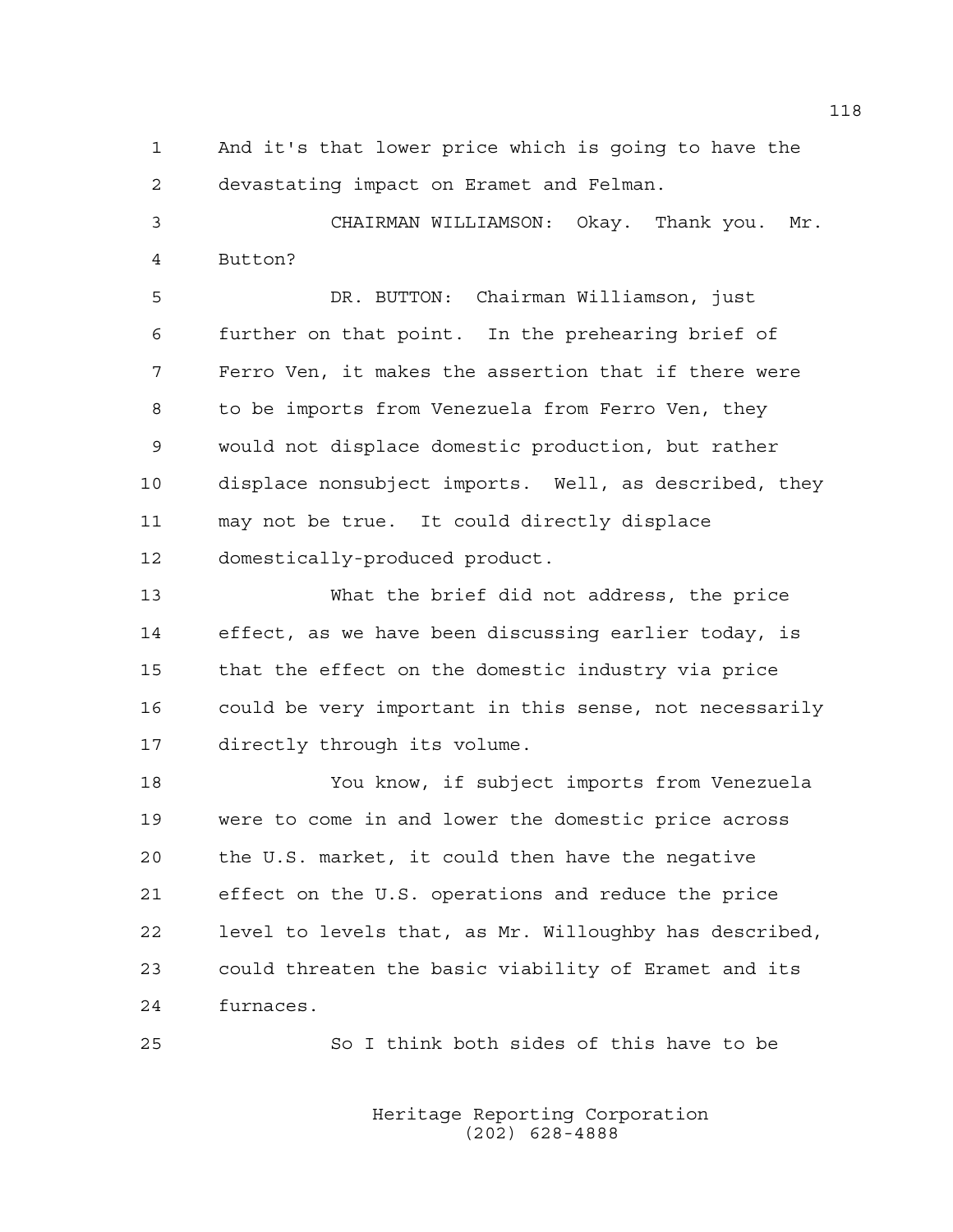1 taken into consideration.

| 2  | CHAIRMAN WILLIAMSON: Okay.                            |
|----|-------------------------------------------------------|
| 3  | MS. LUTZ: And Jennifer Lutz with ECS.                 |
| 4  | CHAIRMAN WILLIAMSON:<br>Sure.                         |
| 5  | MS. LUTZ: I'd just add that during the                |
| 6  | original investigation, subject imports took market   |
| 7  | share from the U.S. producers and nonsubject imports. |
| 8  | CHAIRMAN WILLIAMSON: Okay.                            |
| 9  | MS. LUTZ: So it doesn't just affect the               |
| 10 | nonsubject imports.                                   |
| 11 | CHAIRMAN WILLIAMSON: Okay. Because like               |
| 12 | who gets hurt the most, who is the slowest to lower   |
| 13 | their price, are you saying?                          |
| 14 | DR. BUTTON: Well, certainly in a commodity            |
| 15 | product market like this, that if you don't drop your |
| 16 | price, the customers will necessarily turn to someone |
| 17 | else that does drop their price.                      |
| 18 | CHAIRMAN WILLIAMSON: Okay. Thank you for              |
| 19 | that answer. So the next question. Can anyone speak   |
| 20 | to the supply of manganese ore or raw materials in    |
| 21 | Kazakhstan or India? And if you don't have it now, I  |
| 22 | could take it posthearing.                            |
| 23 | MR. ROCHUSSEN: I think if there is a                  |
| 24 | specific question, we could provide the answer in     |
| 25 | posthearing brief.                                    |
|    |                                                       |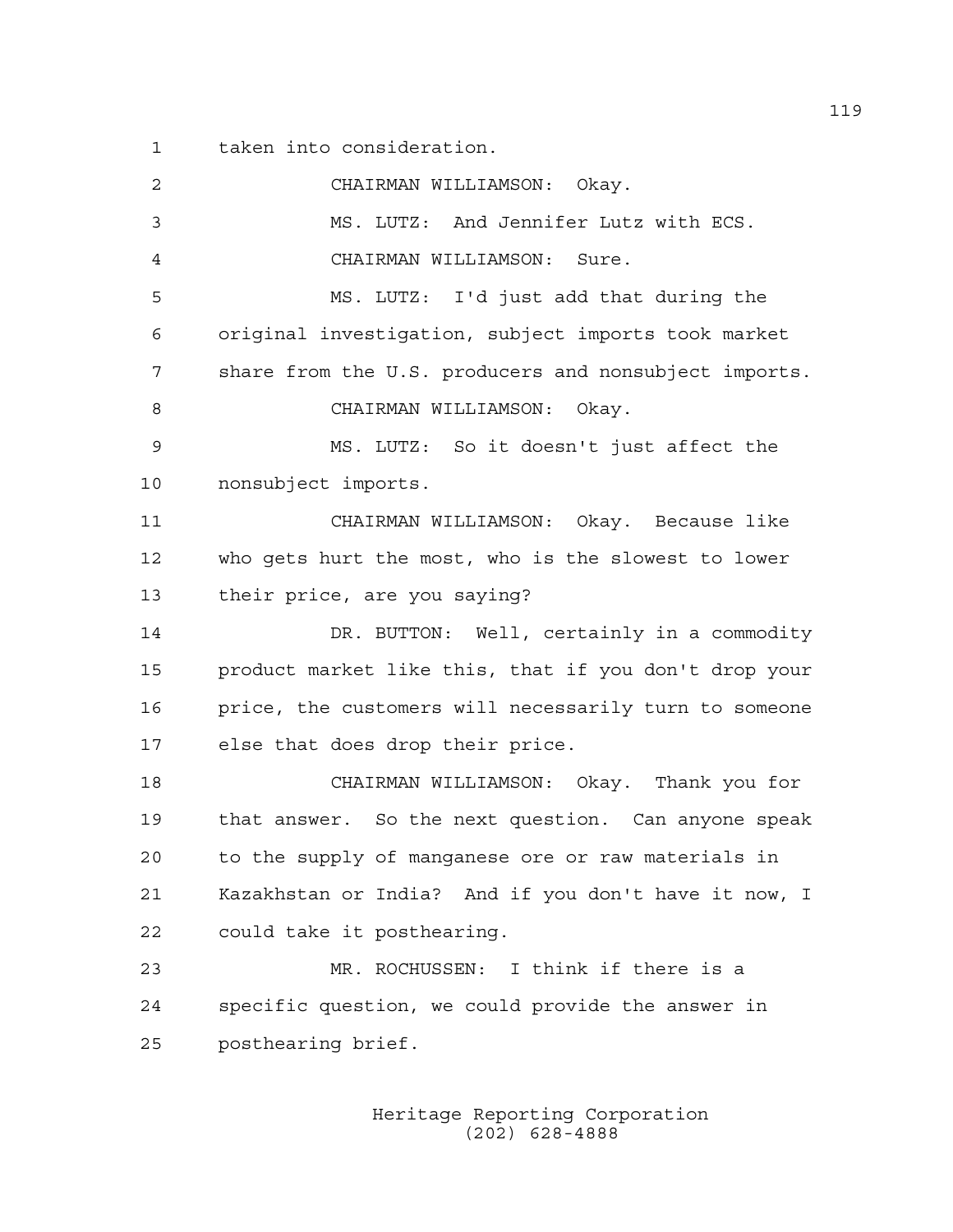2 Thank you. Commissioner Pearson?

3 COMMISSIONER PEARSON: Thank you, Mr. 4 Chairman.

5 Mr. Konrady, in your statement, I see what 6 seemed to be two different explanations for why the 7 Felman facility currently is shut down. On the first 8 page, you indicate that deteriorating market 9 conditions an increasing costs prompted the idling of 10 all three furnaces, which suggests economic pressure.

11 On the next page, you indicate that over the 12 next three months, we're embarking on an ambitious 13 refurbishment plan, spending well over \$1 million, 14 excluding labor costs to make capital repairs that 15 will improve the reliability and operation of the 16 furnaces once the work is completed. Our objective 17 will be to restart in September and keep the number 18 seven furnace idled until maintenance work on it is 19 completed. I'm being a little bit selective in my 20 reading.

21 And this latter explanation would seem to 22 suggest that this is an intentional shutdown, probably 23 planned sometime in advance because I assume materials 24 and equipment were needed to be acquired, you know, 25 worth a million dollars to do the upgrades. Which is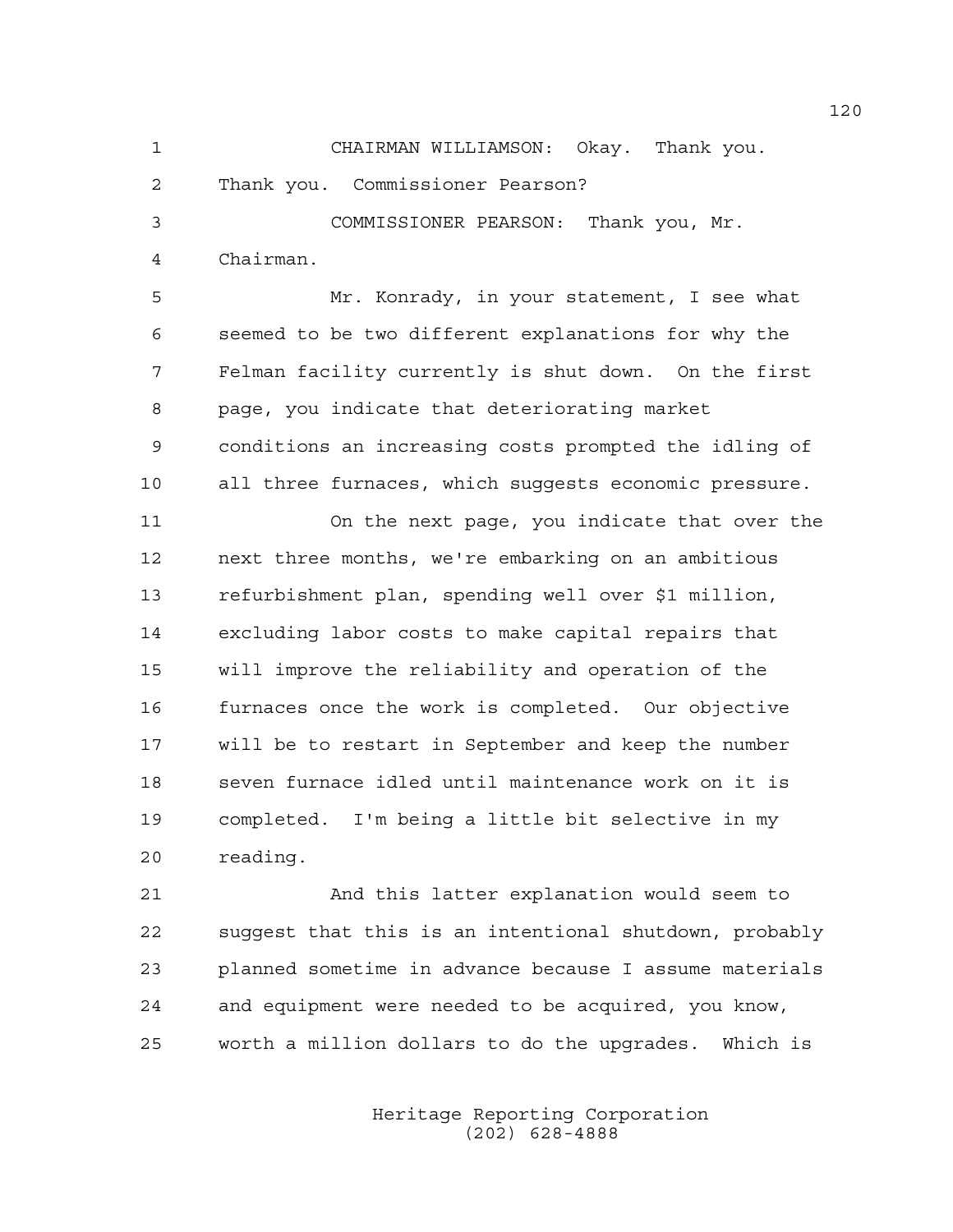1 the correct way to understand this? Is this a 2 shutdown due to economic purposes, or economic 3 reasons, or is it a perfectly rational shutdown to 4 upgrade the facility?

5 MR. KONRADY: Commissioner, John Konrady, 6 Felman. to answer the question, both the economics of 7 the current market condition, the monies that Felman 8 was losing, as Barry had mentioned in his testimony, 9 it was the decision to shut the furnaces down. We did 10 take number five down first.

11 We have planned maintenance of our furnaces 12 on a regularly scheduled basis, as we've mentioned, as 13 Roy has mentioned, and we were planning on doing that 14 periodically through the course of the year. When we 15 realized how bad the conditions were, the decision was 16 made, let's shut down now, let's pull everything 17 together, and let's take these maintenance-planned 18 outages that we have scheduled throughout the course 19 of the year, let's compress the schedule, bring 20 everything in, and let's do it now, and do it with all 21 our own resources as opposed to doing it with our 22 people and contractors.

23 We certainly can't afford the additional 24 cost, so we just decided we'll bring everything in. 25 We'll do it, and we figured it would probably take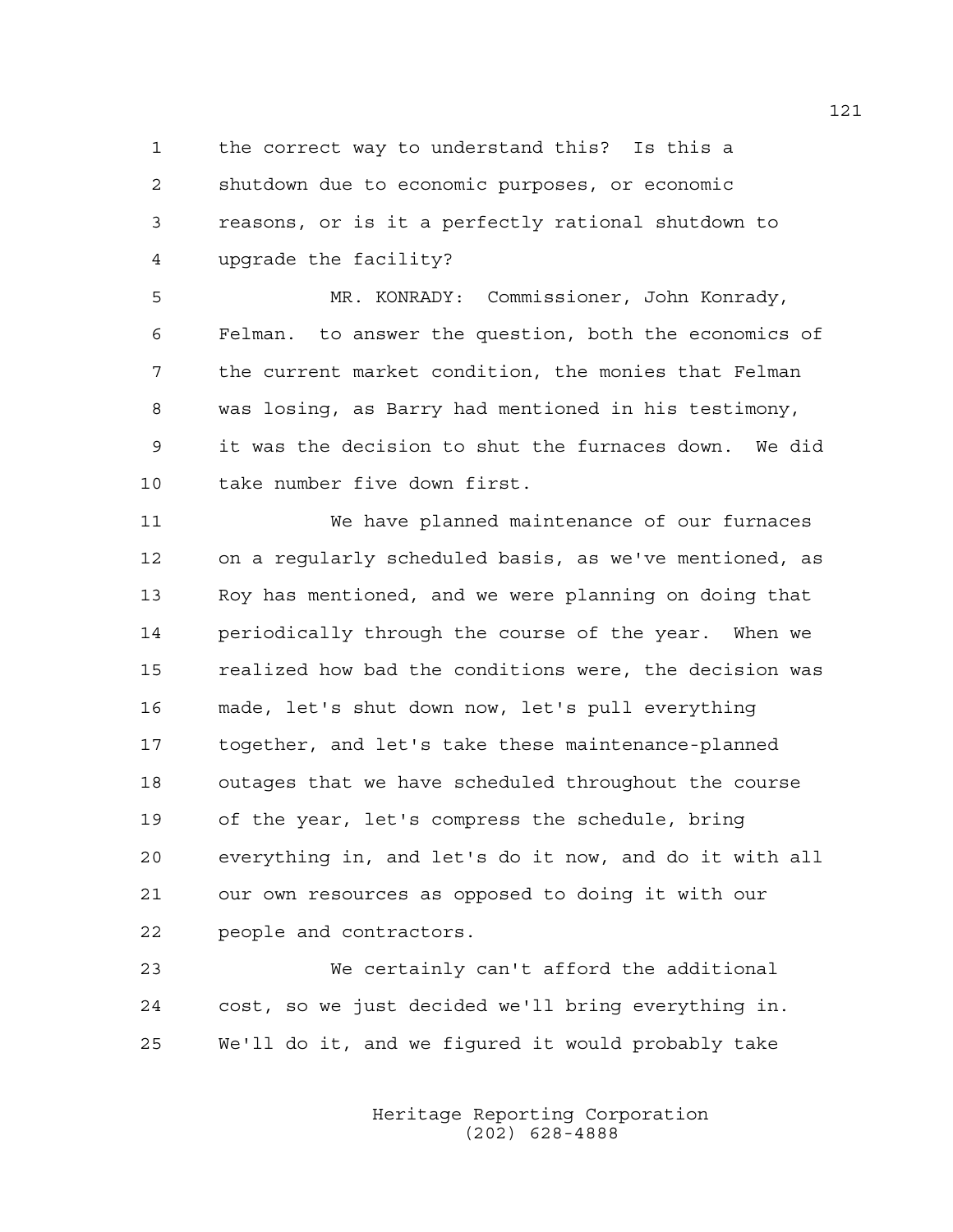1 about three months to do this work. That's where the 2 three months came from, based on what we think we can 3 do, given our resources that we have. So that's kind 4 of how the plan was developed, sir. 5 COMMISSIONER PEARSON: Okay. The plan to 6 restart in September, though, really is contingent on 7 completing the upgrades rather than on some 8 expectation that the market conditions -- 9 MR. KONRADY: Well, no. 10 COMMISSIONER PEARSON: -- will improve in 11 September. 12 MR. KONRADY: Both, Commissioner. 13 COMMISSIONER PEARSON: And what is the 14 basis for expecting that market conditions will 15 improve in September? Mr. Sossonko? 16 MR. SOSSONKO: Yeah, Mendel Sossonko. I 17 think historically, if you look at the market prices 18 of silicomanganese in the United States, they sort of 19 have in the fourth quarter sort of come along, and 20 then in the first quarter or close to the first 21 quarter start picking up again. Our expectations are, 22 you know, for market trends to sort of continue. The 23 question is how much higher will it go or, you know, 24 where will it be.

> Heritage Reporting Corporation (202) 628-4888

25 So that's an analysis that as we said after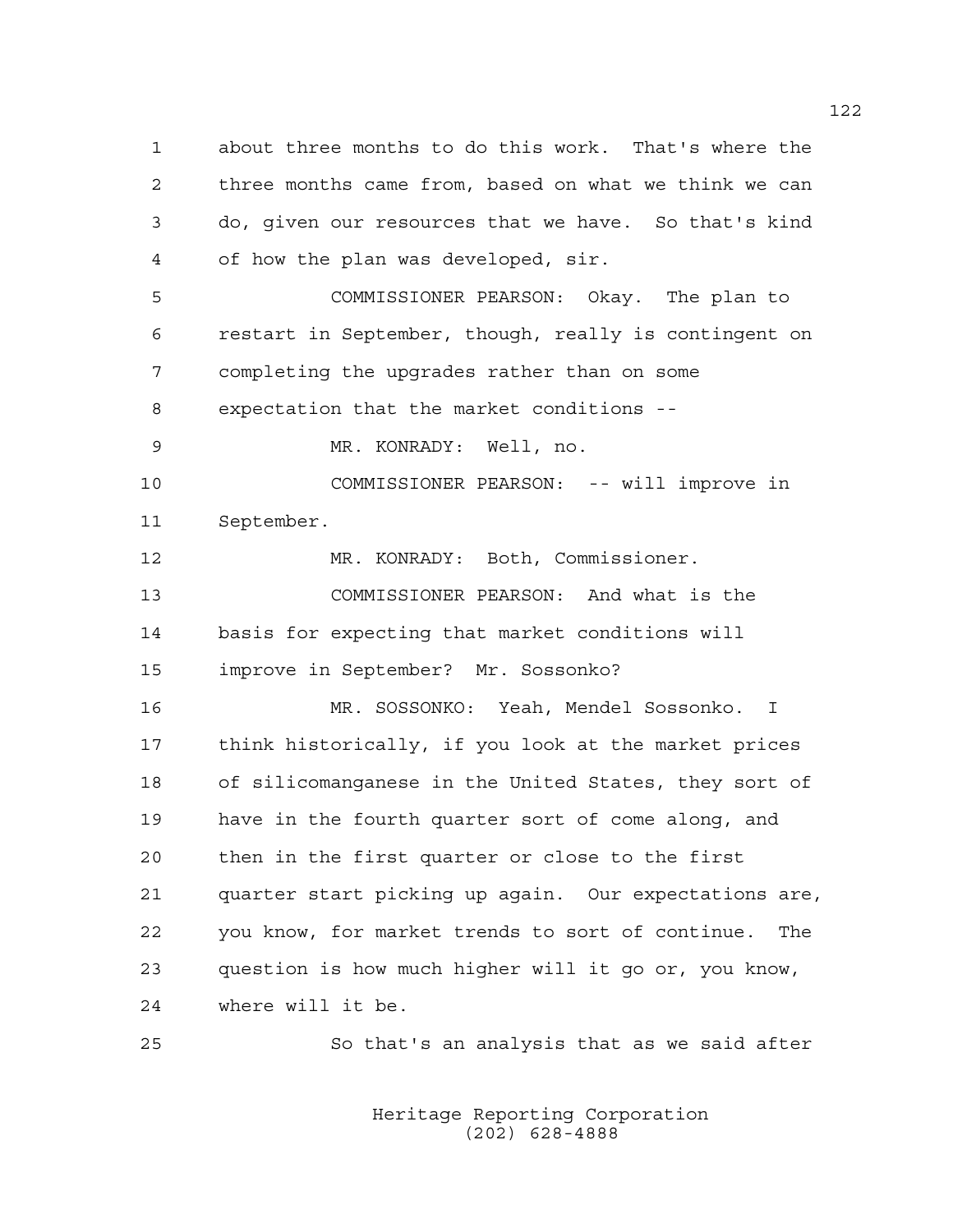1 three months we're going to look at see if the market 2 is sort of getting a little tighter to where we can 3 where the prices are going to start going up, versus 4 not and see what we want to -- you know, decide what 5 we have to do on a business -- as a business decision 6 to see how we're going to operate, or if we're going 7 to operate.

8 COMMISSIONER PEARSON: Okay. And, Dr. 9 Button, for the posthearing, could you please see 10 whether there is anything that could be put on the 11 record to illustrate seasonality in either the 12 production, consumption, or the pricing of

13 silicomanganese?

14 DR. BUTTON: Yes, Commissioner, we will do 15 that.

16 COMMISSIONER PEARSON: Is there something on 17 there now? Because I may have missed it.

18 DR. BUTTON: I don't believe there is 19 anything significant on the record on that point, no. 20 COMMISSIONER PEARSON: Okay, thanks, because 21 it's not unusual to have seasonality. I just wasn't 22 aware it was an issue here.

23 Mr. Willoughby, Felman has indicated that 24 they likely will not reopen their plant if these 25 orders are revoked. From the standpoint of Eramet,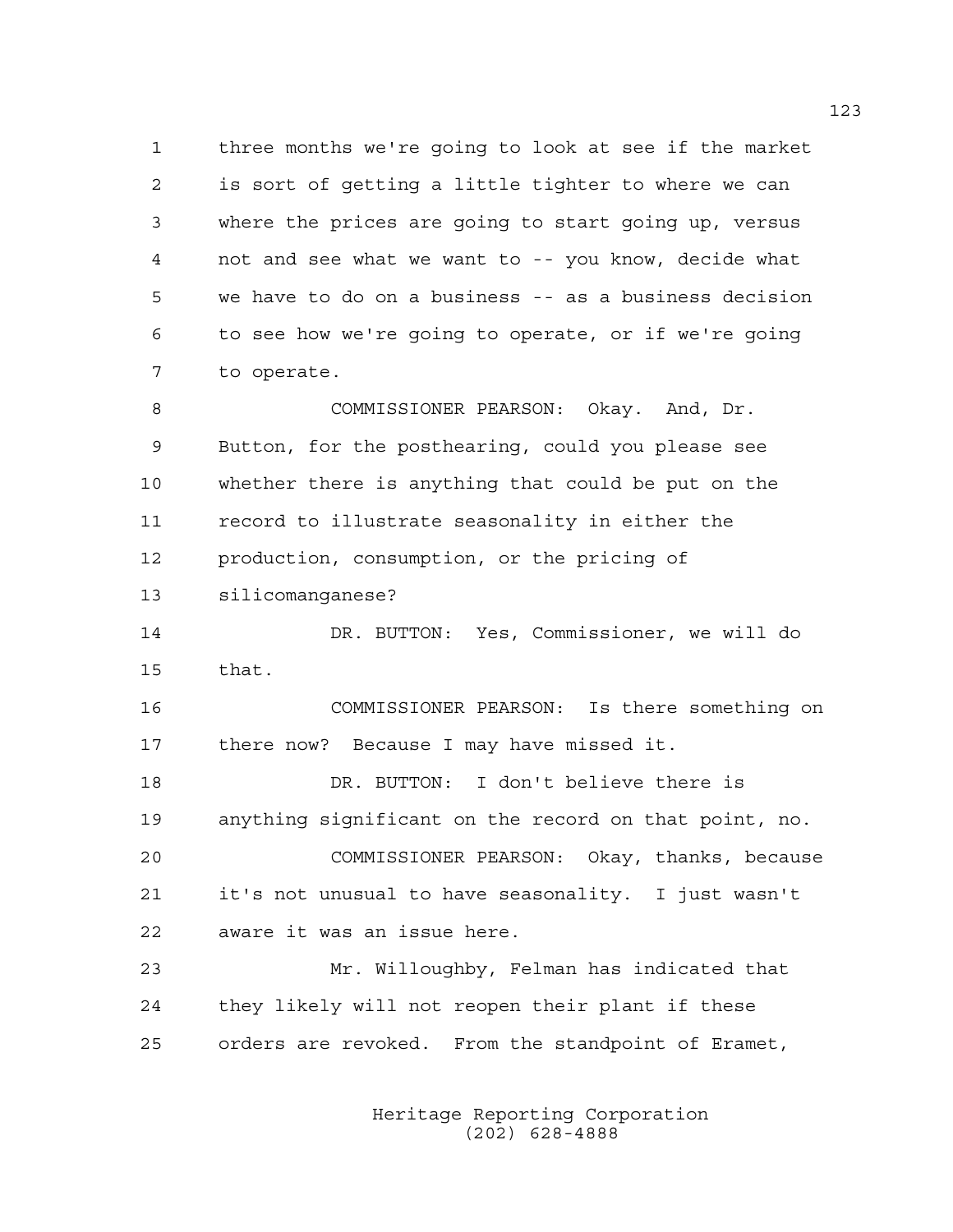1 would a permanent closure of the Felman facility tend 2 to improve the domestic market?

3 MR. WILLOUGHBY: Commissioner, that would be 4 a very bad result for us as well as for Felman, for 5 sure. We'd hate to see a good group of employees lose 6 their jobs.

7 From the standpoint of market impact, 8 someone will fill the market. We would not be able to 9 fill the market from Marietta. Our production has not 10 varied very much at all in terms of silicomanganese. 11 Someone would fill the marketplace. And 12 unfortunately, I think based on the information that's 13 on the record, it would be filled with -- based on 14 competition from outside suppliers, who would compete 15 on price, and we would suffer as a result of that. 16 COMMISSIONER PEARSON: Okay. And you expect 17 you would suffer more than competing with Felman? 18 MR. WILLOUGHBY: The issues are the same. 19 Pricing is what drives the ability to stay in 20 business. And as I said earlier, one thing that we 21 have is the ability to have the ferromanganese slag 22 supply our silicomanganese furnace. But that's about 23 the only differentiating factor.

24 COMMISSIONER PEARSON: Okay. Thank you. Dr. 25 Button?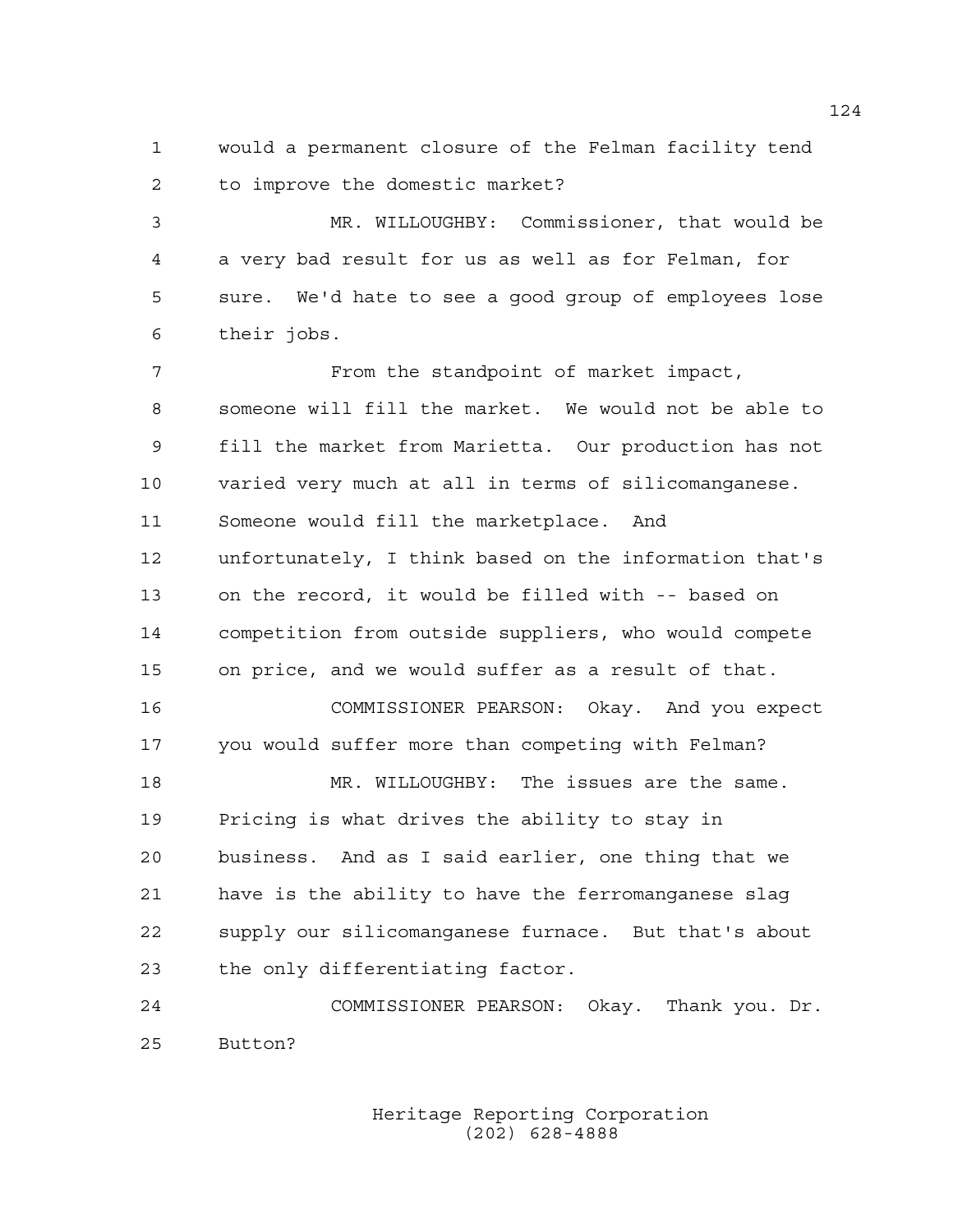1 DR. BUTTON: Commissioner Pearson, if the 2 cause of Felman's permanent closure were the 3 revocation of the orders and the return of imports 4 from the subject imports, then I think Eramet could be 5 -- anticipate that the closure of Felman would be 6 prologue for its own problems because the loss of the 7 orders would bring prices down, which Mr. Willoughby 8 has already indicated I think would threaten the 9 viability of Eramet as well.

10 COMMISSIONER PEARSON: Okay. Mr. Salonen, 11 you had indicated that -- quoting someone that in 12 essence that state-owned steel mills tend not to have 13 done very well. And as a general statement, that 14 probably is correct.

15 I'm wondering, though, about some of the 16 mills in China and whether they wouldn't lead one to 17 question the definiteness of the statement that you 18 suggested earlier. At least I can recall times when 19 domestic industries have come in front of us and say 20 those state-owned steel mills in China are killing us.

21 MR. SALONEN: Yes, Commissioner, the state-22 owned mills in China were killing the domestic 23 industry because of the various market-distorting 24 policies carried out by the Chinese government. You 25 had tremendous excess capacity in China, far beyond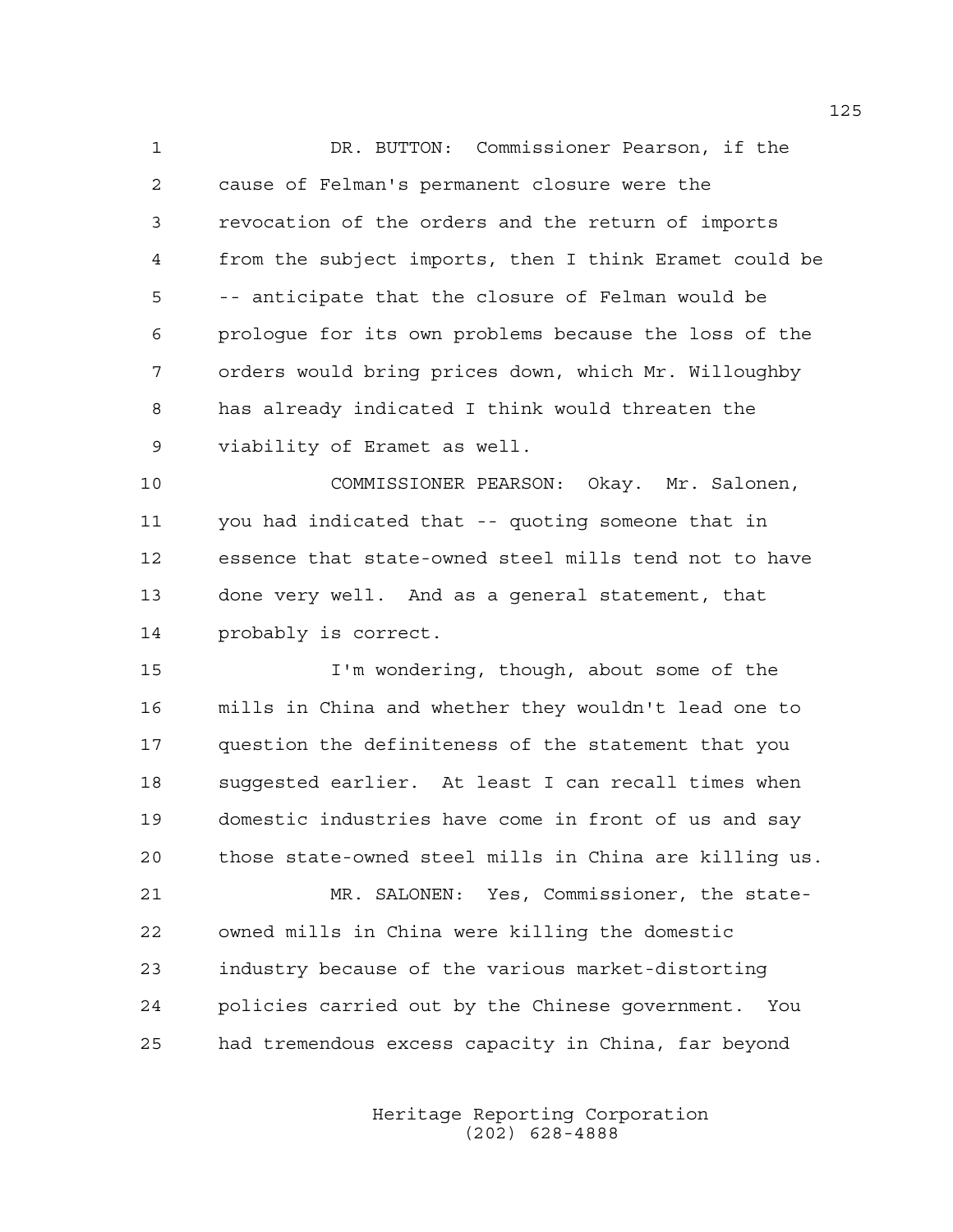1 the -- and the tendency of Chinese producers to 2 ruthlessly ship product at deeply dumped prices into 3 other markets in order to capture market share.

4 So is that a successful strategy? From one 5 perspective, it perhaps is. Does that mean that those 6 steel mills are operating profitably in a sort of 7 market economy fashion? Probably not.

8 COMMISSIONER PEARSON: Yeah. Well, and, of 9 course, you're well aware that I'm not a great fan of 10 state ownership of businesses. But I just -- I was a 11 little concerned about what seemed to be a fairly 12 definite statement that you made, and I just wasn't 13 sure that it was not without some exceptions.

14 MR. SALONEN: And I was just citing to Mr. 15 Phelps from the AISI and the experience that they have 16 had.

17 COMMISSIONER PEARSON: Yes. Okay. Shifting 18 for a moment to the SIDOR steel mill in Venezuela, I 19 acknowledge that Venezuela is a really challenging 20 place to do business, just generally. I have a little 21 bit of past experience there myself. Given that in 22 excess of \$300 million is being invested to upgrade 23 that mill, wouldn't it be reasonable to assume that 24 consumption of silicomanganese by that facility would 25 likely return to more normal levels within the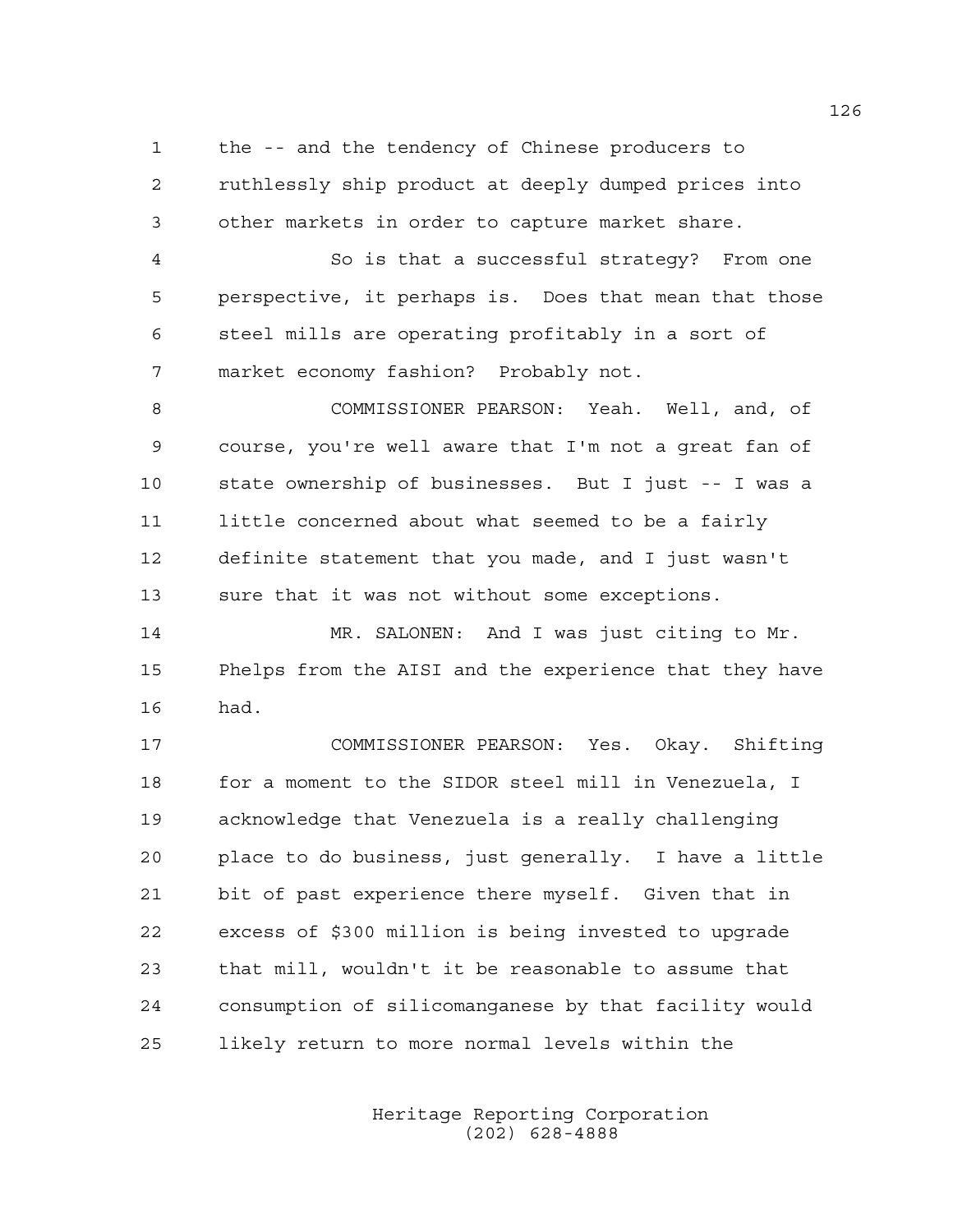1 reasonably foreseeable future, thus reducing the 2 likelihood that we would see Venezuelan product going 3 out on the world market? Dr. Button.

4 DR. BUTTON: Chairman Pearson, I would say 5 that the \$300 million is an aspiration. They actually 6 have to make the investment and execute it. And 7 whether they -- they've been talking about this sort 8 of activity for some time, and it hasn't taken place. 9 I believe also that the overall economic circumstance 10 of the country may play a role with respect to demand 11 and the economy as a whole in terms of residential 12 construction and the like, which would require the 13 steel product with which you use silicomanganese.

14 That aspect of their economy is not doing 15 well at all.

16 COMMISSIONER PEARSON: So would I be taking 17 -- would I be interpreting the record poorly if I was 18 to conclude that the circumstances with SIDOR are not 19 entirely dissimilar to the circumstances being faced 20 by Felman in its U.S. facility, where it made a 21 decision to shut capacity in order to upgrade it? And 22 I think there is at least some information on the 23 record to suggest that that's what is going on with 24 SIDOR, that they've taken capacity down to upgrade it, 25 and that that will be a temporary phenomenon, and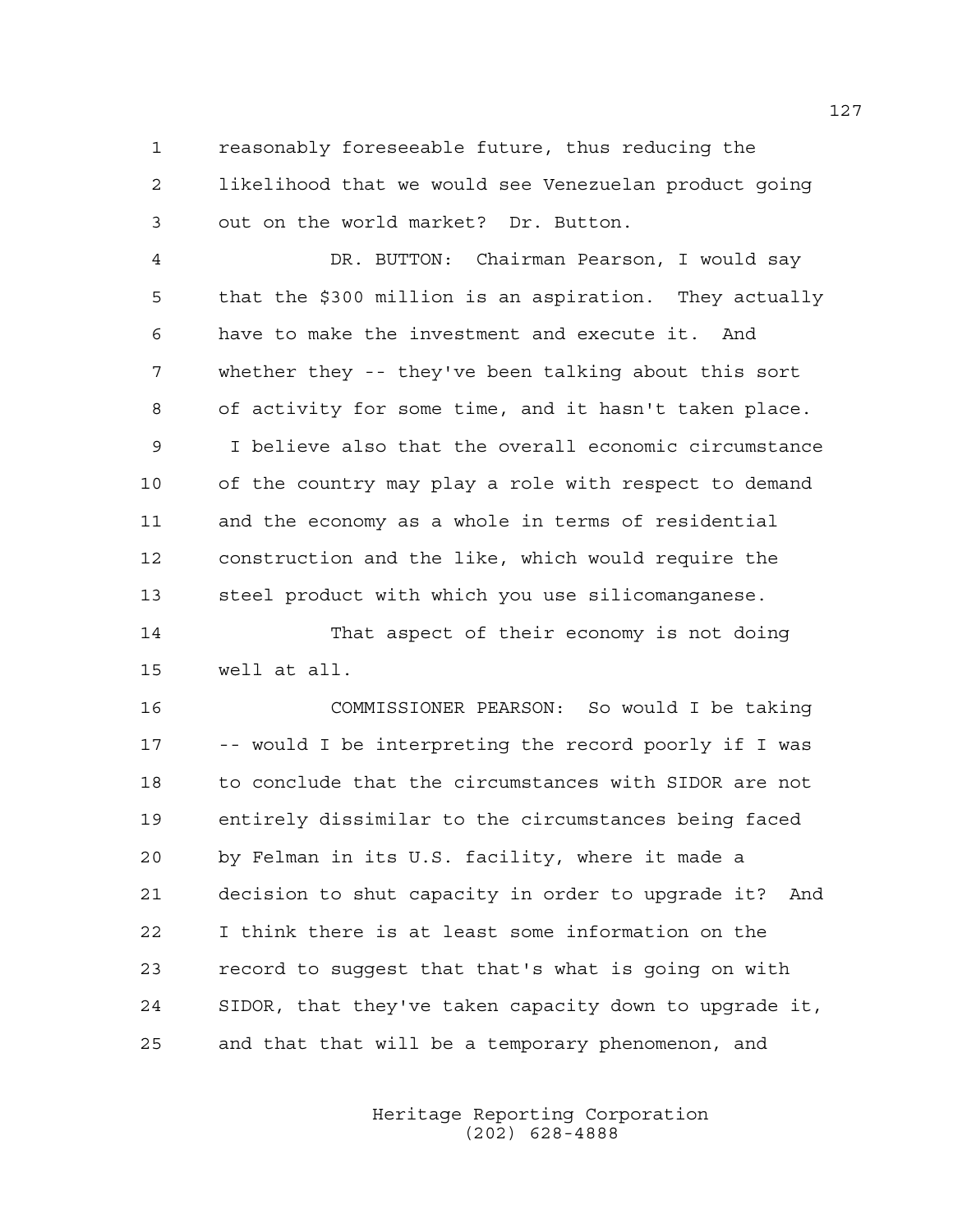1 things will revert to a more normal situation soon.

2 DR. BUTTON: I would probably take a 3 different perspective on that. My view of the 4 management of the Venezuelan economy and the capacity 5 of that economy to actually execute investment, get 6 the investment resources to do it, I'm highly 7 skeptical of that. I believe we've already been asked 8 to provide some written analysis in the posthearing 9 brief about the prospects for the Venezuelan steel 10 industry. I'd be happy to go into further detail at 11 that time. 12 COMMISSIONER PEARSON: Okay. Posthearing is 13 fine. Ms. Lutz? 14 MS. LUTZ: I would just add that we've been 15 sort of reading articles where SIDOR has been quoted 16 estimating how much steel they were going to produce 17 in 2013. And in January, they said 4.45 million tons. 18 In April, they were forecasting 3 million tons. As 19 of June, they had produced less than a million tons. 20 It doesn't sound like it's -- these projections don't 21 make it sound as if it's because they're taking their 22 capacity offline. 23 Also, Venezuela has been experiencing a

24 pretty significant increase in imports of steel from 25 China. So SIDOR may have more deal with than just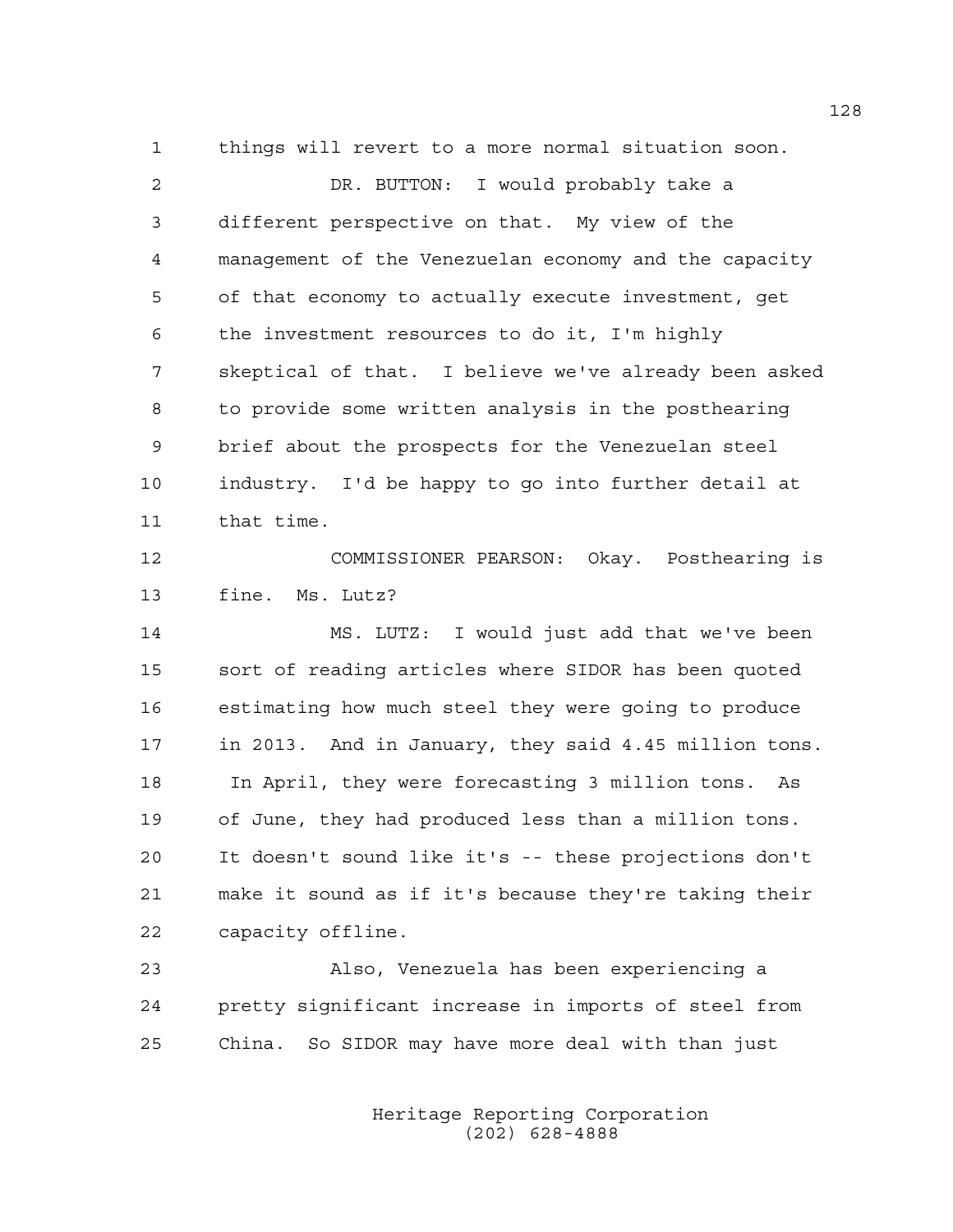1 their own production problems.

2 COMMISSIONER PEARSON: Okay. Thank you. 3 Mr. Chairman, I think I have one additional question 4 that -- 5 CHAIRMAN WILLIAMSON: Go ahead. 6 COMMISSIONER PEARSON: -- might be short. 7 Okay. 8 Are there any differences in conditions of 9 competition that would argue in favor of decumulating 10 Venezuela? I know you've indicated that on the whole, 11 you think we shouldn't. But if we look at conditions 12 of competition, are there some that would argue in 13 favor of decumulation? 14 DR. BUTTON: Commissioner Pearson, in our 15 testimony and the exhibits, if we are able to get back 16 to that, we've gone down the list catalogued by Ferro 17 Ven, and there have been a variety of assertions as to 18 what the conditions of competition are that would be 19 different and so forth, or other noncumulation 20 conditions. And we don't see it. We see the facts 21 being very different from that. 22 COMMISSIONER PEARSON: And would it be 23 correct to understand that that was the same position 24 you took last year with regard to Brazil? 25 DR. BUTTON: I think the circumstances of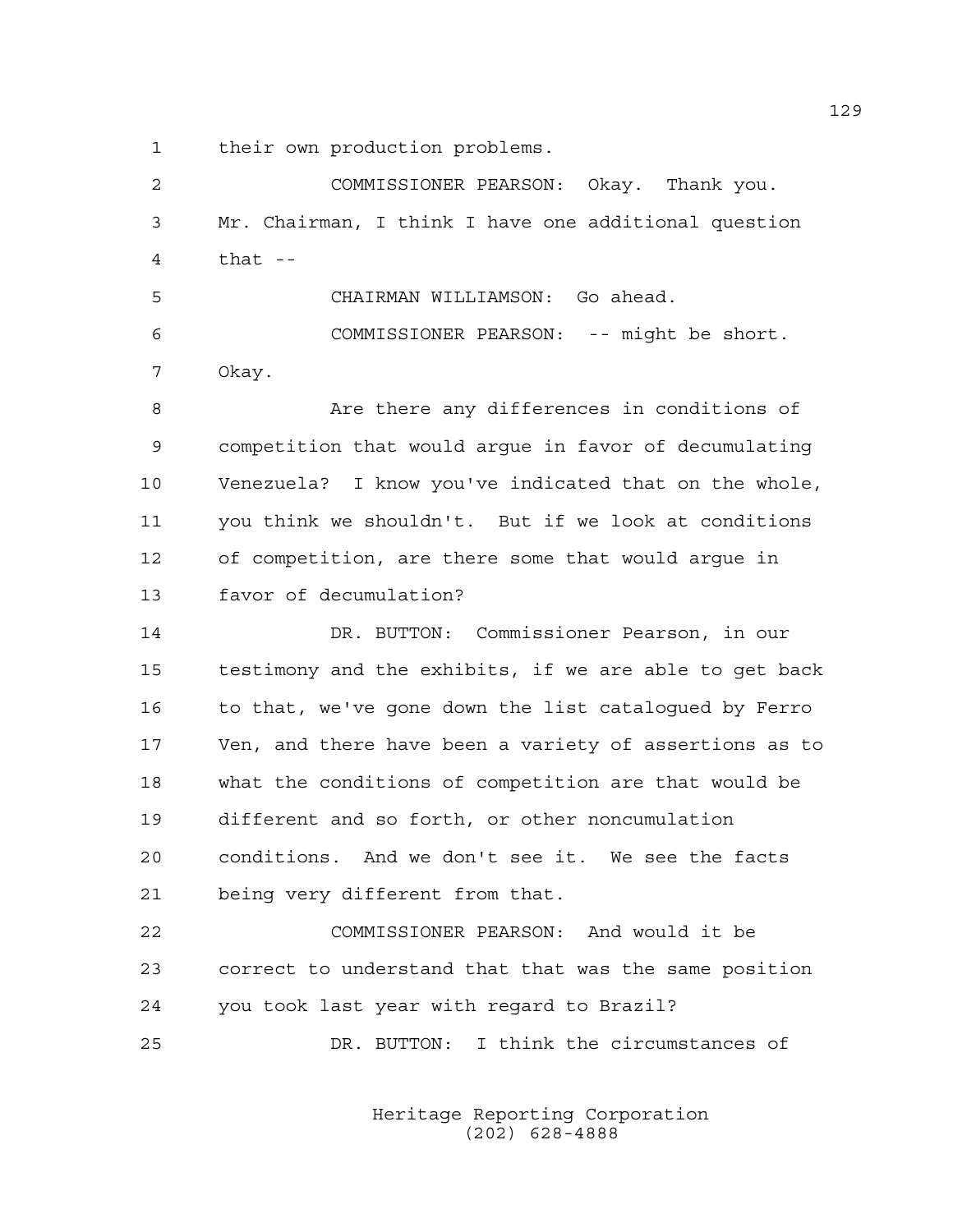1 the two countries are different, and one of the 2 important ones, I think, has already been identified 3 by Mr. Schaefermeier.

4 COMMISSIONER PEARSON: Right. But I don't 5 recall that you were identifying for us then 6 differences in condition in competition that would 7 have justified decumulating Brazil.

8 DR. BUTTON: Well, I think one of the things 9 that certainly Brazil exported -- and I daresay today 10 Venezuela is exporting substantially, substantial 11 quantities and increasing quantities. And, you know, 12 those exports need to go somewhere. And without the 13 orders in the United States, the single, most 14 important condition of competition is the fact that 15 the U.S. market is the most attractive in the world. 16 I think we would see those exports that exist 17 redirected to the U.S. market.

18 COMMISSIONER PEARSON: Okay. Thank you, Dr. 19 Button. And I would just note that I didn't say 20 anything about hyperinflation until now because I 21 don't think it's applicable in these investigations. 22 I know it was an issue the last time when we discussed 23 this topic.

24 Mr. Chairman, thank you for the additional time. 25 CHAIRMAN WILLIAMSON: Thank you.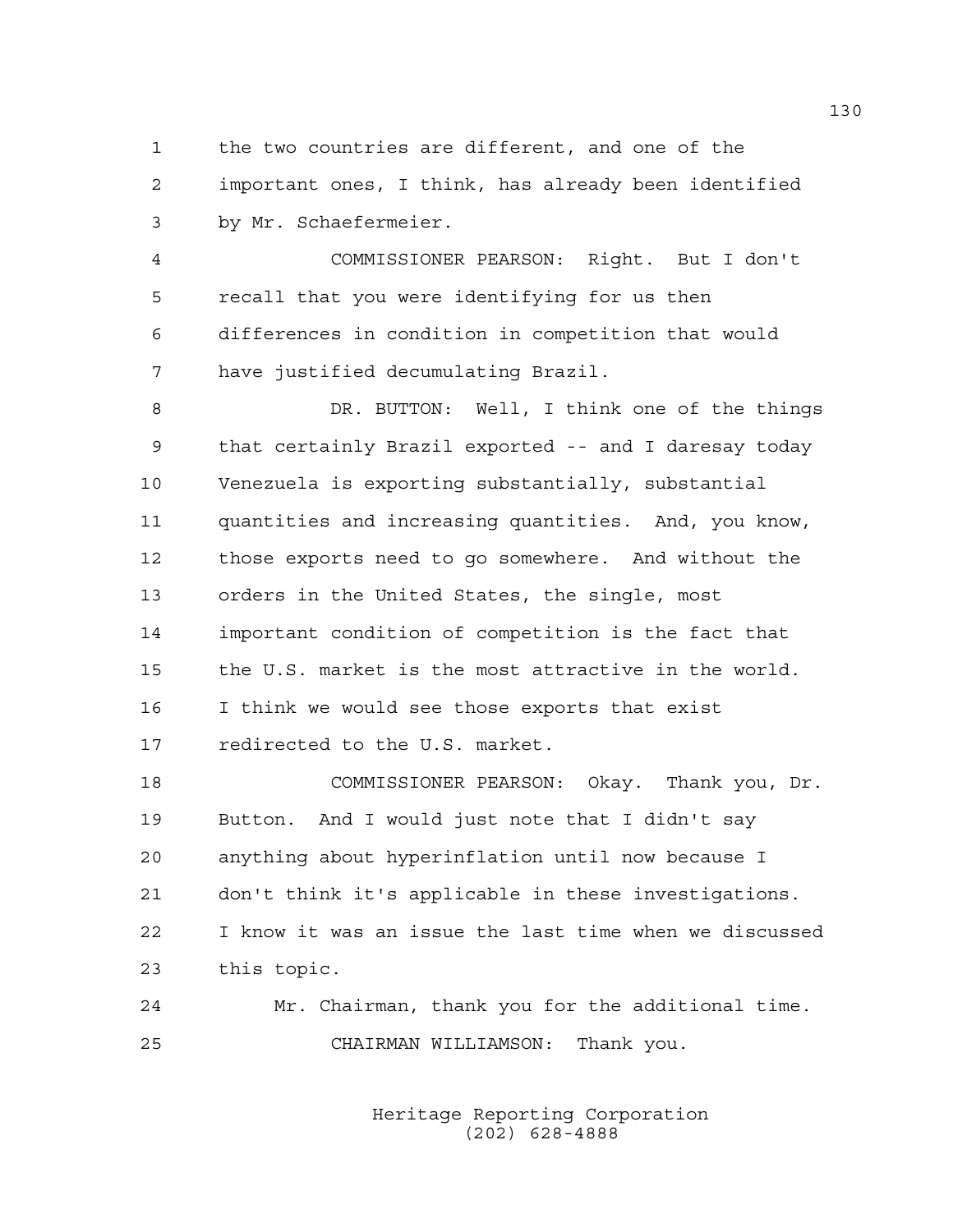1 Commissioner Aranoff?

2 COMMISSIONER ARANOFF: I just two additional 3 questions. First of all, I know that you put on kind 4 of a point-by-point rebuttal to a number of the points 5 that Ferro Ven raised. But one question I had, in 6 Ferro Ven's brief, they do a calculation of what they 7 refer to as the maximum available export volume, by 8 which they mean sort of the theoretical capacity of 9 the Venezuelan plants less home market shipments. And 10 I wanted to get your assessment of whether you agree 11 that that's the maximum available export capacity from 12 Venezuela. 13 DR. BUTTON: Commissioner Aranoff, Ken 14 Button. We disagree. The data are confidential, and 15 we'd be happy to address that further in the 16 posthearing brief. 17 COMMISSIONER ARANOFF: Okay. Mr. Salonen? 18 MR. SALONEN: Commissioner, the other point 19 in Ferro Ven's brief, they're very careful to address 20 separately how much unused capacity they have with 21 what their inventories are. Obviously, those two 22 could be combined to increase their exports. 23 COMMISSIONER ARANOFF: Okay. So I'm -- 24 MR. SCHAEFERMEIER: Commissioner, could I 25 add one point?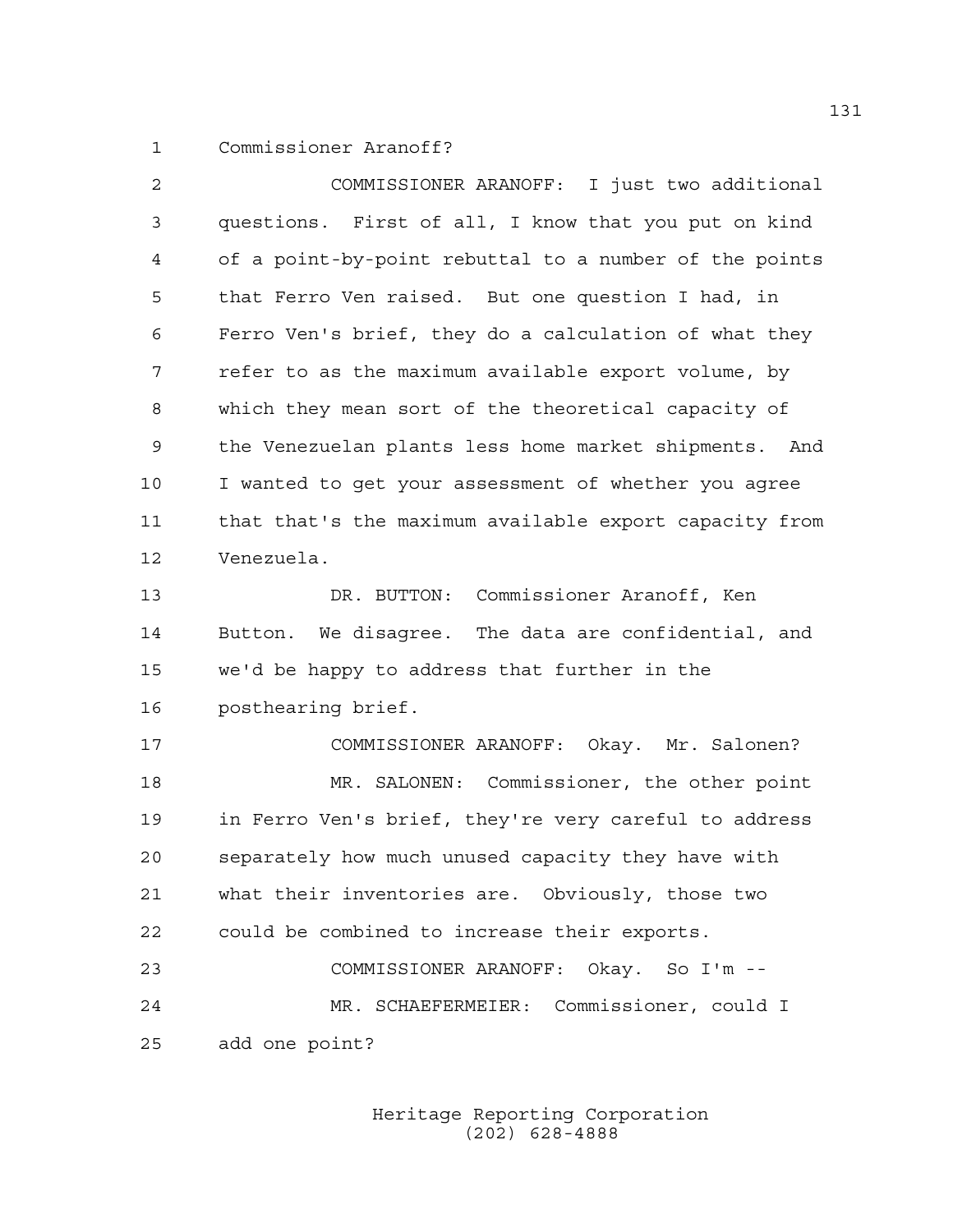1 COMMISSIONER ARANOFF: Oh, certainly. 2 MR. SCHAEFERMEIER: And I'm sorry to 3 interrupt you. Martin Schaefermeier for Eramet. One 4 point that's public is on the web site Ferro Ven 5 explains that they produce ferromanganese and 6 silicomanganese on the same furnace. So you can 7 simply increase the available capacity by continuing 8 to produce silicomanganese and holding off on the 9 production of ferromanganese. 10 So if there is a need to export, all they 11 need to do is run that furnace longer on 12 silicomanganese. You don't incur additional costs. 13 You just do the same thing that you've been doing. 14 You just continue doing it longer. 15 COMMISSIONER ARANOFF: Okay. All right. 16 That's helpful, and I'll look forward to what you can 17 say looking at the confidential record. 18 And my last question goes to nonattribution 19 with respect to nonsubject imports. In the review 20 that we did last year when we addressed that issue, we 21 focused mainly on the fact that nonsubject imports 22 had declined since Felman's entry into the U.S. 23 market, and so we said the record provided no basis 24 for conclusion that nonsubject imports are likely to 25 increase after revocation.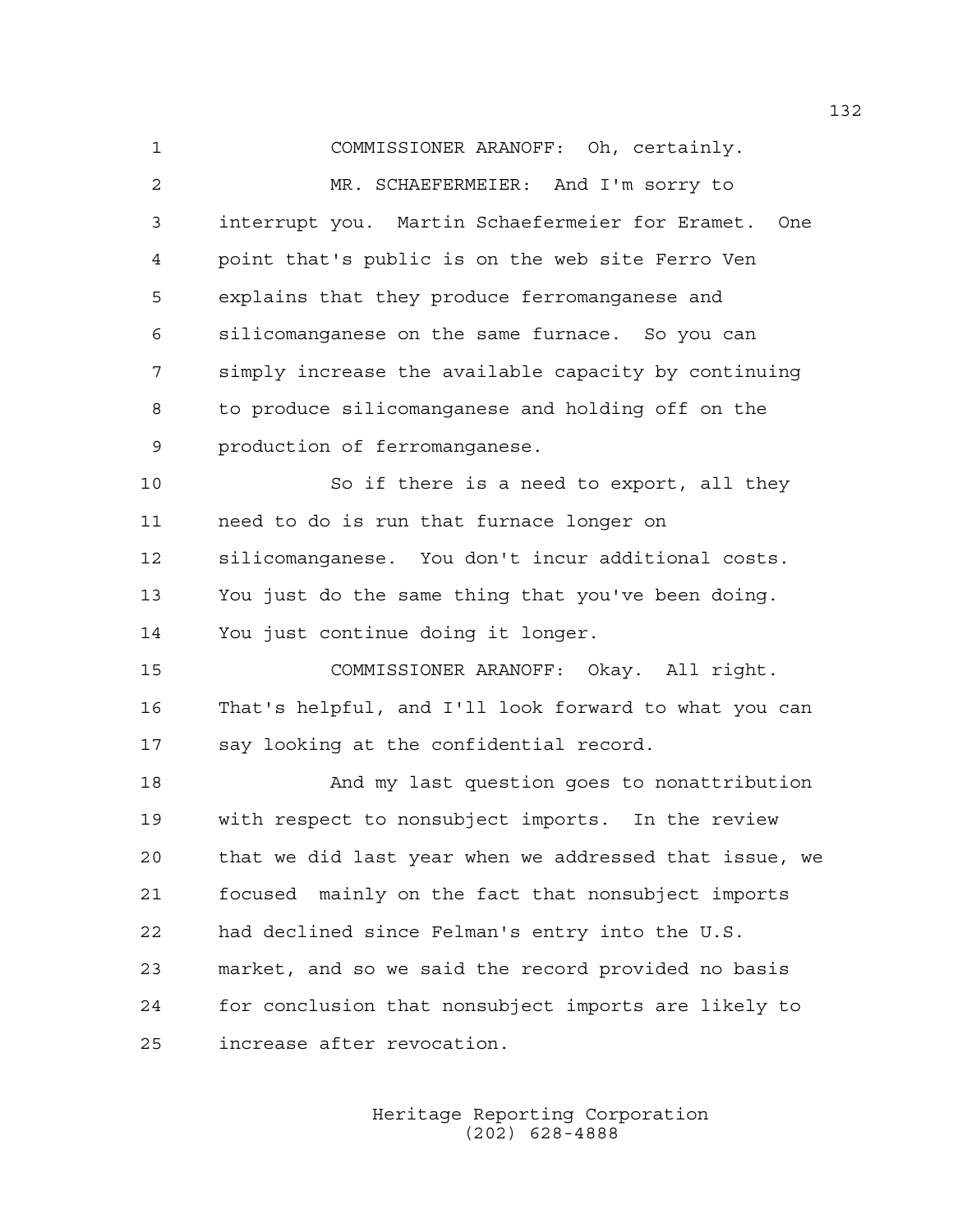1 But it seems that circumstances may have 2 changed some now, and given the significant volume of 3 nonsubject imports, can you point me to any evidence 4 in the record that would permit the Commission to 5 distinguish the likely price effects and impact of 6 subject versus nonsubject imports if the orders were 7 revoked? Mr. Salonen?

8 MR. SALONEN: As I mentioned in an answer to 9 an earlier question, I think that if you look at the 10 average unit values of the subject countries' exports, 11 compare those to -- and we actually have public 12 information from one source where we looked at the 13 average unit values of the imports of Indian, 14 Kazakhstan, and Venezuelan product into other markets, 15 compare to the average unit value of nonsubject 16 imports into the U.S. They're consistently lower, and 17 by significant margins.

18 And so what that would suggest is that if 19 the orders are revoked, and they come into this market 20 at those lower prices, they're the ones that are going 21 to have the adverse impact.

22 COMMISSIONER ARANOFF: Right. But does it 23 tell us whether they would take market share from 24 domestic production versus nonsubject imports? 25 MR. SALONEN: Well, certainly with the

> Heritage Reporting Corporation (202) 628-4888

133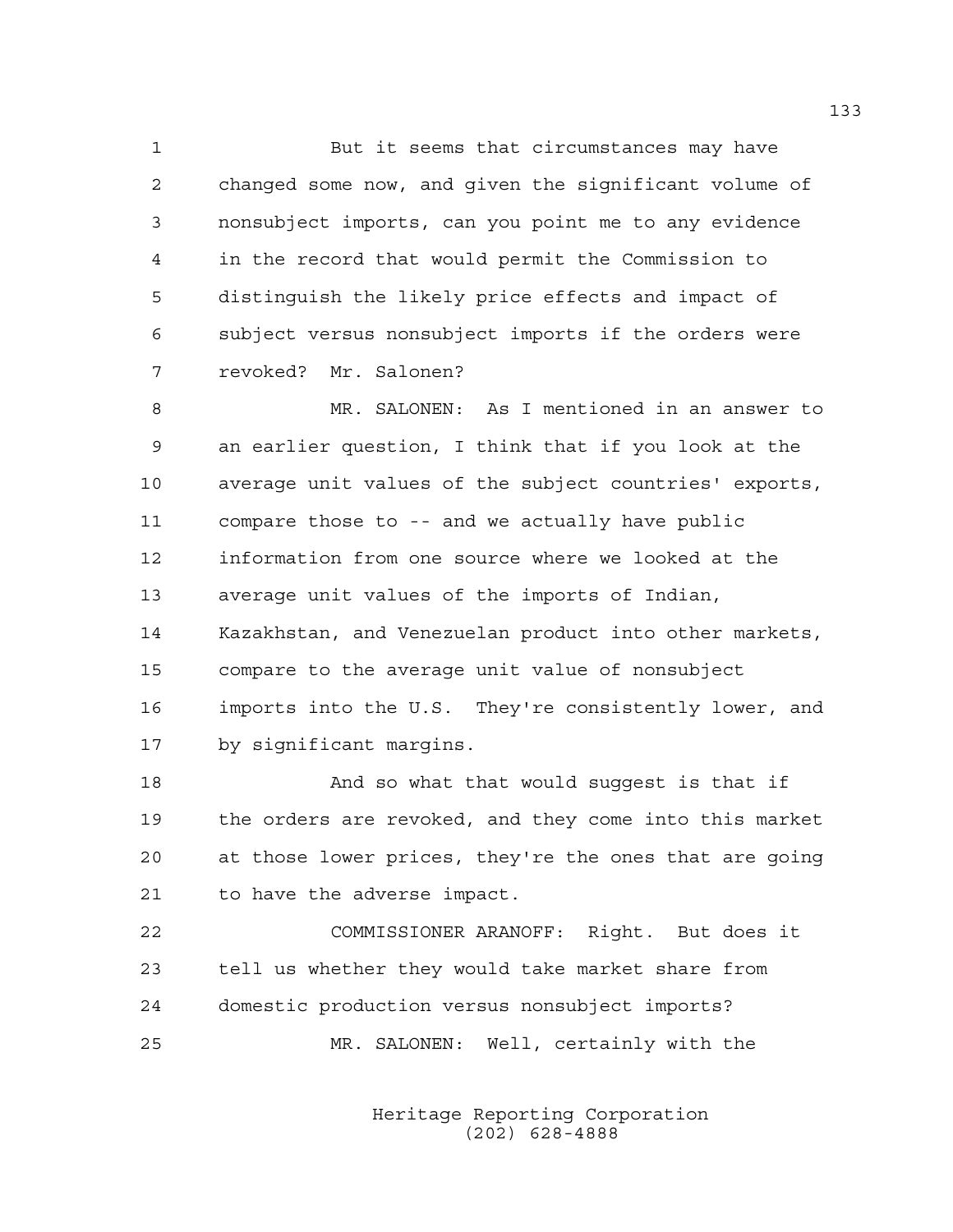1 amount of capacity that they -- excess that they have, 2 we believe that they would. That's what happened in 3 the original investigation. They took market share 4 away from both the domestic industry and from 5 nonsubject imports, and they can do that by selling at 6 much lower prices.

7 COMMISSIONER ARANOFF: Okay. Well, if there 8 is anything you want to add posthearing, think about 9 helping the Commission to write that piece of our 10 opinion in a way that it's going to withstand scrutiny 11 under recent court decisions on nonattribution. You 12 know, is it enough to say, you know, the U.S. market 13 is a price magnet, and subject imports will take 14 market share from everybody? So if there is anything 15 that you can add --

16 MR. SALONEN: We'll be happy to do that. 17 COMMISSIONER ARANOFF: Okay. Thank you very 18 much. With that, I don't have any further questions, 19 so I do want to thank all of the witnesses on this 20 panel for your answers. Thank you, Mr. Chairman.

21 CHAIRMAN WILLIAMSON: Okay. Thank you. 22 Commissioner Pinkert?

23 COMMISSIONER PINKERT: I just have a few 24 followup questions. This one is probably for 25 posthearing because you'd have to look at some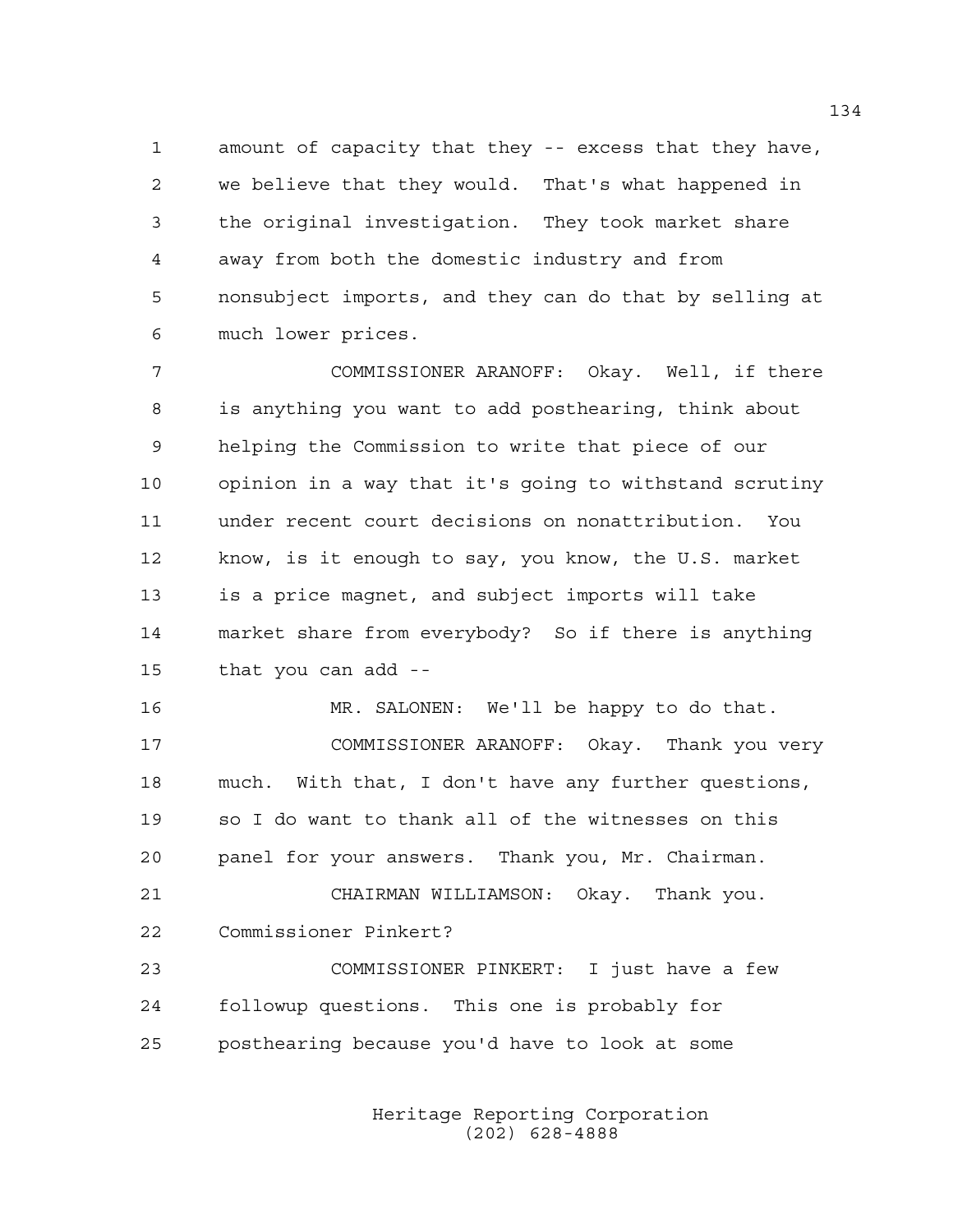1 proprietary information. But looking at the market 2 share data, was there a long-term shift in the market 3 in 2009? And if so, did that reflect the impact of 4 the orders? 5 (No response.) 6 COMMISSIONER PINKERT: Shall I just assume 7 that that's a posthearing? 8 MR. SALONEN: Yes. We'll be happy to do 9 that. 10 COMMISSIONER PINKERT: Okay. Dr. Button, 11 what role does the inelasticity of demand play in your 12 overall price effects argument? 13 DR. BUTTON: The product silicomanganese 14 faces inelastic demand, and the short of it is that 15 the quantity demanded by the U.S. consumers of 16 silicomanganese does not increase as a result of the 17 decline in the price of silicomanganese. Therefore -- 18 in other words, the steel industry is generally not 19 going to use more because it is such a small component 20 of the overall cost of production to make a ton of 21 steel. 22 Therefore, to the extent that a new entrant, 23 such as one of the subject imports, were to enter the 24 U.S. market and push price down, that would not have 25 the effect of expanding the U.S. apparent consumption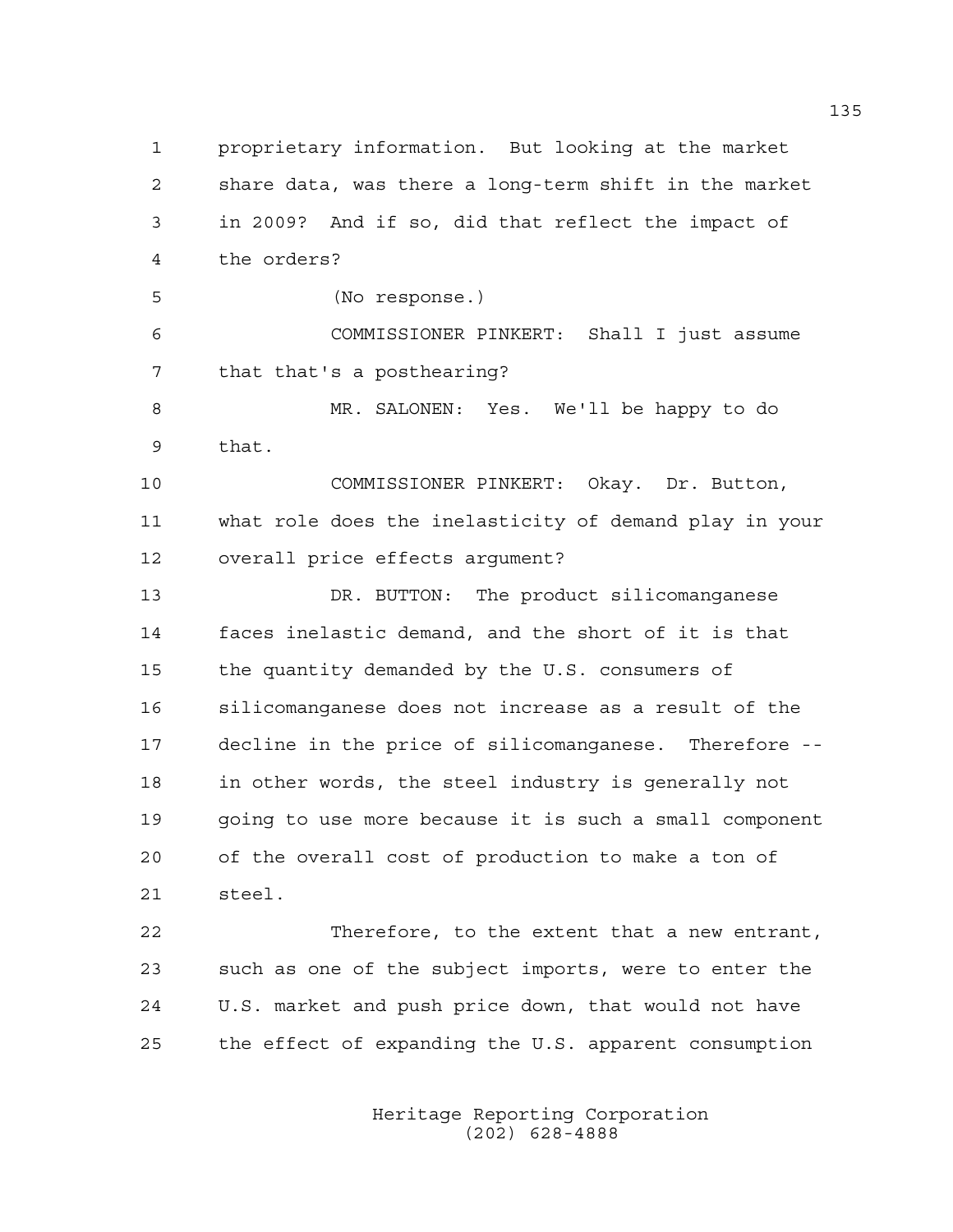1 of silicomanganese. It would simply lower the prices 2 available on the product that was being sold in the 3 market.

4 COMMISSIONER PINKERT: So is that strictly a 5 price depression market, or is it also a price 6 suppression argument?

7 DR. BUTTON: Well, to the extent that you 8 are -- well, for a new entrant it almost is by 9 definition going to be a price depression because a 10 new entrant to a market such as this can only gain 11 market share by offering a lower price than the 12 current incumbents in the market. So that's price 13 depression.

14 To the extent that in an otherwise rising 15 market -- for example, let us assume positively that 16 later this year the domestic steel industry expands 17 demand, quantity demanded, for silicomanganese, 18 increases from the steel industry, then the prices 19 start to recover.

20 An injection at that time of new entrant 21 volumes from the subject imports would then prevent 22 increases in price that would otherwise take place, 23 and that would be price suppression.

24 COMMISSIONER PINKERT: Thank you very much. 25 If there are no other comments on that issue on this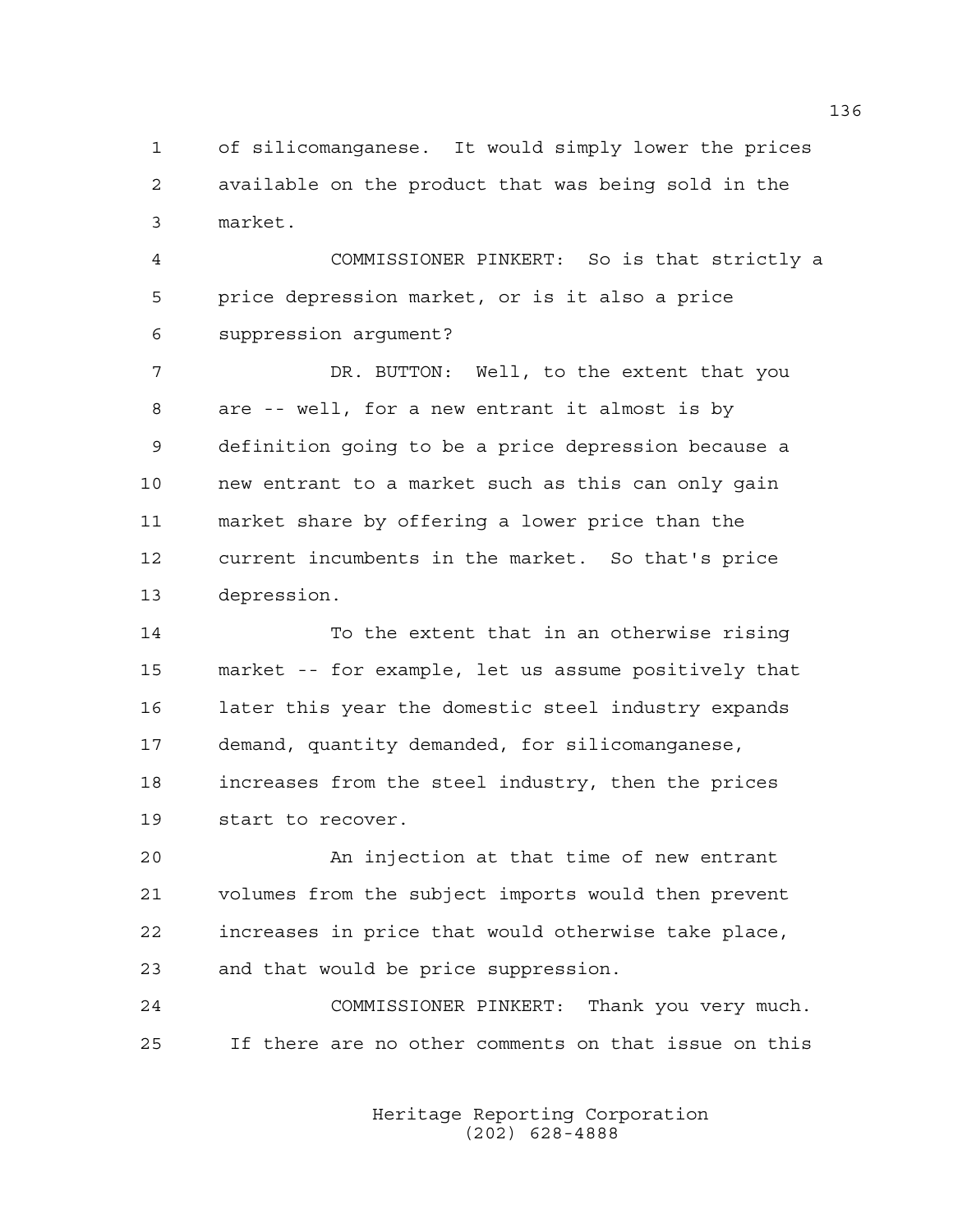1 panel, I appreciate the testimony today, and I look 2 forward to the posthearing submission. 3 CHAIRMAN WILLIAMSON: Thank you. 4 Commissioner Johanson, any additional questions? 5 Commissioner Pearson? Good. 6 Okay. Since there are no further questions 7 from the commissioners, does staff have any questions 8 for this panel? 9 MR. MCCLURE: Jim McClure, Office of 10 Investigations. Mr. Chairman, staff has no questions. 11 CHAIRMAN WILLIAMSON: Thank you. Do those 12 in opposition to continuation of the order have any 13 questions for this panel? 14 MS. MENDOZA: We do not. 15 CHAIRMAN WILLIAMSON: Okay. Thank you. In 16 that case, it looks like it's time for our lunch 17 break. So we will break until 1:30. I just want to 18 remind everyone that this room will not be secure, so 19 if you have any business proprietary information, 20 please take it with you. And with that, we'll suspend 21 until 1:30. Thank you. 22 (Whereupon, at 12:28 p.m., the hearing in 23 the above-entitled matter was adjourned, to reconvene 24 at 1:35 p.m. this same day, Thursday, July 18, 2013.) 25 // 26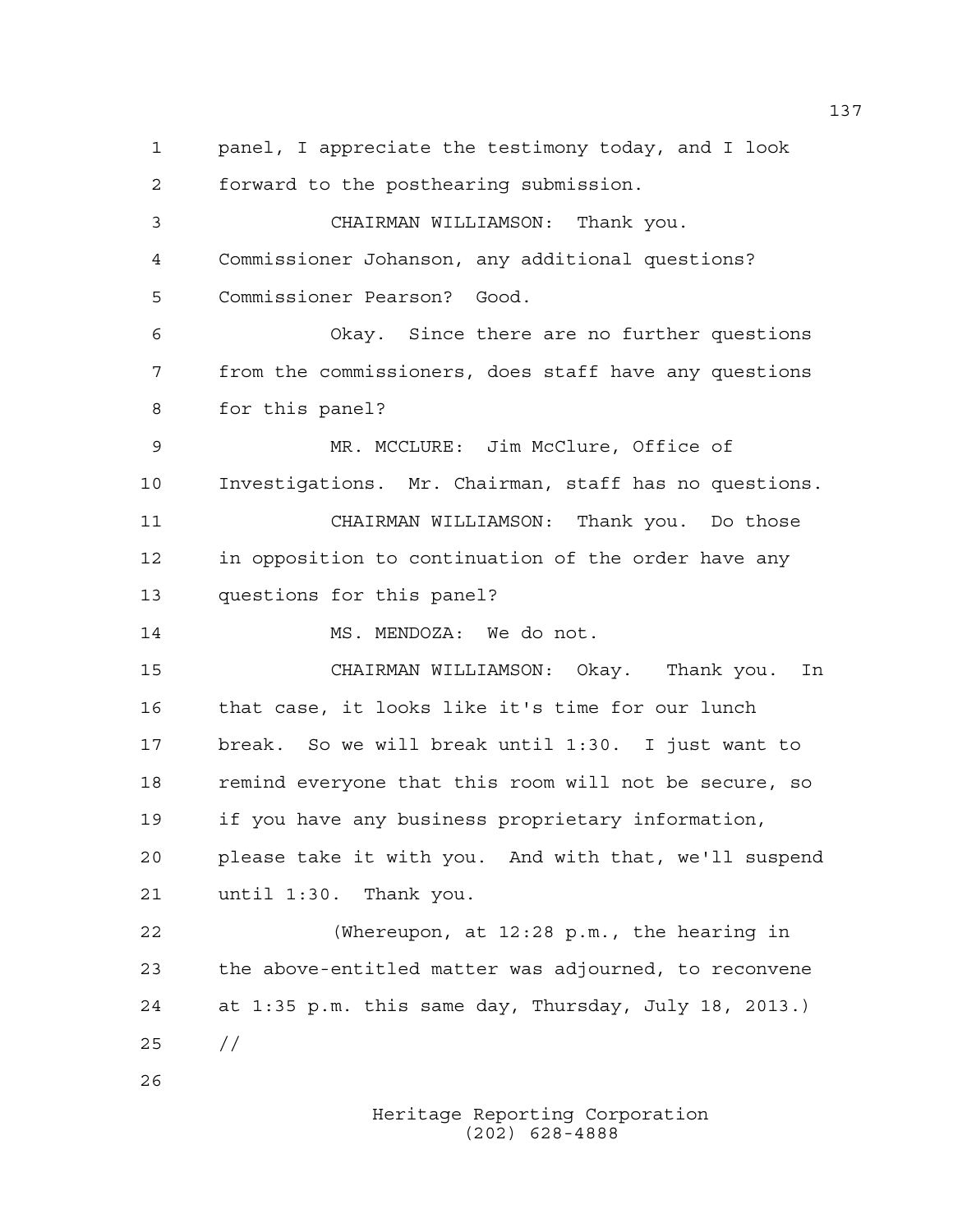1 A F T E R N O O N S E S S I O N 2 (1:35 p.m.) 3 MR. BISHOP: Will the room please come to 4 order. 5 CHAIRMAN WILLIAMSON: Okay. Welcome, Ms. 6 Mendoza. You all may begin when you're ready. 7 MS. MENDOZA: Good afternoon, Chairman 8 Williamson and members of the Commission. I am Julie 9 Mendoza again for the record, and we're appearing on 10 behalf of Ferro Ven, one of the Venezuelan producers 11 who is subject to this investigation. 12 I'd like to address the issue of cumulation. 13 Of course, the Commission knows that cumulation is 14 discretionary in a sunset review. And I can't imagine 15 a case in which it's clearer the conditions of 16 competition facing the Venezuelans are so dramatically 17 different from those that are faced by India and 18 Kazakhstan. 19 Not only is Venezuela's excess production 20 capacity so small that it could have no discernible 21 impact on the domestic industry, even in its totality, 22 there is no basis in any ITC record to assume that 23 Venezuela could or would ship even that quantity or 24 any quantity to the U.S. market. 25 Venezuela is not a low-cost producer. It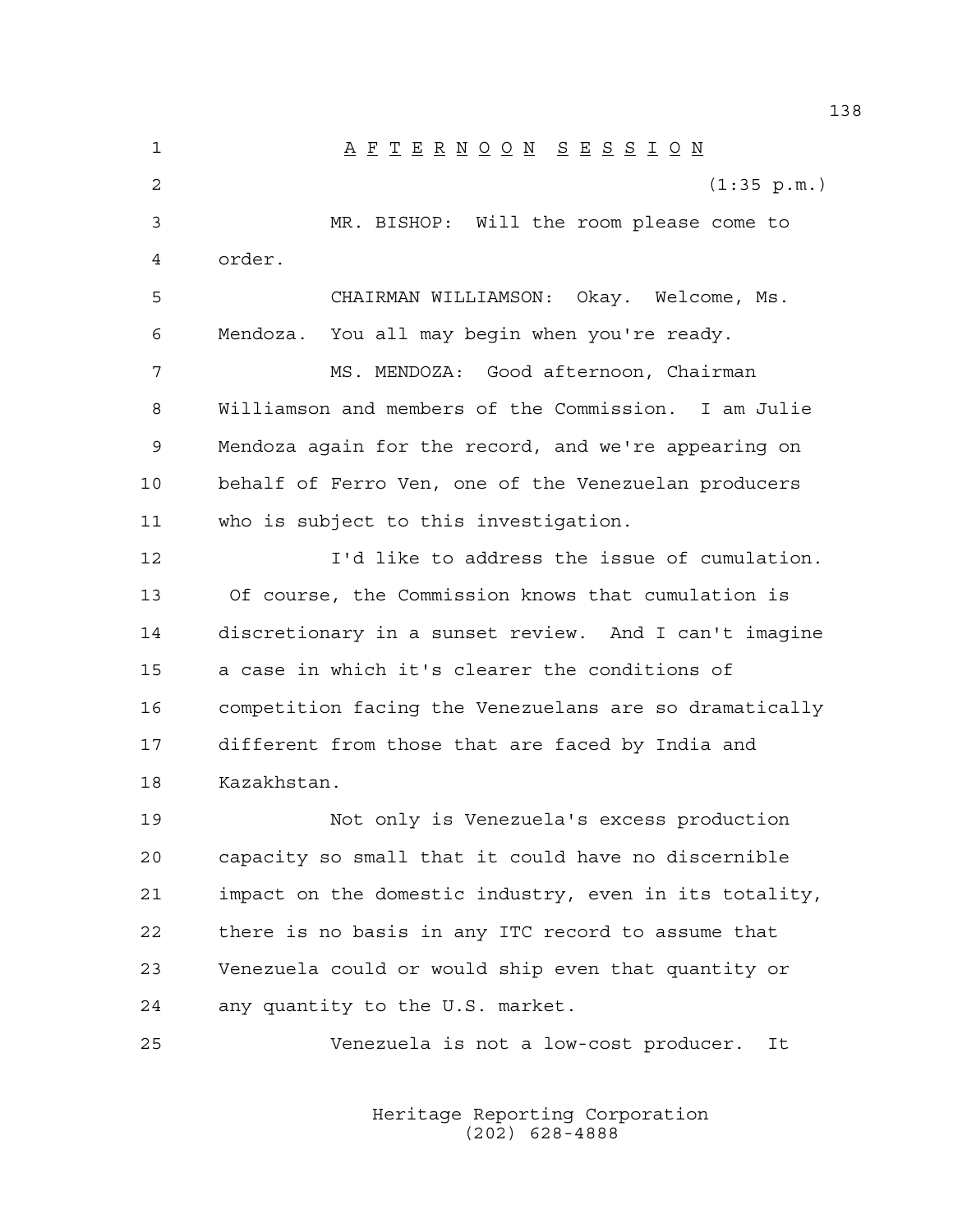1 lacks mines and it faces frequent shutdowns and 2 electricity shortages. Given its disadvantageous cost 3 structure, it simply makes no sense for companies to 4 sell silicomanganese to the U.S. market under these 5 conditions.

6 Furthermore, there is no basis to assume 7 that Venezuelan producers would sell subject 8 merchandise into the U.S. at prices that undercut U.S. 9 prices. Not only has Venezuela always been an 10 extremely small producer even in the original 11 investigation, Venezuela only undersold the U.S. 12 product in 2 out of 12 quarters, and at margins that 13 were extremely small even in those two instances.

14 Venezuela has never been a major supplier of 15 silicomanganese to this market or any other market in 16 the world. In its 1994 investigation, the Commission 17 did not cumulate imports from Venezuela with imports 18 from China, Ukraine, and Brazil. This is the only 19 occasion in which the Commission has had the 20 opportunity to directly examine the impact of imports 21 from Venezuela on their own merits. And the 22 Commission found no injury from Venezuela.

23 In the 2002 investigation that resulted in 24 the current order, the Commission made an affirmation 25 present injury determination based on cumulating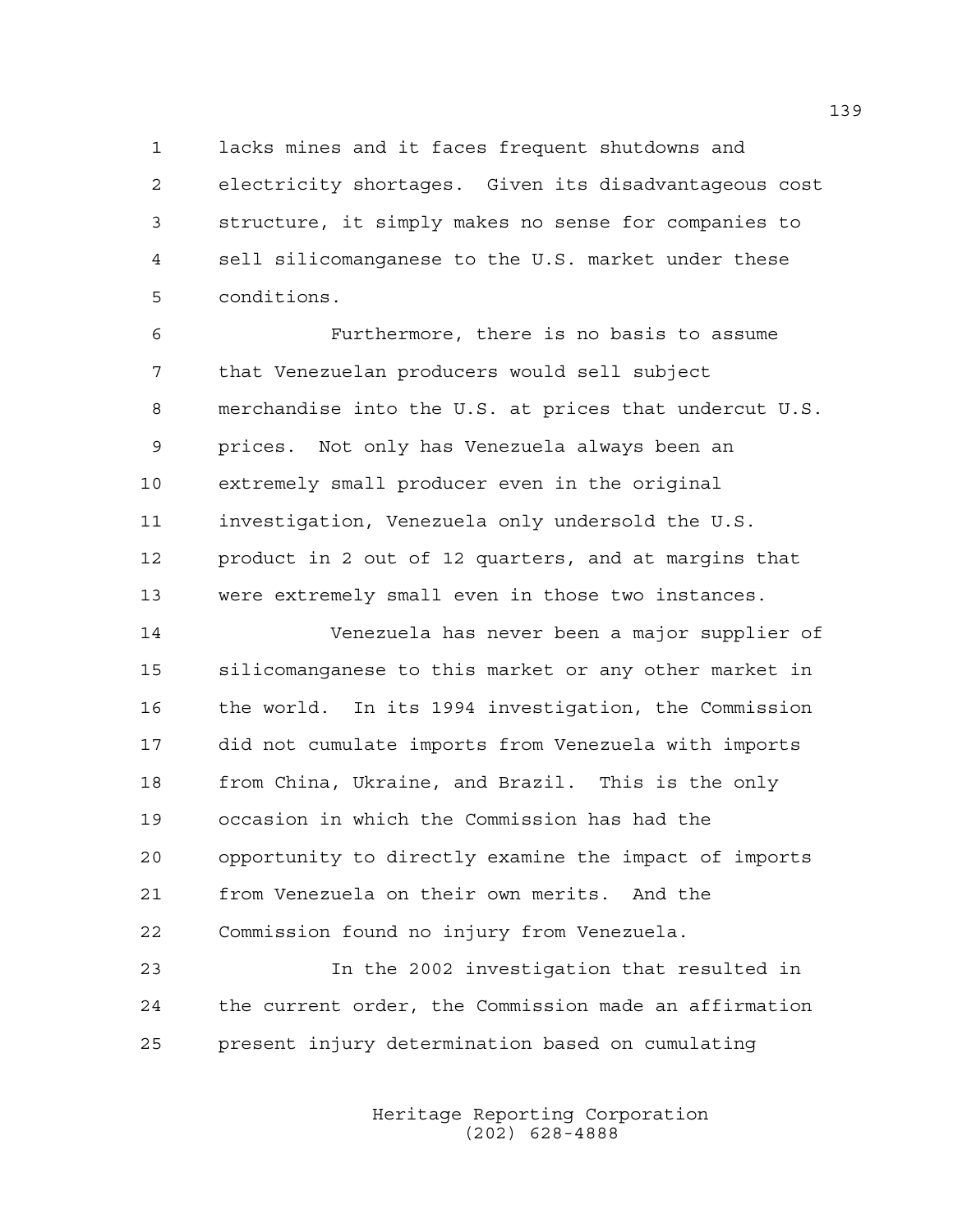1 imports from Venezuela with those of India and

2 Kazakhstan. However, it is clear that the 3 contribution to that injury finding from Venezuelan 4 imports was minimal at best.

5 Venezuela's U.S. market share was small, and 6 the absolute increase in imports over the period was 7 only 6,000 tons. And even then the Commission staff 8 noted that due to a breakdown in a major power 9 transformer, the industry, which at that time 10 consisted only of Hovensa, was able to operate at only 11 40 percent of its installed capacity.

12 The Commission also found the clear 13 predominance of overselling, as I just mentioned, not 14 underselling, in the pricing it examined for 15 Venezuela.

16 The present record confirms that Venezuela 17 is likely to compete under very different conditions 18 of competition. As noted, Venezuela remains a very 19 marginal supplier. Venezuela's capacity actually 20 declined over this period of investigation. 21 Venezuela's capacity, production, and shipments of 22 silicomanganese are a small fraction of those in India

23 and Kazakhstan.

24 Table IV-13 and 14 of the Commission staff 25 report, both of which are based on public data, are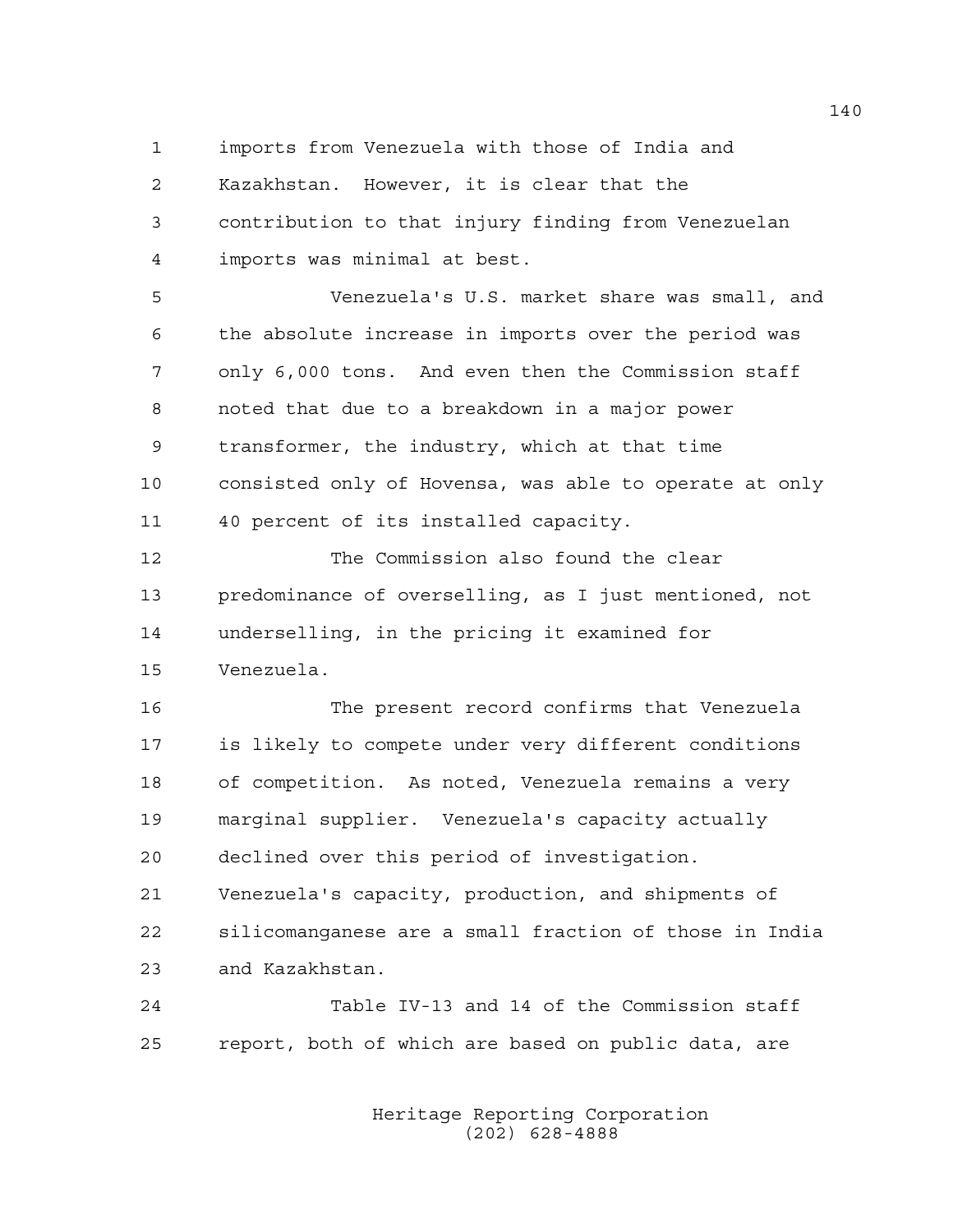1 particularly illuminating. Venezuela is one of the 2 most insignificant producers and exporters of 3 silicomanganese in the world. In 2011, the most 4 recent period for which data is available, Venezuela's 5 production accounted for a mere two-tenths of 1 6 percent of worldwide production.

7 In contrast, India was the second largest 8 producer in the world after China, and Kazakhstan was 9 the sixth largest producer in the world, and accounted 10 for nearly 2 percent of world production, still 10 11 times bigger than Venezuela.

12 In terms of exports, India was the world's 13 largest exporter in 2012, accounting for over 1 14 million tons of exports, while Kazakhstan exported 15 200,000 tons. Venezuela in contrast -- and I'm using 16 public data now -- exported less than 20,000 tons, 17 according to the *Global Trade Atlas*.

18 It's pretty clear that the Venezuelan 19 producers bear no relationship or similarity to those 20 in India or Kazakhstan. Venezuela's limited capacity 21 on an absolute basis is further reduced and 22 constrained by persistent supply and production 23 disruptions. These disruptions are detailed in our 24 confidential brief and in the foreign producer's 25 questionnaire. So Venezuela isn't even able to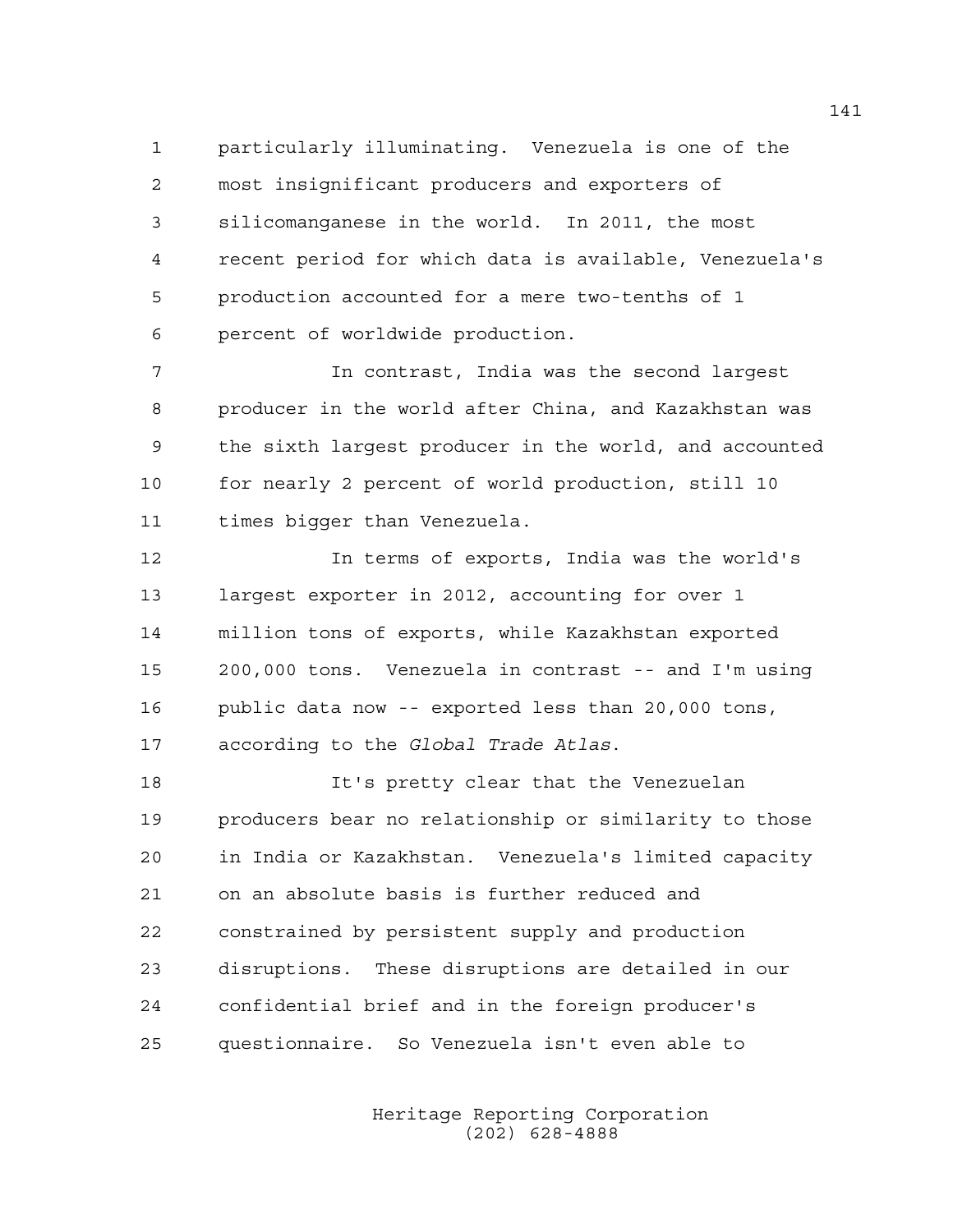1 produce at its theoretical level of capacity.

2 Third, Venezuela's industry is not export-3 oriented. As our company representatives will 4 testify, the focus of Ferro Ven's investment in 5 Venezuela has been to supply the domestic market in 6 Venezuela, primarily the Venezuelan steel producers, 7 SIDOR -- and in particular, SIDOR. 8 For the industry as a whole, while the exact 9 figure is confidential, a substantial majority of 10 domestic production has been dedicated to Venezuelan 11 domestic market. 12 Fourth, Venezuela's producers' focus on 13 domestic supply is dictated by a number of structural 14 features of the market in Venezuela. Imports into 15 Venezuela are restricted by the government through 16 import substitution policies and licensing 17 requirement. As a result, domestic prices in 18 Venezuela are significantly higher than in the United 19 States or other export markets. 20 In addition, as our witnesses will testify, 21 government currency controls and other political 22 events are also making exports very difficult.

23 Fifth, the present market situation makes it 24 extremely difficult for the producers in Venezuela to 25 be competitive in international markets because -- and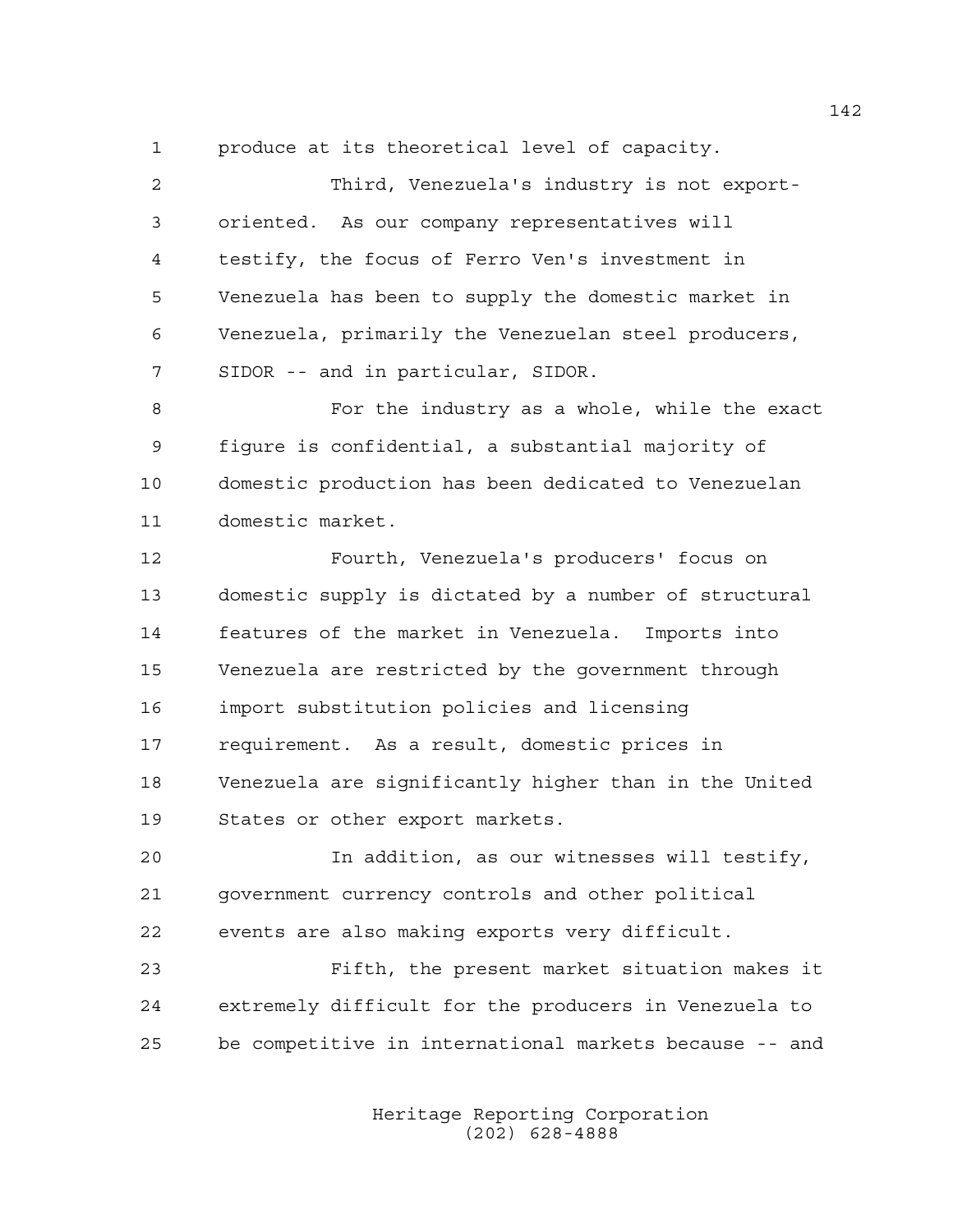1 this is a key feature of the market today -- they lack 2 a dedicated, captive source of supply of the manganese 3 ore that they need in order to produce this product. 4 That is a very substantial feature of competition in 5 this market today, as our witnesses will explain. And 6 I would note that our witnesses will also explain, 7 although Felman says that it does not import from 8 Georgia, we believe that it does, and it in fact 9 confirmed today that it does import from its 10 affiliated suppliers in South Africa and Gabon.

11 Simply put, the silicomanganese industry in 12 Venezuela is extremely marginal and is nowhere near 13 the capacity, competitiveness, or global reach of the 14 much larger silicomanganese industries in India and 15 Kazakhstan. And I would note that Ferro Atlantica 16 currently has silicomanganese production facilities in 17 South Africa and in Spain, and they are not exporting 18 a ton of that to the United States.

19 Simply put then, we urge the Commission to 20 find that there is no basis on which to cumulate the 21 producers from Venezuela with those of India and 22 Kazakhstan. And we urge the Commission to find that 23 these imports are not causing injury. Thank you. 24 MR. PLANERT: Good afternoon. I'm Will 25 Planert of Morris Manning & Martin, appearing on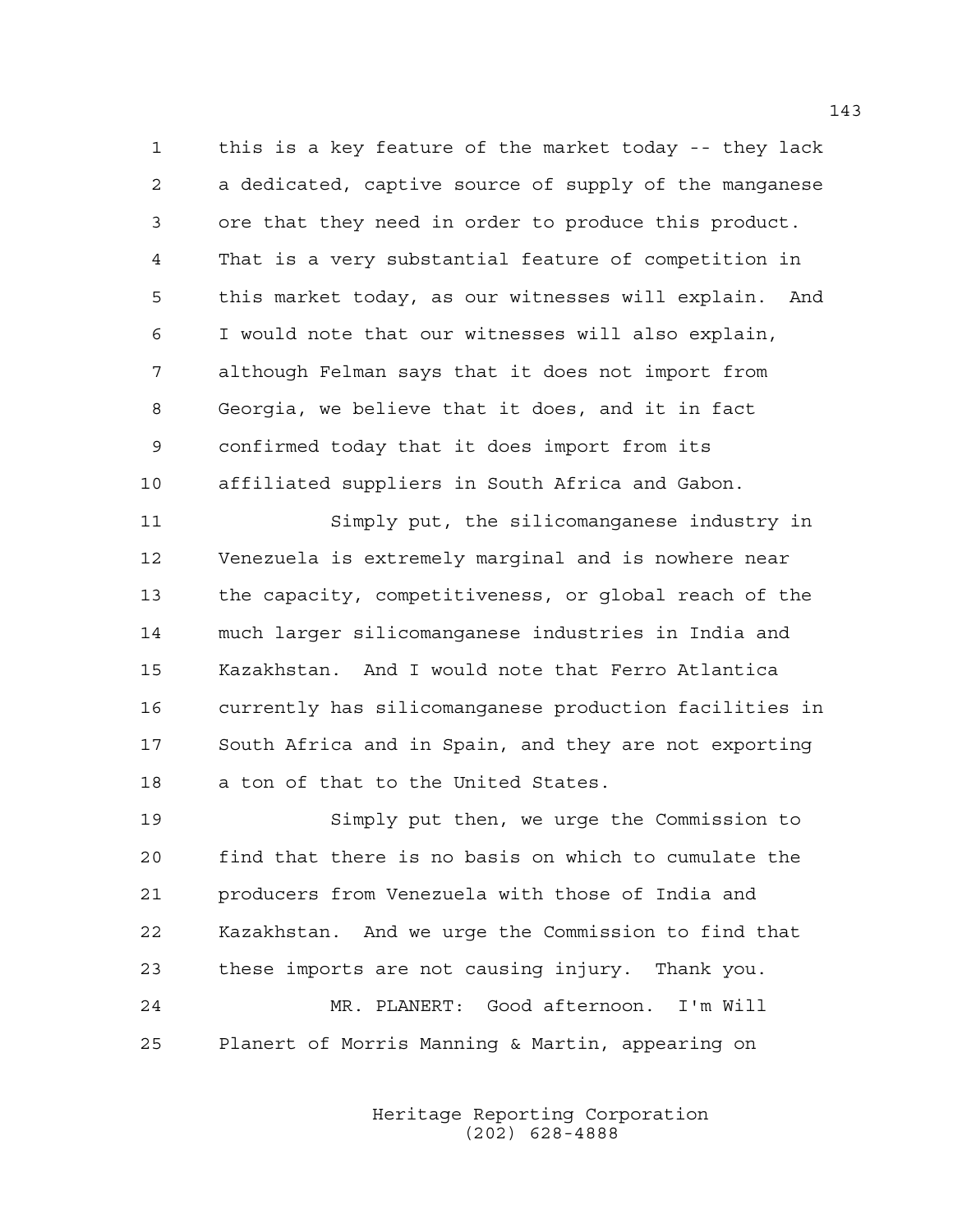1 behalf of Ferro Ven. I would like to briefly address 2 the issue of nonsubject imports and their implications 3 for purposes of the Commission's analysis of the 4 likely effect on the domestic industry of subject 5 imports from Venezuela in the event the order were 6 lifted.

7 As the Commission is aware from previous 8 investigations of this industry, the domestic industry 9 lacks the capacity to supply U.S. demand for 10 silicomanganese, and as a result, nonsubject imports 11 are a necessary and permanent feature of this market. 12 During this period of this sunset review, U.S. 13 domestic capacity increased substantially due to the 14 entry of Felman into the U.S. industry. And yet 15 despite this, nonsubject imports still accounted for 16 more than two-thirds of domestic consumption 17 throughout the period, and the share of nonsubject 18 imports, actually Georgia for the most part, has 19 increased significantly during the first five months 20 of 2013.

21 As has been reported in *Ryan's Notes*, 22 Felman's parent company, Georgian American Alloys, has 23 acquired Georgian Manganese, a producer and exporter 24 of silicomanganese in the Republic of Georgia. 25 Through this acquisition, Georgian American Alloys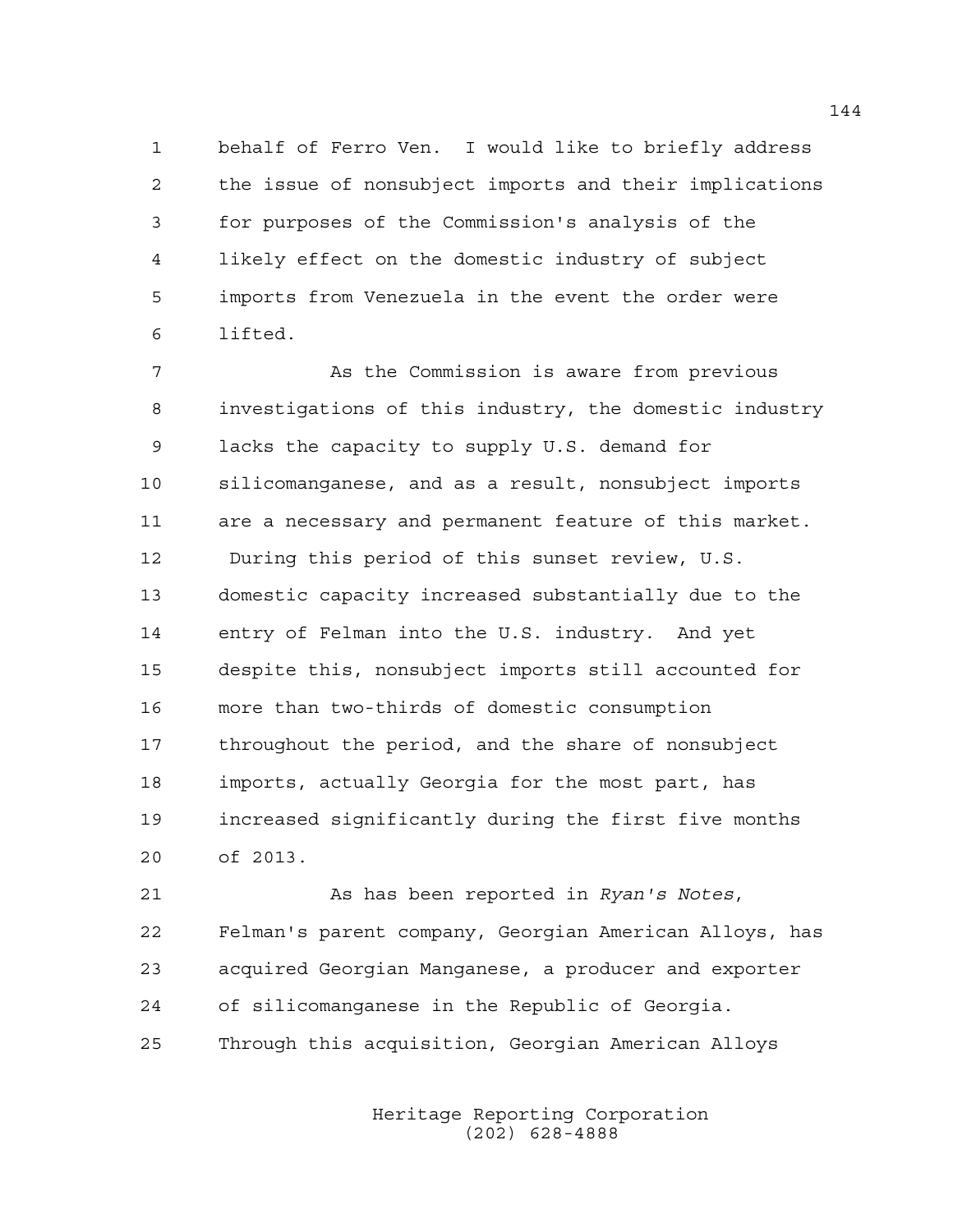1 obtained not only the silicomanganese refining 2 operation, but also a manganese ore mine and a power 3 plant.

4 In a recent interview in *Ryan's Notes*, the 5 CEO of Georgian American Alloys, Mr. Mordechai Korf, 6 discussed the significant cost synergies from this 7 operation and stated that through the access to 8 Georgia Manganese Chiatura manganese ore mine, he 9 expected to be able to reduce production costs at 10 Felman's domestic U.S. operations as well. Mr. Korf 11 also acknowledged that between Felman's domestic 12 production in the United States and its imports from 13 Georgia, Felman now controls more than half of the 14 U.S. silicomanganese market. A copy of that interview 15 was provided in Exhibit 1 of our prehearing brief.

16 Felman has demonstrated that it will shut 17 down its domestic capacity and substitute supply with 18 imports from Georgia. During the first five months of 19 2013, imports from Georgia have increased 38 percent 20 compared to the same period in 2012.

21 In evaluating the impact of these and other 22 nonsubject imports, the Commission should bear in mind 23 three significant conditions of competition. First, 24 as has been discussed already extensively this 25 morning, silicomanganese is a fungible commodity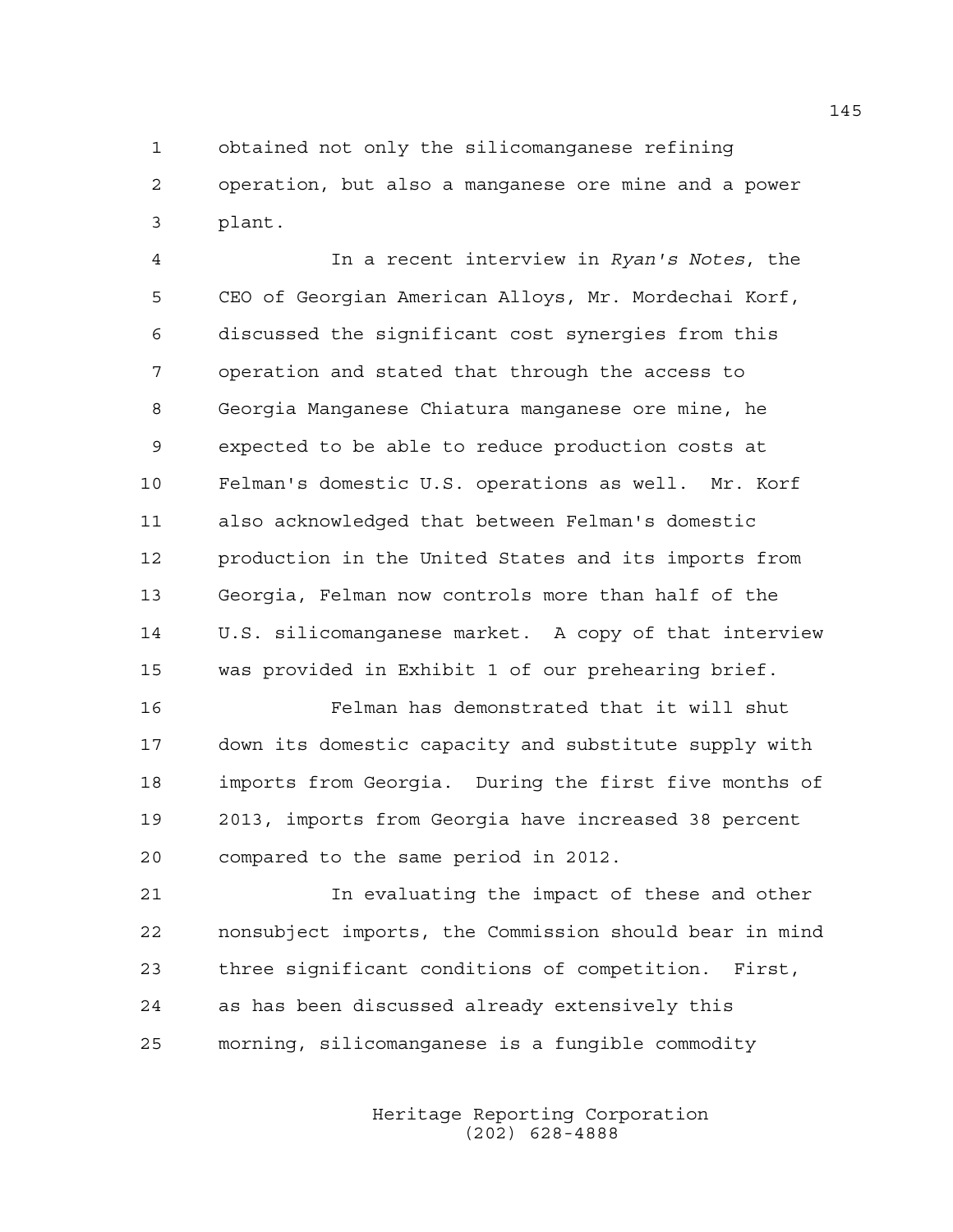1 product. This makes imports from various sources near 2 perfect substitutes for one another.

3 Second, as has also been discussed, the 4 market is highly transparent with respect to prices, 5 which are published in *Ryan's Notes* and other 6 publications, so that both buyers and sellers have 7 near perfect information on market prices, and even 8 long-term contracts are pegged to published price 9 benchmarks. This means that market prices will 10 rapidly adjust to changes in supplier demand, and that 11 all imports will trade at approximately the same 12 prices in the U.S. market.

13 Third, a large portion of nonsubject imports 14 are controlled by Felman, which is also the largest 15 domestic producer of silicomanganese. Given these 16 conditions of competition, the Commission needs to ask 17 itself how it can distinguish the likely effects of 18 subject imports if the orders are revoked from the 19 current and continuing effects of the very large 20 volume of nonsubject imports already in the U.S. 21 market.

22 From the standpoint of a Bratsk Metal 23 analysis, it is clear that the so-called Bratsk 24 triggering factors are present here. You have a large 25 volume of fungible, price competitive, nonsubject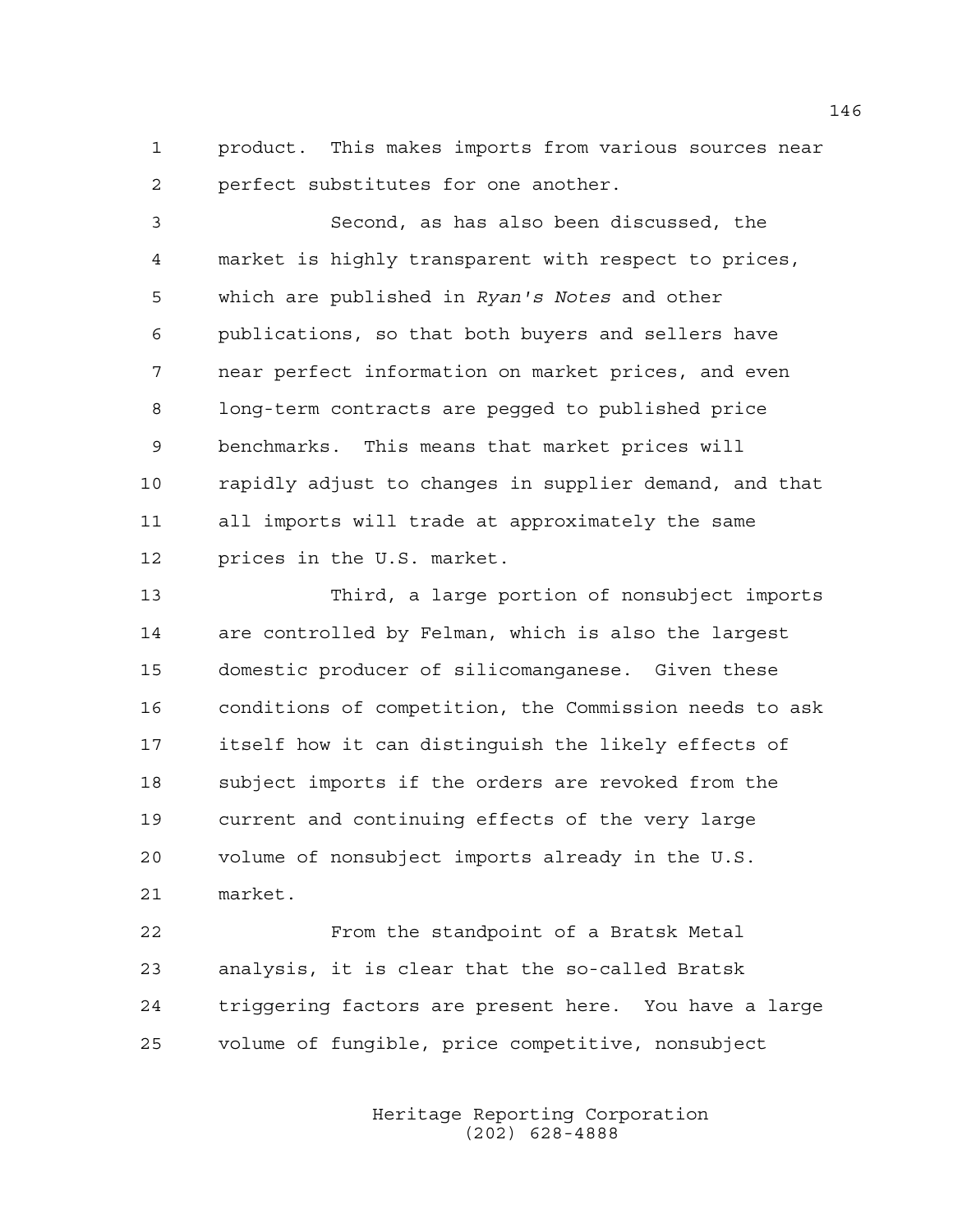1 imports already present in the market, and that volume 2 will only be increasing with the shutdown of Felman's 3 domestic production.

4 Whether or not the Commission concludes as a 5 legal matter that a Bratsk Metal analysis is warranted 6 in the sunset reviews, the Commission's practice is 7 clear that it considers the likely role of nonsubject 8 imports in its sunset analysis. Such an analysis is 9 particularly important in this case, in which the 10 largest producer is also one of the largest importers 11 of nonsubject merchandise, and has the ability to 12 shift seamlessly between domestic and nonsubject 13 imports in supplying its U.S. customers.

14 In the July edition of *Ryan's Notes*, it was 15 reported that the recent shutdown of Felman's 16 production will have little impact on the U.S. market, 17 and that Felman has not declared *force majeure* on its 18 contract shipments and is instead expected to fulfill 19 its contractual obligations in large part from its 20 affiliated Georgian silicomanganese plants.

21 Given these facts, the Commission needs to 22 ask itself how to evaluate the likely impact of 23 whatever small volume of imports from Venezuela it 24 might plausibly deem to be likely if the order were 25 revoked.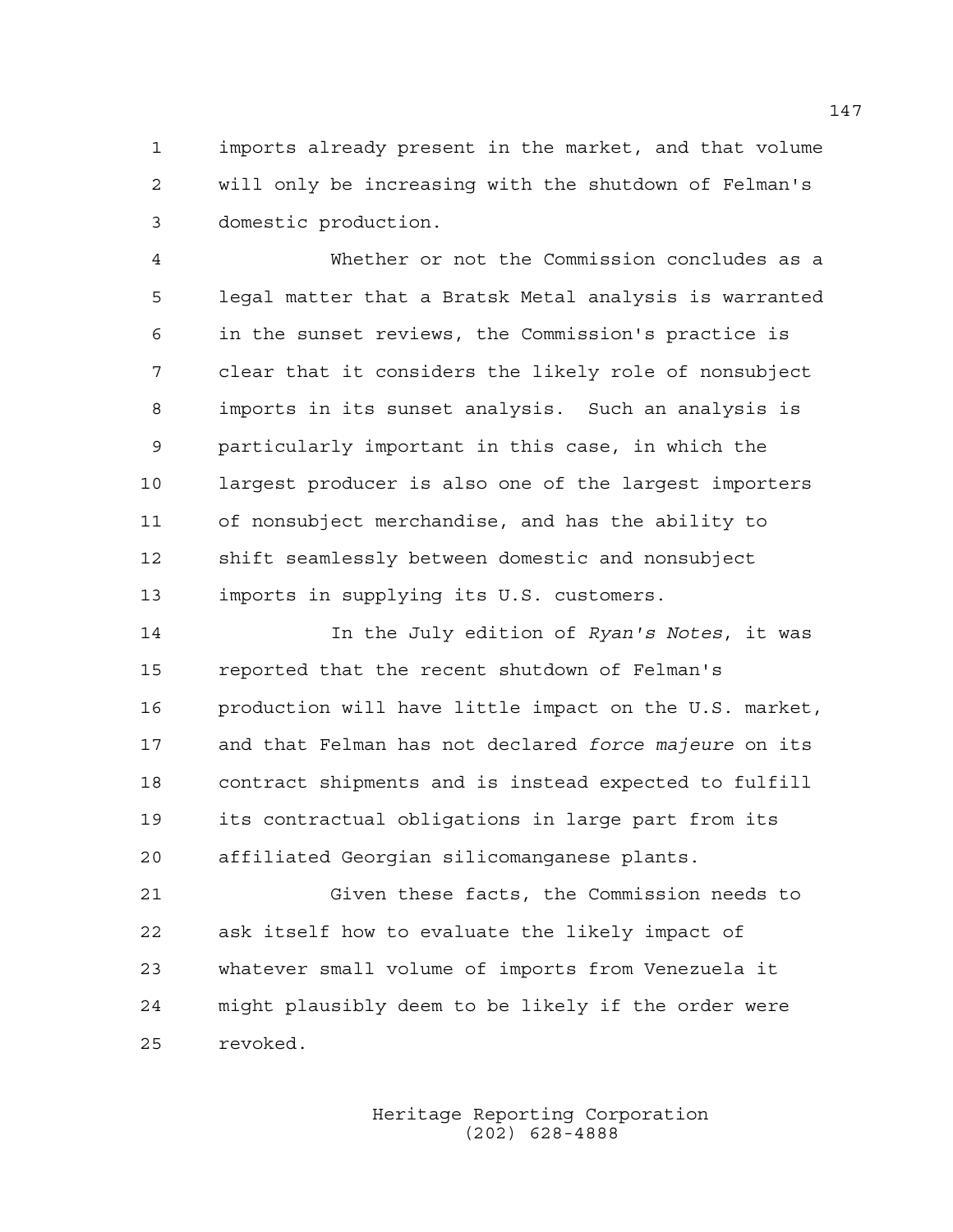1 Specifically, there is no reason to conclude 2 that such imports would displace domestic production 3 rather than Felman's imports from Georgia or other 4 nonsubject imports. The U.S. producers have 5 competitive advantages in terms of being closer to the 6 market, but all imports are highly fungible.

7 12 In terms of price, the aggregate increases 8 in supply from Venezuela would be too small to move 9 the needle, and could in any event be easily offset by 10 even a modest reduction in Felman's imports from 11 Georgia. And given the absence, as Julie discussed a 12 moment ago, of any significant history of underselling 13 from Venezuela during the original investigation, 14 there is no basis to project that Venezuelan imports 15 would enter the United States at prices that would 16 undersell the domestic industry.

17 Now, in its prehearing brief, Felman 18 presented an analysis of average unit values of 19 nonsubject imports compared to domestic shipments, and 20 that analysis appeared to show nonsubject imports 21 entering the United States at significantly higher 22 prices than the domestic industry is selling.

23 Commissioner Pearson asked a very good 24 question, which is what explains this. The answer 25 appears to be largely because in calculating the AUVs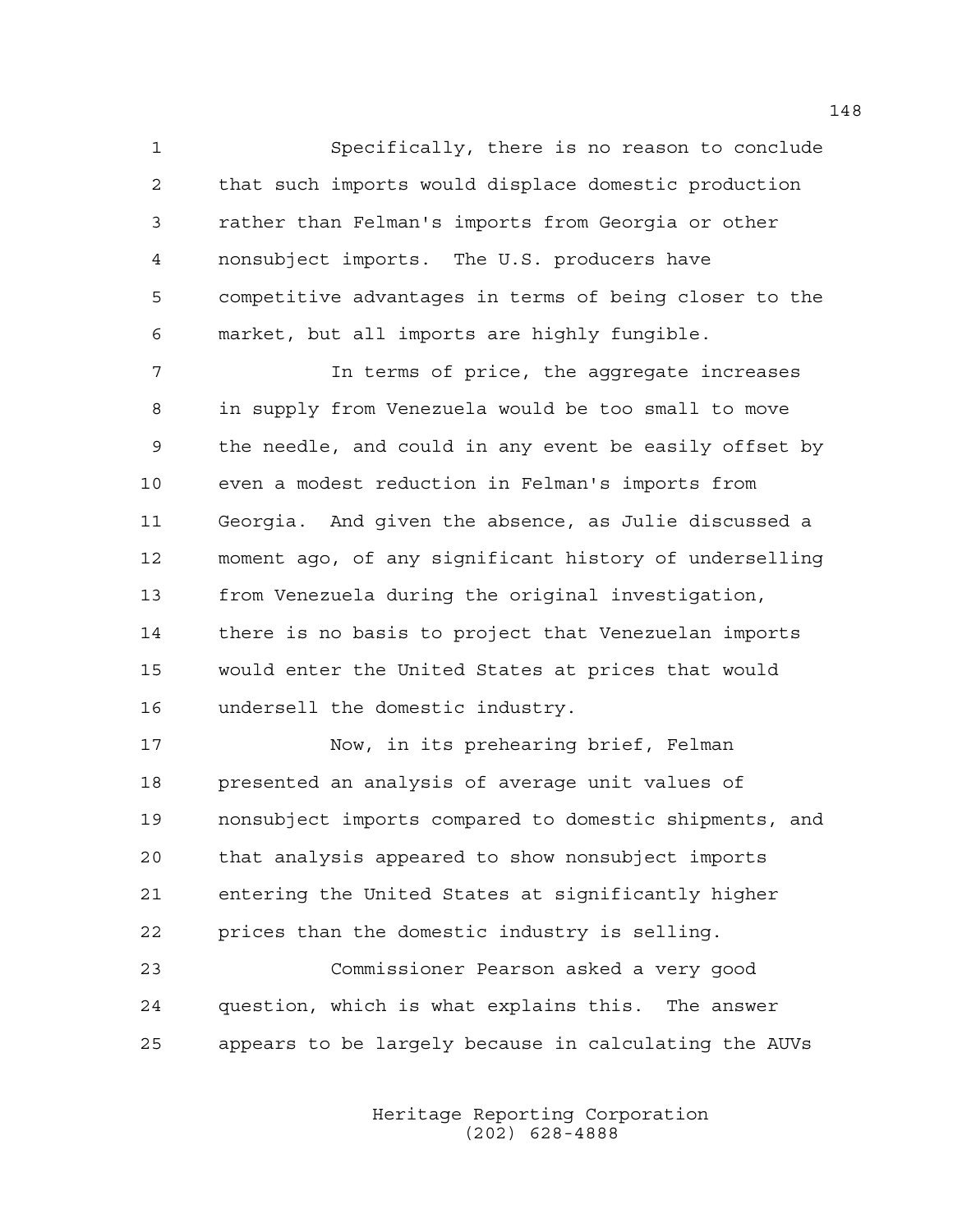1 for the nonsubject imports, they used Census data 2 rather than the questionnaire data reported in the 3 staff report. The Census data would include imports 4 of nonsubject, low-carbon silicomanganese, which sells 5 at a significantly higher price.

6 If you take the average unit values from 7 tables 4.1 of the staff report and insert them into 8 that chart in Felman's brief rather than using the 9 Census data from table C3, you will see that the 10 spread between the AUVs of nonsubject imports and 11 domestic shipments doesn't completely disappear, but 12 becomes considerably more narrow. Thus, a comparison 13 of AUVs also does not provide, when done properly, any 14 support for the notion that nonsubject imports are 15 somehow trading in a different manner and are somehow 16 less injurious than subject imports would be. Thank 17 you.

18 MS. MENDOZA: We'd just like to also just 19 point out that in fact the Commission staff was very 20 diligent in every chart that they produced, 21 specifically noting that the import data would include 22 this low-carbon silicomanganese, which would 23 necessarily result in prices seeming higher than they 24 would if you in fact eliminated that, and yet 25 Petitioners obviously used the data that included the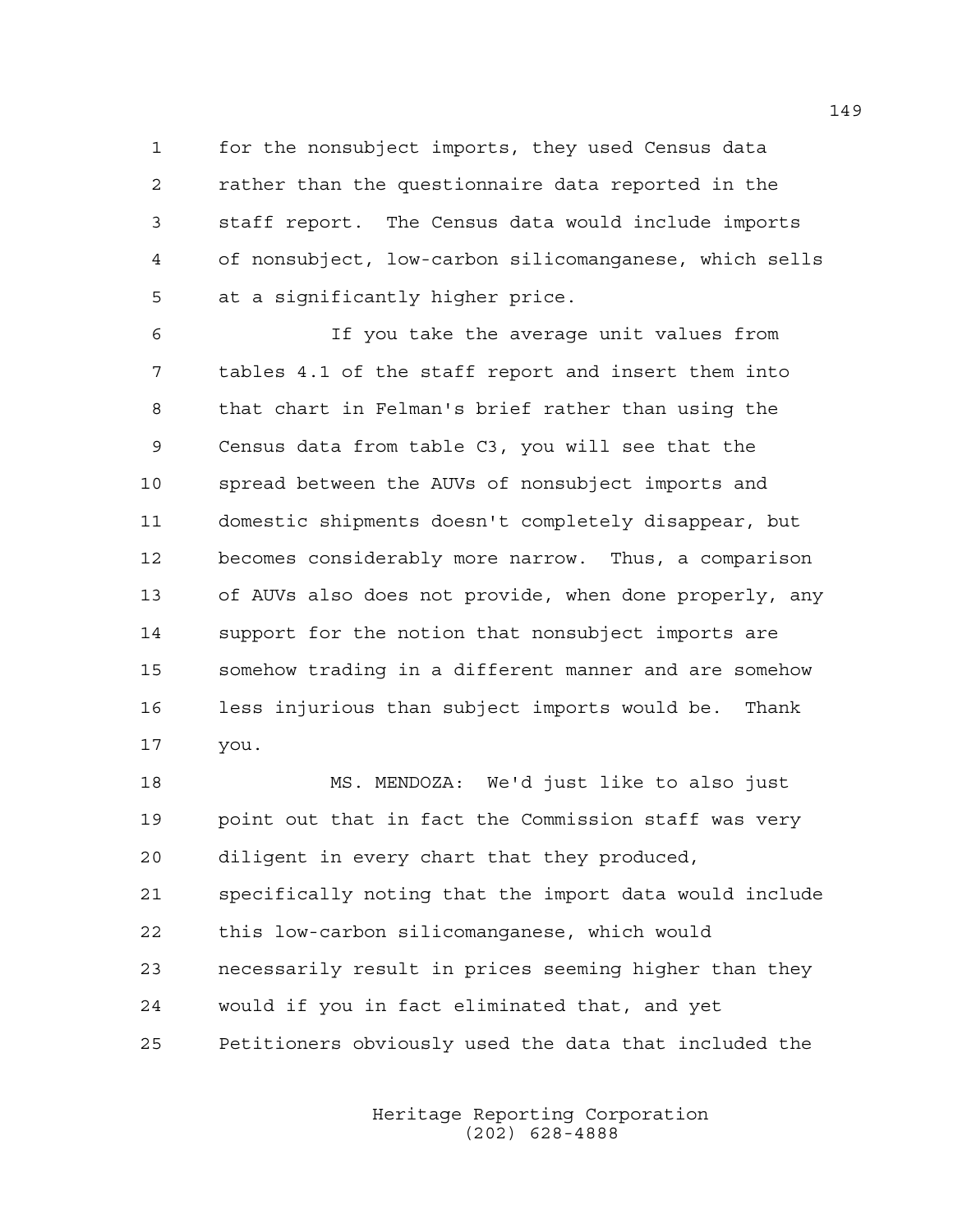1 low-carbon silicon, hence producing this inexplicable 2 difference between U.S. producer prices and imported 3 nonsubject prices.

4 MR. HOPKINS: Good afternoon. My name is Ed 5 Hopkins, and I'm the general manager of Ferro 6 Atlantica North America. I'm in charge of Ferro 7 Atlantica's North American operations, and I have been 8 working with Ferro Atlantica for more than 14 years.

9 I appreciate the opportunity to be here 10 today to address the Commission on the antidumping 11 duty order on silicomanganese from Venezuela. I'd 12 like to being by telling you a little bit about Ferro 13 Ven, then I will describe the U.S. market for 14 silicomanganese in the United States.

15 I believe it will become evident from this 16 description why revocation of the antidumping duty 17 order on silicomanganese from Venezuela would not lead 18 to a continuation or a recurrence of injury to the 19 domestic silicomanganese industry.

20 Ferro Ven began production of 21 silicomanganese in 2006, well after the ITC's original 22 antidumping investigation. Ferro Ven operates a 23 single furnace in Puerto Ordaz, Venezuela that is 24 dedicated to the production of manganese alloys, that 25 is, silicomanganese and ferromanganese.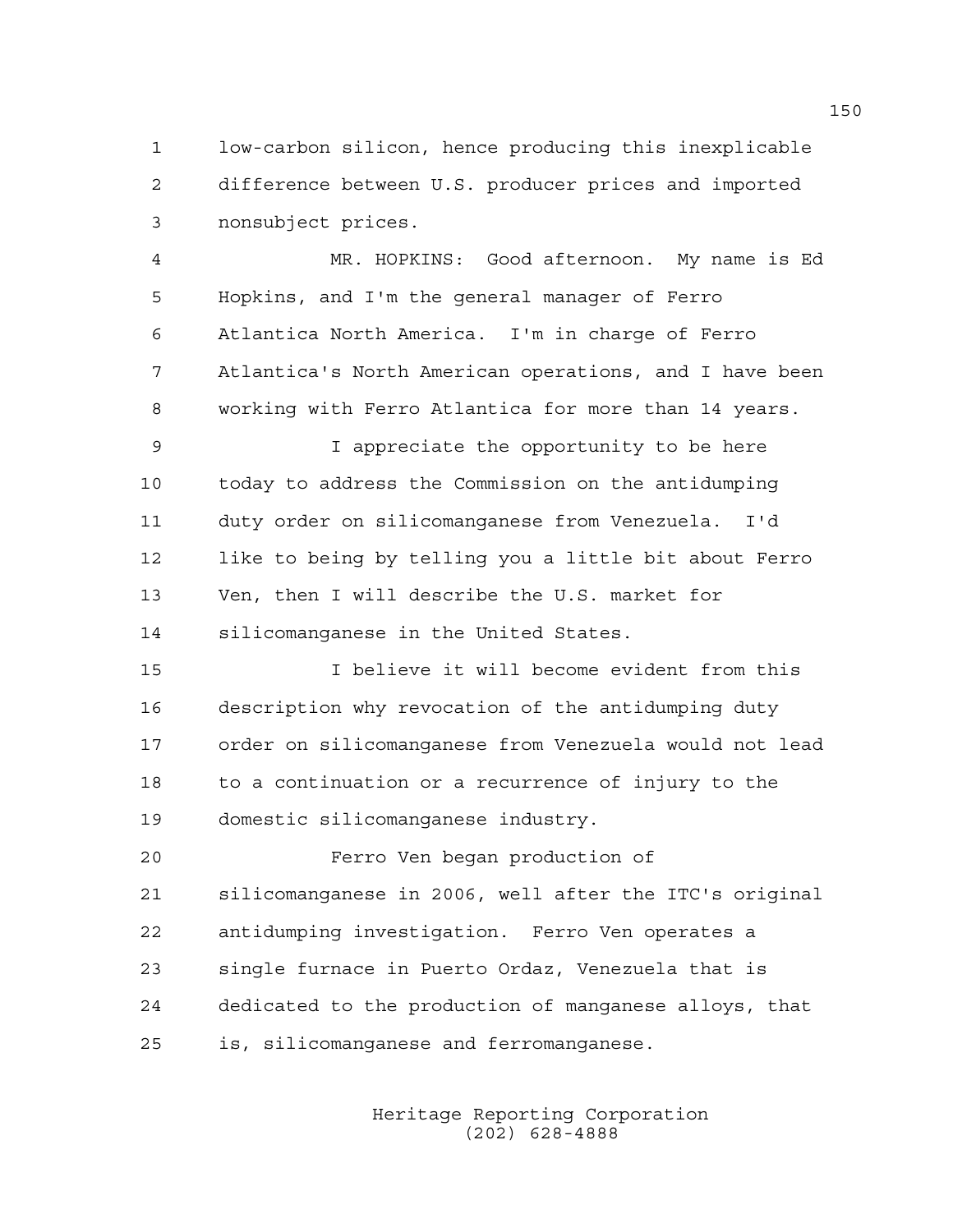1 Since production began in 2006, Ferro Ven's 2 production has been primarily dedicated to supplying 3 the domestic market in Venezuela. Ferro Ven has never 4 exported silicomanganese to the United States, and 5 therefore was not involved in the original 6 investigation. As I will discuss in a moment, given 7 current market conditions, we do not expect to begin 8 selling to the United States at any time in the 9 reasonably foreseeable future, regardless of the 10 outcome of this sunset review.

11 Ferro Ven is nevertheless concerned about 12 being branded as an unfair trader that is subject to 13 antidumping duties, even though Ferro Ven has never 14 been found to have dumped silicomanganese or to have 15 caused material injury to the U.S. domestic industry. 16 Ferro Atlantica, our European parent, is firmly 17 convinced that these sunset reviews must be taken very 18 seriously, and therefore they have decided to fully 19 participate in this proceeding.

20 I'd like to turn to look at the U.S. 21 silicomanganese market. As the Commission is aware 22 from previous investigations of the market, the end 23 use of silicomanganese is as a deoxidizer and alloyer 24 in the production of steel. Consequently, demand for 25 silicomanganese is a derivative of the U.S. steel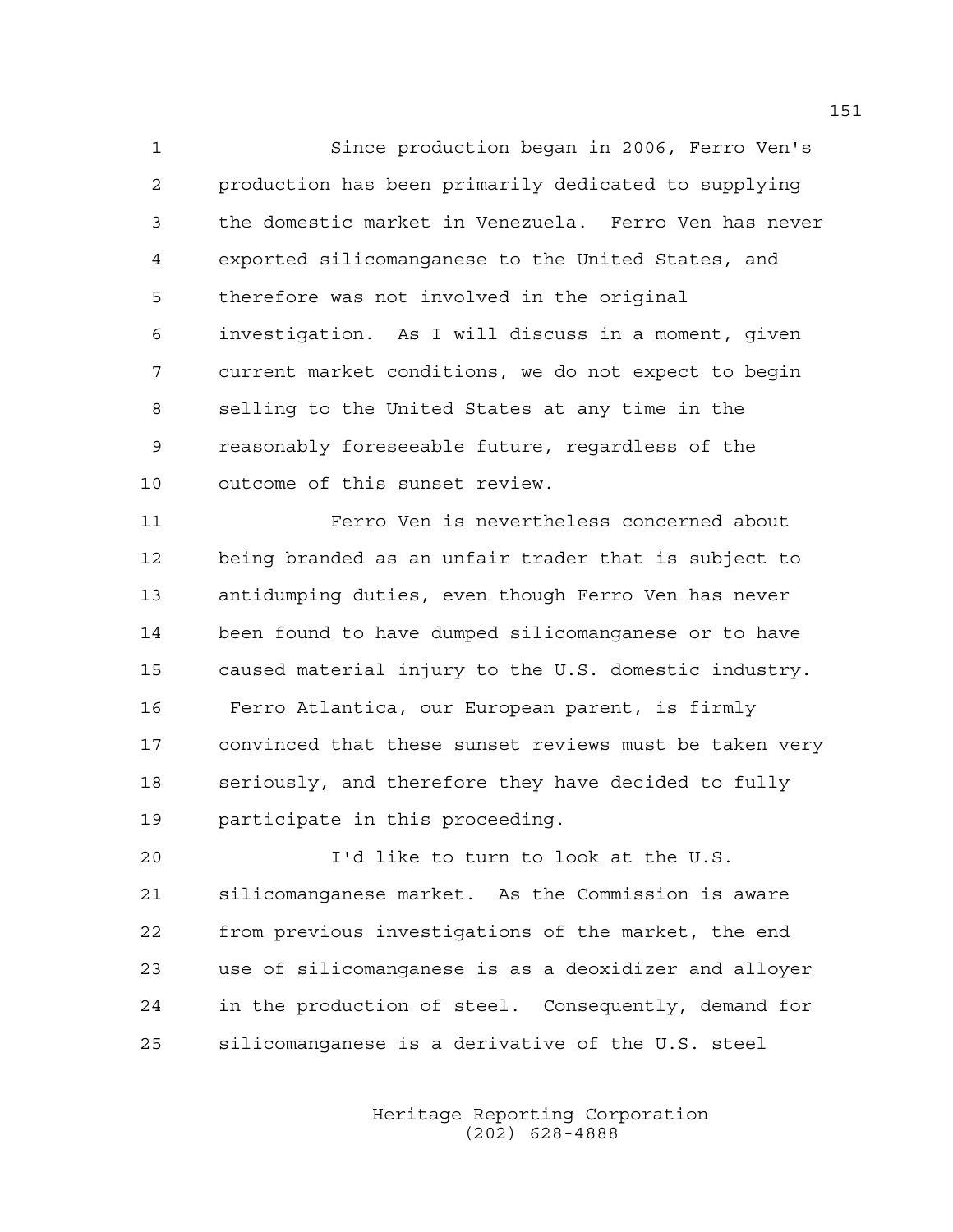1 production.

| 2  | As the Commission is also aware from                    |
|----|---------------------------------------------------------|
| 3  | previous investigations, there is nowhere near enough   |
| 4  | domestic capacity to supply the U.S. demand for         |
| 5  | silicomanganese. As a result, large quantities of       |
| 6  | imports are an essential feature of the market.<br>This |
| 7  | fact has not changed since the entry of Felman into     |
| 8  | the domestic industry during the period of the          |
| 9  | Commission's review. The largest import supplier to     |
| 10 | this market over the past five years have been South    |
| 11 | Africa, Georgia, Norway, and Australia.                 |
| 12 | In recent years, Georgia has replaced South             |
| 13 | Africa has the largest import supplier. Collectively,   |
| 14 | imports have supplied well over half of the U.S.        |
| 15 | demand.                                                 |
| 16 | The U.S. steel industry is one of the most              |
| 17 | dynamic and highly competitive industries in the        |
| 18 | world. Steel producers in the United States have        |
| 19 | access to large quantities of imports from a wide       |
| 20 | variety of nonsubject sources, as well as from          |
| 21 | domestic silicomanganese producers, and                 |
| 22 | silicomanganese accounts for a small share of the       |
| 23 | total cost of steel production.                         |
| 24 | Silicomanganese is a commodity product, and             |
| 25 | silicomanganese from all sources is generally           |
|    |                                                         |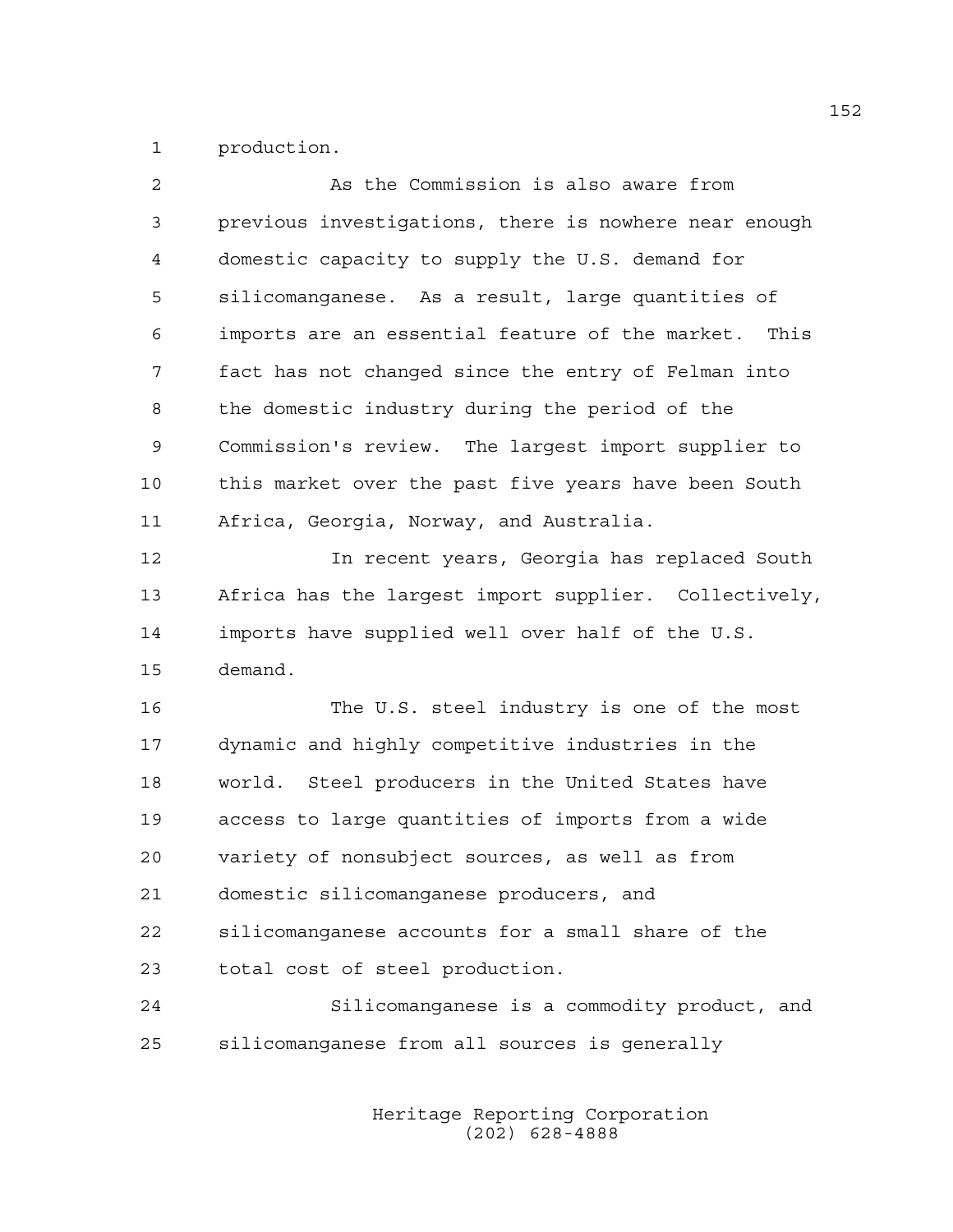1 interchangeable as long as it meets grade

2 requirements. Information on silicomanganese prices 3 is reported in *Ryan's Notes, Platts*, and other trade 4 publications, and as a result both buyers and sellers 5 have nearly perfect pricing information.

6 As a result of these factors, the price of 7 silicomanganese is primarily a function of supply and 8 demand. From the standpoint of producers supplying 9 this market, this puts a premium on being able to 10 manage your overall cost to obtain a competitive 11 advantage. As the Commission is aware, there are two 12 domestic producers of silicomanganese in the United 13 States: Felman, whose production is located near New 14 Haven, West Virginia; and Eramet, located in Marietta, 15 Ohio, whose output has generally been sold to U.S. 16 Steel Corp.

17 Felman is by far the dominant domestic 18 supplier of silicomanganese. In addition to its large 19 domestic production, Felman is also known to be the 20 largest supplier of imported silicomanganese in the 21 United States. Felman's distribution arm, known as 22 Felman trading, provides an efficient and competitive 23 distribution network that distributes both Felman's 24 domestic and imported silicomanganese throughout the 25 United States. It has been reported in the trade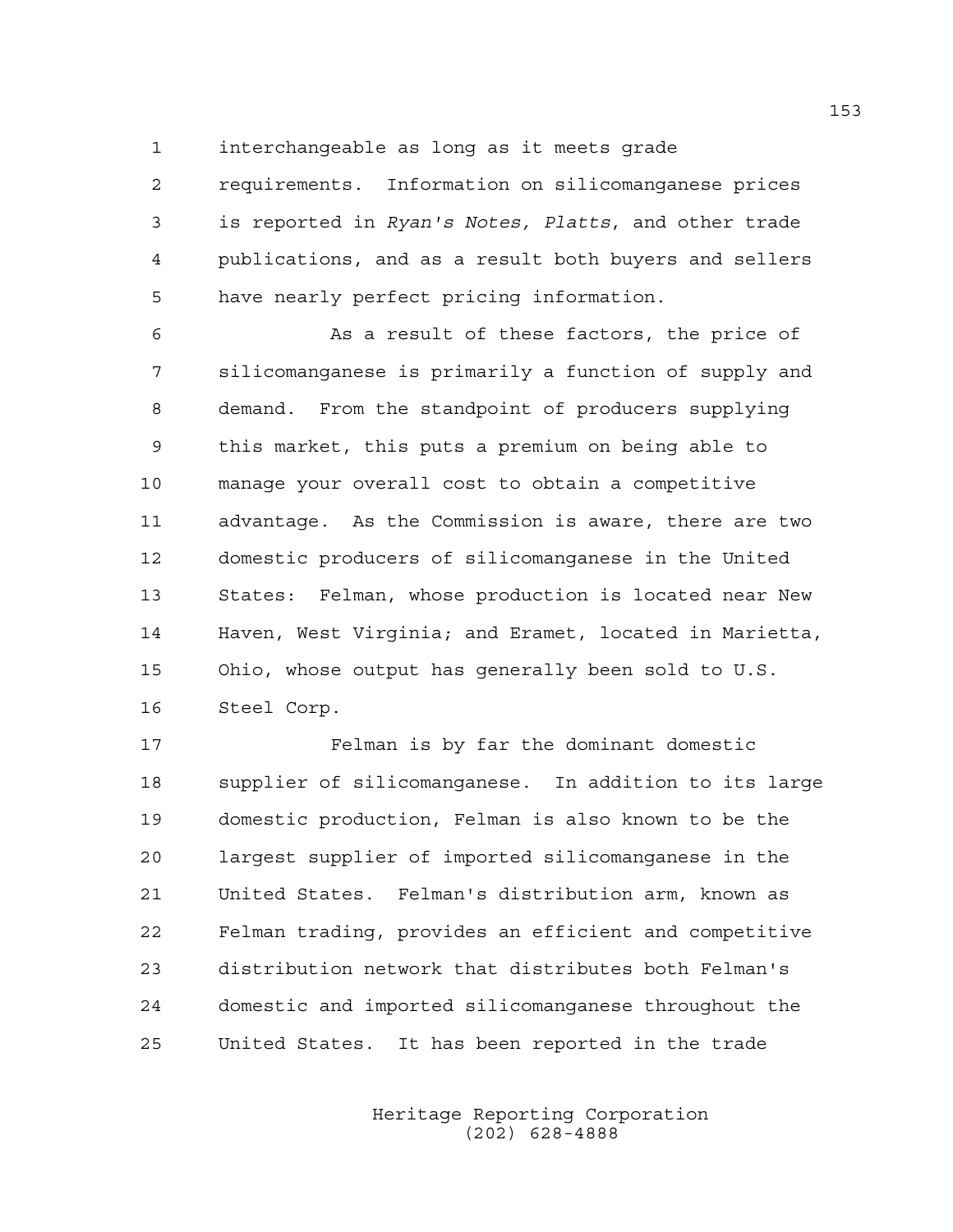1 press that between domestic production and imports, 2 Felman alone supplies more than half of the U.S. 3 market for silicomanganese.

4 Through May of this year alone, Felman's 5 imports from the Republic of Georgia are at 56,000 6 metric tons, 16,000 metric tons above last year's 7 pace, as they are closing their own U.S. operations. 8 So a few weeks ago, Felman announced that it is idling 9 its domestic production facility for a period of at 10 least three months. Based on our understanding of the 11 market, this will not affect Felman's role as the 12 dominant U.S. supplier.

13 Felman can easily substitute with its 14 captive imports. As has been widely reported in the 15 trade press, Felman's parent company recently 16 completed the acquisition of Georgia Manganese, a 17 major producer of silicomanganese in the Republic of 18 Georgia. Georgia Manganese owns its own manganese ore 19 mine in Georgia, and given the competitive cost 20 advantages, it makes sense for Felman to rely 21 primarily on that supply to service the U.S. market 22 based on current price levels.

23 As I mentioned a moment ago, because the 24 price of silicomanganese is primarily a function of 25 supply and demand, the most effective competitive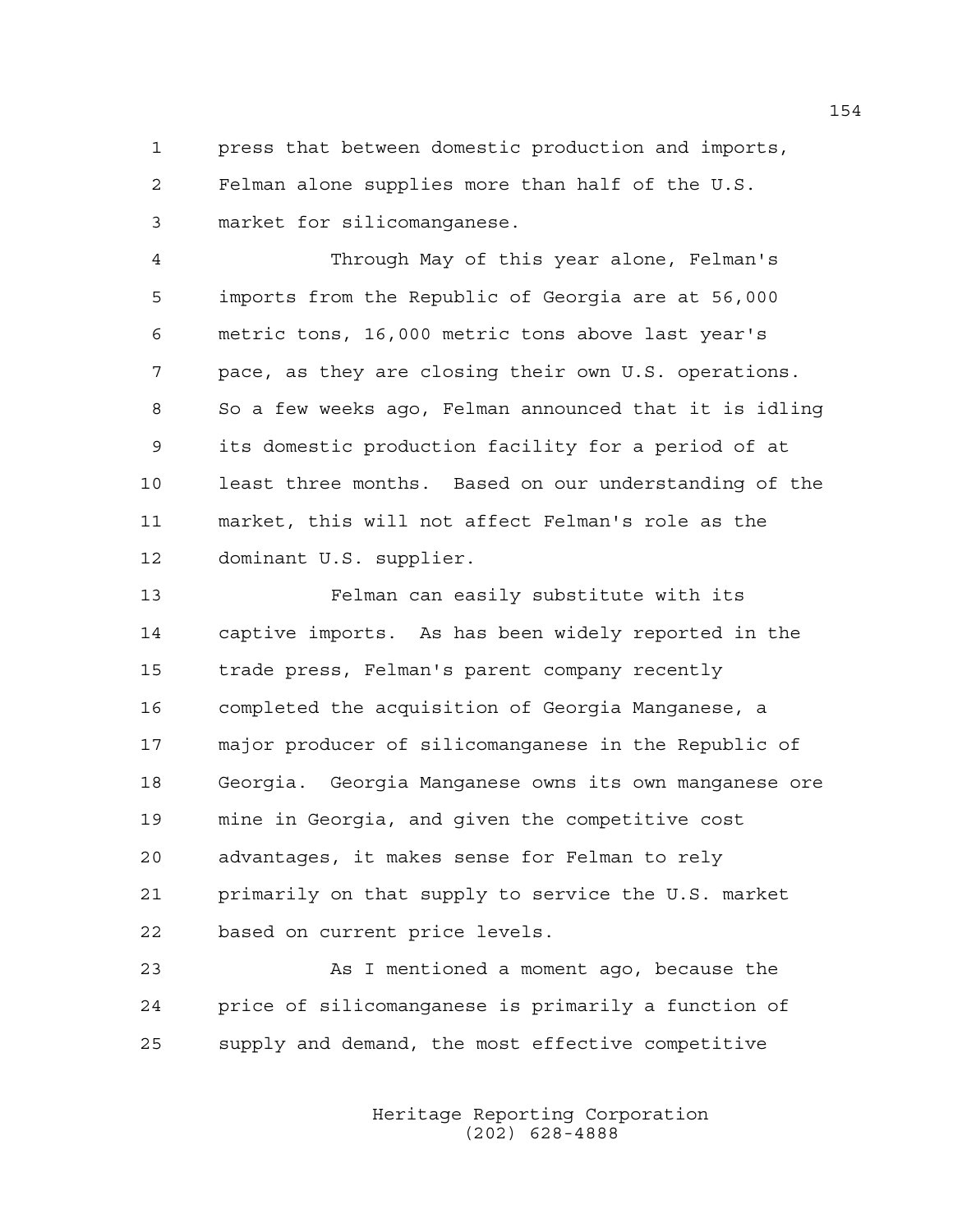1 strategy for selling profitably in this market is to 2 control costs. Domestic producers have a natural cost 3 advantage with respect to freight and logistics 4 because they are located closer to their customers and 5 can respond quickly to customer orders. Imports in 6 contrast feature longer lead time and incur higher 7 freight costs.

8 On the other side of the cost equation, one 9 of the most significant costs in components of 10 silicomanganese production is the primary raw 11 material, manganese ore. There are two kinds of 12 silicomanganese producers, those that are integrated 13 into the manganese ore production, and those that are 14 not. Through their relationships with their parent 15 companies, both Felman and Eramet are integrated 16 producers who have access to captive sources of 17 manganese ore.

18 The same is true of producers in most of the 19 major sources of exports to the United States, 20 including Georgia, South Africa, Norway, and 21 Australia. The same is also true of the major 22 producers in India and Kazakhstan. Ferro Ven is not 23 an integrated producer, which places Ferro Ven at a 24 competitive disadvantage with respect to the U.S. 25 industry, major nonsubject suppliers, and subject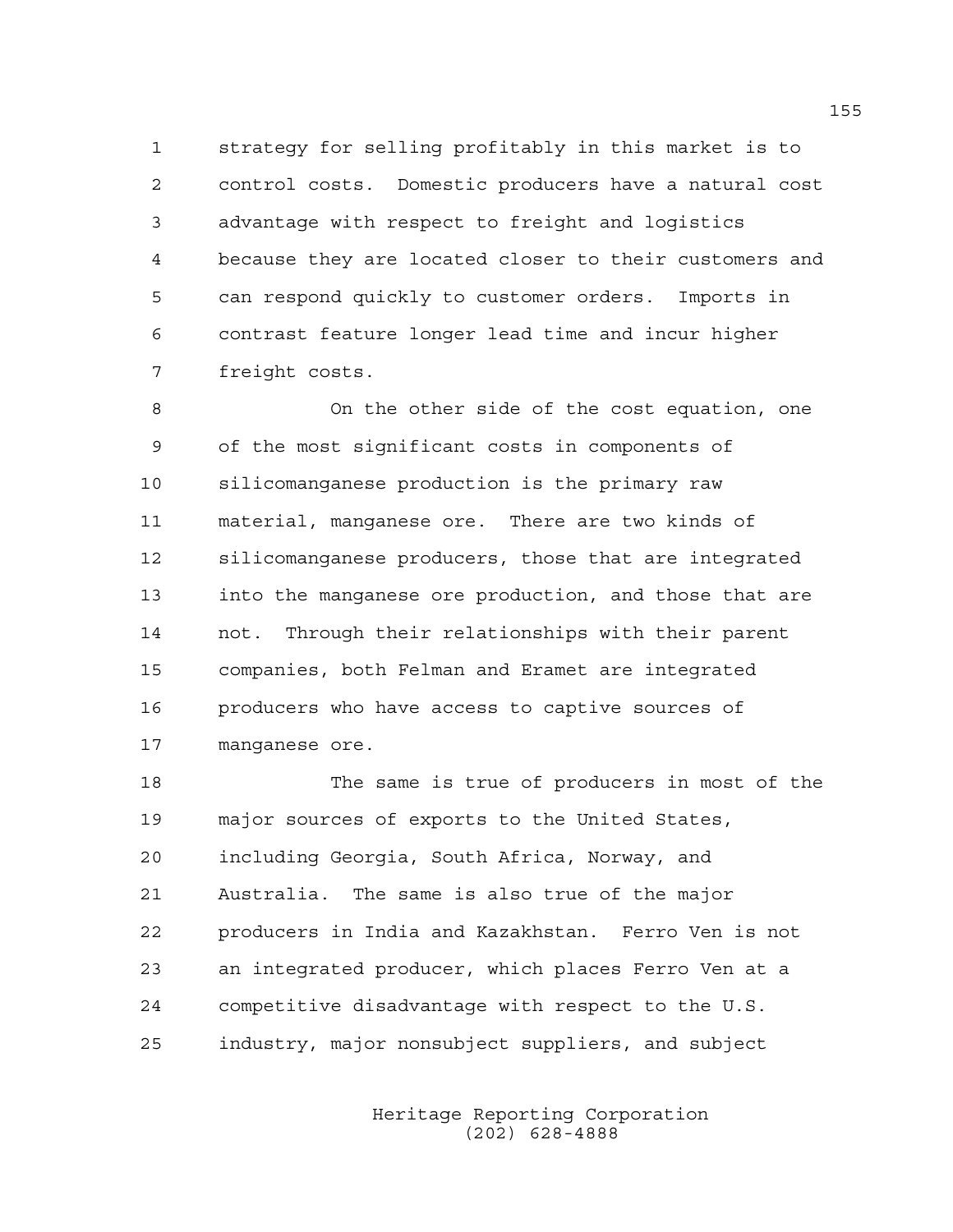1 producers in India and Kazakhstan.

| 2  | As my colleague, Antonio Salinas, will                   |
|----|----------------------------------------------------------|
| 3  | explain in a moment, Ferro Ven's parent company does     |
| 4  | not own manganese mines anywhere in the world, and       |
| 5  | there is no local production of manganese ore in         |
| 6  | Venezuela. This means that Ferro Ven must source its     |
| 7  | ore on the open market and incur the costs of            |
| 8  | importing the ore into Venezuela. The cost of not        |
| 9  | being integrated into silicomanganese production can     |
| 10 | be severe, as market prices for ore can be volatile.     |
| 11 | For example, between 2004 and 2008, the cost             |
| 12 | of manganese ore increased from approximately \$1.48     |
| 13 | per manganese unit to \$18. Integrated producers can     |
| 14 | mitigate such cost increases and thus do a better job    |
| 15 | of controlling their costs than nonintegrated            |
| 16 | producers.                                               |
| 17 | Through its acquisition of Georgia                       |
| 18 | Manganese, Felman now has the best of both worlds.<br>As |
| 19 | a domestic producer, it's located close to its           |
| 20 | customers, has a strong, nationwide distribution         |
| 21 | operation. And through Georgia Manganese, Felman now     |
| 22 | controls a large manganese ore mine, which has the       |
| 23 | potential to supply both its U.S. and Georgian           |
| 24 | operations. Felman thus has the luxury of seamlessly     |
| 25 | shifting between domestic production and imports based   |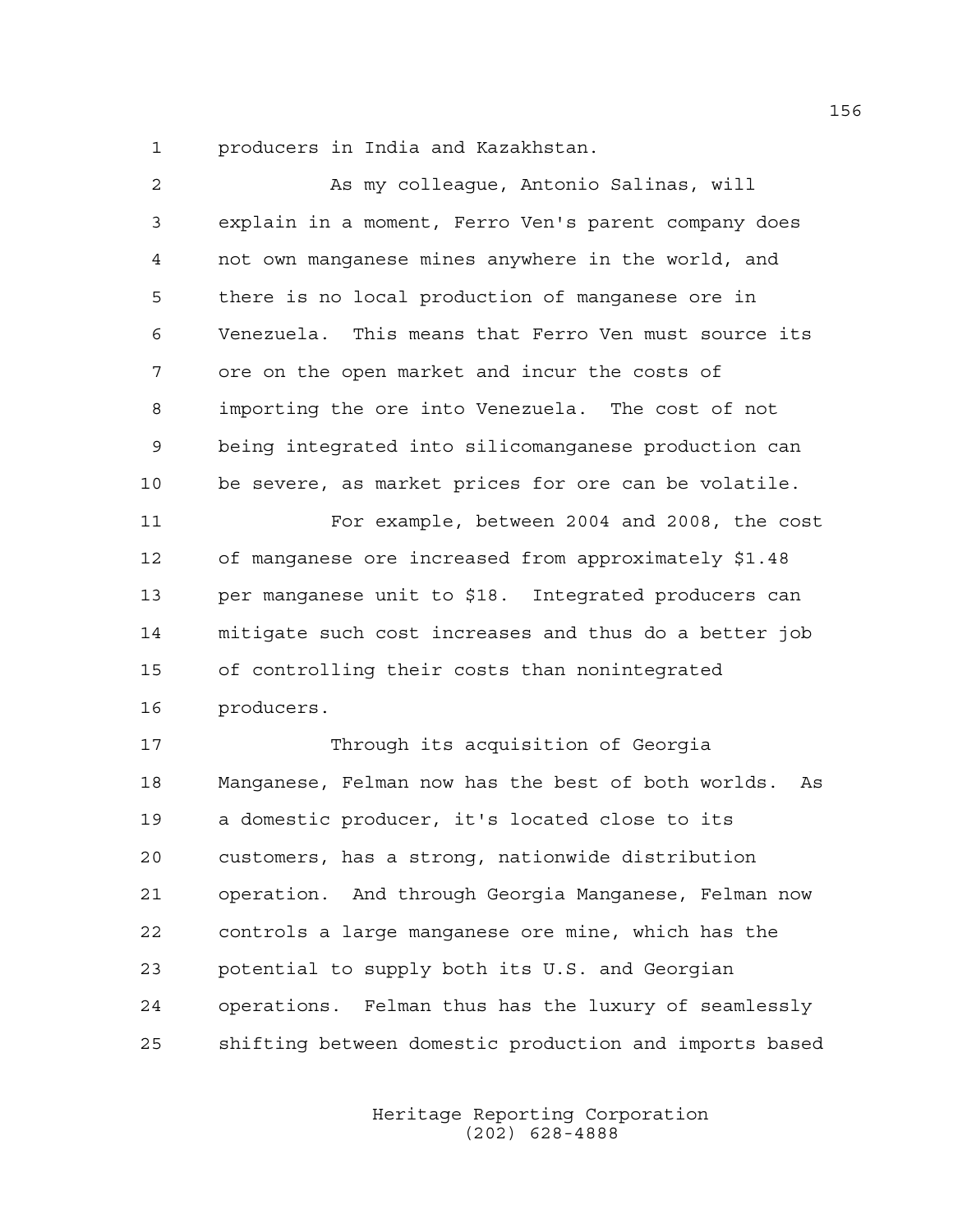1 on market conditions and its own internal cost 2 calculations.

3 This is exactly what we believe is taking 4 place with the decision to temporarily idle Felman's 5 plant in West Virginia.

6 In light of my discussion of the structure 7 and operation of the U.S. market, I would hope it is 8 now clear why revoking the order on silicomanganese 9 from Venezuela would not lead to the continuation or 10 recurrence of material injury to the domestic 11 silicomanganese industry. This small industry in 12 Venezuela is simply in no position to compete with 13 either domestic producers or with the large, 14 nonsubject import sources that supply this market, 15 including those controlled by Felman.

16 Quite frankly, even without the antidumping 17 order, supplying the U.S. market would make no sense 18 for Ferro Ven for the foreseeable future. Ferro Ven's 19 parent company, Ferro Atlantica, produces 20 silicomanganese in Spain and is not subject to 21 antidumping duties. However, Ferro Atlantica is not 22 exporting silicomanganese to the U.S. from Spain. 23 Ferro Atlantica also owns a plant for producing 24 silicomanganese in South Africa. Again, there are no 25 antidumping duties on silicomanganese from South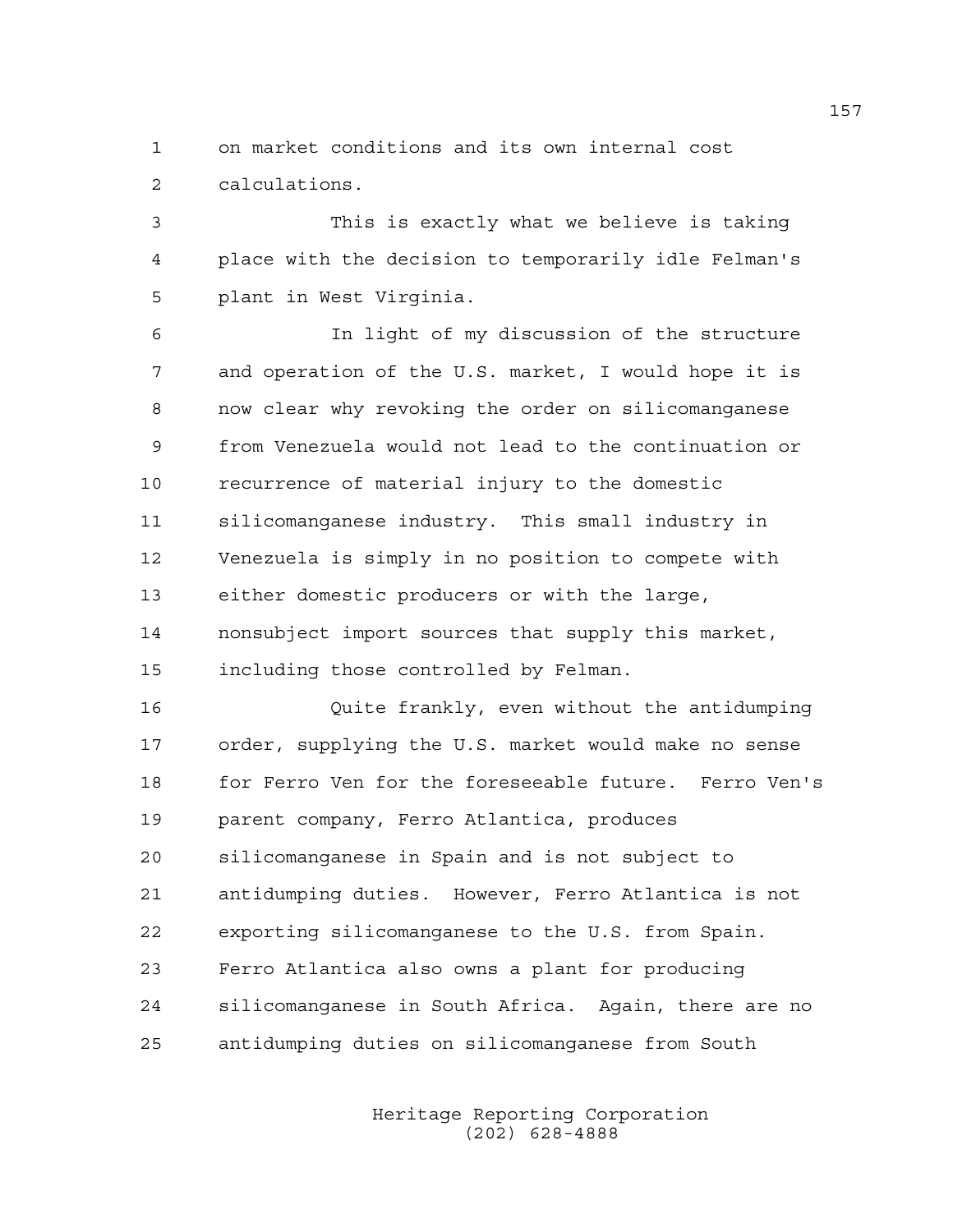1 Africa, yet Ferro Atlantica has chosen to let that 2 plant sit idle rather than to use it to produce 3 silicomanganese for export to the United States.

4 The overriding economic reality is that 5 without being integrated into manganese ore, and given 6 the cost of freight, the regular Customs duty of 3.9 7 percent, and the low market price in the United 8 States, it simply makes no sense to attempt to compete 9 in this market. If Ferro Atlantica is not shipping to 10 the United States from its production facilities in 11 Spain or South Africa, which currently enjoys a very 12 favorable exchange rate vis-à-vis the U.S. dollar, 13 then it would certainly make no sense to do so from 14 Ferro Ven in Venezuela.

15 Thank you. I'd be happy to answer any 16 questions you have.

17 MR. SALINAS: So good afternoon. My name is 18 Antonio Salinas. I'm the export manager of Ferro 19 Atlantica. I have been with Ferro Atlantica for more 20 than six years. Unfortunately, the head of Ferro Ven 21 is not able to be here today, but I am familiar with 22 our plant in Venezuela, and if I don't know an answer 23 to your questions, I will work with our people there 24 to get you an answer.

25 The silicomanganese industry in Venezuela is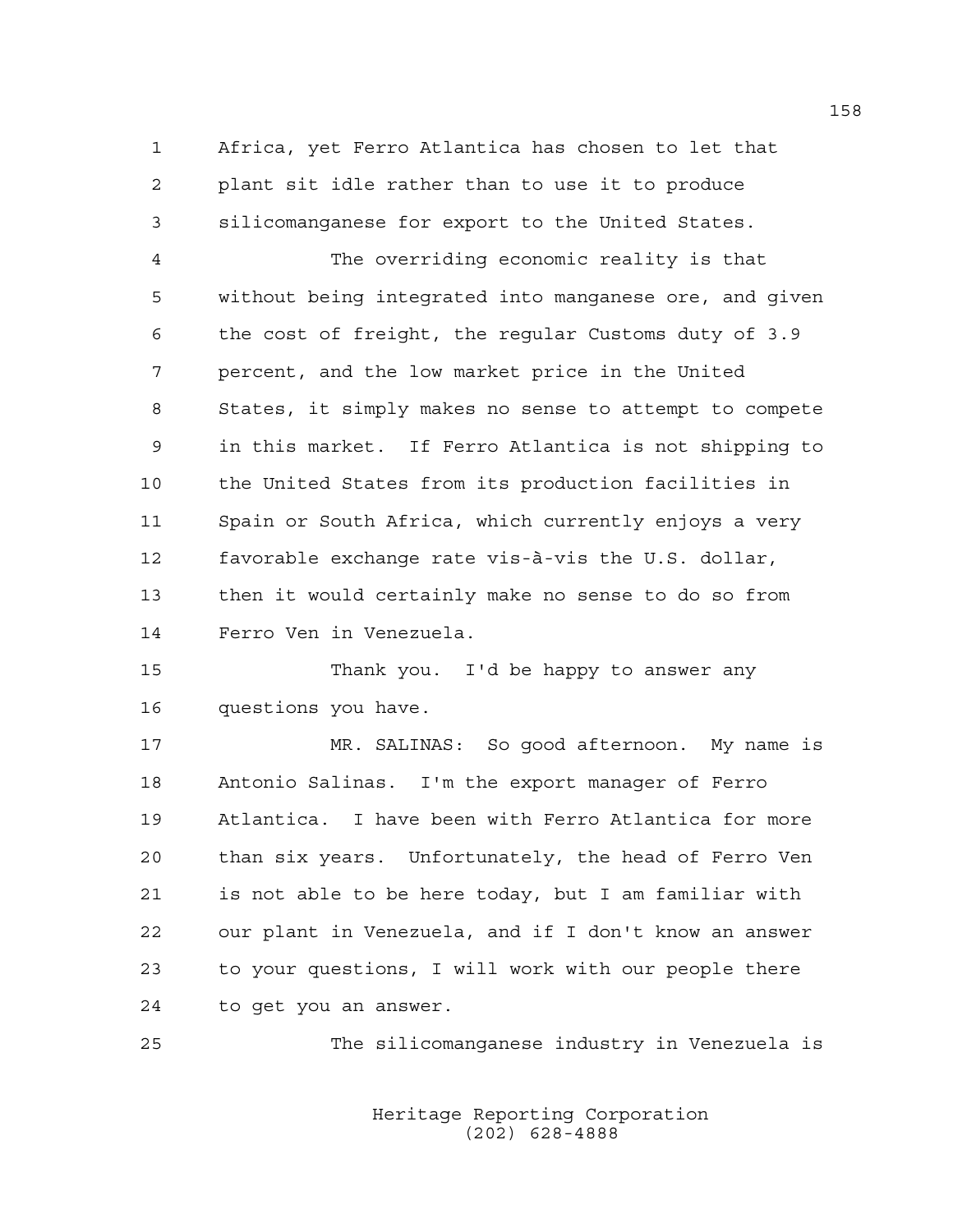1 very small, and has extremely limited capacity and 2 global reach. Frankly, given the enormous 3 difficulties we have faced due to political situation 4 in Venezuela, our investment there only makes sense if 5 we intend to serve the Venezuelan market. We have 6 found that our investment has been significantly 7 diminished by government controls over electricity and 8 the sourcing of raw materials.

9 These policies have significantly impeded 10 our production and capacity utilization because we 11 have lacked raw materials, electricity, and access to 12 parts and components to keep our plant operating. 13 Frankly, the policies of the current government of 14 Venezuela have imposed a number of hardships on our 15 investments.

16 There are only two producers of 17 silicomanganese in Venezuela, Ferro Ven and Hovensa. 18 Together, we and Hovensa account for only a tiny 19 fraction of the worldwide capacity and production. 20 The public staff report estimates that as of 2011, 21 Venezuela accounted for two-tenths of 1 percent of 22 world production. I would estimate that if anything, 23 the number is even smaller in 2013. In this regard, 24 the industry in Venezuela is very different from that 25 of India, which is the second largest global producer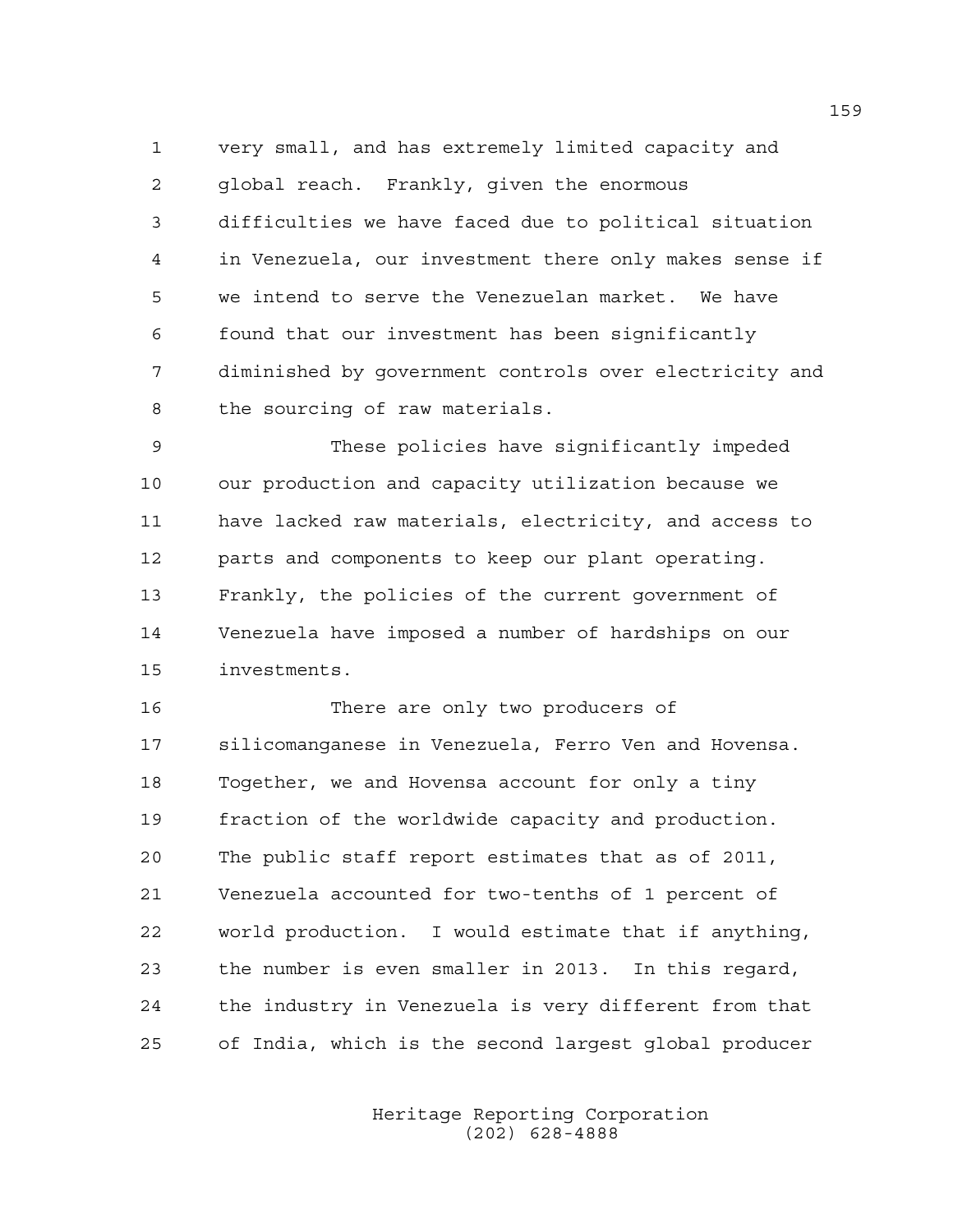1 and is estimated by the staff to have accounted for 11 2 percent of world production; and of Kazakhstan, whose 3 industry is also at least five times larger than that 4 of Venezuela. Both of those countries are global 5 suppliers.

6 It is also important to understand that the 7 practical capacity of the industry in Venezuela is 8 substantially less than the nameplate capacity that 9 you may find listed on company web site or in 10 estimates of CRU and similar sources. In the case of 11 Ferro Ven, we have experienced frequent periodic 12 shutdowns over the past five years due to electricity 13 shortages. The government in Venezuela regulates and 14 limits electricity usage, and during times of 15 shortage, we are sometimes forced to shut down the 16 furnaces.

17 We have also faced limitations and shortages 18 of manganese ore and of auxiliary materials. As my 19 colleague, Ed Hopkins, noted, Ferro Ven is not 20 integrated into the production of manganese ore, and 21 there is no domestic supply of manganese ore in 22 Venezuela. This means that we must obtain our ore on 23 the open market, primarily from suppliers in South 24 Africa and Australia. The currency controls operated 25 by the government makes the process of importing these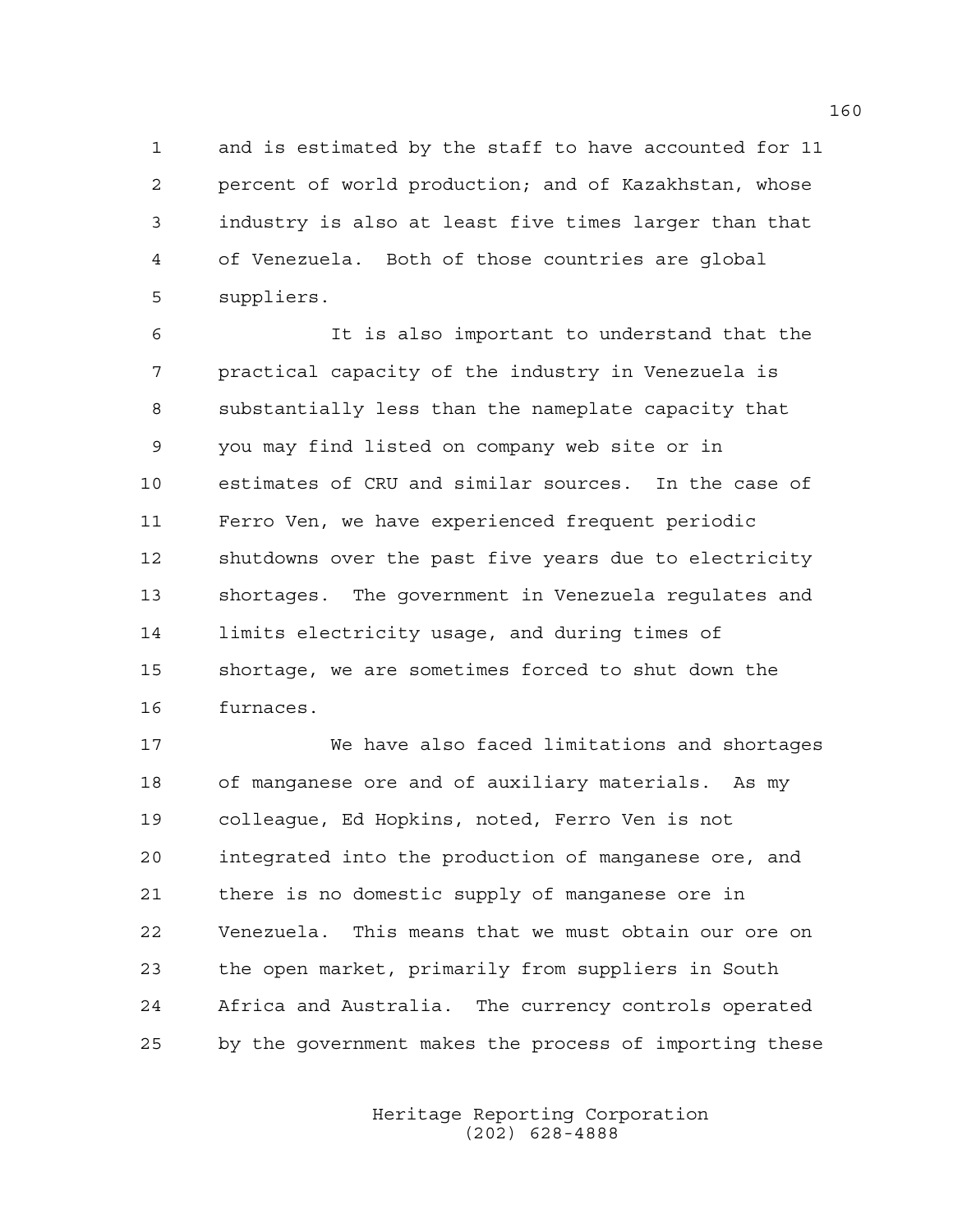1 materials difficult and costly, and as a result there 2 has been many times when we had shortages of ore that 3 limited our production.

4 While I'm not privy to the details of 5 Hovensa's operations, Hovensa is also not integrated 6 into ore production, and it is well-known in our 7 industry that Hovensa has also experienced shortages 8 of electricity that have forced periodic shutdowns of 9 its furnaces. We are also aware that Hovensa has 10 experienced chronic breakdowns and other problems in 11 keeping its furnaces operational. Over the past five 12 years, I would estimate that Hovensa has rarely, if 13 ever, had all of its furnaces up and running at the 14 same time.

15 The only offsetting factor has been our 16 proximity to our customers and the fact that import 17 restrictions made it difficult to import 18 silicomanganese into Venezuela. We have therefore our 19 competitive advantage over foreign suppliers in 20 serving these Venezuelan steel producers. As a 21 result, prices for silicomanganese in Venezuela are 22 higher than in the United States or most other export 23 markets.

24 Our biggest home market customer is SIDOR, 25 the government-owned steel company in Venezuela, which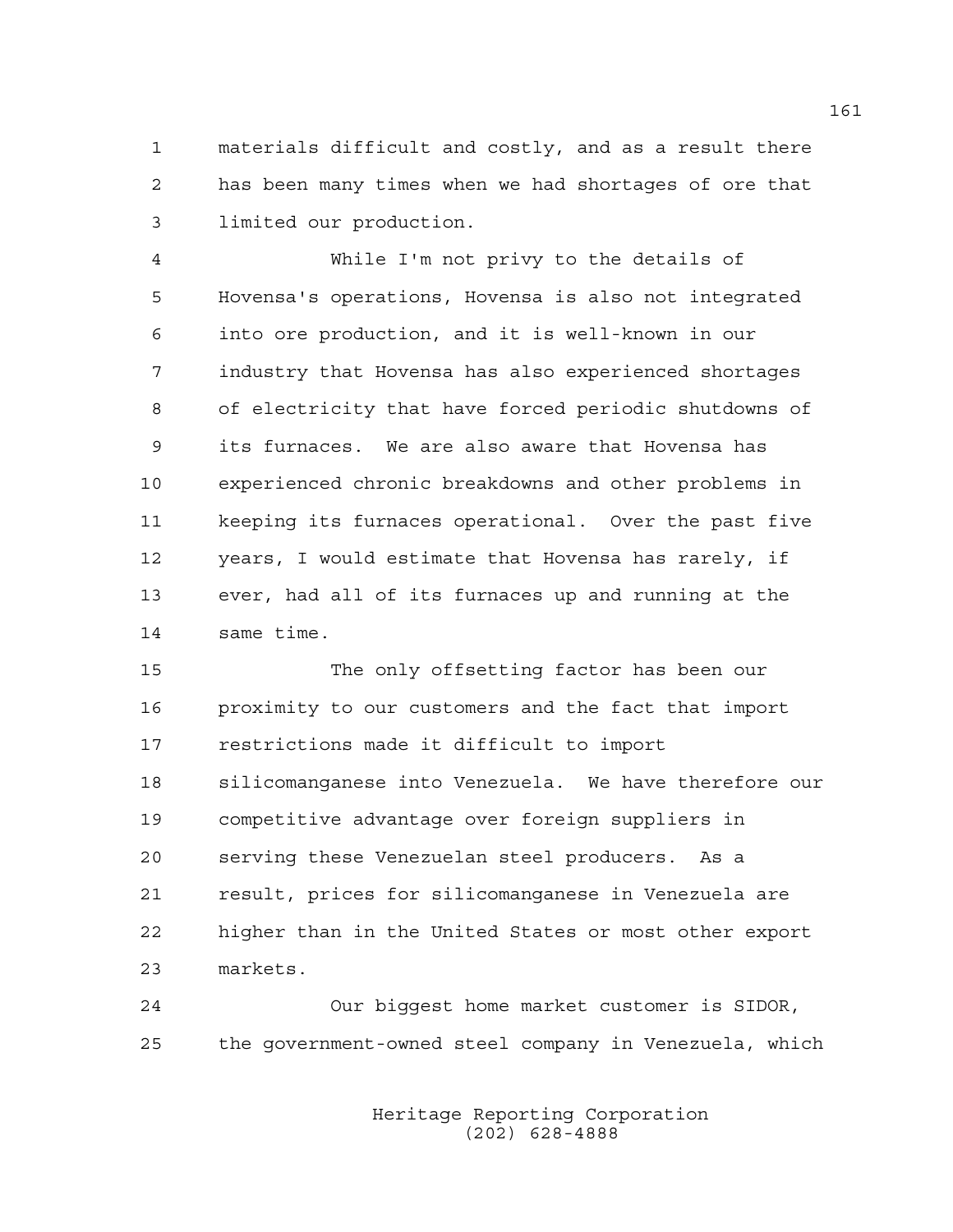1 is located only a few kilometers from our plant. Over 2 the past few years, SIDOR has experienced chronic 3 operational difficulties, and as a result its output 4 of steel declined. Under these conditions, we have 5 made some limited exports to customers in Mexico and 6 Colombia. However, the prices in those markets are 7 not as attractive as in Venezuela, and we face 8 substantial obstacles in exporting to those markets 9 due to the currency exchange controls. Therefore, our 10 tonnage has been very limited. Our strong preference 11 remains to supply the domestic market in Venezuela.

12 Over the past 12 months, the government of 13 Venezuela has made significant new investments in 14 SIDOR, and as a result, SIDOR's production has 15 improved dramatically in 2013 compared to the recent 16 years. In May of this year, SIDOR's production was 50 17 percent higher than in 2012, and the outlook for the 18 remainder of the year is positive. With this 19 improvement in domestic demand for silicomanganese, we 20 anticipate increasing our domestic shipments in 2013.

21 Under no circumstances do we anticipate 22 exporting to the United States market at any time in 23 the reasonably foreseeable future. First, as Ed 24 Hopkins described, prices are at a low level 25 worldwide, and the United States market for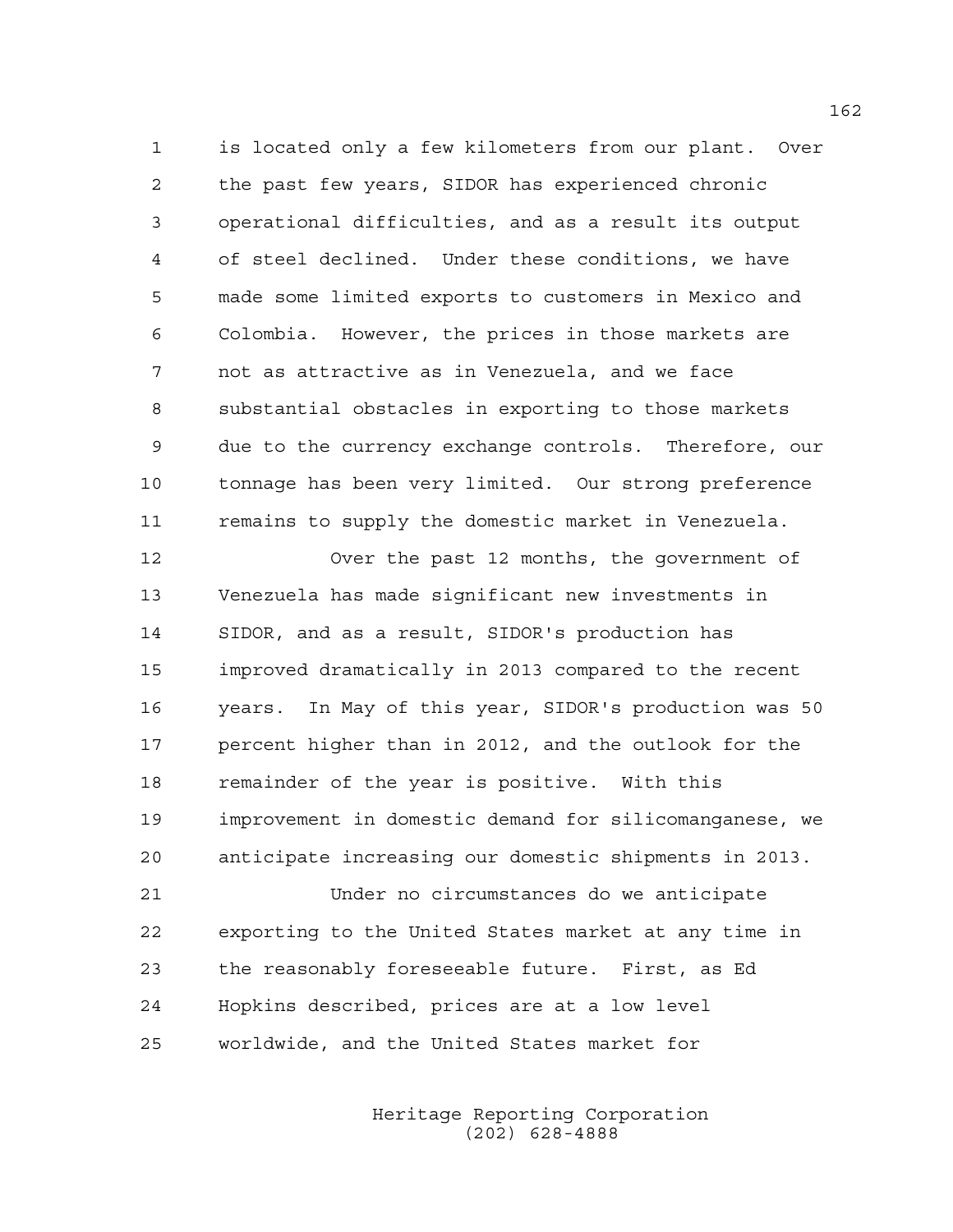1 silicomanganese is very competitive. We would be at a 2 large competitive disadvantage compared to Felman and 3 Eramet to their geographical proximity. Moreover, 4 major nonsubject suppliers such as Georgia have big 5 competitive cost advantages due to their ownership of 6 manganese mines. Venezuela also suffers from some 7 particular disadvantages due to the fact that the 8 government of Venezuela imposes significant foreign 9 currency controls that make exporting difficult.

10 Finally, I would like to reiterate the point 11 made by Ed Hopkins at the beginning of his remarks. 12 Ferro Ven has never exported silicomanganese to the 13 United States, let alone sold it at less than fair 14 value. We are also far too small a participant in the 15 silicomanganese markets to have any possible impact. 16 We are confident that our company and the 17 silicomanganese industry in Venezuela pose no 18 competitive threat to the United States. We therefore 19 urge the Commission to revoke the antidumping order on 20 silicomanganese from Venezuela.

21 And finally, I would be happy to answer any 22 questions you may have. Thank you.

23 MS. MENDOZA: That concludes our testimony. 24 CHAIRMAN WILLIAMSON: Okay. Thank you very 25 much. And I express our appreciation to the witnesses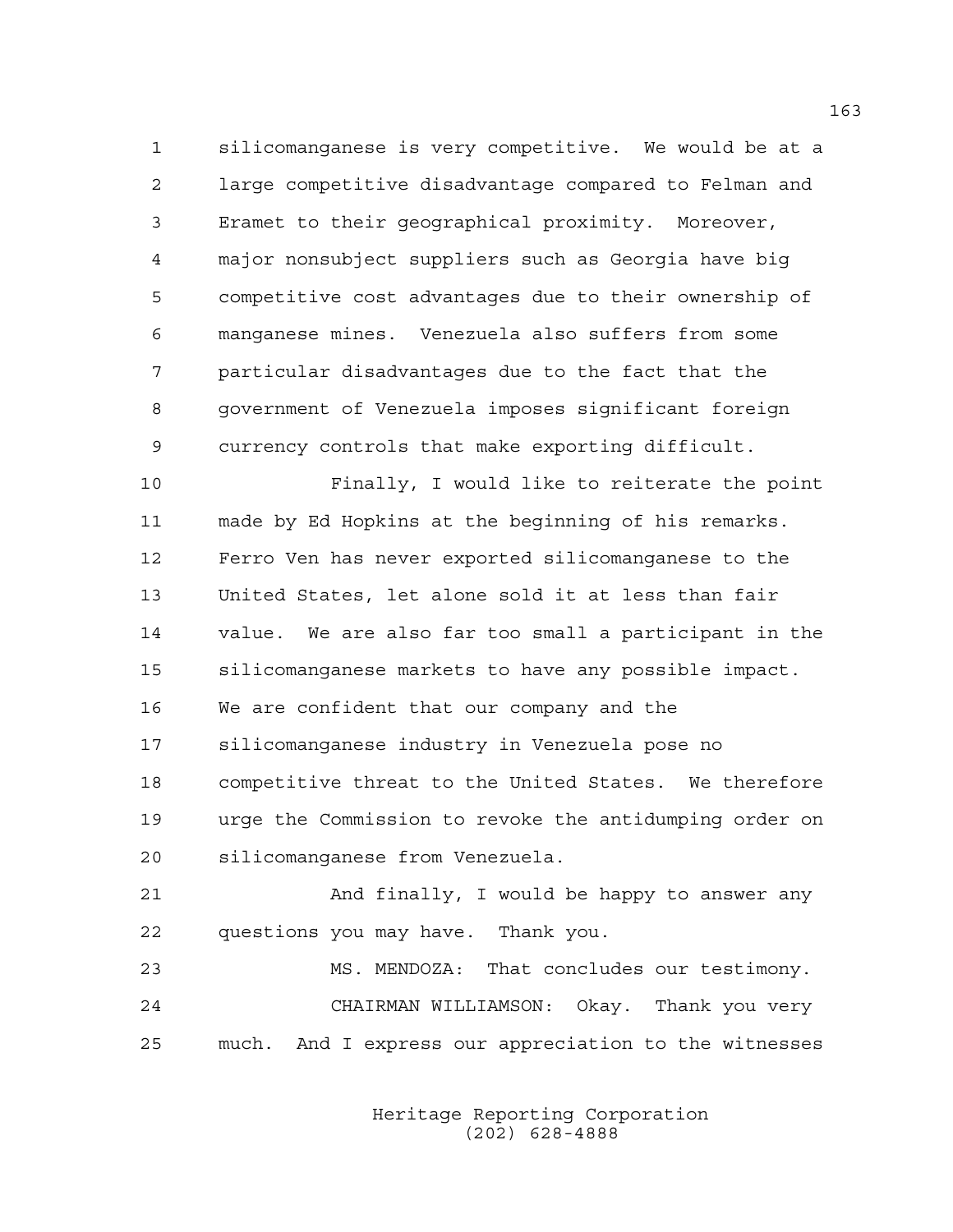1 for coming today to present their testimony. It's 2 always very helpful to have people in the exporting 3 country here. And this afternoon we'll begin our 4 questioning with Commissioner Broadbent.

5 COMMISSIONER BROADBENT: Thank you, Mr. 6 Chairman. Thanks to the witnesses, appreciate your 7 testimony.

8 Ms. Mendoza, can you describe to me why 9 Venezuela's exports to the U.S. increased in the 10 original period of the investigation? That was 1998 11 to 2000, and it went up probably I guess 40 or 50 12 percent in those three years.

13 MS. MENDOZA: I think that if you -- I don't 14 know the reasons. That was -- our client did not 15 exist at that time. I'm happy to ask Hovensa, that 16 was the exporter at that time, if they could give us 17 any information about that.

18 I would note that the quantities were -- on 19 an absolute basis were very small. I think it was 20 6,000 tons or something like that over the whole 21 period. So I think our point is kind of to focus on 22 -- and particularly in a commodity-driven product like 23 this, volume is an extremely important factor. So I 24 think that I'm happy to ask them and see if there was 25 some particular circumstance. It may have been that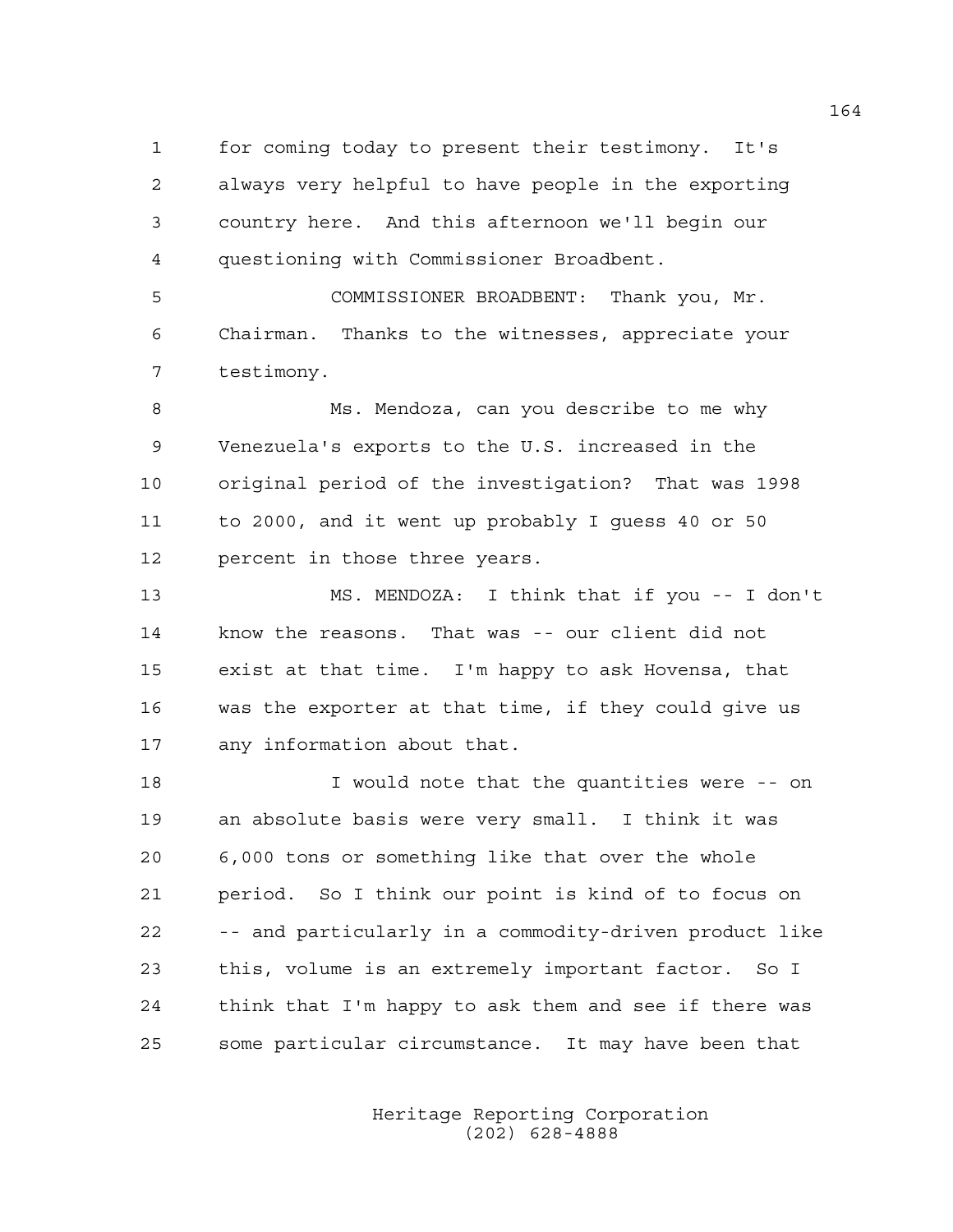1 demand in the U.S. was up. I don't know. But I'm 2 happy to ask and get back to you.

3 COMMISSIONER BROADBENT: Sure. That would 4 be helpful for the record. It seems like Venezuela 5 gets targeted fairly regularly here. You had a 6 petition in 1994, where you got a negative 7 determination, and then there was a new petition in 8 2001 that has remained in effect until today. 9 Why is it that Venezuela seems to be a 10 target? 11 MS. MENDOZA: Well, I guess the way I would 12 look at it is -- personally, my interpretation is in 13 1994, when it was first looked at, at that point in 14 time, the statute did not require mandatory 15 cumulation, and the Commission looked at it as a 16 present injury case and in fact decumulated Venezuela, 17 and as a consequence found that they were an 18 irrelevant part of the market and terminated that 19 case.

20 The U.S. industry then, the Congress changed 21 the law to make cumulation mandatory in present injury 22 investigations. And in that investigation, you would 23 note that both India and Kazakhstan were included, 24 which were huge suppliers who had very major increases 25 in their imports during the original period of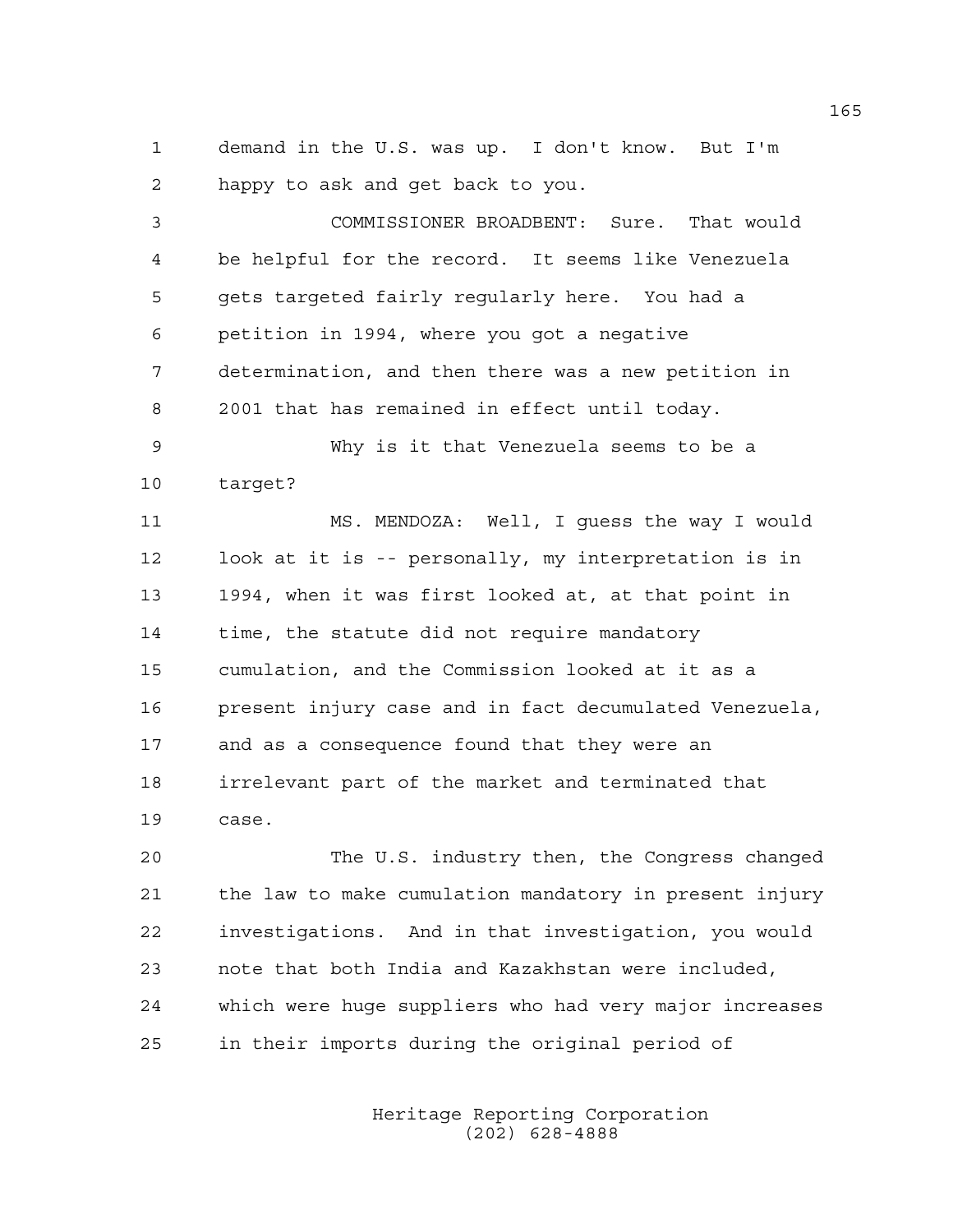1 investigation when Vanessa -- when Venezuela -- I'm 2 sorry, my daughter is named Vanessa -- when Venezuela 3 increased only 6,000 tons.

4 So I think that -- I mean, I think it's 5 pretty clear that what happened there is that 6 Venezuela just got -- they waited until, you know, 7 cumulation was mandatory and present in injury, and 8 then they included two huge suppliers through 9 Venezuela, and Venezuela was cumulated, and the 10 Commission had no choice but to look at them as a 11 single entity under the law.

12 COMMISSIONER BROADBENT: Thank you. If in 13 fact we were persuaded by the domestic parties to 14 cumulate in this case, should we still find negative 15 injury?

16 MS. MENDOZA: Yes. It's our position, and 17 one of the reasons we've given all the testimony about 18 conditions of competition in the market, is that we do 19 believe that all imports, cumulated subject imports, 20 would not be a future cause of material injury. I 21 guess our position is that, you know, given that we 22 have participated fully in this investigation, as has 23 the other producer, that you have obviously much 24 better information from us, and all the reasons that 25 we've said we believe we should be decumulated.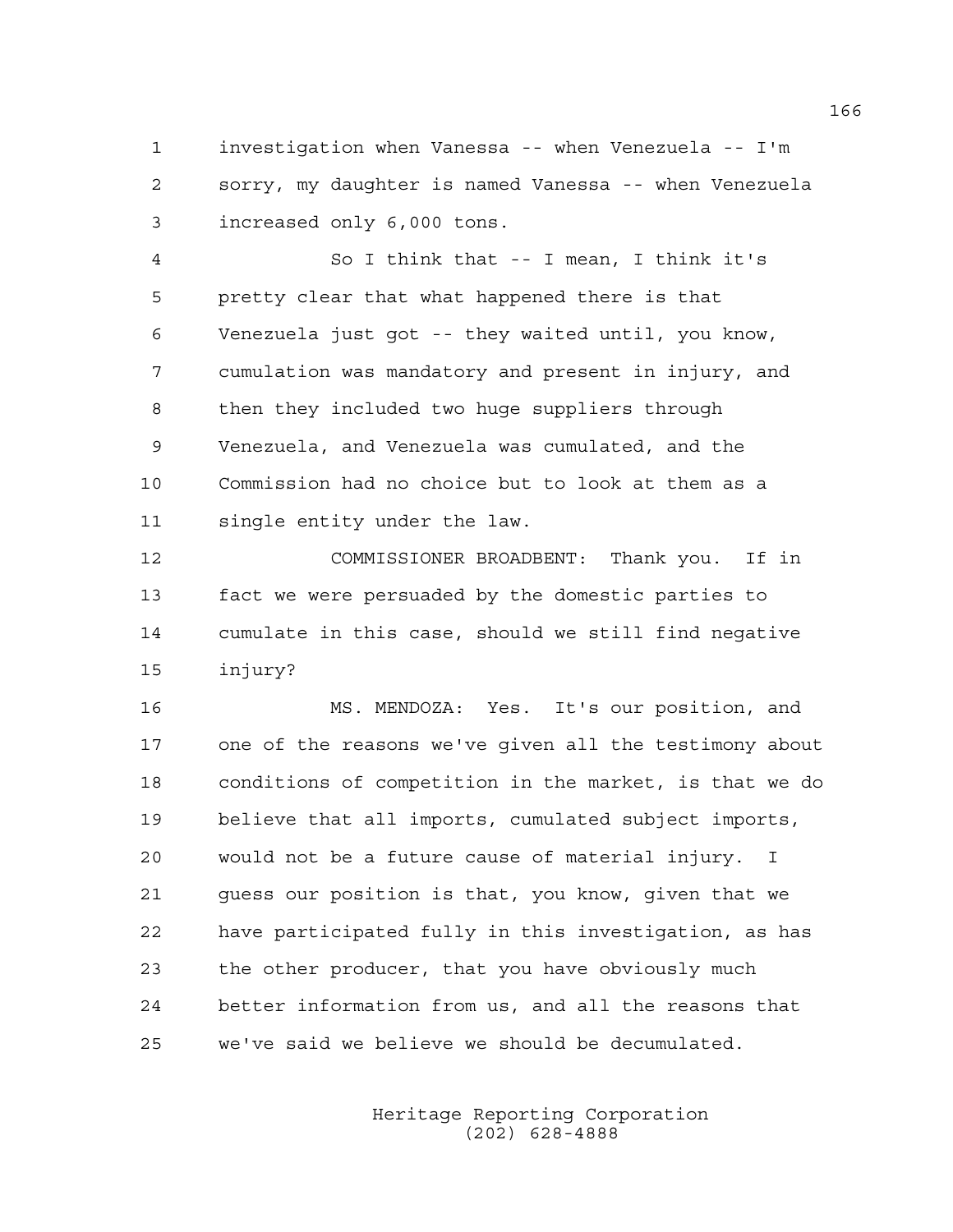1 But if you're asking me do I think on this 2 record that the Commission should revoke the case with 3 respect to everyone, my answer would be yes. 4 COMMISSIONER BROADBENT: Thank you. In 5 general, how restrictive are global tariffs that 6 silicomanganese exporters face worldwide? Where are 7 the tariffs and the trade barriers the highest, which 8 markets? 9 MS. MENDOZA: Tariffs as in dumping duties 10 or regular tariffs? 11 COMMISSIONER BROADBENT: Any, any import 12 restriction. 13 MS. MENDOZA: As far as I know, the only 14 dumping case that exists in Europe, correct, against 15 China. As far as I'm aware, there are no dumping 16 actions against anybody in the world, as far as I 17 know. 18 In terms of tariffs, is the U.S. tariff 19 comparable to tariffs in other parts -- like, how 20 about into Europe, for example, regular tariffs? 21 MR. SALINAS: Actually, I'm not aware of 22 that. As Julie says, we do have antidumping against 23 Chinese silicomanganese in Europe, which is around 8.2 24 percent.

> Heritage Reporting Corporation (202) 628-4888

25 MS. MENDOZA: And how about the regular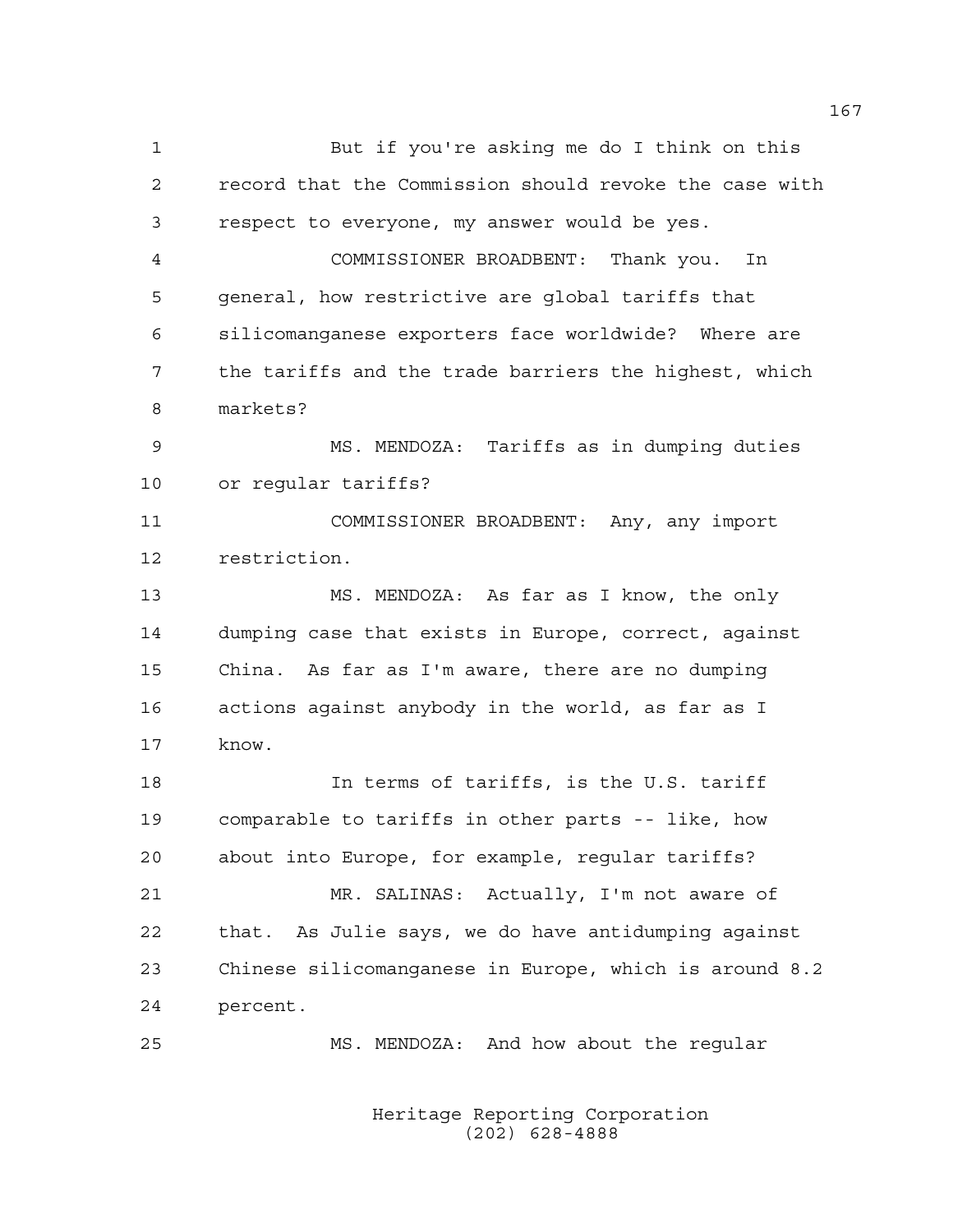1 tariff? Do you know what the regular tariff -- we're 2 happy to try to get that information.

3 COMMISSIONER BROADBENT: Yeah. 4 MS. MENDOZA: We don't know off the top of 5 our heads.

6 COMMISSIONER BROADBENT: And then if one of 7 the witnesses could describe to me sort of the import 8 restrictions that are in Venezuela. If the U.S. were 9 to export this product to Venezuela, how would it be 10 treated?

11 MR. SALINAS: It's sort of quite difficult 12 to import into Venezuela. What we are facing, as we 13 were saying before, we are not integrated manganese 14 ore producer. So therefore we need to source our 15 manganese ore from third countries. Therefore, what 16 we need to do is to go through this exchange, foreign 17 exchange control, in Venezuela in order to obtain the 18 permission to buy dollars and to buy the ore.

19 So this makes all the operational very 20 complicated.

21 MS. MENDOZA: Just to add. This is Julie 22 Mendoza. I think that the way it works in Venezuela 23 is that basically if you want to be able to pay for 24 something in dollars, which you have to be able to do 25 in order to import, there is an agency of the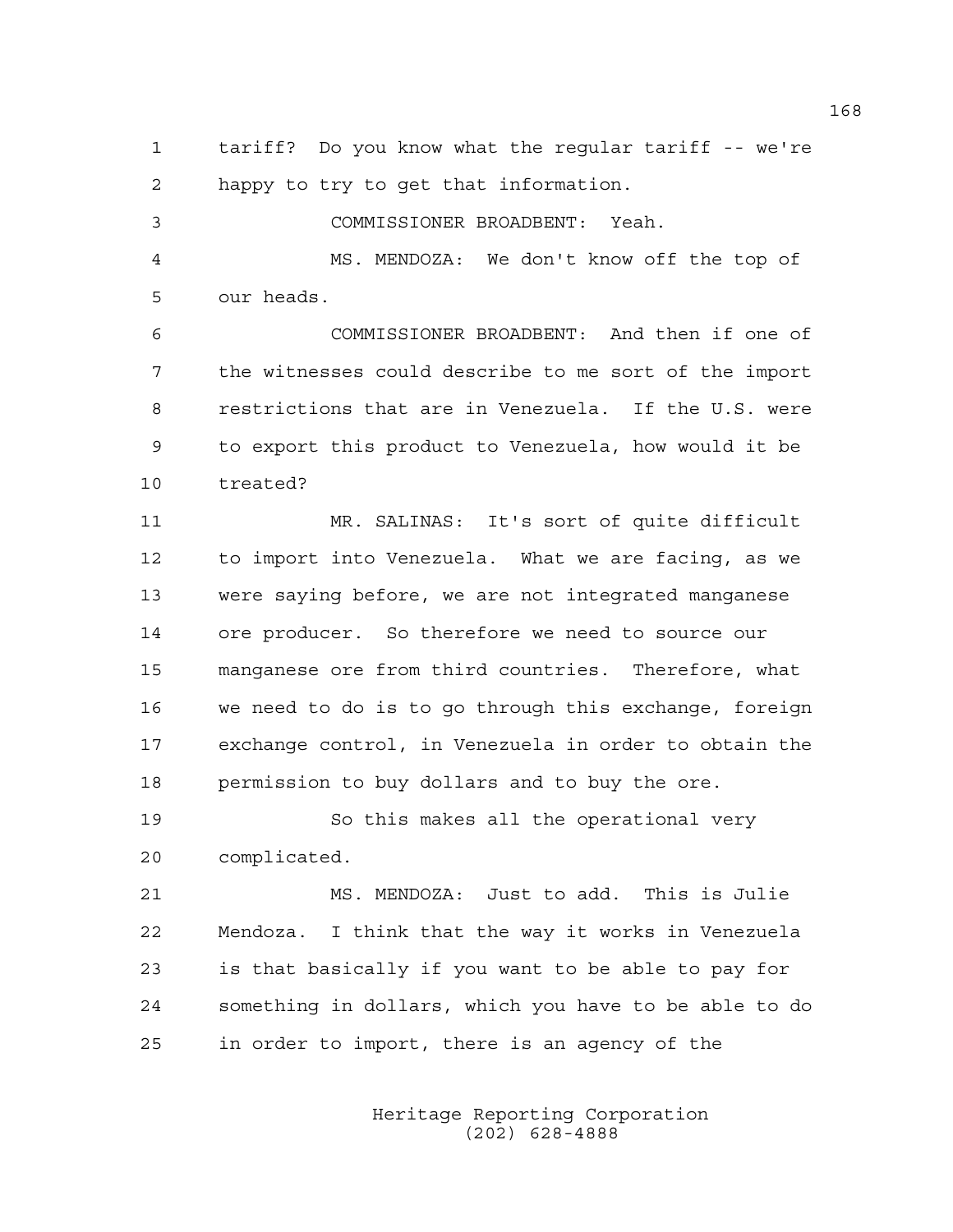1 Venezuelan government --

| 2  | MR. SALINAS: I believe the name is CADIVI.             |
|----|--------------------------------------------------------|
| 3  | You have to go through CADIVI in order to obtain the   |
| 4  | permission and to buy the dollars in the market, and   |
| 5  | buy your raw materials.                                |
| 6  | COMMISSIONER BROADBENT: So does that                   |
| 7  | function also as an import license?                    |
| 8  | MR. SALINAS: Sort of.                                  |
| 9  | COMMISSIONER BROADBENT: Okay. Why is                   |
| 10 | Venezuela focused on the EU market, and why is,        |
| 11 | according to your testimony, the North America market  |
| 12 | less attractive than the EU market?                    |
| 13 | MS. MENDOZA: We as a company do not export             |
| 14 | to Europe, but I'm happy to ask -- I mean, I assume    |
| 15 | it's the other producer, right, because the data shows |
| 16 | it. So I'm not revealing anything confidential. But    |
| 17 | we're happy to ask them what the circumstances were    |
| 18 | for those exports to Europe, and include it in our     |
| 19 | posthearing brief, if that would be helpful.           |
| 20 | COMMISSIONER BROADBENT: Okay. Speaking                 |
| 21 | back on the topic of cumulation, could you talk again  |
| 22 | about the similarities between Venezuela and Brazil    |
| 23 | that might warrant the Commission decumulating         |
| 24 | Venezuela by a similar rationale?                      |
| 25 | MS. MENDOZA: Yes, I'd be happy to. I mean,             |
|    |                                                        |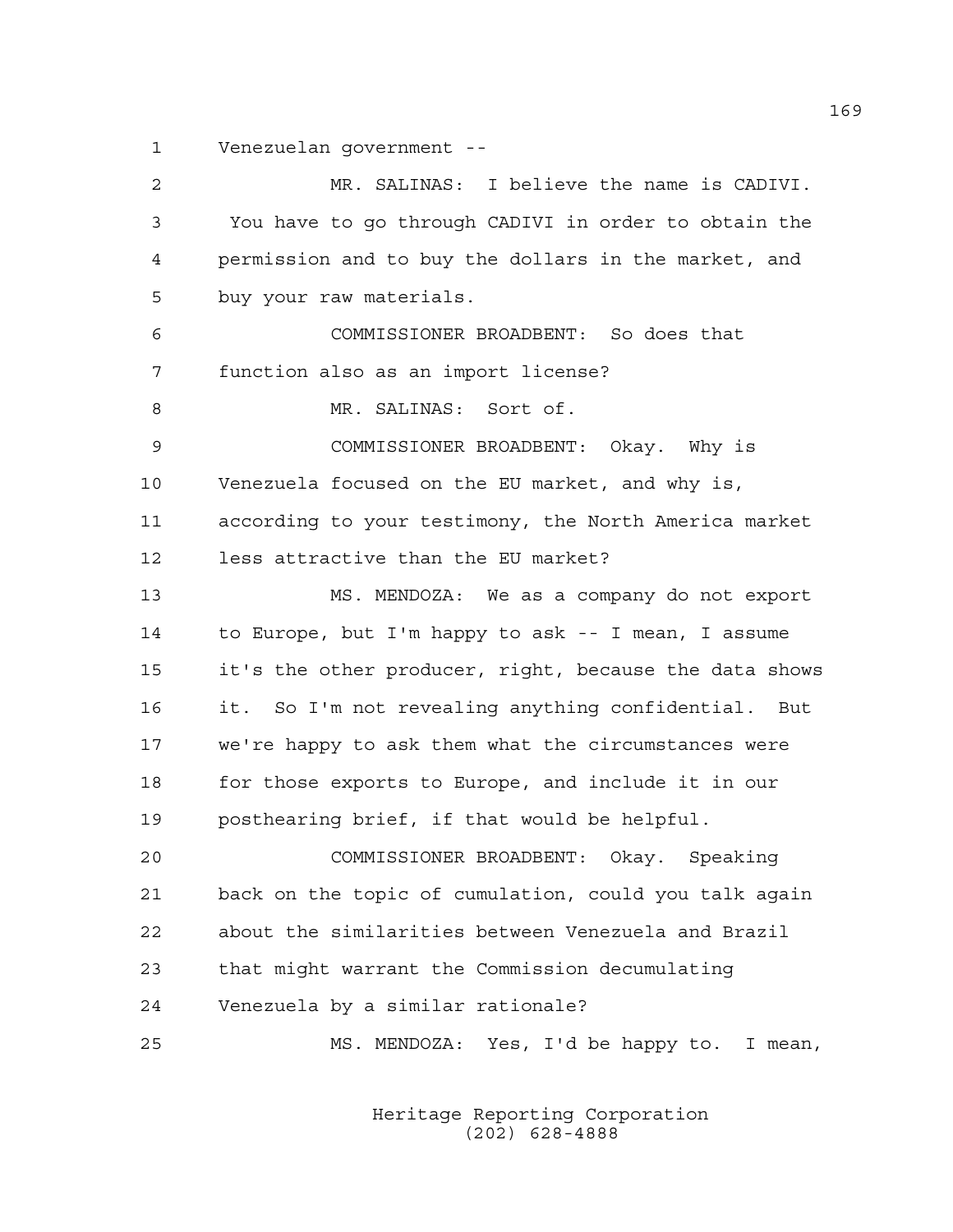1 the primary point we were trying to make is that in a 2 commodity product, volume and your ability to produce 3 a certain volume is critical, and that we were saying 4 that in the case of Brazil, for example, even though 5 -- and the record is confidential, but it seems to 6 suggest that the production of Brazil is very similar 7 to the production of the two U.S. producers. And the 8 point we're making is that we as a producer are much 9 smaller than that, and therefore on a volume basis 10 would have even a potential of being much less of an 11 impact on the U.S. market.

12 Now, in the case of Brazil, you found that 13 the reason that Brazil was unlikely to export to the 14 U.S. is because the Brazilian market was booming, and 15 they had -- there was a lot of demand, and basically 16 their export orientation had remained relatively flat. 17 There was one. They were exporting. But it was 18 relatively flat.

19 What I guess we're suggesting is we believe 20 the situation here is comparable in the sense that 21 because of all of the difficulties that they face in 22 terms of production and all of that, and the fact that 23 it makes so much sense for them to focus only on their 24 domestic market, what we're saying is that if in the 25 case of Brazil, which had a much larger amount of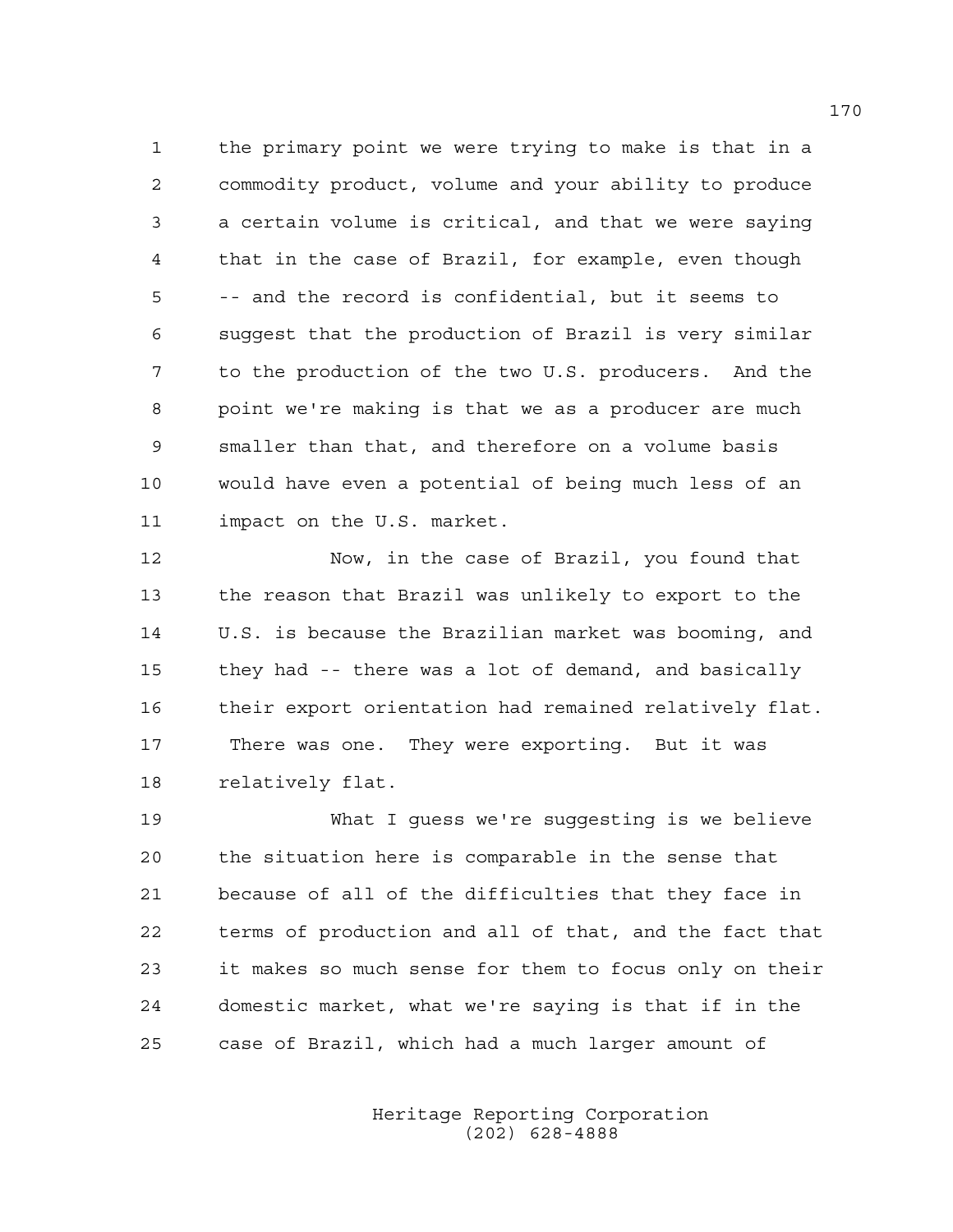1 production potentially that could have been exported, 2 and us, with a much smaller amount, and a lot of 3 production difficulties, it's reasonable to say that 4 we're very unlikely to have any adverse impact in the 5 same way that Brazil was found to -- you decumulated 6 and found they would have no adverse impact on the 7 market.

8 I don't know, Will, if you wanted to add 9 anything to that.

10 But, I mean, we're not saying it's the 11 identical situation. Obviously in Brazil the issue 12 was that the economy was booming. We're not 13 suggesting that here. We know that Venezuela is not 14 in good shape and that there are a lot of problems. I 15 guess what we're saying is that not only is the 16 economy a problem for SIDOR, it's a problem or Ferro 17 Ven and Hovensa also. And it results in them really 18 not being very competitive and not being able to 19 produce anything.

20 And, you know, as Ed was saying, I mean, 21 Ferro Atlantica has production facilities in other 22 parts of the world, and they're not sending it to the 23 U.S., and there is a reason for that. And I think I 24 would say that probably Venezuela is the last place 25 you would export. You would probably export first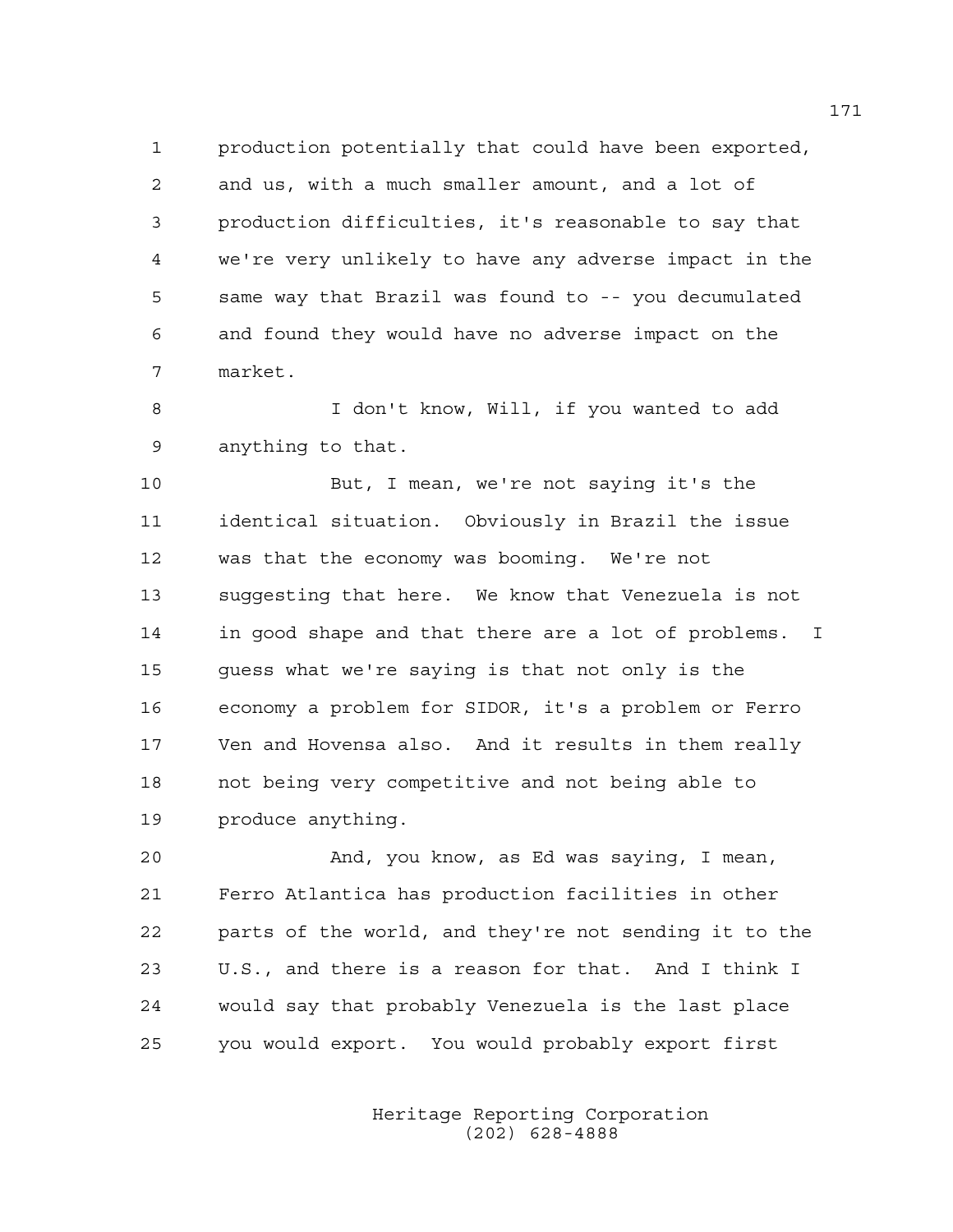1 from Spain or South Africa if market conditions were 2 such that they wanted to export to the U.S. at all. 3 COMMISSIONER BROADBENT: Okay. Thank you,

4 Mr. Chairman.

5 CHAIRMAN WILLIAMSON: Thank you. I was 6 wondering if you could say how, if at all, do you 7 think the recent election of President Maduro will 8 affect import policies and silicomanganese prices 9 within Venezuela?

10 MR. SALINAS: What we have experienced with 11 the change of government is that the situation is the 12 same, more or less. And the forecast is that it would 13 remain as it was. So unfortunately, we do not see any 14 positive change for us for the meantime.

15 MS. MENDOZA: I would say that I think, just 16 to add a little bit, on their side -- he's talking 17 about from Ferro Ven's perspective and Hovensa's 18 perspective. I would say that one thing that is 19 happening -- and maybe this is overly optimistic by 20 the government. But I think there is at least a 21 feeling in the government that they realize that they 22 need to get some of these industries back up and going 23 again, or there is going to be a really big disaster. 24 And so I think there is a push. Whether 25 it's going to be effective or not remains to be seen.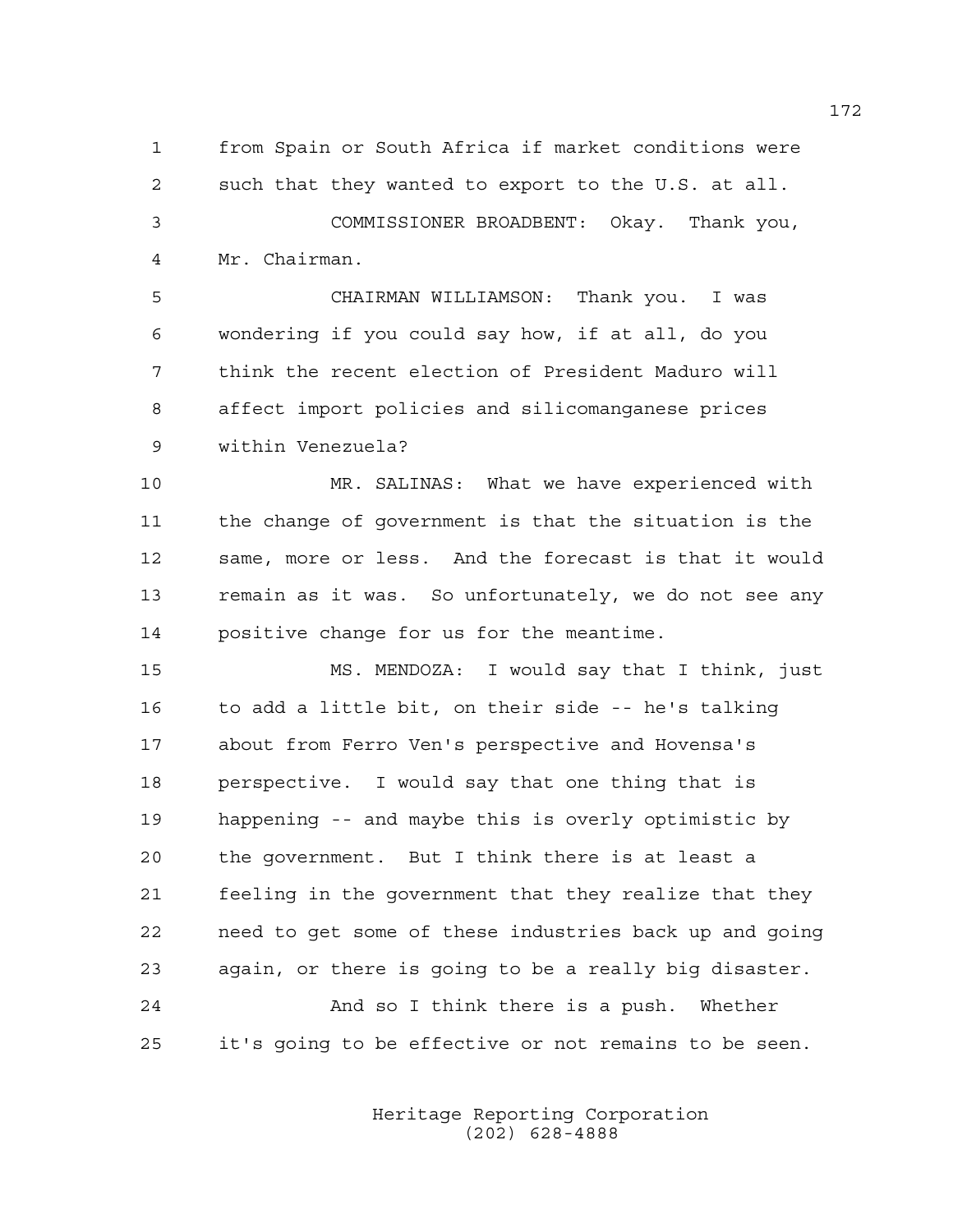1 But I think there is a push on these basic industries 2 like steel and aluminum and things like that that they 3 realize that they need to get some better in there 4 operating them. And actually, the people running 5 SIDOR have actually been completely changed with this 6 new administration. 7 It remains to be seen whether that will be 8 effective or not. 9 CHAIRMAN WILLIAMSON: And has SIDOR 10 announced any new policies in terms of how it's -- 11 MS. MENDOZA: Oh, I think they pretty much 12 announce new policies every day. 13 CHAIRMAN WILLIAMSON: Oh, have they 14 implemented any? 15 (Laughter.) 16 MS. MENDOZA: Yeah. I hope nobody is 17 listening. 18 CHAIRMAN WILLIAMSON: Okay. 19 MS. MENDOZA: But, you know, yes. I mean, 20 SIDOR clearly has stated that they understand that 21 they have got to get people back to work and that 22 they've got to increase production to be able to do 23 that and become more efficient. And certainly the 24 government desires that. Whether they have the 25 ability to do it remains to be seen.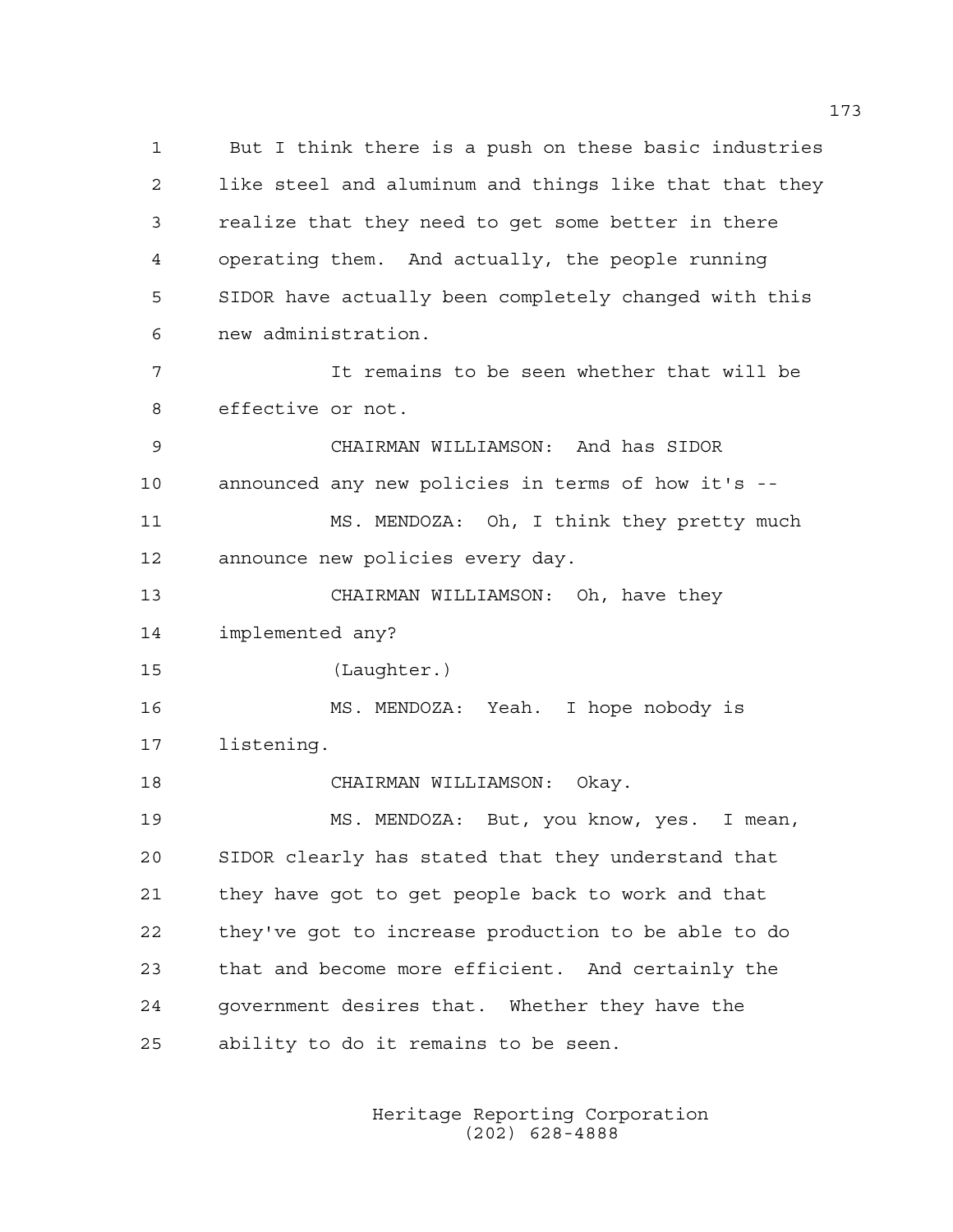1 CHAIRMAN WILLIAMSON: Okay. Thank you. 2 Felman and Eramet argue that the U.S. market 3 is attractive because of competitive prices and 4 transparency. Do you agree? And if not, why not?

5 MR. PLANERT: You know, Felman's argument is 6 interesting because on the one hand they say that the 7 U.S. market is more attractive than other markets. 8 But then they turn around and say, but things are so 9 bad here that we had to shut down our production. So 10 in terms of relative attractiveness from the 11 standpoint of Venezuela, we certainly don't see it.

12 The average unit values within Venezuela on 13 their domestic sales are substantially higher than 14 they are in the United States. I think that relative 15 attractiveness argument was directed primarily at 16 Europe. And as Julie mentioned, our client isn't 17 selling to Europe. We could look into why others 18 might be.

19 But in terms of relative attractiveness and 20 the United States being some sort of import magnet, 21 you know, I mean, that might go a way to explaining 22 the large volume of third-country imports and 23 nonsubject imports that we're seeing, but I don't 24 think that from the standpoint of Ferro Ven in 25 Venezuela that that's a reason to project that you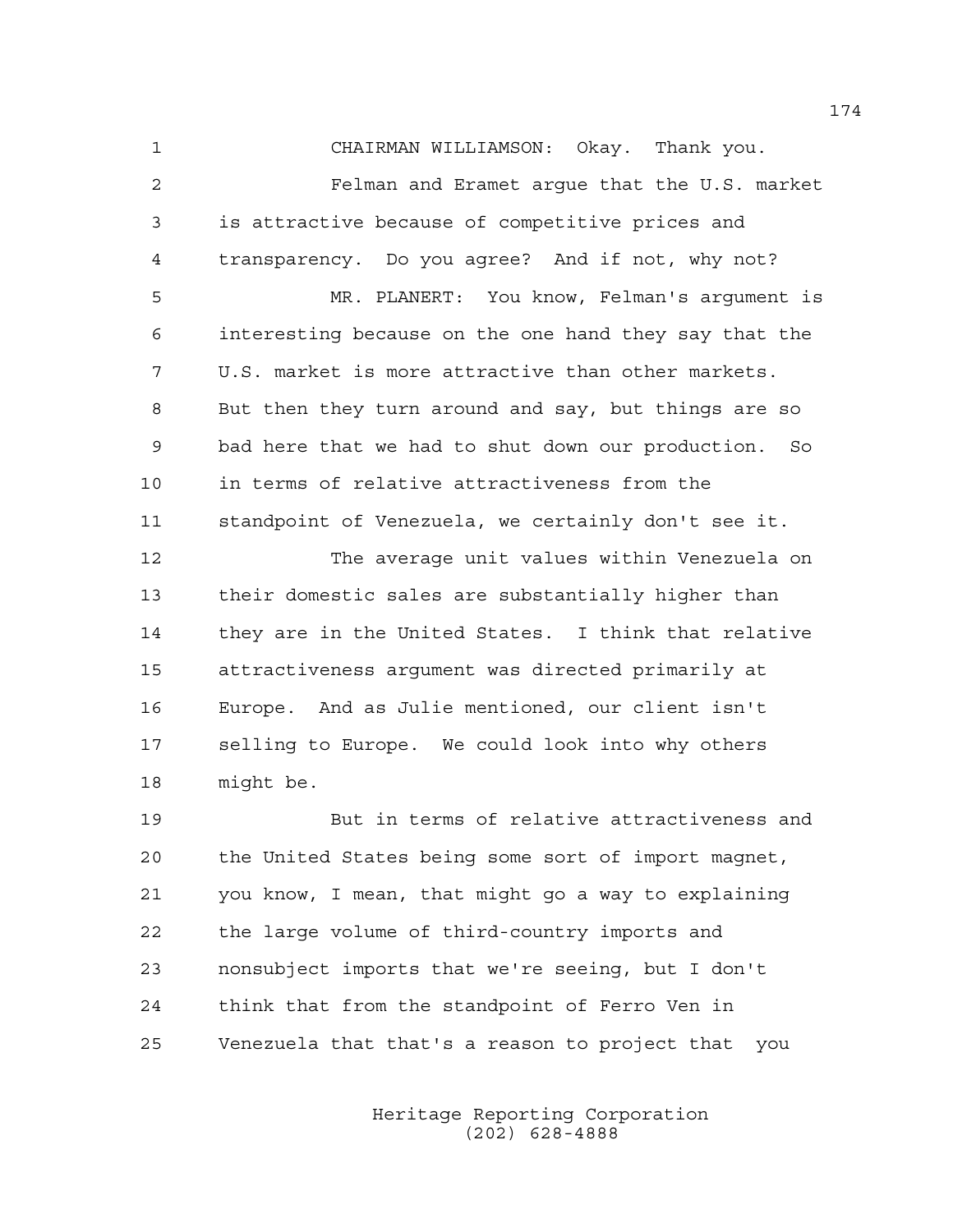1 would see a resumption of imports in the foreseeable 2 future, given current market conditions.

3 CHAIRMAN WILLIAMSON: Would Ferro Ven care 4 to say what markets does it find attractive outside of 5 Venezuela?

6 MR. HOPKINS: I think in today's world, 7 there are no attractive markets for silicomanganese, 8 and I think that's really the reason why the South 9 African facility remains idle. You know, right now, 10 as we mentioned, there are two strata of operators out 11 there in the silicomanganese world, those who have 12 captive ore supplies and not subject to the market 13 fluctuations of manganese ore and those who don't. 14 And if it is -- and I think today's world, I mean, we 15 said it's a fungible commodity. It is supply and 16 demand driven, and it is simply the increase of supply 17 and the decrease in demand in the world that has 18 driven the prices down to the levels are, where really 19 it's not attractive except for the lowest cost 20 producers in the world.

21 CHAIRMAN WILLIAMSON: Okay. If you do 22 export, how would you export it? Is it like a bulk 23 shipment, the containers, or --

24 MR. HOPKINS: Yeah. From Venezuela, Ferro 25 Ven produces ferrosilicon, and that is shipped in bulk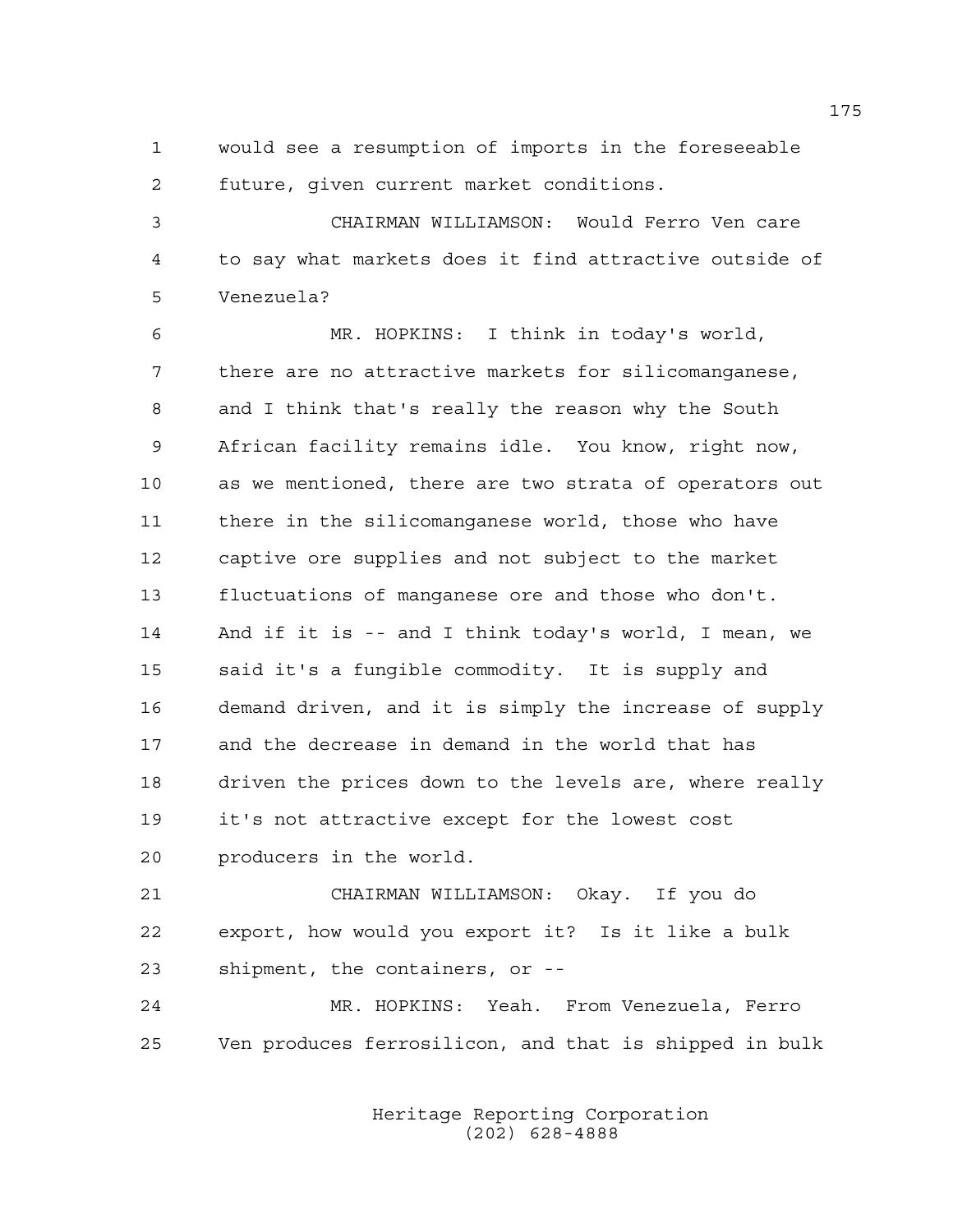1 ships small ships. They're about 6,000-ton capacity 2 vessels, typically going to Mexico and Houston and 3 Tampa and other places like that with other 4 commodities that come from Venezuela. There is very 5 limited shipping between the U.S. and Venezuela as far 6 as the type of shipping that you would ship bulk 7 commodities on like that.

8 So it typically would come into the port of 9 New Orleans and then on the river system to U.S. 10 warehouses from there.

11 CHAIRMAN WILLIAMSON: Okay. What does that 12 say about your ability to enter the U.S. market? 13 MR. HOPKINS: Do we have the ability to 14 enter the U.S. market? Yes, we do. Is it something 15 that is attractive and we would do at a loss? No. 16 CHAIRMAN WILLIAMSON: Okay. Thank you. 17 Does SIDOR source silicomanganese only from domestic 18 producers, or does it also imports? 19 MR. SALINAS: To my understanding, they are 20 being supplied by local producers, between us and 21 Hovensa. 22 CHAIRMAN WILLIAMSON: Okay. So for anybody 23 trying to export, they have all the problems that 24 you've already talked about. Okay.

25 If SIDOR's performance is poor in the future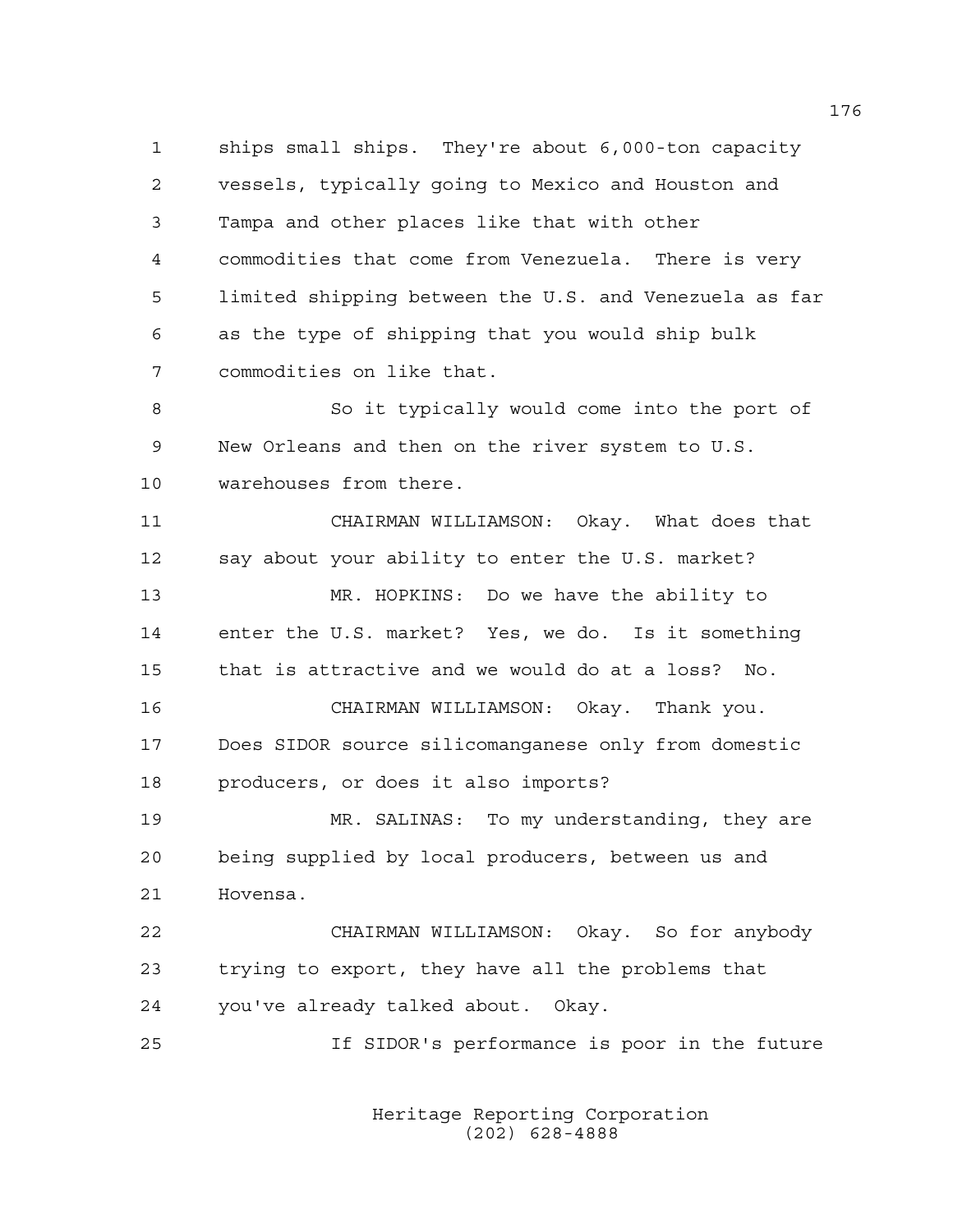1 -- and since I've already asked this, but where would 2 you -- where would you sell your product? You know, 3 if SIDOR doesn't turn around or doesn't expand 4 production to demand more, where do you go? 5 MR. HOPKINS: Yeah. I think it's 6 traditionally Ferro Atlantica and the parent company's 7 standpoint if you're making losses, you can close the 8 furnace, yeah. South Africa is closed. We've done 9 curtailments in our European operations when -- in 10 silicon metal, in all the products that we produce. 11 When the market price is below the cost of production, 12 it's time to shut the furnace. 13 CHAIRMAN WILLIAMSON: Okay. How attractive 14 is the Brazilian market, by the way, for you, given 15 its size and number of steel companies there? 16 MR. SALINAS: Actually, not for the 17 silicomanganese because there is local domestic 18 suppliers. For other products, we do deliver, but 19 very marginal because Brazil is a big ferroalloy 20 producer. They produce manganese alloys, and they 21 also produce silicon metal, other products such as 22 calcium silicon. So it is not an interesting market 23 for us.

24 CHAIRMAN WILLIAMSON: Okay. Thank you. Can 25 you describe the trends you expect to see in raw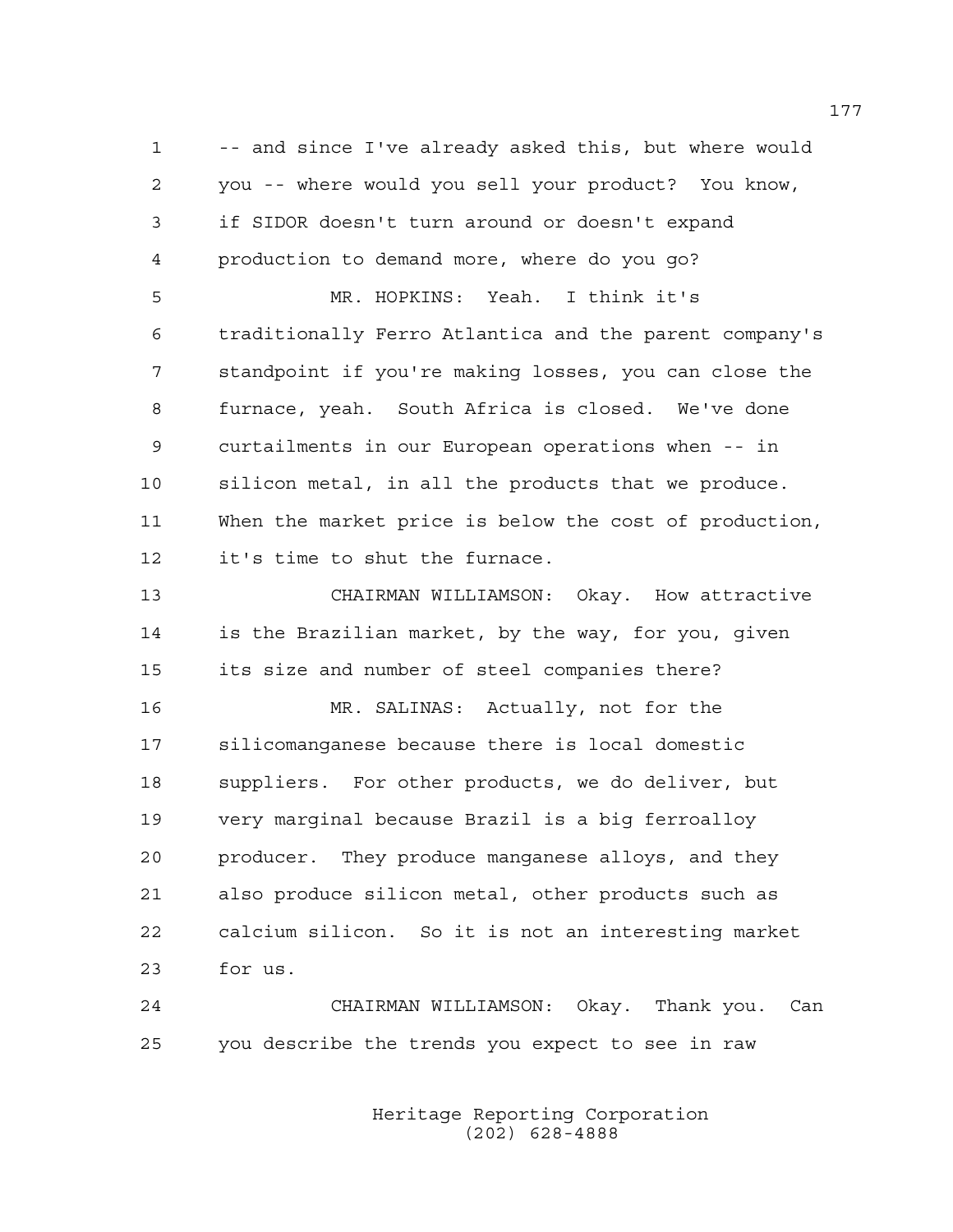1 material costs over the next few years, and what 2 impact do you anticipate these trends to have on the 3 price of silicomanganese?

4 MR. HOPKINS: It's difficult to say. I 5 mean, a lot is going to demand on which way the world 6 economy goes. If Europe begins to recover, if the 7 U.S. construction market recovers, you know, and if 8 there is market discipline among the producers, I 9 mean, the price should go up. That's what I would 10 anticipate.

11 As far as the raw material costs that go 12 into, that's all determined primarily by the 13 electricity suppliers and by the manganese ore 14 producers since they are the ones who set the price of 15 ore.

16 CHAIRMAN WILLIAMSON: Okay. Thank you. 17 That's all the questions I have for this round. 18 Commissioner Pearson?

19 COMMISSIONER PEARSON: Thank you, Mr. 20 Chairman. Welcome to all of you. Thanks for putting 21 up with us this morning and being here into the 22 afternoon.

23 Do you have any idea why Hovensa isn't here? 24 Did you speak to them about the possibility of coming? 25 MS. MENDOZA: Yes, we did. They informed us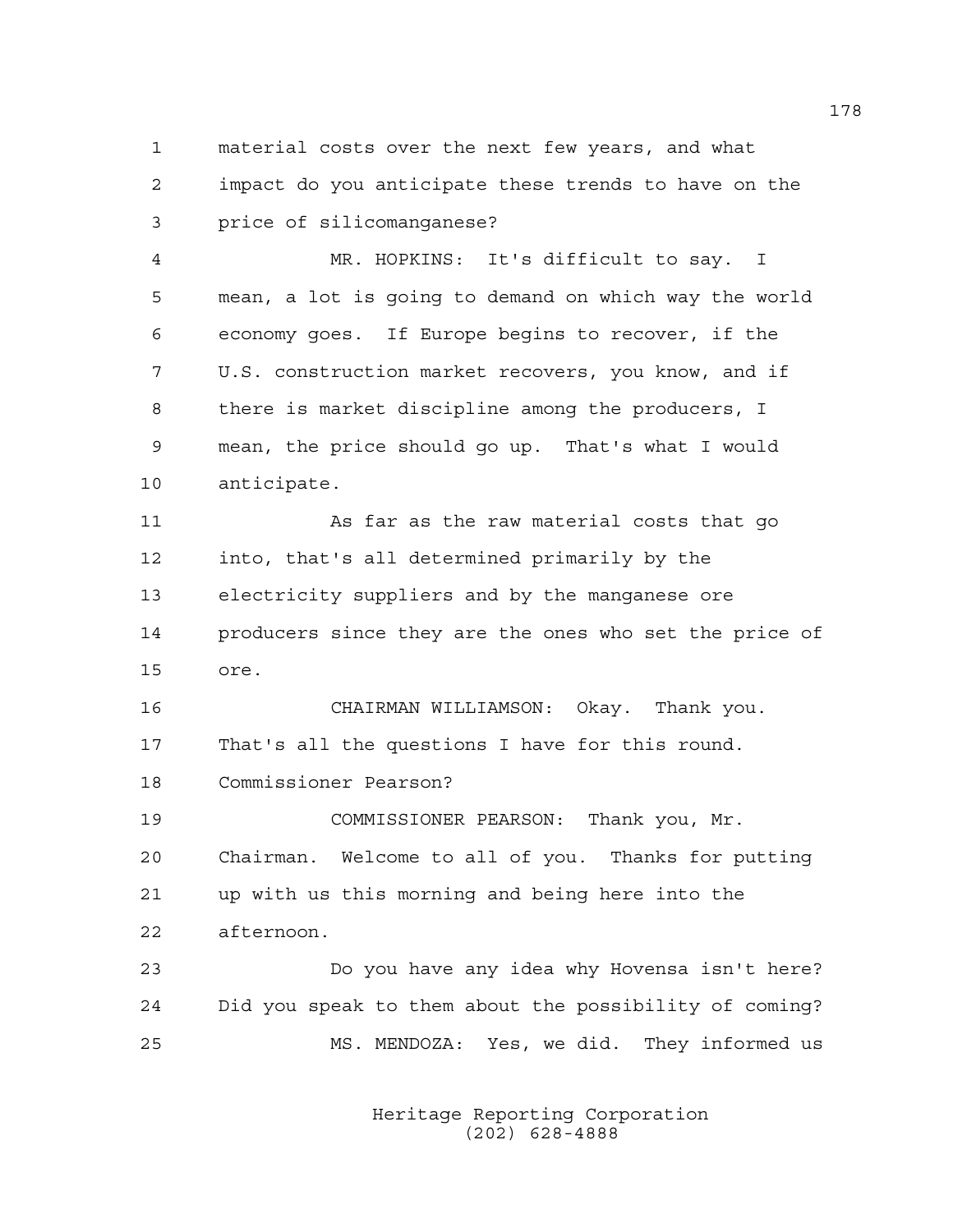1 that they were not interested in participating because 2 they haven't been in the U.S. market in a long time 3 and don't have any intention of getting back into the 4 U.S. market. We did try to encourage them to 5 participate because we believe it's helpful, and I 6 know that they did complete a questionnaire and submit 7 that. But they weren't interested in coming to 8 testify today.

9 COMMISSIONER PEARSON: Okay. It wasn't that 10 they had such bad memories from 1994 that they didn't 11 want to touch it again?

12 MS. MENDOZA: At least not that they said 13 any of that to me, no.

14 COMMISSIONER PEARSON: Could you clarify? 15 Did Ferro Ven build a new plant in 2006, or was it 16 acquiring an existing facility?

17 MR. SALINAS: No. We did not build a new 18 plant. It was one furnace. What we built was one 19 furnace for the production of manganese alloys. These 20 means ferromanganese and also silicomanganese.

21 MR. HOPKINS: When Ferro Atlantica purchased 22 that plant, there were three furnaces that were 23 constructed, and there was one furnace, let's say, in 24 the box, that was not constructed. And then as the 25 economy improved in 2006, and the demand was there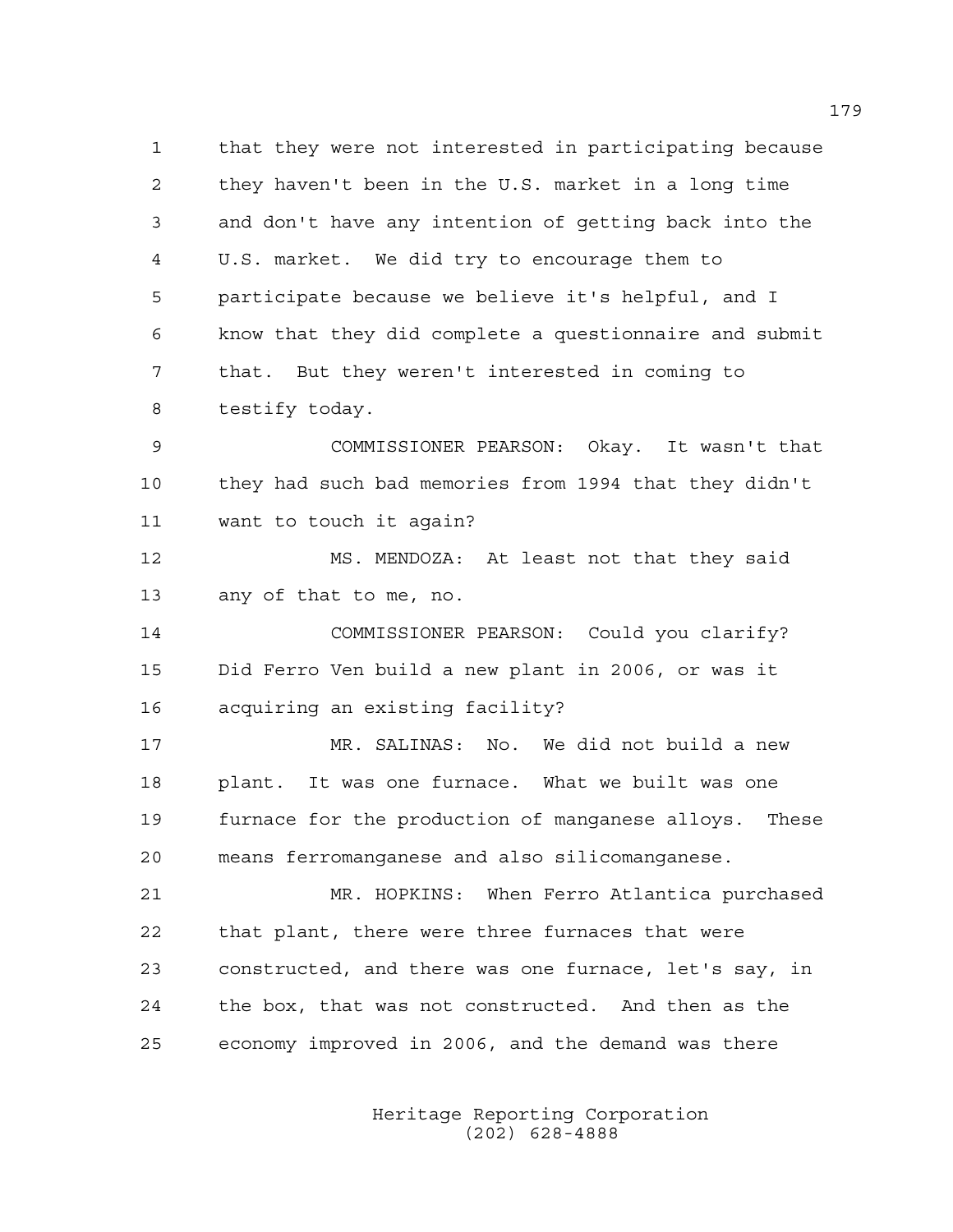1 from SIDOR for manganese, they constructed -- they 2 built the furnace that was onsite there when they 3 bought the plant. So it's at the existing facility. 4 COMMISSIONER PEARSON: Okay. This was a 5 plant that had been constructed by someone other than 6 Hovensa? 7 MR. HOPKINS: Yes, yes. 8 MS. MENDOZA: This had been a government-9 owned facility that was privatized. 10 Did you buy it from the privatization? 11 Yes, I believe so, right? 12 So this had been a -- it had been owned by 13 the government prior to 2006, and then it was 14 privatized -- I'm sorry? 15 MR. HOPKINS: The original plant. The 16 original plant was purchased in 1998 from the 17 government. 18 COMMISSIONER PEARSON: By another firm, and 19 then it -- and in 2006 it was purchased by Ferro Ven. 20 MR. HOPKINS: No, no. The plant was 21 purchased from the government by Ferro Atlantica in 22 1998, in which at that time there were three running 23 furnaces and one furnace in the box. And then in 24 2006, Ferro Atlantica appropriated the money to build 25 -- to put together the four furnaces.

> Heritage Reporting Corporation (202) 628-4888

180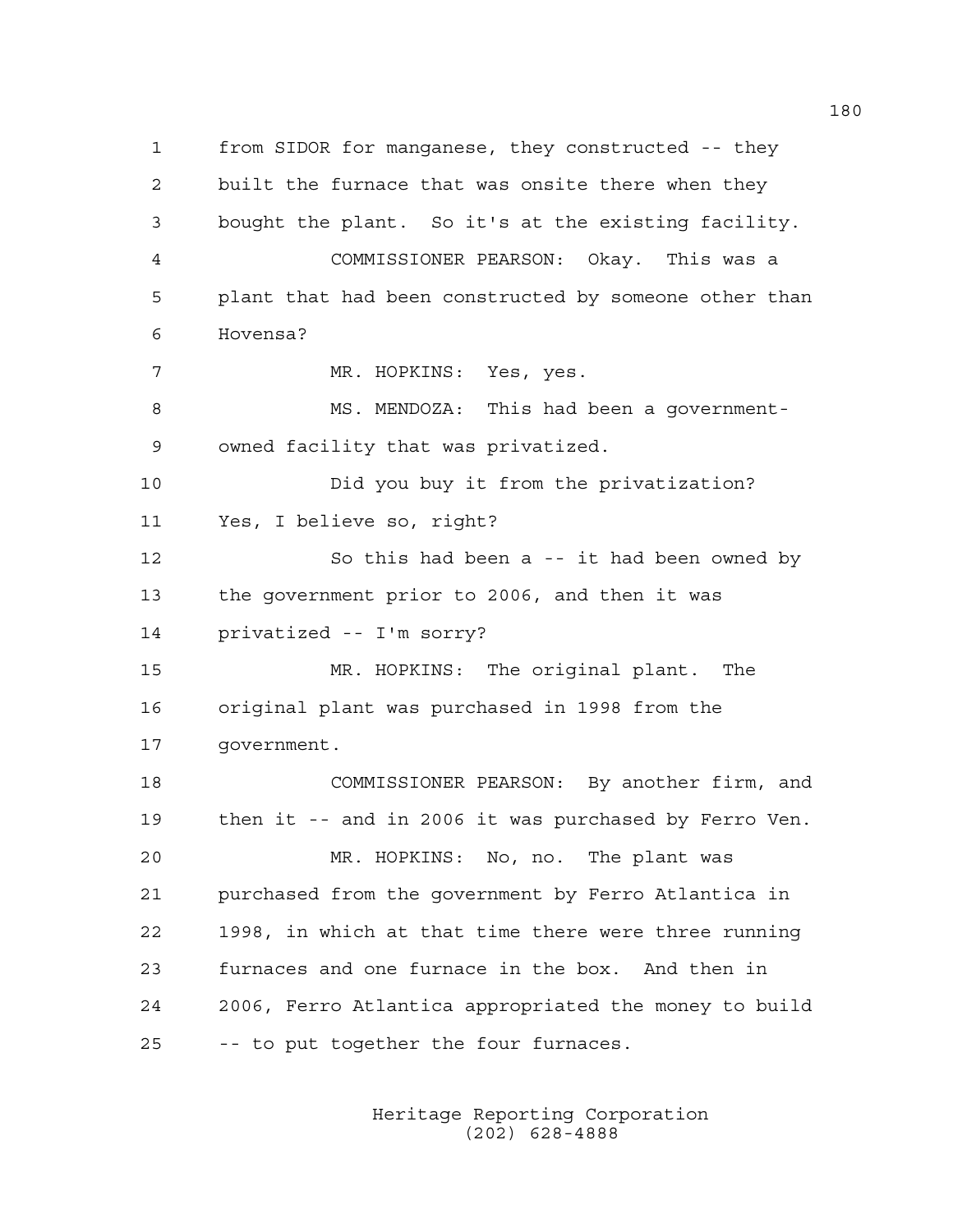1 MR. PLANERT: But the three existing 2 furnaces were not making silicomanganese. 3 MR. HOPKINS: No, no. They never have. 4 MR. PLANERT: They never have. 5 COMMISSIONER PEARSON: Okay. So there is 6 just this one new furnace that makes the 7 silicomanganese. And does that same furnace also 8 manufacture other products, ferromanganese or 9 whatever? 10 MR. PLANERT: Yes. 11 MR. SALINAS: We do use the same furnace for 12 ferromanganese and silicomanganese. 13 COMMISSIONER PEARSON: Are you close to the 14 microphone? 15 MR. SALINAS: Oh, sorry, sorry. We do 16 produce ferromanganese and silicomanganese in the same 17 furnace. 18 COMMISSIONER PEARSON: Can you please 19 describe the process for converting from the 20 production of one to another? 21 MR. SALINAS: I will try. It's something 22 very technical. Basically, what you need to do is 23 change a little the raw materials that you use for the 24 production either for silicomanganese or for 25 manganese. Basically, the difference between one and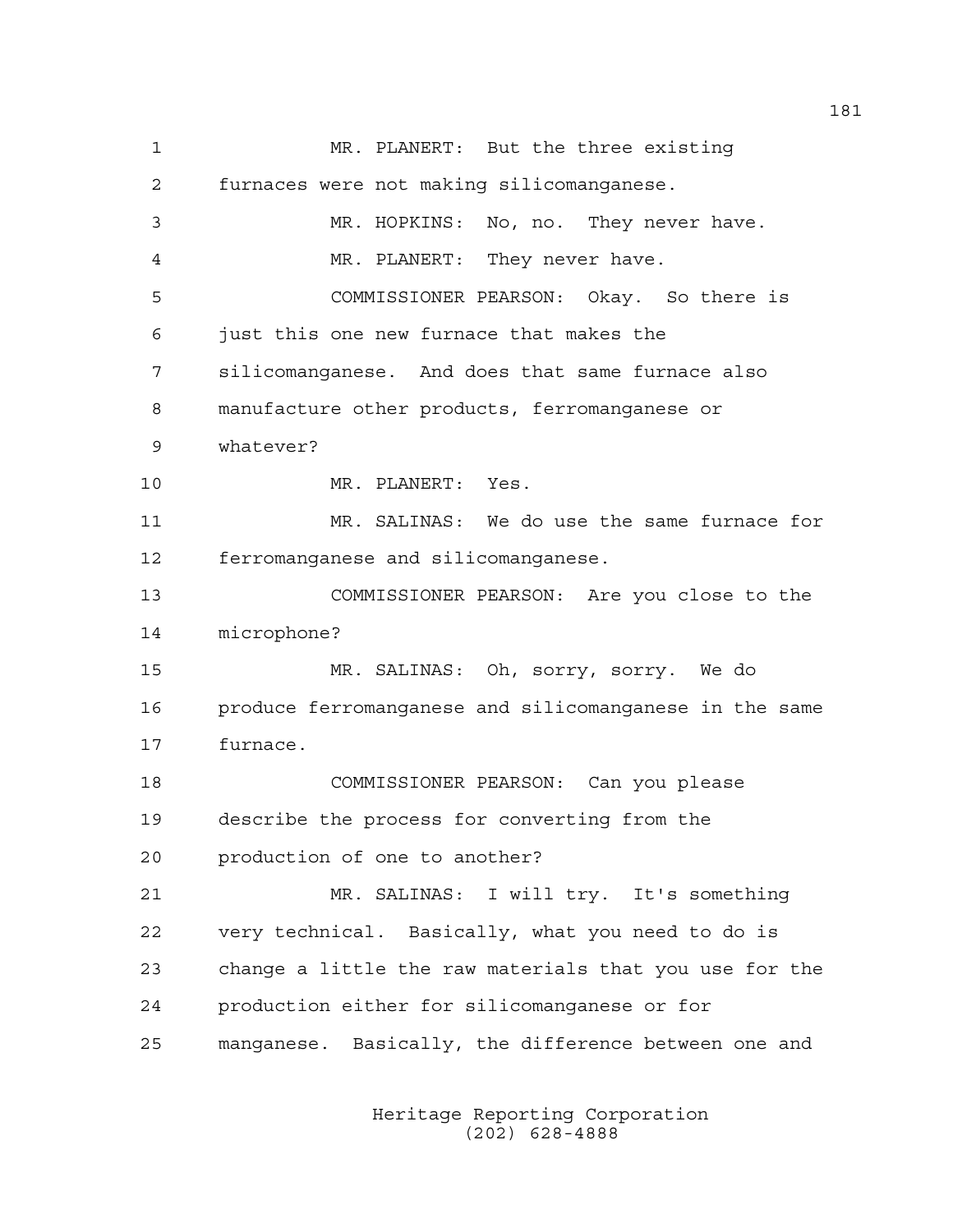1 the other is that the silicomanganese you have to 2 input silicon units and more energy, and for 3 ferromanganese, you do not need to input silicon 4 units, and you consume less energy. 5 Now, at the same time, you need to always 6 produce ferromanganese in order to produce 7 silicomanganese because you need to -- ferromanganese 8 is slag -- to produce silicomanganese. I do not have 9 technical background on that, so I hope this helps. 10 COMMISSIONER PEARSON: Okay. 11 MS. MENDOZA: Also, in our questionnaire 12 response, we did do an explanation of like what would 13 be required in order for us to switch between those 14 two products. We provided some confidential 15 information in our questionnaire response. 16 COMMISSIONER PEARSON: Okay. Would it be 17 confidential just to give us an idea of how many times 18 in the past three years, for instance, you might have 19 switched, or over the period of review? That would be 20 a good time frame. 21 MR. SALINAS: It's difficult to give you a 22 figure because we didn't produce in campaigns, okay? 23 Based upon the situation of the market. So if we see 24 that the market needs are going to ferromanganese, we

> Heritage Reporting Corporation (202) 628-4888

25 do produce more ferromanganese. And if we see that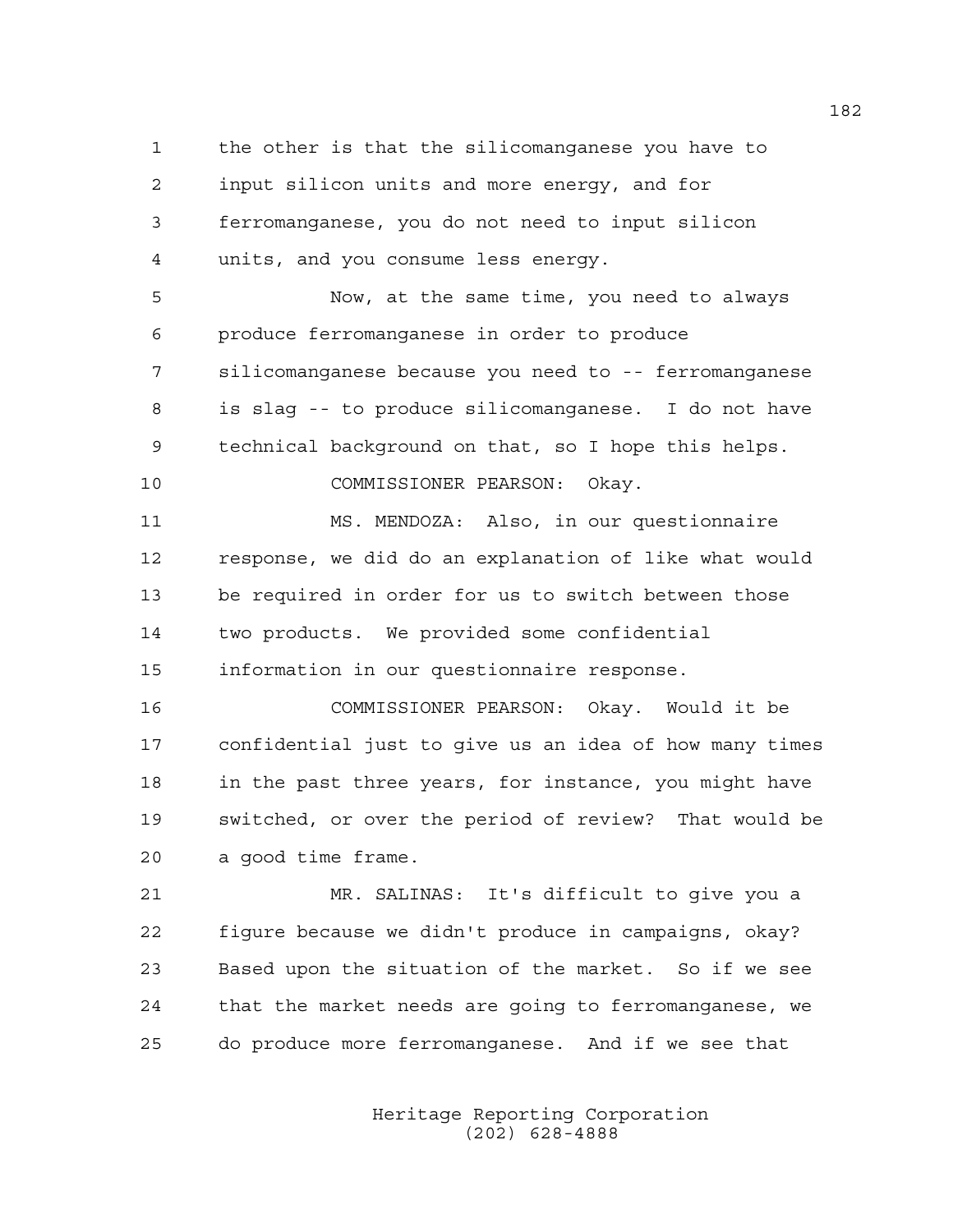1 the market situation is the other way around, we try 2 to produce more silicomanganese.

3 Also, we have a restriction in energy. As I 4 was saying before, for the production of 5 silicomanganese we need some more energy than for 6 ferromanganese. And depending on the situation that 7 we have concerning energy, we have to go one way or 8 the other.

9 COMMISSIONER PEARSON: Okay. Well, in the 10 posthearing, perhaps you could give us some 11 information on how many times this switch actually has 12 occurred over the period of review. And then are you 13 able to say how long it takes to make this switch? Is 14 the furnace shut down for some days, or is it only 15 hours?

16 MS. MENDOZA: Actually, I'll admit I don't 17 know exactly why, but in Ferro Ven they told us they 18 wanted us to include that information in our 19 confidential submission, our foreign producer 20 questionnaire submission.

21 COMMISSIONER PEARSON: Okay.

22 MS. MENDOZA: And it is actually discussed 23 there. And we'd be happy to give you more details. 24 They explained to us that there is something about the 25 process of switching which is actually relative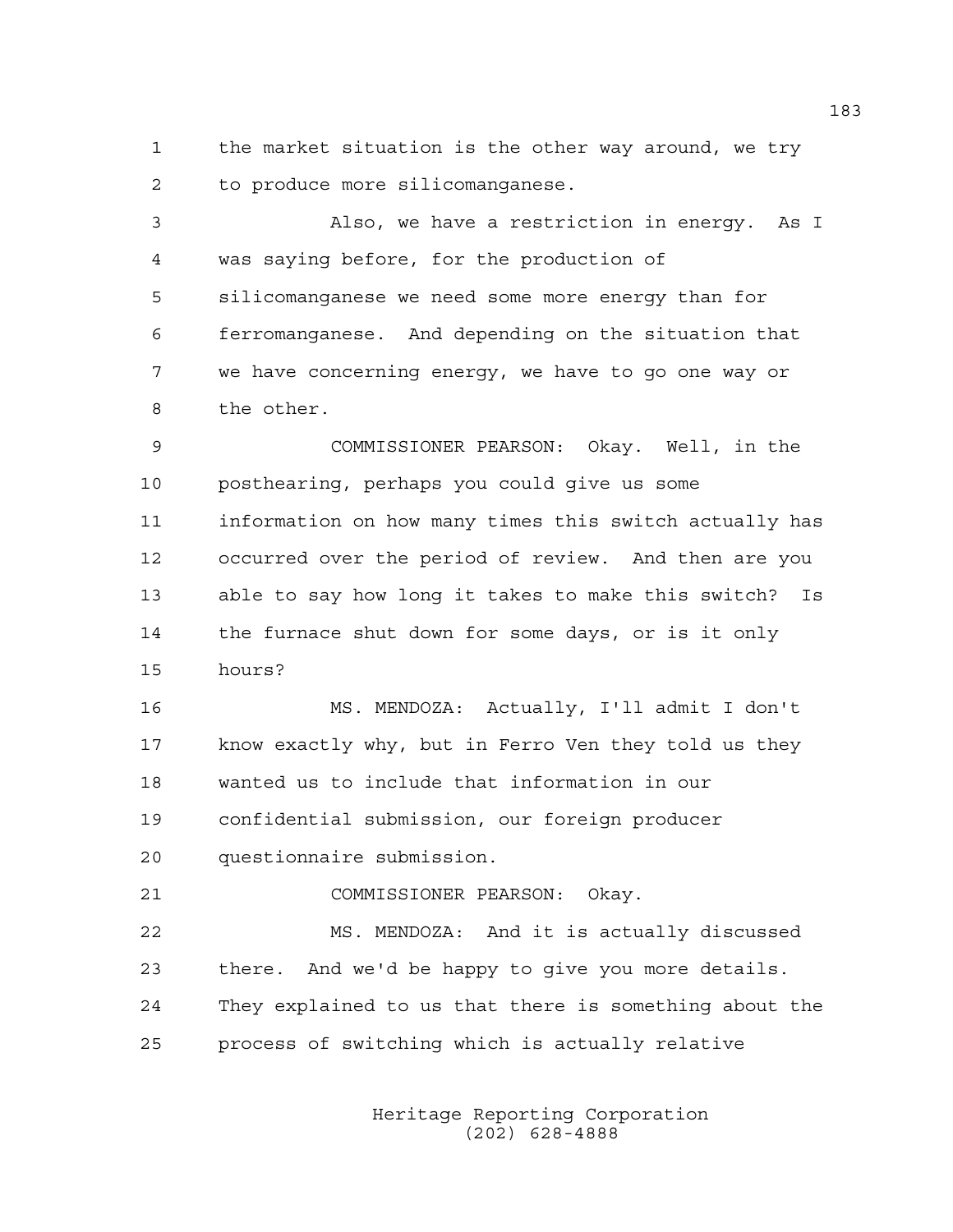1 complicated and time consuming, and it's specific to 2 their operation, so -- but we'd be happy to provide 3 more information in addition to that.

4 COMMISSIONER PEARSON: Perhaps I should have 5 just looked at that part of the record instead of 6 going to the trade prom last night.

7 (Laughter.)

8 MR. HOPKINS: It isn't hours, I will tell 9 you that. It's days.

10 COMMISSIONER PEARSON: Okay. So we have on 11 the record already some information about the cost of 12 doing this so that we have a sense of the economics of 13 switching back and forth.

14 MS. MENDOZA: Yes. And actually not just in 15 our questionnaire but also Hovensa's and I think also 16 in that of the U.S. producers because the staff 17 included a question that requited us to explain if we 18 could shift exactly how it was done, how long it took 19 and all of that. I believe everyone responded to that 20 question.

21 COMMISSIONER PEARSON: This also might be 22 confidential but I would be curious about whether a 23 switch requires a change in the refractory, a 24 rebuilding of the oven.

25 MR. SALINAS: No.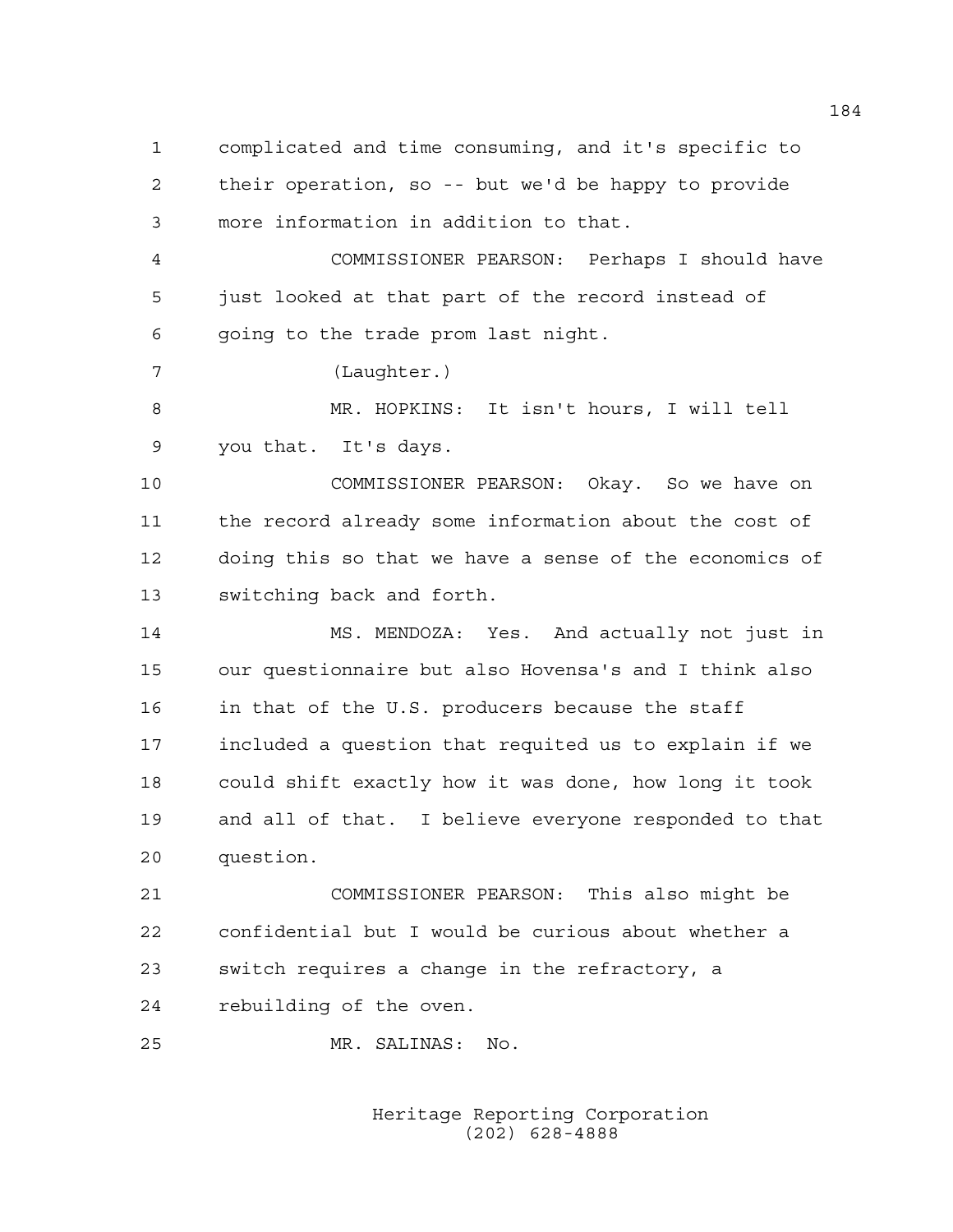1 COMMISSIONER PEARSON: So the refractory can 2 last for many years through some several changes in 3 product.

4 MR. SALINAS: You do not need to change the 5 refractories.

6 COMMISSIONER PEARSON: Thank you. 7 In 1994 I understand that the product that 8 was being imported from Hovensa was largely of a 9 different grade and size than the product that's most 10 commonly used in commerce. I think it was Grade C 11 instead of B, and in the larger sizes.

12 Do we know whether that's still the case? 13 Whether, is some meaningful share of the production in 14 Venezuela of Grade C rather than Grade B? Maybe you 15 can speak only for Ferro Ven, but --

16 MS. MENDOZA: I think Ferro Ven would say 17 that we don't produce the Grade C, do we? 18 MR. SALINAS: We do not produce a Grade C.

19 MS. MENDOZA: We can ask Hovensa to explain. 20 We'll give them the background of what was in the 21 original investigation and ask them whether that's 22 changed or if that continues to be the case.

23 COMMISSIONER PEARSON: Right. Because I 24 think that was seen by the Commission at that time as 25 a sufficient difference such that a competition might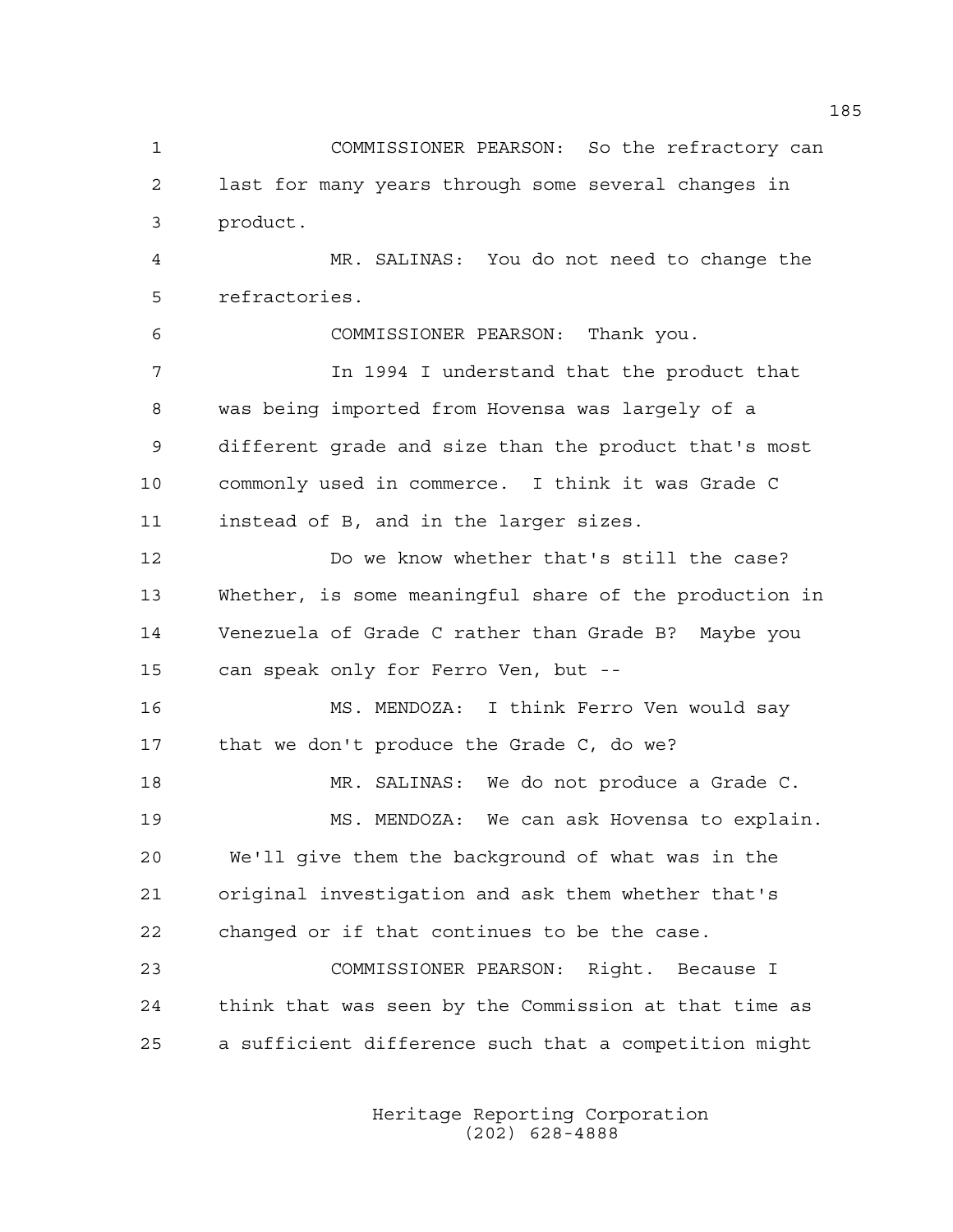1 have been attenuated, so I was just curious whether 2 that would still be the case.

3 You may have mentioned this already. Do 4 either Ferro Ven of Hovensa produce the no-subject low 5 carbon product?

6 MR. SALINAS: We do not produce low carbon 7 in Venezuela and to my belief Hovensa doesn't produce 8 it either.

9 COMMISSIONER PEARSON: Does the production 10 of that product require a different type of ore or 11 additional processing?

12 MR. SALINAS: It's both. As for your 13 information, we do produce this kind of product in 14 Spain in our Spanish facilities. Only that you have 15 some more background.

16 There are only a few producers of this kid 17 of product worldwide. You have FerroAtlantica in 18 Spain, you have Eramet in Norway, and you also have in 19 Korea, Dongbu, and some also being done in India.

20 Now to produce low carbon silicomanganese 21 you need not only technical expertise, but also to 22 have the correct type of raw materials. You need to 23 have a high grade ore and other reductants in order to 24 come to this kind of special product. It's quite, we 25 do say that it's a tailor-made product, very high end.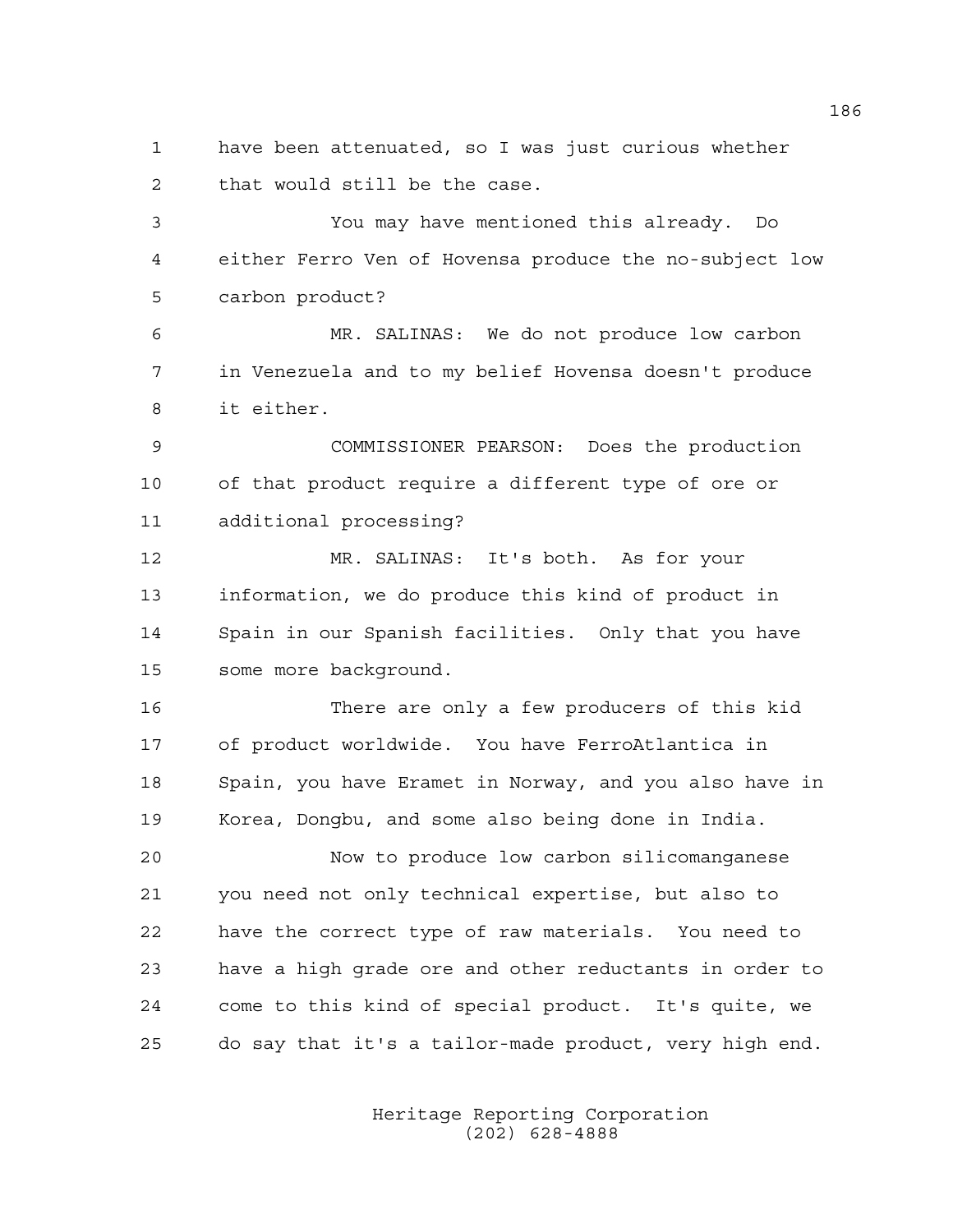1 COMMISSIONER PEARSON: Thank you. 2 Did you have something to add, Mr. Hopkins? 3 MR. HOPKINS: I was just going to say it's a 4 very difficult product to produce because the 5 chemistry is so dramatically different. You've got 6 standard silicomanganese, typically 16 to 18 percent 7 silicon, where a low carbon silicomanganese is almost 8 30 percent. So it's very different. It's not like a 9 high manganese silicomanganese like is produce in 10 Georgia which is interchangeable with standard 11 material just depending on the cost per manganese 12 unit. 13 COMMISSIONER PEARSON: Thank you very much 14 for those clarifications. 15 CHAIRMAN WILLIAMSON: Thank you. 16 Commissioner Aranoff? 17 COMMISSIONER ARANOFF: Thank you, Mr. 18 Chairman. Welcome to the afternoon panel. 19 Mr. Hopkins, or maybe Mr. Salinas, what does 20 Ferro Ven's importing arm currently do? 21 MR. HOPKINS: In the U.S. we provide the 22 sales and logistical support for the FerroAtlantica 23 products that are marketed in the United States. 24 COMMISSIONER ARANOFF: Which are? 25 MR. HOPKINS: Today it consists of some high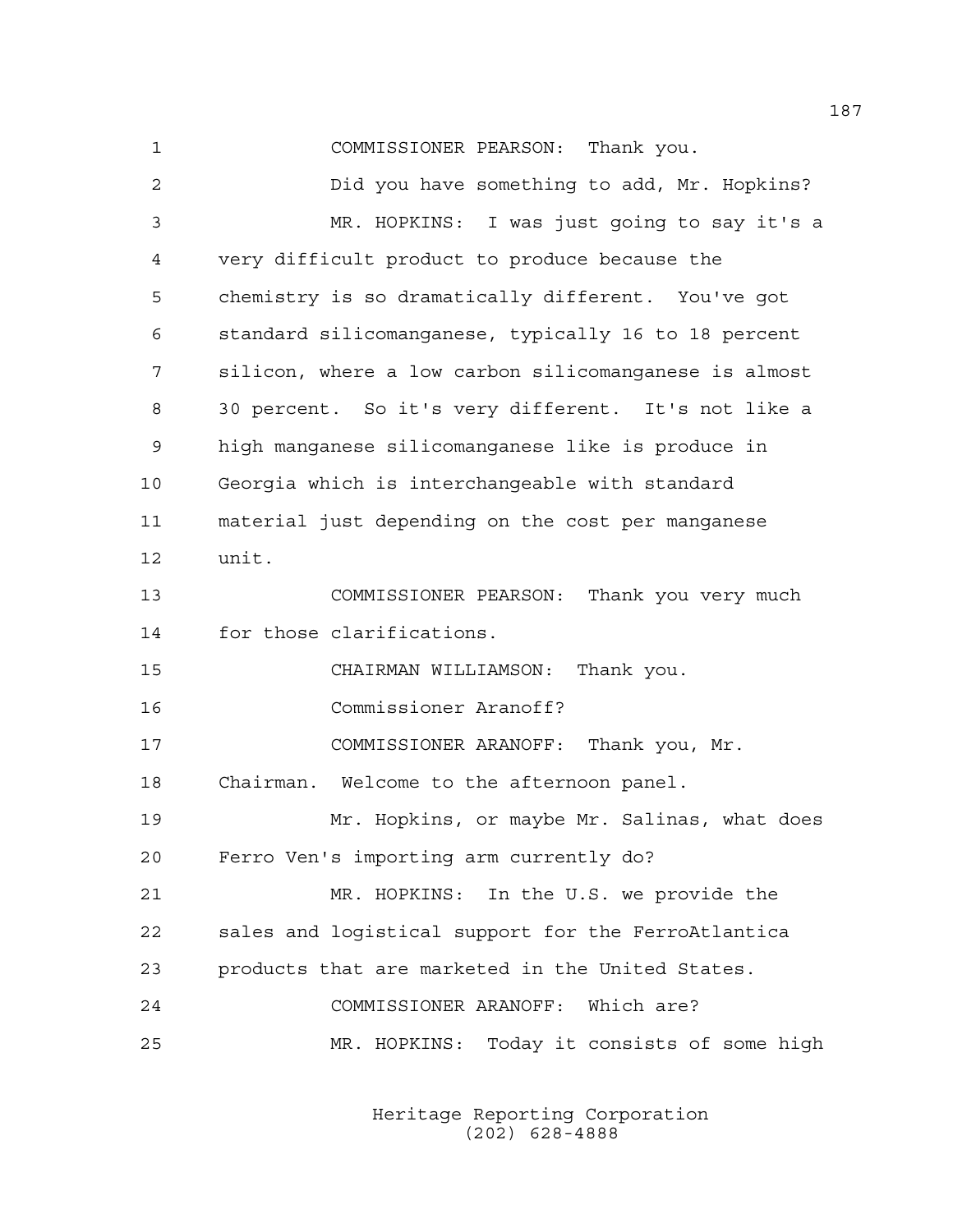1 carbon ferromanganese which is very limited, and

2 primarily silicon metal, ferro silicon, and low carbon 3 silicomanganese.

4 COMMISSIONER ARANOFF: What makes markets 5 for those products in the U.S. attractive that would 6 not be the case for silicomanganese?

7 MR. HOPKINS: Profit margins I think is the 8 short answer.

9 FerroAtlantica is the world's largest 10 producer of silicon metal. It's a very important 11 product. And for ferro silicon, it's a profitable 12 product as well. A lot of demand. And FerroAtlantica 13 is also a very large ferro silicon producer.

14 On the specialty manganese it's a very 15 limited number of producers who can do that, and they 16 are one of them. The second largest. So we have that 17 market available as well here.

18 COMMISSIONER ARANOFF: One of the arguments 19 you made is that logistics are a barrier to exporting 20 silicomanganese to the U.S. market. If you've already 21 got an importing operation in the U.S. market and if 22 you can bring this product in at a major port, put it 23 on a barge, and ship it up the Mississippi, what's the 24 logistics barrier to selling silicomanganese in the 25 U.S. compared to these other products?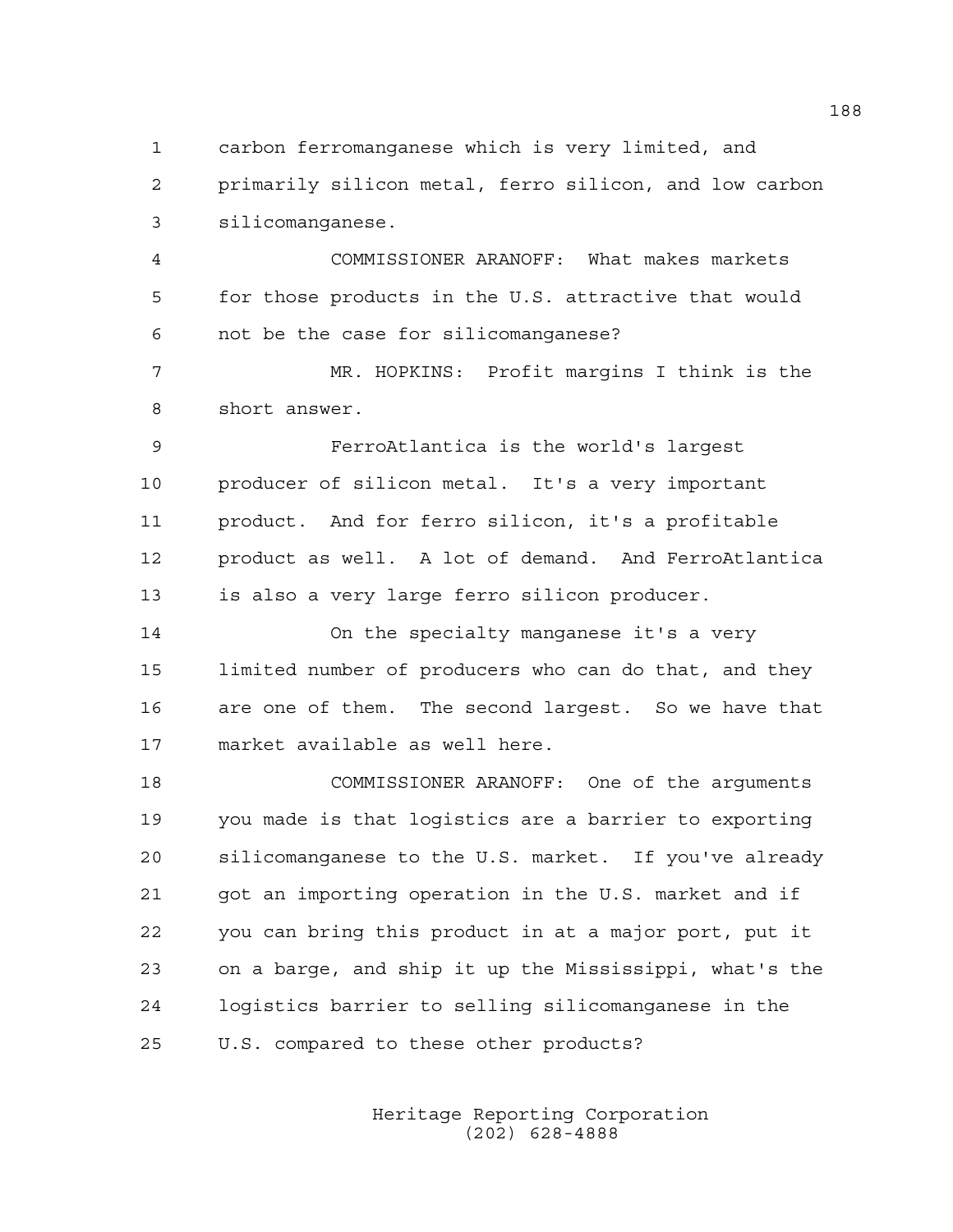1 MR. PLANERT: I don't know that we've argued 2 so much that it's a barrier as that it's a cost. In 3 other words from a cost standpoint there is a 4 comparative disadvantage to trying to supply the U.S. 5 market from Venezuela as compared to domestic 6 producers who are close to the market.

7 So I think it's a competitive factor, and 8 when prices are low it's one more reason why one would 9 be hesitant to enter, but I don't think we've tried to 10 suggest that there's some sort of absolute barrier 11 there.

12 MR. HOPKINS: I think in addition, too, for 13 instance the products that we produce that we're very 14 competitive in, we can bring here to the States. It's 15 similar to the importers of silicomanganese, the 16 nonsubject people.

17 The reason they're here is because there's a 18 profit to be made doing it. And the products that 19 they would not be profitable on they wouldn't bring 20 them. That's essentially how it is with us.

21 That's why we mentioned we have the 22 silicomanganese -- We're a very large producer of 23 silicomanganese in Europe, but we bring nothing to the 24 States because it just doesn't make sense. There's 25 not enough margin to bring them here.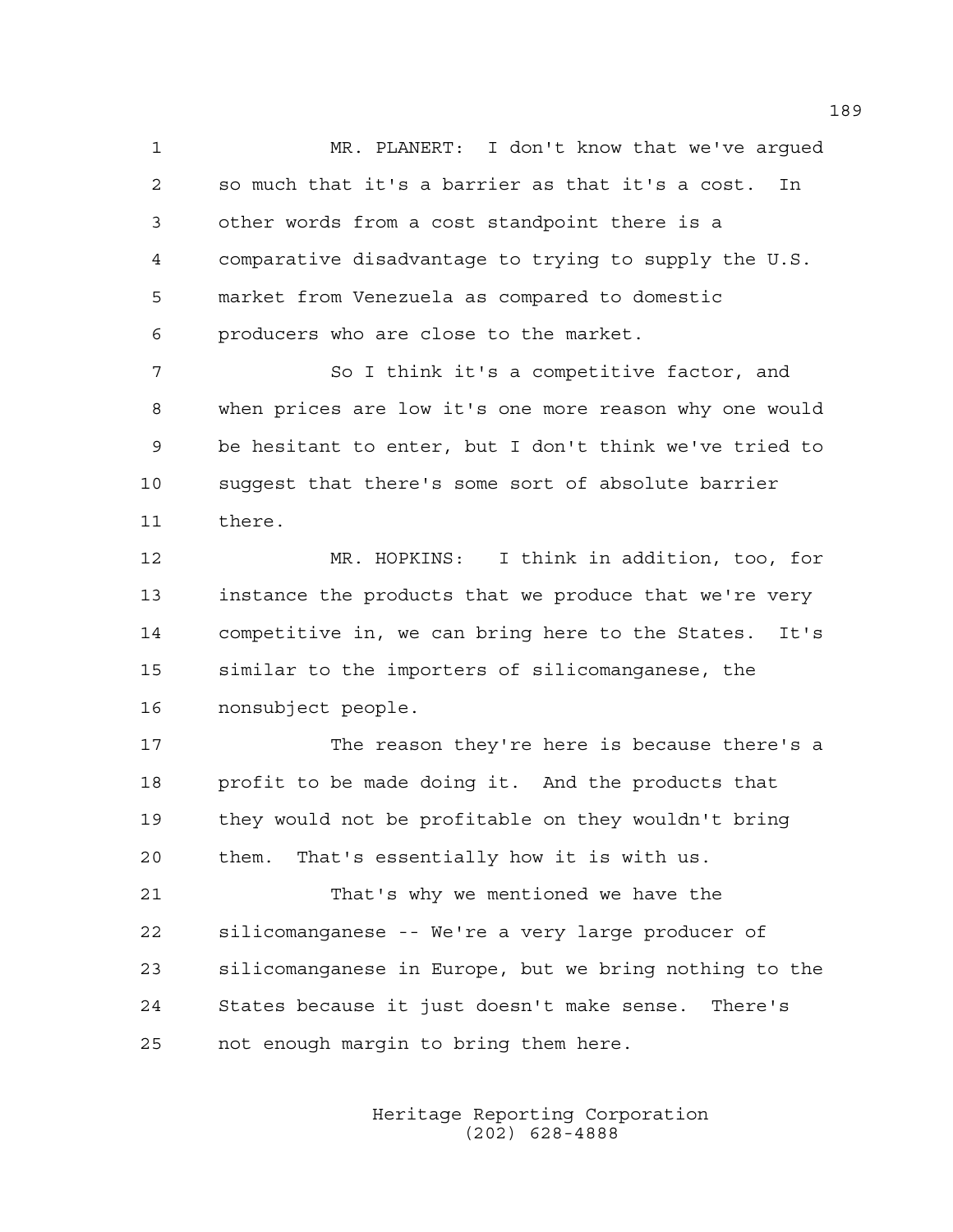1 COMMISSIONER ARANOFF: Okay.

2 One of the things that you all were raising 3 in your direct testimony is this idea that Venezuelan 4 producers face periodic shutdowns due to electricity 5 shortages or perhaps there were other causes that you 6 mentioned.

7 If you look at the industry-wide capacity 8 utilization data that we have in our staff report, 9 which are confidential. But those numbers seem high 10 to reflect the kind of outages that you're describing. 11 Is that because capacity that was off-line because of 12 these outages isn't included in the capacity that you 13 reported to the Commission? Or is it because these 14 outages while they may happen now and again don't last 15 all that long and aren't that disruptive on an annual 16 basis?

17 MS. MENDOZA: I think that what is going 18 into it is that they're actually operating in some 19 cases at really their maximum possible capacity 20 because of these outages. In other words, the total 21 capacity that's even available, they can't totally 22 utilize that.

23 Now we're not saying that due to outages 24 they can't produce anything. We're just saying that 25 it also has resulted in them having a limited amount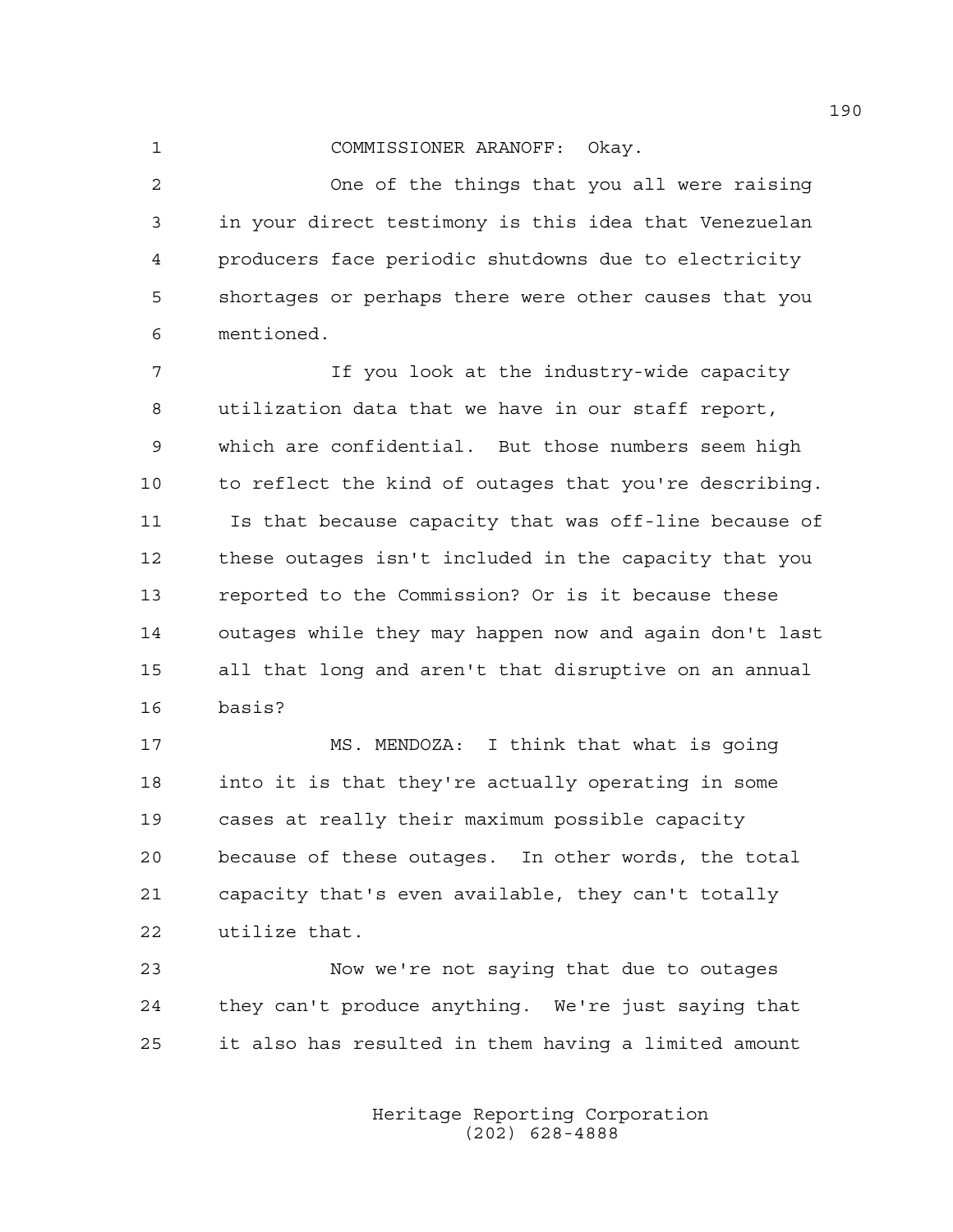1 that they can produce, even at what would potentially 2 be the maximum capacity of the production.

3 You have to remember too that capacity is 4 based on both ferro silicon and silicomanganese so to 5 some extent what you're seeing is a cutback to both.

6 I'm sorry. Ferromanganese as well as 7 silicomanganese. So what you're seeing is basically 8 both products being cut back due to these outages and 9 problems, et cetera.

10 COMMISSIONER ARANOFF: Can you give us a 11 sense of sort of the scope and duration of these 12 outages? Are we talking about a day every week, a 13 month every year? You mentioned that you sometimes 14 have to shut down the furnace. I'm just trying to get 15 a sense of what we're talking about.

16 MR. SALINAS: It depends. I can go back and 17 check exactly, but what I can tell you is that we face 18 from time to time, when there is not enough rain, that 19 energy is being cut and energy is being given to other 20 strategical industries.

21 It can be one week, two weeks, even one 22 complete month. Or we can be producing without any 23 problem several months until we face this situation. 24 MS. MENDOZA: And to be fully responsive, I 25 think we would also have to consult with Hovensa and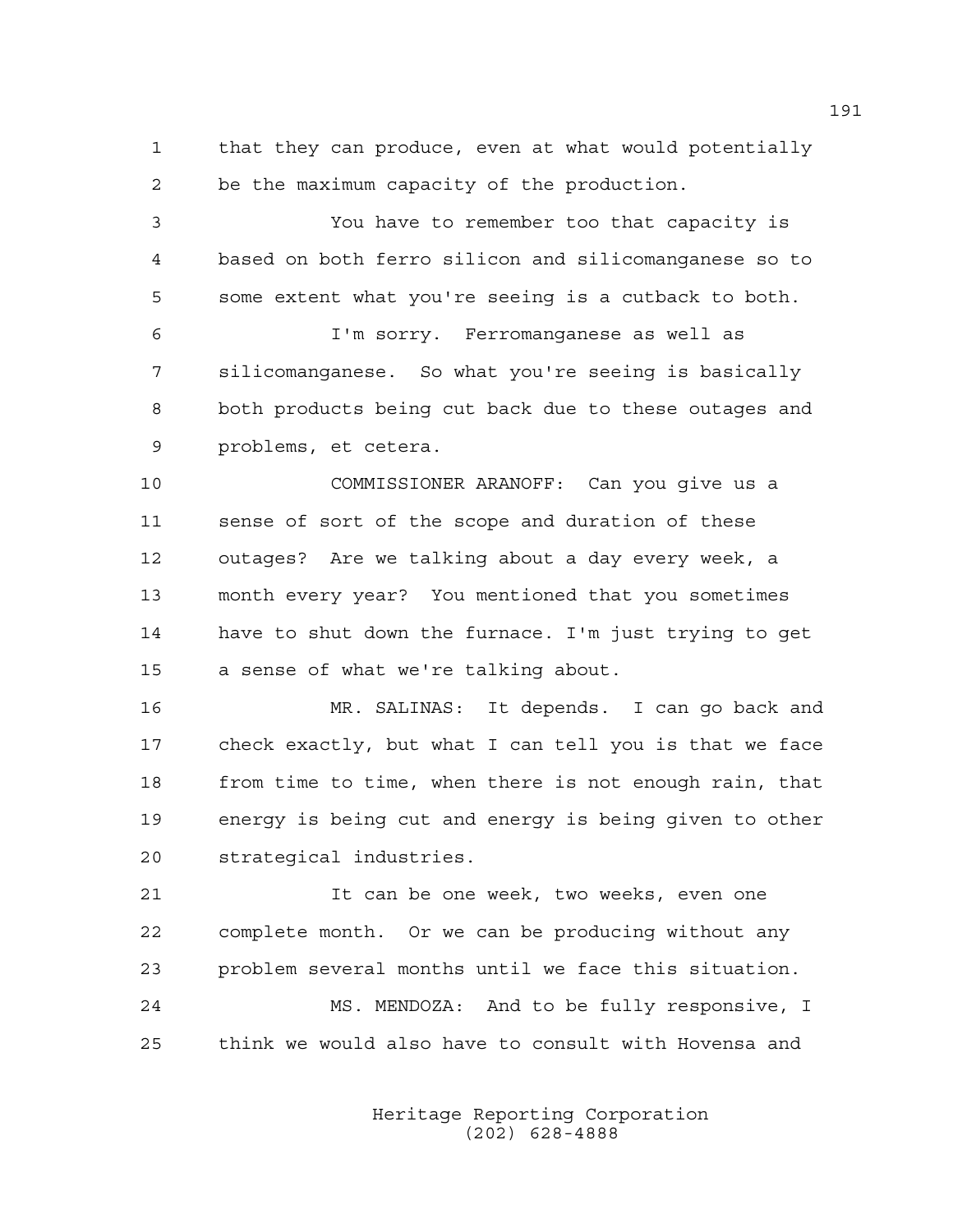1 give you a confidential response to that, since we're 2 adding the two capacities together.

3 COMMISSIONER ARANOFF: Right. That would be 4 helpful. And obviously one of the things that we need 5 to understand is whether we can rely on the capacity 6 utilization numbers that we have in the staff report. 7 But it also leads me into my next question 8 which is with respect to this product, 9 silicomanganese, as opposed to other products that 10 FerroAtlantica produces globally, do you consider the 11 company to be a world class producer and competitor? 12 MR. SALINAS: Let me please elaborate a 13 little bit. 14 Concerning FerroAtlantica, we have plants 15 globally. We have plants in Spain, in France, 16 Venezuela, in South Africa and China. And as my 17 colleague was saying before, we are biggest, I would 18 say number one producer of integrated silicon metal 19 producer in the world. 20 Now as regards to manganese alloys, and I 21 would say globally, we are not a major player. We do 22 our quite important in Europe, both in the

23 silicomanganese and for manganese production. But 24 again, these bolts of both of them, being commodities, 25 we sell them in the local markets, especially in

> Heritage Reporting Corporation (202) 628-4888

192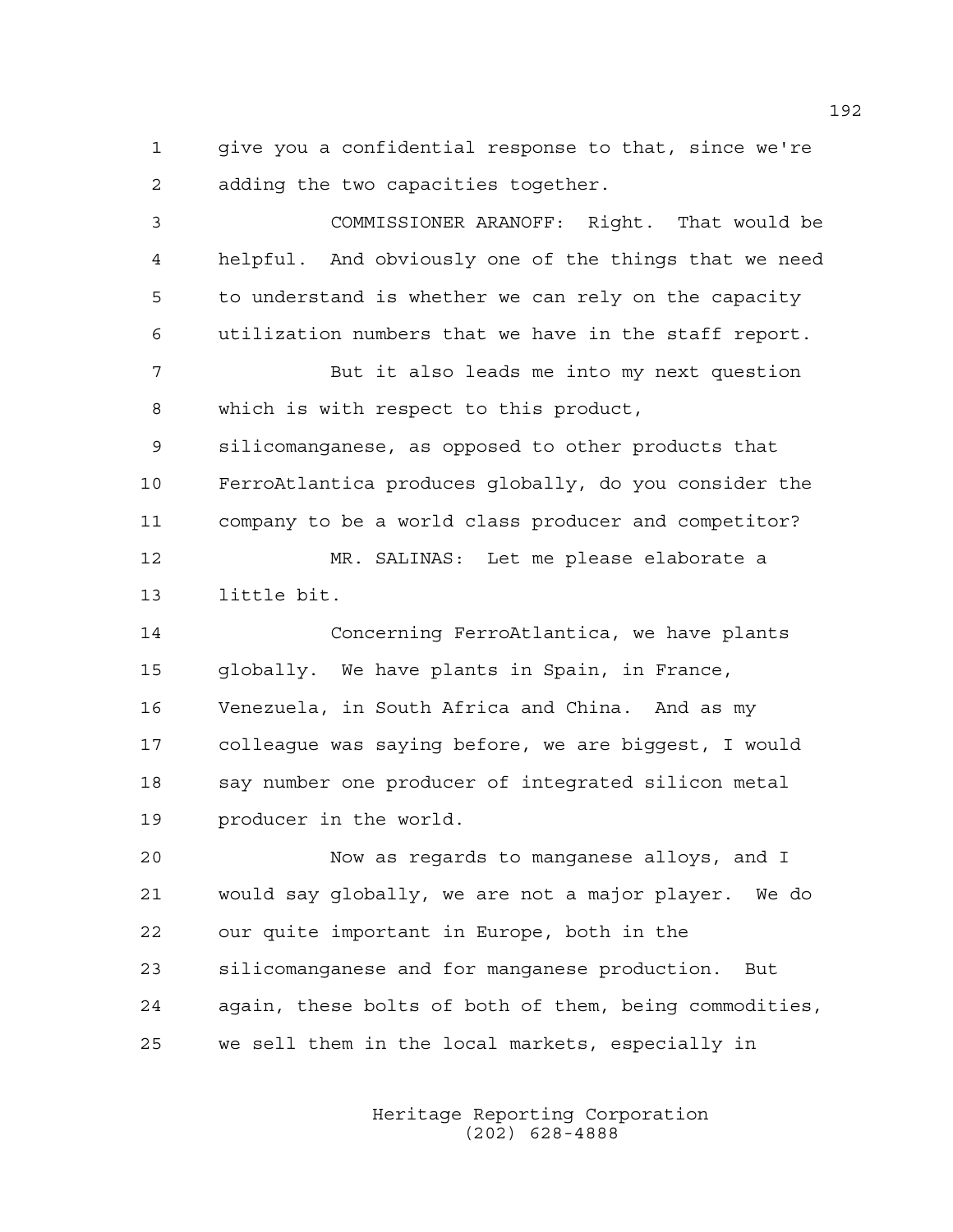1 Spain, Germany, Italy. So it doesn't make sense, as 2 we were saying before, to export to the States, to the 3 United States.

4 Did that answer your question or -- 5 COMMISSIONER ARANOFF: That helped.

6 What I'm trying to figure out is here we've 7 got producers who the switch gets turned off every now 8 and then, you can't predict it. How does that affect 9 the company's reputation with potential customers both 10 within Venezuela and outside Venezuela in terms of 11 being a reliable partner with whom you can do 12 business? It may be there are enough global sources 13 and sources even within your company of this product 14 that people think well, if I can't get it from there 15 I'll get it from somewhere else, so it doesn't matter 16 if I can't reliably get it all the time from this 17 particular plant. But that's what I'm trying to 18 understand. Normally you would think that someone 19 would not want their supply chain to depend on a 20 company where the power could go out at any time and 21 you don't know when it's coming back on.

22 MS. MENDOZA: You're exactly right, in fact 23 that's something that we talked about specifically. 24 The point is that the only reason, and correct me if 25 I'm wrong, but the only reason FerroAtlantica invested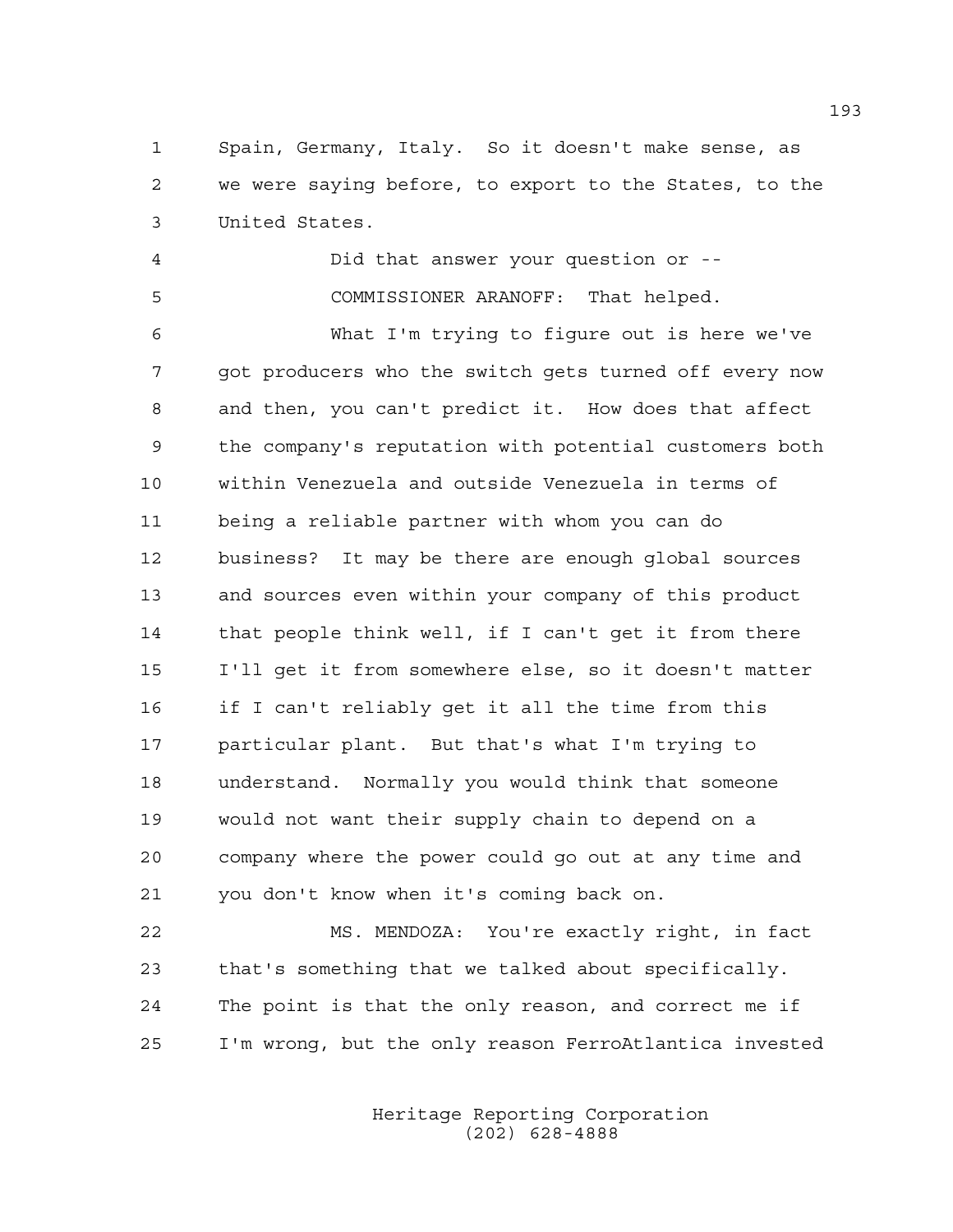1 in this facility when they did was because they had 2 the expectation that they were going to be able to 3 supply the local steel makers. That's what that plant 4 was purchased for. That's what the objective of that 5 plant remains. And they are not intending to make it 6 a world class facility or to supply out of that 7 facility, as they said, even if the market came back 8 and prices went way up. They would use supply from 9 South Africa or from Spain because you're right. They 10 do have a reputation to maintain and they're not going 11 to supply from Venezuela.

12 So the point of that facility has always 13 been for Venezuela and nowhere else, and in fact that 14 facility has never exported anything to the U.S.

15 COMMISSIONER ARANOFF: Has it ever exported 16 anything anywhere?

17 MS. MENDOZA: They exported -- I don't think 18 it's confidential, right? They export a small amount 19 to Colombia and to Mexico. But even though Colombia is 20 a very strong market, and the demand is there, they 21 have a steel industry. They haven't exported there 22 because frankly, it's just not intended to be an 23 export facility.

24 COMMISSIONER ARANOFF: So we'll have to see 25 what we can do posthearing to answer the same series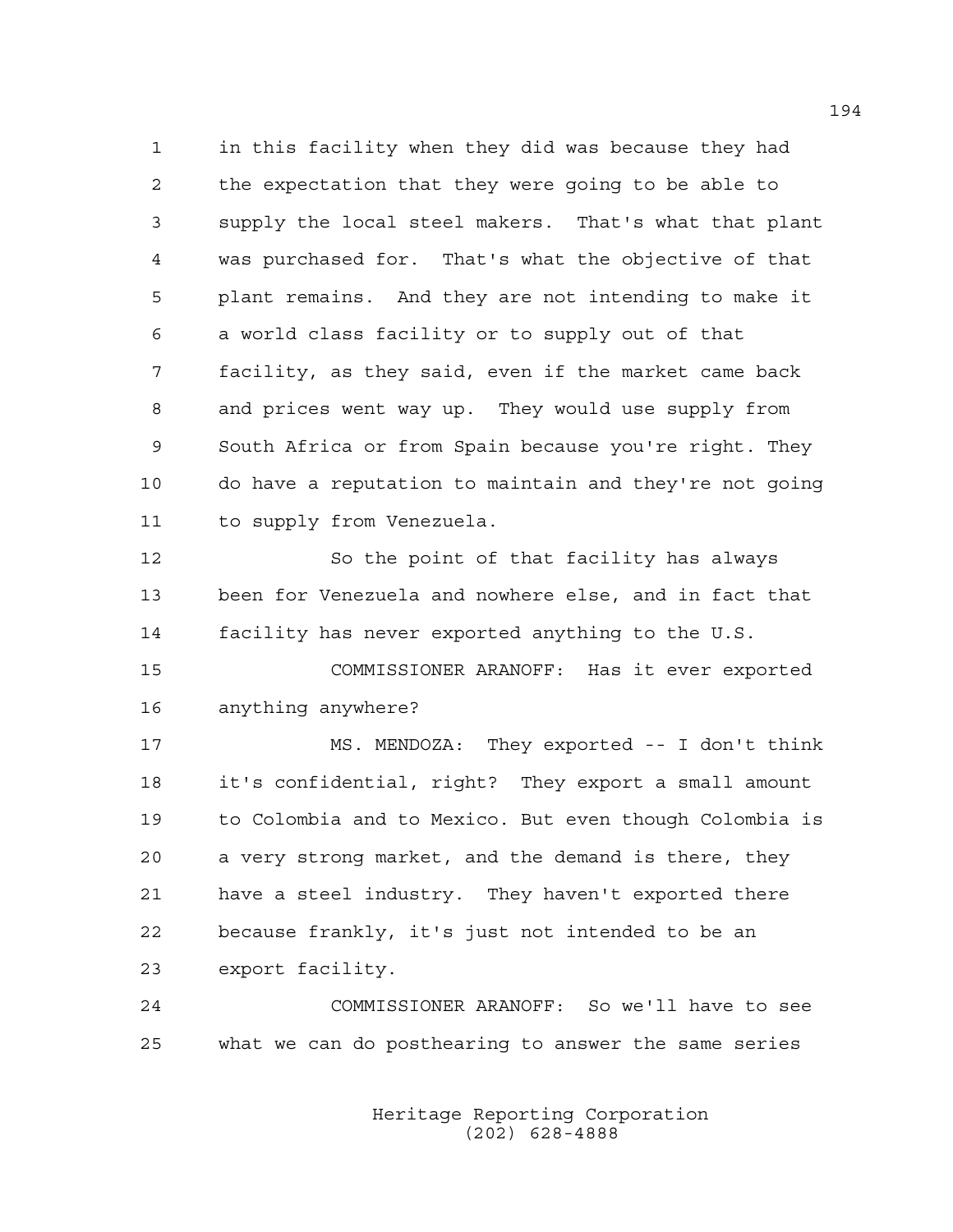1 of questions with respect to Hovensa. Because they 2 apparently are the ones who are responsible for the 3 export data that we see on the record.

4 MS. MENDOZA: We'll be happy to try to do 5 that.

6 COMMISSIONER ARANOFF: Thank you very much. 7 CHAIRMAN WILLIAMSON: Thank you. 8 Commissioner Pinkert?

9 COMMISSIONER PINKERT: Thank you, Mr.

10 Chairman. And I join my colleagues in thanking you 11 for testifying today.

12 I'm just curious about whether you have a 13 view on no discernible adverse impact. I know that 14 you focused your arguments on cumulation on conditions 15 of competition, but since you do say at some points in 16 your brief that there is no adverse impact likely as a 17 result of imports from Venezuela, do you have a 18 position on what I would regard as the threshold 19 cumulation issue? No discernible adverse impact?

20 MS. MENDOZA: Yes. Certainly we do believe 21 that we would have no discernible adverse impact. I 22 believe that the focus of our brief was more on other 23 cumulation issues since it traditionally has been very 24 much the unusual circumstance the Commission finds no 25 discernible adverse impact based on the law and the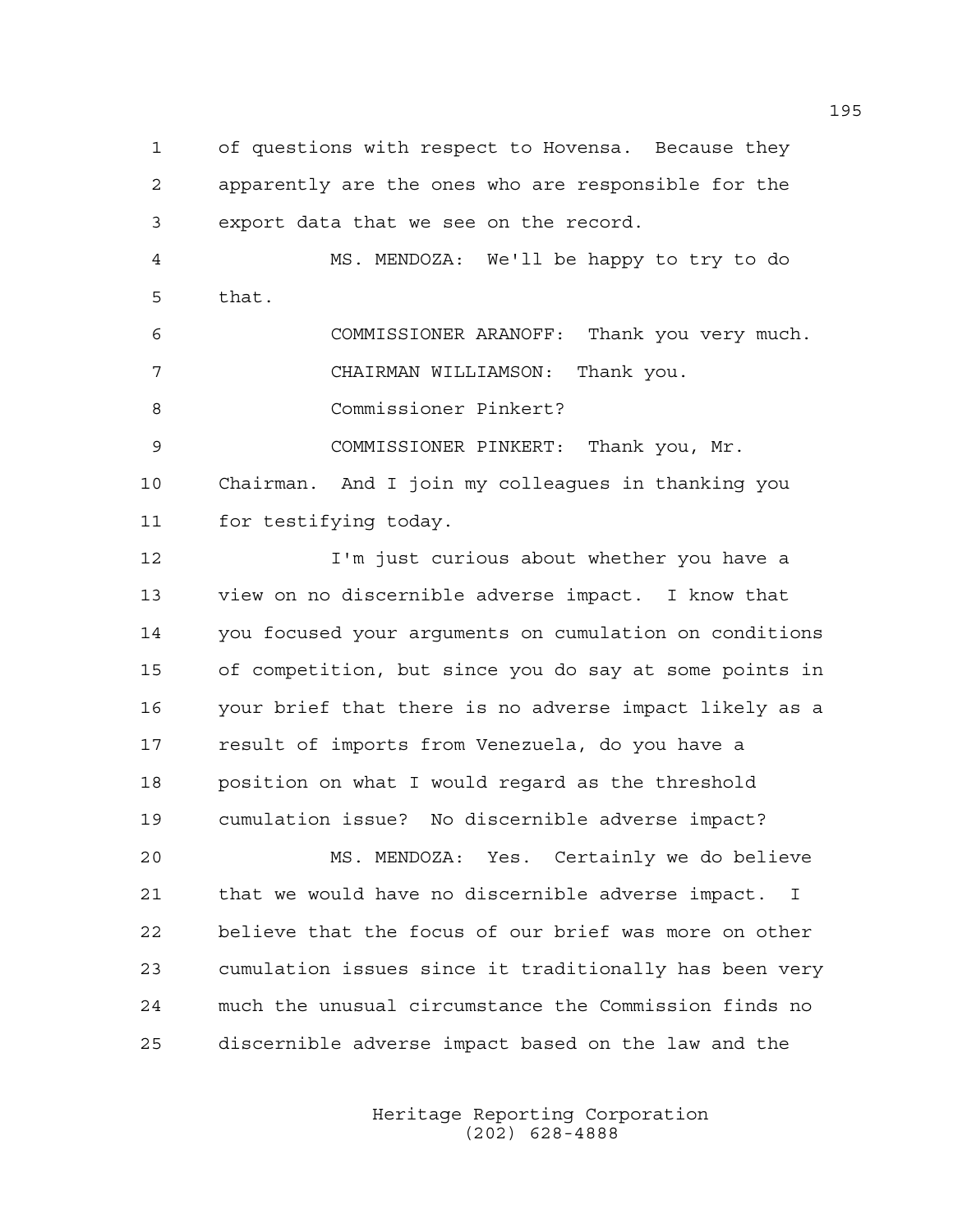1 fact that the factors and all that are not all that 2 clear.

3 So yes, we certainly think given the small 4 amount of our quantities that we would fit into that 5 exception to cumulation if anyone would in any case 6 that we've seen.

7 So yes, the answer is yes, we believe we 8 would have no discernible adverse impact. But in the 9 event the Commission feels constrained by the lack of 10 clarity in those provisions, we think that there is 11 still, there are still a number of reasons to 12 decumulate Venezuela.

13 COMMISSIONER PINKERT: What about the other 14 producer in Venezuela? I think it's Hovensa. Does 15 that present a problem for you in regard to the no 16 discernible adverse impact argument?

17 MS. MENDOZA: No, I don't believe so at all. 18 In fact when we talk about things like Venezuela's 19 capacity and Venezuela's shipments and Venezuela's 20 exports, we are in fact referring to both companies.

21 I heard a lot of characterizations this 22 morning about how there were substantial exports and 23 substantial capacity. But the fact of the matter is 24 that if you look at this record, and obviously it's 25 confidential, but if you look at this record that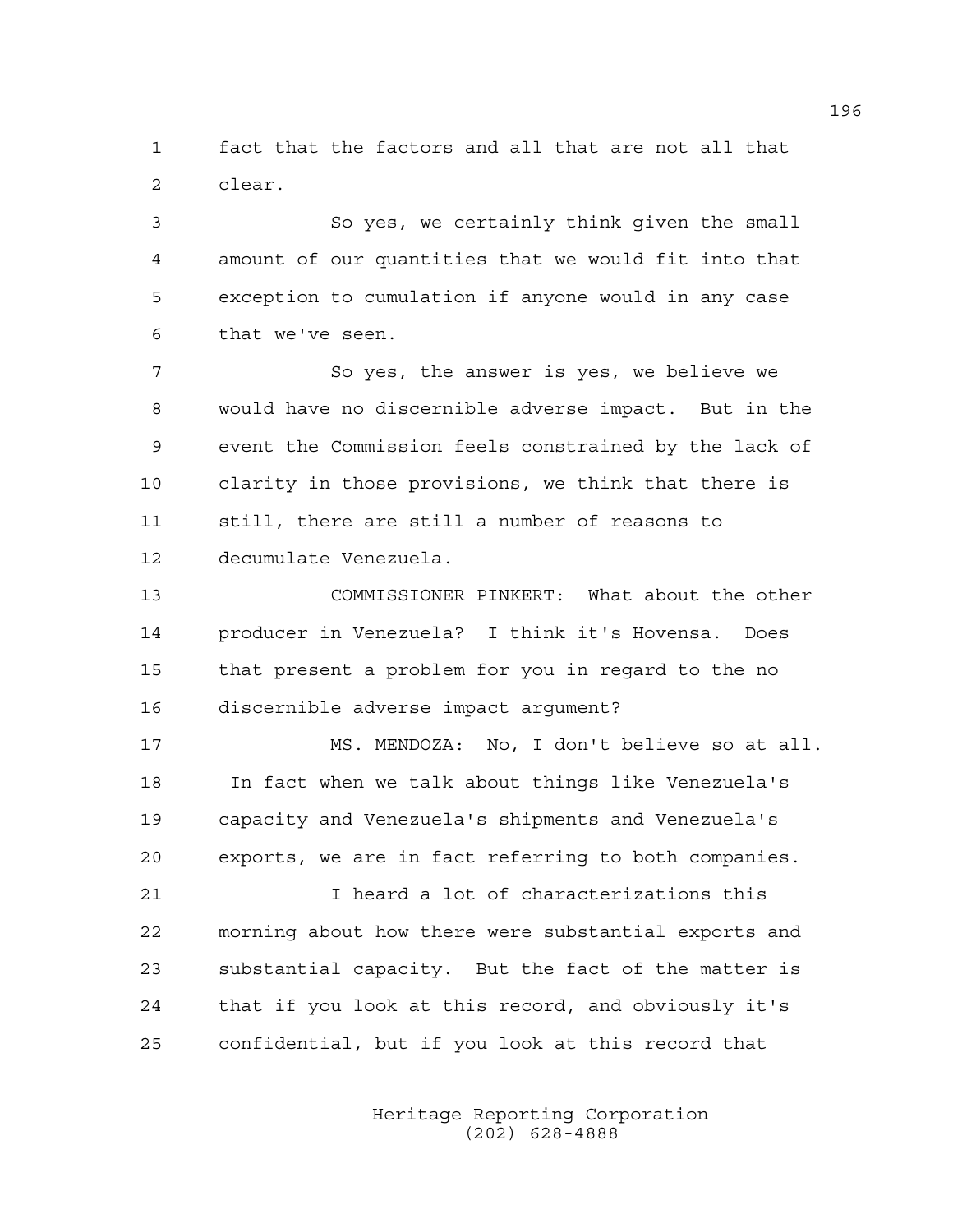1 characterization just cannot be made about anything 2 including the data on total exports by country.

3 Venezuela, this is both companies in 4 Venezuela, is less than 20,000 tons of exports to all 5 these other markets in the world. And in terms of 6 they're a factor in the original investigation, I 7 think that they were extremely small then, and if 8 anything the situation in Venezuela, even for Hovensa, 9 has been very bad in terms of shutdowns and 10 electricity shortages and all of that. So therefore I 11 think there's every reason to conclude that Hovensa 12 isn't intending to target this market either. Nor 13 does it have the capacity or wherewithal to do so. 14 So yes. It does not present any problems at 15 all for us to argue no discernible impact from 16 Venezuela as a whole. 17 COMMISSIONER PINKERT: Thank you. 18 Turning to this issue of potential product 19 shifting between ferromanganese and silicomanganese, 20 is one product generally more profitable than the 21 other?

22 MR. HOPKINS: They all follow the general 23 manganese markets. Ferromanganese is much less power 24 intensive to produce, so there's a lower cost of 25 production. There's typically a lower sale price as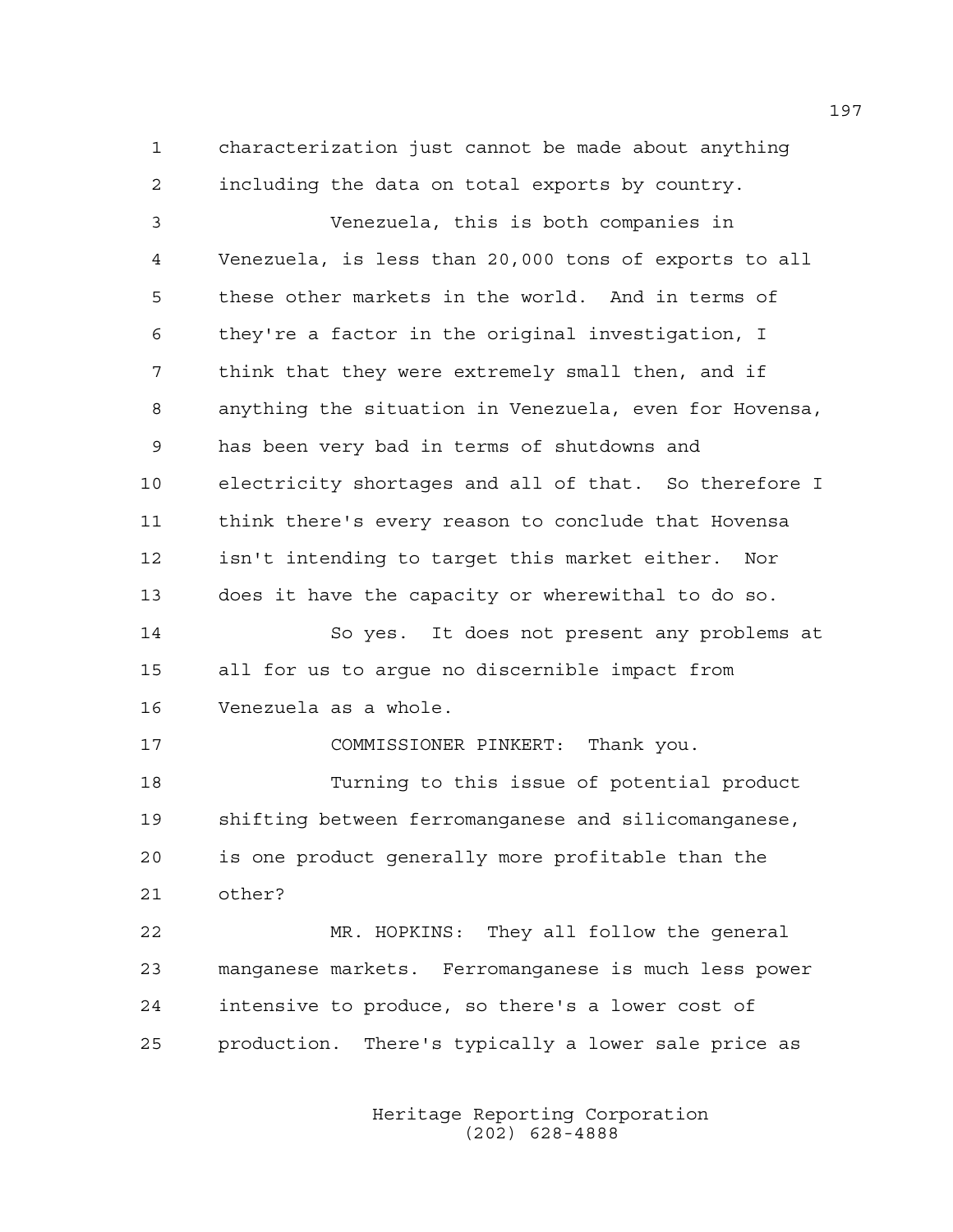1 well on that material. But I think in today's world 2 you would argue that ferromanganese is a more 3 profitable product to produce than silicomanganese.

4 As in the case of Eramet's testimony today, 5 for us they are the same situation. They require the 6 ferromanganese slag to produce their silicomanganese, 7 and we have the same situation.

8 COMMISSIONER PINKERT: I would ask that the 9 Petitioners comment on that issue as well for the 10 posthearing.

11 You said in your response, Mr. Hopkins, that 12 given current market conditions you would think that 13 the ferromanganese would be more profitable generally 14 than the silicomanganese. Can you give me some idea 15 of how robust that analysis is? In other words, if 16 there's a slight change in market conditions does that 17 mean that your answer to that question might be a 18 little different?

19 MR. HOPKINS: I would tell you today they're 20 both not good arrangements as far as profitability 21 goes. But yeah, if the market -- it's a tough answer. 22 MS. MENDOZA: You're talking about the 23 international -- 24 MR. HOPKINS: Yeah, the international 25 markets when I speak of this. Yeah. So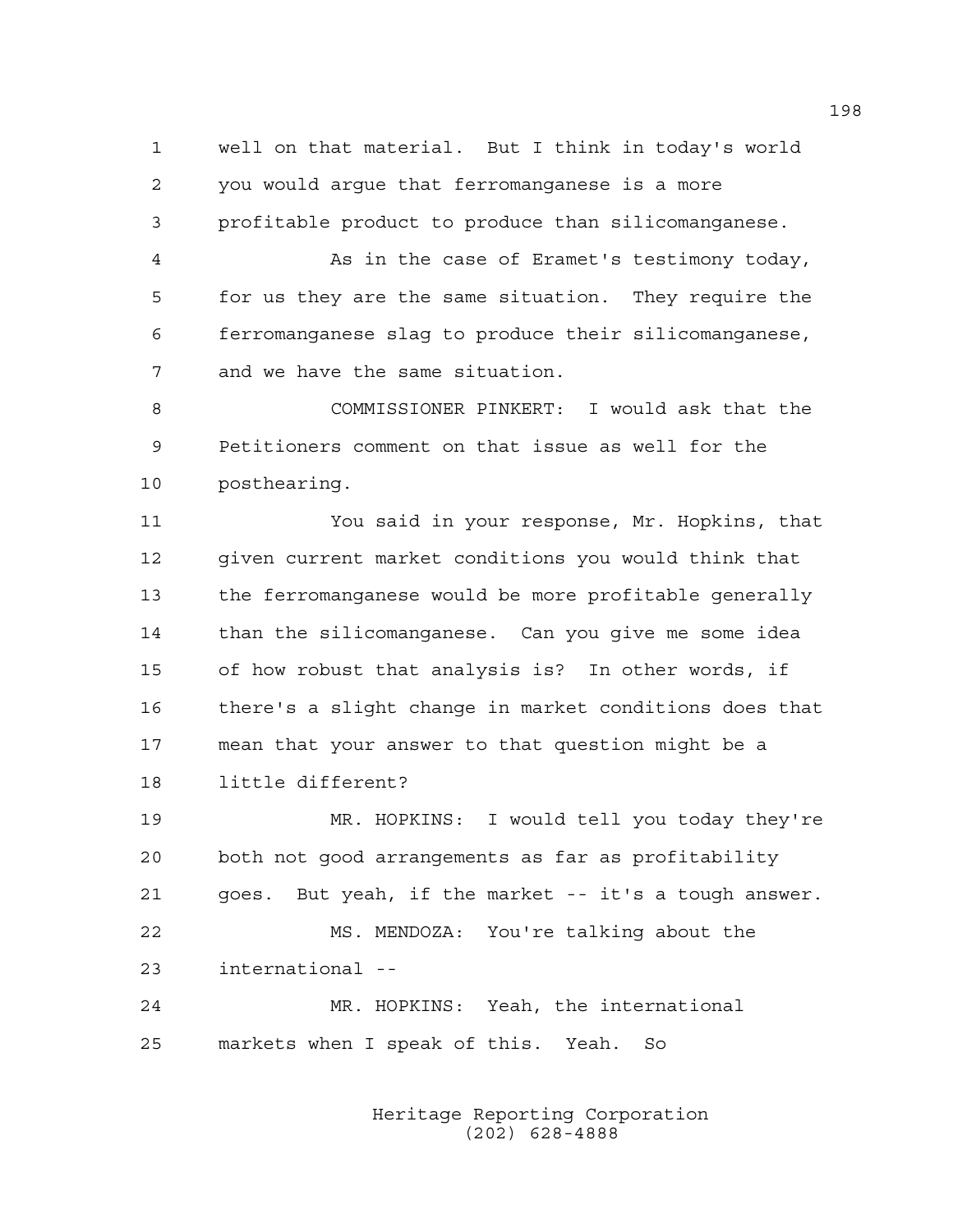1 internationally I would say that if you are a high 2 carbon manganese producer today you are probably doing 3 better than if you are a silicomanganese producer 4 today. That's in general. 5 COMMISSIONER PINKERT: What about if one is 6 producing just for the U.S. market? Would you have 7 that same conclusion? 8 MR. HOPKINS: Yes, I think I would. 9 COMMISSIONER PINKERT: Thank you. 10 I want to go to a hypothetical question, and 11 I apologize for asking a hypothetical but I'm stating 12 it up front. 13 Assume that the subject imports increase 14 once the order is removed and they take market share 15 in the U.S. market. And I understand that you 16 wouldn't agree that that's going to happen. But if it 17 did, why wouldn't the subject imports take market 18 share both from nonsubject imports and the domestic 19 industry given that this is a commodity product? 20 MS. MENDOZA: Let me answer it this way and 21 I can let them give specific examples in this 22 industry. 23 The one thing to remember here is that all 24 the parties to this proceeding agree on one thing and 25 that is that there are logistical advantages to being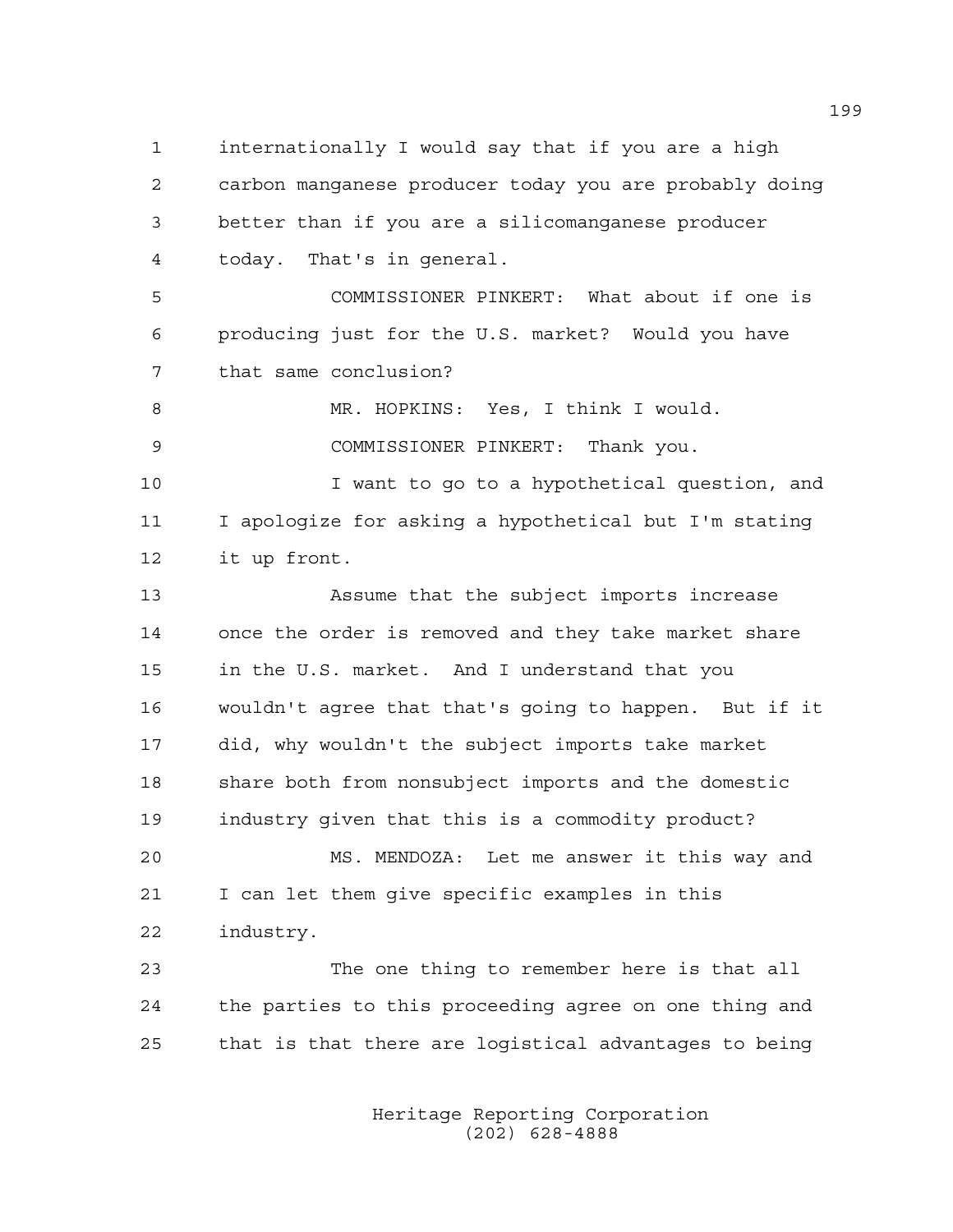1 a domestic producer. They testified to it. They said 2 this is the best place in the world to locate because 3 they're close to their customers and they can supply 4 them. So we all agree about that.

5 Then the question is, on what basis are you 6 competing in the U.S. market if you do not have that 7 logistical advantage?

8 So I think what we're saying is that 9 assuming that it's a fungible commodity, the first 10 place that imports are going to come out of is other 11 imports because they don't have that logistical 12 advantage. I think that's just obviously a factor.

13 There's a second thing going on, and that is 14 that Felman is the dominant supplier in this market 15 and that is a very real market phenomenon and it's 16 very important.

17 If you think about customers who are looking 18 at getting a supply, first of all the preference for 19 domestic, right? And you don't have even enough 20 domestic supply in this market to supply all the 21 customers that want it.

22 So if that's limited, and you also control a 23 majority of the imports such that you control half of 24 the market, you have a lot of market power to be able 25 to impress upon your customers exactly why they should

> Heritage Reporting Corporation (202) 628-4888

200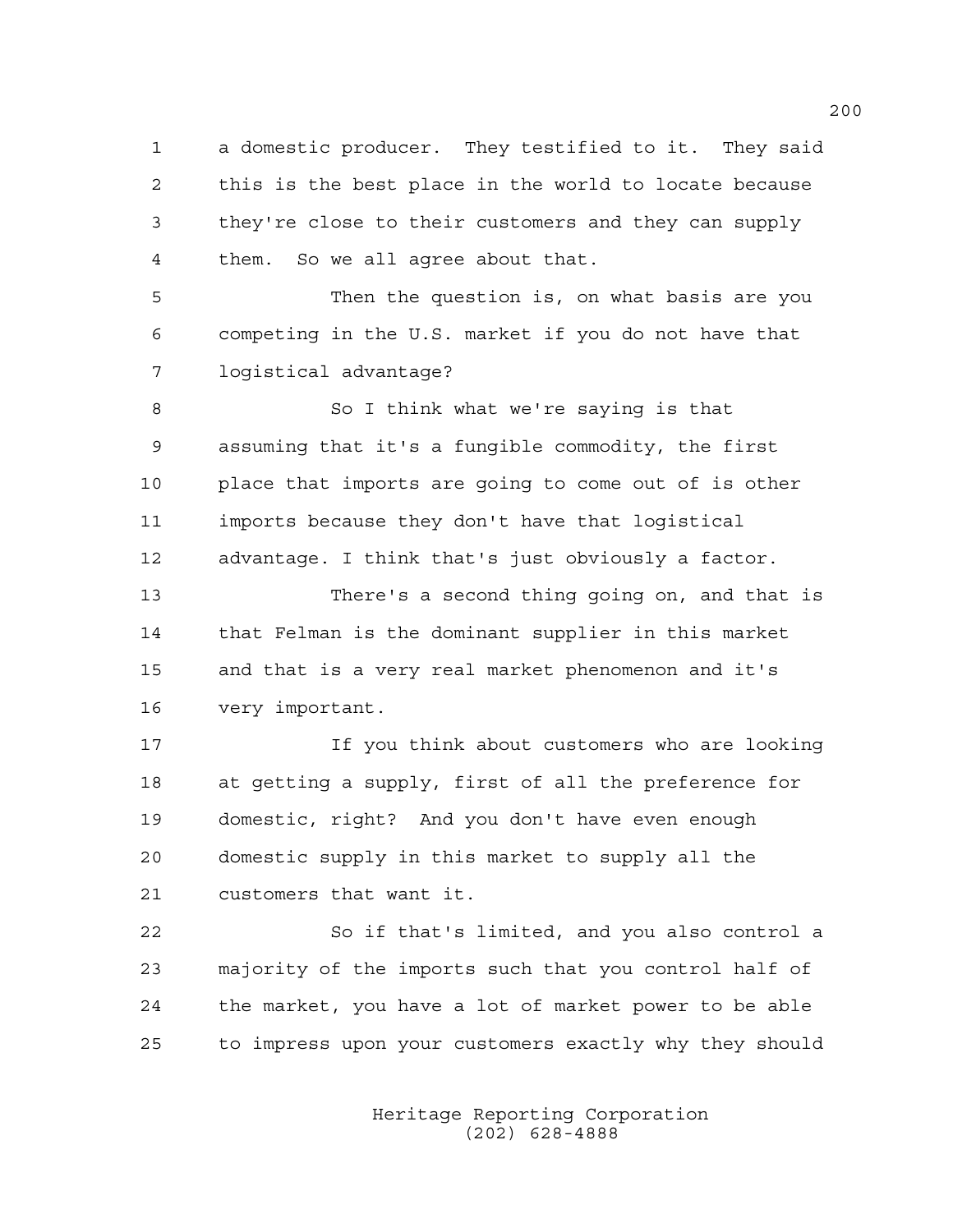1 buy from you. I think that's sort of undeniable.

2 I agree it's a commodity product and 3 commodity products tend to equalize in terms of prices 4 and all of that. But the fact is markets still work 5 the way markets work and people are dependent up 6 suppliers that are dominant suppliers, particularly in 7 a market that can't even produce enough. 8 MR. HOPKINS: I was going to say to be one 9 of the major suppliers in the market is a huge 10 competitive advantage because the customers know who 11 they can rely on and everyone else can be a flyer 12 They may be opportunistic today, but are they going to 13 be there tomorrow when you really need the material? 14 So to be a domestic producer, and certainly 15 we can speak to this, Antonio in particular, in 16 Europe. FerroAtlantica is a dominant player in the 17 European market. There are premiums to be had for 18 being that local guy who will be there with his 19 production. That's always the case. It's always the

20 case that way.

21 So when an importer wants to come into the 22 U.S. you're typically fighting against the other 23 importers. Because if you've got a limited production 24 capacity like the two domestic producers do, then you 25 can easily sell out your material to your key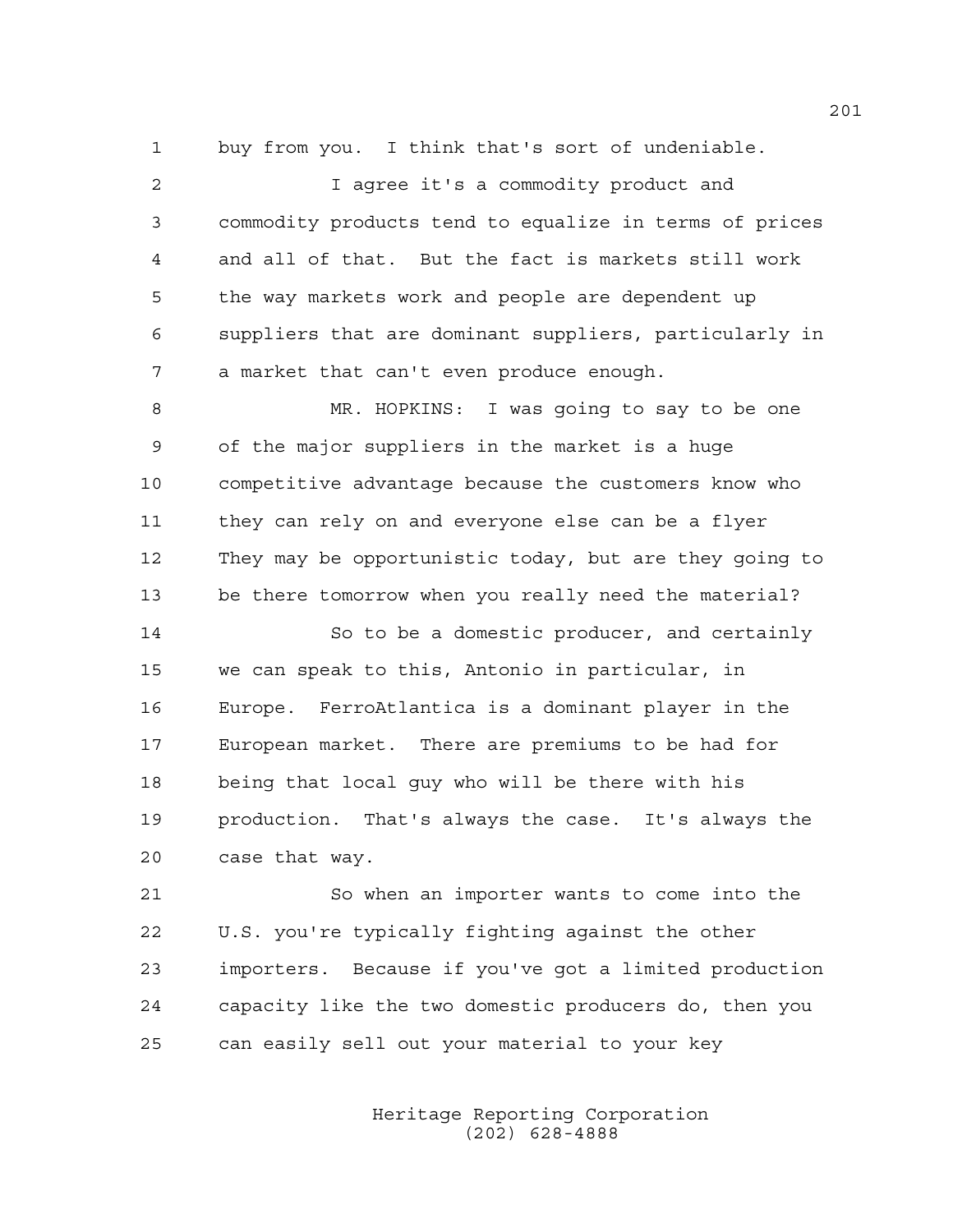1 customers. That's what you do. Then you can play 2 with the market with some marginal tons that you have 3 available.

4 So traditionally that's what you're fighting 5 for is those -- You're fighting against the other 6 importers.

7 COMMISSIONER PINKERT: In talking about 8 dominant suppliers and the kind of advantage that they 9 get from the market power that they might have, don't 10 we also have to think about the other side of the 11 equation and whether there are dominant purchasers in 12 the market and what the relationship is between the 13 market power of the suppliers and the market power of 14 the purchasers?

15 MR. HOPKINS: Absolutely, but the largest 16 mills are the ones most dependent on having a 17 substantial, reliable source.

18 So that is the case. And certainly the 19 buyers have become much more sophisticated, and the 20 introduction of the publications like Ryan's Notes and 21 Platt's and American Metal Market, et cetera, have 22 made the process far more transparent and the buyers 23 have, let's say the large buyers. As the U.S. steel 24 industry has consolidated with the Nucor's and the 25 Gredau's and the Mittal's, the U.S. Steel's, it's not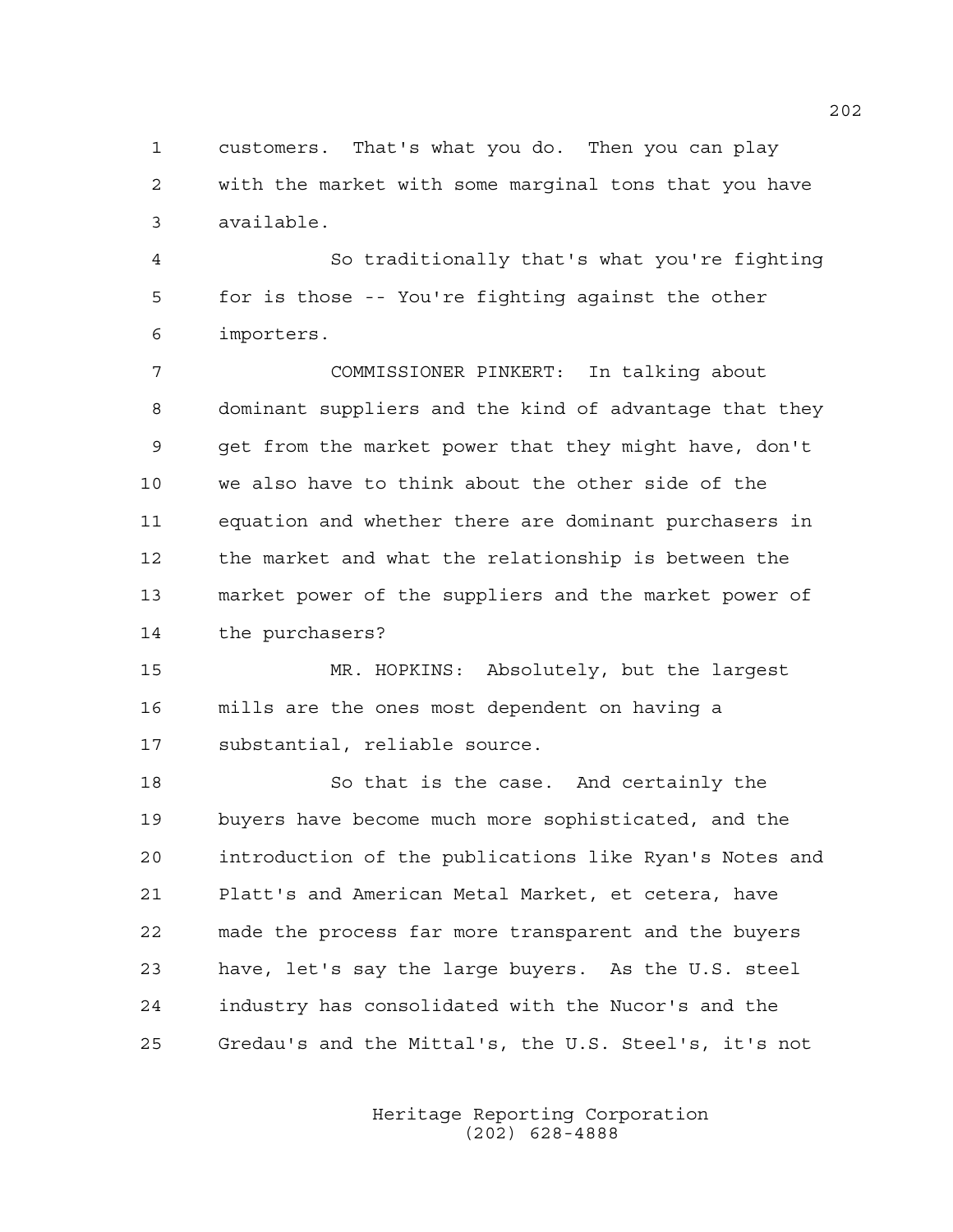1 as fragmented a market as it used to be.

| $\overline{a}$ | So certainly these guys hold some power and            |
|----------------|--------------------------------------------------------|
| 3              | they hold sway, but at the end of the day they have to |
| 4              | have reliable supply and the first place they look for |
| 5              | that, at least to some percentage of their needs, is   |
| 6              | going to be the domestic producer.                     |
| 7              | COMMISSIONER PINKERT: Mr. Salinas, I saw               |
| 8              | you shaking your head as I was asking the question.    |
| 9              | Do you want to answer that as well?                    |
| 10             | MR. SALINAS: No. I do agree with what was              |
| 11             | said. As we were saying before, we are biggest         |
| 12             | integrated producer of silicon metal and we face       |
| 13             | exactly that situation with major customers on the     |
| 14             | silicon side, on the chemical side for silicon metal.  |
| 15             | They do need a reliable partner. We do also            |
| 16             | need a reliable customer. It's, I would say it's       |
| 17             | quite a symbiotic relationship between both parties.   |
| 18             | MS. MENDOZA: And just also to point out                |
| 19             | another reason, if I could, just two seconds. In       |
| 20             | terms of why it is that we think that imports are so   |
| 21             | fungible. We heard Felman talking about this high      |
| 22             | manganese content ferro silicone that they're          |
| 23             | supplying from their Georgia facility -- I'm sorry,    |
| 24             | silicomanganese that they're supplying from their      |
| 25             | Georgian facility. I'd like Mr. Hopkins just to        |
|                |                                                        |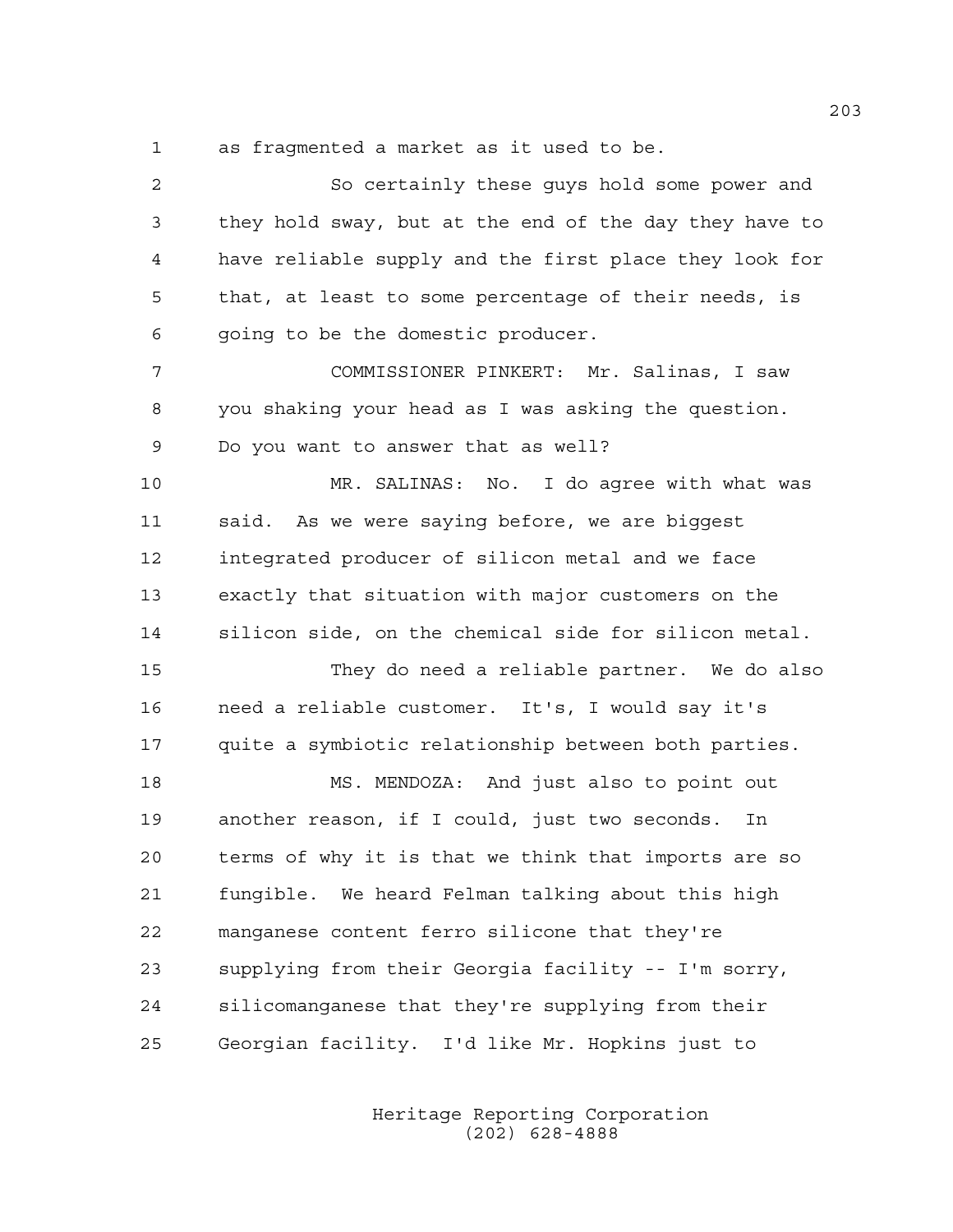1 explain exactly what that is. I think it goes to -- 2 COMMISSIONER PINKERT: I'm way past my time, 3 but if you can do it in about 30 seconds, go ahead. 4 MR. HOPKINS: I think they argued earlier 5 that it was all interchangeable material, and the high 6 manganese content will only replace the lower 7 manganese content if there's a cost advantage. I 8 should say the other way around. 9 So at the end of the day silicomanganese is 10 silicomanganese, whether it's 65 percent or 68 11 percent. It's silicomanganese and it's completely 12 interchangeable. And the only reason people would 13 want the higher manganese product is if it was a lower 14 cost per manganese unit than the lower manganese 15 material. So, in other words, it's a like product. 16 COMMISSIONER PINKERT: Thank you. 17 Thank you, Mr. Chairman. 18 CHAIRMAN WILLIAMSON: Thank you. 19 Commissioner Johanson? 20 COMMISSIONER JOHANSON: Thank you, Mr. 21 Chairman. 22 Given Venezuela's location, do you happen to 23 know the price difference in shipping silicomanganese 24 to major U.S. ports such as Houston and New Orleans 25 from Venezuela than from Felman and Eramet's inland

> Heritage Reporting Corporation (202) 628-4888

204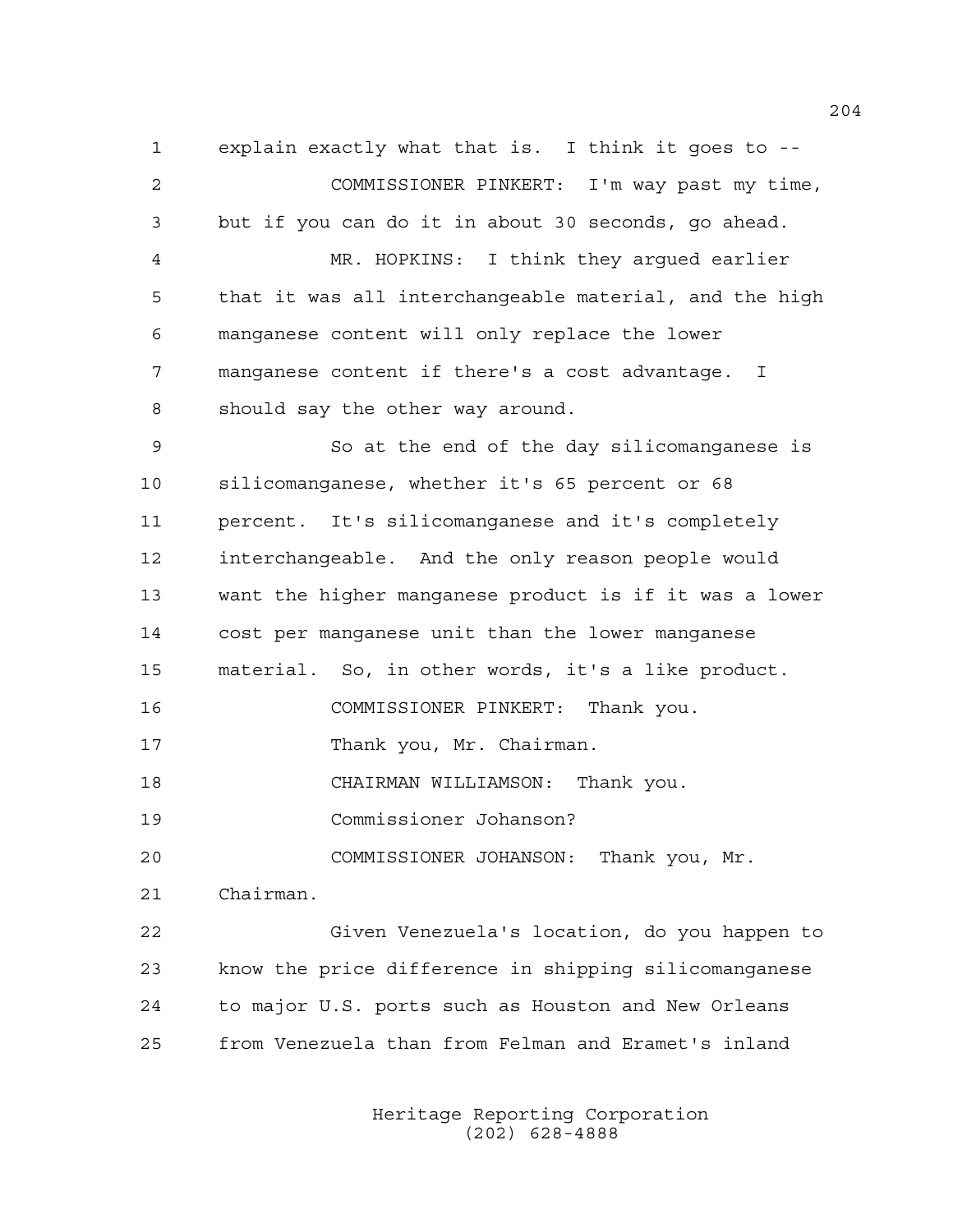1 U.S. plants?

2 MS. MENDOZA: We don't have that 3 information, but we'll try to look for it and get some 4 sources for it if we can. 5 COMMISSIONER JOHANSON: Thank you. That 6 would be helpful. 7 And is it safe to assume that Venezuela has 8 advantages in shipping silicomanganese to the United 9 States over India and Kazakhstan given, once again, 10 its location? 11 MR. HOPKINS: I would guess yes. 12 COMMISSIONER JOHANSON: Okay. And following 13 along that train of thought, looking at page 431 of 14 the staff report, of the world's major silicomanganese 15 exporting countries, Venezuela is located closest to 16 the United States. So is not Venezuela in a good 17 position possibly to replace imports from nonsubject 18 countries due to its location? 19 MR. HOPKINS: Yes. Provided it's a 20 competitive producer, that would be the case. 21 COMMISSIONER JOHANSON: Okay. Thank you. 22 And we're heard a fair amount today about Venezuela's 23 policies which impact production and possibly exports 24 of silicomanganese from that country. Could one of 25 you please explain a bit further exactly what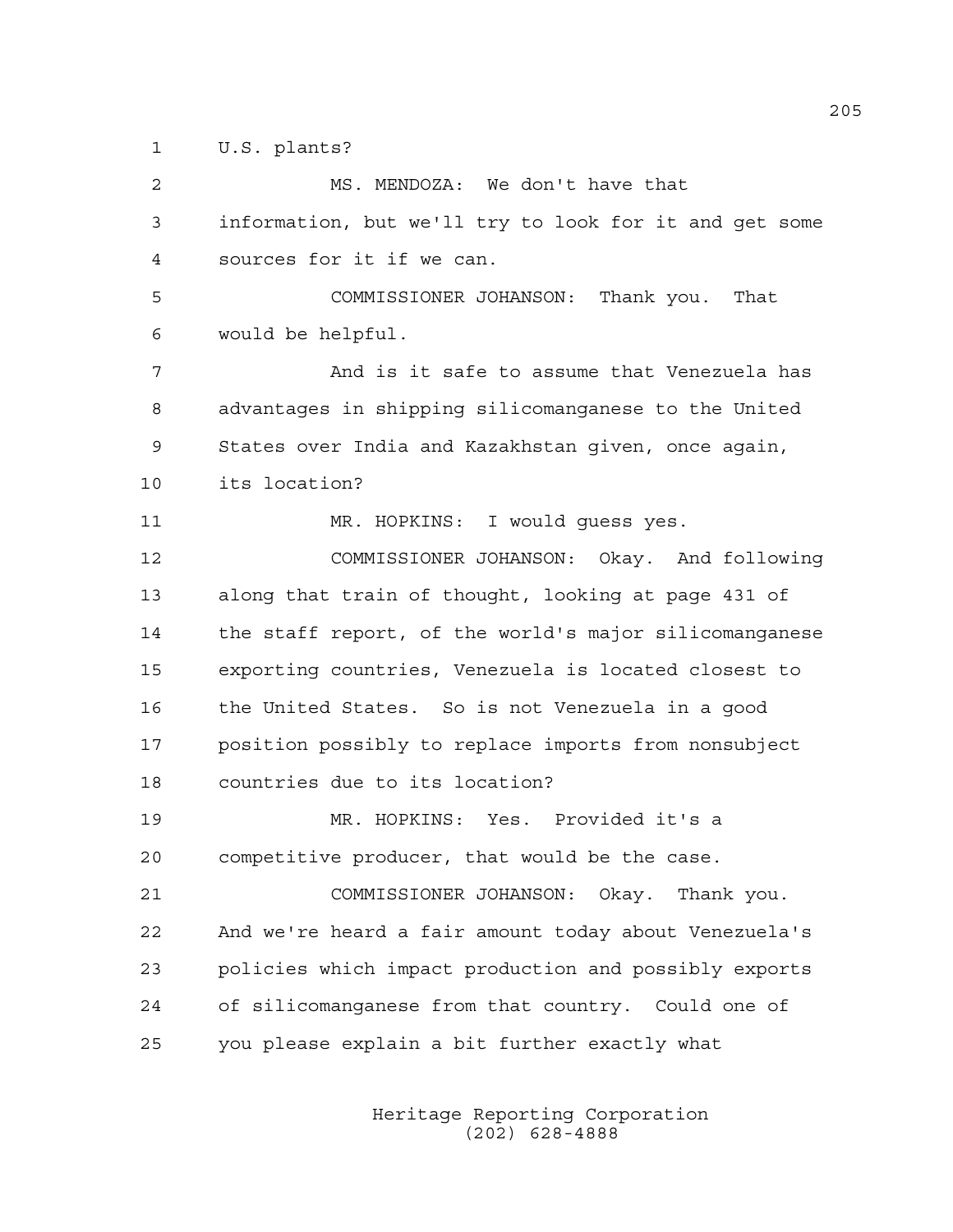1 Venezuela's policies are in this area regarding import 2 substitution, currency controls, import licensing, et 3 cetera?

4 MR. SALINAS: I would like to, but I do not 5 have all the background. We have to -- we will 6 elaborate and come back.

7 COMMISSIONER JOHANSON: That would be 8 helpful because that's something which, to be honest 9 with you, I just don't think I've seen anywhere in the 10 record to date, and since that is a major part of, 11 since that is something which apparently impacts the 12 situation of silicomanganese producers in Venezuela.

13 MS. MENDOZA: We'd be happy to get that. I 14 assume that there are sources out there that we can 15 use as a general matter.

16 COMMISSIONER JOHANSON: That would be 17 helpful. I assume those policies might change fairly 18 regularly anyway. I just don't know.

19 Do you all know, are there -- We've heard 20 about the certain policies in Venezuela regarding 21 imports, but how about the possibility of export 22 restraints such as export taxes or something along 23 those lines? Which might impact exports from that 24 country.

25 MR. SALINAS: We do face also some kind of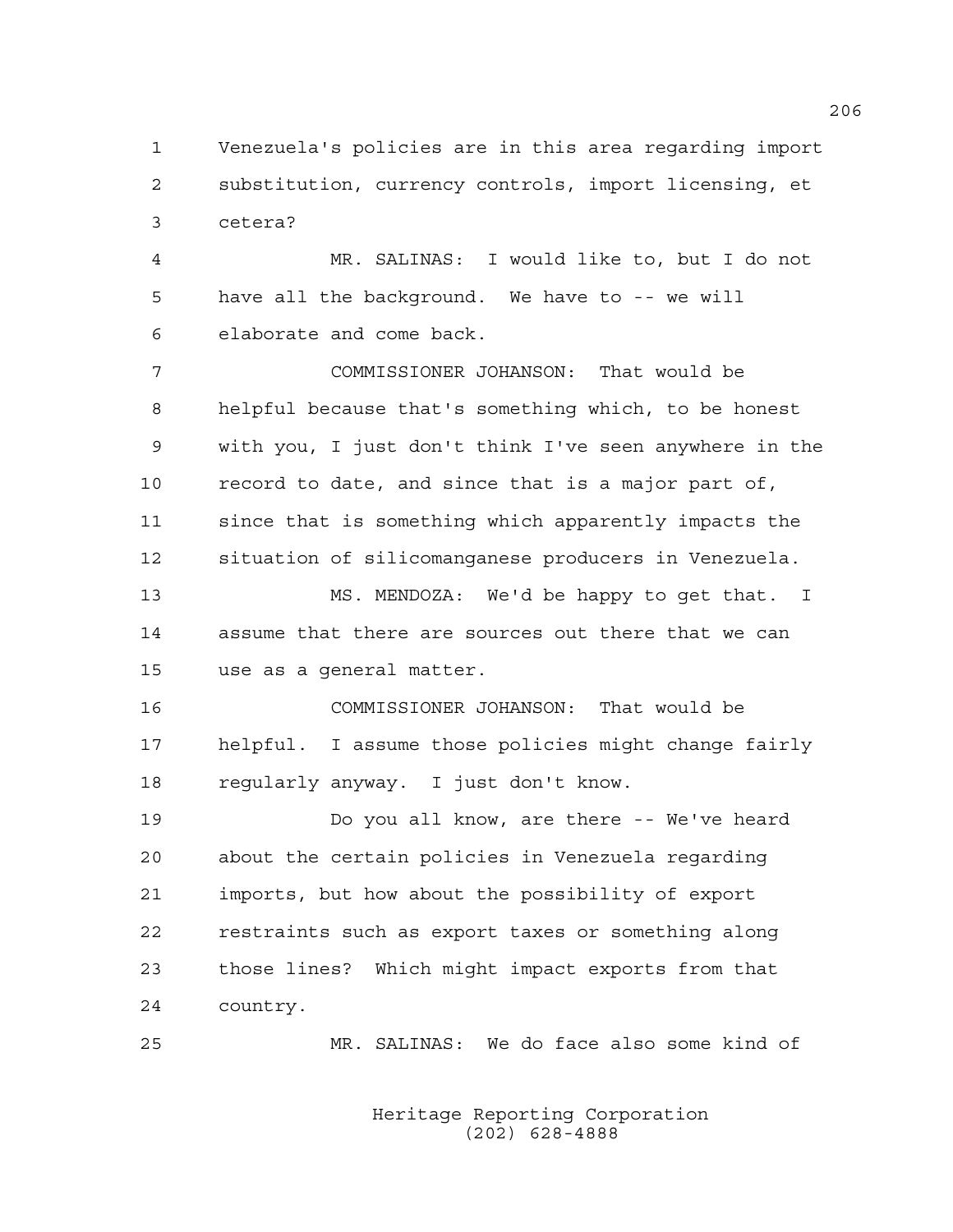1 restrictions as regards to exports. Basically they 2 are more or less similar as what we are facing for the 3 imports. But again I would like to elaborate in 4 detail and this will come later.

5 COMMISSIONER JOHANSON: All right.

6 MS. MENDOZA: We'd be happy to do that. I 7 think he's referring to the fact that there are also 8 currency controls on. Once you get paid in dollars, 9 how you can get them back into the country and all of 10 that. So we'd be happy to elaborate on it.

11 There are no export taxes per se from 12 Venezuela but obviously there are -- You have to go 13 through a process of getting the exports approved and 14 all of that because everything is pretty controlled. 15 COMMISSIONER JOHANSON: Mr. Hopkins?

16 MR. HOPKINS: I was going to say there is a 17 time limit on the dollars from the time the material 18 is shipped to the time the dollars have to come back. 19 So it's typically an unrealistic time frame by the 20 time you would ship it to the U.S., get it into a 21 warehouse and shipped to a customer, you would already 22 have to have all of the money back to the government 23 that's required for the export.

24 COMMISSIONER JOHANSON: If you could once 25 again try to do a bit more research on that for the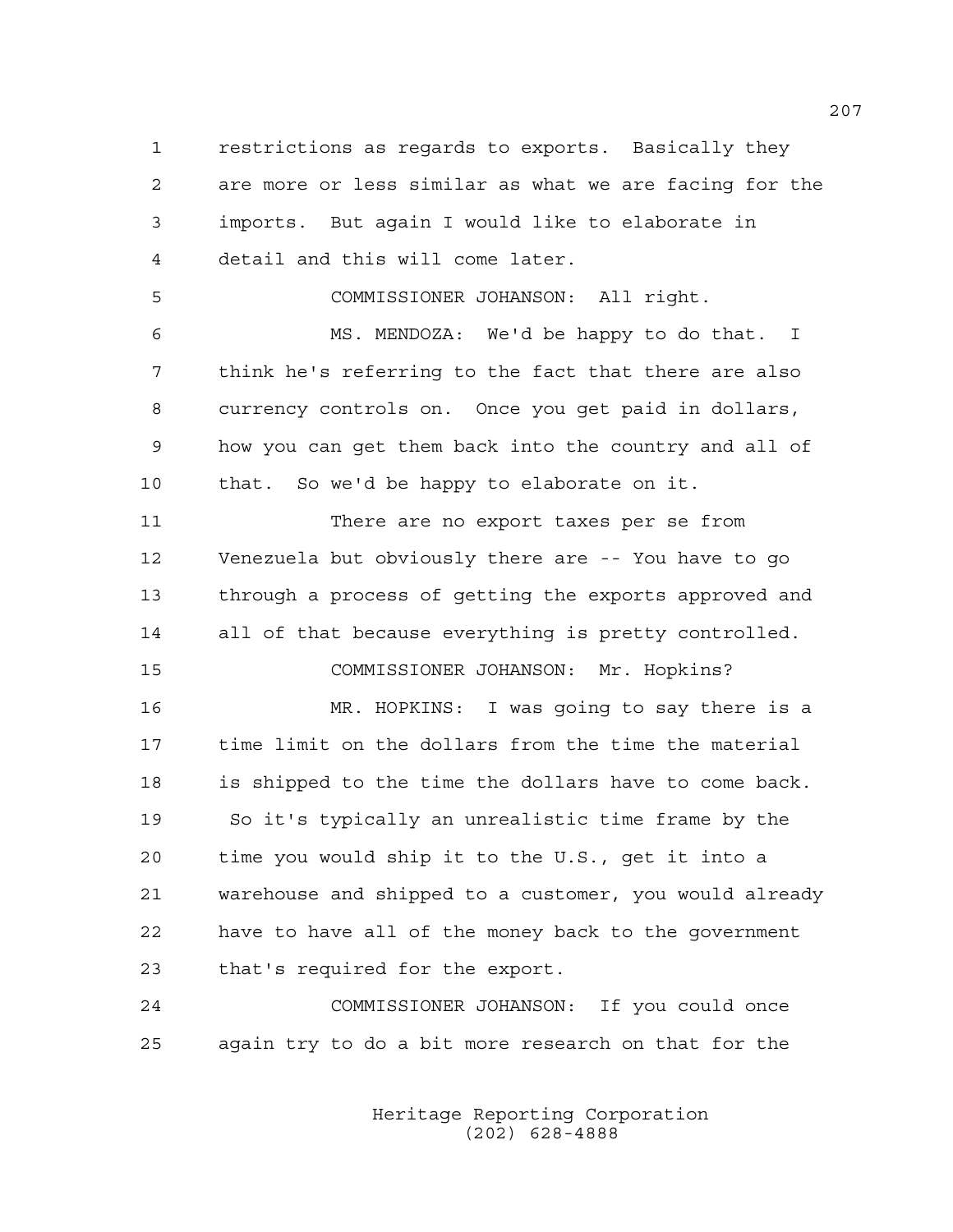1 posthearing brief, I think I would find that useful. 2 MS. MENDOZA: We'd be happy to do that. 3 COMMISSIONER JOHANSON: All right, thank 4 you. 5 You all have stated that FerroAtlantica 6 produces silicomanganese in South Africa and Spain and 7 none of that production is shipped to the United 8 States. 9 Could you possibly tell us to where that 10 product is going, if that's confidential if you can 11 address that in the posthearing brief? 12 MR. SALINAS: We do have facilities in South 13 Africa which are idle. We are not currently producing 14 any kind of manganese alloys in South Africa. 15 We do have production in Europe, in Spain. 16 We produce in the north of Spain silicomanganese. 17 COMMISSIONER JOHANSON: I'm sorry, can you 18 repeat that? I did not hear that. 19 MR. SALINAS: Sorry? 20 COMMISSIONER JOHANSON: Can you repeat that 21 sentence? 22 MS. MENDOZA: He said they produce mostly in 23 northern Spain. 24 COMMISSIONER JOHANSON: Okay. 25 MR. SALINAS: So we are delivering basically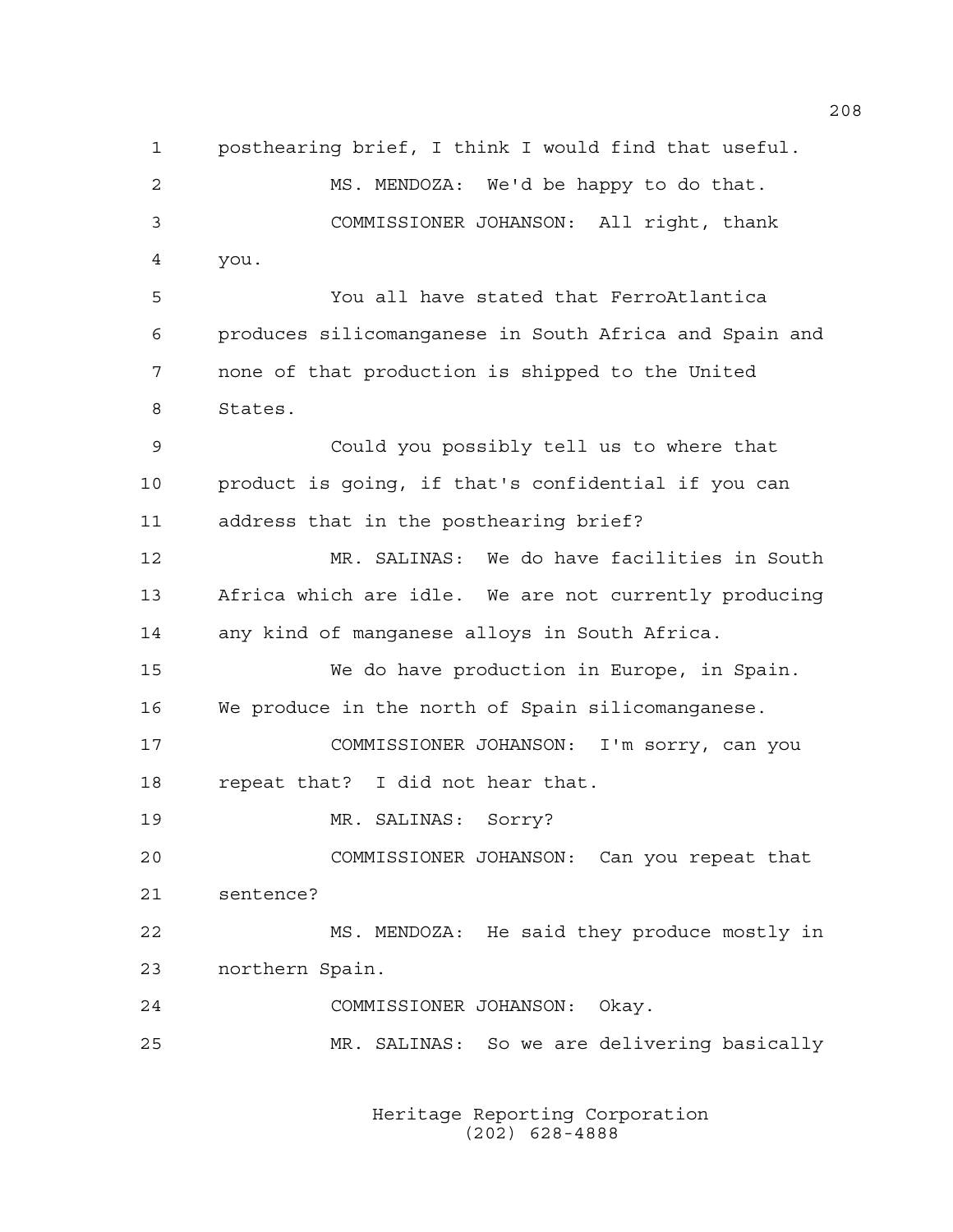1 to the domestic market, Spanish market, Germany,

2 Italy, UK. Those are basically the markets in which 3 we are active with silicomanganese.

4 COMMISSIONER JOHANSON: So basically it's 5 all, or most of it is staying in Europe.

6 MR. SALINAS: Europe, yeah.

7 COMMISSIONER JOHANSON: How healthy is the 8 steel industry in Spain at this time? Sorry to bring 9 up that subject.

10 MR. SALINAS: We used to be a major steel 11 producer in Europe. now the situation has changed a 12 lot.

13 I would say that formerly in '06, '07, we 14 were the fourth biggest steel producer in Europe, 15 being the biggest one German, Italy, UK. Again, those 16 are the countries I was saying before, the ones that 17 we are delivering to mostly. So we have been forced 18 to also reduce our production due to the fact that 19 there is not much steel consumption.

20 As we were listening this morning, 21 silicomanganese is quite I would say hedge against 22 steel production. So every time that we face or the 23 steel industry faces downturn or a reduction, we also 24 have to follow.

25 COMMISSIONER JOHANSON: The Petitioners this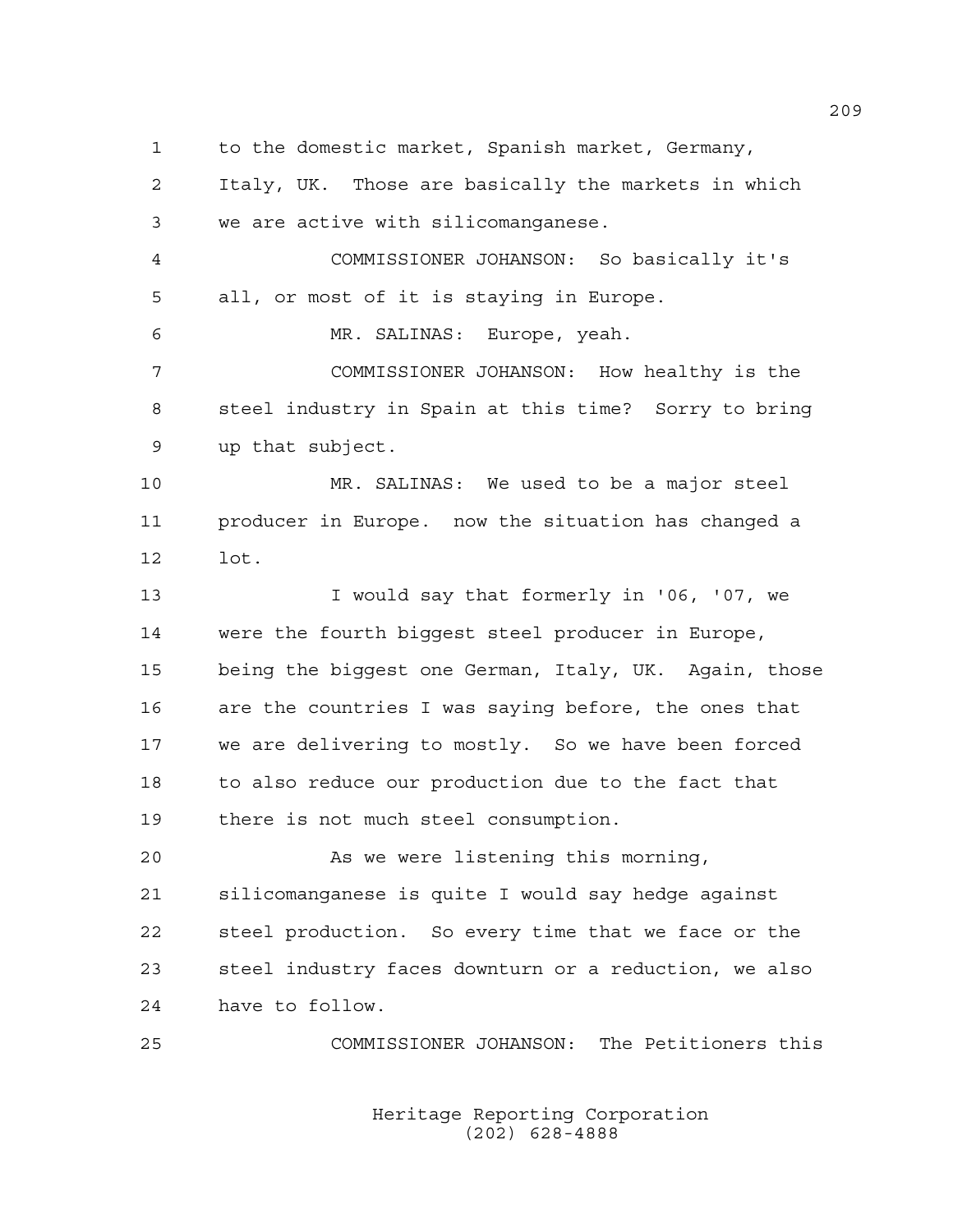1 morning had a slide, I believe had a slide this 2 morning which slowed production of steel down fairly 3 significantly, not very significantly, but down in 4 Europe. If that's the case and if the United States, 5 if our steel production is higher from what I 6 understand, why would Venezuela not want to ship to 7 the United States? I know you have internal issues 8 within Venezuela but it seems to me the United States 9 would be a better market than at least Europe. 10 MR. SALINAS: First, because our production 11 capacity is quite limited. Why we would not send from 12 Spain, for instance, provided that the market 13 condition is interesting. 14 COMMISSIONER JOHANSON: All right. I 15 understand. 16 MR. SALINAS: Even from South Africa. 17 Again, we have an idle capacity over there. 18 COMMISSIONER JOHANSON: Ms. Mendoza? 19 MS. MENDOZA: I was just going to add that I 20 think the message that they're trying to convey, and 21 actually I think it's true for not just them but for 22 producers around the world, which is in these 23 commodity type products when you're met with a decline 24 in demand, particularly one that you don't see 25 recovering quickly, the reaction has been to reduce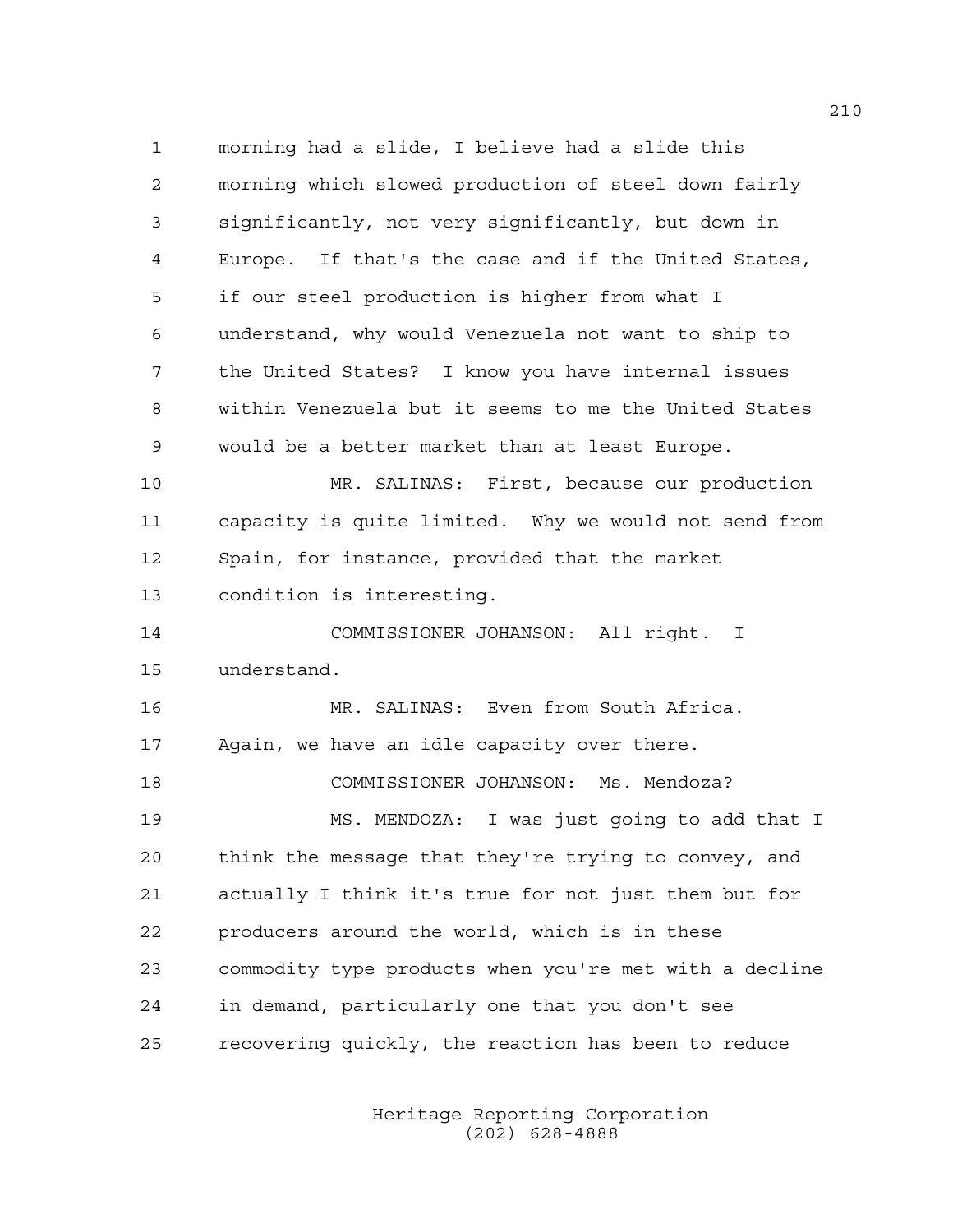1 capacity, reduce production, and even idle facilities.

2 So it's not one of these industries where it 3 makes a lot of sense to make it up in volume because 4 you're just losing more and more money because, 5 particularly for producers who have to buy their raw 6 materials, because if you have to buy your raw 7 materials and the cost of that exceeds any kind of 8 profit you can get on the end product, it just doesn't 9 make any sense. There's just not enough value added 10 that goes into the product to justify that.

11 In steel products and things like that, you 12 have instances in which people are prepared to produce 13 a lot of steel just because they've got to keep those 14 machines running and they've got to keep that, and 15 they've got a lot of value added and they've got 16 employees and all of that.

17 17 In this industry there's a very tight 18 relationship between the cost of raw materials and 19 electricity and the cost of the final product such 20 that that makes absolutely no sense. Not just for 21 FerroAtlantica but in general.

22 COMMISSIONER JOHANSON: I'm going to bring 23 up a point, Ms. Mendoza, you addressed this a little 24 while ago but I want to bring it up again, and that is 25 the issue that the Petitioners raised this morning and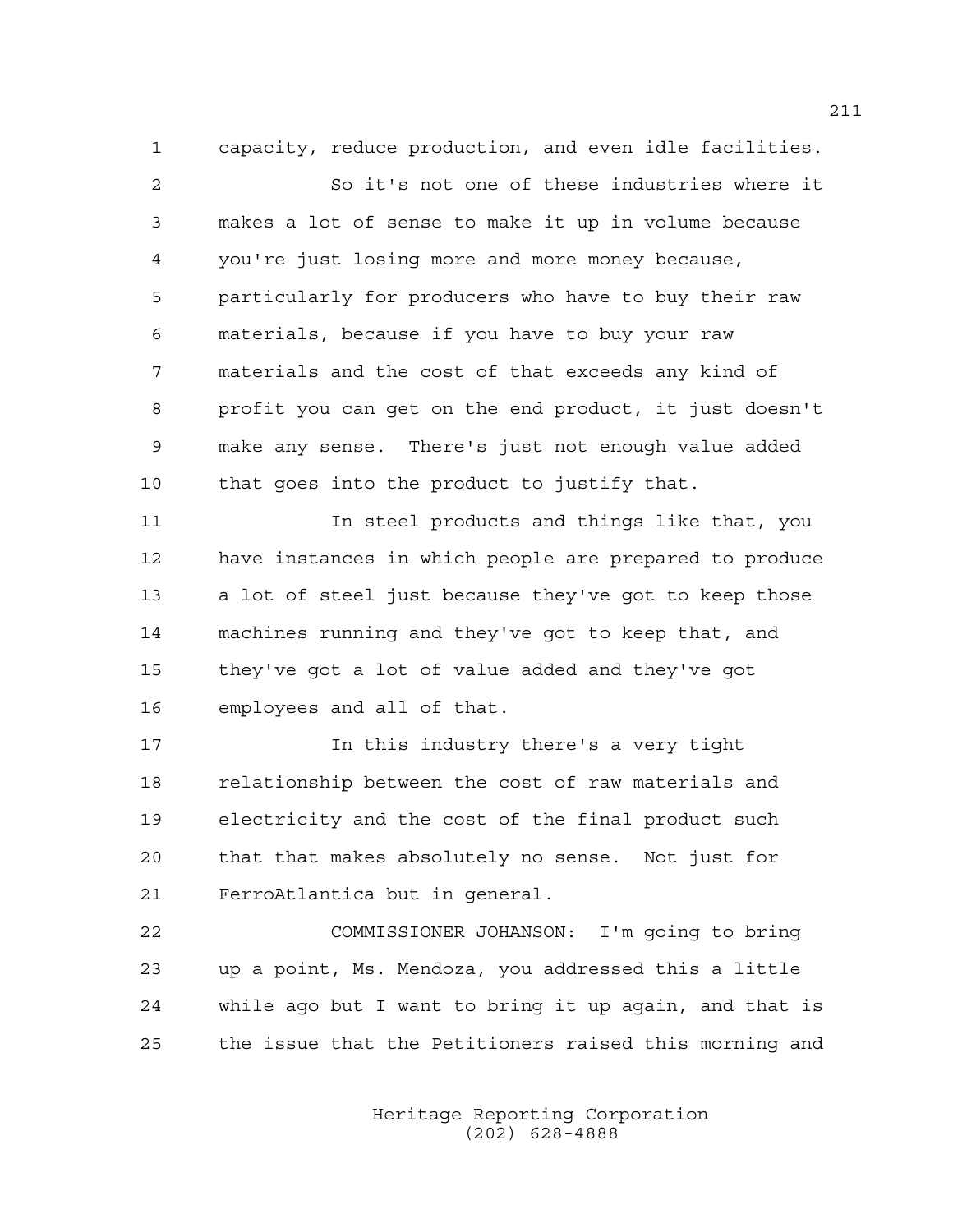1 in their brief stating that Venezuela is export 2 oriented.

3 If you could go on and explain again why you 4 state that is not the case. Because that is 5 something, once again, we've read and heard quite a 6 bit about.

7 MS. MENDOZA: The staff report says that our 8 degree of export orientation increased, so we're not 9 disagreeing with that.

10 I think what we're saying though is that if 11 you look at the absolute amount of those exports, it 12 is just a very small amount and we're obviously going 13 to get some more information from Hovensa about their 14 presumed exports to Europe and to understand what 15 that's about. But the fact of the matter is when they 16 put those charts up and you look at how much is really 17 being exported, it's just tiny.

18 So I think that's our point. It's true that 19 as the domestic market in Venezuela has declined in 20 the recent past, exports as a function went up, in 21 percentage terms, because domestic supply went down. 22 But I think what we're saying is that even

23 with that the amount that we're talking about is a 24 very small amount.

25 COMMISSIONER JOHANSON: My time has expired.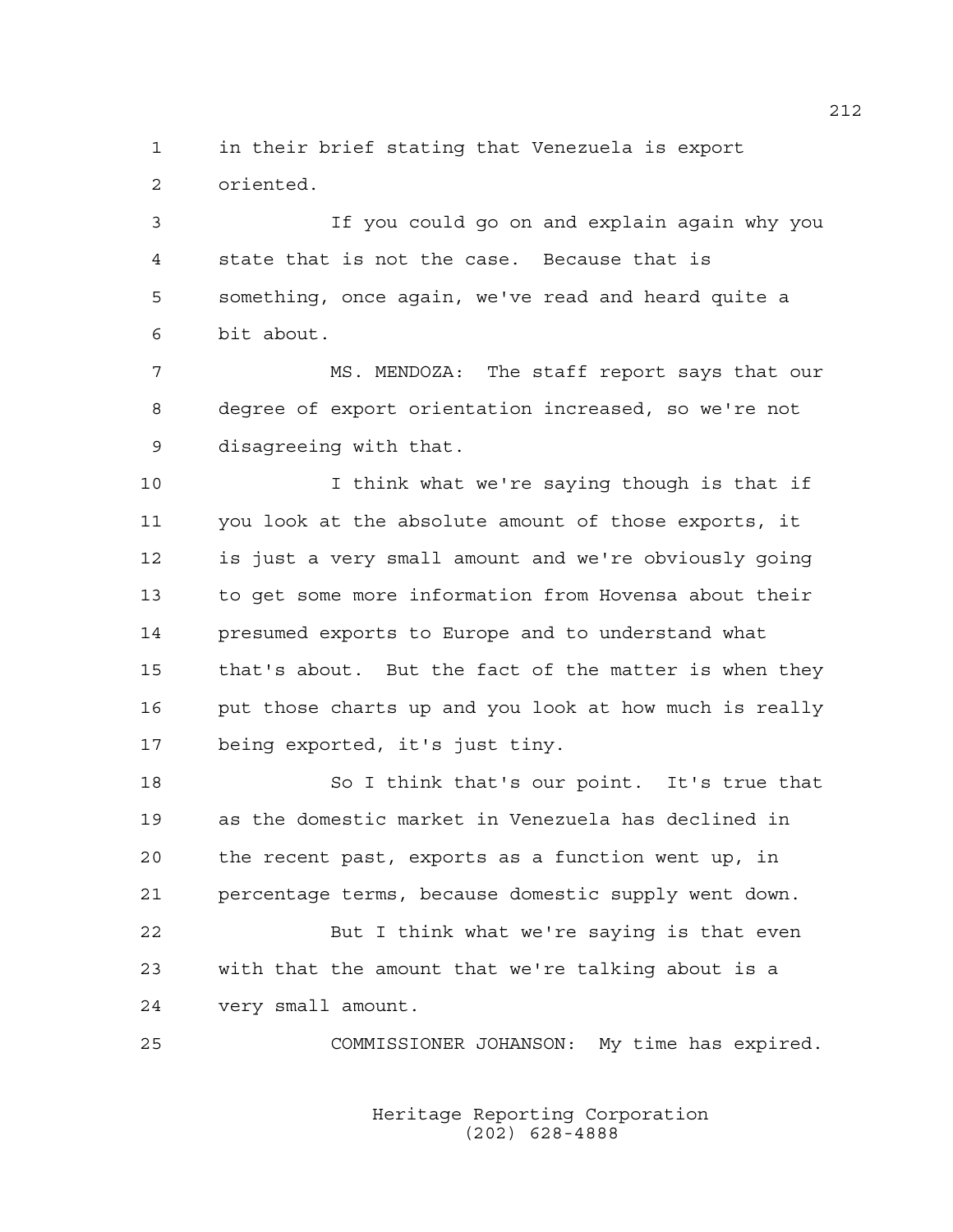1 I have a few more questions kind of along that line, 2 but I'll come back to them. Thank you. 3 CHAIRMAN WILLIAMSON: Thank you. 4 Commissioner Broadbent? 5 COMMISSIONER BROADBENT: Thank you. 6 Could you talk a little bit about the cost 7 trends in this industry? 8 It seems to me that your import cost of the 9 steel industry, you sell to the steel industry, seems 10 to track steel industry trends and pricing. But at 11 the beginning of this market or the beginning of the 12 chain on the input cost that you face in electricity, 13 in raw materials, there seems to be rising prices. I 14 think between '98 and 2000 prices are going up 30 15 percent or something on input costs that are not -- 16 It's difficult to recover those on the pricing side 17 for the final product. 18 Can you talk to me a little bit about the 19 trends and the connections in this market? 20 MR. HOPKINS: In general, as we heard this 21 morning, while everyone is anticipating lower 22 electricity costs, so far that hasn't been the case. 23 In a lot of areas of the country anyway, due to 24 captive costs and -- 25 COMMISSIONER BROADBENT: Due to what?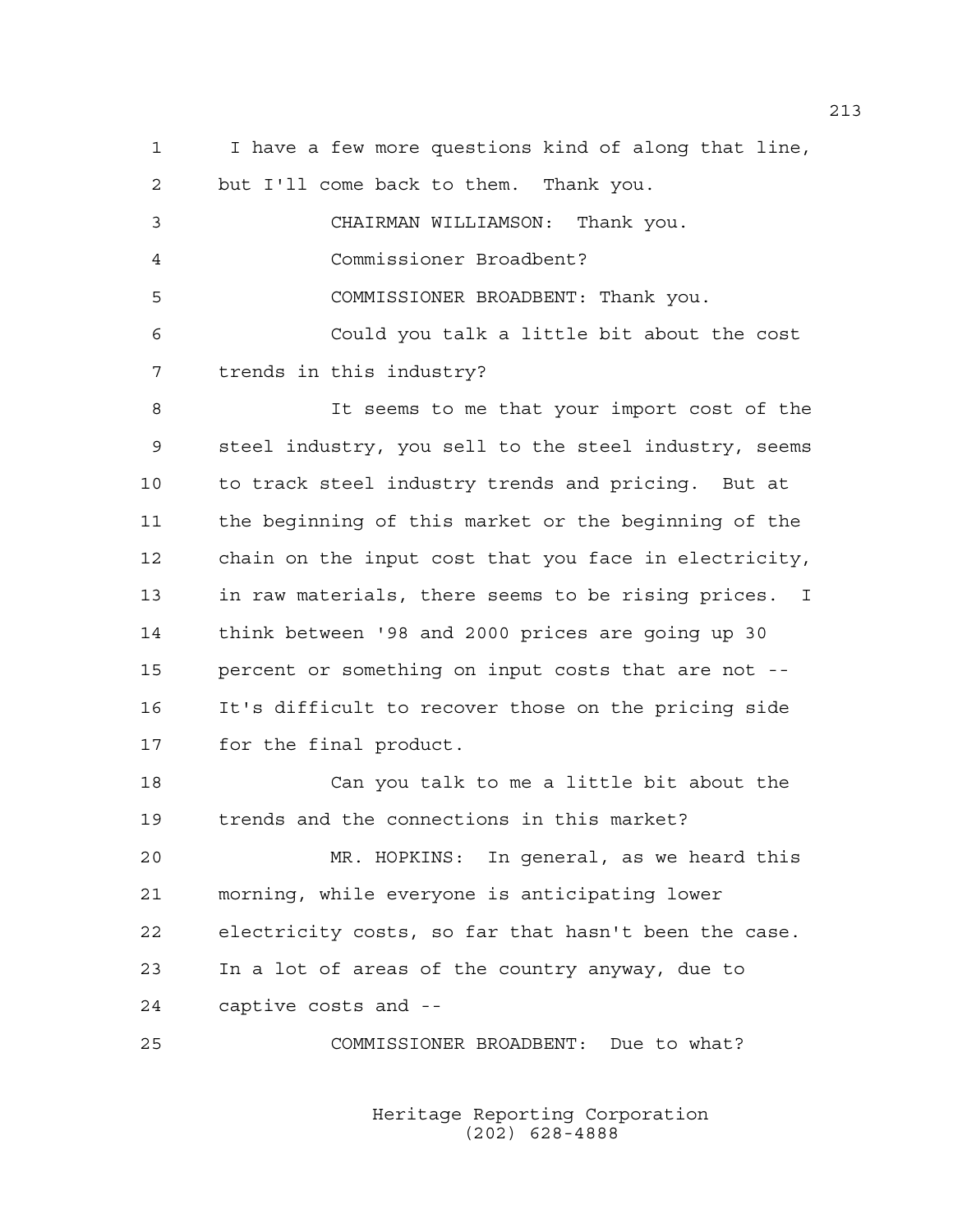1 MR. HOPKINS: Due to costs that are paid to 2 many utilities for let's say unused generating 3 capacity and things like that. So it's been tough. 4 Coking coals and things like that have 5 fluctuated with demand. Right now they've actually 6 gone down a bit in some cases. Other people say 7 they've done up. I don't know. 8 I think other than that, some of the other 9 inputs, it's simply manganese ore, there's been a lot 10 of fluctuation in the price of that. So if you're not 11 a manganese ore producer, those are where we've seen 12 the most fluctuations. That has generally lately been 13 a rising price.

14 COMMISSIONER BROADBENT: It seems to be 15 pretty high. Okay.

16 I'm going to push you a little bit to talk 17 about, since we have so little information on India 18 and Kazakhstan, sort of why these countries are such 19 big producers. For example, Kazakhstan seems to be 20 land-locked and far away. What is it that makes them 21 so competitive in this product? And why is India's 22 capacity going so far up?

23 MR. HOPKINS: I think the short answer there 24 is they have favorable electricity rates and they also  $25 - -$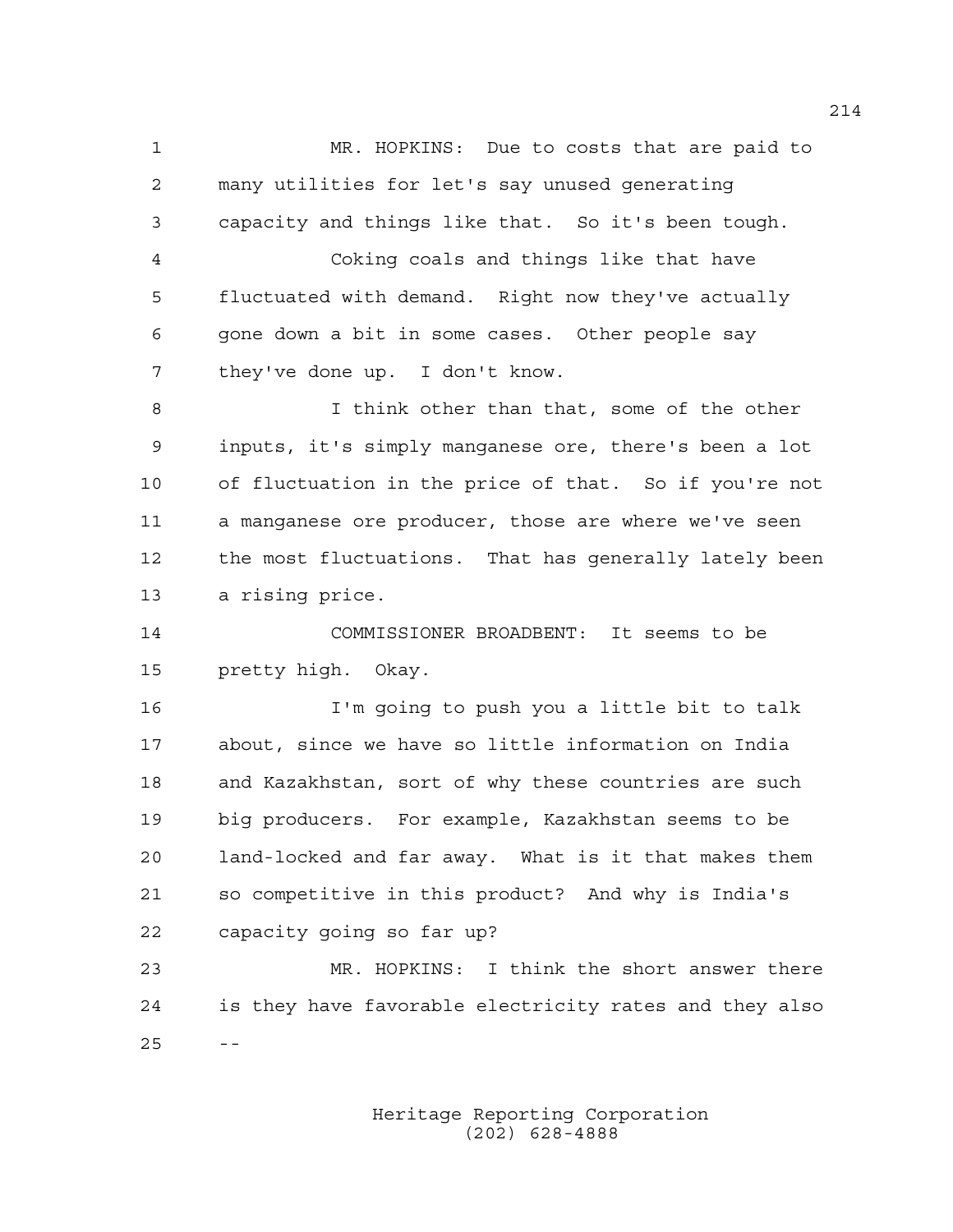1 COMMISSIONER BROADBENT: You mean Kazakhstan 2 or India?

3 MR. HOPKINS: I can't speak to India. I 4 think Kazakhstan, from what I understand, has 5 relatively lower power costs. How they operate, I'm 6 not sure in some ways, but what they all share is they 7 are manganese ore producers. They're integrated in 8 their manganese ore sources, and that's critical. 9 COMMISSIONER BROADBENT: Mr. Salinas? 10 MR. SALINAS: Yes. As regards to India, my 11 understanding is that also they have a very 12 competitive and attractive electricity tariffs, and 13 also as Ed was saying, they are integrated producer 14 because they have their own access to manganese ore. 15 COMMISSIONER BROADBENT: Okay. I always 16 think of India as have electricity shortages and 17 problems with their electricity, but you think it's 18 sort of low priced and pretty readily available. 19 Okay. 20 Mr. Chairman, I think that's all the 21 questions I have right now. Thank you. 22 CHAIRMAN WILLIAMSON: Thank you. I just 23 have a few questions. 24 What are the trends in the silicomanganese 25 intensity of steelmaking in Venezuela? And do you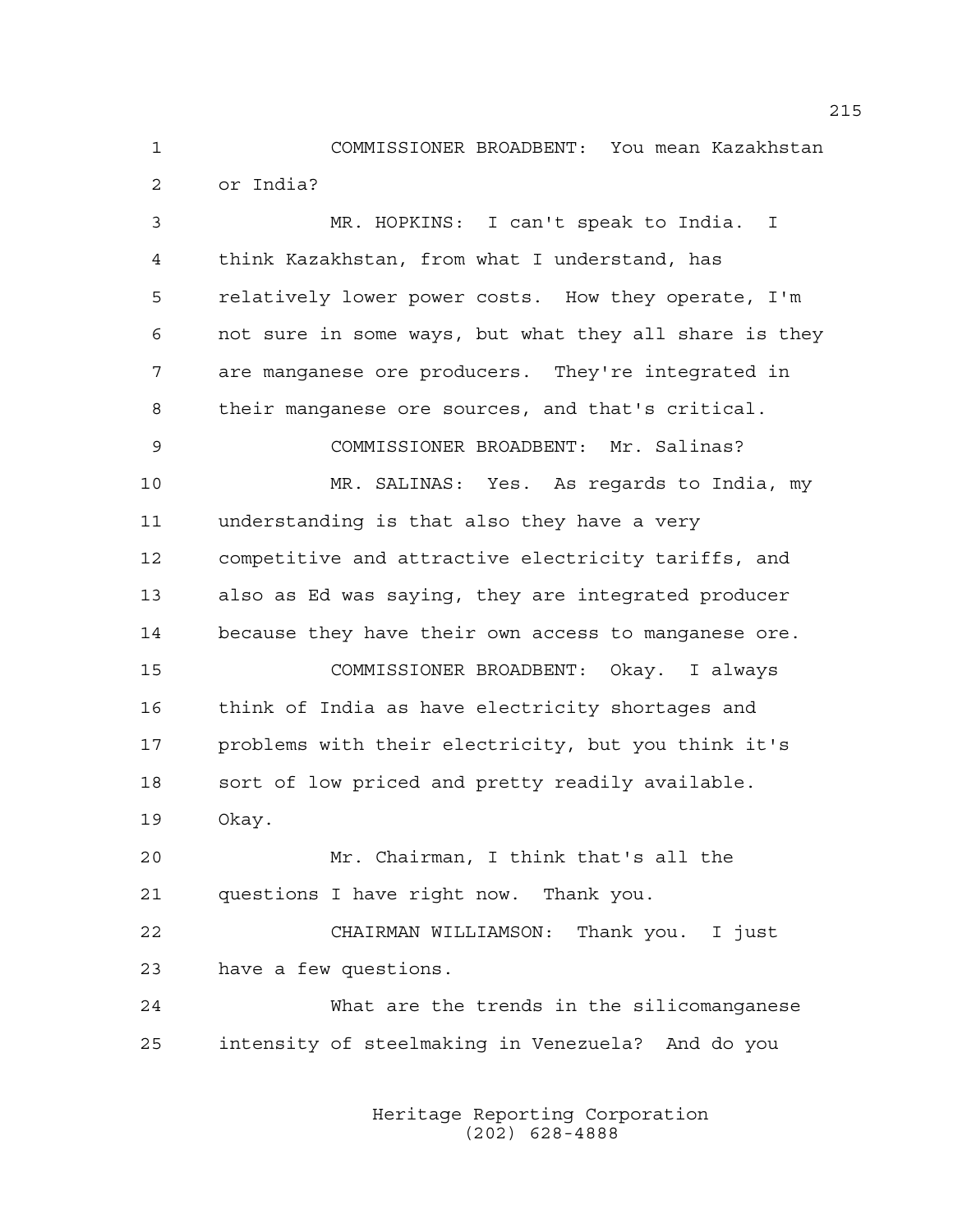1 have any information on the silicomanganese intensity 2 in other markets?

3 There was some discussion this morning in 4 fact that the demand for more intense --

5 MR. SALINAS: Excuse me. I don't understand 6 the question.

7 (Discussion held off the record.) 8 MR. SALINAS: In general terms I can say 9 that for each ton of steel you need something like ten 10 kilos of silicomanganese.

11 CHAIRMAN WILLIAMSON: I guess there was some 12 testimony this morning that some companies were 13 wanting a more intense or I guess a higher content of 14 manganese. For example, that was one of the reasons 15 why they were bringing the product in from Georgia, I 16 think.

17 MS. MENDOZA: I think they weren't so much 18 talking about intensity, but they were talking about 19 the high manganese content of the product from 20 Georgia. I think you were explaining previously that 21 it's really just a pricing function, right? That it's 22 actually identical product --

23 CHAIRMAN WILLIAMSON: I remember that 24 answer.

25 MR. HOPKINS: I think in general what we've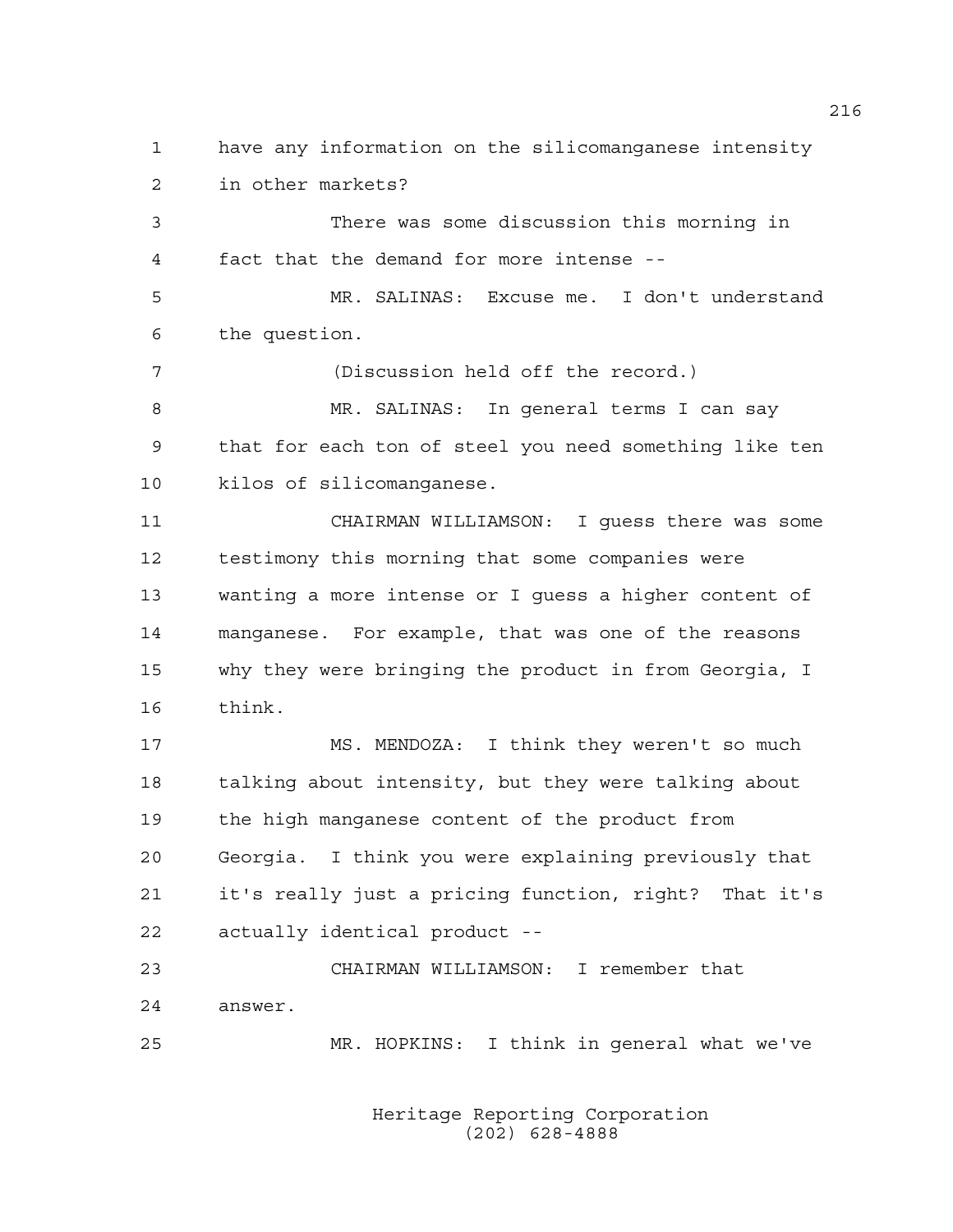1 seen is, there's a lot less -- The two practices to 2 get silicon and manganese into steel, silicon for the 3 deoxidation factor, manganese for the alloying 4 strength. The two practices you have are 5 silicomanganese or you have the ferro silicon and high 6 carbon or medium carbon ferromanganese practices. 7 More and more steel mills are going to 8 silicomanganese and less and less to the high carbon 9 manganese, ferro silicon -- 10 CHAIRMAN WILLIAMSON: Is that true for the 11 Sidor in Venezuela? 12 MR. SALINAS: Yeah, I would say so. It's 13 also the case. 14 CHAIRMAN WILLIAMSON: Thank you. 15 In your posthearing brief could you please 16 respond to the discussion of Venezuela industry data 17 on the first full paragraph on page 28 of the Felman 18 prehearing brief? 19 MS. MENDOZA: We'd be happy to do so. 20 CHAIRMAN WILLIAMSON: Thank you. 21 With that I have no further questions. 22 Commissioner Pearson? 23 COMMISSIONER PEARSON: Thank you, Mr. 24 Chairman. 25 Allow me to begin by offering some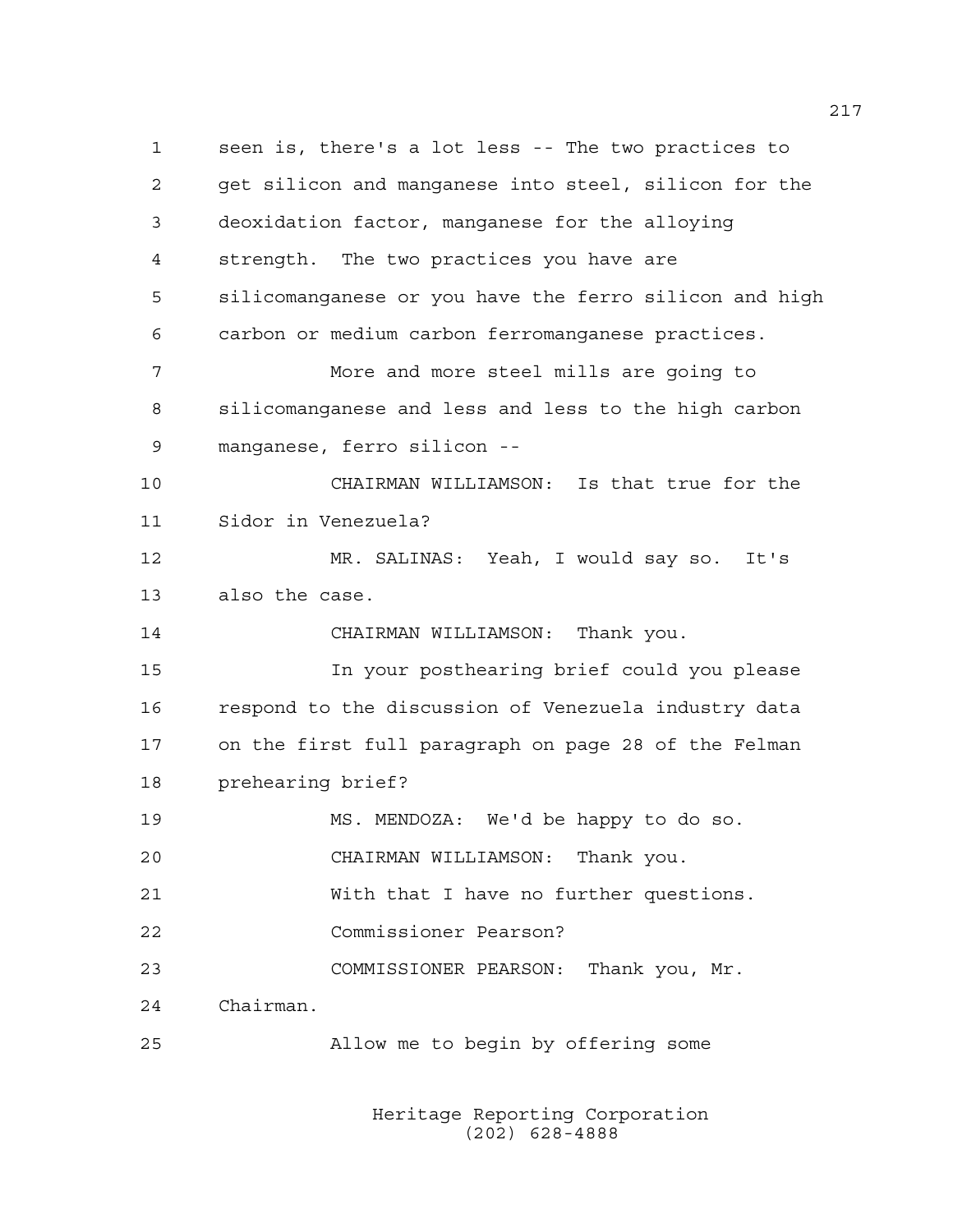1 observations on the business climate in Venezuela.

| 2  | I understand that in the World Bank's doing            |
|----|--------------------------------------------------------|
| 3  | business survey in 2013, Venezuela finished 180th of   |
| 4  | 185 countries. But they were ahead of Chad, Congo,     |
| 5  | the Democratic Republic and the other Congo, so both   |
| 6  | Congos, Eritrea and the Central African Republic.      |
| 7  | Their second worst score for 181st place was           |
| 8  | in protecting investors.                               |
| 9  | Then if you want a different perspective on            |
| 10 | it you go to the Heritage Foundation where they        |
| 11 | publish an annual ranking of economic freedom. There   |
| 12 | Venezuela finished 174th out of 177 countries, but     |
|    |                                                        |
| 13 | they were ahead of Zimbabwe, North Korea and Cuba.     |
| 14 | I share this with you only in part to let              |
| 15 | you know that I did some reading, despite last night's |
| 16 | great party.                                           |
| 17 | But the question for you is given that                 |
| 18 | FerroAtlantica deals with a number of countries around |
| 19 | the world, do your experiences in dealing with         |
| 20 | Venezuela, do they fit with these rankings? Is         |
| 21 | Venezuela a really challenging place to do business?   |
| 22 | MR. SALINAS: Yeah, you can say so.                     |
| 23 | (Laughter.)                                            |
| 24 | MR. SALINAS: AS you say, we are very active            |
| 25 | around the world. We do business in South Korea, not   |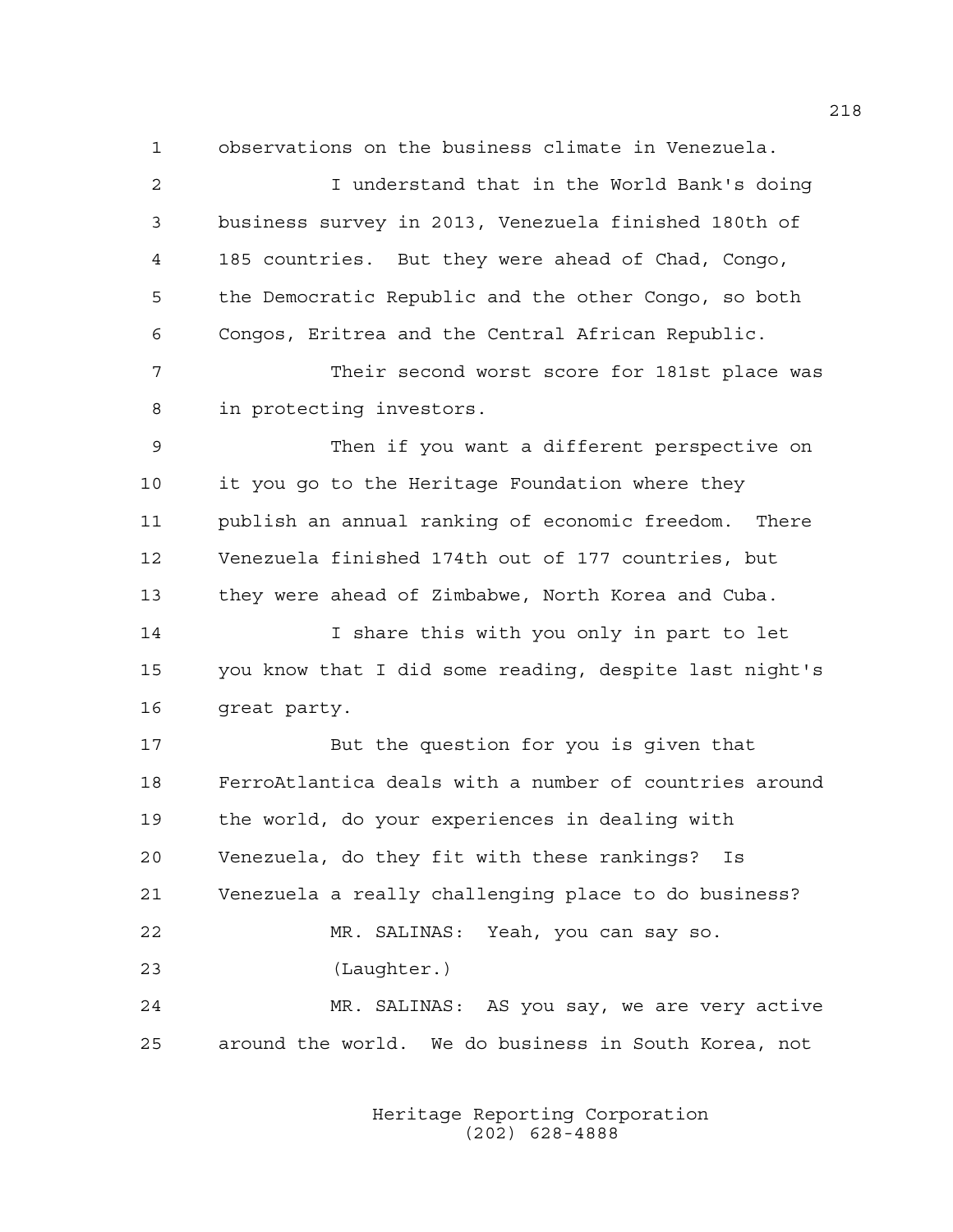1 North Korea. Also in places such as Taiwan. And 2 there is no major problems. But in Venezuela is 3 completely different. Even we are Spanish. It should 4 be something, but --

5 MS. MENDOZA: And one thing they did share 6 with me this morning was that one of the issues for 7 them in terms of supplying Sidor is that the 8 government of Venezuela as you indicated there, has 9 had a tendency recently to just take over companies 10 that aren't carrying out government policy. In fact 11 they took over Sidor and they took over Sivensa and 12 they took over a whole range of companies in the steel 13 sector.

14 So one of the requirements is that if you're 15 operating in Venezuela that these guys know that they 16 have to supply Sidor and that's an obligation, and if 17 for any reason the government feels they aren't 18 properly carrying out that obligation, there's always 19 the risk that they could also be nationalized. So 20 that's a very real concern. That's happened in many, 21 many sectors of the Venezuelan government.

22 COMMISSIONER PEARSON: A company with which 23 I used to be affiliated had one facility expropriated 24 by the Venezuelans and there the Venezuelan government 25 agreed to pay a share of what it was worth. The last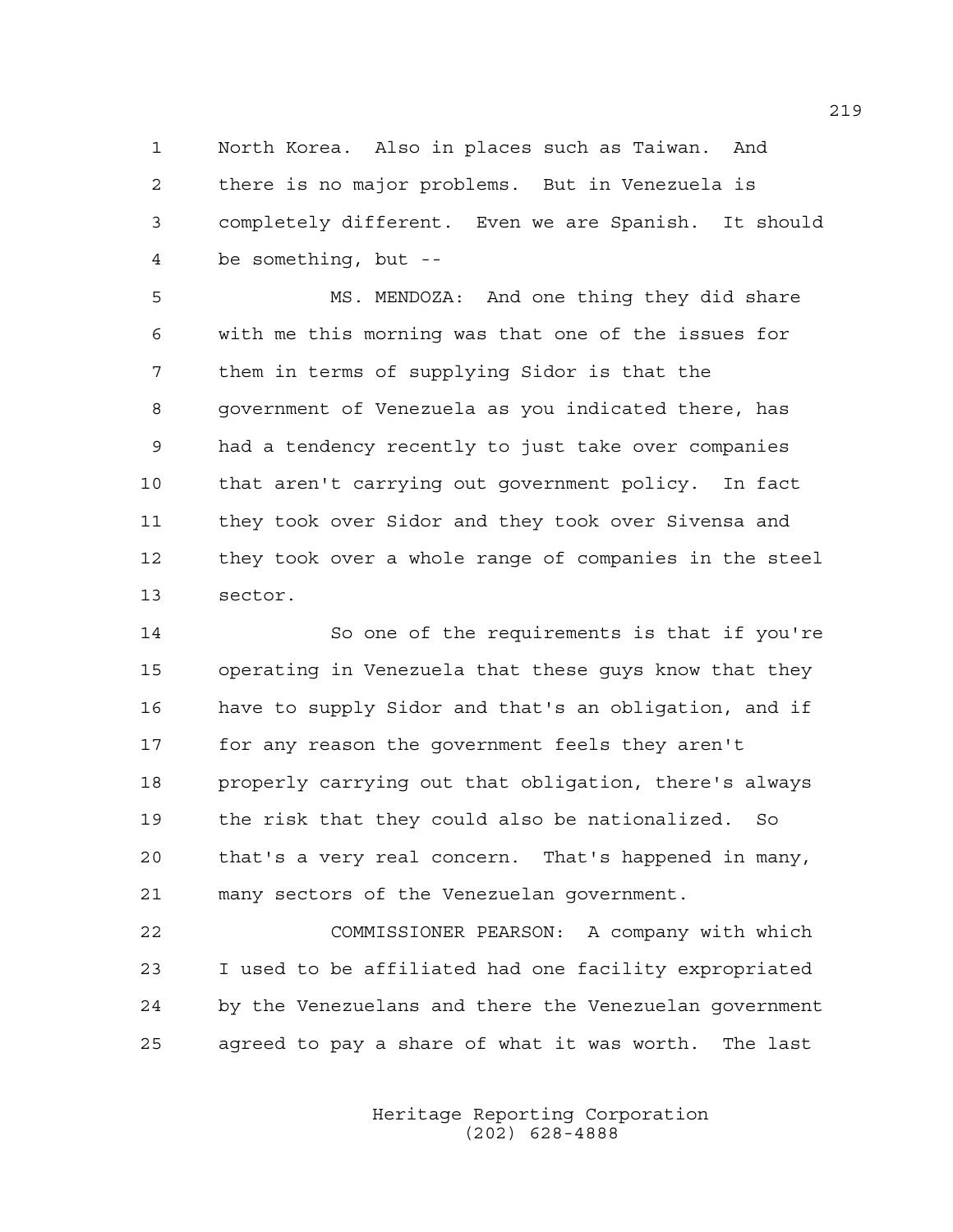1 I'd heard that money hadn't been paid, but at least 2 there was the commitment, right?

3 (Laughter.)

4 COMMISSIONER PEARSON: So I would suggest, 5 if possible, avoiding expropriation. That would be 6 recommended.

7 Do these uncertain business conditions in 8 Venezuela have some effect on the level of inventories 9 that Venezuelan producers would choose to hold? And 10 the reason I ask this, those of you who have access to 11 the confidential record would be able to look at Table 12 4-11 on page 4-26 which lists the end of period 13 inventories throughout this period of review.

14 My observation, and I of course won't 15 mention any specific numbers, but in the first four 16 years there was a relatively lower level of 17 inventories. In these last two years there's been a 18 relatively higher level of inventories, in 2011 and 19 2012. There can be different explanations for that, I 20 suppose. One is that the consumption by Sidor has 21 gone down and thus there is some extra product that 22 was manufactured. But it's also possible that in 23 order to be certain of supplying Sidor it was a 24 necessary business decision for Ferro Ven and Hovensa 25 to hold larger inventories than you really wanted to

> Heritage Reporting Corporation (202) 628-4888

220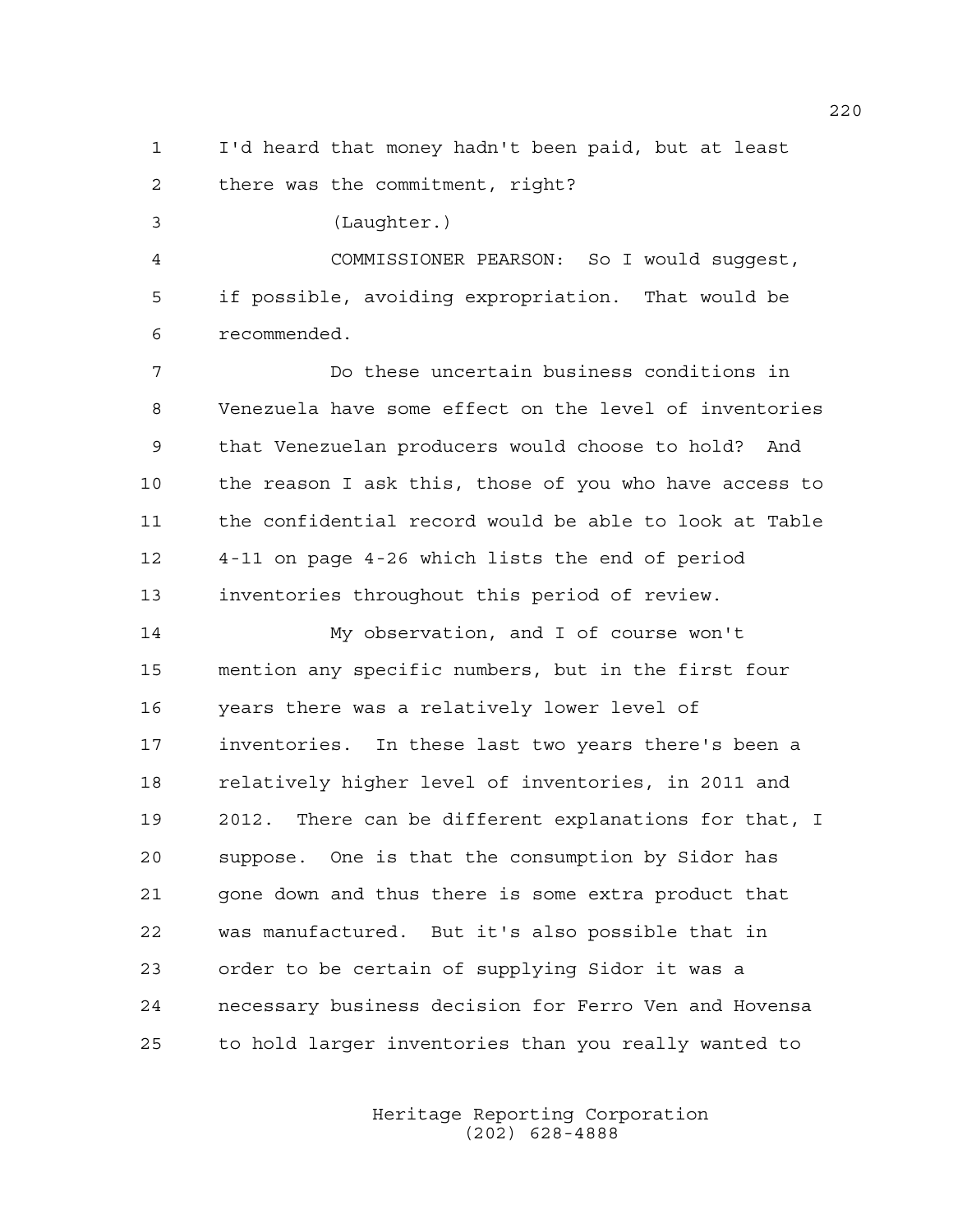1 in order to be able to have certainty of supply. 2 Could you comment on that? Was there some 3 thinking that went into this higher level of 4 inventories that we see on the record? 5 MR. HOPKINS: I think you've pretty much 6 given the reasons there. 7 There's no question in 2011 and 2012 8 Sidor's, everyone's seen Sidor's production went down. 9 In 2012 when they announced the increased 10 investment in Sidor, the change of the directors of 11 the company, and the anticipation of higher demand for 12 the silicomanganese, there would be a requirement to 13 have additional tons available for them. So I think 14 that's part of the reason for that. 15 Certainly some uncertainty in what things 16 are going to be like, whether it's electricity wise, 17 production wise, raw material wise. 18 When you are in an uncertain environment 19 like that it certainly behooves you to have some 20 material on the ground to be able to supply. 21 MS. MENDOZA: And I'd suggest that this 22 strategy's not all that different from Felman's. In 23 the sense that if they know they've got to go through 24 these, updating of their facilities and all that kind 25 of thing, you've got to sort of stock more inventory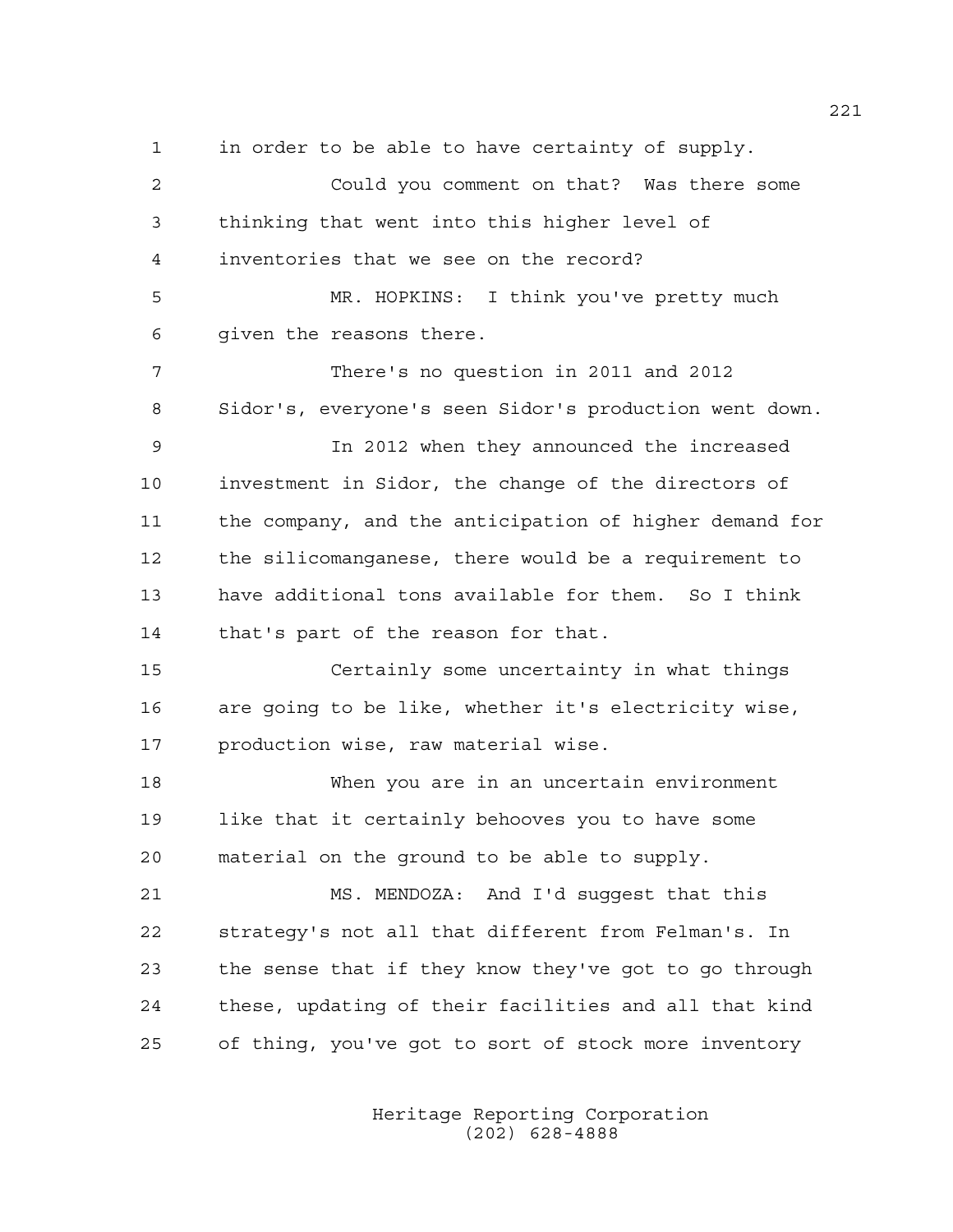1 to be able to get you through that period so I think 2 it's the same exact situation that's going on. They 3 don't know exactly when they're going to have 4 shutdowns or problems or whatever, and therefore as a 5 consequence they have to have these inventories. It 6 sounds like Felman was a little bit more planned than 7 that, than theirs are, but I think the situation is 8 analogous.

9 COMMISSIONER PEARSON: If, for purposes of 10 the posthearing, you're able to put on the record any 11 internal communications within Ferro Ven, Hovensa too, 12 if they would, discussing this issue of inventories 13 and what thinking went into it, that would give us a 14 clearer understanding of whether it's driven by the 15 need to be a reliable supplier or, my gosh, we just 16 don't have anywhere to sell this stuff.

17 MS. MENDOZA: Right. We'd be happy to do 18 that.

19 COMMISSIONER PEARSON: Thank you.

20 It's been touched on before, but either now 21 or in the posthearing can you give a sense of what 22 percentage, or to what degree did the increase in 23 Venezuela's exports of silicomanganese in 2012, to 24 what degree was that related to production problems at 25 Sidor? Is there a fairly direct relationship there?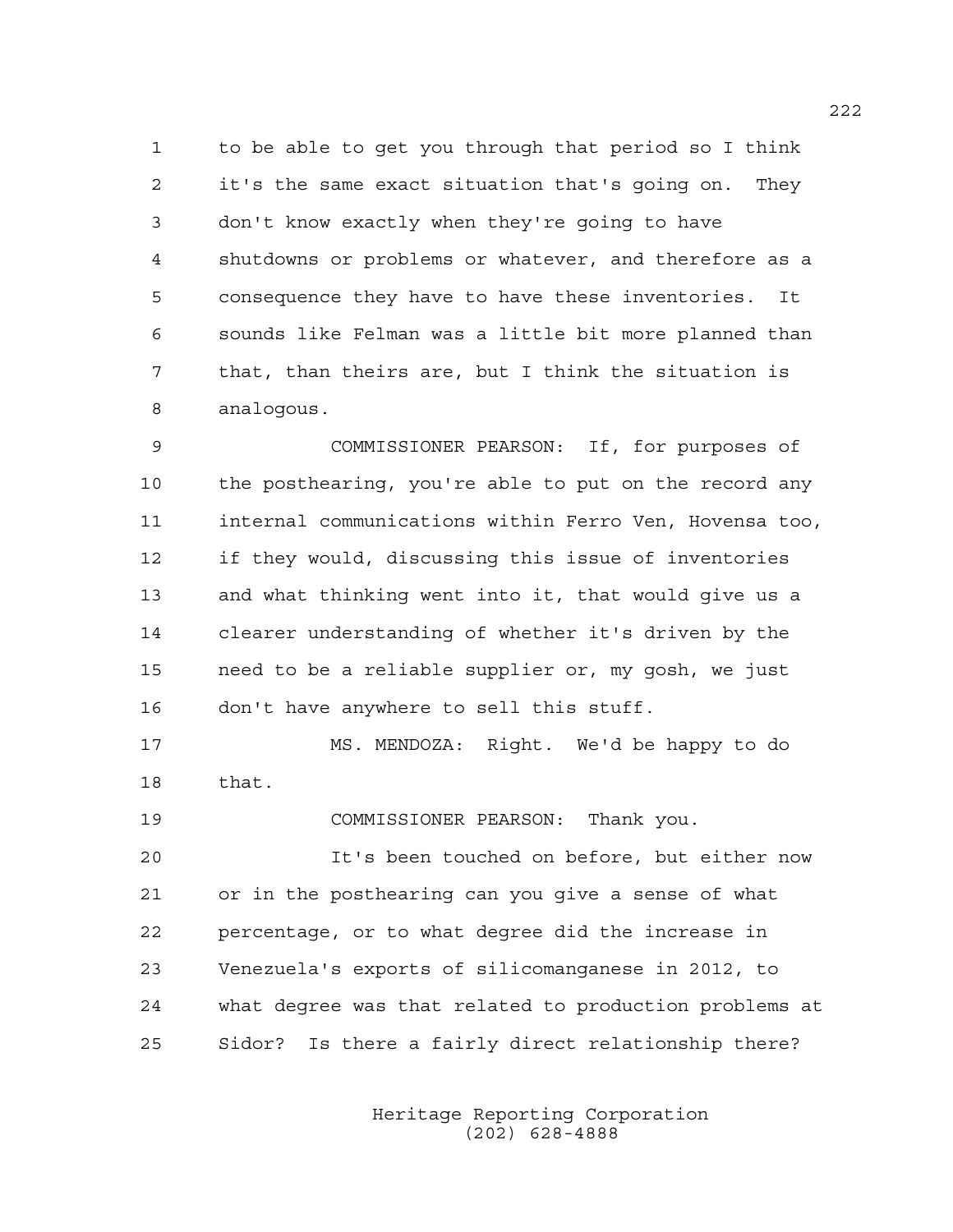1 MS. MENDOZA: You mean the exports to -- 2 COMMISSIONER PEARSON: Exports to third 3 countries, yes.

4 MS. MENDOZA: Okay, because Colombia, 5 Mexico, we'd have to answer with respect to Europe 6 from Hovensa because we didn't export anything to 7 Europe, but they can answer on Mexico and Colombia.

8 COMMISSIONER PEARSON: Okay. I'm trying to 9 understand the link between whatever is going on at 10 Sidor and whatever is going on with the marketplace, 11 the markets available to Venezuelan produced 12 silicomanganese.

13 MR. SALINAS: I would need to check. I will 14 have to come back with the information. I have to 15 check.

16 COMMISSIONER PEARSON: And do you have 17 thoughts on the prospects over the next two years for 18 purchases of silicomanganese by Sidor? Any way to 19 interpret what's going on there? Will their 20 investment project be successful? Will they get the 21 plant up and running? What's the expectation of those 22 of you who are operating in that challenging business 23 environment?

24 MR. SALINAS: It's very challenging but we 25 have to be positive. They have been doing a lot of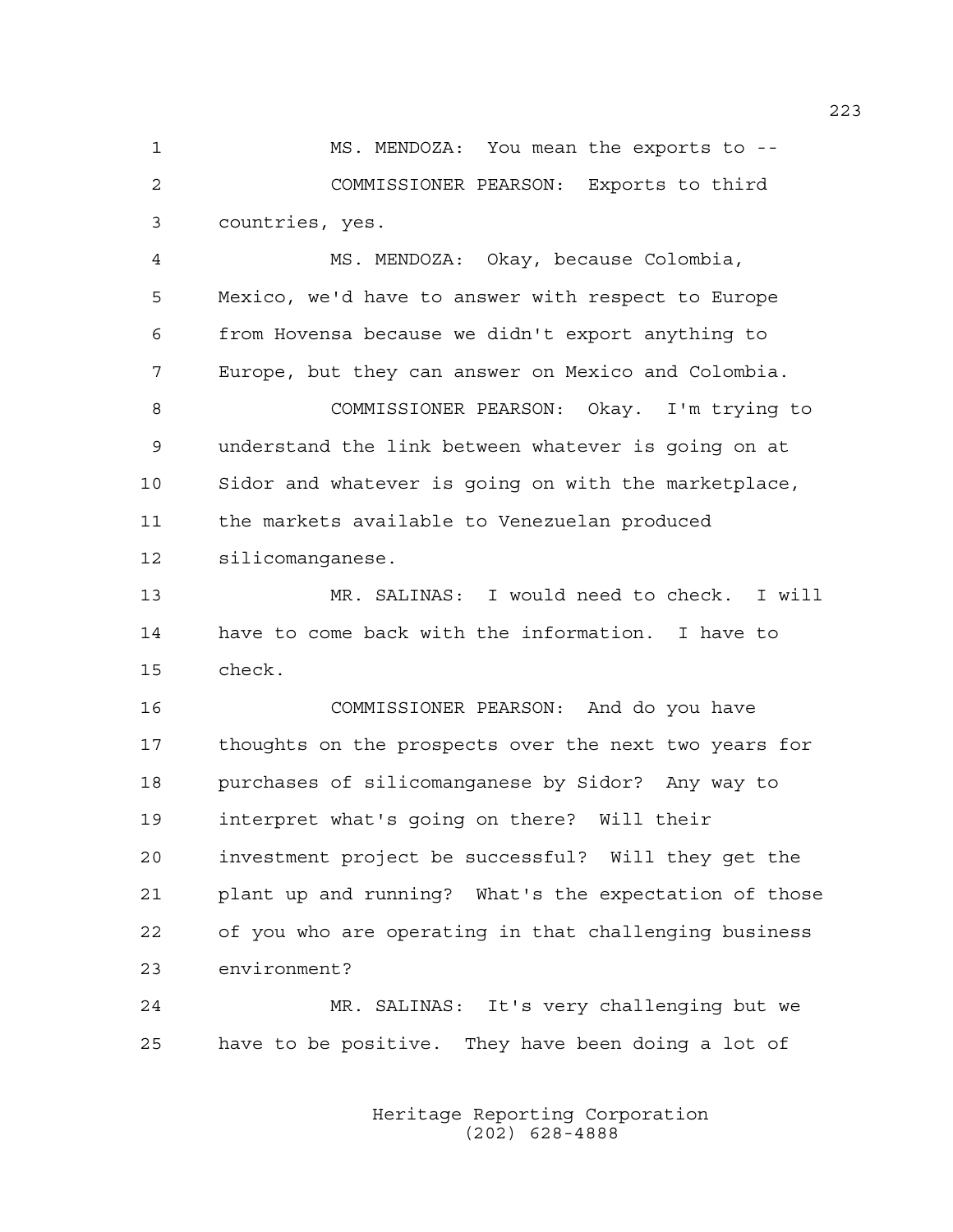1 investments and we therefore should be positive in the 2 way of thinking that this will be also a very positive 3 impact in us.

4 COMMISSIONER PEARSON: Again if in the 5 posthearing you have any additional information on 6 that. Obviously you've put quite a bit into your 7 prehearing brief, but if there's more that we should 8 know, that would be --

9 MS. MENDOZA: We'll be happy to try to 10 provide that.

11 COMMISSIONER PEARSON: Thank you.

12 I think my last question is to inquire once 13 again about what's caused the decline in profitability 14 of silicomanganese lately? I think both the morning 15 panel and your panel indicate that it's not that great 16 a business right now. And so has demand for the 17 product gone away? Has supply increased unnaturally 18 or exceptionally? Or is there a cost factor? Has the 19 ore just become so expensive? What's cooking?

20 MR. SALINAS: I would say it's a question of 21 the global situation of the economy and the downturn 22 in the demand, and the downturn in steel production. 23 That should be the explanation.

24 If you go back to '06, '07, '08, the 25 situation was completely different. You could see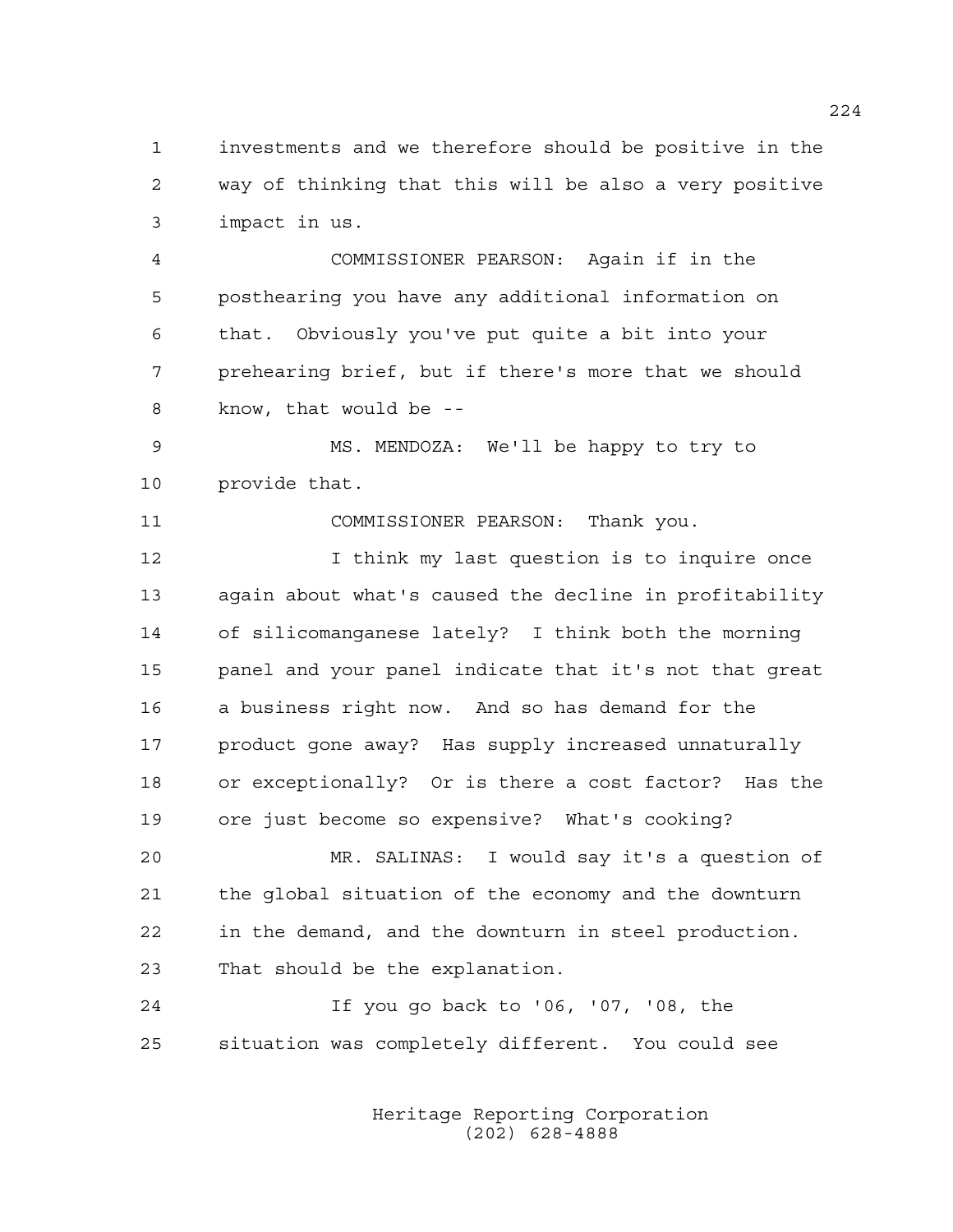1 that steel production was increasing month after month 2 and therefore the supplies of silicomanganese and 3 other ferro alloys were also increasing. 4 So for the meantime the situation is as it 5 is, especially now in Europe. But again, it has to 6 change in my opinion. And it should at least 7 gradually come back to more or less the same levels 8 that we had in '05, '06. 9 COMMISSIONER PEARSON: And has the price of 10 ore come down then with the weakness in demand? 11 MR. SALINAS: Currently the price of 12 manganese ore is going down. If you check the CIU, 13 for instance, you can see what is the trend of the ore 14 right now. 15 MR. HOPKINS: Compared to 2008, the pricing 16 is down. It fell dramatically in 2009 with, as you 17 look at any import or any production statistic for 18 '09, it's an off-the-cliff sort of thing with the 19 situation that was at hand. 20 You had the steel industry very unsure of 21 supply as their demands were increasing, so they 22 bought up everything they could possibly get, and then 23 were sitting on huge inventories of material when the 24 bottom fell out of the market. 25 When you really look at these total U.S.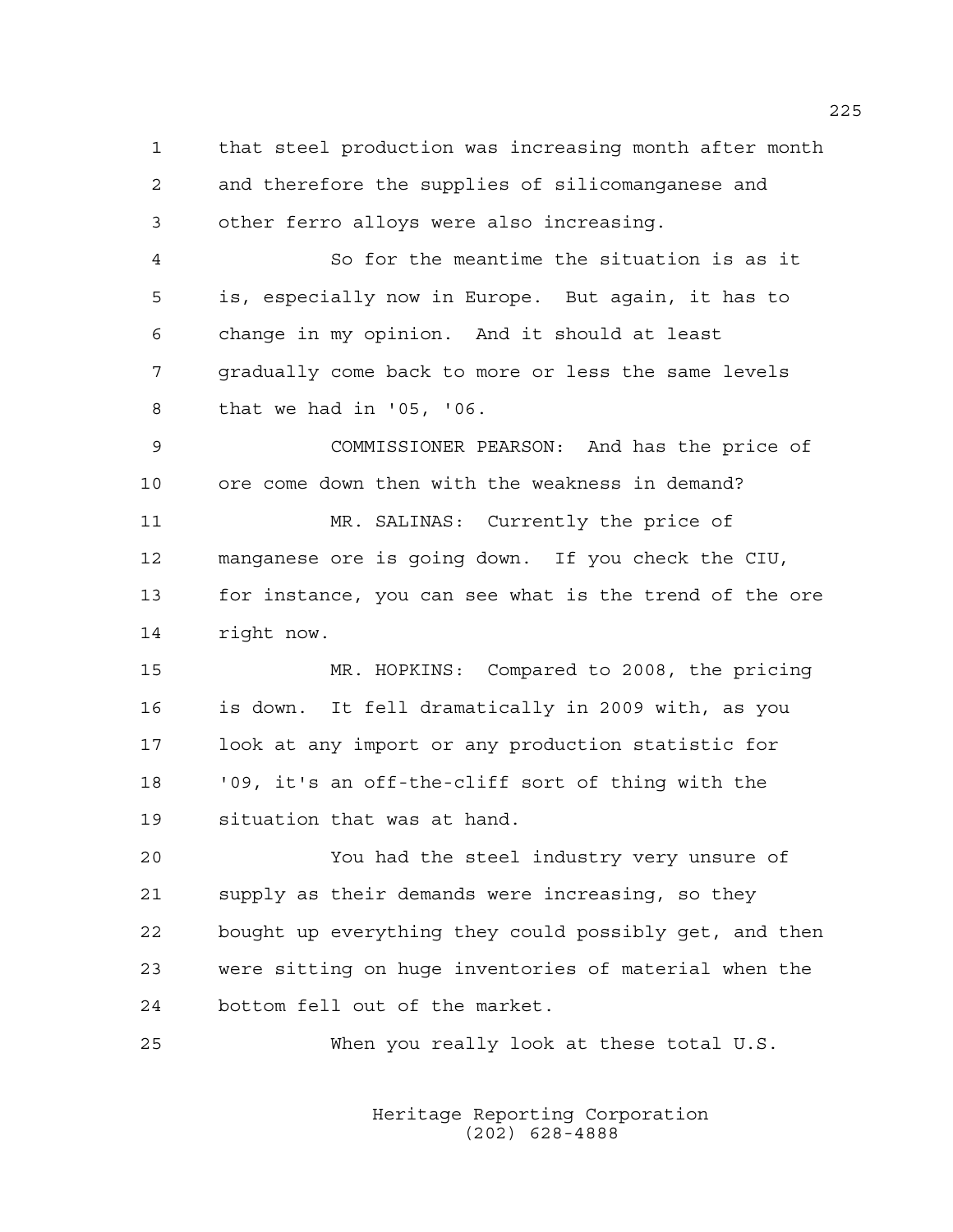1 imports, for instance, 364,000 tons in 2008, and 2 that's probably with almost nothing coming in towards 3 the fourth quarter, and in 2012 with lower steel 4 production we see almost the very same imports as back 5 then. That's really what's led to, to speak to the 6 U.S. market in particular, the decline in price is 7 simply the fact that steel demand since 2008 is down; 8 steel production since 2008 is down; and 9 silicomanganese supply in the U.S. has remained almost 10 the same. 11 COMMISSIONER PEARSON: Thank you very much 12 for those explanations. 13 Mr. Chairman I have no further questions. 14 CHAIRMAN WILLIAMSON: Thank you. 15 Commissioner Aranoff? 16 COMMISSIONER ARANOFF: Thank you. Just two 17 questions. 18 First, I wanted to give you an opportunity 19 to address this, whether there's any evidence in the 20 current record that should lead the Commission to 21 reconsider its finding in their recent reviews of 22 silicomanganese from Brazil, China and Ukraine, that 23 the domestic industry's currently in a vulnerable 24 condition. 25 MS. MENDOZA: I think given the fat that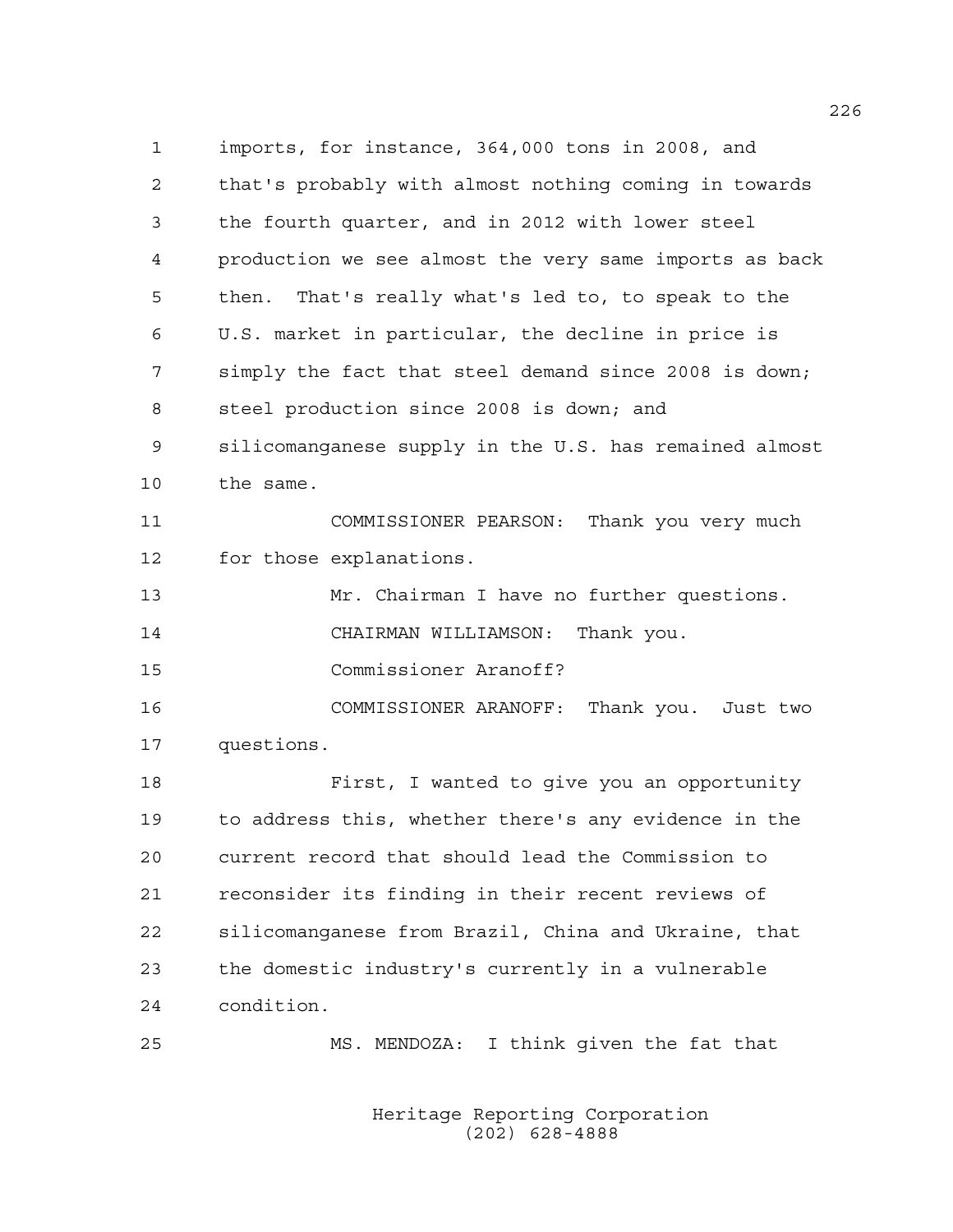1 obviously the worldwide situation is such, I don't 2 think though that the industry is vulnerable to import 3 competition because I think that imports are already a 4 significant share of the U.S. market. And the fact is 5 that if you use the correct AUV datas and compare 6 Venezuela's prices to other world prices, you can see 7 that they're very, very similar.

8 So in essence, obviously the market in the 9 U.S. is not strong and We're not suggesting otherwise, 10 but we don't believe that the industry is vulnerable 11 to any future import competition.

12 COMMISSIONER ARANOFF: So without putting 13 words in your mouth I'll take that as an argument not 14 that facts have changed since last year, but that we 15 applied them wrong.

16 (Laughter.)

17 MS. MENDOZA: I don't think, for us 18 obviously we are sitting here saying that the U.S. 19 market, the international market's not good, pricing 20 isn't strong. If that means that the U.S. industry is 21 vulnerable then I guess it means the U.S. industry is 22 vulnerable. I don't see that they're necessarily 23 vulnerable to import competition from subject imports. 24 COMMISSIONER ARANOFF: Fair enough. 25 The last question, I asked this one this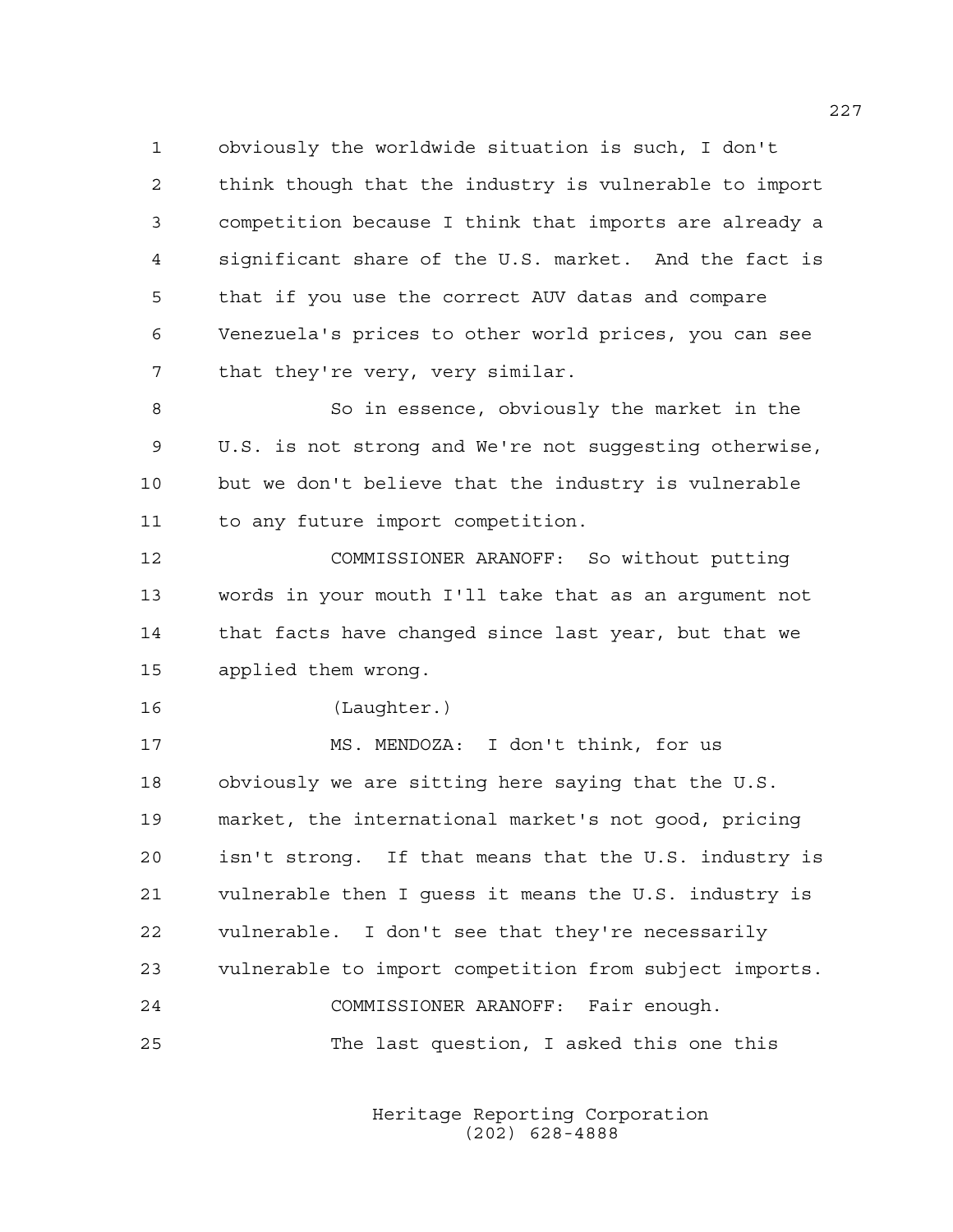1 morning. The Commission is to make a determination in 2 the review about what's likely to happen in the 3 reasonably foreseeable future, and one of the things 4 it would be good to know is who exactly is the 5 domestic industry in the reasonably foreseeable 6 future?

7 So given what's going on at Felman right 8 now, should we find that in the reasonably foreseeable 9 future they are or are not part of the domestic 10 industry?

11 MS. MENDOZA: Just given the testimony this 12 morning which so strongly suggested that this was not 13 at all clear what was going to happen in the future, 14 even though they said their hope was to reopen, I 15 think we'd like to think about that and address it in 16 our posthearing brief.

17 We heard a lot of testimony this morning and 18 I want to make sure that we analyze it properly and 19 come back to you on that point.

20 COMMISSIONER ARANOFF: That would be fine. 21 Thank you very much, and thank you to all of 22 the witnesses for being here this afternoon.

23 That's it, Mr. Chairman.

24 CHAIRMAN WILLIAMSON: Thank you.

25 Commissioner Pinkert?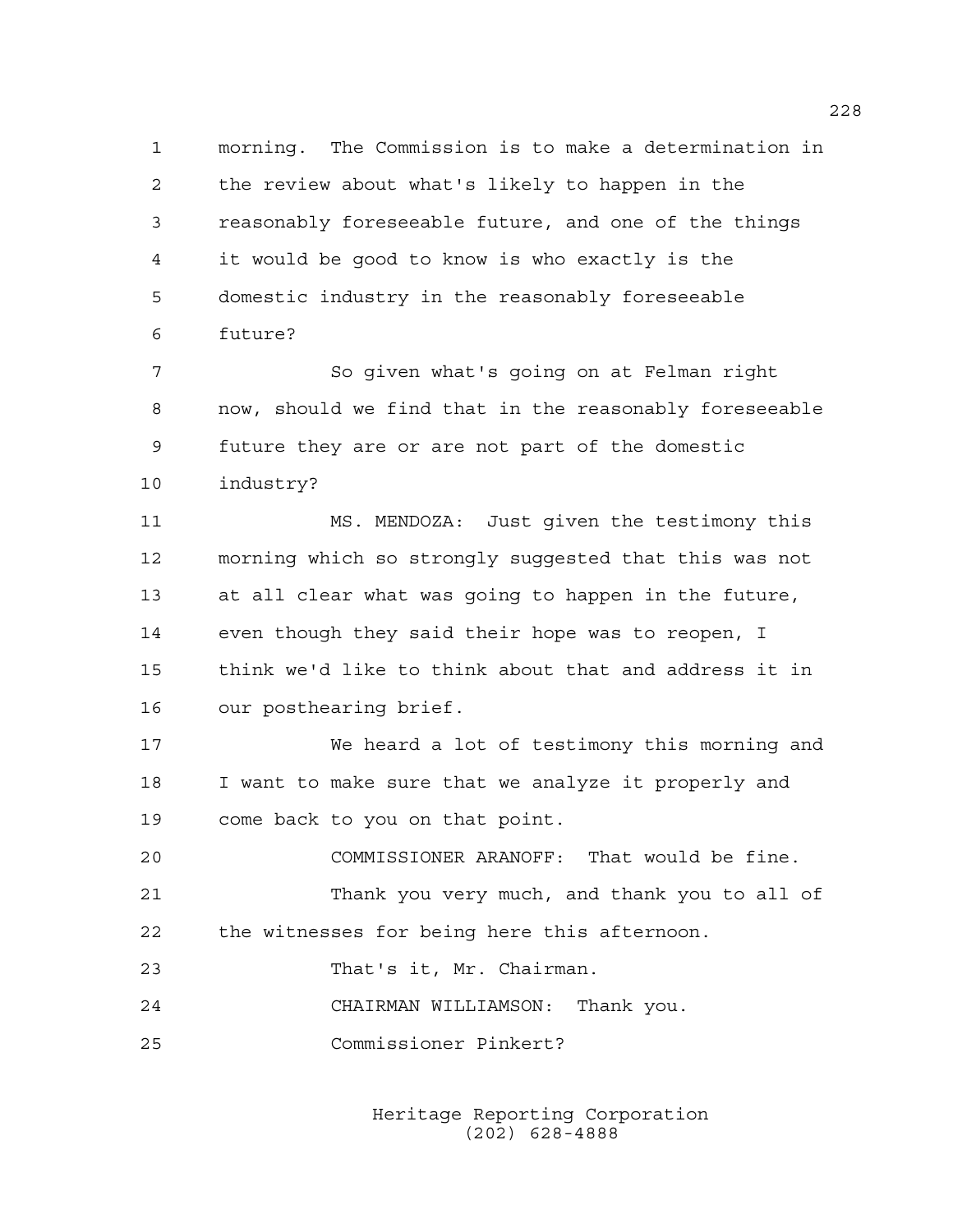1 COMMISSIONER PINKERT: Only a few small 2 things.

3 First of all you heard the testimony earlier 4 today about how the U.S. industry is located in areas 5 that historically would have enabled the industry to 6 supply the steel producers, but that now the steel 7 producers are not quite so conveniently located for 8 the industry. 9 What affect does this have on the prospects 10 of the U.S. industry going forward? 11 You can talk about it in terms of the next 12 year or so, or even further on down the line. 13 MR. HOPKINS: I think while the 14 concentration of the steel industry is not as great as 15 it used to be, let's say in the Ohio Valley, at the 16 end of the day there are still a number of steel 17 producing companies, major ones, that are located not 18 that far away.

19 So assuming they run their businesses well 20 and take advantage of their local production status, 21 their domestic producer status, I would see them 22 continuing to be able to be successful.

23 COMMISSIONER PINKERT: I think you all had 24 emphasized earlier some of the competitive advantages 25 that the U.S. industry has in operating in the U.S.

> Heritage Reporting Corporation (202) 628-4888

229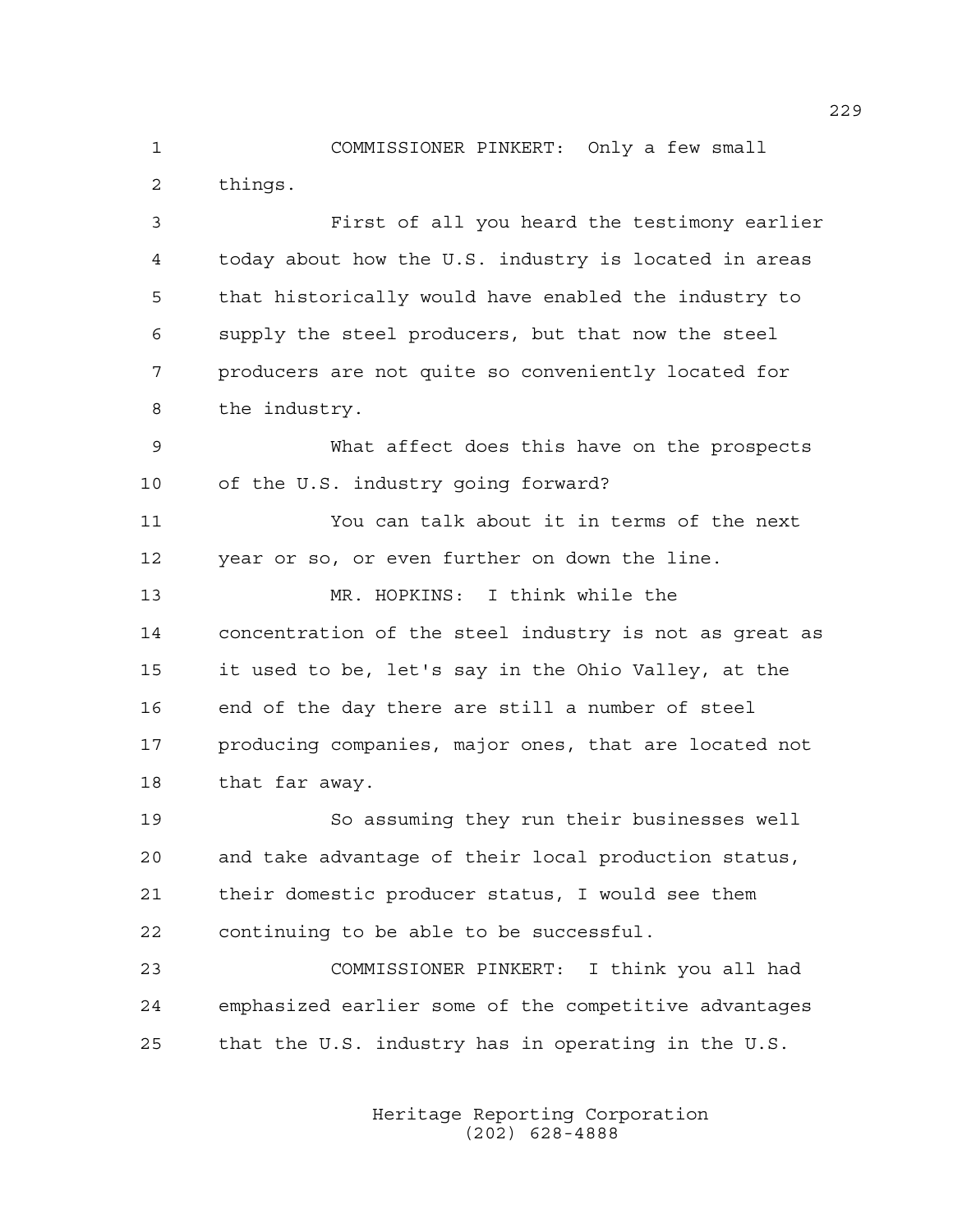1 market. Doesn't this locational advantage get watered 2 down over time because of the developments that we're 3 talking about?

4 MS. MENDOZA: No, I don't think so. I think 5 it doesn't matter -- Being in the same country and 6 able to supply is still a huge advantage even if 7 they're not across the street anymore. And certainly 8 like Eramet's main customer at least traditionally has 9 been US Steel, right? So we really don't see that 10 that has changed things substantially.

11 The fact that they have to transport the 12 material by rail or by truck or by barge a little bit 13 farther, I think our belief is that they still have a 14 big advantage as a domestic producer. They don't need 15 to pay a tariff to bring it in, they don't need to 16 ship it over the ocean or transport it from another 17 country with all the issues that that entails. So 18 yeah, I think there's still an enormous advantage to 19 being a domestic producer.

20 And I think in fact the investment by 21 Georgia Alloys confirms that. They didn't just 22 purchase this facility to be able to produce 23 silicomanganese. They also purchased their 24 distribution assets. So they obviously believed it 25 was in their best interest to do that and it would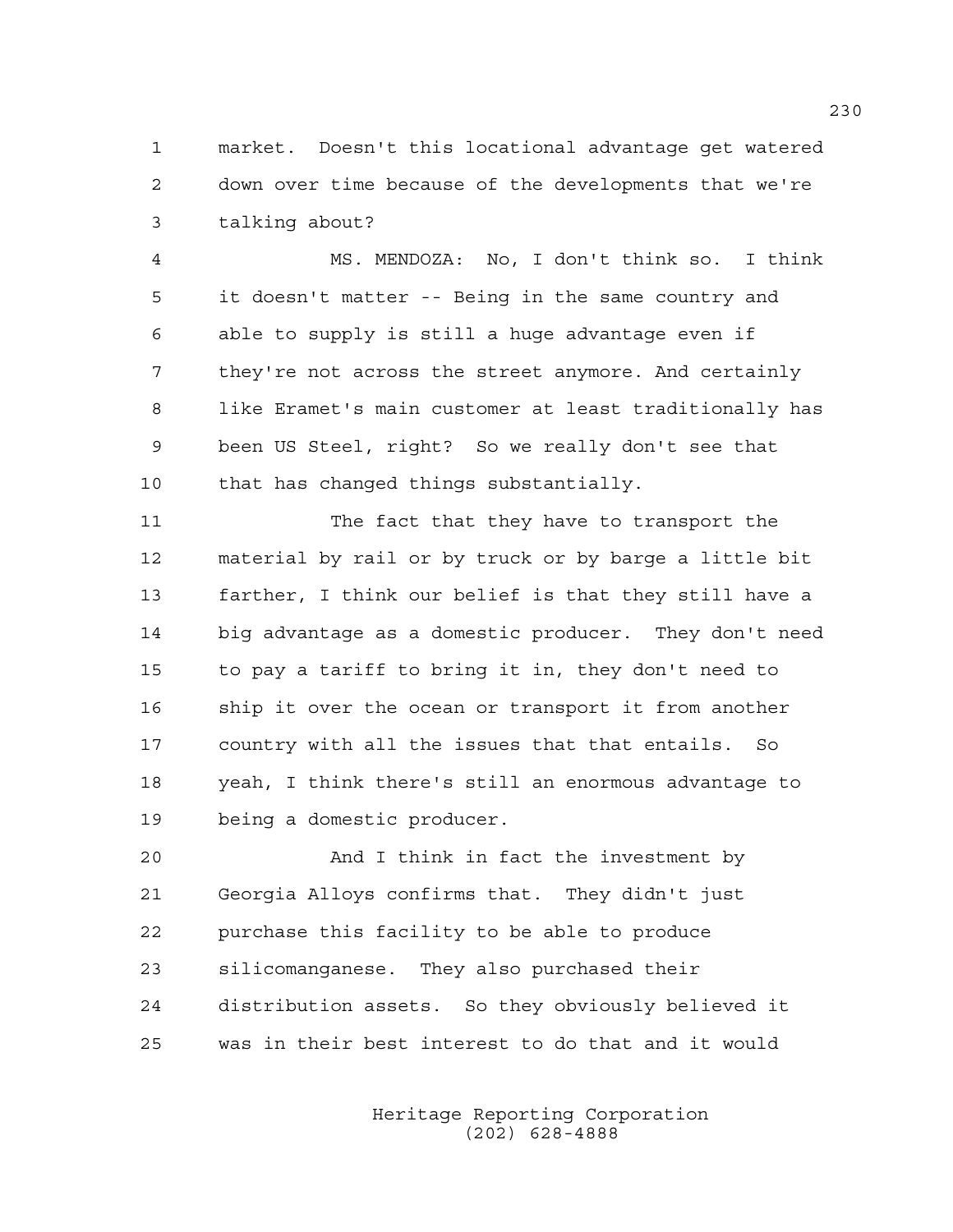1 give them advantages to be located here and to be able 2 to supply customers here from their domestic facility. 3 And then to be able to use their distribution network 4 to supply the customers that they couldn't produce 5 sufficiently for. I don't know their second tier 6 customers or whatever. And so this has obviously been 7 their business plan in purchasing this facility for 8 \$20 million. I wouldn't disagree with their judgment 9 that being here in the United States does give you a 10 big advantage.

11 We're seeing, in fact next week we're going 12 to see that a lot of foreign companies want to invest 13 in the United States because they want to be here and 14 being able to supply the product. And I think it's 15 the same in this industry as well.

16 COMMISSIONER PINKERT: I see that you're 17 looking over to Mr. Hopkins for any additional 18 comments. And I am too.

19 MR. HOPKINS: I would just say that being on 20 the river is a big advantage, both for the delivery of 21 your raw materials and for shipping out of your raw 22 materials.

23 If you have rail links and you have barge 24 links, that's a tremendous advantage over trucking. 25 For instance anything you bring into New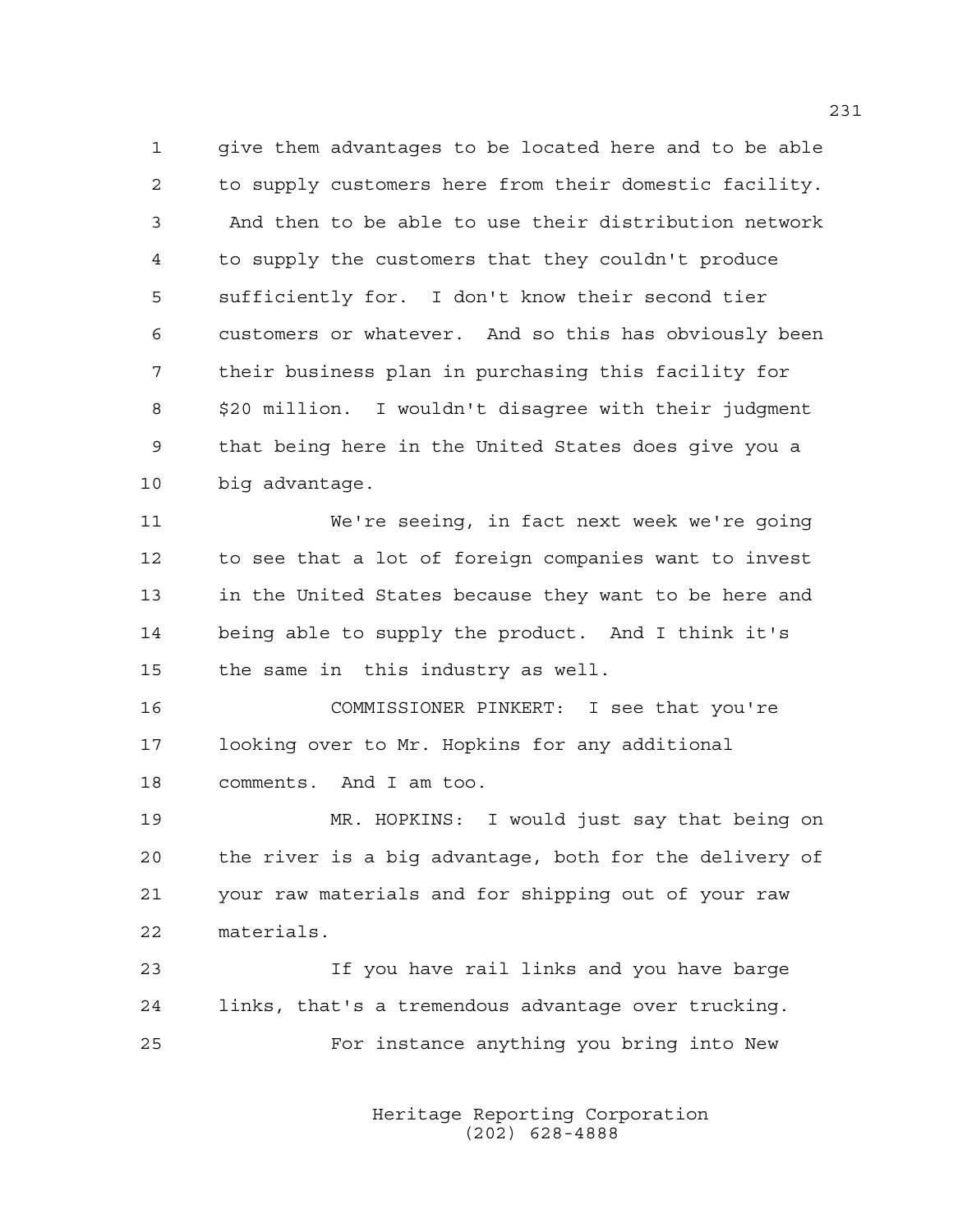1 Orleans, if you want to get it to Chicago by truck 2 it's going to cost you 100-and-some dollars a ton. By 3 barge, 16 bucks. So it's a bit advantage to be there 4 in those locations.

5 To ship to a lot of the producers, there's 6 still a number of steel producers in the Pittsburgh 7 area, there's a lot in Northern Kentucky. There are 8 major new investments in other places that are not 9 that far away. So when you really look at where they 10 are, it's not the worst geographical place to be. 11 It's a good central location.

12 COMMISSIONER PINKERT: Thank you.

13 With that I have no further questions. I 14 appreciate the testimony today and I'm looking forward 15 to the additional information in the posthearing.

16 CHAIRMAN WILLIAMSON: Thank you.

17 Commissioner Johanson?

18 COMMISSIONER JOHANSON: Thank you, Mr.

19 Chairman.

20 I understand that the Venezuelan 21 government's economic policies might be difficult for 22 some of us to understand, but why would that 23 government seek to inhibit exports? After all, I 24 assume they would welcome hard currency through the 25 U.S. dollar, and some of Venezuela's allies, close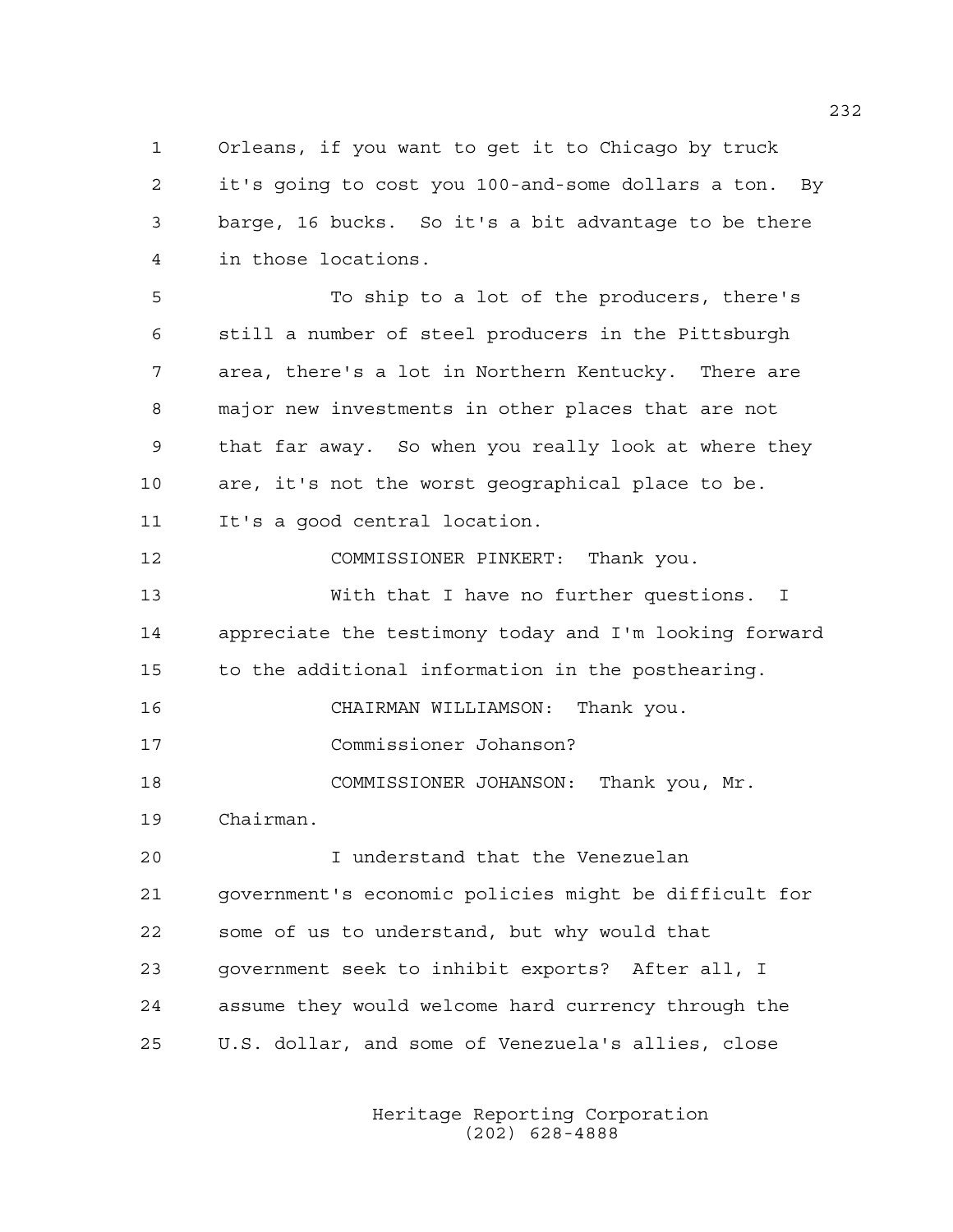1 allies such as, even some of their close allies such 2 as Cuba and Ecuador certainly welcome the U.S. dollar.

3 Ms. Mendoza?

4 MS. MENDOZA: Well, we're happy to respond 5 more fully, but there are a lot of governments around 6 the world that I can think of, particularly a lot of 7 them located in South America, who while they would 8 prefer to have exports, their greater interest is in 9 controlling currency related issues and their own 10 national interests. So I think that what's happening 11 isn't that the government doesn't want to have 12 exports, they do. It's just that the policies and 13 procedures that they put into place have a very 14 chilling effect on those exports.

15 So they know that if they allow people to 16 freely bring in and out dollars and to arbitrage that 17 relationship that people are going to make a lot of 18 money on that in the country, and frankly the 19 government wants to make that money I think. So there 20 are a lot of -- I don't think it's that they set out 21 to try to discourage exports at all. I think it's 22 just that they make it so difficult that in effect it 23 chills exports.

24 It's kind of like the U.S. industry 25 complains about U.S. export policies because of all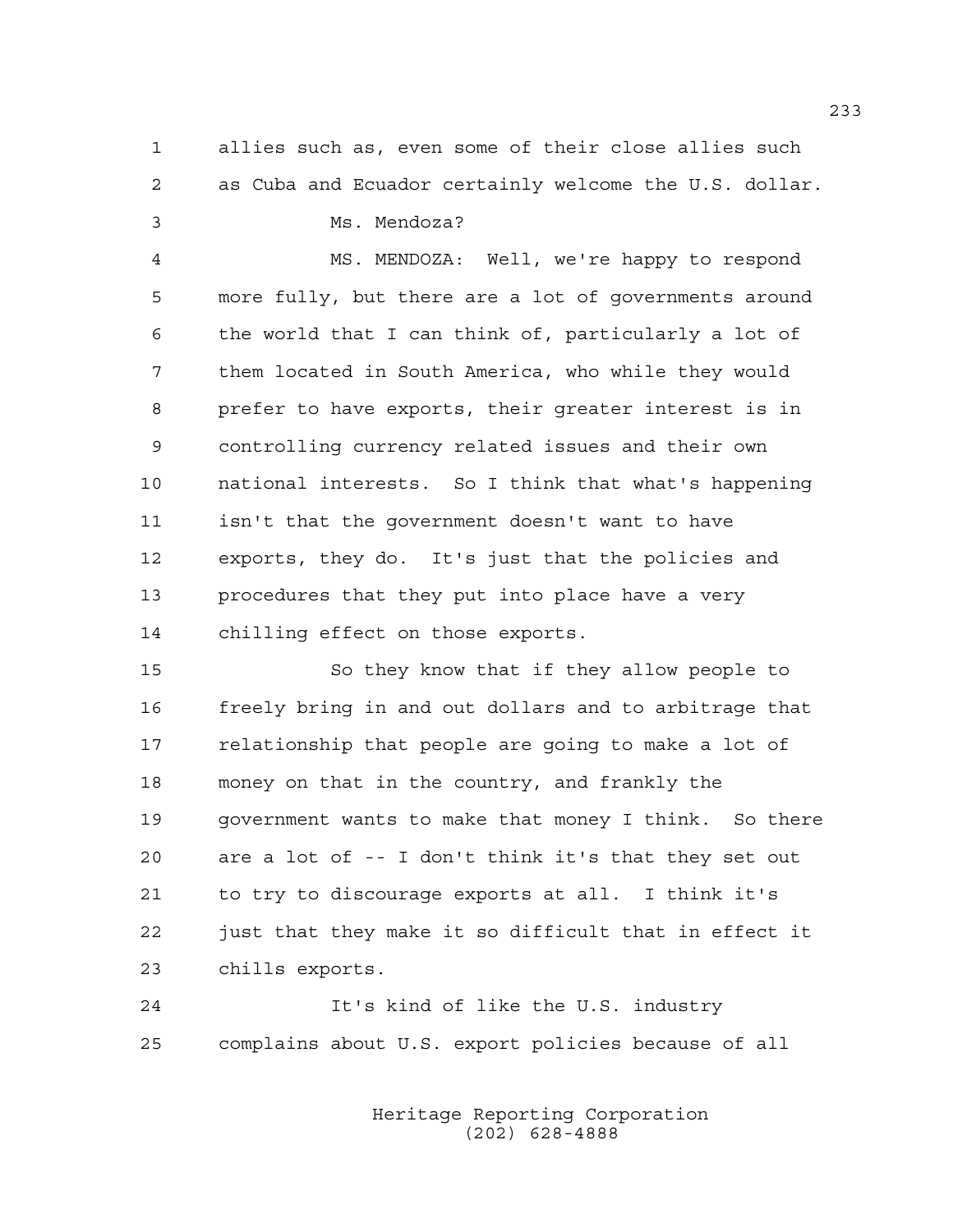1 the restrictions that we have on exports, that it has 2 a chilling effect on exports. Obviously we want to 3 increase exports as much as we can, but by putting 4 restrictions and regulations and things on them, it 5 just has that effect.

6 MR. HOPKINS: I would say the biggest thing 7 particularly these governments fear is currency 8 flight. If you open up your ability to take money out 9 of the country easily those with means will do so in 10 let's say less than certain times, which has certainly 11 been the case under former President Chavez and now 12 with President Maduro.

13 COMMISSIONER JOHANSON: But while they might 14 not want currency to leave the country, exporting 15 would bring currency in.

16 MR. HOPKINS: True. But the same controls 17 that keep the currency in also limit exportation. It 18 just makes it more difficult. It's possible. You can 19 do it. Certainly we have experience in that. But 20 it's not an easy thing.

21 COMMISSIONER JOHANSON: It's kind of hard 22 for me to get my mind to think about this. But once 23 again if you could try to expand on this at least a 24 little bit.

25 MS. MENDOZA: What he's saying essentially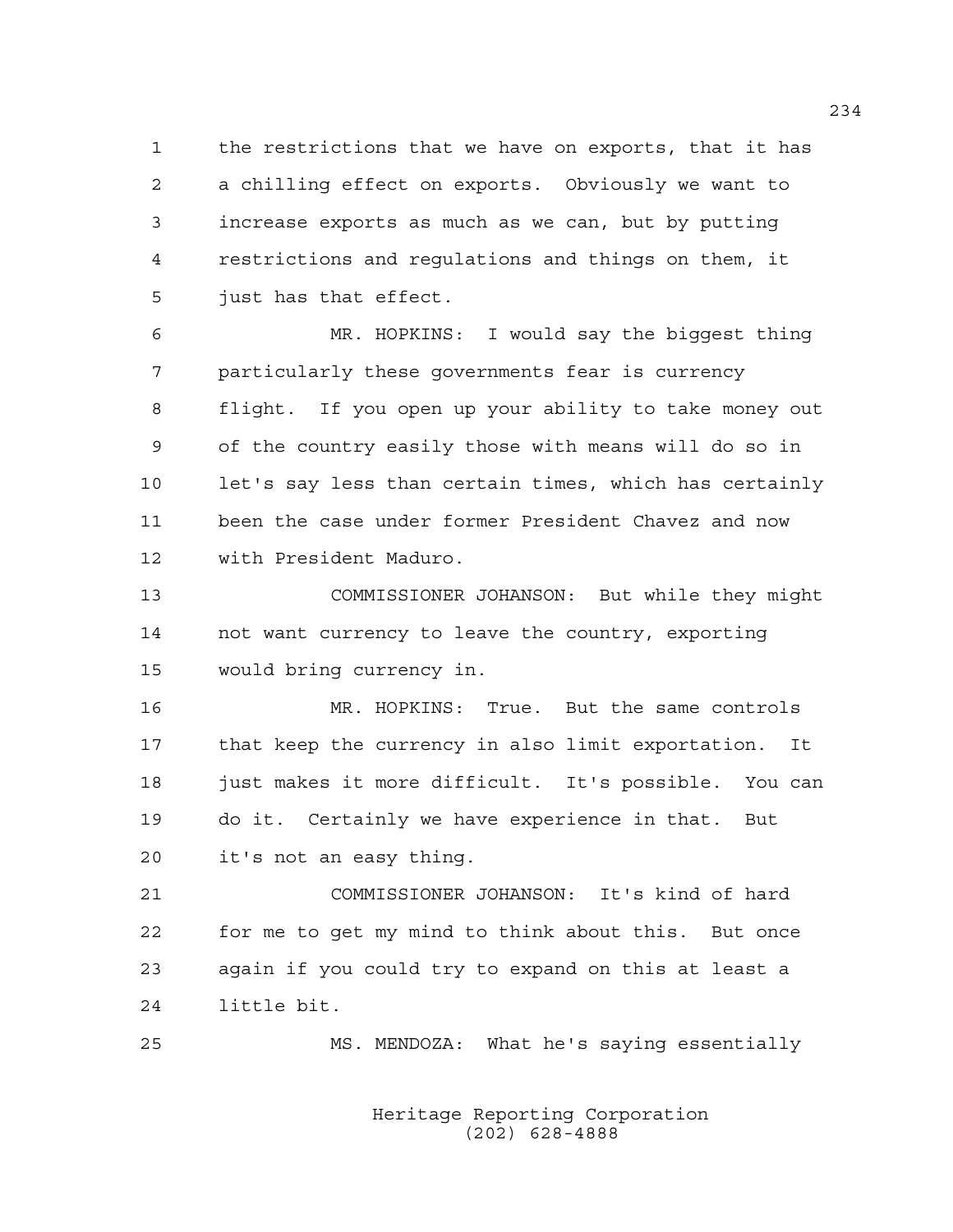1 is that when you export the preference would be you'd 2 export the product, keep the money outside of 3 Venezuela, right? Therefore be able to protect that 4 money. And what the Venezuelan government's trying to 5 make you do, it's trying to force you to bring that 6 money back into the country and keep it there and 7 exchange it into bolivars. That's how it works.

8 So companies as a consequence have to go 9 through all this paperwork and jobs to be able to take 10 the money out bring it back in and comply with all of 11 that because they'd just prefer to take it out and 12 leave it out.

13 COMMISSIONER JOHANSON: And could you all 14 please explain or discuss the steel industry in 15 Venezuela and how large it is and what products are 16 being produced? Because I would think at least at 17 this point in time, given the economic and political 18 situation in that country, there would not be much 19 steel production, and thus not much of a market for 20 silicomanganese in Venezuela.

21 MR. SALINAS: I would need to check that out 22 and come back certainly with some information, some 23 figures.

24 MS. MENDOZA: I will say that Sidor is a 25 fully integrated producer so it does make all of the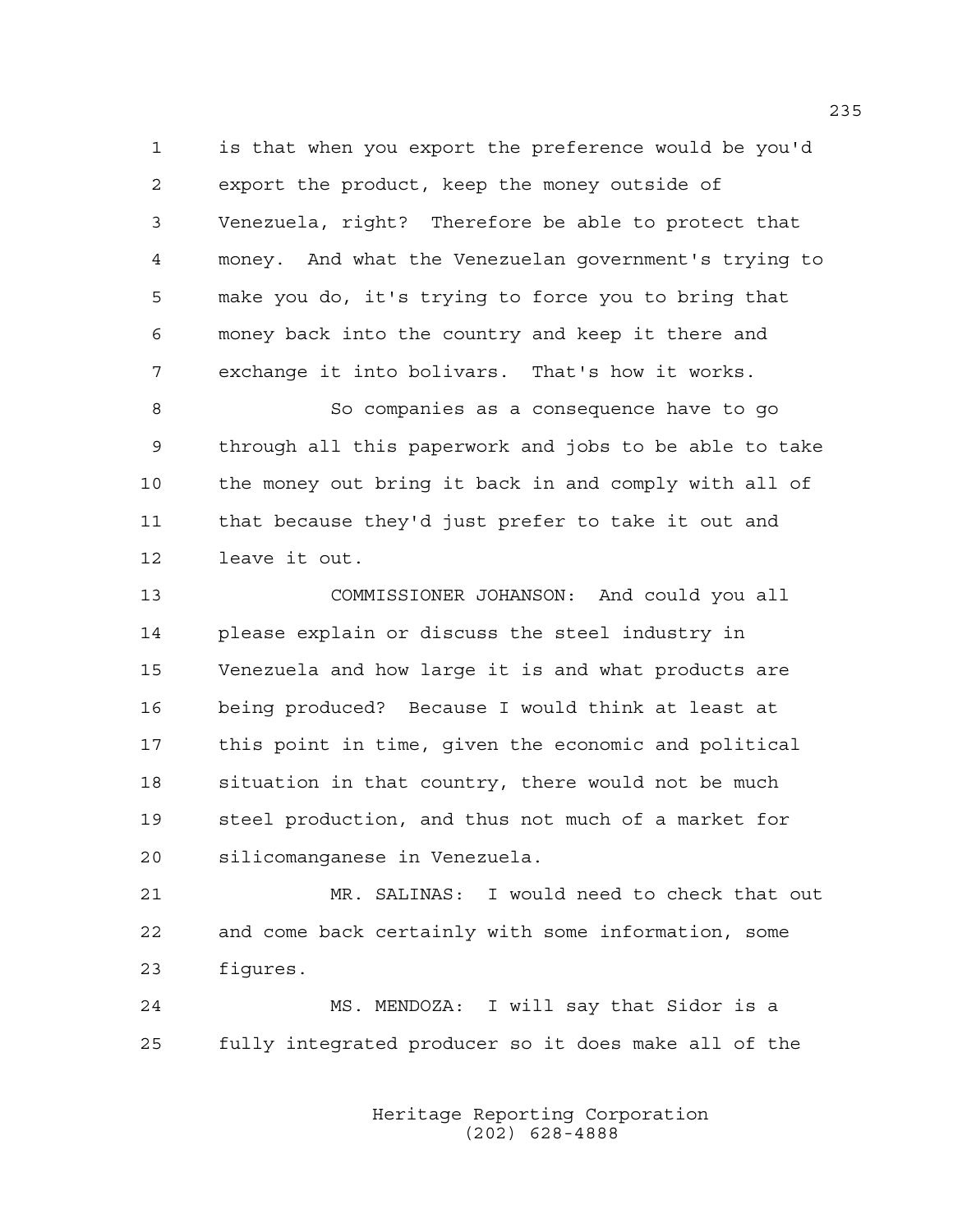1 products -- You remember that Sidor was owned by 2 Tenaris up until the government expropriated it as 3 Commissioner Pearson called it.

4 That was a very big and very robust company 5 prior to that. Tenaris produced a big range of 6 products out of that facility. Although they had a 7 lot of problems in Venezuela with it they still were 8 producing at -- We can get you the exact figures. But 9 it's not like this is a small company that doesn't 10 have much production capacity. It's not. It's a very 11 large company with a big production capacity.

12 COMMISSIONER JOHANSON: Do you know how long 13 ago Tenaris was expropriated by the government of 14 Venezuela?

15 MS. MENDOZA: Two or three years ago, I 16 believe. We can get you that. I always should add 17 five years to what I think, but it was within the last 18 five years.

19 COMMISSIONER JOHANSON: Thank you. 20 One of the Petitioners, Eramet, discusses at 21 page nine of its prehearing brief one issue. Let me 22 just read to you what they write.

23 They write that prices of transactions as 24 small as a truckload sale are quickly reflected in 25 published prices and that sales of even small volumes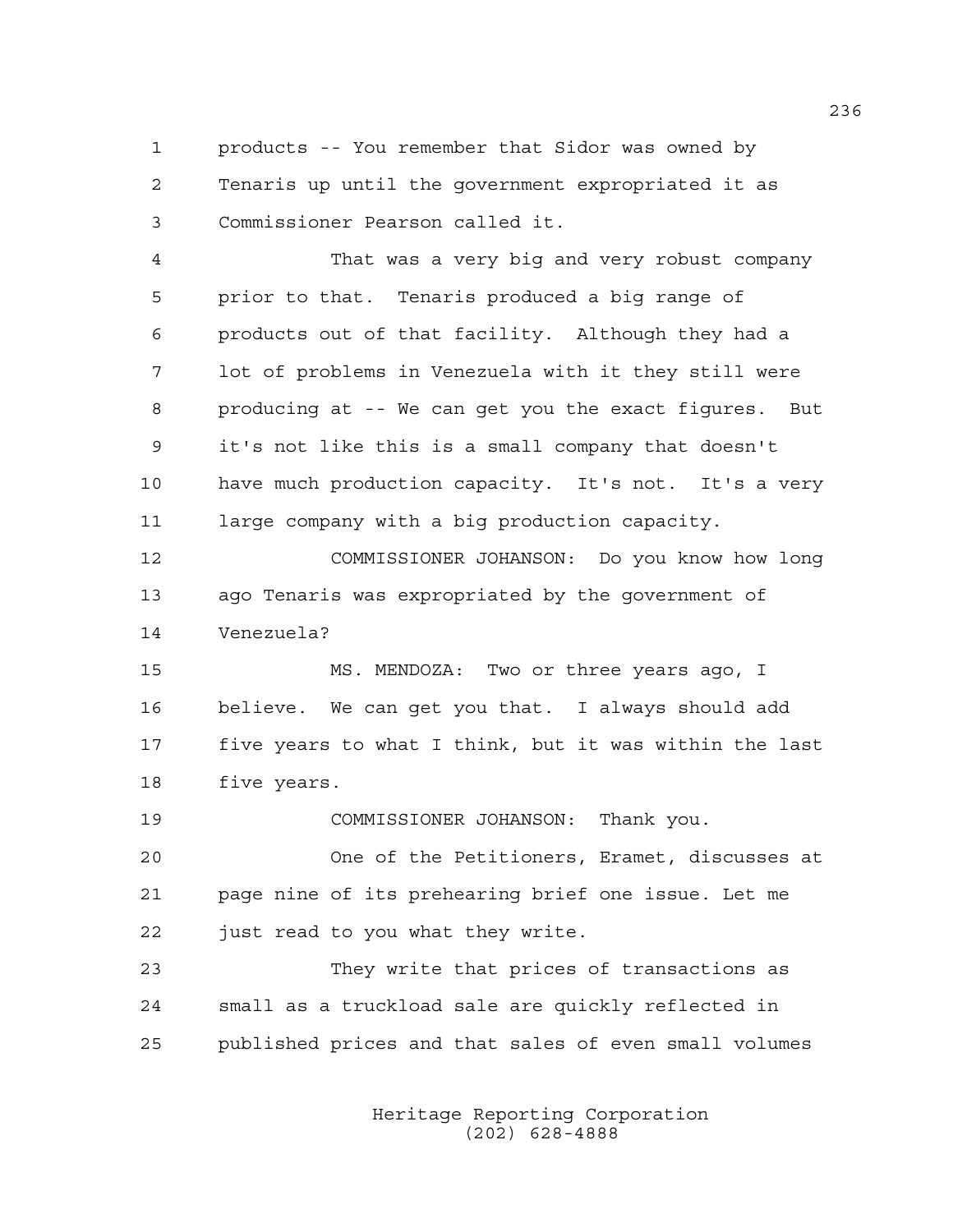1 of low-priced imports from India, Kazakhstan or

2 Venezuela would quickly drive down spot and contract 3 prices throughout the U.S. market.

4 Could one of you possibly discuss your 5 reaction to that? They're basically saying that a 6 very minimal amount of imports will negatively impact 7 U.S. prices.

8 MR. PLANERT: There's a bit of a 9 contradiction in what they said this morning, because 10 they did say that and they say it in their brief. 11 Then they also said that the very, very large volumes 12 of imports coming in from Georgia and South Africa and 13 other places aren't having any adverse impact on the 14 domestic industry and are simply complementing 15 domestic production.

16 So I think there's a certain contradiction 17 there. Yes it's true that this is a commodity 18 product, prices clearly can be translated quickly into 19 the market. So if you make the assumption that you're 20 going to have imports coming from Venezuela and coming 21 at lower prices, then that theory works to some degree 22 but it begs the question first of all on what basis 23 are you to presume that Venezuela would resume 24 shipping, on what basis is there in the record to 25 assume that prices, that imports from Venezuela would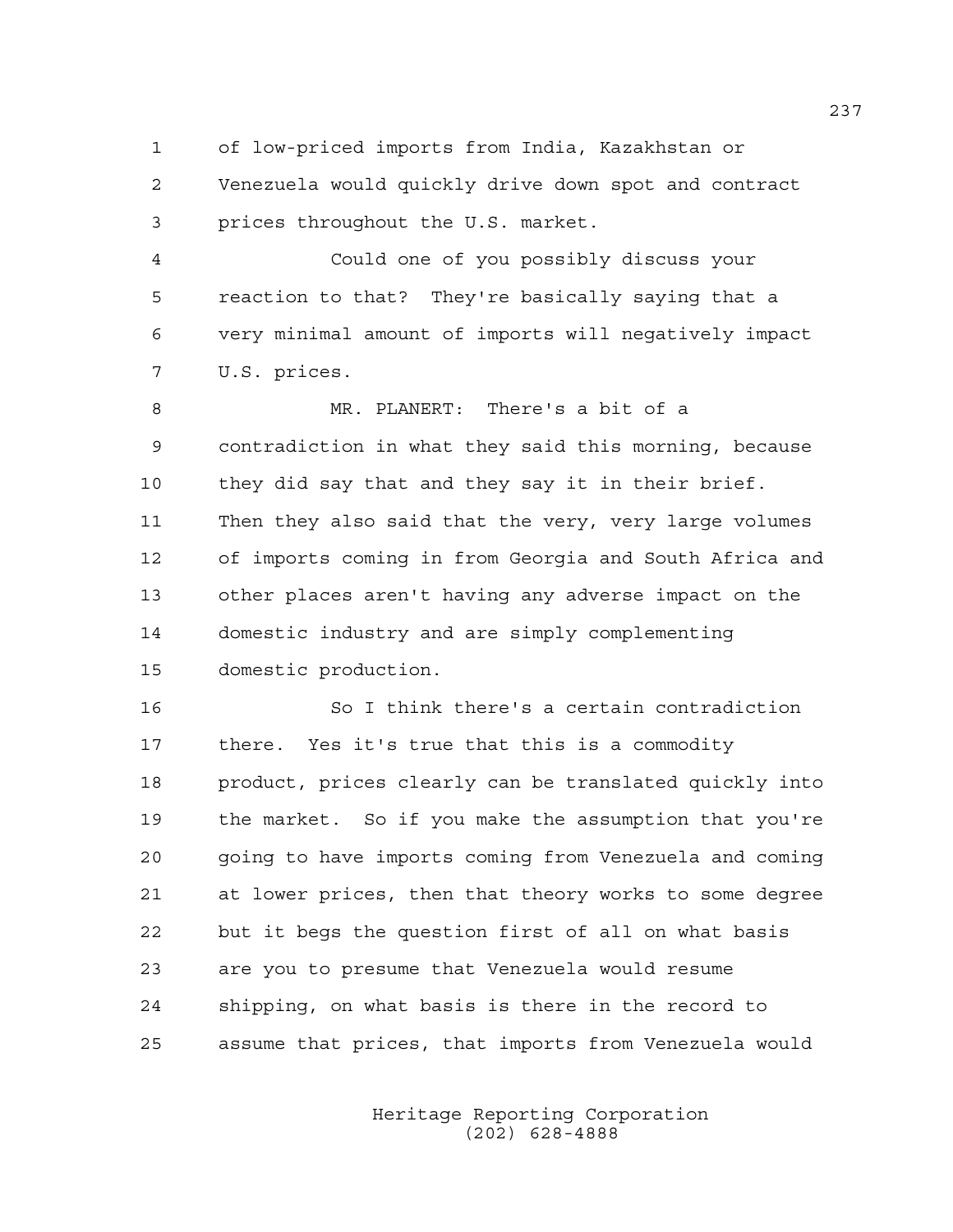1 enter at lower prices? And it does beg a bigger 2 question which is look, there's been a lot of 3 discussion today about how bad this market is and the 4 problems they're having.

5 The domestic industry testified this morning 6 that their returns are sinking back to the levels of 7 2009 at the height of the recession.

8 Certainly demand, while it's not what anyone 9 would like it to be, is better today than it was in 10 2009. So what's going on?

11 We know it's not subject imports from 12 Venezuela or Kazakhstan or India because there aren't 13 any. The orders have remained in place on China and 14 Ukraine. According to the staff report there have 15 been no resumption of imports from Brazil.

16 So what explains this? And yet we see 17 nonsubject imports going up and up and up, increasing 18 when Felman was increasing its domestic production; 19 increasing faster now that they've idled those 20 facilities. So I think there's a real causation 21 problems here in terms of how you make the link that 22 these large volume of nonsubject imports is not a 23 source of any problem, even though Felman finds it 24 necessary to actually shut down its domestic 25 production at the moment.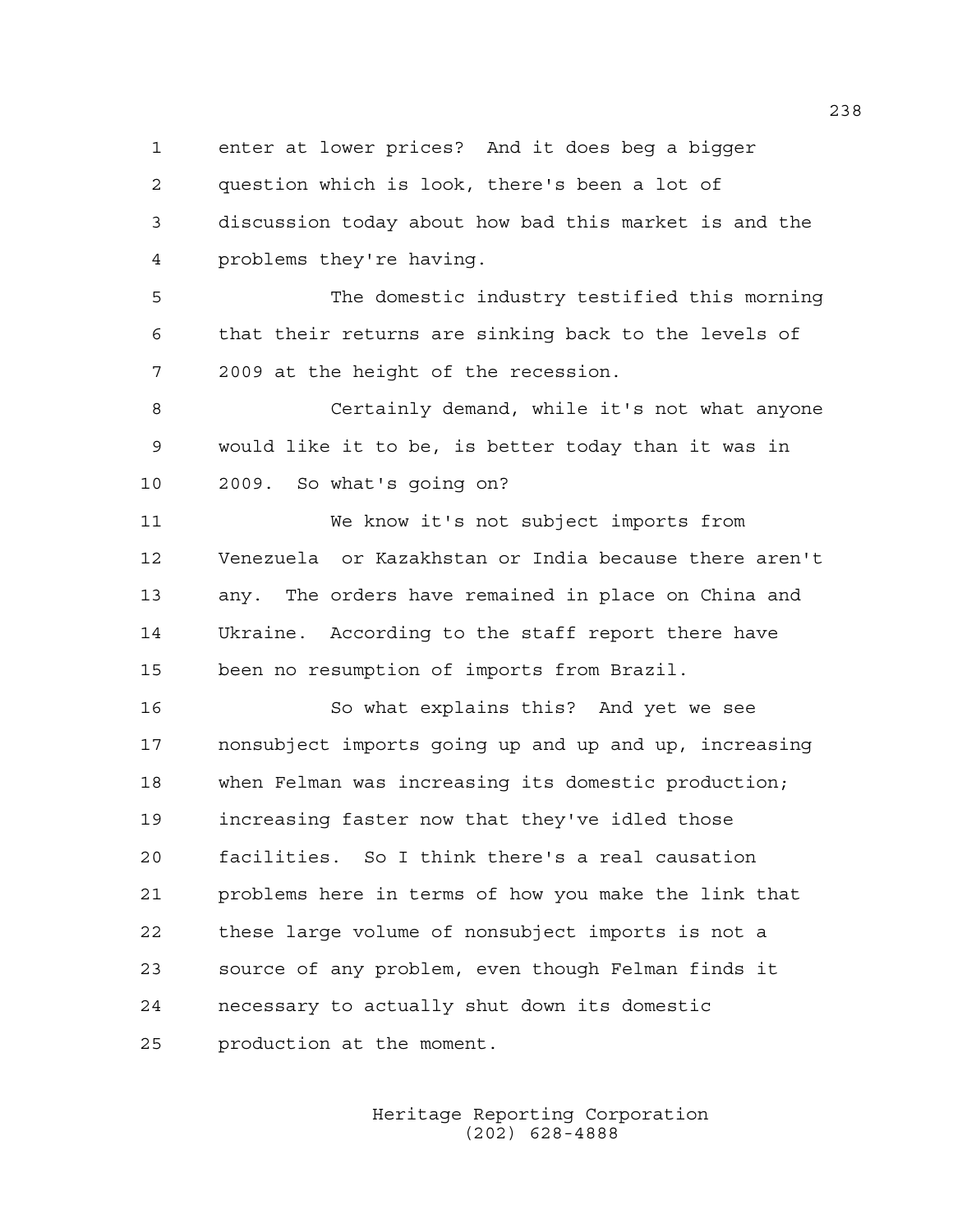1 But the infinitely smaller quantity that one 2 could reasonably project to enter from Venezuela 3 would, even if it's just a truckload it would bring 4 the whole market crashing down. 5 I think there's a real problem with that 6 theory. 7 So I take their point, and as a general 8 observation of how this market works there's something 9 to that idea that prices get transmitted very quickly. 10 But as a causal theory of how you could conclude 11 under current market conditions that revoking this 12 order would in the foreseeable future lead to a 13 continuance or a recurrence of injury from Venezuela, 14 I don't think it works. 15 COMMISSIONER JOHANSON: Mr. Hopkins, did you 16 want to add something? 17 MR. HOPKINS: I will say everything well 18 said, first of all. 19 The second reason was, when times were good 20 and the spreads between production costs and selling 21 prices were large, the producers in order to lock in 22 the business for the year went out to the consumers 23 and instead of the traditional quarterly, semi-24 annually or annual contracts that were bid on a fixed 25 price basis, thought it wise to lock up all of the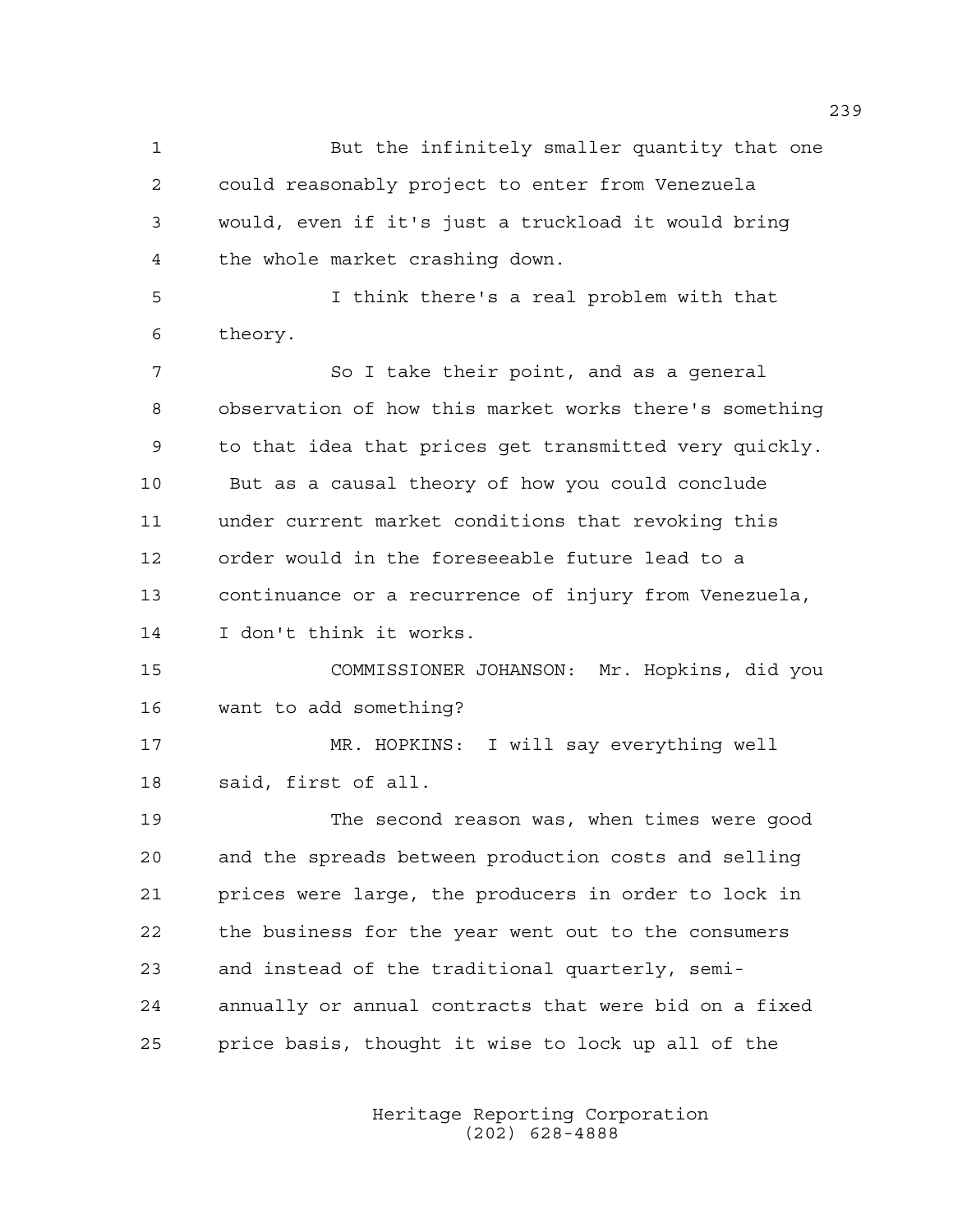1 tons on a formula price based on Ryan's Notes or 2 Platt's Metals Week Index.

3 So when prices are going up and each 4 individual spot sale is higher than the last one, you 5 take advantage of all these things. But being a 6 double-edged sword, now that prices have started to 7 fall down, over-supply in the market, these prices 8 have come down. So each sale does have that effect to 9 a degree. And most of these major suppliers have also 10 taken these indexes to be a discount to their major 11 customers from the low price reported in the market 12 place.

13 Completely foolish. Completely foolish and 14 completely short sighted. But that's the nature of 15 almost the entire alloy market, whether it's 16 silicomanganese, high carbon ferromanganese, any other 17 product you want to put out there today. But that's 18 really what has happened. It's been bad marketing. 19 Terrible, terrible marketing ideas.

20 COMMISSIONER JOHANSON: All right, thank 21 you. 22 Did anyone want to add anything else to 23 that?

24 Thank you for appearing here today. That 25 concludes my questions.

> Heritage Reporting Corporation (202) 628-4888

240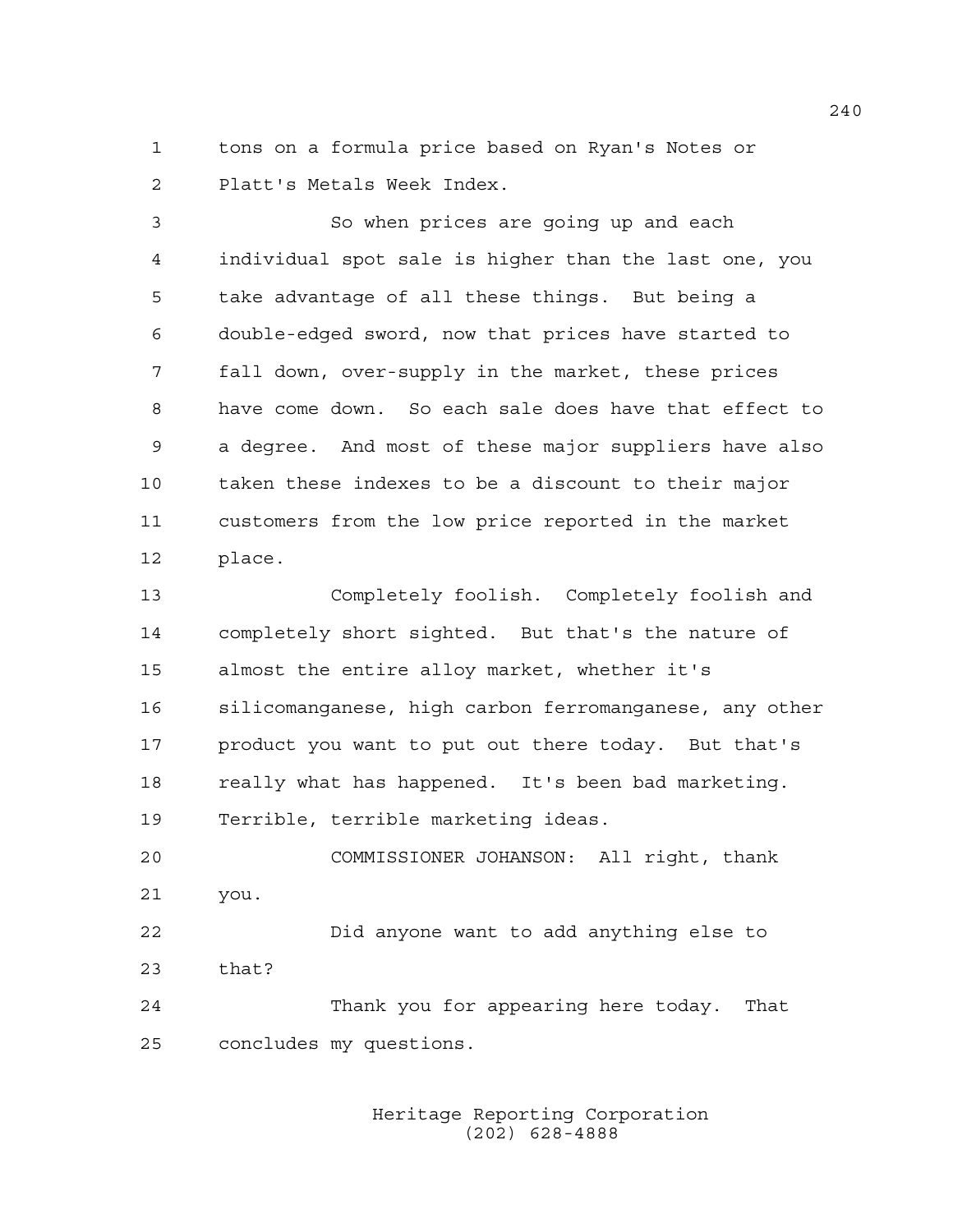1 CHAIRMAN WILLIAMSON: Thank you. 2 Commissioner Broadbent? 3 COMMISSIONER BROADBENT: No, thank you. No 4 more questions. 5 CHAIRMAN WILLIAMSON: Does any other 6 Commissioner have any additional questions? 7 Does staff have any questions for this 8 panel? 9 MR. MCCLURE: Mr. Chairman, Jim McClure, 10 Office of Investigation. 11 Staff has no questions. 12 CHAIRMAN WILLIAMSON: Thank you. 13 Do those in favor of continuation of the 14 orders have any questions for this panel? 15 MR. SALONEN: No questions, Mr. Chairman. 16 CHAIRMAN WILLIAMSON: Thank you. I guess 17 that brings us to closing statements. 18 Those in support of continuation have 13 19 minutes from direct and five from closing for a total 20 of 18 minutes. Those in opposition have 27 minutes 21 from direct and five from closing for a total of 32 22 minutes. Traditionally we combine the times. 23 So I want to thank this panel for coming in 24 and presenting your testimony today. It's been very 25 helpful.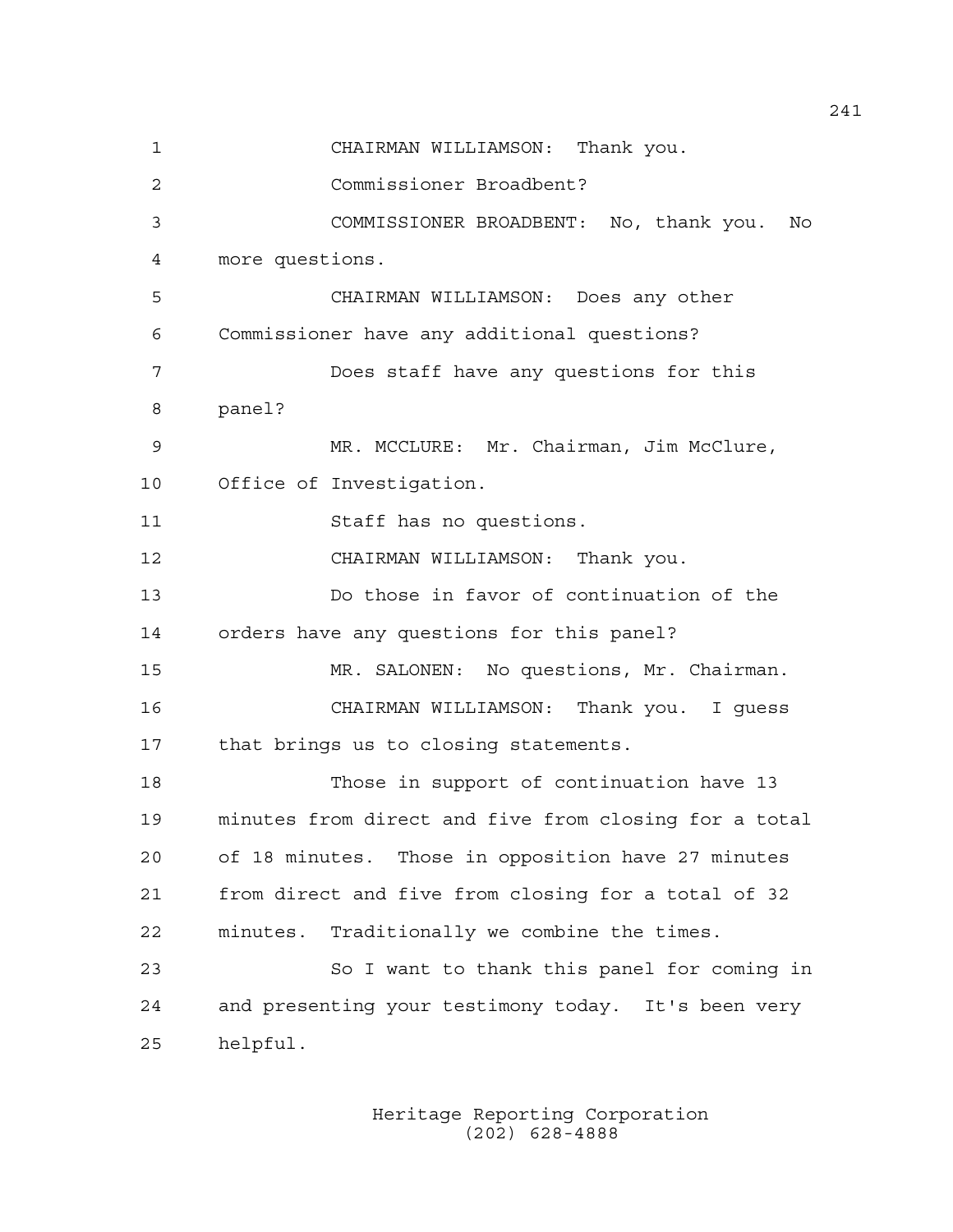1 You can take your seats and we will proceed 2 with closing statements. 3 MS. MENDOZA: Thank you very much. 4 CHAIRMAN WILLIAMSON: Thank you. 5 (Pause.) 6 MR. KRAMER: I'd like to make a few brief 7 factual points. 8 First of all with respect to the Venezuelan 9 industry. 10 This is an industry that has significant 11 excess capacity, greater than it had during the 12 original period of investigation because of the 13 addition of a second producer. 14 In addition, as I said in my opening 15 statement, we believe that the capacity reported to 16 the Commission understates the actual industry 17 capacity. 18 One factor that contributes to that 19 understatement has to do with how the capacity of the 20 furnace that is used to produce both ferromanganese 21 and silicomanganese has been reported. 22 We think that reporting should reflect the 23 reality that Mr. Hopkins acknowledged when he stated 24 that that furnace can produce either product based on 25 the situation in the market.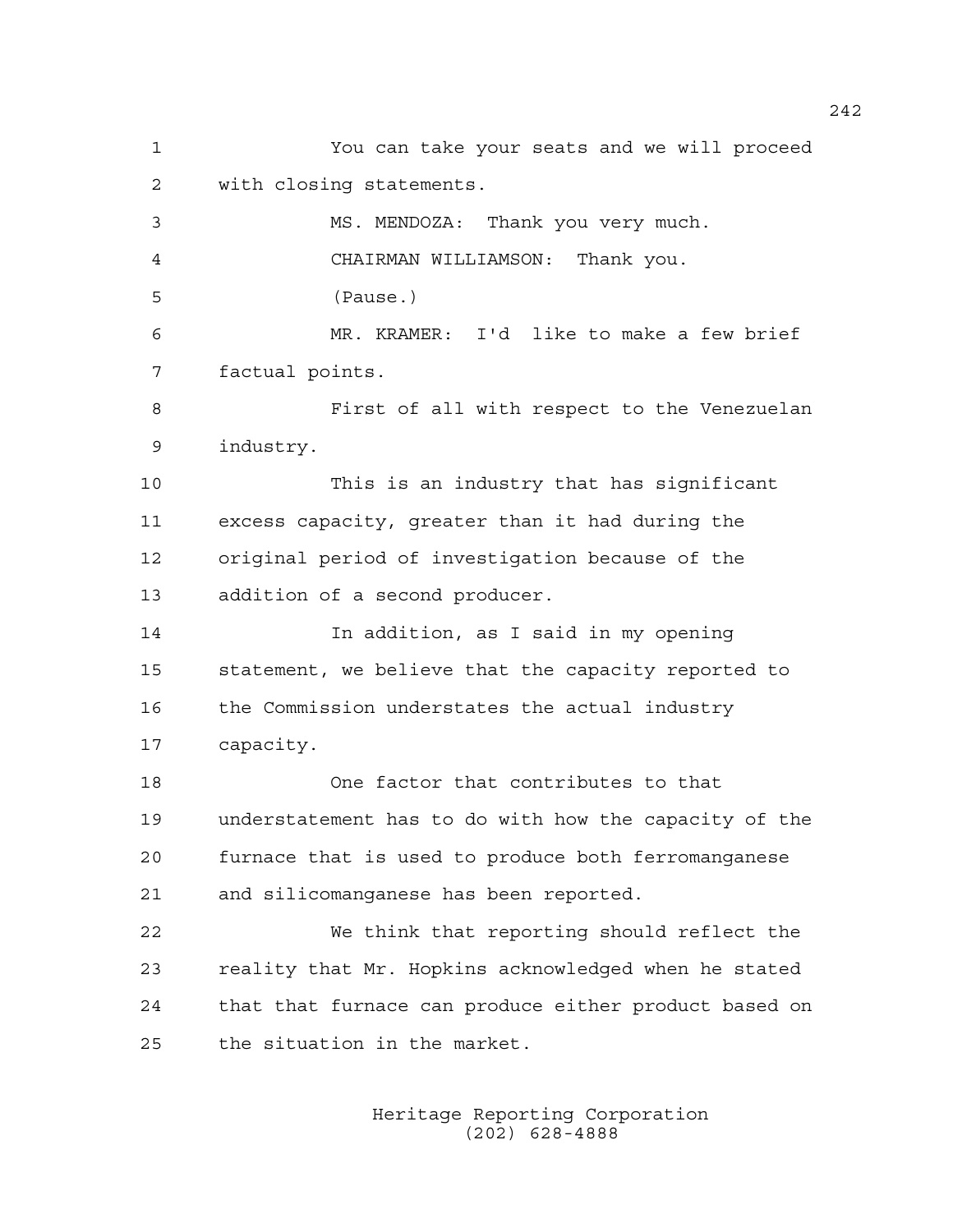1 In addition to significant excess capacity, 2 the industry has significant and increasing 3 inventories. The Venezuelan industry has excess 4 production in relation to the ability of the domestic 5 consuming industry in Venezuela to absorb that 6 production.

7 Not only can that industry not absorb it 8 currently, it's not likely to be able to do so during 9 the foreseeable future. For that reason the higher 10 market prices to which the Respondents point are not 11 of any consequence. It's fine to be able to sell at a 12 higher price, but if you can't make sales, you can't 13 direct your production to that market.

14 The steel industry in Venezuela is 15 struggling and also is facing increasing Chinese 16 import competition. Venezuelan imports of finished 17 steel from China increased 113 percent from the first 18 quarter of 2012 to the first quarter of 2013 to 19 109,000 tons.

20 In addition, the overall Venezuelan economy 21 is deteriorating. I believe it was counsel for 22 Respondents who described it as not in good shape, as 23 having a lot of problems.

24 As a consequence of the inability of the 25 Venezuelan market to absorb the production of the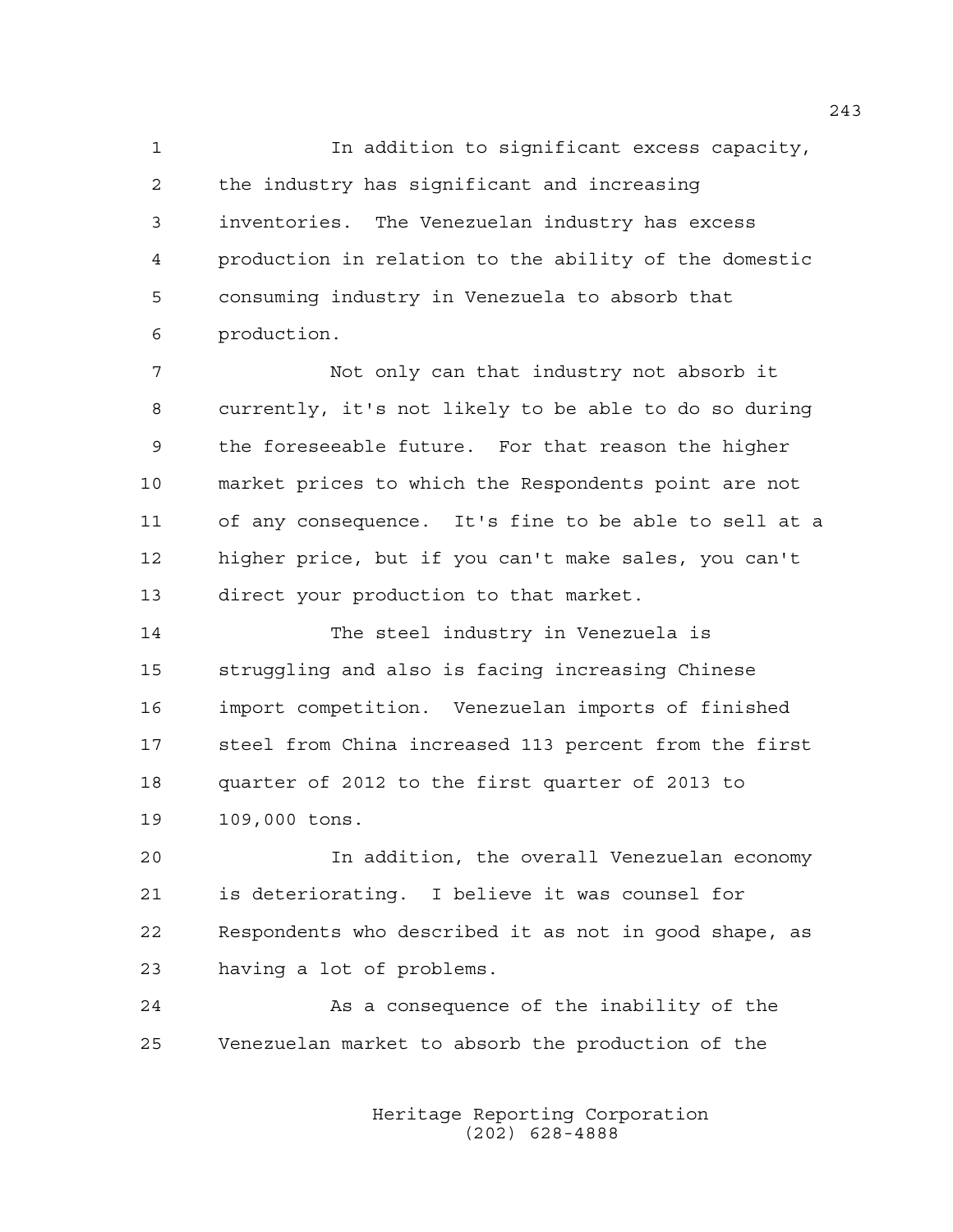1 Venezuelan industry, the industry is forced to export 2 and in fact they have been exporting increasing 3 volumes of silicomanganese and have become more export 4 oriented.

5 The experience in the original period of 6 investigation also suggested significant volumes of 7 silicomanganese would be shipped to the United States. 8 Counsel for Ferro Ven described the exports at that 9 time as extremely small.

10 There was a 36 percent increase in volume 11 over the original period of investigation to a level 12 of 26,000 short ton which we would not consider to be 13 small. And that's in circumstances in which before 14 you had the capacity and production added by the 15 second producer.

16 So the question then is to what market would 17 the excess production be directed? Everyone appears 18 to acknowledge that prices are higher in the United 19 States and that the steel industry is in better 20 condition than the industry in the European Union, 21 Venezuela's primary export market currently.

22 I believe as Mr. Hopkins described, the U.S. 23 steel industry is one of the largest and most dynamic 24 industries in the world.

25 As to whether Ferro Ven would export to the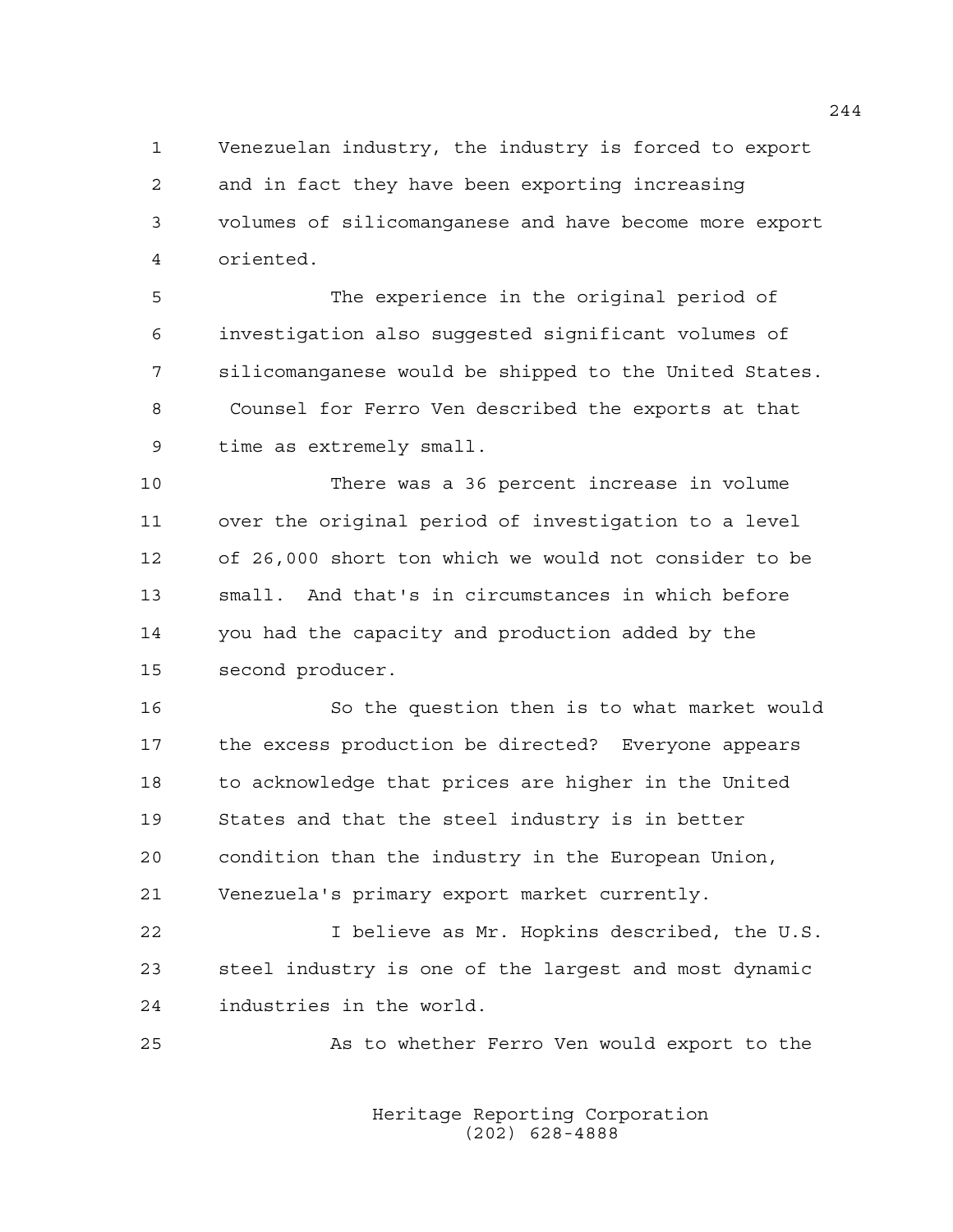1 United States, Ferro Ven has an established

2 distribution network in the United States through 3 which it is currently selling another steel input, 4 ferro silicone, to the same customer base.

5 It's selling large and increasing volumes of 6 ferro silicone so that it's apparent that the outages 7 that they've described at that plant are not affecting 8 its ability to produce and export ferro silicone to 9 the United States.

10 What impact would these increased exports 11 have? Given the nature of this product, how it's 12 sold, how prices are set, we believe it would have a 13 very serious adverse impact. There would be increased 14 volume in the market. There would be some volume lost 15 that would be somehow not confined solely to 16 nonsubject imports. But more importantly, in order 17 to, there would be an increased number of bidders in 18 the formal bidding process, a new entrant or resumed 19 entrant would have to sell at lower prices to make 20 sales, as they're doing already in the European Union.

21 As we've explained, because of the way in 22 which pricing works and as was just described, even a 23 small incremental volume at a low price would have an 24 affect across the entire market. So we think that the 25 imports would have a very serious adverse affect.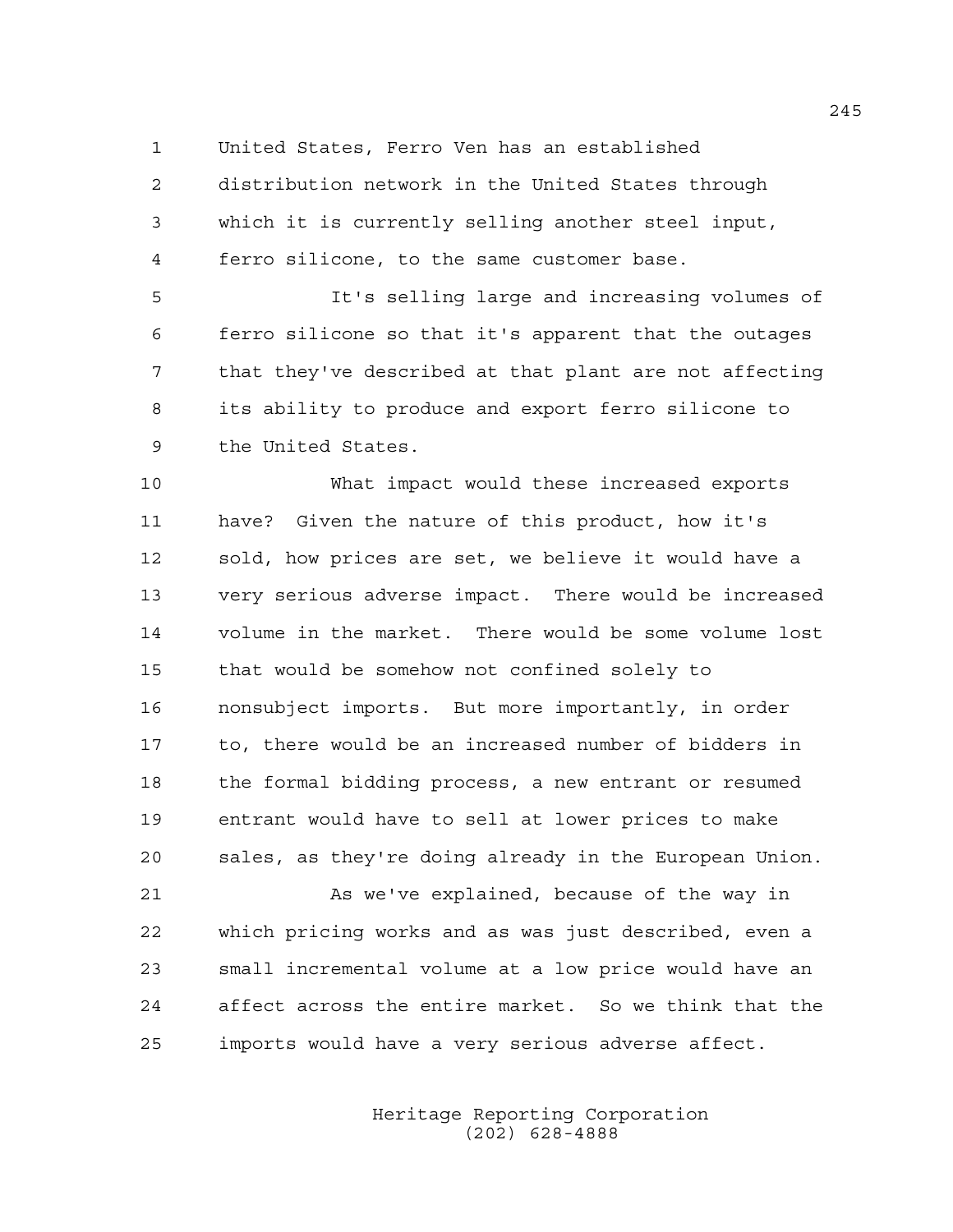1 MR. SALONEN: Mr. Chairman, Commissioners, 2 thank you first on behalf of the domestic producers 3 for your close attention today during today's hearing. 4 WE'D also like to thank the staff for the hard work 5 they've done in compiling a staff report which we 6 believe presents a fairly straightforward case for 7 cumulation of imports from all three countries and for 8 an affirmative determination.

9 As you heard from our witnesses today, it is 10 critically important that the antidumping orders 11 remain in place if the domestic industry is to 12 survive. The market for silicomanganese is extremely 13 depressed at the present time. Prices are so 14 depressed that Felman Production has temporarily 15 ceased producing silicomanganese altogether until 16 market prices recover and it further reduces its 17 production costs. We'll get into some of the 18 assertions made by Ferro Ven regarding the nature of 19 that shutdown and what's behind it.

20 Most of the data is obviously confidential 21 but there are several facts that are clear. First, 22 each of the countries has the ability to resume 23 exporting significant volumes of silicomanganese at 24 dumped prices to the U.S. That's one word we never 25 heard this afternoon from the other panel, the word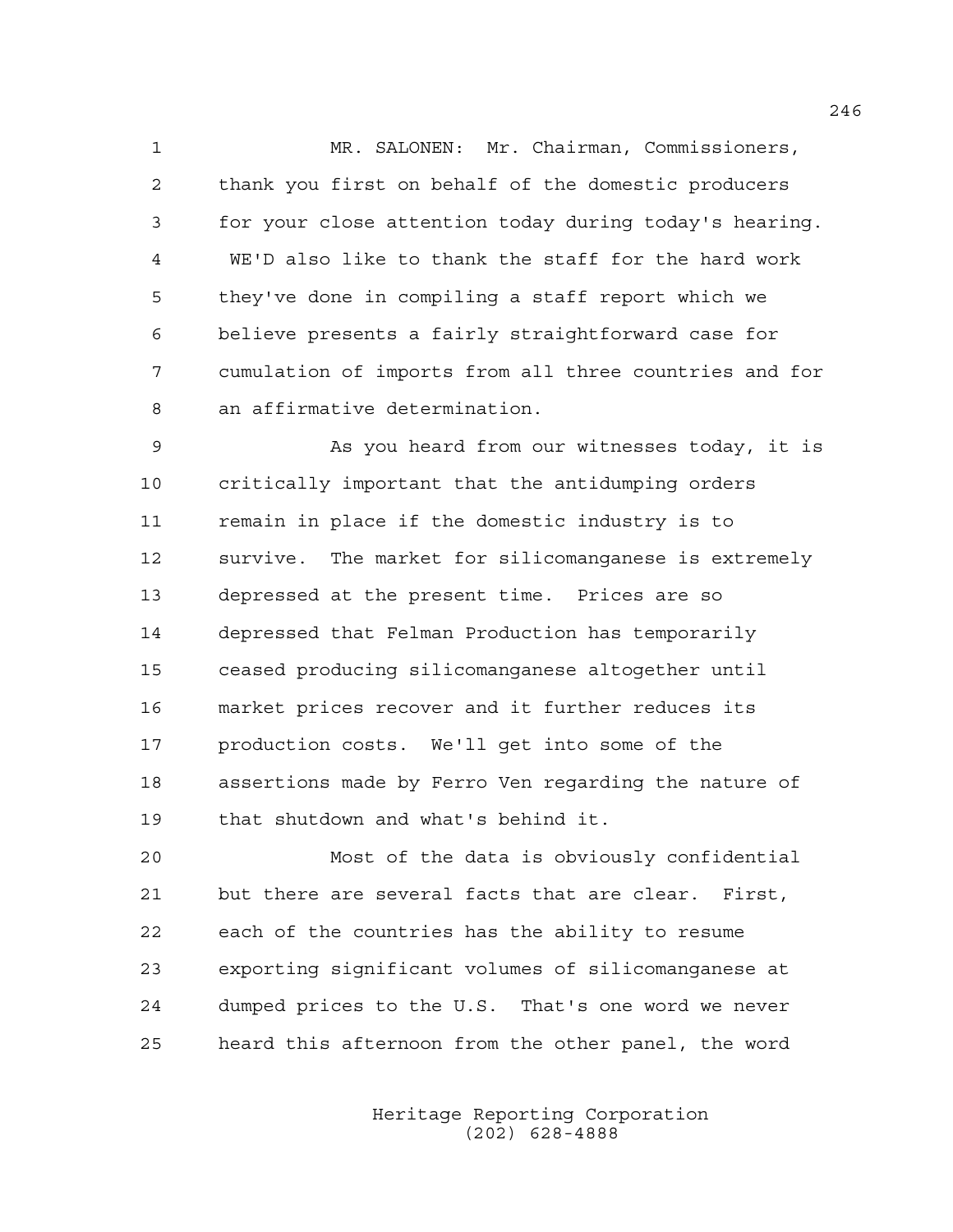1 dumping or the word dumped. That is what

2 distinguishes these imports from other imports.

3 The question was asked, why is Venezuela a 4 target? Why was Venezuela a target back when the 5 first case was brought and why is Venezuela a target 6 again? Because the Venezuelan producer resorted to 7 dumping in order to gain access to this market.

8 Indeed in their brief, Ferro Ven says well, 9 we have a relatively low dumping margin. I would 10 submit to you that a dumping margin of about 26 11 percent is a fairly significant margin in this kind of 12 a price sensitive market with a fungible commodity 13 product.

14 There are a number of points that have been 15 repeated many times which I'm not going to bother 16 taking time up with now.

17 17 In response to some of the points made by 18 Ferro Ven, first, counsel for Ferro Ven seems to 19 believe that the buildup of inventories by Felman 20 Production was in anticipation of a planned shutdown 21 of the plant so it would be able to continue to supply 22 their customers. That is not the case.

23 The reason for the buildup in inventories 24 was because of a downturn in orders. The decision to 25 shut down the plants was made two days, two days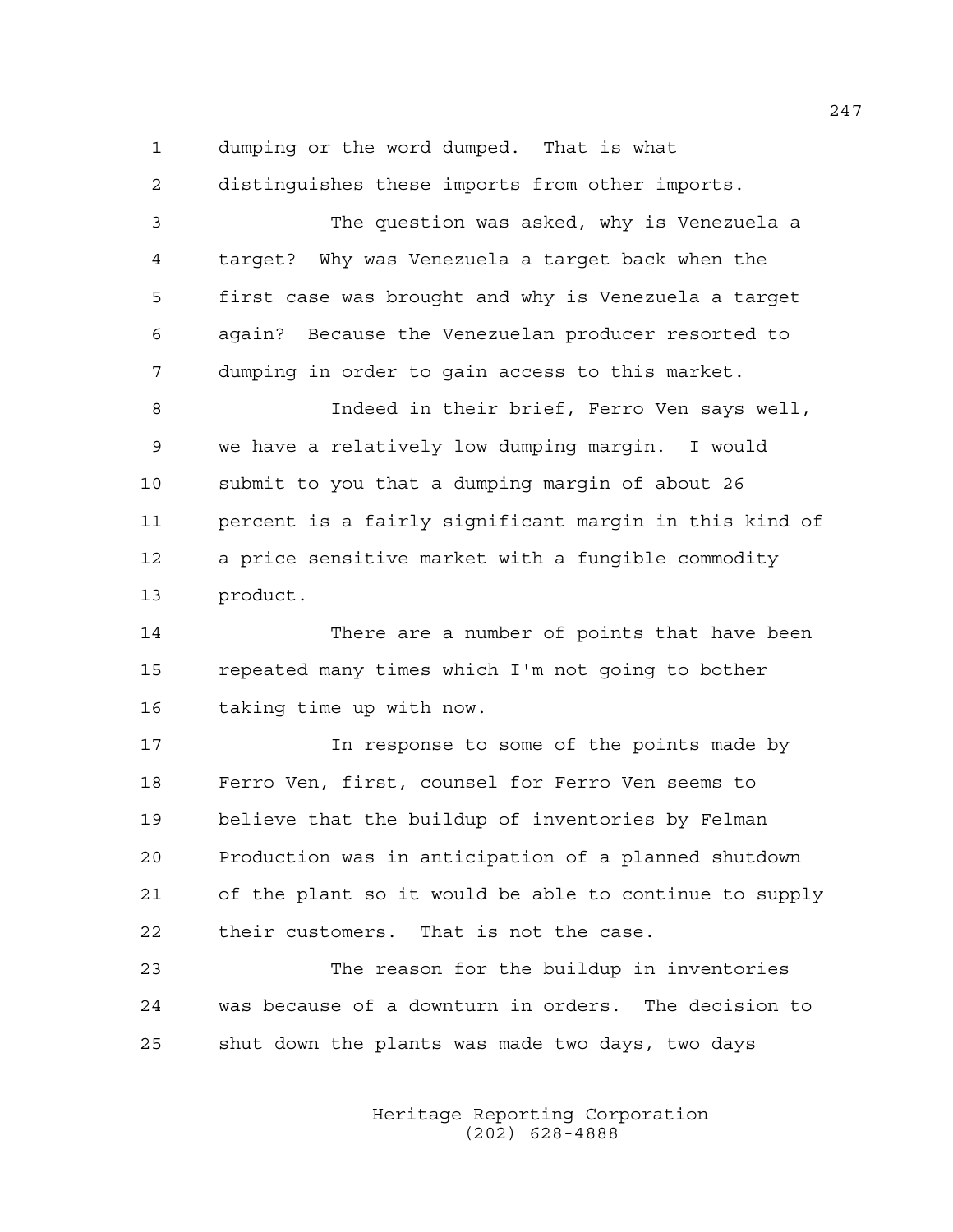1 before the announcement on June 28th. So the buildup 2 of inventories you see early in the period was not 3 part of some grand plan to take the plant out of 4 operation.

5 We heard counsel for Ferro Ven talk about 6 how the average units values of imports from 7 nonsubject countries are higher because of low carbon 8 silicomanganese. And then we heard Mr. Hopkins say, 9 and I believe the gentleman from FerroAtlantica Spain, 10 say that in fact there are a relatively small number 11 of producers and that it's very difficult to produce 12 the low carbon product.

13 So we doubt that, since you can't, since the 14 import statistics don't permit us to break out the low 15 carbon silicomanganese manganese from the other 16 silicomanganese and see what impact that would have on 17 the average unit values, we'll see what we can do with 18 that as part of our posthearing brief. But I think 19 there was an important concession that in fact the low 20 carbon product is not something that's very 21 predominant among nonsubject imports.

22 You just heard Mr. Kramer talk about the 23 exports of ferro silicone by Ferro Ven to the United 24 States. We heard Mr. Hopkins say that more and more 25 steel mills are shifting to using silicomanganese and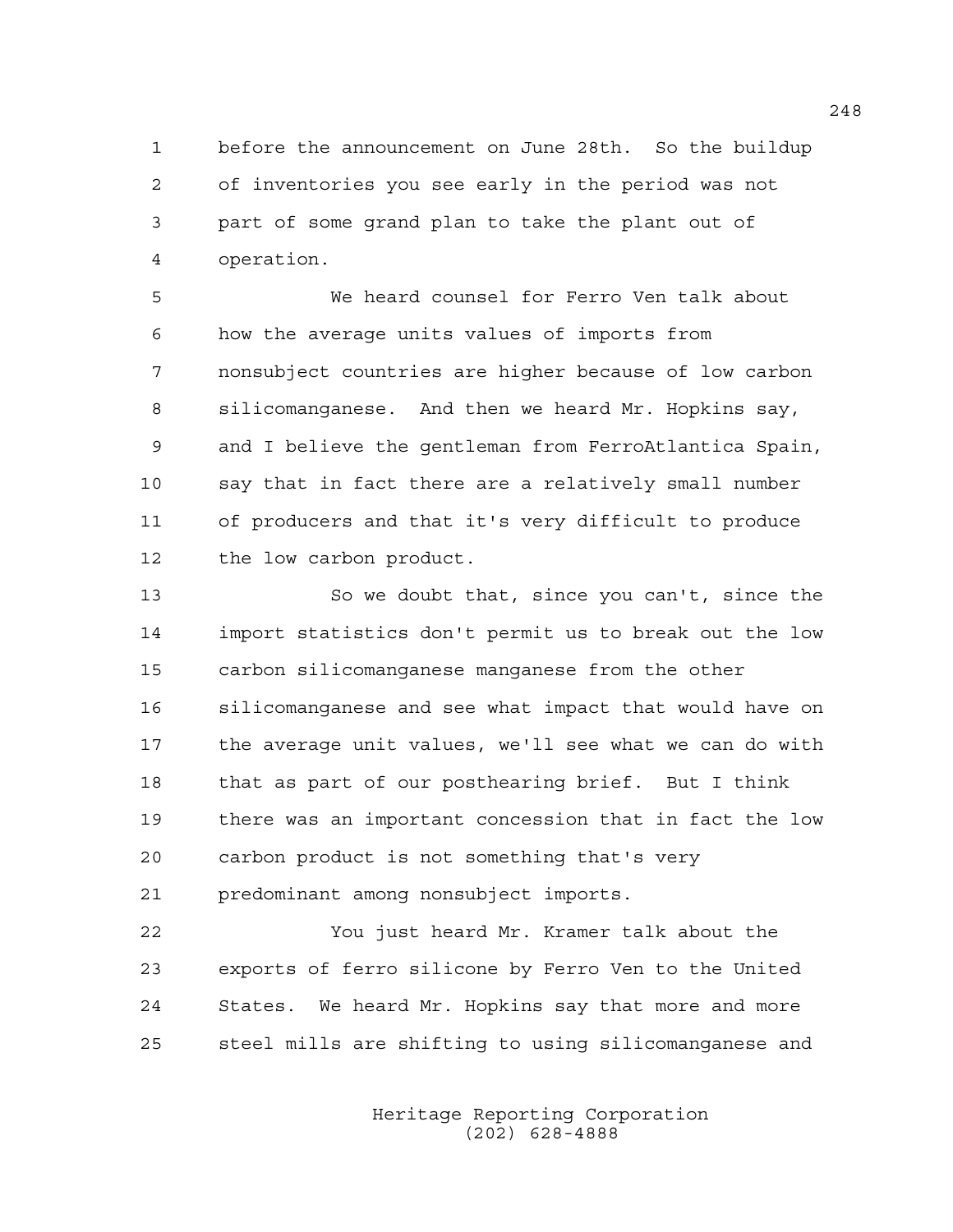1 away from ferro silicone. So I think that's another 2 factor to be taken into account, that, another reason 3 why they would have an incentive to increase shipments 4 of silicone manganese to the U.S. market were you to 5 wind up revoking the order.

6 We heard repeatedly this argument about the 7 logistical advantages that the domestic producers have 8 in this market. But in fact there is not the 9 logistical disadvantage that Ferro Ven suggests.

10 Mr. Sossonco told me after looking into this 11 that it costs about the same, in terms of the 12 logistics costs, for Venezuelan product to be shipped 13 to Houston as it does for product from Felman 14 Production in West Virginia. The fact that it would 15 come in at a dumped price means they would be able to 16 take those sales away from Felman Production.

17 Counsel for Ferro Ven repeatedly argued 18 about how volume is such an important factor in this 19 market and in this industry. And she's absolutely 20 right because it takes a very small volume to have a 21 rapid affect on prices throughout the market.

22 The other important point is that it is not 23 the case that Felman Production and the 24 silicomanganese coming in from Georgia can be 25 seamlessly shifted back and forth. That's not how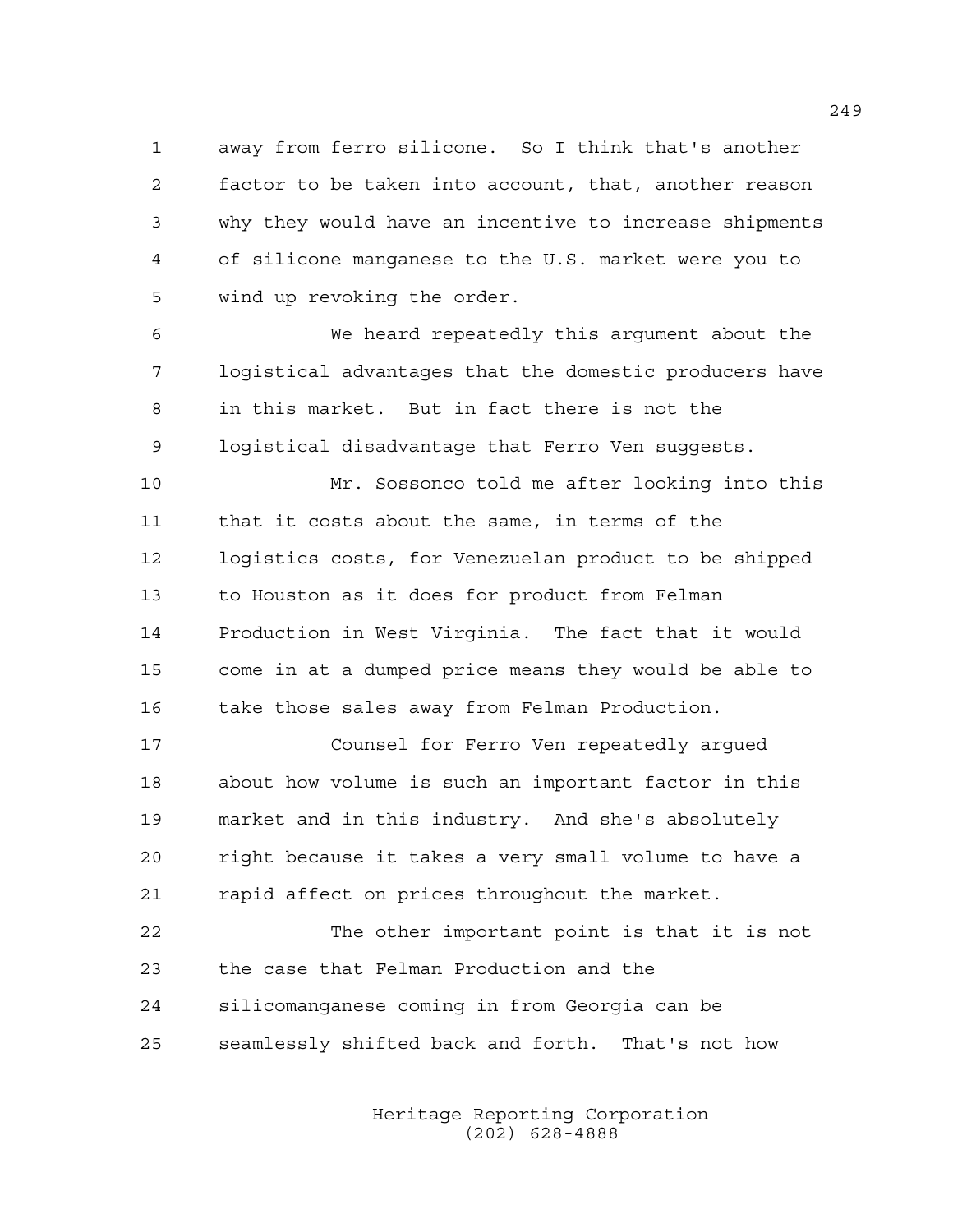1 Felman does its business. That product is being 2 supplied to the customer that prefers to have the 3 higher manganese ore content. It's not taking sales 4 away from Felman Production but, and this is a very 5 important point, that higher content product can be 6 rapidly substituted by the so-called standard grade 7 product, and that's exactly what would happen if you 8 were to revoke and the imports start coming in.

9 My final point is, we heard about how the 10 Venezuelan industry and Ferro Ven in particular are at 11 a disadvantage because they're not an integrated 12 producer. They don't have their own mine. They have 13 to purchase their product, their inputs. Well, that's 14 exactly what Felman Production does here in the 15 States, and they're not bringing it in from Georgia.

16 If you take a look at the import statistics, 17 there have been virtually no imports of manganese ore 18 from Georgia. We'll supply those in the posthearing.

19 The important point is what the record does 20 show is there is a geographic overlap of exports from 21 Venezuela and India and Kazakhstan. The particular 22 markets are confidential, but there is evidence of 23 geographic overlap.

24 What does that mean? It means that the 25 Venezuelan producers are in fact able to compete with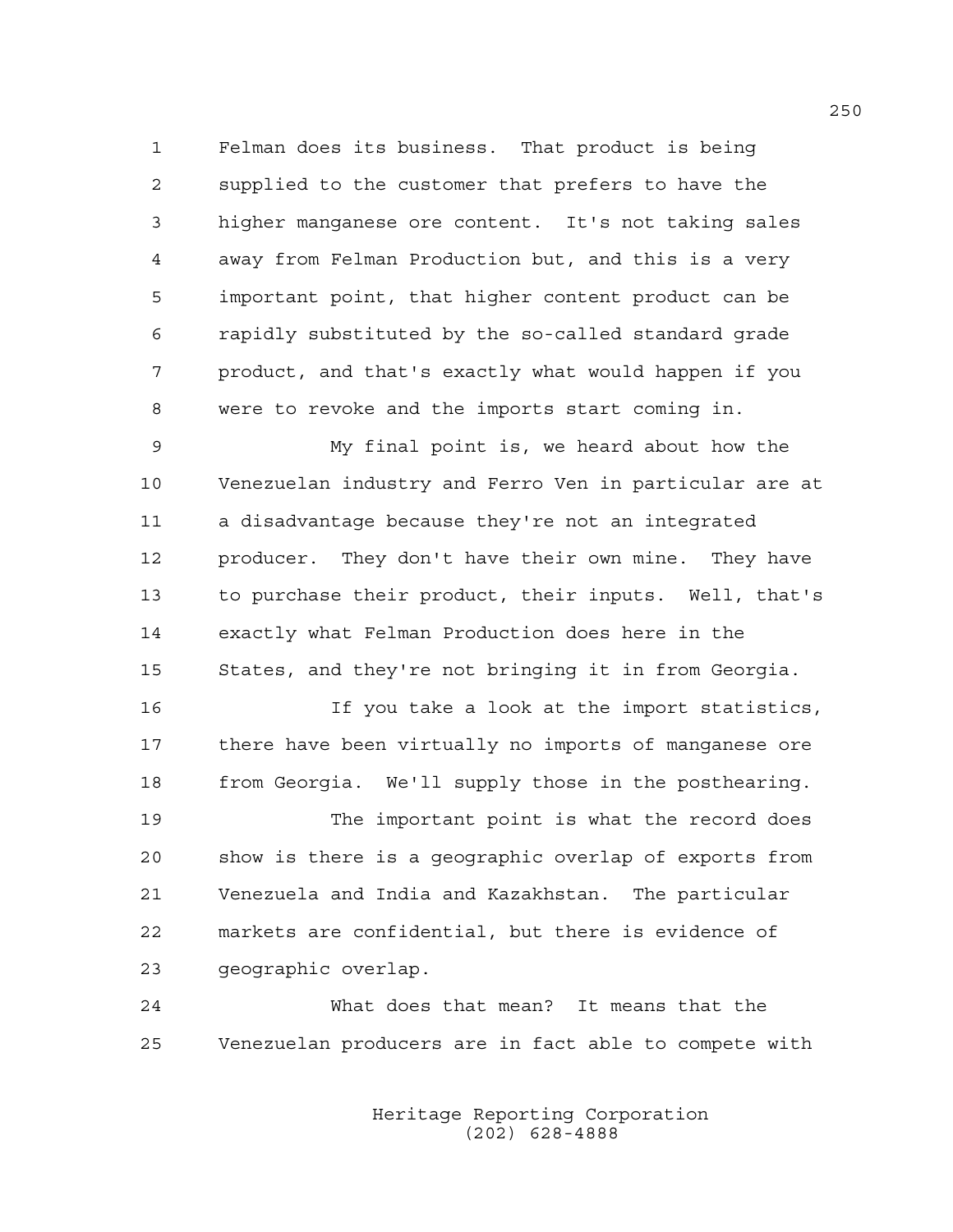1 these integrated producers from Kazakhstan and India 2 and other markets. If they can do it there, they can 3 do it here.

4 Thank you for your attention. 5 CHAIRMAN WILLIAMSON: Thank you. 6 You may begin when you're ready. 7 MR. PLANERT: Thank you. We're going to try 8 not to talk for the remaining 33 minutes. 9 Just a few points. The place I think I want 10 to start with again is I alluded to it earlier in 11 response to Commissioner Johanson's question. That is 12 the sort of almost schizophrenic approach that they 13 have to imports and volumes.

14 We just heard that 26,000 tons, that's a 15 really big volume. That is not insignificant.

16 Well, based on the first five months of this 17 year Georgia is on pace to increase its supply to this 18 market, not supply this market but increase its supply 19 to this market over last year by 40,000 tons.

20 Apparently though, that's not significant. Apparently 21 that, in a market where we keep hearing the real issue 22 here is supply and the real issue is really ultimately 23 price. And even the small incremental supply drives 24 down price. Forty thousand tons of additional supply 25 coming from Georgia, that's not causing any problems.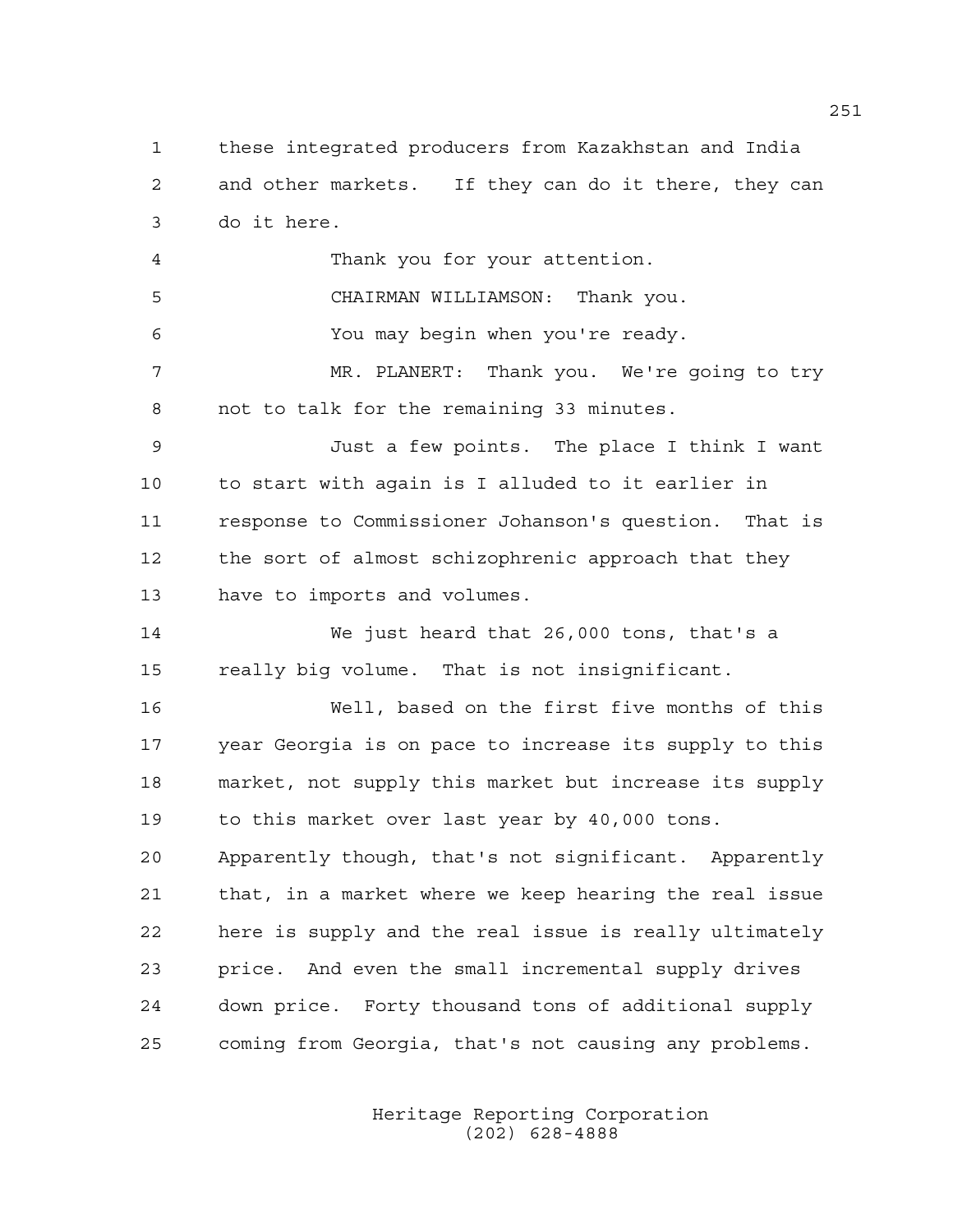1 Now I will say when the question was posed 2 this morning from Commissioner Pearson, I'm not sure 3 Eramet views that the same way. But you can look at 4 the transcript on that one.

5 Furthermore, the suggestion that geez, the 6 reason this product is coming in from Georgia is 7 because we've got one customer and they really prefer 8 the higher manganese content product, so that's for 9 them. We're not shifting back and forth. But of 10 course understand that that product is entirely 11 substitutable for other imports. It's not 12 substitutable for Felman's domestic production I guess 13 because they'd rather idle their domestic production 14 than try and supply that customer with that.

15 But imports from Venezuela would take it 16 away like that.

17 There's a problem here with the causation 18 theory and there's a problem with the statements about 19 how substantial Venezuela would be when you've got 20 this huge volume of nonsubject imports coming into the 21 market at a time when everybody seems to be agreeing 22 that the market is very depressed and it's over-23 supplied. Yet they're asking you to basically make 24 the assumption that under these conditions any 25 incremental increase from Venezuela that one might

> Heritage Reporting Corporation (202) 628-4888

252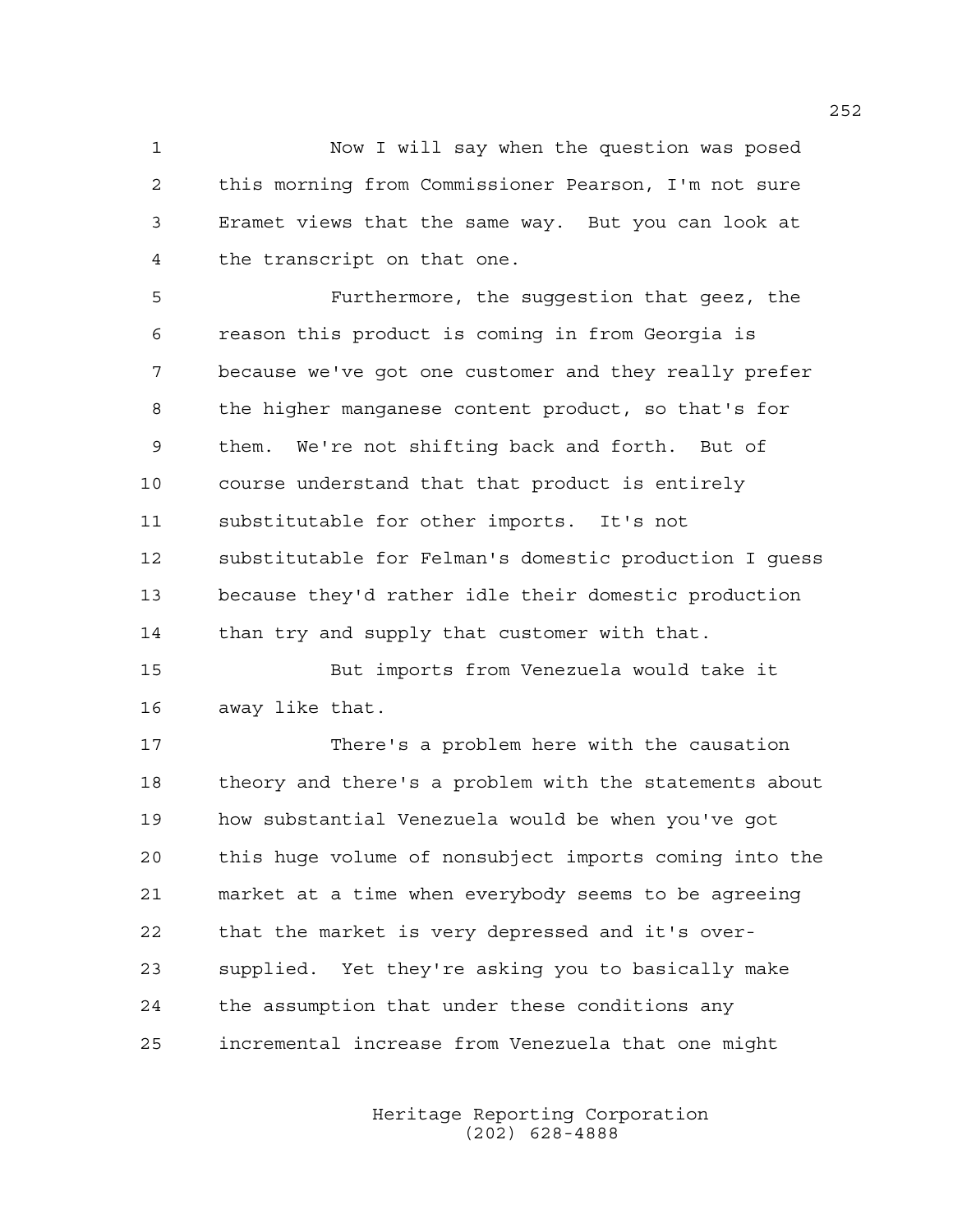1 hypothesize would be injurious while these big volumes 2 of nonsubject imports apparently are not problem at 3 all.

4 This goes back to the question that 5 Commissioner Pinkert asked this morning about what's 6 the significance of Felman being a dominant supplier.

7 That is the significance. There's been a 8 lot of talk about conditions in this market and the 9 market conditions and how those are the source of the 10 domestic industry's problems. But when the largest 11 domestic supplier is also one of the largest if not 12 the largest importer and is bringing in nonsubject 13 imports at a time when the market, as everyone seems 14 to agree, is oversupplied, that's relevant. That's a 15 very relevant condition to competition and that is we 16 think very significant and it's something the domestic 17 industry just wants to ignore, but we don't think that 18 you can.

19 On the issue of the AUVs that were in 20 Felman's brief and their statement that well, the 21 import data don't permit us to segregate out the 22 effect of the low carbon -- Simply not true.

23 The staff has already done that for you. 24 The staff has presented import statistics based on 25 questionnaire data in Table 4-1 that give you AUVs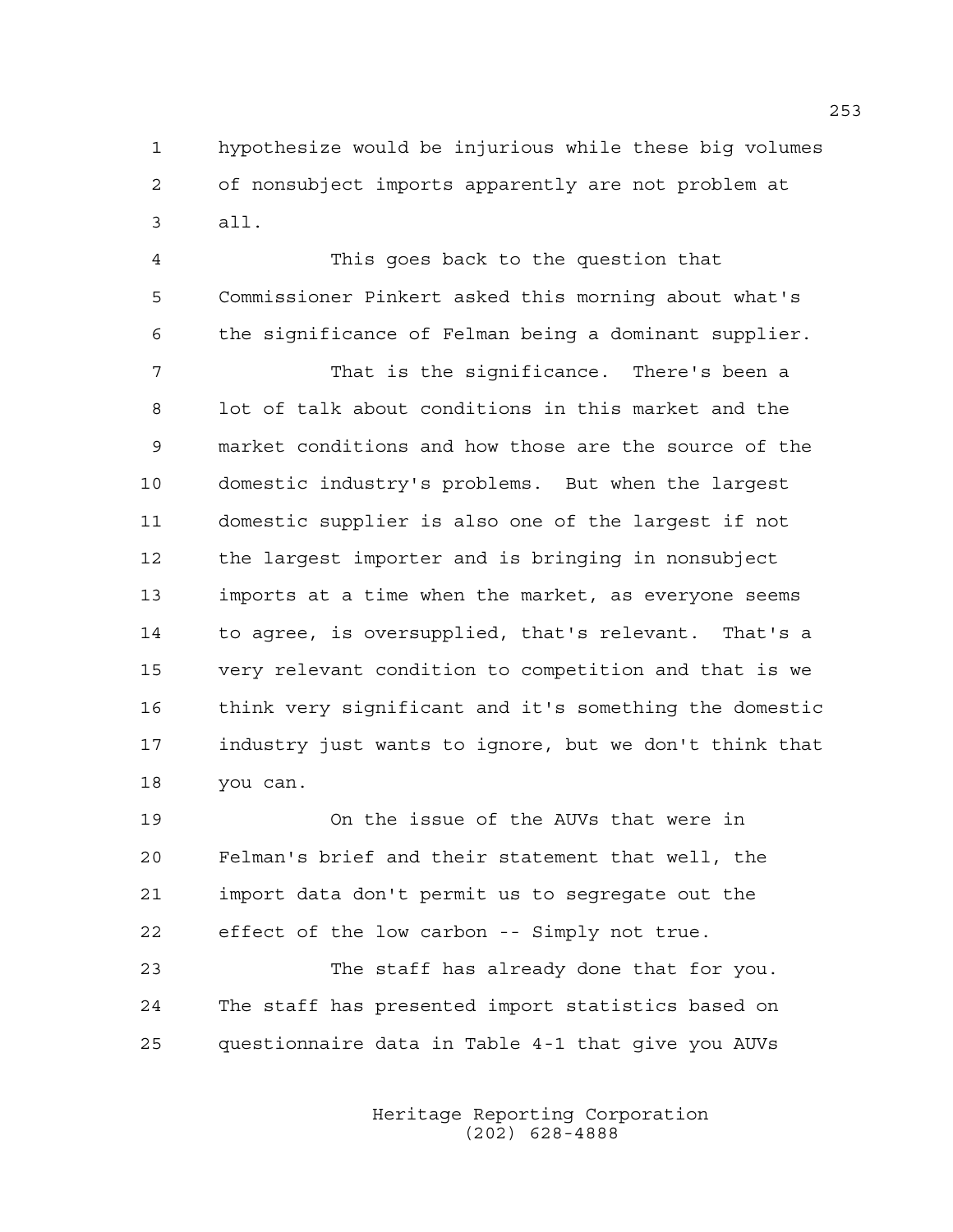1 that are limited to the subject merchandise. And if 2 you substitute those figures for the figures that they 3 used in their brief which they drew from the C tables 4 which had the census data, I think you'll see that the 5 spread between the AUVs of nonsubject imports and the 6 domestic AUVs almost goes away. They're still a 7 little bit higher but it's not the dramatic difference 8 that was presented in their brief.

9 So they don't have to go look for anything 10 else, they can just take that from Table 4-1 from the 11 staff report.

12 On the point about how there's just no 13 logistical advantage to being located in the market 14 close to your customer, again, they testified this 15 morning that there's no place better that they would 16 rather locate a mill than here in the United States 17 because they're close to their customers. I think 18 that's pretty self-evident.

19 19 I think that's everything I have.

20 MS. MENDOZA: I just had one final point and 21 again it goes to these fundamental inconsistencies in 22 so many statements by the domestic industry including 23 the one that was made during the closing by Felman's 24 counsel in which they suggested that there was a 25 downturn in the market and that is the reason that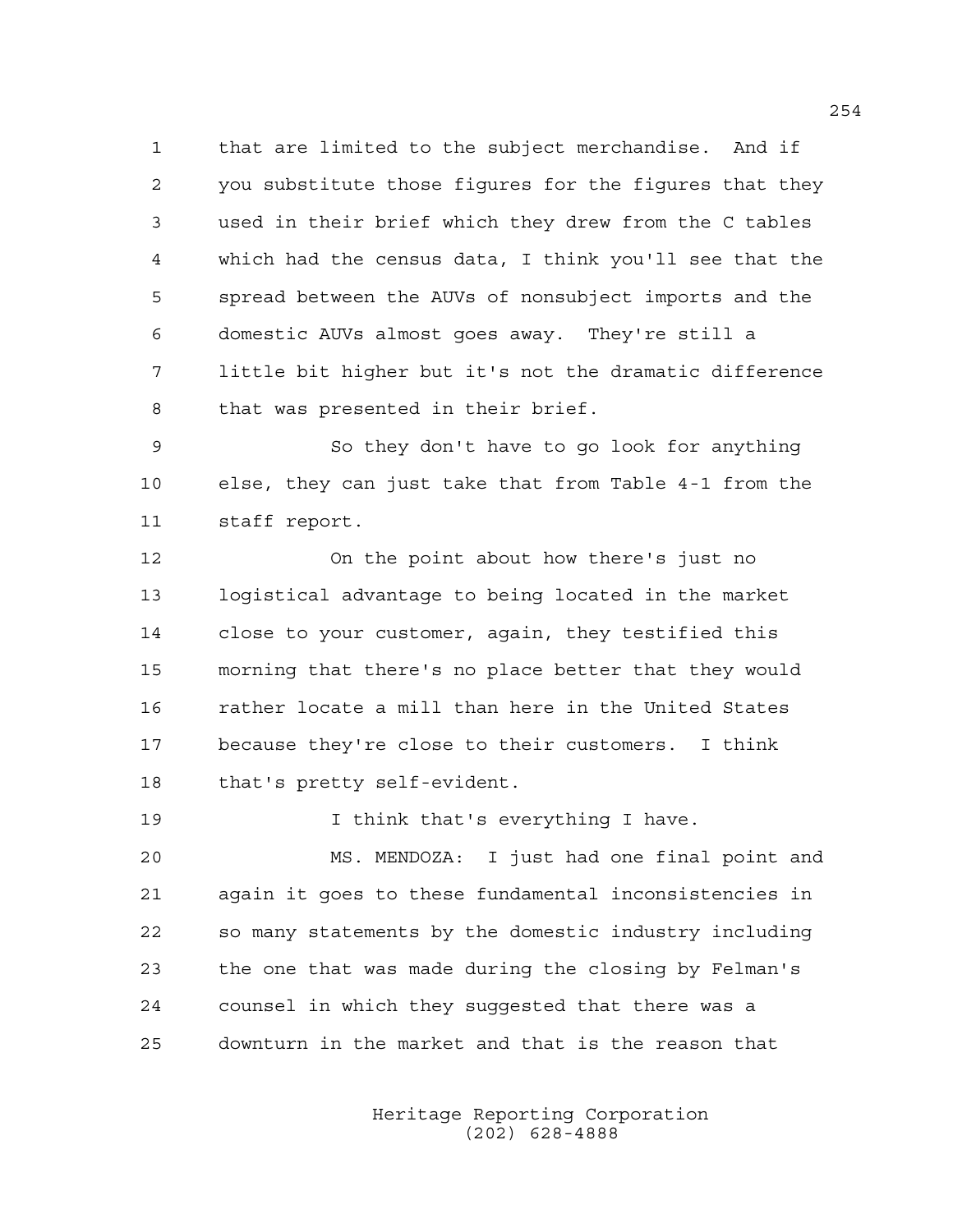1 they had so many inventories.

| $\overline{c}$ | The only problem with that explanation is              |
|----------------|--------------------------------------------------------|
| 3              | that while they were building those inventories, they, |
| 4              | as Will said, increased the amount of imports from     |
| 5              | Georgia by over 40,000 tons.                           |
| 6              | So it's very difficult to reconcile these              |
| 7              | two versions of what's going on because you constantly |
| 8              | are coming into contact with the fact that they are    |
| 9              | shifting between their imports and their domestic      |
| 10             | production, whether it's a planned strategy or not.    |
| 11             | The fact of the matter is it may well be               |
| 12             | that Felman Trading has certain customers and Felman   |
| 13             | Production has other customers, but it's all Felman    |
| 14             | customers.                                             |
| 15             | So at the end of the day if they really are            |
| 16             | building inventories and they're increasing imports    |
| 17             | from Georgia, the fact of the matter is that they have |
| 18             | to be shifting between those two sources of supply.    |
| 19             | There's just no other explanation.                     |
| 20             | Thank you very much. We appreciate the                 |
| 21             | Commission's time.                                     |
| 22             | CHAIRMAN WILLIAMSON: Thank you. And I want             |
| 23             | to thank everyone who participated in today's hearing. |
| 24             | Time for closing statement.                            |
| 25             | Posthearing briefs, statements responsive to           |
|                |                                                        |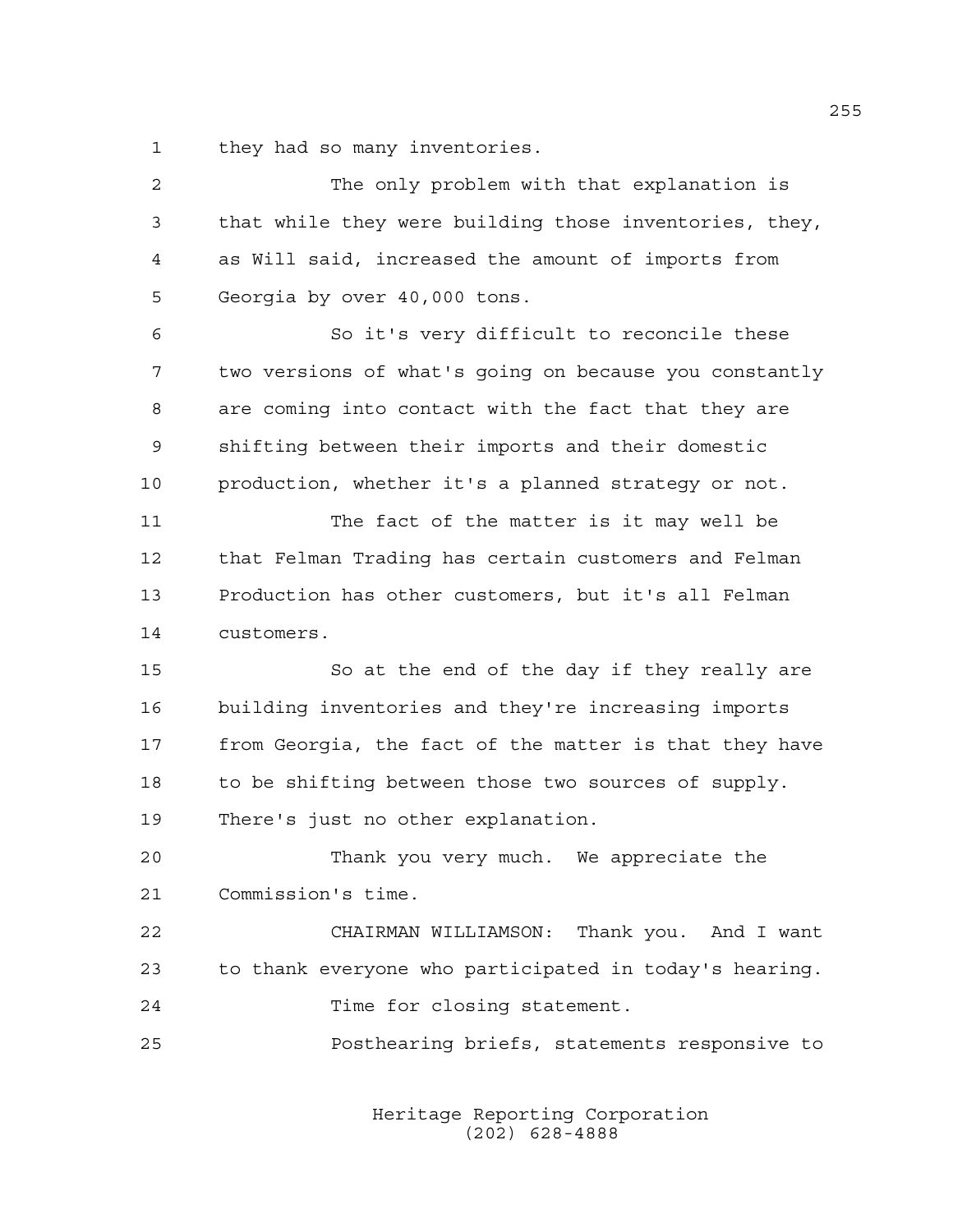1 questions and requests of the Commission and 2 corrections to the transcript must be filed by 3 July 29, 2013. 4 Closing of the record and final release of 5 data to parties, August 13, 2013. 6 Final comments are due August 15, 2013. 7 Again, I thank everyone for your 8 participation, and this hearing is adjourned. Thank 9 you. 10 (Whereupon, at 4:15 p.m., the hearing in the 11 above-entitled matter was adjourned.) 12 // 13 //  $14 /$ 15 // 16 // 17 // 18 // 19 // 20 // 21 //  $22 / /$ 23 // 24 // 25 //